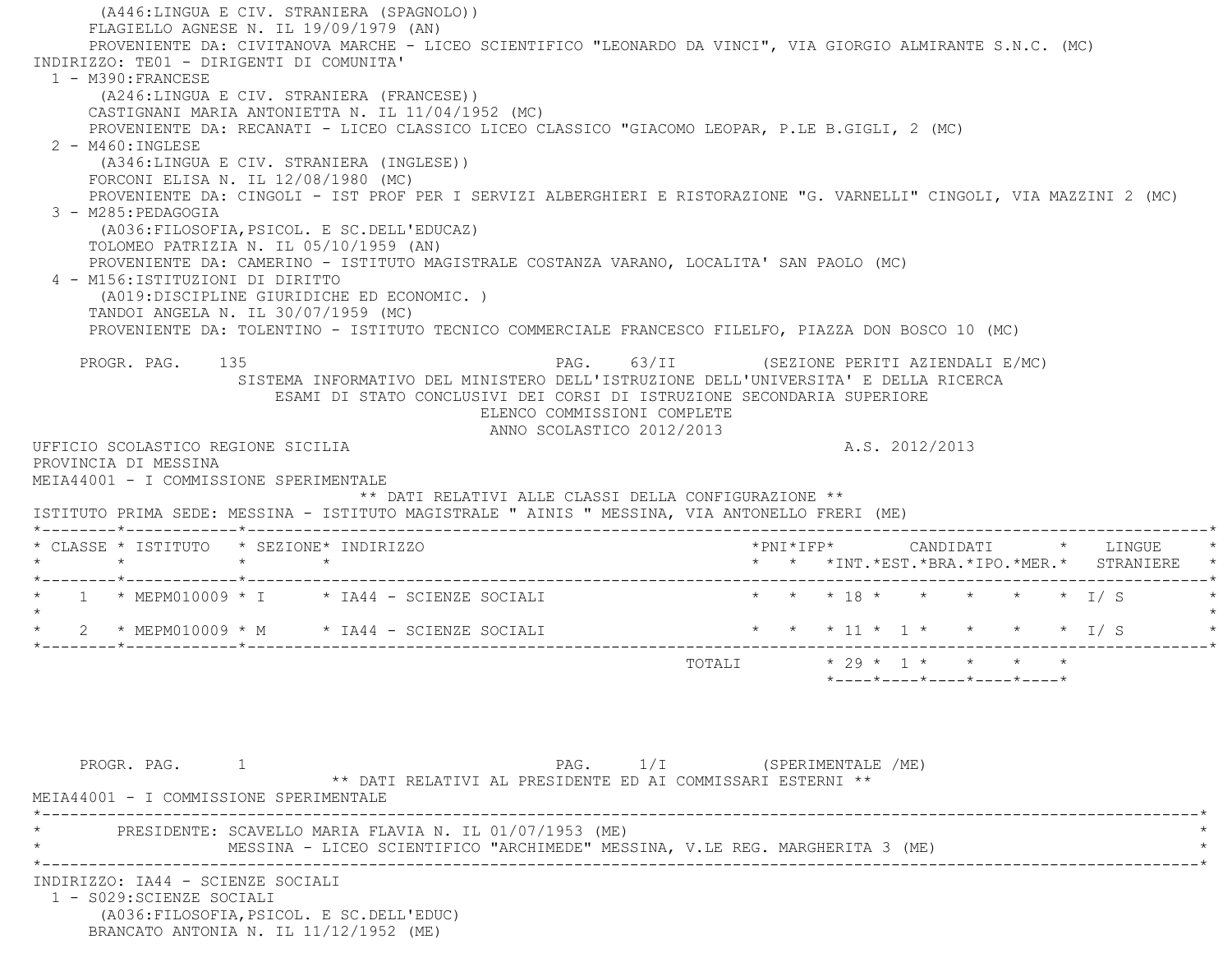| GRASSO CARMELA N. IL 16/02/1955 (ME)<br>3 - SG82: FILOSOFIA<br>(A037: FILOSOFIA E STORIA)                              | (A047: MATEMATICA; A049: MATEMATICA E FISICA)<br>PROVENIENTE DA: MESSINA - LICEO SCIENTIFICO "ARCHIMEDE" MESSINA, V.LE REG. MARGHERITA 3 (ME)<br>GIULIANO LUCIANO N. IL 15/03/1968 (ME)<br>PROVENIENTE DA: MESSINA - LICEO SCIENTIFICO "ARCHIMEDE" MESSINA, V.LE REG. MARGHERITA 3 (ME) |                                                                                      |  |                                                                                         | PROVENIENTE DA: MESSINA - ISTITUTO MAGISTRALE LICEO LING. E SCIENZE UMANE "B, VIALE ANNUNZIATA N. 10/A - RIONE MATTEOTTI |
|------------------------------------------------------------------------------------------------------------------------|-----------------------------------------------------------------------------------------------------------------------------------------------------------------------------------------------------------------------------------------------------------------------------------------|--------------------------------------------------------------------------------------|--|-----------------------------------------------------------------------------------------|--------------------------------------------------------------------------------------------------------------------------|
| PROGR. PAG. 2<br>UFFICIO SCOLASTICO REGIONE SICILIA<br>PROVINCIA DI MESSINA<br>MEIA44002 - II COMMISSIONE SPERIMENTALE | ISTITUTO PRIMA SEDE: MESSINA - ISTITUTO MAGISTRALE " AINIS " MESSINA, VIA ANTONELLO FRERI (ME)                                                                                                                                                                                          | PAG. 1/II (SPERIMENTALE /ME)<br>** DATI RELATIVI ALLE CLASSI DELLA CONFIGURAZIONE ** |  | A.S. 2012/2013                                                                          |                                                                                                                          |
| * CLASSE * ISTITUTO * SEZIONE* INDIRIZZO                                                                               |                                                                                                                                                                                                                                                                                         |                                                                                      |  | *PNI*IFP*      CANDIDATI    *   LINGUE<br>* * *INT. *EST. *BRA. *IPO. *MER. * STRANIERE |                                                                                                                          |
|                                                                                                                        | $\star$ 1 $\star$ MEPM010009 $\star$ C $\star$ IA44 - SCIENZE SOCIALI                                                                                                                                                                                                                   |                                                                                      |  | * * * 16 * 1 * * * * * 1/ S                                                             |                                                                                                                          |
|                                                                                                                        | * $2$ * MEPM010009 * H * IA44 - SCIENZE SOCIALI                                                                                                                                                                                                                                         |                                                                                      |  | * * * 18 * 1 * * * * * I/F                                                              |                                                                                                                          |
| PROGR. PAG. 3<br>MEIA44002 - II COMMISSIONE SPERIMENTALE                                                               | PAG. 2/I (SPERIMENTALE /ME)<br>** DATI RELATIVI AL PRESIDENTE ED AI COMMISSARI ESTERNI **                                                                                                                                                                                               |                                                                                      |  |                                                                                         |                                                                                                                          |
|                                                                                                                        |                                                                                                                                                                                                                                                                                         |                                                                                      |  |                                                                                         |                                                                                                                          |
|                                                                                                                        | * PRESIDENTE: COLUCCI FELICE N. IL 09/10/1948 (ME)<br>MESSINA - ISTITUTO COMPRENSIVO IST.COM.N.14"S.FRANC.DI PAOLA", VIA OLIMPIA - SAN LICANDRO (ME)                                                                                                                                    |                                                                                      |  |                                                                                         |                                                                                                                          |

PROGR. PAG. 4 4 2/II (SPERIMENTALE /ME)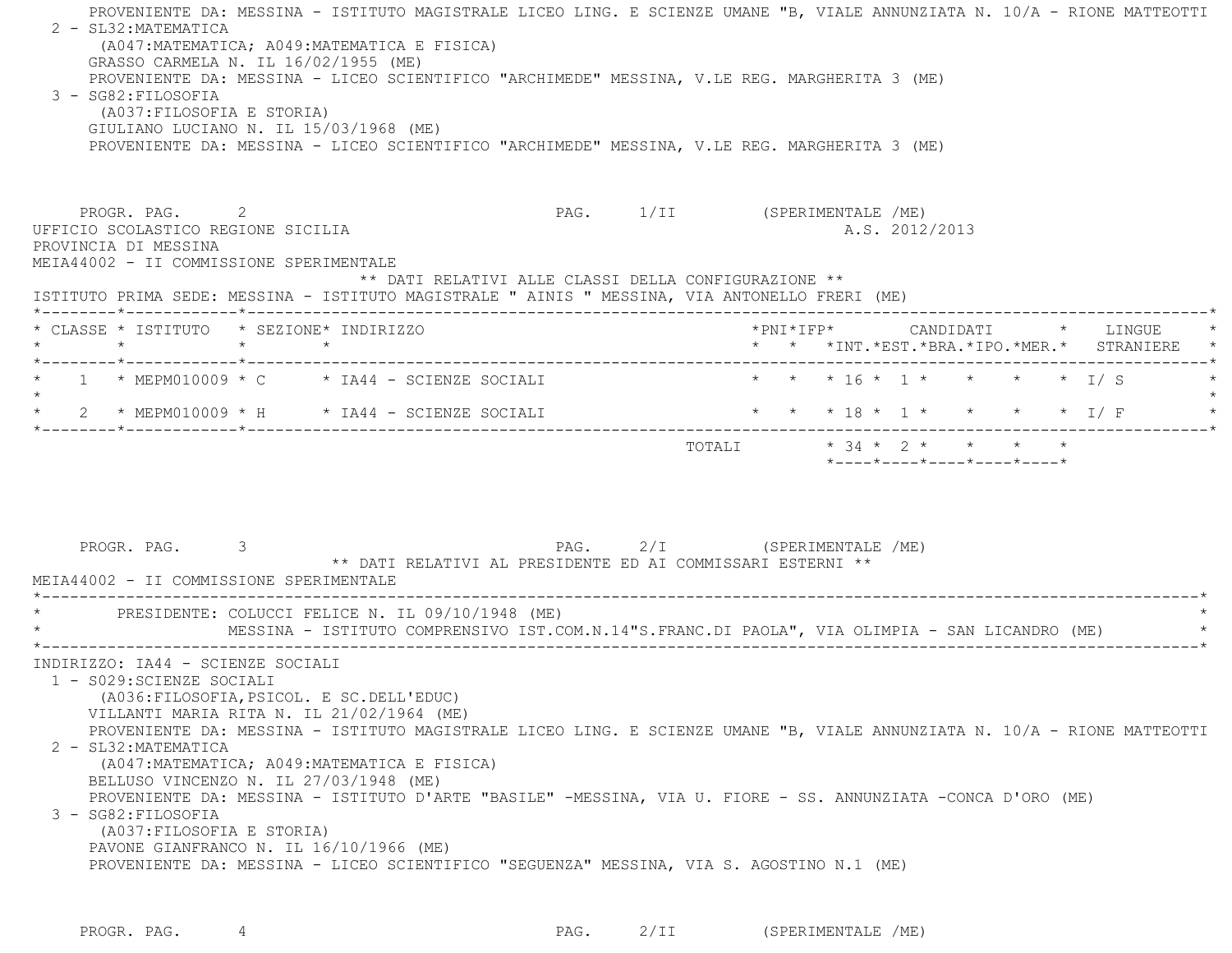| UFFICIO SCOLASTICO REGIONE SICILIA<br>PROVINCIA DI MESSINA                                                                                                                                                                                                                                                                                                                                                                                                                                                                                                                                                                                              | A.S. 2012/2013                                                              |
|---------------------------------------------------------------------------------------------------------------------------------------------------------------------------------------------------------------------------------------------------------------------------------------------------------------------------------------------------------------------------------------------------------------------------------------------------------------------------------------------------------------------------------------------------------------------------------------------------------------------------------------------------------|-----------------------------------------------------------------------------|
| MEIA44003 - III COMMISSIONE SPERIMENTALE<br>** DATI RELATIVI ALLE CLASSI DELLA CONFIGURAZIONE **<br>ISTITUTO PRIMA SEDE: MESSINA - ISTITUTO MAGISTRALE " AINIS " MESSINA, VIA ANTONELLO FRERI (ME)                                                                                                                                                                                                                                                                                                                                                                                                                                                      |                                                                             |
| * CLASSE * ISTITUTO * SEZIONE* INDIRIZZO                                                                                                                                                                                                                                                                                                                                                                                                                                                                                                                                                                                                                | * * *INT. *EST. *BRA. *IPO. *MER. * STRANIERE *                             |
| * 1 * MEPM010009 * A * IA44 - SCIENZE SOCIALI<br>$\star$                                                                                                                                                                                                                                                                                                                                                                                                                                                                                                                                                                                                | * * * 15 * * * * * * I/F                                                    |
| * 2 * MEPM010009 * B * IA44 - SCIENZE SOCIALI                                                                                                                                                                                                                                                                                                                                                                                                                                                                                                                                                                                                           | * * * 18 * 1 * * * * * F/ I                                                 |
|                                                                                                                                                                                                                                                                                                                                                                                                                                                                                                                                                                                                                                                         | *----*----*----*----*----*                                                  |
| PROGR. PAG. 5 5 PAG. 2/I (SPERIMENTALE /ME)<br>** DATI RELATIVI AL PRESIDENTE ED AI COMMISSARI ESTERNI **<br>MEIA44003 - III COMMISSIONE SPERIMENTALE                                                                                                                                                                                                                                                                                                                                                                                                                                                                                                   |                                                                             |
| * PRESIDENTE: ABBATE ROSARIO N. IL 10/04/1952 (PA)<br>SAN PIER NICETO - ISTITUTO COMPRENSIVO S.PIER NICETO, VIA ROSA ILACQUA, 12 (ME)                                                                                                                                                                                                                                                                                                                                                                                                                                                                                                                   |                                                                             |
| INDIRIZZO: IA44 - SCIENZE SOCIALI                                                                                                                                                                                                                                                                                                                                                                                                                                                                                                                                                                                                                       |                                                                             |
| 1 - S029: SCIENZE SOCIALI<br>(A036: FILOSOFIA, PSICOL. E SC. DELL'EDUC)<br>IENI GIUSEPPE N. IL 24/09/1952 (ME)<br>PROVENIENTE DA: MESSINA - ISTITUTO MAGISTRALE LICEO LING. E SCIENZE UMANE "B, VIALE ANNUNZIATA N. 10/A - RIONE MATTEOTTI<br>2 - SL32: MATEMATICA<br>(A047: MATEMATICA; A049: MATEMATICA E FISICA)<br>SIMONE ANTONINA N. IL $31/01/1955$ (CT)<br>PROVENIENTE DA: MESSINA - LICEO SCIENTIFICO "SEGUENZA" MESSINA, VIA S. AGOSTINO N.1 (ME)<br>3 - SG82: FILOSOFIA<br>(A037: FILOSOFIA E STORIA)<br>GIACOBELLO CARMELA N. IL 08/03/1970 (TO)<br>PROVENIENTE DA: MESSINA - LICEO SCIENTIFICO "SEGUENZA" MESSINA, VIA S. AGOSTINO N.1 (ME) |                                                                             |
| PROGR. PAG. 6<br>UFFICIO SCOLASTICO REGIONE SICILIA<br>PROVINCIA DI MESSINA<br>MEIA44004 - IV COMMISSIONE SPERIMENTALE<br>** DATI RELATIVI ALLE CLASSI DELLA CONFIGURAZIONE **                                                                                                                                                                                                                                                                                                                                                                                                                                                                          | PAG. 3/II (SPERIMENTALE /ME)<br>A.S. 2012/2013                              |
| ISTITUTO PRIMA SEDE: MESSINA - ISTITUTO MAGISTRALE LICEO LING. E SCIENZE UMANE "B, VIALE ANNUNZIATA N. 10/A - RIONE MATTEOTTI                                                                                                                                                                                                                                                                                                                                                                                                                                                                                                                           |                                                                             |
| * CLASSE * ISTITUTO * SEZIONE* INDIRIZZO                                                                                                                                                                                                                                                                                                                                                                                                                                                                                                                                                                                                                |                                                                             |
| $1 \times \text{MEPM01301T} \times A \times \text{IA44} - \text{SCIENZE SOCIALI}$                                                                                                                                                                                                                                                                                                                                                                                                                                                                                                                                                                       | * * *INT. *EST. *BRA. *IPO. *MER. * STRANIERE *<br>* * * 15 * * * * * * I/F |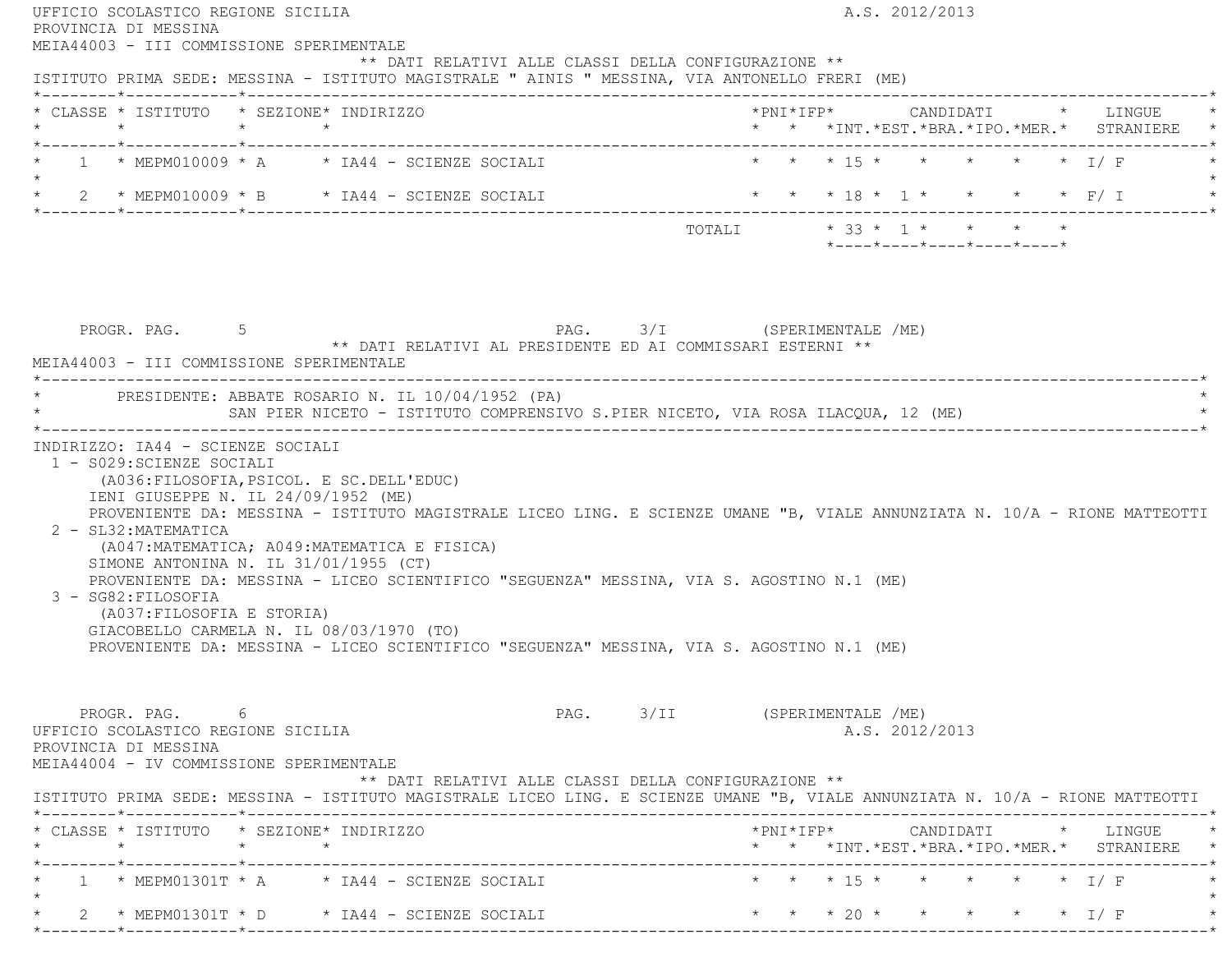\*----\*----\*----\*----\*----\* PROGR. PAG. 7 PAG. 4/I (SPERIMENTALE /ME) \*\* DATI RELATIVI AL PRESIDENTE ED AI COMMISSARI ESTERNI \*\* MEIA44004 - IV COMMISSIONE SPERIMENTALE \*----------------------------------------------------------------------------------------------------------------------------\*PRESIDENTE: BASILE TOMMASA N. IL 25/08/1956 (ME) LIPARI - ISTITUTO SUPERIORE IS ISA CONTI ELLER VAINICHER, VIA TORRENTE S.LUCIA (ME) \*----------------------------------------------------------------------------------------------------------------------------\* INDIRIZZO: IA44 - SCIENZE SOCIALI 1 - S029:SCIENZE SOCIALI (A036:FILOSOFIA,PSICOL. E SC.DELL'EDUC) FRAUMENI LETTERIA N. IL 21/03/1953 (ME) PROVENIENTE DA: MESSINA - ISTITUTO MAGISTRALE " AINIS " MESSINA, VIA ANTONELLO FRERI (ME) 2 - SL32:MATEMATICA (A047:MATEMATICA; A049:MATEMATICA E FISICA) LEO SANTA N. IL 21/09/1965 (ME) PROVENIENTE DA: CATANIA - ISTITUTO TECNICO PER IL TURISMO GEMMELLARO, CORSO INDIPENDENZA N. 229 (CT) 3 - SG82:FILOSOFIA (A037:FILOSOFIA E STORIA) FILLORAMO ANTONELLA N. IL 28/10/1965 (ME) PROVENIENTE DA: MESSINA - ISTITUTO MAGISTRALE " AINIS " MESSINA, VIA ANTONELLO FRERI (ME) PROGR. PAG. 8 PAG. 4/II (SPERIMENTALE /ME) UFFICIO SCOLASTICO REGIONE SICILIA A.S. 2012/2013 PROVINCIA DI MESSINA MEIA44005 - V COMMISSIONE SPERIMENTALE \*\* DATI RELATIVI ALLE CLASSI DELLA CONFIGURAZIONE \*\* ISTITUTO PRIMA SEDE: MESSINA - ISTITUTO MAGISTRALE LICEO LING. E SCIENZE UMANE "B, VIALE ANNUNZIATA N. 10/A - RIONE MATTEOTTI \*--------\*------------\*-------------------------------------------------------------------------------------------------------\* \* CLASSE \* ISTITUTO \* SEZIONE\* INDIRIZZO \*PNI\*IFP\* CANDIDATI \* LINGUE \* \* \* \* \* \* \* \*INT.\*EST.\*BRA.\*IPO.\*MER.\* STRANIERE \* \*--------\*------------\*-------------------------------------------------------------------------------------------------------\*1 \* MEPM01301T \* C \* IA44 - SCIENZE SOCIALI \* \* \* \* 16 \* \* \* \* \* \* \* 1/ F  $\star$ 2 \* MEPM01301T \* E \* IA44 - SCIENZE SOCIALI \* \* \* \* 14 \* 6 \* \* \* \* \* \* I/ F \*--------\*------------\*-------------------------------------------------------------------------------------------------------\*TOTALI  $* 30 * 6 * * * * *$ \*----\*----\*----\*----\*----\*

TOTALI \* 35 \* \* \* \* \*

 PROGR. PAG. 9 PAG. 5/I (SPERIMENTALE /ME) \*\* DATI RELATIVI AL PRESIDENTE ED AI COMMISSARI ESTERNI \*\* MEIA44005 - V COMMISSIONE SPERIMENTALE \*----------------------------------------------------------------------------------------------------------------------------\*PRESIDENTE: LONGO SANTO N. IL 04/01/1963 (CT) BARCELLONA POZZO DI GOTTO - IST TEC COMMERCIALE E PER GEOMETRI ITCGET "E. FERMI", VIA PITAGORA 42 (ME) \* \*----------------------------------------------------------------------------------------------------------------------------\*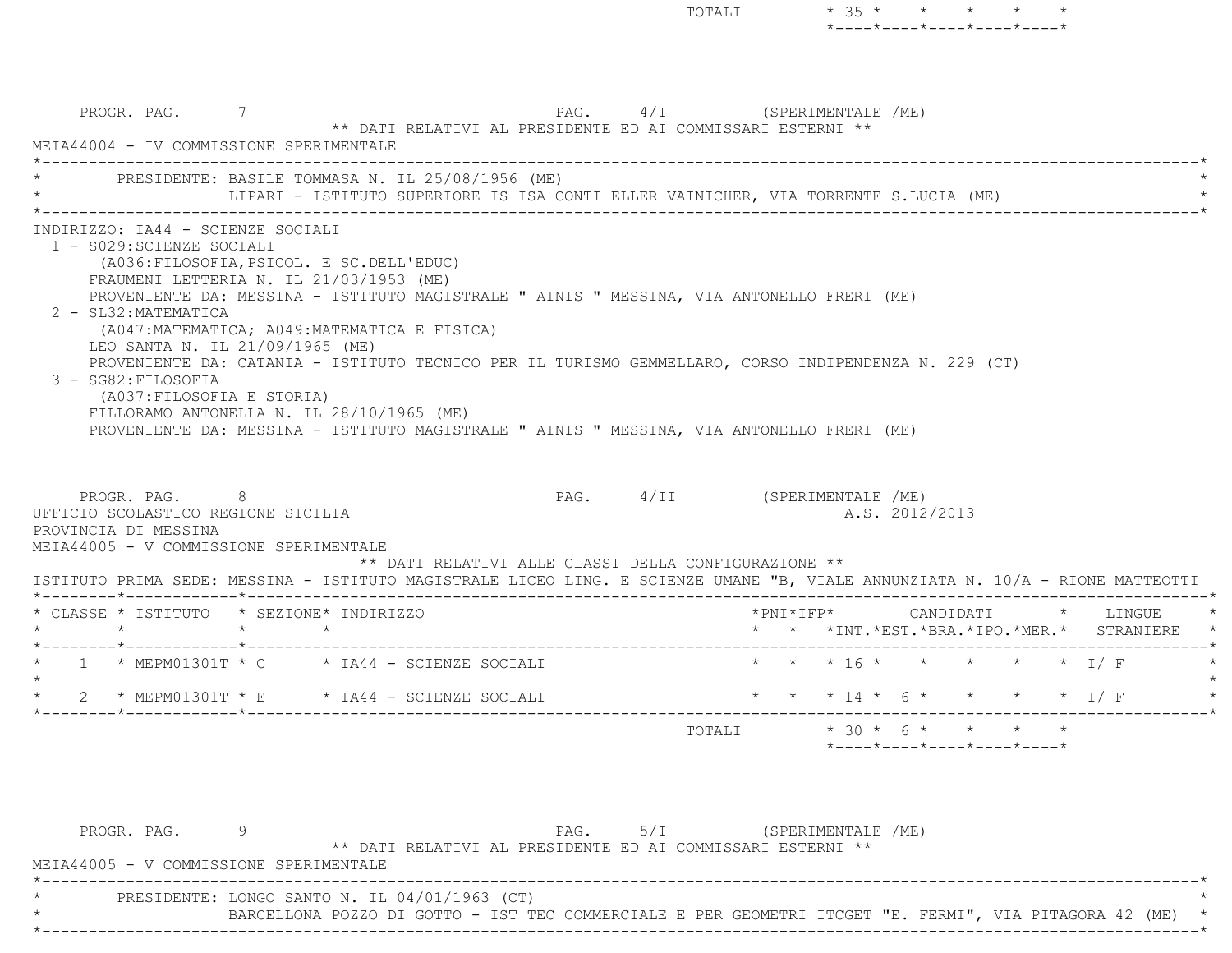INDIRIZZO: IA44 - SCIENZE SOCIALI 1 - S029:SCIENZE SOCIALI (A036:FILOSOFIA,PSICOL. E SC.DELL'EDUC) COSTANTINO PIERA N. IL 29/06/1964 (ME) PROVENIENTE DA: MESSINA - ISTITUTO MAGISTRALE " AINIS " MESSINA, VIA ANTONELLO FRERI (ME) 2 - SL32:MATEMATICA (A047:MATEMATICA; A049:MATEMATICA E FISICA) AMATO ROSARIA N. IL 20/12/1959 (ME) PROVENIENTE DA: MILAZZO - IST PROF PER I SERVIZI COMMERCIALI E TURISTICI SERV.COMMERCIO-ENOGASTRONOMIA-, VIA MAGISTRI (M 3 - SG82:FILOSOFIA (A037:FILOSOFIA E STORIA) VANFIORI VALENTINA N. IL 09/04/1967 (ME) PROVENIENTE DA: PATTI - LICEO CLASSICO PATTI V.EMANUELE III, VIA TRIESTE 43 (ME) PROGR. PAG. 10 **PAG.** PAG. 5/II (SPERIMENTALE /ME) UFFICIO SCOLASTICO REGIONE SICILIA A.S. 2012/2013 PROVINCIA DI MESSINA MEIA44006 - VI COMMISSIONE SPERIMENTALE \*\* DATI RELATIVI ALLE CLASSI DELLA CONFIGURAZIONE \*\* ISTITUTO PRIMA SEDE: CASTROREALE - ISTITUTO MAGISTRALE 24 MAGGIO 1915, VIA G. SIRACUSA 1 (ME) \*--------\*------------\*-------------------------------------------------------------------------------------------------------\* \* CLASSE \* ISTITUTO \* SEZIONE\* INDIRIZZO \*PNI\*IFP\* CANDIDATI \* LINGUE \* \* \* \* \* \* \* \*INT.\*EST.\*BRA.\*IPO.\*MER.\* STRANIERE \* \*--------\*------------\*-------------------------------------------------------------------------------------------------------\*1 \* MEPM00701E \* A \* IA44 - SCIENZE SOCIALI \* \* \* \* 25 \* 8 \* \* \* \* \* 1/ F  $\star$ \* 2 \* MEPM00701E \* B \* IA44 - SCIENZE SOCIALI \* \* \* \* 21 \* \* \* \* \* \* \* I/ F \*--------\*------------\*-------------------------------------------------------------------------------------------------------\* TOTALI \* 46 \* 8 \* \* \* \* \*----\*----\*----\*----\*----\*PROGR. PAG. 11 CHEROGRAPH PAG. 6/I (SPERIMENTALE /ME) \*\* DATI RELATIVI AL PRESIDENTE ED AI COMMISSARI ESTERNI \*\* MEIA44006 - VI COMMISSIONE SPERIMENTALE \*----------------------------------------------------------------------------------------------------------------------------\*PRESIDENTE: MUSCOLINO FRANCESCO N. IL 11/02/1947 (ME) SANTA TERESA DI RIVA - LICEO SCIENTIFICO LICEO SCIENTIFICO STATALE, VIALE R. MARGHERITA (ME) \*----------------------------------------------------------------------------------------------------------------------------\* INDIRIZZO: IA44 - SCIENZE SOCIALI 1 - S029:SCIENZE SOCIALI (A036:FILOSOFIA,PSICOL. E SC.DELL'EDUC) VILLANTI ANGELA MARIA N. IL 21/09/1957 (ME) PROVENIENTE DA: MESSINA - ISTITUTO MAGISTRALE " AINIS " MESSINA, VIA ANTONELLO FRERI (ME) 2 - SL32:MATEMATICA (A047:MATEMATICA; A049:MATEMATICA E FISICA) SMEDILE MARIA GRAZIA N. IL 02/01/1965 (ME) PROVENIENTE DA: MILAZZO - ISTITUTO D'ARTE LICEO ARTISTICO, VIA GRAMSCI (ME) 3 - SG82:FILOSOFIA (A037:FILOSOFIA E STORIA) CALAPSO RENATO N. IL 27/09/1961 (ME) PROVENIENTE DA: MESSINA - LICEO SCIENTIFICO "ARCHIMEDE" MESSINA, V.LE REG. MARGHERITA 3 (ME)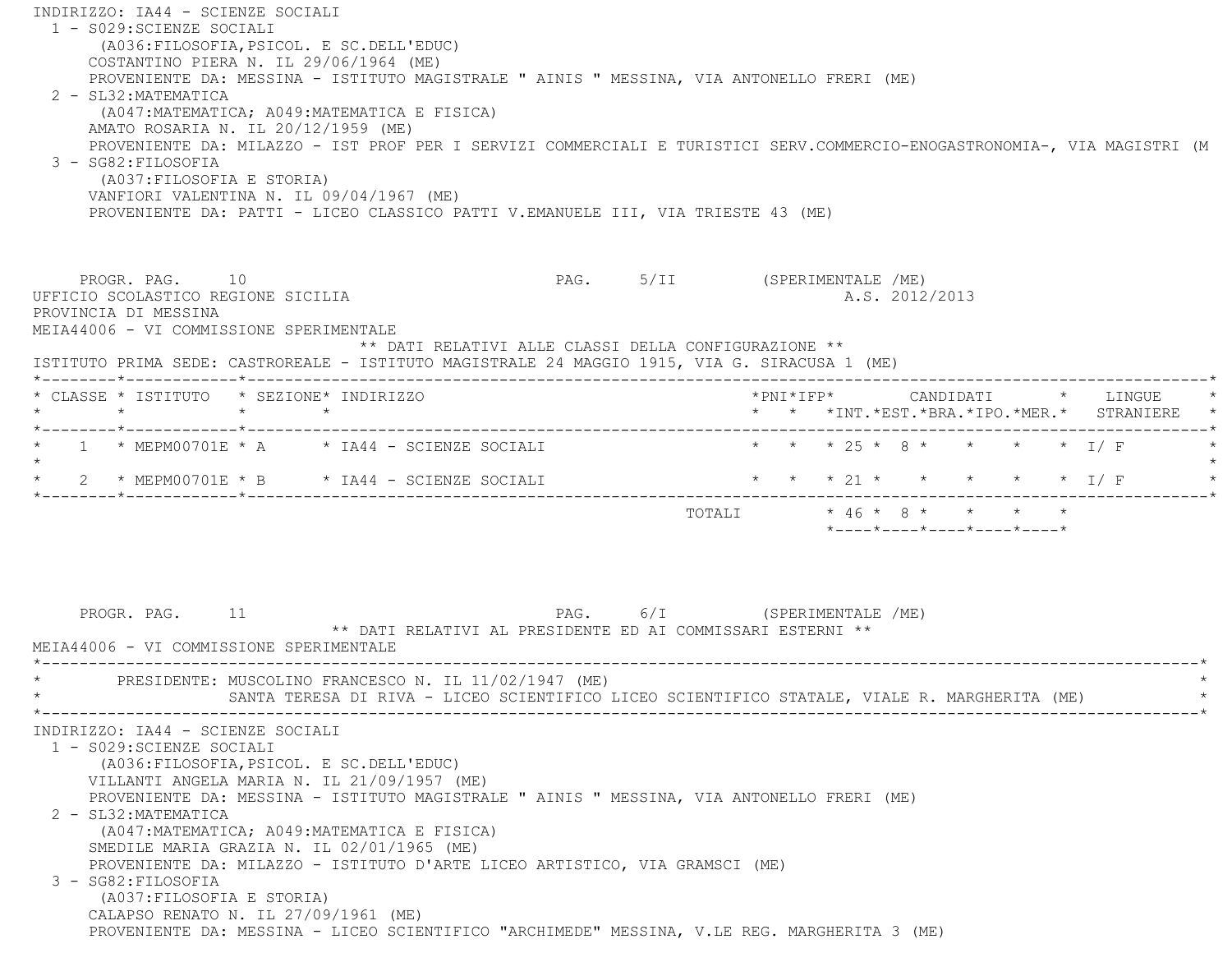| PROGR. PAG. 12<br>UFFICIO SCOLASTICO REGIONE SICILIA<br>PROVINCIA DI MESSINA<br>MEIA44007 - VII COMMISSIONE SPERIMENTALE                                                                                                                                                                                                                                                                                                                                                                                                                                                                                                                                       | PAG. 6/II (SPERIMENTALE /ME)<br>A.S. 2012/2013                                                                                                                                        |
|----------------------------------------------------------------------------------------------------------------------------------------------------------------------------------------------------------------------------------------------------------------------------------------------------------------------------------------------------------------------------------------------------------------------------------------------------------------------------------------------------------------------------------------------------------------------------------------------------------------------------------------------------------------|---------------------------------------------------------------------------------------------------------------------------------------------------------------------------------------|
|                                                                                                                                                                                                                                                                                                                                                                                                                                                                                                                                                                                                                                                                | ** DATI RELATIVI ALLE CLASSI DELLA CONFIGURAZIONE **<br>ISTITUTO PRIMA SEDE: MESSINA - ISTITUTO MAGISTRALE LICEO LING. E SCIENZE UMANE "B, VIALE ANNUNZIATA N. 10/A - RIONE MATTEOTTI |
| * CLASSE * ISTITUTO * SEZIONE* INDIRIZZO<br>$\star$<br>$\star$ $\star$                                                                                                                                                                                                                                                                                                                                                                                                                                                                                                                                                                                         | *PNI*IFP*     CANDIDATI    *   LINGUE<br>* * *INT.*EST.*BRA.*IPO.*MER.* STRANIERE *                                                                                                   |
|                                                                                                                                                                                                                                                                                                                                                                                                                                                                                                                                                                                                                                                                | 1 * MEPM01301T * B-M * IA44 - SCIENZE SOCIALI * * * * 19 * 3 * * * * * 1/ F                                                                                                           |
| ISTITUTO SECONDA SEDE: TORREGROTTA - L.R. PAR. ISTITUTO MAGISTRALE GIOVANNI XXIII, V.DANTE ALIGHIERI, 22/p (ME)                                                                                                                                                                                                                                                                                                                                                                                                                                                                                                                                                |                                                                                                                                                                                       |
| * CLASSE * ISTITUTO * SEZIONE* INDIRIZZO                                                                                                                                                                                                                                                                                                                                                                                                                                                                                                                                                                                                                       | *PNI*IFP* CANDIDATI * LINGUE<br>* * *INT.*EST.*BRA.*IPO.*MER.* STRANIERE *                                                                                                            |
| $\star$ 2 $\star$ MEPM03500N $\star$ A $\star$ IA44 - SCIENZE SOCIALI                                                                                                                                                                                                                                                                                                                                                                                                                                                                                                                                                                                          | * * * 5 * * * * * * I/F                                                                                                                                                               |
|                                                                                                                                                                                                                                                                                                                                                                                                                                                                                                                                                                                                                                                                | TOTALI * 24 * 3 * * * * *<br>$*$ - - - - $*$ - - - - $*$ - - - - $*$ - - - - $*$ - - - - $*$                                                                                          |
| PRESIDENTE: PATANE' GRAZIA N. IL 04/01/1962 (ME)<br>CAPIZZI - ISTITUTO COMPRENSIVO "L.SANZO"- CAPIZZI, VIA ROMA 10 (ME)                                                                                                                                                                                                                                                                                                                                                                                                                                                                                                                                        |                                                                                                                                                                                       |
| INDIRIZZO: IA44 - SCIENZE SOCIALI<br>1 - S029: SCIENZE SOCIALI<br>(A036: FILOSOFIA, PSICOL. E SC. DELL'EDUC)<br>IANNUZZI FRANCESCO N. IL 14/04/1960 (TN)<br>PROVENIENTE DA: MESSINA - ISTITUTO MAGISTRALE " AINIS " MESSINA, VIA ANTONELLO FRERI (ME)<br>2 - SL32: MATEMATICA<br>(A047: MATEMATICA; A049: MATEMATICA E FISICA)<br>ALBANO CONCETTINA N. IL 03/01/1955 (ME)<br>PROVENIENTE DA: MESSINA - ISTITUTO TECNICO NAUTICO ITN "CAIO DUILIO", VIA G. LA FARINA 70 (ME)<br>3 - SG82:FILOSOFIA<br>(A037: FILOSOFIA E STORIA)<br>DI STEFANO YLENIA N. IL 24/02/1974 (ME)<br>PROVENIENTE DA: PATTI - LICEO CLASSICO PATTI V.EMANUELE III, VIA TRIESTE 43 (ME) |                                                                                                                                                                                       |
| PROGR. PAG. 14                                                                                                                                                                                                                                                                                                                                                                                                                                                                                                                                                                                                                                                 |                                                                                                                                                                                       |

\*\* DATI RELATIVI ALLE CLASSI DELLA CONFIGURAZIONE \*\*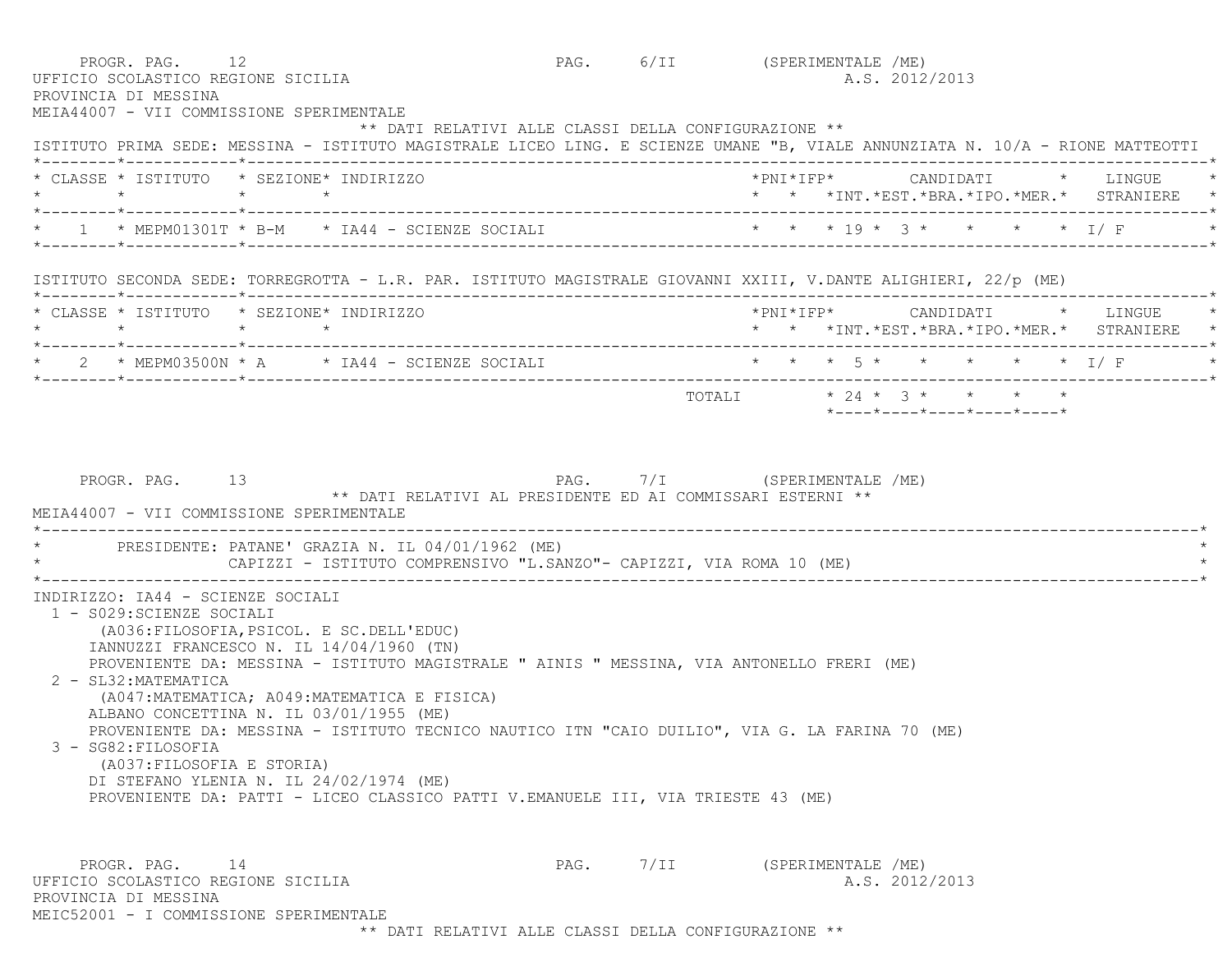| CLASSE * ISTITUTO * SEZIONE* INDIRIZZO                                                                                                                                                          |                 |  |                                                                                                                                                                                                                          |  |  |                                                  |  | * * *INT. *EST. *BRA. *IPO. *MER. * STRANIERE                                              |
|-------------------------------------------------------------------------------------------------------------------------------------------------------------------------------------------------|-----------------|--|--------------------------------------------------------------------------------------------------------------------------------------------------------------------------------------------------------------------------|--|--|--------------------------------------------------|--|--------------------------------------------------------------------------------------------|
| $1 * MEPM010009 * D * IC52 - LINGUISTICO$                                                                                                                                                       |                 |  |                                                                                                                                                                                                                          |  |  |                                                  |  | * * * 18 * * * * * * I/ S/ F                                                               |
|                                                                                                                                                                                                 |                 |  |                                                                                                                                                                                                                          |  |  |                                                  |  |                                                                                            |
| 2 * MEPM010009 * L * IC52 - LINGUISTICO                                                                                                                                                         |                 |  |                                                                                                                                                                                                                          |  |  |                                                  |  | * * * 28 * * * * * * I/ F/ S                                                               |
|                                                                                                                                                                                                 |                 |  |                                                                                                                                                                                                                          |  |  | $*$ ---- $*$ ---- $*$ ---- $*$ ---- $*$ ---- $*$ |  |                                                                                            |
|                                                                                                                                                                                                 |                 |  |                                                                                                                                                                                                                          |  |  |                                                  |  |                                                                                            |
| PROGR. PAG. 15                                                                                                                                                                                  |                 |  | PAG. 8/I (SPERIMENTALE /ME)                                                                                                                                                                                              |  |  |                                                  |  |                                                                                            |
| MEIC52001 - I COMMISSIONE SPERIMENTALE                                                                                                                                                          |                 |  | ** DATI RELATIVI AL PRESIDENTE ED AI COMMISSARI ESTERNI **                                                                                                                                                               |  |  |                                                  |  |                                                                                            |
| PRESIDENTE: DE FRANCESCO GIOVANNA N. IL 30/12/1959 (ME)                                                                                                                                         |                 |  | MESSINA - ISTITUTO COMPRENSIVO N.16"VILLA LINA-RITIRO"ME, VIA SILA 29 (ME)                                                                                                                                               |  |  |                                                  |  |                                                                                            |
| (A246:LINGUA E CIV. STRANIERA (FRANCESE))<br>SPOTO OLGA N. IL 16/08/1953 (ME)<br>$2 - M460$ : INGLESE<br>(A346:LINGUA E CIV. STRANIERA (INGLESE))<br>DI GIORGI CONCETTINA N. IL 29/05/1955 (ME) |                 |  | PROVENIENTE DA: MESSINA - ISTITUTO MAGISTRALE LICEO LING. E SCIENZE UMANE "B, VIALE ANNUNZIATA N. 10/A - RIONE MATTEOTTI<br>PROVENIENTE DA: MESSINA - LICEO SCIENTIFICO "ARCHIMEDE" MESSINA, V.LE REG. MARGHERITA 3 (ME) |  |  |                                                  |  |                                                                                            |
| 3 - M790: SPAGNOLO<br>(A446:LINGUA E CIV. STRANIERA (SPAGNOLO))<br>PIZZI SONIA N. IL 16/11/1978 (ME)                                                                                            |                 |  | PROVENIENTE DA: TAORMINA - ISTITUTO TECNICO COMMERCIALE I.I.S.S. "PUGLIATTI " TAORMINA, CONTRADA ARANCIO SNC (ME)                                                                                                        |  |  |                                                  |  |                                                                                            |
| PROGR. PAG. 16<br>UFFICIO SCOLASTICO REGIONE SICILIA<br>PROVINCIA DI MESSINA<br>MEIC53001 - I COMMISSIONE SPERIMENTALE                                                                          |                 |  | PAG. 8/II (SPERIMENTALE /ME)<br>** DATI RELATIVI ALLE CLASSI DELLA CONFIGURAZIONE **                                                                                                                                     |  |  | A.S. 2012/2013                                   |  |                                                                                            |
|                                                                                                                                                                                                 |                 |  | ISTITUTO PRIMA SEDE: MESSINA - ISTITUTO MAGISTRALE LICEO LING. E SCIENZE UMANE "B, VIALE ANNUNZIATA N. 10/A - RIONE MATTEOTTI                                                                                            |  |  |                                                  |  |                                                                                            |
| * CLASSE * ISTITUTO * SEZIONE* INDIRIZZO<br>$\star$                                                                                                                                             | $\star$ $\star$ |  |                                                                                                                                                                                                                          |  |  |                                                  |  | $*$ PNI $*$ IFP $*$ CANDIDATI $*$ LINGUE $*$<br>* * *INT.*EST.*BRA.*IPO.*MER.* STRANIERE * |
| $1 * MEPM01301T * A-1 * IC53 - LINGUISTICO$<br>* $\star$ A-2 * IC53 - LINGUISTICO                                                                                                               |                 |  |                                                                                                                                                                                                                          |  |  |                                                  |  | * * * 13 * 1 * * * * * I/F/S<br>* * * 4 * 1 * * * * * I/F/T                                |
| 2 * MEPM01301T * B * IC53 - LINGUISTICO                                                                                                                                                         |                 |  |                                                                                                                                                                                                                          |  |  | * * * 19 * *                                     |  | $\star$ $\star$ $\star$ $\perp$ $\mid$ $\parallel$ $\parallel$ $\parallel$ $\parallel$     |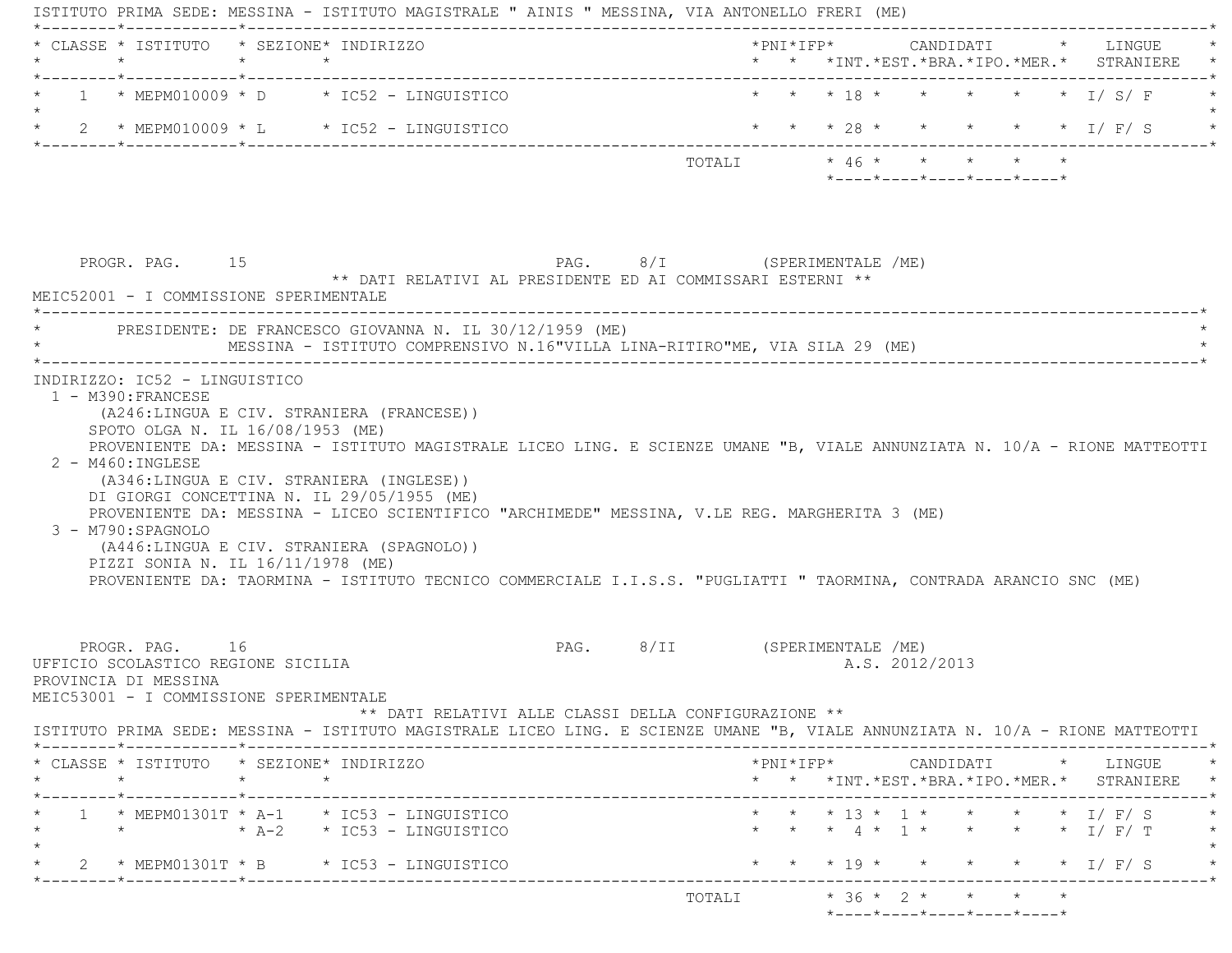| PROGR. PAG. 17<br>MEIC53001 - I COMMISSIONE SPERIMENTALE                                                                                                                                                                                       |    | ** DATI RELATIVI AL PRESIDENTE ED AI COMMISSARI ESTERNI **                                                                                                                                                                                                                                                                                                                                                                                                                                                                                                                                              |                                | PAG. 9/I (SPERIMENTALE /ME)                                                                                                                                                                                                                                                                                                                                                                                |
|------------------------------------------------------------------------------------------------------------------------------------------------------------------------------------------------------------------------------------------------|----|---------------------------------------------------------------------------------------------------------------------------------------------------------------------------------------------------------------------------------------------------------------------------------------------------------------------------------------------------------------------------------------------------------------------------------------------------------------------------------------------------------------------------------------------------------------------------------------------------------|--------------------------------|------------------------------------------------------------------------------------------------------------------------------------------------------------------------------------------------------------------------------------------------------------------------------------------------------------------------------------------------------------------------------------------------------------|
|                                                                                                                                                                                                                                                |    | PRESIDENTE: GRECO RENATA N. IL 15/07/1961 (TV)<br>LONGI - ISTITUTO COMPRENSIVO LONGI, VIA VITTORIO VENETO, S.N.C. (ME)                                                                                                                                                                                                                                                                                                                                                                                                                                                                                  |                                |                                                                                                                                                                                                                                                                                                                                                                                                            |
| INDIRIZZO: IC53 - LINGUISTICO<br>1 - M390: FRANCESE<br>$2 - M460$ : INGLESE<br>3 - M790:SPAGNOLO<br>4 - M940:TEDESCO<br>PROGR. PAG. 18<br>UFFICIO SCOLASTICO REGIONE SICILIA<br>PROVINCIA DI MESSINA<br>MEIC54001 - I COMMISSIONE SPERIMENTALE |    | (A246:LINGUA E CIV. STRANIERA (FRANCESE))<br>PARISI ANNA MARIA N. IL 18/08/1950 (ME)<br>(A346:LINGUA E CIV. STRANIERA (INGLESE))<br>CALATOZZO MARIA CARMELA N. IL 11/06/1958 (ME)<br>PROVENIENTE DA: MILAZZO - ISTITUTO D'ARTE LICEO ARTISTICO, VIA GRAMSCI (ME)<br>(A446:LINGUA E CIV. STRANIERA (SPAGNOLO))<br>PIZZI LILIANA AURORA N. IL 07/09/1951 (EE)<br>PROVENIENTE DA: MESSINA - ISTITUTO MAGISTRALE " AINIS " MESSINA, VIA ANTONELLO FRERI (ME)<br>(A546:LINGUA E CIV. STRANIERA (TEDESCO))<br>PRINCI GIUSEPPINA N. IL 02/04/1965 (RC)<br>** DATI RELATIVI ALLE CLASSI DELLA CONFIGURAZIONE ** |                                | PROVENIENTE DA: MESSINA - ISTITUTO TECNICO COMMERCIALE ITC "QUASIMODO" MESSINA, FONDO FUCILE (ME)<br>PROVENIENTE DA: MILAZZO - IST TEC COMMERCIALE E PER GEOMETRI I.T. L.DA VINCI ECONOMICO TECN, VIA COLONNELLO MAGISTRI (ME<br>PAG. 9/II (SPERIMENTALE /ME)<br>A.S. 2012/2013<br>ISTITUTO PRIMA SEDE: SANT'AGATA DI MILITELLO - LICEO CLASSICO LICEO CLASSICO " SCIASCIA ", C/DA CANNAMELATA S.N.C. (ME) |
|                                                                                                                                                                                                                                                |    | * CLASSE * ISTITUTO * SEZIONE* INDIRIZZO                                                                                                                                                                                                                                                                                                                                                                                                                                                                                                                                                                |                                | * * *INT.*EST.*BRA.*IPO.*MER.* STRANIERE                                                                                                                                                                                                                                                                                                                                                                   |
|                                                                                                                                                                                                                                                |    | $1$ * MEPC003013 * A-1 * IC54 - LINGUISTICO<br>$\star$ $\star$ A-2 $\star$ IC54 - LINGUISTICO                                                                                                                                                                                                                                                                                                                                                                                                                                                                                                           |                                | * * * 28 * * * * * * I/ F/ S<br>* * * 3 * 1 * * * * * I/ F/ T                                                                                                                                                                                                                                                                                                                                              |
|                                                                                                                                                                                                                                                |    | 2 * MEPC003013 * B-1 * IC54 - LINGUISTICO                                                                                                                                                                                                                                                                                                                                                                                                                                                                                                                                                               | ______________________________ | * * * 27 * 1 * * * * * I/ F/ S                                                                                                                                                                                                                                                                                                                                                                             |
|                                                                                                                                                                                                                                                |    |                                                                                                                                                                                                                                                                                                                                                                                                                                                                                                                                                                                                         |                                | $* 58 * 2 * * * * * * *$<br>TOTALI<br>$*$ - - - - $*$ - - - - $*$ - - - - $*$ - - - - $*$ - - - - $*$                                                                                                                                                                                                                                                                                                      |
| PROGR. PAG.                                                                                                                                                                                                                                    | 19 | ** DATI RELATIVI AL PRESIDENTE ED AI COMMISSARI ESTERNI **                                                                                                                                                                                                                                                                                                                                                                                                                                                                                                                                              |                                | PAG. 10/I (SPERIMENTALE /ME)                                                                                                                                                                                                                                                                                                                                                                               |

PRESIDENTE: PARISI ELIO N. IL 15/05/1958 (ME)

MESSINA - ISTITUTO MAGISTRALE " AINIS " MESSINA, VIA ANTONELLO FRERI (ME)

\*----------------------------------------------------------------------------------------------------------------------------\*

INDIRIZZO: IC54 - LINGUISTICO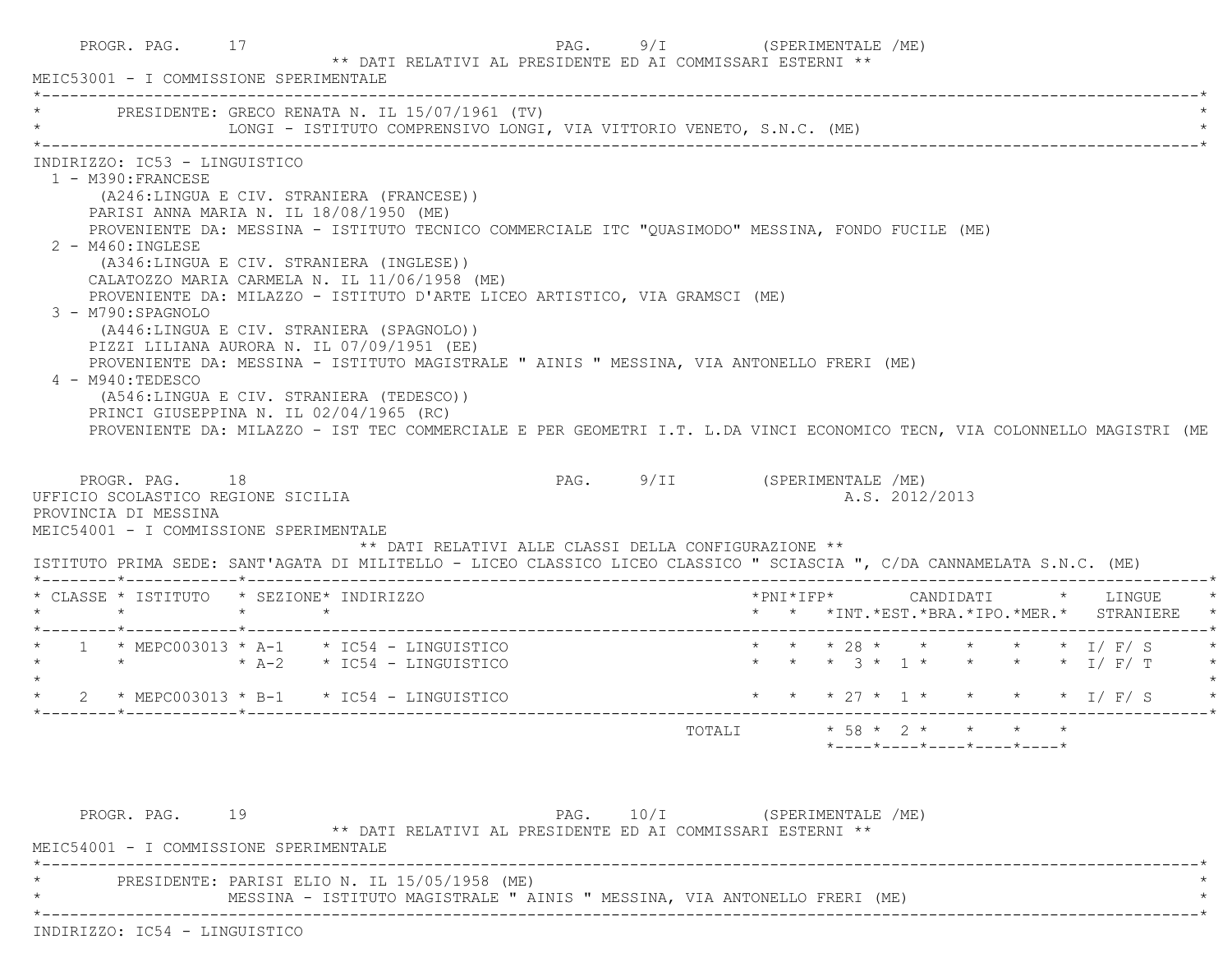1 - M390:FRANCESE (A246:LINGUA E CIV. STRANIERA (FRANCESE)) FERRALORO MARIA N. IL 22/10/1967 (ME) PROVENIENTE DA: TAORMINA - ISTITUTO TECNICO COMMERCIALE I.I.S.S. "PUGLIATTI " TAORMINA, CONTRADA ARANCIO SNC (ME) 2 - M460:INGLESE (A346:LINGUA E CIV. STRANIERA (INGLESE)) CADILI TINDARA N. IL 09/08/1964 (ME) PROVENIENTE DA: TORTORICI - ISTITUTO TECNICO COMMERCIALE ISTITUTO TECNICO COMMERCIALE, VIA G. GARIBALDI, 1 (ME) 3 - M790:SPAGNOLO (A446:LINGUA E CIV. STRANIERA (SPAGNOLO)) CANNONE ANNA N. IL 17/08/1972 (ME) PROVENIENTE DA: MESSINA - LICEO SCIENTIFICO "ARCHIMEDE" MESSINA, V.LE REG. MARGHERITA 3 (ME) 4 - M940:TEDESCO (A546:LINGUA E CIV. STRANIERA (TEDESCO)) ILLIANO FARA LORENZA N. IL 14/04/1962 (EE) PROVENIENTE DA: TAORMINA - ISTITUTO TECNICO COMMERCIALE I.I.S.S. "PUGLIATTI " TAORMINA, CONTRADA ARANCIO SNC (ME) PROGR. PAG. 20 20 PAG. 10/II (SPERIMENTALE /ME) UFFICIO SCOLASTICO REGIONE SICILIA A.S. 2012/2013 PROVINCIA DI MESSINA MEIC54002 - II COMMISSIONE SPERIMENTALE \*\* DATI RELATIVI ALLE CLASSI DELLA CONFIGURAZIONE \*\* ISTITUTO PRIMA SEDE: SANT'AGATA DI MILITELLO - LICEO CLASSICO LICEO CLASSICO " SCIASCIA ", C/DA CANNAMELATA S.N.C. (ME) \*--------\*------------\*-------------------------------------------------------------------------------------------------------\* \* CLASSE \* ISTITUTO \* SEZIONE\* INDIRIZZO \*PNI\*IFP\* CANDIDATI \* LINGUE \* \* \* \* \* \* \* \*INT.\*EST.\*BRA.\*IPO.\*MER.\* STRANIERE \* \*--------\*------------\*-------------------------------------------------------------------------------------------------------\* $1 \times \text{MEPC003013} \times \text{C} \times \text{IC54 - LINGUIISTIC} \times \star \star \star 20 \star \star \star \star \star \star \star 1/ \text{ F/S}$  \* \* \* C-1 \* IC54 - LINGUISTICO \* \* \* 5 \* \* \* \* \* I/ F/ T \* \*--------\*------------\*-------------------------------------------------------------------------------------------------------\* ISTITUTO SECONDA SEDE: SANT'AGATA DI MILITELLO - L.R. PAR. ISTITUTO MAGISTRALE VIRZI', V.CONCORDIA (ME) \*--------\*------------\*-------------------------------------------------------------------------------------------------------\* \* CLASSE \* ISTITUTO \* SEZIONE\* INDIRIZZO \*PNI\*IFP\* CANDIDATI \* LINGUE \* \* \* \* \* \* \* \*INT.\*EST.\*BRA.\*IPO.\*MER.\* STRANIERE \* \*--------\*------------\*-------------------------------------------------------------------------------------------------------\*\* 2 \* MEPM16500A \* A \* IA44 - SCIENZE SOCIALI \* \* \* \* 11 \* \* \* \* \* \* \* \* I/ F \*--------\*------------\*-------------------------------------------------------------------------------------------------------\*TOTALI  $* 36 * * * * * * * * *$  \*----\*----\*----\*----\*----\*PROGR. PAG. 21 21 PAG. 11/I (SPERIMENTALE /ME) \*\* DATI RELATIVI AL PRESIDENTE ED AI COMMISSARI ESTERNI \*\* MEIC54002 - II COMMISSIONE SPERIMENTALE \*----------------------------------------------------------------------------------------------------------------------------\* \* PRESIDENTE: MUNAFO' VENERA N. IL 05/02/1970 (ME) \* MESSINA - ISTITUTO COMPRENSIVO I.C. MAZZINI-GALLO, VIA NATOLI (ME) \*----------------------------------------------------------------------------------------------------------------------------\* INDIRIZZO: IC54 - LINGUISTICO 1 - M390:FRANCESE (A246:LINGUA E CIV. STRANIERA (FRANCESE)) QUATTROCCHI CARMELA MARIA N. IL 31/08/1959 (ME) PROVENIENTE DA: MESSINA - LICEO SCIENTIFICO "ARCHIMEDE" MESSINA, V.LE REG. MARGHERITA 3 (ME)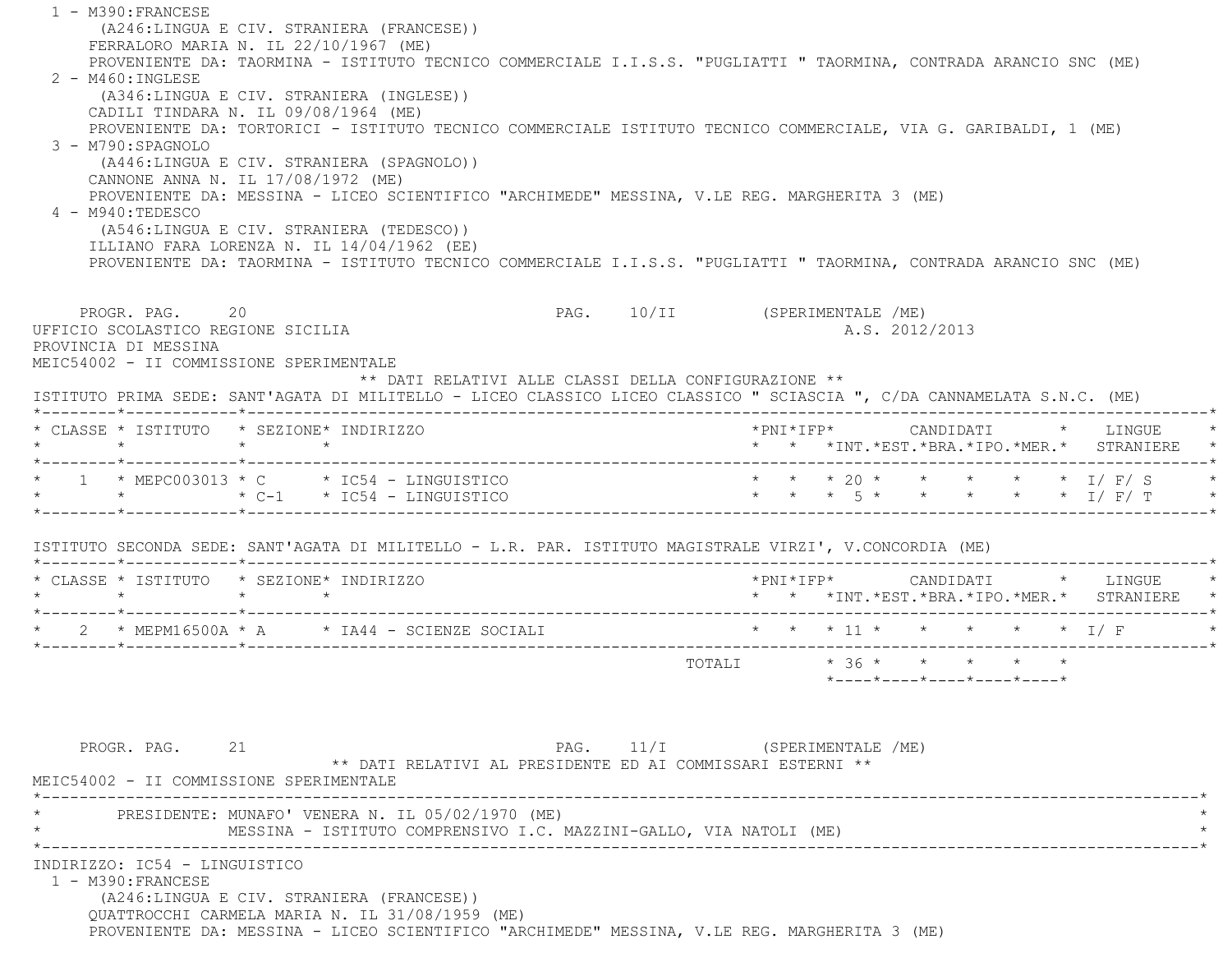2 - M460:INGLESE (A346:LINGUA E CIV. STRANIERA (INGLESE)) COCIVERA MARIA PIA N. IL 04/03/1968 (ME) PROVENIENTE DA: CAPO D'ORLANDO - LICEO SCIENTIFICO LS CAPO D'ORLANDO PICCOLO, VIA CONSOLARE ANTICA (ME) 3 - M790:SPAGNOLO (A446:LINGUA E CIV. STRANIERA (SPAGNOLO)) ALTADONNA ANGELINA N. IL 30/05/1967 (ME) PROVENIENTE DA: MESSINA - LICEO SCIENTIFICO "SEGUENZA" MESSINA, VIA S. AGOSTINO N.1 (ME) 4 - M940:TEDESCO (A546:LINGUA E CIV. STRANIERA (TEDESCO)) PULIAFITO MARIA VITTORIA N. IL 24/06/1971 (MI) PROVENIENTE DA: MESSINA - LICEO SCIENTIFICO "SEGUENZA" MESSINA, VIA S. AGOSTINO N.1 (ME) INDIRIZZO: IA44 - SCIENZE SOCIALI 1 - S029:SCIENZE SOCIALI (A036:FILOSOFIA,PSICOL. E SC.DELL'EDUC) PICCIOLO DANIELA N. IL 26/11/1961 (ME) PROVENIENTE DA: MESSINA - IST PROF PER I SERVIZI COMMERCIALI E TURISTICI "ANTONELLO" MESSINA, V.LE GIOSTRA N.2 (ME) 2 - SL32:MATEMATICA (A047:MATEMATICA; A049:MATEMATICA E FISICA) LUPICA CALOGERA N. IL 05/10/1953 (ME) PROVENIENTE DA: CARONIA - IST PROF PER L'AGRICOLTURA E L'AMBIENTE CARONIA, C/DA CANNETO (ME) 3 - SG82:FILOSOFIA (A037:FILOSOFIA E STORIA) RUSSO DARIO VINCENZO N. IL 10/10/1959 (ME) PROVENIENTE DA: MILAZZO - LICEO SCIENTIFICO ANTONIO MEUCCI, VIA VALVERDE (ME) PROGR. PAG. 22 22 PAG. 11/II (SPERIMENTALE /ME) UFFICIO SCOLASTICO REGIONE SICILIA A.S. 2012/2013 PROVINCIA DI MESSINA MEIE11001 - I COMMISSIONE SPERIMENTALE \*\* DATI RELATIVI ALLE CLASSI DELLA CONFIGURAZIONE \*\* ISTITUTO PRIMA SEDE: TAORMINA - ISTITUTO TECNICO COMMERCIALE I.I.S.S. "PUGLIATTI " TAORMINA, CONTRADA ARANCIO SNC (ME) \*--------\*------------\*-------------------------------------------------------------------------------------------------------\* \* CLASSE \* ISTITUTO \* SEZIONE\* INDIRIZZO \*PNI\*IFP\* CANDIDATI \* LINGUE \* \* \* \* \* \* \* \*INT.\*EST.\*BRA.\*IPO.\*MER.\* STRANIERE \* \*--------\*------------\*-------------------------------------------------------------------------------------------------------\* $1 * METD090001 * C * IE11 - TURISTICO$ \* METD090001 \* C \* IE11 - TURISTICO \* \* \* \* \* 17 \* \* \* \* \* \* \* 1/ F/ S<br>\* \* \* \* \* I/ F/ T \* IE11 - TURISTICO \* \* \* \* 6 \* \* \* \* \* \* \* I/ F/ T  $\star$  \* 2 \* METD090001 \* H \* IE11 - TURISTICO \* \* \* 13 \* \* \* \* \* I/ F/ S \* \* \* \* H-1 \* IE11 - TURISTICO \* \* \* 8 \* \* \* \* \* I/ F/ T \* \*--------\*------------\*-------------------------------------------------------------------------------------------------------\* TOTALI \* 44 \* \* \* \* \* \*----\*----\*----\*----\*----\*PROGR. PAG. 23 23 PAG. 12/I (SPERIMENTALE /ME) \*\* DATI RELATIVI AL PRESIDENTE ED AI COMMISSARI ESTERNI \*\* MEIE11001 - I COMMISSIONE SPERIMENTALE \*----------------------------------------------------------------------------------------------------------------------------\*\* PRESIDENTE: GULLOTTI SCALISI GRAZIA N. IL 13/04/1954 (ME) \*

\*----------------------------------------------------------------------------------------------------------------------------\*

PATTI - LICEO CLASSICO PATTI V.EMANUELE III, VIA TRIESTE 43 (ME)

INDIRIZZO: IE11 - TURISTICO

1 - M390:FRANCESE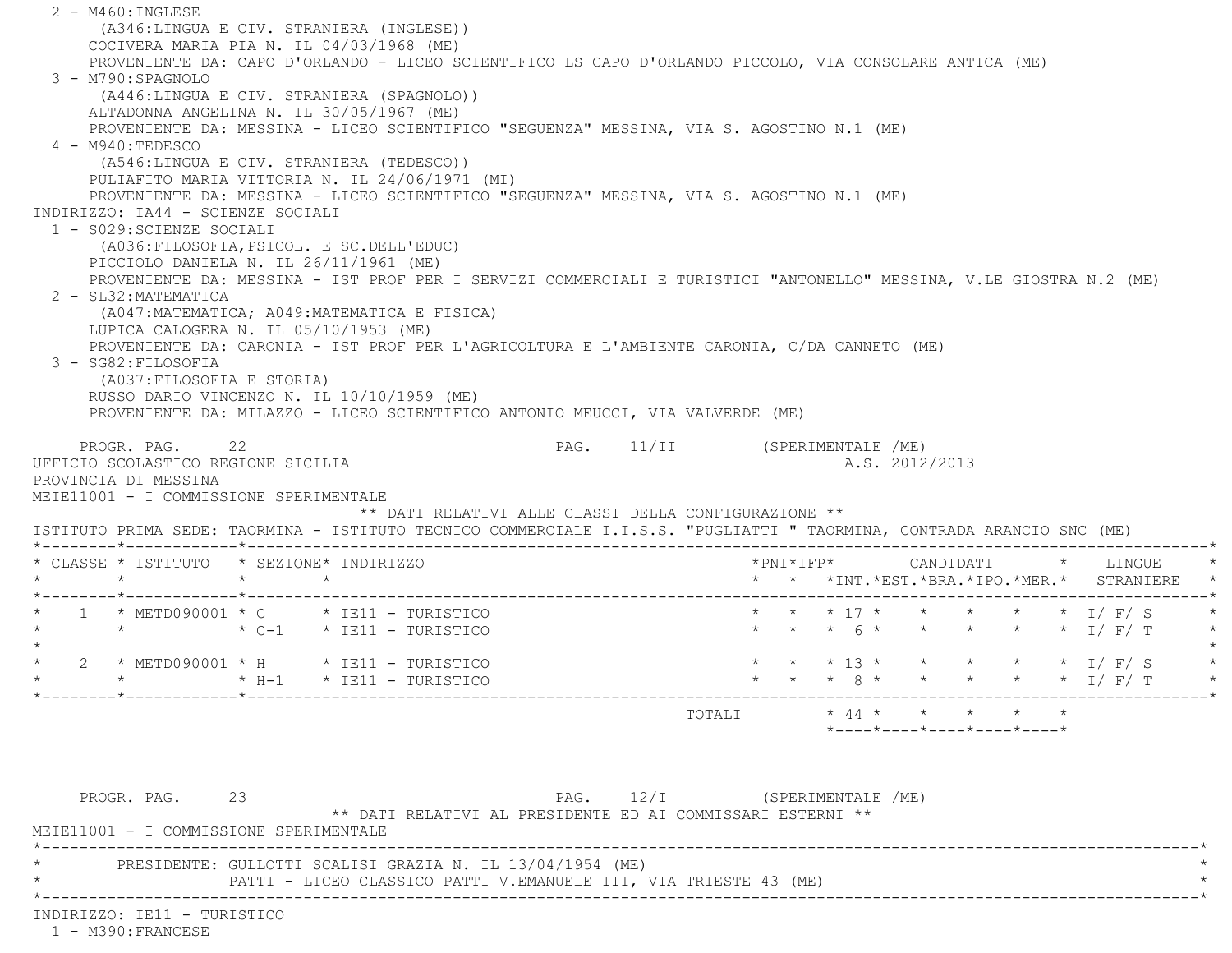| $2 - M460$ : INGLESE<br>3 - M790:SPAGNOLO<br>4 - M940: TEDESCO                                                         | (A246:LINGUA E CIV. STRANIERA (FRANCESE))<br>SORBERA VINCENZO N. IL 18/12/1955 (ME)<br>PROVENIENTE DA: CAPO D'ORLANDO - LICEO SCIENTIFICO LS CAPO D'ORLANDO PICCOLO, VIA CONSOLARE ANTICA (ME)<br>(A346:LINGUA E CIV. STRANIERA (INGLESE))<br>VINCI GRAZIA N. IL 01/11/1962 (ME)<br>PROVENIENTE DA: RANDAZZO - IST PROF PER L'AGRICOLTURA E L'AMBIENTE A. M. MAZZEI, VIA DEI CADUTI, 5 (CT)<br>(A446:LINGUA E CIV. STRANIERA (SPAGNOLO))<br>QUEL BARASTEGUI PILAR N. IL 13/01/1957 (EE)<br>PROVENIENTE DA: MESSINA - ISTITUTO MAGISTRALE LICEO LING. E SCIENZE UMANE "B, VIALE ANNUNZIATA N. 10/A - RIONE MATTEOTTI<br>(A546:LINGUA E CIV. STRANIERA (TEDESCO))<br>SOFIA MARIA CATENA N. IL 28/03/1960 (ME)<br>PROVENIENTE DA: GIARRE - LICEO SCIENTIFICO LS LEONARDO, VIA VENETO S.N. (CT) |                               |  |                                                         |  |                                                                                            |
|------------------------------------------------------------------------------------------------------------------------|---------------------------------------------------------------------------------------------------------------------------------------------------------------------------------------------------------------------------------------------------------------------------------------------------------------------------------------------------------------------------------------------------------------------------------------------------------------------------------------------------------------------------------------------------------------------------------------------------------------------------------------------------------------------------------------------------------------------------------------------------------------------------------------------|-------------------------------|--|---------------------------------------------------------|--|--------------------------------------------------------------------------------------------|
| PROGR. PAG. 24<br>UFFICIO SCOLASTICO REGIONE SICILIA<br>PROVINCIA DI MESSINA<br>MEIE47001 - I COMMISSIONE SPERIMENTALE | ** DATI RELATIVI ALLE CLASSI DELLA CONFIGURAZIONE **<br>ISTITUTO PRIMA SEDE: TAORMINA - ISTITUTO TECNICO COMMERCIALE I.I.S.S. "PUGLIATTI " TAORMINA, CONTRADA ARANCIO SNC (ME)                                                                                                                                                                                                                                                                                                                                                                                                                                                                                                                                                                                                              | PAG. 12/II (SPERIMENTALE /ME) |  | A.S. 2012/2013                                          |  |                                                                                            |
|                                                                                                                        | * CLASSE * ISTITUTO * SEZIONE* INDIRIZZO                                                                                                                                                                                                                                                                                                                                                                                                                                                                                                                                                                                                                                                                                                                                                    |                               |  |                                                         |  |                                                                                            |
| $\star$ $\star$ $\star$ $\star$                                                                                        |                                                                                                                                                                                                                                                                                                                                                                                                                                                                                                                                                                                                                                                                                                                                                                                             |                               |  |                                                         |  | * * *INT. *EST. *BRA. *IPO. *MER. * STRANIERE *                                            |
|                                                                                                                        | * 1 * METD090001 * A * IE47 - COMUNICAZIONE E MARKETING 2 LING * * * 16 * 1 * * * * * * 1/ F                                                                                                                                                                                                                                                                                                                                                                                                                                                                                                                                                                                                                                                                                                |                               |  |                                                         |  |                                                                                            |
|                                                                                                                        | ISTITUTO SECONDA SEDE: TAORMINA - L.R. PAR. ISTITUTO TECNICO COMMERCIALE XXIV MAGGIO 1915, VIA CANNIZZOLI, 58/B (ME)                                                                                                                                                                                                                                                                                                                                                                                                                                                                                                                                                                                                                                                                        |                               |  |                                                         |  |                                                                                            |
|                                                                                                                        | * CLASSE * ISTITUTO * SEZIONE* INDIRIZZO                                                                                                                                                                                                                                                                                                                                                                                                                                                                                                                                                                                                                                                                                                                                                    |                               |  |                                                         |  | $*$ PNI $*$ IFP $*$ CANDIDATI $*$ LINGUE $*$<br>* * *INT.*EST.*BRA.*IPO.*MER.* STRANIERE * |
|                                                                                                                        | * 2 * METD065008 * A * TD00 - GIURIDICO ECONOMICO AZIENDALE * * * 15 * 6 * * * * * F                                                                                                                                                                                                                                                                                                                                                                                                                                                                                                                                                                                                                                                                                                        |                               |  |                                                         |  |                                                                                            |
|                                                                                                                        |                                                                                                                                                                                                                                                                                                                                                                                                                                                                                                                                                                                                                                                                                                                                                                                             |                               |  | TOTALI * 31 * 7 * * * * *<br>*----*----*----*----*----* |  |                                                                                            |
| PROGR. PAG.<br>MEIE47001 - I COMMISSIONE SPERIMENTALE                                                                  | 25<br>** DATI RELATIVI AL PRESIDENTE ED AI COMMISSARI ESTERNI **                                                                                                                                                                                                                                                                                                                                                                                                                                                                                                                                                                                                                                                                                                                            | PAG. 13/I (SPERIMENTALE /ME)  |  |                                                         |  |                                                                                            |
|                                                                                                                        | PRESIDENTE: SCOLARO STEFANA N. IL 03/05/1960 (ME)<br>MILAZZO - IST TEC COMMERCIALE E PER GEOMETRI I.T. L.DA VINCI ECONOMICO TECN, VIA COLONNELLO MAGISTRI (ME*                                                                                                                                                                                                                                                                                                                                                                                                                                                                                                                                                                                                                              |                               |  |                                                         |  |                                                                                            |
| 1 - M390: FRANCESE<br>2 - M460: INGLESE                                                                                | INDIRIZZO: IE47 - COMUNICAZIONE E MARKETING 2 LING<br>(A246:LINGUA E CIV. STRANIERA (FRANCESE))<br>PINTABONA ANGELINA N. IL 30/08/1948 (ME)<br>PROVENIENTE DA: PATTI - IST TEC COMMERCIALE E PER GEOMETRI ITCG PATTI BORGHESE, VIA MONSIGNORE A.FICARRA (ME)                                                                                                                                                                                                                                                                                                                                                                                                                                                                                                                                |                               |  |                                                         |  |                                                                                            |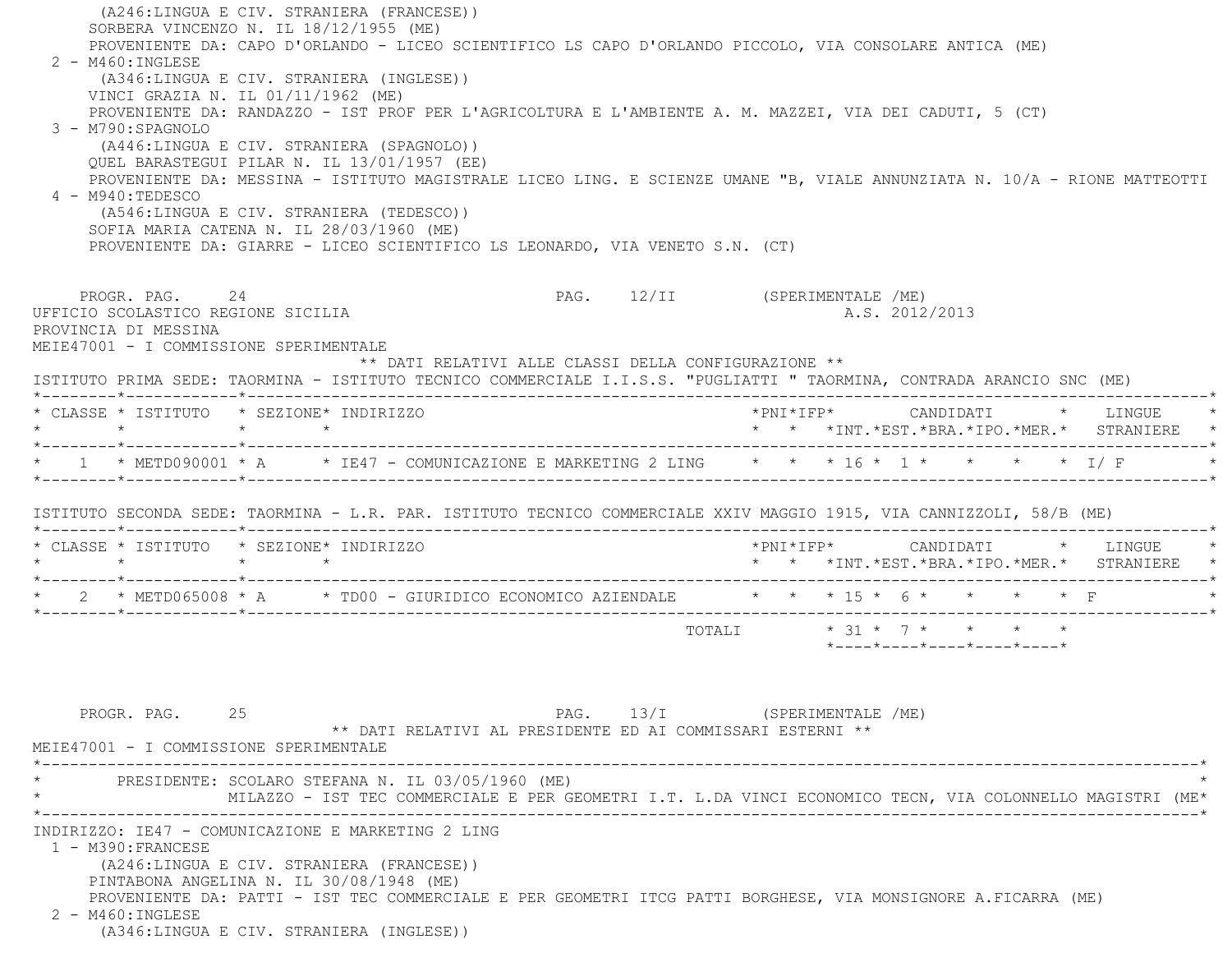AUTERI MADDALENA N. IL 30/08/1966 (ME) PROVENIENTE DA: GIARRE - LICEO CLASSICO LICEO CLASSICO E LICEO SCIENZE, VIA PADRE AMBROGIO, 1 (CT) 3 - M156:ISTITUZIONI DI DIRITTO (A019:DISCIPLINE GIURIDICHE ED ECONOMIC. ) GRECO MARIELLA N. IL 09/02/1947 (CT) PROVENIENTE DA: MESSINA - ISTITUTO TECNICO NAUTICO ITN "CAIO DUILIO", VIA G. LA FARINA 70 (ME) INDIRIZZO: TD00 - GIURIDICO ECONOMICO AZIENDALE 1 - M390:FRANCESE (A246:LINGUA E CIV. STRANIERA (FRANCESE)) PINTABONA ANGELINA N. IL 30/08/1948 (ME) PROVENIENTE DA: PATTI - IST TEC COMMERCIALE E PER GEOMETRI ITCG PATTI BORGHESE, VIA MONSIGNORE A.FICARRA (ME) 2 - M460:INGLESE (A346:LINGUA E CIV. STRANIERA (INGLESE)) AUTERI MADDALENA N. IL 30/08/1966 (ME) PROVENIENTE DA: GIARRE - LICEO CLASSICO LICEO CLASSICO E LICEO SCIENZE, VIA PADRE AMBROGIO, 1 (CT) 3 - M730:RAGIONERIA (A017:DISCIPLINE ECONOMICO-AZIENDALI) IALACQUA CARMELO N. IL 03/12/1958 (ME) PROVENIENTE DA: MESSINA - ISTITUTO TECNICO COMMERCIALE ITC "QUASIMODO" MESSINA, FONDO FUCILE (ME) PROGR. PAG. 26 26 PAG. 13/II (SPERIMENTALE /ME) UFFICIO SCOLASTICO REGIONE SICILIA A.S. 2012/2013 PROVINCIA DI MESSINA MEIE68001 - I COMMISSIONE SPERIMENTALE \*\* DATI RELATIVI ALLE CLASSI DELLA CONFIGURAZIONE \*\* ISTITUTO PRIMA SEDE: TAORMINA - ISTITUTO TECNICO COMMERCIALE I.I.S.S. "PUGLIATTI " TAORMINA, CONTRADA ARANCIO SNC (ME) \*--------\*------------\*-------------------------------------------------------------------------------------------------------\* \* CLASSE \* ISTITUTO \* SEZIONE\* INDIRIZZO \*PNI\*IFP\* CANDIDATI \* LINGUE \* \* \* \* \* \* \* \*INT.\*EST.\*BRA.\*IPO.\*MER.\* STRANIERE \* \*--------\*------------\*-------------------------------------------------------------------------------------------------------\* \* 1 \* METD090001 \* E \* IE68 - AMMINISTRAZ. E CONTROLLO 1 LING \* \* \* 22 \* 4 \* \* \* \* I \* $\star$ 2 \* METD090001 \* F \* IE68 - AMMINISTRAZ. E CONTROLLO 1 LING \* \* \* 12 \* \* \* \* \* \* \* I \*--------\*------------\*-------------------------------------------------------------------------------------------------------\*TOTALI  $\star$  34  $\star$  4  $\star$   $\star$   $\star$   $\star$ \*----\*----\*----\*----\*----\*

PROGR. PAG. 27 27 PAG. 14/I (SPERIMENTALE /ME) \*\* DATI RELATIVI AL PRESIDENTE ED AI COMMISSARI ESTERNI \*\* MEIE68001 - I COMMISSIONE SPERIMENTALE \*----------------------------------------------------------------------------------------------------------------------------\*PRESIDENTE: PIPITO' DOMENICA N. IL 04/01/1956 (ME) BARCELLONA POZZO DI GOTTO - LICEO SCIENTIFICO BARCELLONA MEDI, VIA SAN VITO, 76 (ME) \*----------------------------------------------------------------------------------------------------------------------------\* INDIRIZZO: IE68 - AMMINISTRAZ. E CONTROLLO 1 LING 1 - M730:RAGIONERIA (A017:DISCIPLINE ECONOMICO-AZIENDALI) SCIBILIA VINCENZO ANTONIO N. IL 13/02/1960 (ME) PROVENIENTE DA: CATANIA - ISTITUTO TECNICO PER IL TURISMO GEMMELLARO, CORSO INDIPENDENZA N. 229 (CT) 2 - M156:ISTITUZIONI DI DIRITTO (A019:DISCIPLINE GIURIDICHE ED ECONOMIC. ) IALACQUA DANIELE N. IL 31/07/1962 (ME) PROVENIENTE DA: MESSINA - ISTITUTO TECNICO NAUTICO ITN "CAIO DUILIO", VIA G. LA FARINA 70 (ME)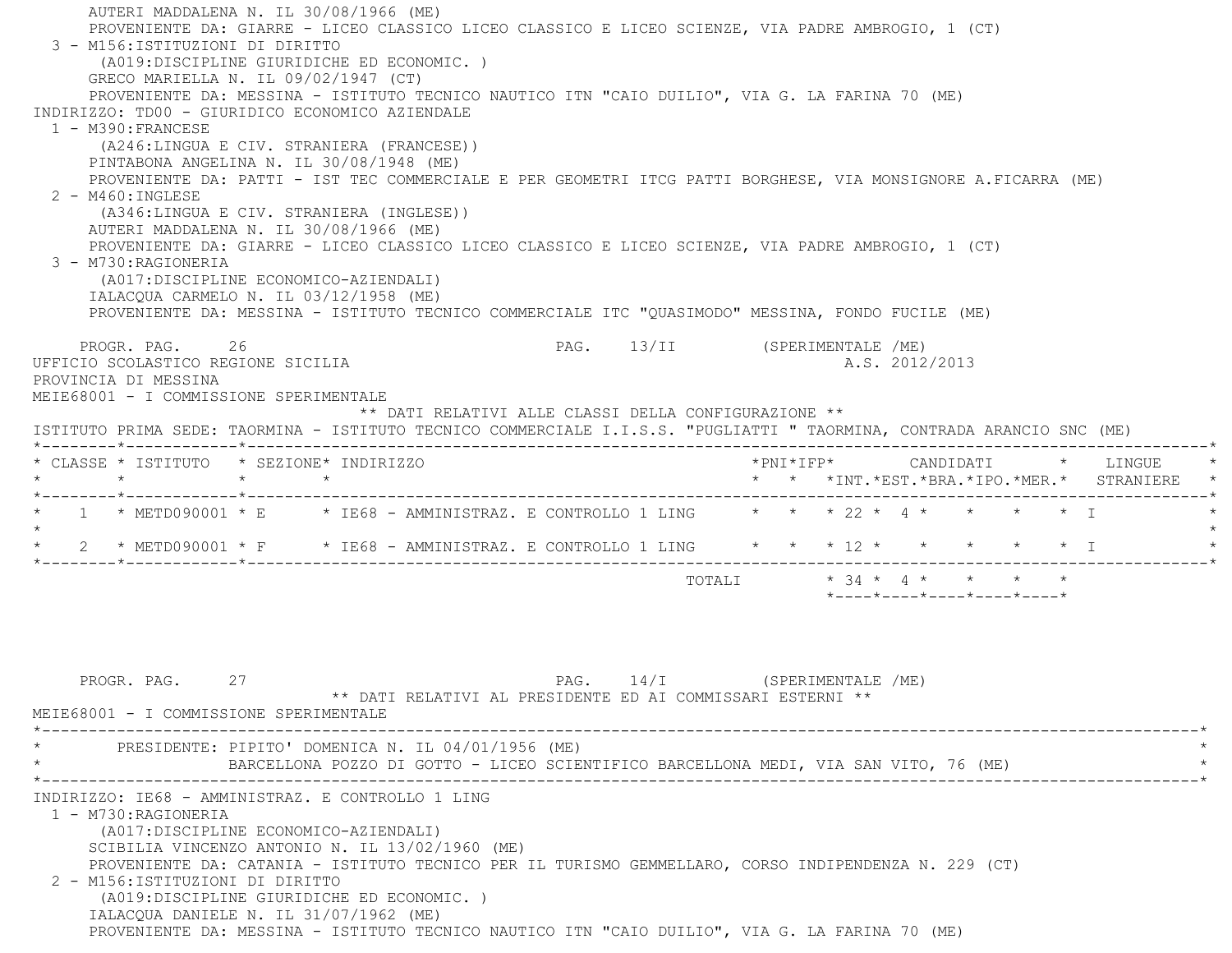| $3 - M460$ : INGLESE                                                                                                   | (A346:LINGUA E CIV. STRANIERA (INGLESE))<br>LO RE STEFANIA N. IL 22/02/1966 (ME)<br>PROVENIENTE DA: RANDAZZO - LICEO CLASSICO DON CAVINA, PIAZZA S. BENEDETTO, 12 (CT) |  |                                                                                                                                                                                                           |
|------------------------------------------------------------------------------------------------------------------------|------------------------------------------------------------------------------------------------------------------------------------------------------------------------|--|-----------------------------------------------------------------------------------------------------------------------------------------------------------------------------------------------------------|
| PROGR. PAG. 28<br>UFFICIO SCOLASTICO REGIONE SICILIA<br>PROVINCIA DI MESSINA<br>MEIS1E001 - I COMMISSIONE SPERIMENTALE | ** DATI RELATIVI ALLE CLASSI DELLA CONFIGURAZIONE **                                                                                                                   |  | PAG. 14/II (SPERIMENTALE /ME)<br>A.S. 2012/2013<br>ISTITUTO PRIMA SEDE: SANTA TERESA DI RIVA - L.R. PAR. ISTITUTO MAGISTRALE LICEO P.P."SACRO CUORE", VIA DELLE COLLINE, 101 (ME)                         |
|                                                                                                                        | * CLASSE * ISTITUTO * SEZIONE* INDIRIZZO                                                                                                                               |  | $* \texttt{PNI*IFP*} \qquad \qquad \texttt{CANDIDATI} \qquad \qquad * \qquad \texttt{LINGUE} \qquad \qquad *$<br>* 1 * MEPM025003 * A * IS1E - PSICO PED. SOCIALE SACRO CUORE ME * * * 23 * * * * * * * I |
|                                                                                                                        | ISTITUTO SECONDA SEDE: CESARO' - L.R. PAR. ISTITUTO MAGISTRALE DUCA COLONNA, STRADALE S.ANTONIO 15 (ME)                                                                |  |                                                                                                                                                                                                           |
|                                                                                                                        | * CLASSE * ISTITUTO * SEZIONE* INDIRIZZO                                                                                                                               |  | *PNI*IFP*     CANDIDATI    *   LINGUE<br>* * *INT.*EST.*BRA.*IPO.*MER.* STRANIERE *                                                                                                                       |
|                                                                                                                        |                                                                                                                                                                        |  | * 2 * MEPM05500V * A * IB67 - LICEO DELLA COMUNICAZ.AMBIENTALE * * * 6 * 1 * * * * * * I                                                                                                                  |
| PROGR. PAG. 29<br>MEIS1E001 - I COMMISSIONE SPERIMENTALE                                                               | ** DATI RELATIVI AL PRESIDENTE ED AI COMMISSARI ESTERNI **<br>* PRESIDENTE: TRINGALI LAURA N. IL 22/02/1959 (ME)                                                       |  | PAG. 15/I (SPERIMENTALE /ME)<br>MESSINA - SCUOLA ELEMENTARE C.D.S.MARGHERITA MESSINA, VIA VECCHIA COMUNALE, 127 (ME)                                                                                      |
| 1 - SM57: PEDAGOGIA<br>2 - SL32: MATEMATICA<br>(A049: MATEMATICA E FISICA)<br>ZINGALES GIOVANNI N. IL 19/12/1957 (ME)  | INDIRIZZO: IS1E - PSICO PED.SOCIALE SACRO CUORE ME<br>(A036:FILOSOFIA, PSICOL. E SC.DELL'EDUC)<br>CALANDI LEONETTA N. IL 17/02/1957 (ME)                               |  | PROVENIENTE DA: MESSINA - IST PROF PER I SERVIZI COMMERCIALI E TURISTICI "ANTONELLO" MESSINA, V.LE GIOSTRA N.2 (ME)                                                                                       |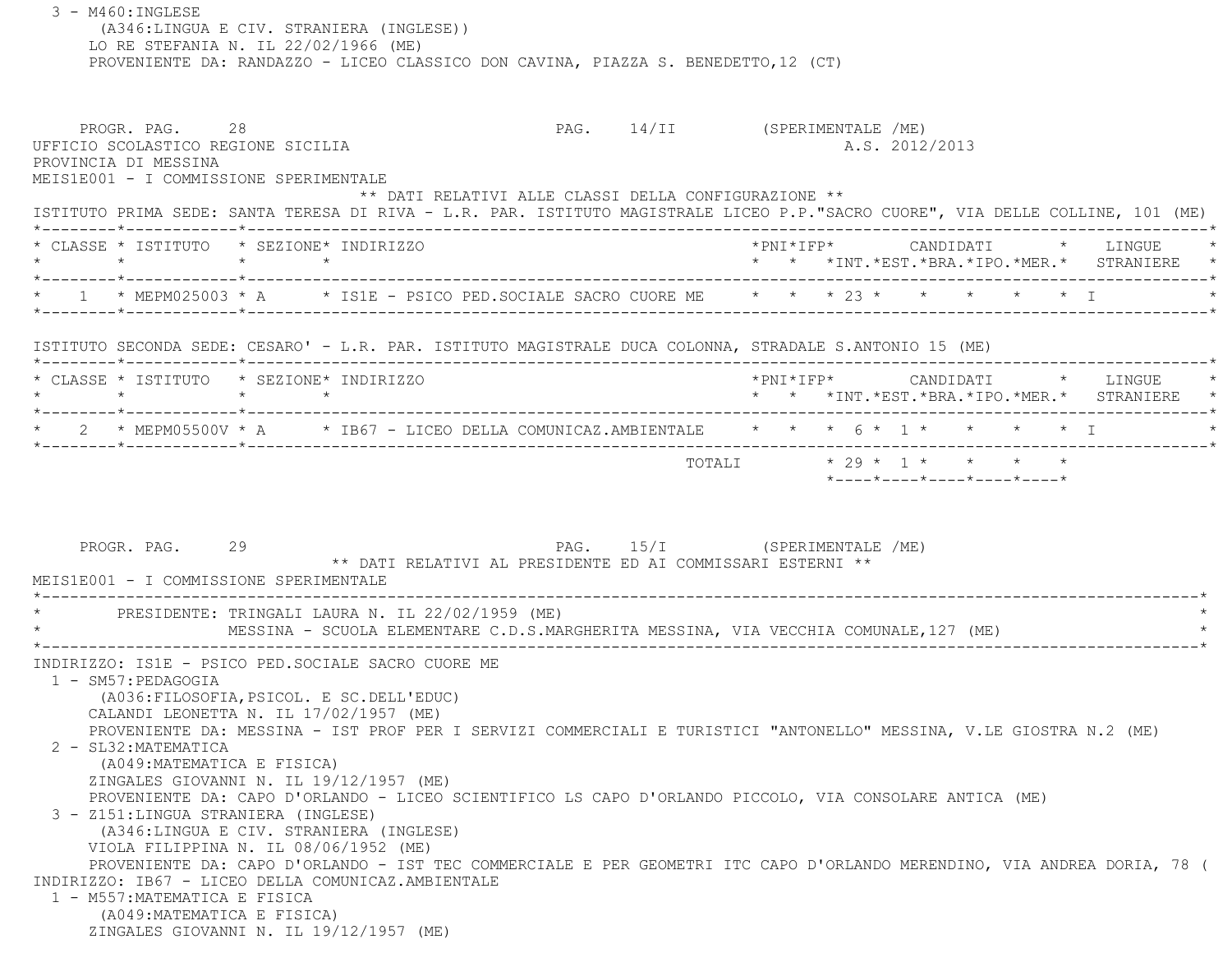PROVENIENTE DA: CAPO D'ORLANDO - LICEO SCIENTIFICO LS CAPO D'ORLANDO PICCOLO, VIA CONSOLARE ANTICA (ME)  $2 - M559$ : MATEMATICA (A049:MATEMATICA E FISICA) ZINGALES GIOVANNI N. IL 19/12/1957 (ME) PROVENIENTE DA: CAPO D'ORLANDO - LICEO SCIENTIFICO LS CAPO D'ORLANDO PICCOLO, VIA CONSOLARE ANTICA (ME) 3 - M460:INGLESE (A346:LINGUA E CIV. STRANIERA (INGLESE)) VIOLA FILIPPINA N. IL 08/06/1952 (ME) PROVENIENTE DA: CAPO D'ORLANDO - IST TEC COMMERCIALE E PER GEOMETRI ITC CAPO D'ORLANDO MERENDINO, VIA ANDREA DORIA, 78 ( 4 - M785:FILOSOFIA E STORIA NEI LICEI (A037:FILOSOFIA E STORIA) SEGRETO MARIA ASSUNTA N. IL 15/08/1954 (ME) PROVENIENTE DA: CAPO D'ORLANDO - LICEO SCIENTIFICO LS CAPO D'ORLANDO PICCOLO, VIA CONSOLARE ANTICA (ME) PROGR. PAG. 30 30 PAG. 15/II (SPERIMENTALE /ME) UFFICIO SCOLASTICO REGIONE SICILIA A.S. 2012/2013 PROVINCIA DI MESSINA MEISEX001 - I COMMISSIONE SPERIMENTALE \*\* DATI RELATIVI ALLE CLASSI DELLA CONFIGURAZIONE \*\* ISTITUTO PRIMA SEDE: MESSINA - LICEO SCIENTIFICO "ARCHIMEDE" MESSINA, V.LE REG. MARGHERITA 3 (ME) \*--------\*------------\*-------------------------------------------------------------------------------------------------------\* \* CLASSE \* ISTITUTO \* SEZIONE\* INDIRIZZO \*PNI\*IFP\* CANDIDATI \* LINGUE \* \* \* \* \* \* \* \*INT.\*EST.\*BRA.\*IPO.\*MER.\* STRANIERE \* \*--------\*------------\*-------------------------------------------------------------------------------------------------------\* \* 1 \* MEPS010008 \* A-L \* ISEX - LINGUISTICO PROGETTO "BROCCA" \* \* \* 11 \* \* \* \* \* I/ F/ S \* \* \* \* A1-L \* ISEX - LINGUISTICO PROGETTO "BROCCA" \* \* \* 7 \* \* \* \* \* I/ F/ T \* \*--------\*------------\*-------------------------------------------------------------------------------------------------------\* ISTITUTO SECONDA SEDE: BARCELLONA POZZO DI GOTTO - LICEO SCIENTIFICO BARCELLONA MEDI, VIA SAN VITO, 76 (ME) \*--------\*------------\*-------------------------------------------------------------------------------------------------------\* \* CLASSE \* ISTITUTO \* SEZIONE\* INDIRIZZO \*PNI\*IFP\* CANDIDATI \* LINGUE \* \* \* \* \* \* \* \*INT.\*EST.\*BRA.\*IPO.\*MER.\* STRANIERE \* \*--------\*------------\*-------------------------------------------------------------------------------------------------------\*\* 2 \* MEPS040004 \* B \* ISEX - LINGUISTICO PROGETTO "BROCCA" \* \* \* 21 \* \* \* \* \* \* \* 1/ F/ T \*--------\*------------\*-------------------------------------------------------------------------------------------------------\*TOTALI  $* 39 * * * * * * * * *$  \*----\*----\*----\*----\*----\*PROGR. PAG. 31 31 PAG. 16/I (SPERIMENTALE /ME) \*\* DATI RELATIVI AL PRESIDENTE ED AI COMMISSARI ESTERNI \*\* MEISEX001 - I COMMISSIONE SPERIMENTALE \*----------------------------------------------------------------------------------------------------------------------------\*PRESIDENTE: D'ALATRI CONCETTA N. IL 24/11/1954 (ME) MESSINA - ISTITUTO MAGISTRALE " AINIS " MESSINA, VIA ANTONELLO FRERI (ME) \*----------------------------------------------------------------------------------------------------------------------------\* INDIRIZZO: ISEX - LINGUISTICO PROGETTO "BROCCA" 1 - M390:FRANCESE (A246:LINGUA E CIV. STRANIERA (FRANCESE)) DE DOMENICO SALVATRICE N. IL 23/10/1949 (ME) PROVENIENTE DA: MILAZZO - IST TEC COMMERCIALE E PER GEOMETRI I.T. L.DA VINCI ECONOMICO TECN, VIA COLONNELLO MAGISTRI (ME 2 - M460:INGLESE (A346:LINGUA E CIV. STRANIERA (INGLESE)) CALOGERO CLOTILDE N. IL 07/05/1958 (ME) PROVENIENTE DA: MESSINA - ISTITUTO TECNICO NAUTICO ITN "CAIO DUILIO", VIA G. LA FARINA 70 (ME)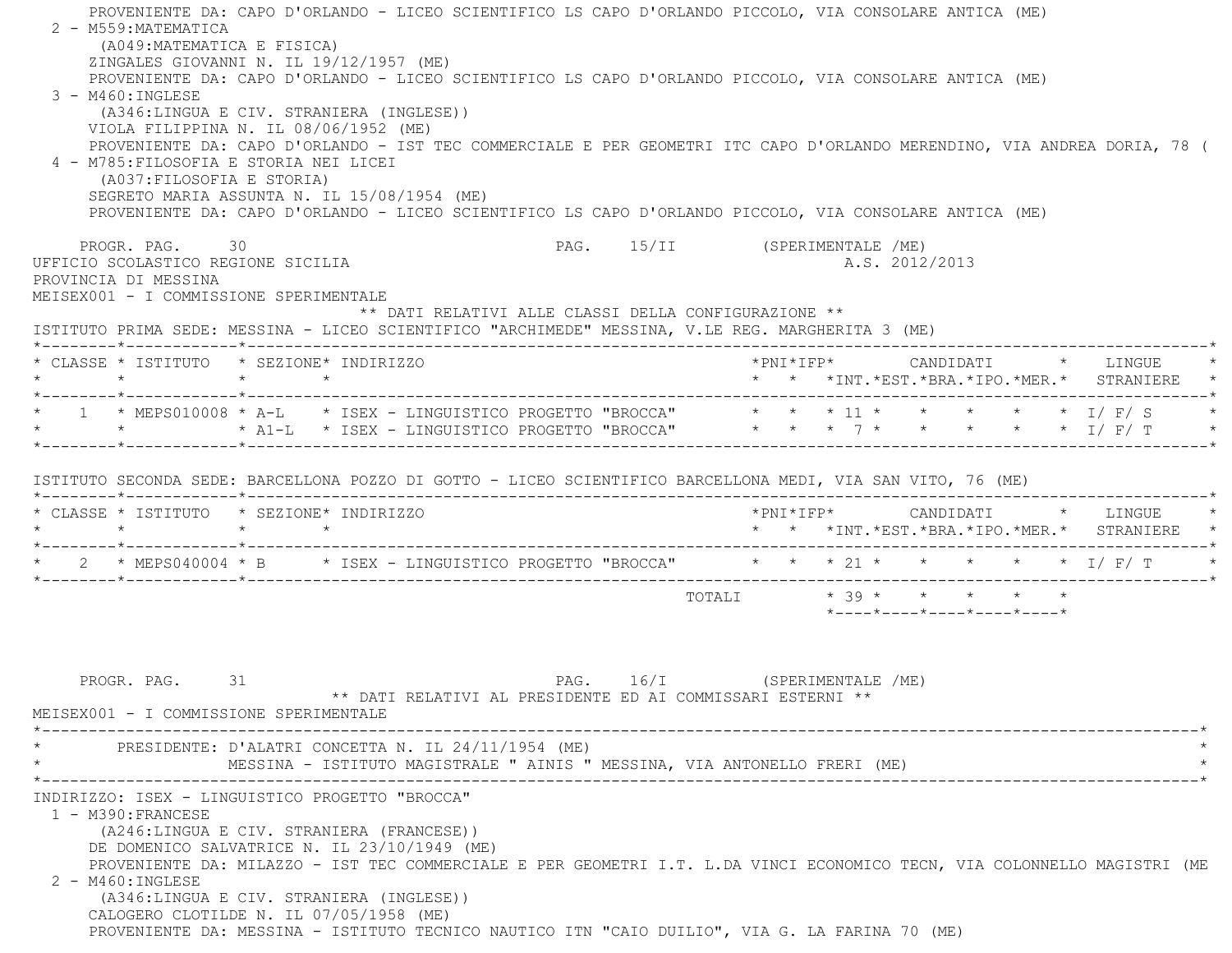3 - M790:SPAGNOLO (A446:LINGUA E CIV. STRANIERA (SPAGNOLO)) PANAGIA MARIAGRAZIA N. IL 19/12/1960 (ME) PROVENIENTE DA: MESSINA - ISTITUTO MAGISTRALE " AINIS " MESSINA, VIA ANTONELLO FRERI (ME) 4 - M940:TEDESCO (A546:LINGUA E CIV. STRANIERA (TEDESCO)) BELLA ANTONELLA N. IL 13/04/1968 (ME) PROVENIENTE DA: MILAZZO - IST TEC COMMERCIALE E PER GEOMETRI I.T. L.DA VINCI ECONOMICO TECN, VIA COLONNELLO MAGISTRI (ME PROGR. PAG. 32 32 PAG. 16/II (SPERIMENTALE /ME) UFFICIO SCOLASTICO REGIONE SICILIA A.S. 2012/2013 PROVINCIA DI MESSINA MEISFA001 - I COMMISSIONE SPERIMENTALE \*\* DATI RELATIVI ALLE CLASSI DELLA CONFIGURAZIONE \*\* ISTITUTO PRIMA SEDE: MESSINA - LICEO SCIENTIFICO "ARCHIMEDE" MESSINA, V.LE REG. MARGHERITA 3 (ME) \*--------\*------------\*-------------------------------------------------------------------------------------------------------\* \* CLASSE \* ISTITUTO \* SEZIONE\* INDIRIZZO \*PNI\*IFP\* CANDIDATI \* LINGUE \* \* \* \* \* \* \* \*INT.\*EST.\*BRA.\*IPO.\*MER.\* STRANIERE \* \*--------\*------------\*-------------------------------------------------------------------------------------------------------\*1 \* MEPS010008 \* F \* ISFA - SCIENT. TECNOL. PROGETTO "BROCCA \* \* \* 23 \* \* \* \* \* \* \* \*  $\star$ \* 2 \* MEPS010008 \* H \* ISFA - SCIENT. TECNOL. PROGETTO "BROCCA \* \* \* 21 \* 2 \* \* \* \* \* I \*--------\*------------\*-------------------------------------------------------------------------------------------------------\*TOTALI  $* 44 * 2 * * * * * * * *$  \*----\*----\*----\*----\*----\* PROGR. PAG. 33 PAG. 17/I (SPERIMENTALE /ME) \*\* DATI RELATIVI AL PRESIDENTE ED AI COMMISSARI ESTERNI \*\* MEISFA001 - I COMMISSIONE SPERIMENTALE \*----------------------------------------------------------------------------------------------------------------------------\*PRESIDENTE: LEONARDI LETTERIA N. IL 01/11/1959 (ME) VENETICO - ISTITUTO COMPRENSIVO I.C."STEFANO D'ARRIGO" VENETIC, VIA NAZIONALE (ME) \*----------------------------------------------------------------------------------------------------------------------------\* INDIRIZZO: ISFA - SCIENT. TECNOL. PROGETTO "BROCCA 1 - M557:MATEMATICA E FISICA (A049:MATEMATICA E FISICA) SANSIVERI PAOLA N. IL 24/04/1968 (ME) PROVENIENTE DA: MILAZZO - LICEO SCIENTIFICO ANTONIO MEUCCI, VIA VALVERDE (ME) 2 - M460:INGLESE (A346:LINGUA E CIV. STRANIERA (INGLESE)) TADDEI MARGHERITA N. IL 09/07/1954 (ME) PROVENIENTE DA: MESSINA - ISTITUTO MAGISTRALE " AINIS " MESSINA, VIA ANTONELLO FRERI (ME) 3 - M770:SCIENZE NATURALI (A060:SC.NA.,CH.,GEOG.,MIC. ) LAGIOIA TOMMASO N. IL 08/07/1961 (KR) PROVENIENTE DA: MESSINA - ISTITUTO TECNICO COMMERCIALE ITC "QUASIMODO" MESSINA, FONDO FUCILE (ME)

PROGR. PAG. 34 34 PAG. 17/II (SPERIMENTALE /ME) UFFICIO SCOLASTICO REGIONE SICILIA A.S. 2012/2013 PROVINCIA DI MESSINA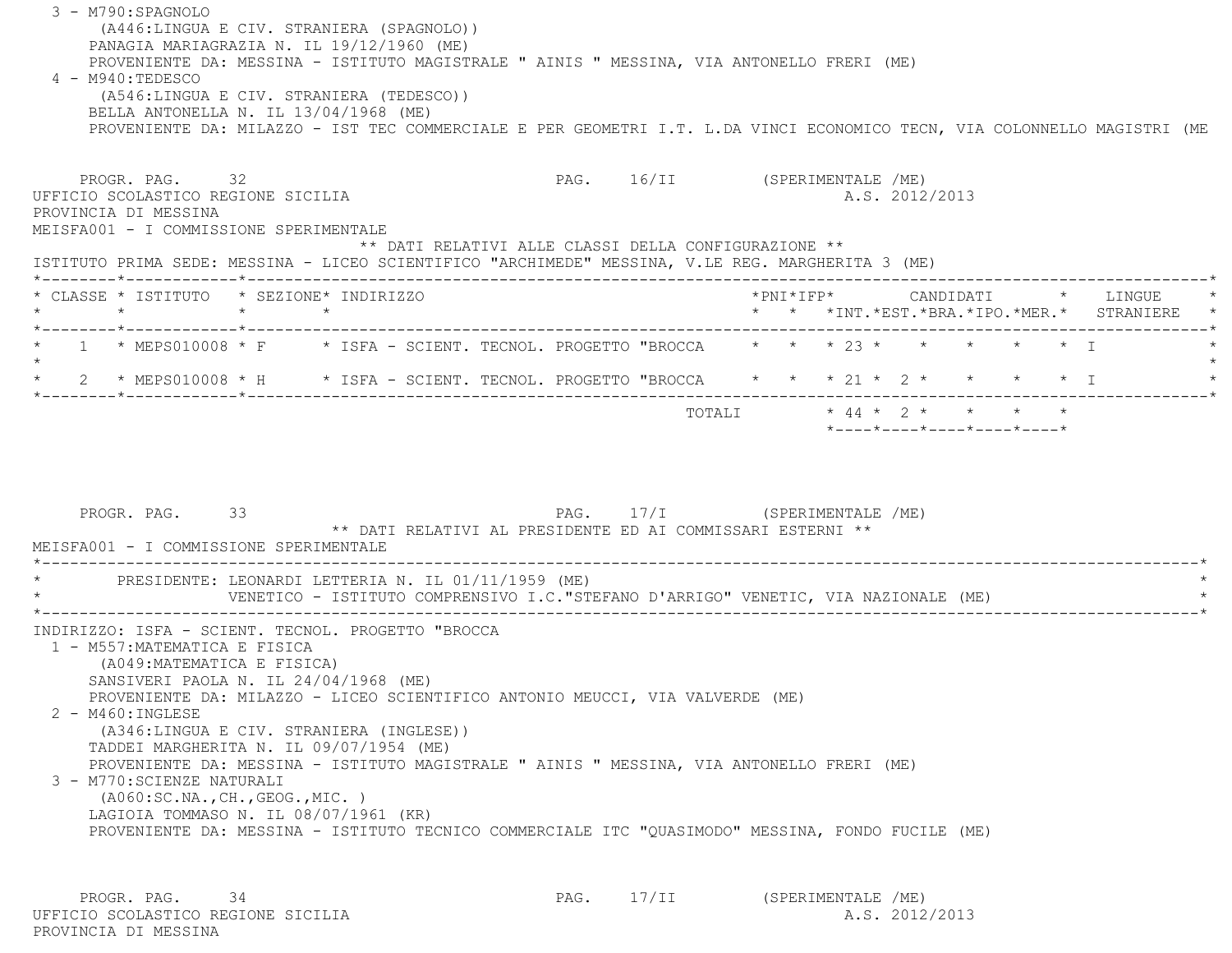| * CLASSE * ISTITUTO * SEZIONE* INDIRIZZO                                                                                                                                                                                                                                                                                                                                                                                                                                                                                                     |  |                                                                                           |                              |                           |  |                     |                            |  |
|----------------------------------------------------------------------------------------------------------------------------------------------------------------------------------------------------------------------------------------------------------------------------------------------------------------------------------------------------------------------------------------------------------------------------------------------------------------------------------------------------------------------------------------------|--|-------------------------------------------------------------------------------------------|------------------------------|---------------------------|--|---------------------|----------------------------|--|
| 1 * MEPS010008 * D * ISFN - SCIENTIFICO PROGETTO "BROCCA" * * * 22 * * * * * * * I                                                                                                                                                                                                                                                                                                                                                                                                                                                           |  |                                                                                           |                              |                           |  |                     |                            |  |
|                                                                                                                                                                                                                                                                                                                                                                                                                                                                                                                                              |  |                                                                                           |                              | * * * 30 * 2 * * * * * I  |  |                     |                            |  |
|                                                                                                                                                                                                                                                                                                                                                                                                                                                                                                                                              |  |                                                                                           |                              | TOTALI * 52 * 2 * * * * * |  |                     | *----*----*----*----*----* |  |
| PROGR. PAG. 35<br>MEISFN001 - I COMMISSIONE SPERIMENTALE                                                                                                                                                                                                                                                                                                                                                                                                                                                                                     |  | ** DATI RELATIVI AL PRESIDENTE ED AI COMMISSARI ESTERNI **                                | PAG. 18/I (SPERIMENTALE /ME) |                           |  |                     |                            |  |
| PRESIDENTE: SCOLARO GIUSEPPA N. IL 11/03/1954 (ME)                                                                                                                                                                                                                                                                                                                                                                                                                                                                                           |  | MESSINA - ISTITUTO COMPRENSIVO I.C.S. N. 7 "ENZO DRAGO" ME, VIA CATANIA 103 IS. 26/C (ME) |                              |                           |  | ___________________ |                            |  |
| PROVENIENTE DA: CAPO D'ORLANDO - LICEO SCIENTIFICO LS CAPO D'ORLANDO PICCOLO, VIA CONSOLARE ANTICA (ME)<br>3 - SB01:BIOLOGIA<br>( A060:SC.NA., CH., GEOG., MIC. )<br>PARISI GIUSEPPINA N. IL 28/05/1957 (CT)<br>PROVENIENTE DA: MESSINA - ISTITUTO TECNICO NAUTICO ITN "CAIO DUILIO", VIA G. LA FARINA 70 (ME)<br>INDIRIZZO: PS00 - SCIENTIFICO<br>1 - SL32: MATEMATICA<br>(A049: MATEMATICA E FISICA)<br>MORACI PATRIZIA N. IL 24/01/1963 (ME)<br>PROVENIENTE DA: MESSINA - ISTITUTO MAGISTRALE " AINIS " MESSINA, VIA ANTONELLO FRERI (ME) |  |                                                                                           |                              |                           |  |                     |                            |  |
| 2 - M770: SCIENZE NATURALI<br>(A060:SC.NA., CH., GEOG., MIC. )<br>PARISI GIUSEPPINA N. IL 28/05/1957 (CT)<br>PROVENIENTE DA: MESSINA - ISTITUTO TECNICO NAUTICO ITN "CAIO DUILIO", VIA G. LA FARINA 70 (ME)<br>3 - SG82: FILOSOFIA<br>(A037: FILOSOFIA E STORIA)<br>VISALLI ROSARIA N. IL 26/07/1973 (ME)<br>PROVENIENTE DA: CAPO D'ORLANDO - LICEO SCIENTIFICO LS CAPO D'ORLANDO PICCOLO, VIA CONSOLARE ANTICA (ME)                                                                                                                         |  |                                                                                           |                              |                           |  |                     |                            |  |
|                                                                                                                                                                                                                                                                                                                                                                                                                                                                                                                                              |  |                                                                                           |                              |                           |  |                     |                            |  |

\*\* DATI RELATIVI ALLE CLASSI DELLA CONFIGURAZIONE \*\*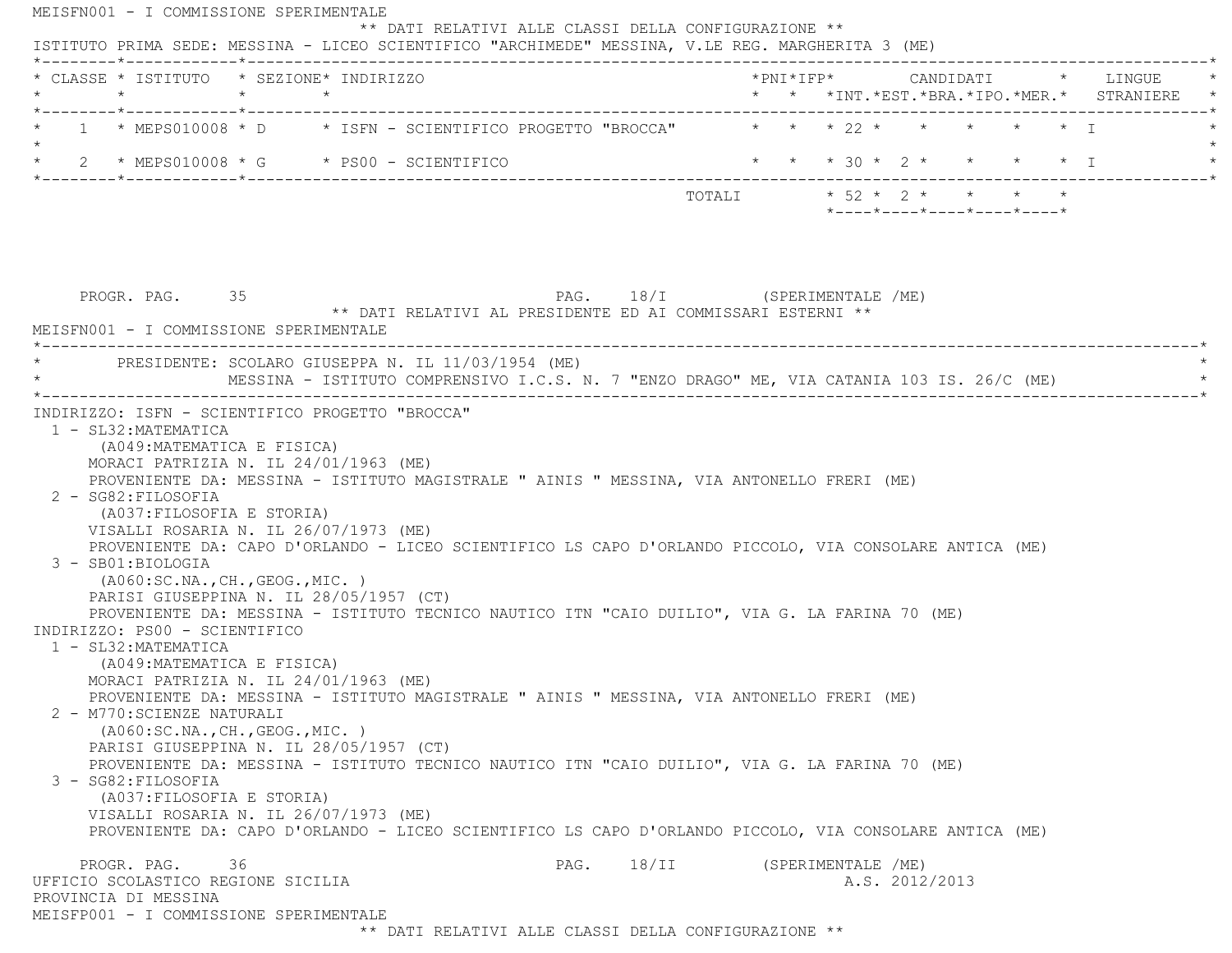ISTITUTO PRIMA SEDE: MESSINA - ISTITUTO MAGISTRALE " AINIS " MESSINA, VIA ANTONELLO FRERI (ME) \*--------\*------------\*-------------------------------------------------------------------------------------------------------\* \* CLASSE \* ISTITUTO \* SEZIONE\* INDIRIZZO \*PNI\*IFP\* CANDIDATI \* LINGUE \* \* \* \* \* \* \* \*INT.\*EST.\*BRA.\*IPO.\*MER.\* STRANIERE \* \*--------\*------------\*-------------------------------------------------------------------------------------------------------\*1 \* MEPM010009 \* E \* ISFP - SOCIO PSICOPEDAG. (PR. "BROCCA") \* \* \* 24 \* 4 \* \* \* \* \* I  $\star$ \* 2 \* MEPM010009 \* F \* IE10 - SOCIO PSICOPEDAG.(BROCCA-MUSICA) \* \* \* 19 \* 1 \* \* \* \* \* \* 1/ F \*--------\*------------\*-------------------------------------------------------------------------------------------------------\*TOTALI  $* 43 * 5 * * * * * * * *$  \*----\*----\*----\*----\*----\*PROGR. PAG. 37 37 PAG. 19/I (SPERIMENTALE /ME) \*\* DATI RELATIVI AL PRESIDENTE ED AI COMMISSARI ESTERNI \*\* MEISFP001 - I COMMISSIONE SPERIMENTALE \*----------------------------------------------------------------------------------------------------------------------------\*PRESIDENTE: D'AGOSTINO COSIMO N. IL 25/05/1952 (ME) MESSINA - SCUOLA ELEMENTARE CD GANZIRRI ME, VIA F. DENARO N. 15 - FRAZ. GANZIRRI (ME) \*----------------------------------------------------------------------------------------------------------------------------\* INDIRIZZO: ISFP - SOCIO PSICOPEDAG. (PR. "BROCCA") 1 - M670:PEDAGOGIA (A036:FILOSOFIA,PSICOL. E SC.DELL'EDUC) MASTROENI MARIANNA N. IL 18/07/1958 (ME) PROVENIENTE DA: MESSINA - ISTITUTO MAGISTRALE LICEO LING. E SCIENZE UMANE "B, VIALE ANNUNZIATA N. 10/A - RIONE MATTEOTTI 2 - SG82:FILOSOFIA (A037:FILOSOFIA E STORIA) SORACE MARIA CONCETTA N. IL 20/05/1967 (VV) PROVENIENTE DA: MESSINA - LICEO SCIENTIFICO LICEO SCIENTIFICO BISAZZA, VIALE ANNUNZIATA 10/A (ME) 3 - SB01:BIOLOGIA (A060:SC.NA.,CH.,GEOG.,MIC. ) CAPPADONNA MARIA N. IL 09/08/1959 (ME) PROVENIENTE DA: MESSINA - LICEO SCIENTIFICO "SEGUENZA" MESSINA, VIA S. AGOSTINO N.1 (ME) INDIRIZZO: IE10 - SOCIO PSICOPEDAG.(BROCCA-MUSICA) 1 - M670:PEDAGOGIA (A036:FILOSOFIA,PSICOL. E SC.DELL'EDUC) MASTROENI MARIANNA N. IL 18/07/1958 (ME) PROVENIENTE DA: MESSINA - ISTITUTO MAGISTRALE LICEO LING. E SCIENZE UMANE "B, VIALE ANNUNZIATA N. 10/A - RIONE MATTEOTTI 2 - SG82:FILOSOFIA (A037:FILOSOFIA E STORIA) SORACE MARIA CONCETTA N. IL 20/05/1967 (VV) PROVENIENTE DA: MESSINA - LICEO SCIENTIFICO LICEO SCIENTIFICO BISAZZA, VIALE ANNUNZIATA 10/A (ME) 3 - SB01:BIOLOGIA (A060:SC.NA.,CH.,GEOG.,MIC. ) CAPPADONNA MARIA N. IL 09/08/1959 (ME) PROVENIENTE DA: MESSINA - LICEO SCIENTIFICO "SEGUENZA" MESSINA, VIA S. AGOSTINO N.1 (ME) PROGR. PAG. 38 38 PAG. 19/II (SPERIMENTALE /ME) UFFICIO SCOLASTICO REGIONE SICILIA A.S. 2012/2013 PROVINCIA DI MESSINA MEISGJ001 - I COMMISSIONE SPERIMENTALE \*\* DATI RELATIVI ALLE CLASSI DELLA CONFIGURAZIONE \*\* ISTITUTO PRIMA SEDE: BARCELLONA POZZO DI GOTTO - ISTITUTO TECNICO INDUSTRIALE ITT-LSSA N.COPERNICO, VIA ROMA 250 (ME)

\*--------\*------------\*-------------------------------------------------------------------------------------------------------\*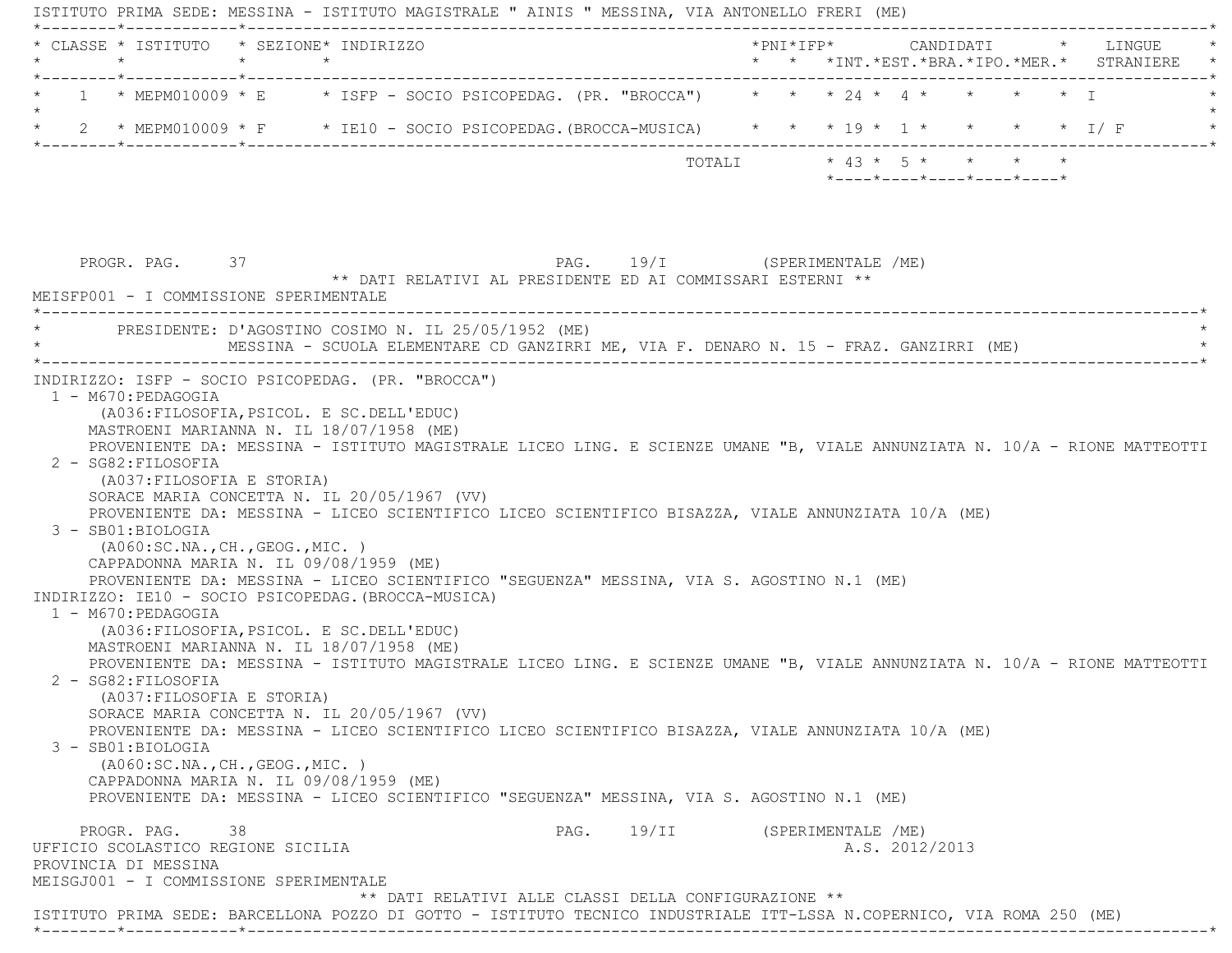|               | $\star$                                                                       | $\star$ | * CLASSE * ISTITUTO * SEZIONE* INDIRIZZO<br>$\star$                                                                                                                                                                                                                                                                                                                                                                                                  |                                                      |                               |        |  |                                              |  |           | * * *INT. *EST. *BRA. *IPO. *MER. * STRANIERE                                                                                                      |
|---------------|-------------------------------------------------------------------------------|---------|------------------------------------------------------------------------------------------------------------------------------------------------------------------------------------------------------------------------------------------------------------------------------------------------------------------------------------------------------------------------------------------------------------------------------------------------------|------------------------------------------------------|-------------------------------|--------|--|----------------------------------------------|--|-----------|----------------------------------------------------------------------------------------------------------------------------------------------------|
|               | ------*------------*--------------                                            |         | 1 * METF03000G * A-L * ISGJ - SCIENT.TECNOL.-PROG.BROCCA ITI * * * 21 * * * * * * * *                                                                                                                                                                                                                                                                                                                                                                |                                                      |                               |        |  |                                              |  |           |                                                                                                                                                    |
|               |                                                                               |         | 2 * METF03000G * B-L * ISGJ - SCIENT.TECNOL.-PROG.BROCCA ITI * * * 20 * * * * * * * I                                                                                                                                                                                                                                                                                                                                                                |                                                      |                               |        |  |                                              |  |           |                                                                                                                                                    |
|               |                                                                               |         |                                                                                                                                                                                                                                                                                                                                                                                                                                                      |                                                      |                               |        |  | $*$ ---- $*$ ---- $*$ ---- $*$ ---- $*$      |  |           |                                                                                                                                                    |
|               | PROGR. PAG. 39                                                                |         |                                                                                                                                                                                                                                                                                                                                                                                                                                                      |                                                      | PAG. 20/I (SPERIMENTALE /ME)  |        |  |                                              |  |           |                                                                                                                                                    |
|               | MEISGJ001 - I COMMISSIONE SPERIMENTALE                                        |         | ** DATI RELATIVI AL PRESIDENTE ED AI COMMISSARI ESTERNI **                                                                                                                                                                                                                                                                                                                                                                                           |                                                      |                               |        |  |                                              |  |           |                                                                                                                                                    |
| *------------ |                                                                               |         | ____________________<br>PRESIDENTE: LAZZARA MATTIA N. IL 03/01/1957 (ME)<br>MILAZZO - LICEO CLASSICO G. B. IMPALLOMENI, VIA RISORGIMENTO, 31 (ME)                                                                                                                                                                                                                                                                                                    |                                                      |                               |        |  |                                              |  |           |                                                                                                                                                    |
|               | $2$ - M460: INGLESE<br>3 - M171:BIOLOGIA<br>( A060:SC.NA., CH., GEOG., MIC. ) |         | PROVENIENTE DA: MILAZZO - ISTITUTO TECNICO INDUSTRIALE ISTITUTO TECNICO TECNOLOGICO E, VIA TRE MONTI (ME)<br>(A346:LINGUA E CIV. STRANIERA (INGLESE))<br>SOTTILE MICHELE LUIGI N. IL 03/08/1960 (EE)<br>PROVENIENTE DA: CAPO D'ORLANDO - ISTITUTO D'ARTE LICEO ARTISTICO, VIA TORRENTE FORNO, 4 (ME)<br>PRESTIPINO GIARRITTA SANNI N. IL 22/02/1960 (LI)<br>PROVENIENTE DA: MESSINA - LICEO SCIENTIFICO "SEGUENZA" MESSINA, VIA S. AGOSTINO N.1 (ME) |                                                      |                               |        |  |                                              |  |           |                                                                                                                                                    |
|               | PROGR. PAG. 40<br>UFFICIO SCOLASTICO REGIONE SICILIA<br>PROVINCIA DI MESSINA  |         | MEC004001 - I COMMISSIONE: ARTE APPL. - SEZ. MODA E COSTUME<br>ISTITUTO PRIMA SEDE: MESSINA - ISTITUTO D'ARTE "BASILE" -MESSINA, VIA U. FIORE - SS. ANNUNZIATA -CONCA D'ORO (ME)                                                                                                                                                                                                                                                                     | ** DATI RELATIVI ALLE CLASSI DELLA CONFIGURAZIONE ** | PAG. 20/II (SPERIMENTALE /ME) |        |  | A.S. 2012/2013                               |  |           |                                                                                                                                                    |
|               | $\star$                                                                       |         | CLASSE * ISTITUTO * SEZIONE* INDIRIZZO                                                                                                                                                                                                                                                                                                                                                                                                               |                                                      |                               |        |  |                                              |  |           | $*PNI*IFP* \qquad \qquad \text{CANDIDATI} \qquad \qquad * \qquad \text{LINGUE} \qquad \qquad *$<br>* * *INT. *EST. *BRA. *IPO. *MER. * STRANIERE * |
|               | $\star$                                                                       |         | * E/1 * C007 - DISEGNO INDUS. (A010) MICHELANGELO * * * 9 * * * * * * * I                                                                                                                                                                                                                                                                                                                                                                            |                                                      |                               |        |  |                                              |  |           |                                                                                                                                                    |
|               |                                                                               |         |                                                                                                                                                                                                                                                                                                                                                                                                                                                      |                                                      |                               |        |  |                                              |  |           |                                                                                                                                                    |
|               |                                                                               |         | * 2 * MESD01000P * F * C007 - DISEGNO INDUS.(A010)MICHELANGELO * * * 15 *                                                                                                                                                                                                                                                                                                                                                                            |                                                      |                               |        |  |                                              |  | $\star$ I |                                                                                                                                                    |
|               |                                                                               |         |                                                                                                                                                                                                                                                                                                                                                                                                                                                      |                                                      |                               | TOTALI |  | $*$ 35 * * * *<br>*----*----*----*----*----* |  |           |                                                                                                                                                    |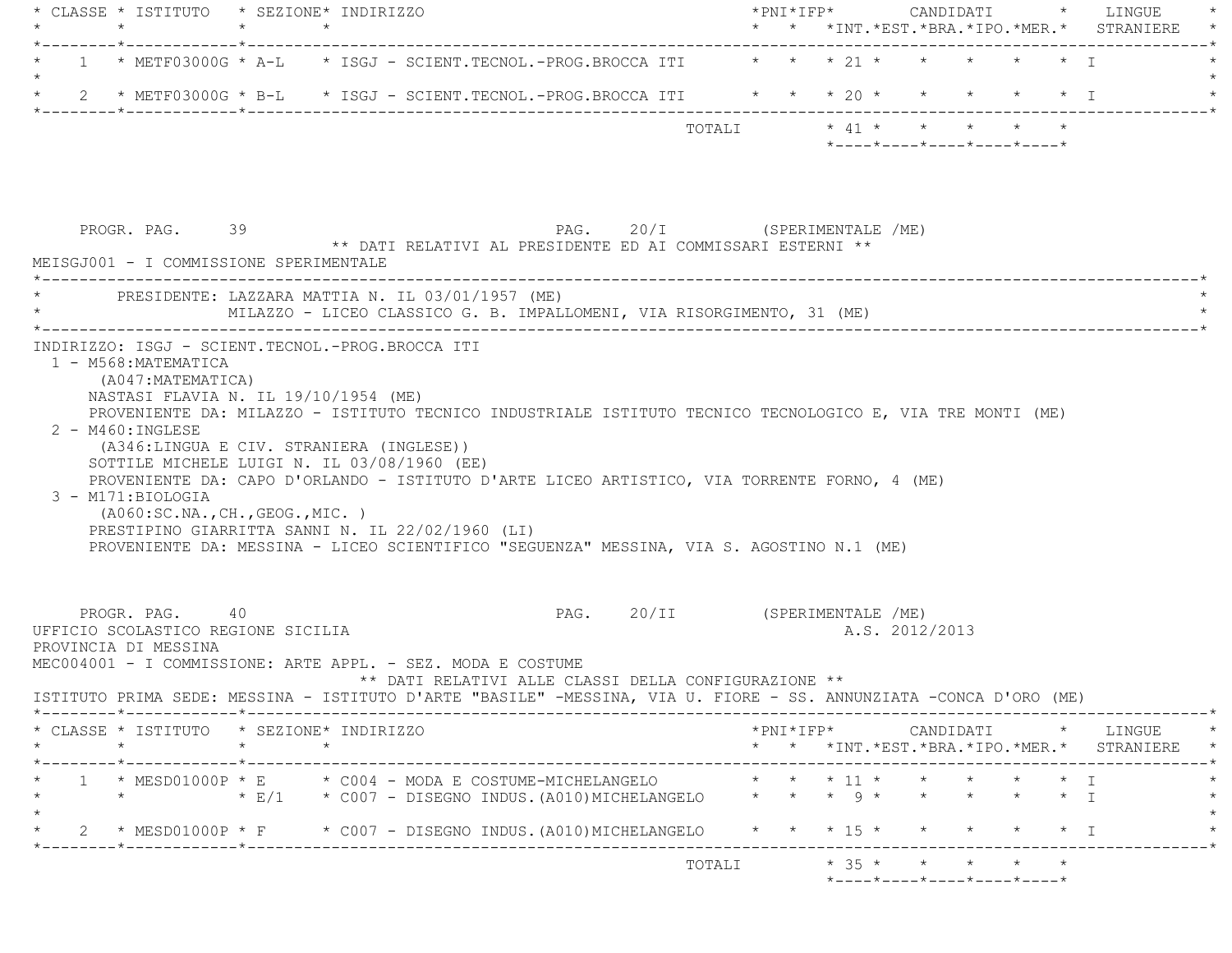| PROGR. PAG. 41                                                                                                                                                                                         | MEC004001 - I COMMISSIONE: ARTE APPL. - SEZ. MODA E COSTUME                                                                                                                                                                                                                                                                                                                                                                                                                                                                                                                                                                                                                                                                                                                                                                                                                                                                                                                                                                                                                                                                                                                                                             | 21/I<br>PAG.<br>** DATI RELATIVI AL PRESIDENTE ED AI COMMISSARI ESTERNI **                   |        | (ARTE APPLICATA /ME)                                   |  |
|--------------------------------------------------------------------------------------------------------------------------------------------------------------------------------------------------------|-------------------------------------------------------------------------------------------------------------------------------------------------------------------------------------------------------------------------------------------------------------------------------------------------------------------------------------------------------------------------------------------------------------------------------------------------------------------------------------------------------------------------------------------------------------------------------------------------------------------------------------------------------------------------------------------------------------------------------------------------------------------------------------------------------------------------------------------------------------------------------------------------------------------------------------------------------------------------------------------------------------------------------------------------------------------------------------------------------------------------------------------------------------------------------------------------------------------------|----------------------------------------------------------------------------------------------|--------|--------------------------------------------------------|--|
|                                                                                                                                                                                                        | * PRESIDENTE: GITTO AMEDEO N. IL 26/07/1949 (ME)<br>BARCELLONA POZZO DI GOTTO - IST TEC COMMERCIALE E PER GEOMETRI ITCGET "E. FERMI", VIA PITAGORA 42 (ME) *                                                                                                                                                                                                                                                                                                                                                                                                                                                                                                                                                                                                                                                                                                                                                                                                                                                                                                                                                                                                                                                            |                                                                                              |        |                                                        |  |
| 1 - M239:ITALIANO<br>2 - M460: INGLESE<br>3 - M250: STORIA DELL'ARTE<br>(A061:STORIA DELL'ARTE)<br>$1 - M239 : ITALIANO$<br>2 - M460: INGLESE<br>3 - M250: STORIA DELL'ARTE<br>(A061:STORIA DELL'ARTE) | INDIRIZZO: C004 - MODA E COSTUME-MICHELANGELO<br>(A050:LETTERE IST.ISTR.SECOND. DI II GR. )<br>BARBERA NUNZIA N. IL 18/06/1970 (ME)<br>PROVENIENTE DA: SANT'AGATA DI MILITELLO - IST TEC COMMERCIALE E PER GEOMETRI ITCG G. TOMASI DI LAMPEDUSA, VIA PARCO DEGL<br>(A346:LINGUA E CIV. STRANIERA (INGLESE))<br>GANCI DOMENICA N. IL 25/03/1956 (ME)<br>PROVENIENTE DA: LIPARI - IST TEC COMMERCIALE E PER GEOMETRI ISA CONTI ELLER VAINICHER, VIA TORRENTE S.LUCIA (ME)<br>RANIOLO ALMA N. IL 05/08/1961 (ME)<br>PROVENIENTE DA: MILAZZO - LICEO CLASSICO G. B. IMPALLOMENI, VIA RISORGIMENTO, 31 (ME)<br>INDIRIZZO: C007 - DISEGNO INDUS. (A010) MICHELANGELO<br>(A050:LETTERE IST.ISTR.SECOND. DI II GR. )<br>BARBERA NUNZIA N. IL 18/06/1970 (ME)<br>PROVENIENTE DA: SANT'AGATA DI MILITELLO - IST TEC COMMERCIALE E PER GEOMETRI ITCG G. TOMASI DI LAMPEDUSA, VIA PARCO DEGL<br>(A346:LINGUA E CIV. STRANIERA (INGLESE))<br>GANCI DOMENICA N. IL 25/03/1956 (ME)<br>PROVENIENTE DA: LIPARI - IST TEC COMMERCIALE E PER GEOMETRI ISA CONTI ELLER VAINICHER, VIA TORRENTE S.LUCIA (ME)<br>RANIOLO ALMA N. IL 05/08/1961 (ME)<br>PROVENIENTE DA: MILAZZO - LICEO CLASSICO G. B. IMPALLOMENI, VIA RISORGIMENTO, 31 (ME) |                                                                                              |        |                                                        |  |
| PROGR. PAG. 42<br>UFFICIO SCOLASTICO REGIONE SICILIA<br>PROVINCIA DI MESSINA                                                                                                                           | MEC006001 - I COMMISSIONE: DURATA QUINQUENNALE<br>ISTITUTO PRIMA SEDE: MILAZZO - ISTITUTO D'ARTE LICEO ARTISTICO, VIA GRAMSCI (ME)                                                                                                                                                                                                                                                                                                                                                                                                                                                                                                                                                                                                                                                                                                                                                                                                                                                                                                                                                                                                                                                                                      | PAG. 21/II      (ARTE APPLICATA /ME)<br>** DATI RELATIVI ALLE CLASSI DELLA CONFIGURAZIONE ** |        | A.S. 2012/2013                                         |  |
| $\star$                                                                                                                                                                                                | $\star$                                                                                                                                                                                                                                                                                                                                                                                                                                                                                                                                                                                                                                                                                                                                                                                                                                                                                                                                                                                                                                                                                                                                                                                                                 |                                                                                              |        | * * *INT.*EST.*BRA.*IPO.*MER.* STRANIERE *             |  |
|                                                                                                                                                                                                        | 1 * MESD01602Q * A-1 * C006 - ARCHITET.E ARREDO-MICHELANGELO                                                                                                                                                                                                                                                                                                                                                                                                                                                                                                                                                                                                                                                                                                                                                                                                                                                                                                                                                                                                                                                                                                                                                            |                                                                                              |        | * * * 11 * * * * * * T                                 |  |
| $\star$                                                                                                                                                                                                | 2 * MESD01602Q * A-2 * SD19 - DISEGNATORI DI ARCHIT. ARREDAM.     * * * 14 * 2 * * * * *                                                                                                                                                                                                                                                                                                                                                                                                                                                                                                                                                                                                                                                                                                                                                                                                                                                                                                                                                                                                                                                                                                                                |                                                                                              |        |                                                        |  |
|                                                                                                                                                                                                        |                                                                                                                                                                                                                                                                                                                                                                                                                                                                                                                                                                                                                                                                                                                                                                                                                                                                                                                                                                                                                                                                                                                                                                                                                         |                                                                                              | TOTALI | $* 25 * 2 * * * * * * *$<br>*----*----*----*----*----* |  |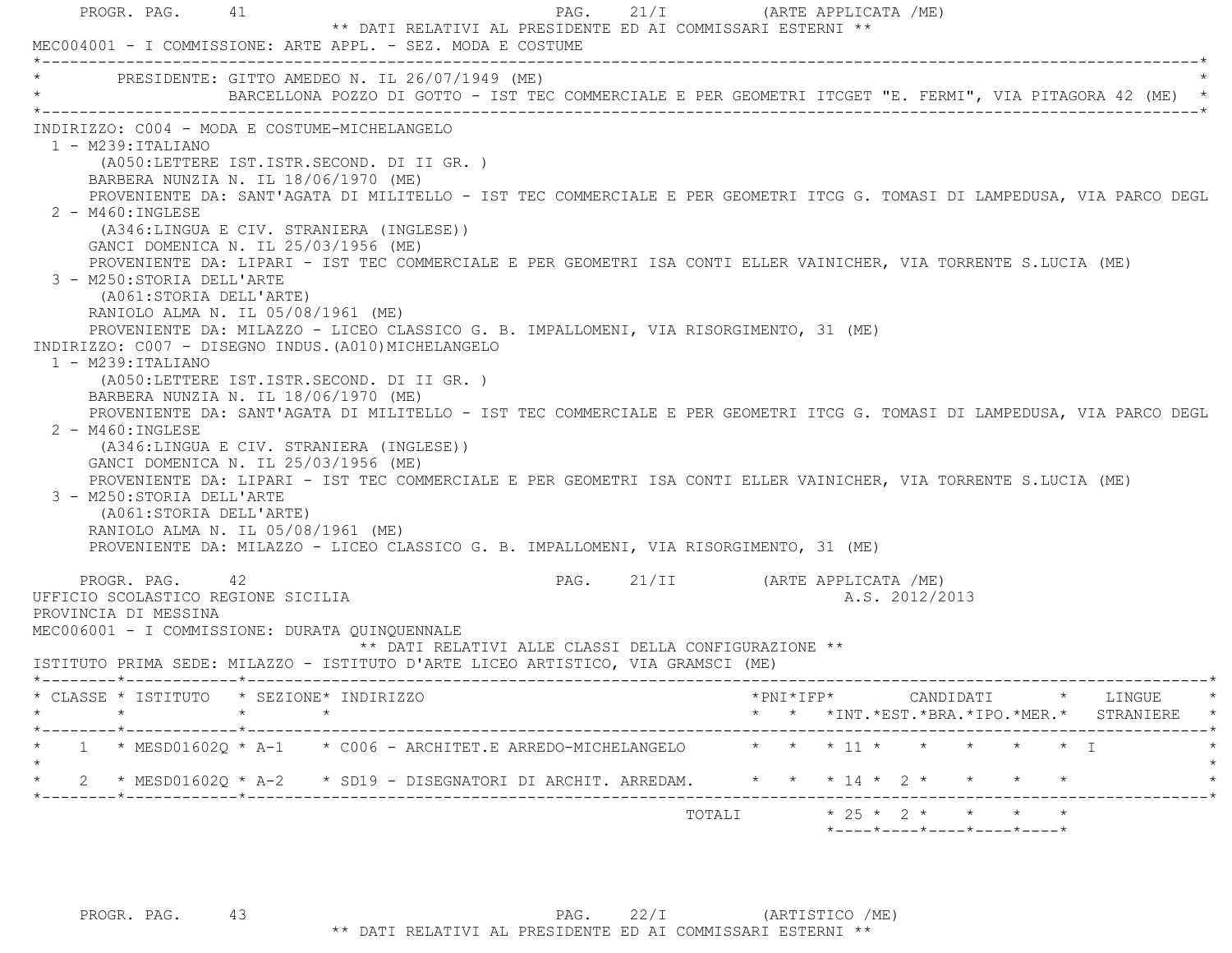MEC006001 - I COMMISSIONE: DURATA QUINQUENNALE \*----------------------------------------------------------------------------------------------------------------------------\*PRESIDENTE: LOTETA SERGIO N. IL 06/09/1959 (ME) MESSINA - IST PROF INDUSTRIA E ARTIGIANATO I.S. "E. MAJORANA - G. MARCONI, V.LE GIOSTRA - 2 (ME) \*----------------------------------------------------------------------------------------------------------------------------\* INDIRIZZO: C006 - ARCHITET.E ARREDO-MICHELANGELO 1 - M239:ITALIANO (A050:LETTERE IST.ISTR.SECOND. DI II GR. ) LOMBARDO GIUSEPPA N. IL 24/07/1964 (ME) PROVENIENTE DA: PATTI - IST TEC COMMERCIALE E PER GEOMETRI ITCG PATTI BORGHESE, VIA MONSIGNORE A.FICARRA (ME) 2 - M530:LETTERE ITALIANE E STORIA (A050:LETTERE IST.ISTR.SECOND. DI II GR. ) LOMBARDO GIUSEPPA N. IL 24/07/1964 (ME) PROVENIENTE DA: PATTI - IST TEC COMMERCIALE E PER GEOMETRI ITCG PATTI BORGHESE, VIA MONSIGNORE A.FICARRA (ME) 3 - M460:INGLESE (A346:LINGUA E CIV. STRANIERA (INGLESE)) PINO VITTORIA N. IL 12/04/1964 (ME) PROVENIENTE DA: MESSINA - ISTITUTO TECNICO COMMERCIALE ITC "QUASIMODO" MESSINA, FONDO FUCILE (ME) 4 - M250:STORIA DELL'ARTE (A061:STORIA DELL'ARTE) D'URSO ANNA N. IL 23/06/1954 (ME) PROVENIENTE DA: MESSINA - ISTITUTO D'ARTE "BASILE" -MESSINA, VIA U. FIORE - SS. ANNUNZIATA -CONCA D'ORO (ME) 5 - M815:STORIA ARTI VISIVE (A061:STORIA DELL'ARTE) D'URSO ANNA N. IL 23/06/1954 (ME) PROVENIENTE DA: MESSINA - ISTITUTO D'ARTE "BASILE" -MESSINA, VIA U. FIORE - SS. ANNUNZIATA -CONCA D'ORO (ME) INDIRIZZO: SD19 - DISEGNATORI DI ARCHIT. ARREDAM. 1 - M530:LETTERE ITALIANE E STORIA (A050:LETTERE IST.ISTR.SECOND. DI II G) LOMBARDO GIUSEPPA N. IL 24/07/1964 (ME) PROVENIENTE DA: PATTI - IST TEC COMMERCIALE E PER GEOMETRI ITCG PATTI BORGHESE, VIA MONSIGNORE A.FICARRA (ME) 2 - M557:MATEMATICA E FISICA (A049:MATEMATICA E FISICA) MAIO GIOVANNI N. IL 22/09/1965 (ME) PROVENIENTE DA: MISTRETTA - LICEO CLASSICO ALESSANDRO MANZONI, CORSO UMBERTO I 36 (ME) 3 - M815:STORIA ARTI VISIVE (A061:STORIA DELL'ARTE) D'URSO ANNA N. IL 23/06/1954 (ME) PROVENIENTE DA: MESSINA - ISTITUTO D'ARTE "BASILE" -MESSINA, VIA U. FIORE - SS. ANNUNZIATA -CONCA D'ORO (ME) PROGR. PAG. 44 A PAG. 22/II (ARTISTICO /ME) UFFICIO SCOLASTICO REGIONE SICILIA A.S. 2012/2013 PROVINCIA DI MESSINA MEC009001 - I COMMISSIONE: ARTE APPL. - SEZ. ARTE DEL LEGNO \*\* DATI RELATIVI ALLE CLASSI DELLA CONFIGURAZIONE \*\* ISTITUTO PRIMA SEDE: CAPO D'ORLANDO - ISTITUTO D'ARTE LICEO ARTISTICO, VIA TORRENTE FORNO, 4 (ME) \*--------\*------------\*-------------------------------------------------------------------------------------------------------\* \* CLASSE \* ISTITUTO \* SEZIONE\* INDIRIZZO \*PNI\*IFP\* CANDIDATI \* LINGUE \* \* \* \* \* \* \* \*INT.\*EST.\*BRA.\*IPO.\*MER.\* STRANIERE \* \*--------\*------------\*-------------------------------------------------------------------------------------------------------\*\* 1 \* MESD01201B \* A \* C009 - ARTE E REST OP.LIGN-MICHELANGELO \* \* \* 12 \* \* \* \* \* \* \* T  $\star$ \* 2 \* MESD01201B \* C \* C005 - PITTURA E DEC.PITT.-MICHELANGELO \* \* \* 20 \* \* \* \* \* \* \* I \*--------\*------------\*-------------------------------------------------------------------------------------------------------\*TOTALI  $* 32 * * * * * * * *$ \*----\*----\*----\*----\*----\*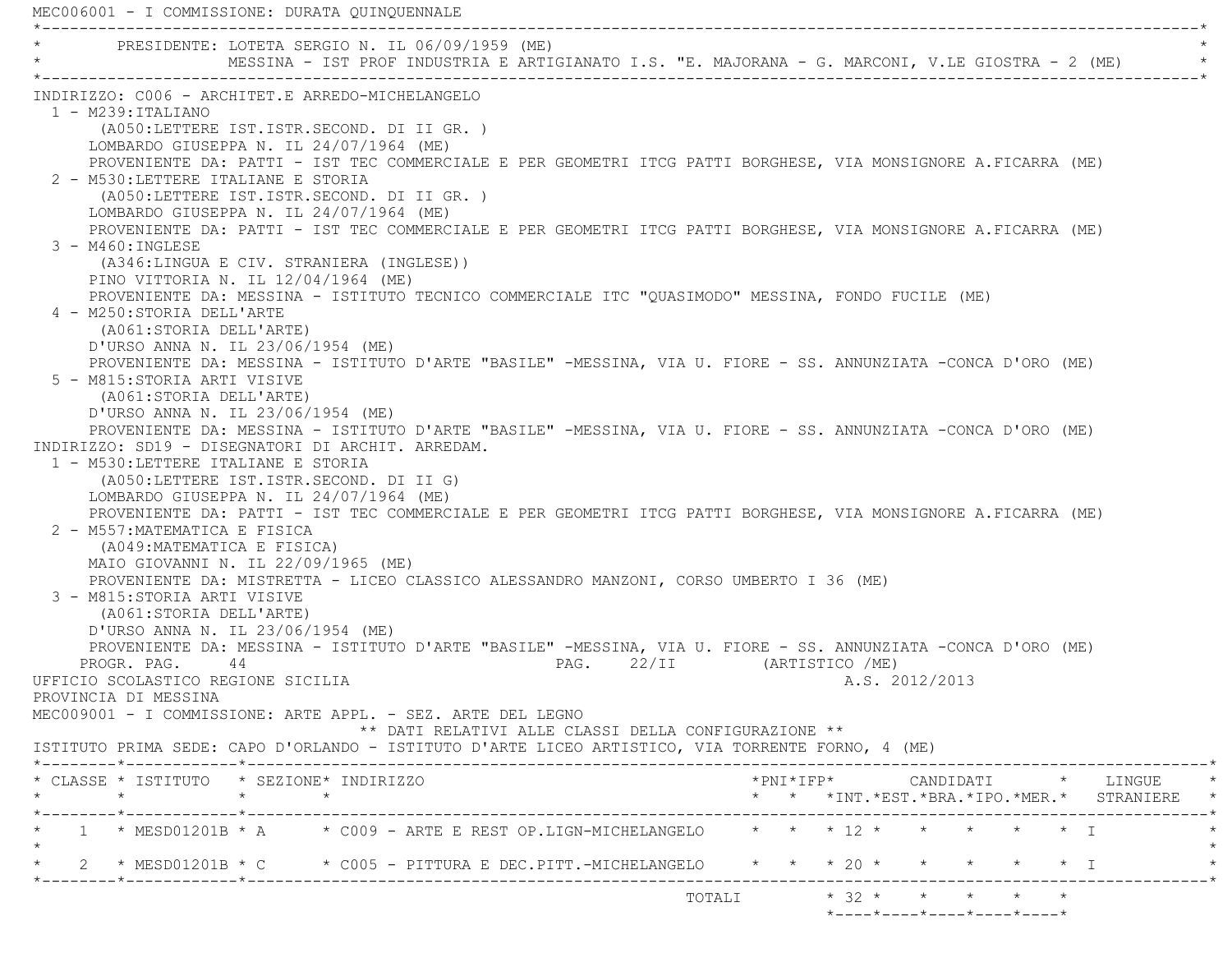PROGR. PAG. 45 And a PAG. 23/I (ARTE APPLICATA /ME) \*\* DATI RELATIVI AL PRESIDENTE ED AI COMMISSARI ESTERNI \*\* MEC009001 - I COMMISSIONE: ARTE APPL. - SEZ. ARTE DEL LEGNO \*----------------------------------------------------------------------------------------------------------------------------\*PRESIDENTE: LAUDANI FRANCESCO N. IL 01/04/1949 (CT) CASTROREALE - ISTITUTO MAGISTRALE 24 MAGGIO 1915, VIA G. SIRACUSA 1 (ME) \*----------------------------------------------------------------------------------------------------------------------------\* INDIRIZZO: C009 - ARTE E REST OP.LIGN-MICHELANGELO 1 - M239:ITALIANO (A050:LETTERE IST.ISTR.SECOND. DI II GR. ) ETTARI ANNA LILIA CLARA N. IL 18/02/1946 (ME) PROVENIENTE DA: MESSINA - IST PROF PER I SERVIZI COMMERCIALI E TURISTICI "ANTONELLO" MESSINA, V.LE GIOSTRA N.2 (ME) 2 - M460:INGLESE (A346:LINGUA E CIV. STRANIERA (INGLESE)) MAIORANA ANNUNZIATA N. IL 10/03/1965 (ME) PROVENIENTE DA: MILAZZO - IST TEC COMMERCIALE E PER GEOMETRI I.T. L.DA VINCI ECONOMICO TECN, VIA COLONNELLO MAGISTRI (ME 3 - M250:STORIA DELL'ARTE (A061:STORIA DELL'ARTE) SIRACUSA VITTORIO N. IL 14/03/1960 (ME) PROVENIENTE DA: MILAZZO - ISTITUTO D'ARTE LICEO ARTISTICO, VIA GRAMSCI (ME) INDIRIZZO: C005 - PITTURA E DEC.PITT.-MICHELANGELO 1 - M239:ITALIANO (A050:LETTERE IST.ISTR.SECOND. DI II GR. ) ETTARI ANNA LILIA CLARA N. IL 18/02/1946 (ME) PROVENIENTE DA: MESSINA - IST PROF PER I SERVIZI COMMERCIALI E TURISTICI "ANTONELLO" MESSINA, V.LE GIOSTRA N.2 (ME)  $2 - M460 \cdot INGITER$  (A346:LINGUA E CIV. STRANIERA (INGLESE)) MAIORANA ANNUNZIATA N. IL 10/03/1965 (ME) PROVENIENTE DA: MILAZZO - IST TEC COMMERCIALE E PER GEOMETRI I.T. L.DA VINCI ECONOMICO TECN, VIA COLONNELLO MAGISTRI (ME 3 - M250:STORIA DELL'ARTE (A061:STORIA DELL'ARTE) SIRACUSA VITTORIO N. IL 14/03/1960 (ME) PROVENIENTE DA: MILAZZO - ISTITUTO D'ARTE LICEO ARTISTICO, VIA GRAMSCI (ME) PROGR. PAG. 46 23/II (ARTE APPLICATA /ME) UFFICIO SCOLASTICO REGIONE SICILIA A.S. 2012/2013 PROVINCIA DI MESSINA MEPC00001 - I COMMISSIONE: CLASSICO \*\* DATI RELATIVI ALLE CLASSI DELLA CONFIGURAZIONE \*\* ISTITUTO PRIMA SEDE: SANT'AGATA DI MILITELLO - LICEO CLASSICO LICEO CLASSICO " SCIASCIA ", C/DA CANNAMELATA S.N.C. (ME) \*--------\*------------\*-------------------------------------------------------------------------------------------------------\* \* CLASSE \* ISTITUTO \* SEZIONE\* INDIRIZZO \*PNI\*IFP\* CANDIDATI \* LINGUE \* \* \* \* \* \* \* \*INT.\*EST.\*BRA.\*IPO.\*MER.\* STRANIERE \* \*--------\*------------\*-------------------------------------------------------------------------------------------------------\*1 \* MEPC003013 \* A \* PC00 - CLASSICO \* \* \* \* 21 \* \* \* \* \* \* \* I  $\star$  \* 2 \* MEPC003013 \* B \* PC00 - CLASSICO \* \* \* 24 \* \* \* \* \* I \* \*--------\*------------\*-------------------------------------------------------------------------------------------------------\*TOTALI  $* 45 * * * * * * * * *$  $*$ ---- $*$ ---- $*$ ---- $*$ ---- $*$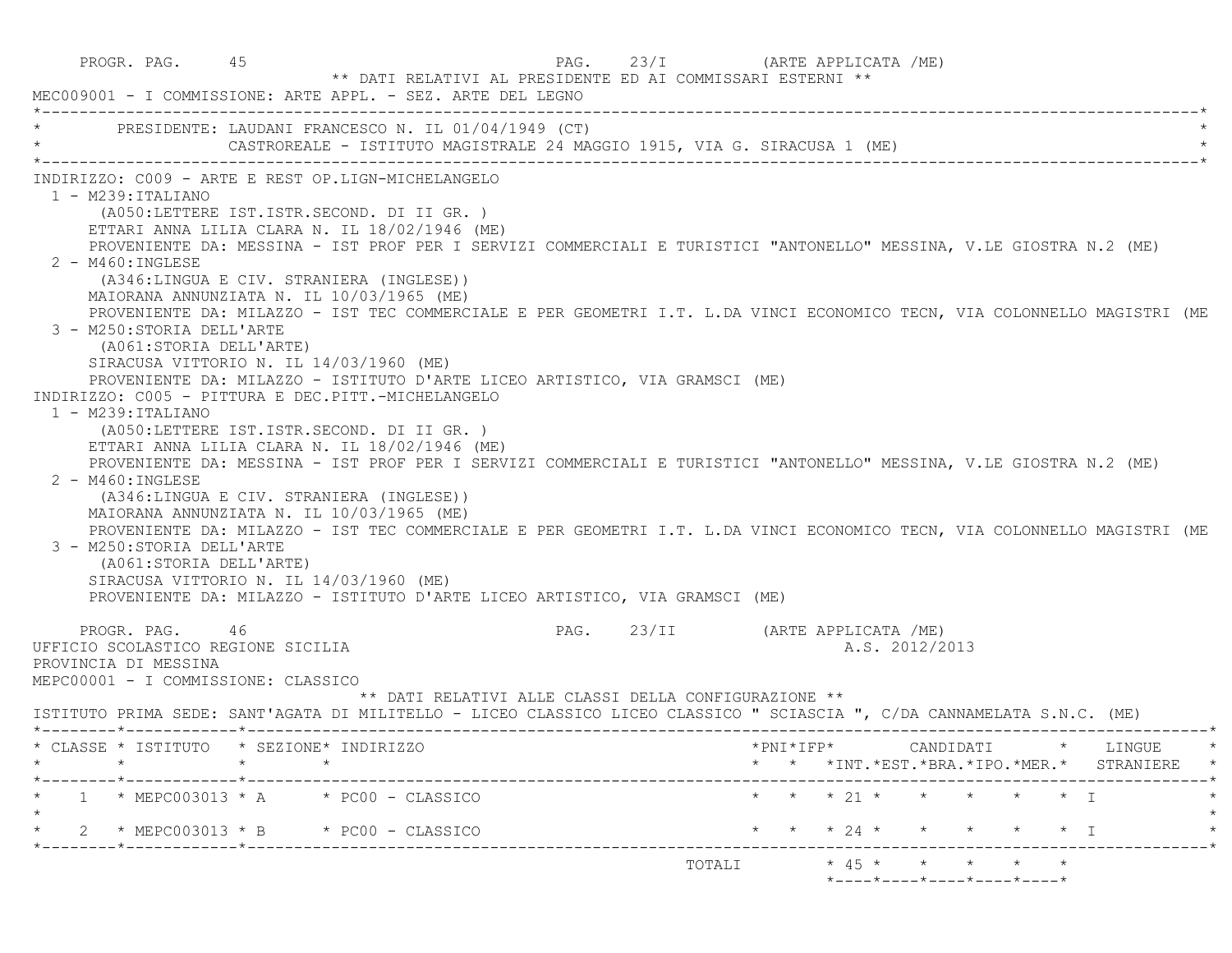|                                            | PROGR. PAG. 47<br>MEPC00001 - I COMMISSIONE: CLASSICO                                                                                                                                                                                                                                                             |  | ** DATI RELATIVI AL PRESIDENTE ED AI COMMISSARI ESTERNI **                                                                                                                                                                                                                                                   | PAG. 24/I (CLASSICO /ME)  |                         |  |                |                                                                 |  |                                               |
|--------------------------------------------|-------------------------------------------------------------------------------------------------------------------------------------------------------------------------------------------------------------------------------------------------------------------------------------------------------------------|--|--------------------------------------------------------------------------------------------------------------------------------------------------------------------------------------------------------------------------------------------------------------------------------------------------------------|---------------------------|-------------------------|--|----------------|-----------------------------------------------------------------|--|-----------------------------------------------|
|                                            | PRESIDENTE: CANALE FILIPPO N. IL 05/05/1949 (RC)                                                                                                                                                                                                                                                                  |  |                                                                                                                                                                                                                                                                                                              |                           |                         |  |                |                                                                 |  |                                               |
| $1 - M237: LATINO$<br>$2 - M460$ : INGLESE | INDIRIZZO: PC00 - CLASSICO<br>(A052:LETTERE, LATINO, GRECO LICEO CLASSIC)<br>PIRRI MARIA N. IL 09/11/1947 (ME)<br>(A346:LINGUA E CIV. STRANIERA (INGLESE))<br>LO CONTE VINCENZO N. IL 01/04/1958 (ME)<br>3 - M770: SCIENZE NATURALI<br>(AO60:SC.NA., CH., GEOG., MIC. )<br>RINDONE ANTONINO N. IL 07/11/1948 (ME) |  | PROVENIENTE DA: BARCELLONA POZZO DI GOTTO - LICEO CLASSICO LUIGI VALLI, VIA DEGLI STUDI (ME)<br>PROVENIENTE DA: SANTA TERESA DI RIVA - LICEO SCIENTIFICO LICEO SCIENTIFICO STATALE, VIALE R. MARGHERITA (ME)<br>PROVENIENTE DA: MESSINA - LICEO SCIENTIFICO "ARCHIMEDE" MESSINA, V.LE REG. MARGHERITA 3 (ME) |                           |                         |  |                |                                                                 |  |                                               |
|                                            | PROGR. PAG. 48<br>UFFICIO SCOLASTICO REGIONE SICILIA<br>PROVINCIA DI MESSINA<br>MEPC00002 - II COMMISSIONE: CLASSICO                                                                                                                                                                                              |  | ** DATI RELATIVI ALLE CLASSI DELLA CONFIGURAZIONE **<br>ISTITUTO PRIMA SEDE: MESSINA - LICEO CLASSICO "MAUROLICO" MESSINA, VIA CAVOUR 63 (ME)                                                                                                                                                                | PAG. 24/II (CLASSICO /ME) |                         |  | A.S. 2012/2013 |                                                                 |  |                                               |
|                                            |                                                                                                                                                                                                                                                                                                                   |  |                                                                                                                                                                                                                                                                                                              |                           |                         |  |                |                                                                 |  | *PNI*IFP*     CANDIDATI    *   LINGUE         |
|                                            |                                                                                                                                                                                                                                                                                                                   |  |                                                                                                                                                                                                                                                                                                              |                           |                         |  |                |                                                                 |  | * * *INT. *EST. *BRA. *IPO. *MER. * STRANIERE |
| * CLASSE * ISTITUTO * SEZIONE* INDIRIZZO   | $\star$ 1 $\star$ MEPC05000G $\star$ E $\star$ PC00 - CLASSICO<br>* * * * $\overline{E-1}$ * PC00 - CLASSICO                                                                                                                                                                                                      |  |                                                                                                                                                                                                                                                                                                              |                           |                         |  |                | * * * 12 * * * * * * I<br>* * * 8 * * * * * * T                 |  |                                               |
|                                            | $\star$ 2 $\star$ MEPC05000G $\star$ G $\star$ PC00 - CLASSICO                                                                                                                                                                                                                                                    |  |                                                                                                                                                                                                                                                                                                              |                           |                         |  |                |                                                                 |  | * * * 19 * * * * * * I                        |
|                                            |                                                                                                                                                                                                                                                                                                                   |  |                                                                                                                                                                                                                                                                                                              |                           | TOTALI * 39 * * * * * * |  |                | $*$ - - - - $*$ - - - - $*$ - - - - $*$ - - - - $*$ - - - - $*$ |  |                                               |
|                                            | PROGR, PAG, 49<br>MEPC00002 - II COMMISSIONE: CLASSICO<br>INDIRIZZO: PC00 - CLASSICO                                                                                                                                                                                                                              |  | ** DATI RELATIVI AL PRESIDENTE ED AI COMMISSARI ESTERNI **<br>PRESIDENTE: GENOVESE DOMENICO N. IL 24/01/1956 (ME)<br>LENTINI - ISTITUTO SUPERIORE IST.ISTR. SUPERIORE "A.MONCADA, GAETANO TRINGALI SN (SR)                                                                                                   | PAG. 25/I (CLASSICO /ME)  |                         |  |                |                                                                 |  |                                               |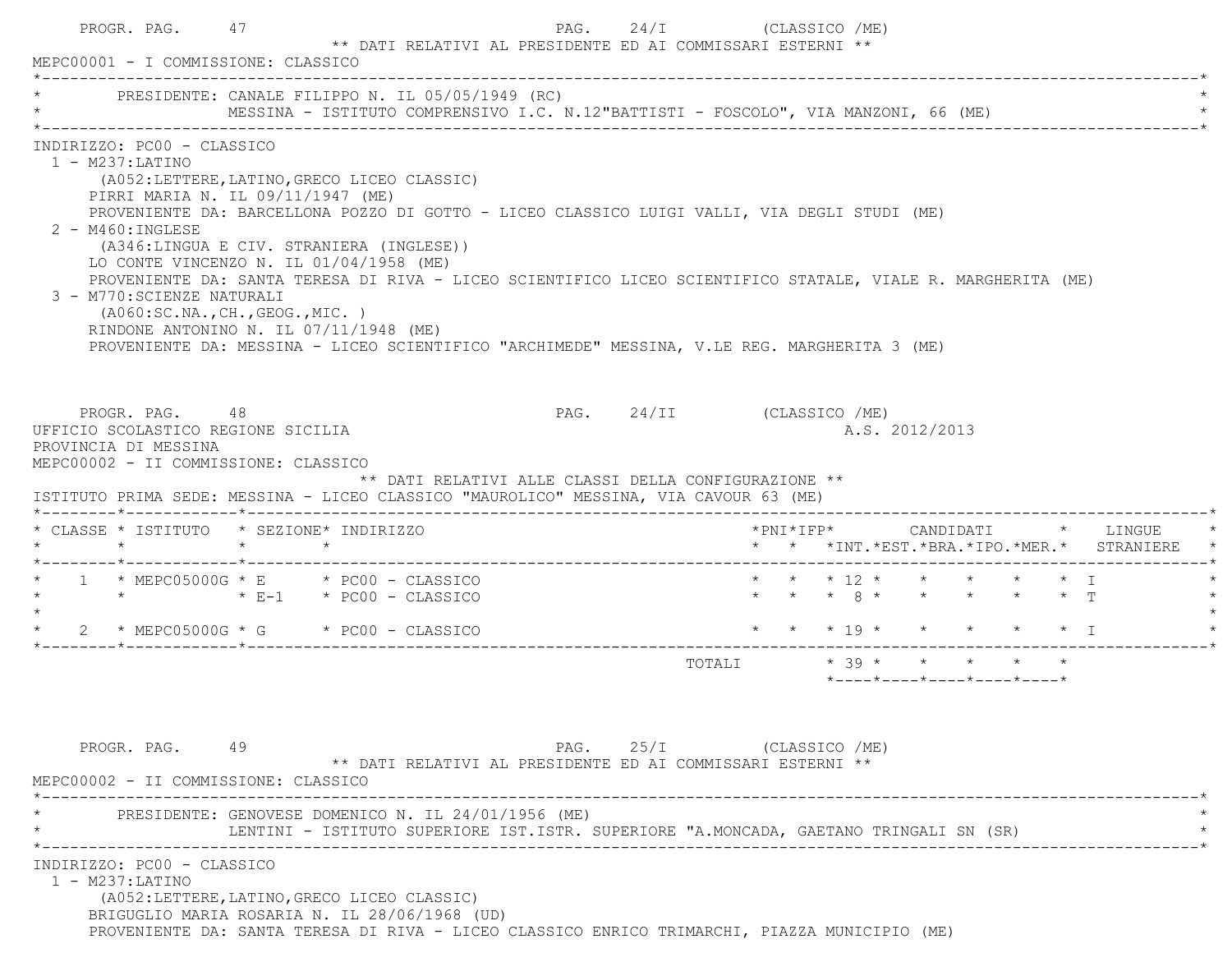2 - M460:INGLESE (A346:LINGUA E CIV. STRANIERA (INGLESE)) NOVI DANIELA N. IL 24/04/1967 (ME) PROVENIENTE DA: LIPARI - IST TEC COMMERCIALE E PER GEOMETRI ISA CONTI ELLER VAINICHER, VIA TORRENTE S.LUCIA (ME) 3 - M770:SCIENZE NATURALI (A060:SC.NA.,CH.,GEOG.,MIC. ) BARBIERE GIUSEPPA N. IL 24/06/1957 (CT) PROVENIENTE DA: FRANCAVILLA DI SICILIA - LICEO SCIENTIFICO CARMELO CAMINITI (ME) 4 - M940:TEDESCO (A546:LINGUA E CIV. STRANIERA (TEDESCO)) SCIONTI SALVATORA N. IL 26/03/1954 (ME) PROVENIENTE DA: SANT'AGATA DI MILITELLO - LICEO CLASSICO LICEO CLASSICO " SCIASCIA ", C/DA CANNAMELATA S.N.C. (ME) PROGR. PAG. 50 50 PAG. 25/II (CLASSICO /ME) UFFICIO SCOLASTICO REGIONE SICILIA A.S. 2012/2013 PROVINCIA DI MESSINA MEPC00003 - III COMMISSIONE: CLASSICO \*\* DATI RELATIVI ALLE CLASSI DELLA CONFIGURAZIONE \*\* ISTITUTO PRIMA SEDE: MESSINA - LICEO CLASSICO "MAUROLICO" MESSINA, VIA CAVOUR 63 (ME) \*--------\*------------\*-------------------------------------------------------------------------------------------------------\* \* CLASSE \* ISTITUTO \* SEZIONE\* INDIRIZZO \*PNI\*IFP\* CANDIDATI \* LINGUE \* \* \* \* \* \* \* \*INT.\*EST.\*BRA.\*IPO.\*MER.\* STRANIERE \* \*--------\*------------\*-------------------------------------------------------------------------------------------------------\*1 \* MEPC05000G \* A \* PC00 - CLASSICO \* \* \* \* \* 27 \* \* \* \* \* \* \* \* \* T  $\star$ 2 \* MEPC05000G \* D \* PC00 - CLASSICO \* \* \* \* \* \* 18 \* 1 \* \* \* \* \* \* \* I \* \* \* D-1 \* PC00 - CLASSICO \* \* \* 6 \* \* \* \* \* S \* \*--------\*------------\*-------------------------------------------------------------------------------------------------------\*TOTALI  $* 51 * 1 * * * * * * * *$  $*$ ---- $*$ ---- $*$ ---- $*$ ---- $*$ ---- $*$ PROGR. PAG. 51 51 PAG. 26/I (CLASSICO /ME) \*\* DATI RELATIVI AL PRESIDENTE ED AI COMMISSARI ESTERNI \*\* MEPC00003 - III COMMISSIONE: CLASSICO \*----------------------------------------------------------------------------------------------------------------------------\*PRESIDENTE: VADALA' STELLARIO N. IL 19/03/1957 (ME) MILAZZO - ISTITUTO TECNICO INDUSTRIALE ISTITUTO TECNICO TECNOLOGICO E, VIA TRE MONTI (ME) \*----------------------------------------------------------------------------------------------------------------------------\* INDIRIZZO: PC00 - CLASSICO 1 - M237:LATINO (A052:LETTERE,LATINO,GRECO LICEO CLASSIC) FOSCARINI SERGIO N. IL 15/01/1974 (MI) PROVENIENTE DA: SANTA TERESA DI RIVA - LICEO CLASSICO ENRICO TRIMARCHI, PIAZZA MUNICIPIO (ME) 2 - M460:INGLESE (A346:LINGUA E CIV. STRANIERA (INGLESE)) LIOTTA GIUSEPPINA N. IL 06/04/1967 (ME) PROVENIENTE DA: SANT'AGATA DI MILITELLO - ISTITUTO TECNICO INDUSTRIALE ITI S.AGATA M.LLO TORRICELLI, VIA VALLONE POSTA ( 3 - M770:SCIENZE NATURALI (A060:SC.NA.,CH.,GEOG.,MIC. ) ABATE FRANCESCA N. IL 03/03/1966 (ME) PROVENIENTE DA: MILITELLO IN VAL DI CATANIA - ISTITUTO D'ARTE V. E. ORLANDO, C.DA PIANO MOLE S.N. (CT) 4 - M790:SPAGNOLO(A446:LINGUA E CIV. STRANIERA (SPAGNOLO))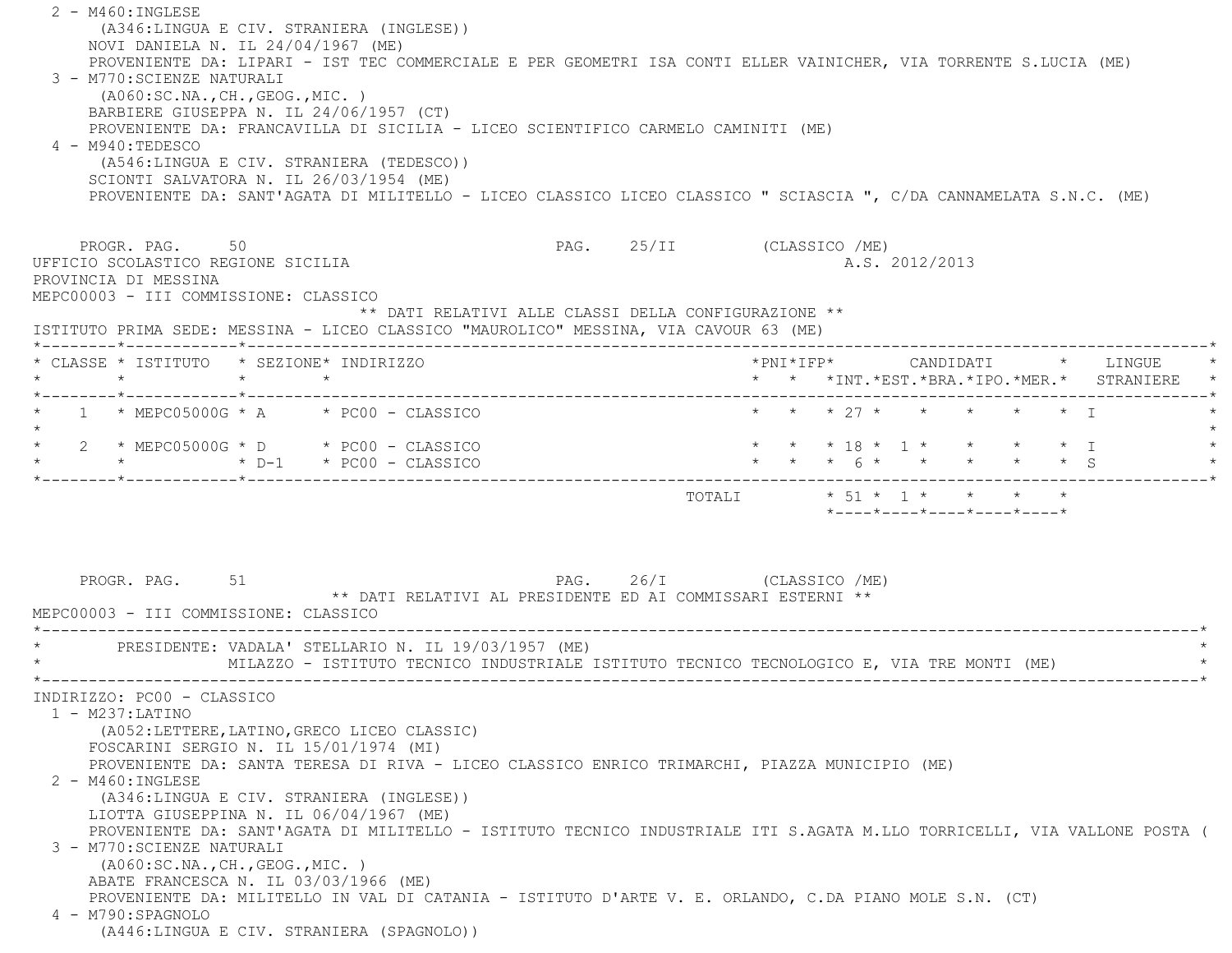LO FARO IGNAZIA NINA N. IL 10/06/1966 (CT) PROVENIENTE DA: ACIREALE - LICEO SCIENTIFICO LS ARCHIMEDE, VIA L. ARIOSTO, N.37 (CT) PROGR. PAG. 52 52 PAG. 26/II (CLASSICO /ME) UFFICIO SCOLASTICO REGIONE SICILIA A.S. 2012/2013 PROVINCIA DI MESSINA MEPC00004 - IV COMMISSIONE: CLASSICO \*\* DATI RELATIVI ALLE CLASSI DELLA CONFIGURAZIONE \*\* ISTITUTO PRIMA SEDE: MESSINA - LICEO CLASSICO "MAUROLICO" MESSINA, VIA CAVOUR 63 (ME) \*--------\*------------\*-------------------------------------------------------------------------------------------------------\* \* CLASSE \* ISTITUTO \* SEZIONE\* INDIRIZZO \*PNI\*IFP\* CANDIDATI \* LINGUE \* \* \* \* \* \* \* \*INT.\*EST.\*BRA.\*IPO.\*MER.\* STRANIERE \* \*--------\*------------\*-------------------------------------------------------------------------------------------------------\* $1 * MEFCO5000G * C * FC00 - CLASSICO$  \* \* \* \* 26 \* \* \* \* \* \* \* I  $\star$  \* 2 \* MEPC05000G \* H \* PC00 - CLASSICO \* \* \* 23 \* \* \* \* \* I \* \*--------\*------------\*-------------------------------------------------------------------------------------------------------\* $\texttt{TOTAL} \qquad \qquad \star\quad 49\;\star\quad \qquad \star\quad \qquad \star\quad \qquad \star\quad \qquad \star\quad \qquad \star\quad \qquad \star$  \*----\*----\*----\*----\*----\*PROGR. PAG. 53 53 PAG. 27/I (CLASSICO /ME) \*\* DATI RELATIVI AL PRESIDENTE ED AI COMMISSARI ESTERNI \*\* MEPC00004 - IV COMMISSIONE: CLASSICO \*----------------------------------------------------------------------------------------------------------------------------\*PRESIDENTE: LA TONA PIETRO GIOVANNI N. IL 24/06/1962 (PA) MESSINA - ISTITUTO SUPERIORE I.S.MINUTOLI MESSINA, CONTRADA GAZZI FUCILE (ME) \*----------------------------------------------------------------------------------------------------------------------------\* INDIRIZZO: PC00 - CLASSICO 1 - M237:LATINO (A052:LETTERE,LATINO,GRECO LICEO CLASSIC) TOSCANO DONATELLA N. IL 20/04/1973 (CT) PROVENIENTE DA: PATTI - LICEO CLASSICO PATTI V.EMANUELE III, VIA TRIESTE 43 (ME) 2 - M460:INGLESE (A346:LINGUA E CIV. STRANIERA (INGLESE)) PICCIONE PAOLO N. IL 16/06/1959 (ME) PROVENIENTE DA: MILAZZO - ISTITUTO D'ARTE LICEO ARTISTICO, VIA GRAMSCI (ME) 3 - M770:SCIENZE NATURALI (A060:SC.NA.,CH.,GEOG.,MIC. ) IANNUZZI TERESA N. IL 11/10/1960 (ME) PROVENIENTE DA: SPADAFORA - LICEO SCIENTIFICO GALILEO GALILEI, VIA NUOVA GRANGIARA (ME) PROGR. PAG. 54 54 PAG. 27/II (CLASSICO /ME) UFFICIO SCOLASTICO REGIONE SICILIA A.S. 2012/2013 PROVINCIA DI MESSINA MEPC00005 - V COMMISSIONE: CLASSICO \*\* DATI RELATIVI ALLE CLASSI DELLA CONFIGURAZIONE \*\* ISTITUTO PRIMA SEDE: MESSINA - LICEO CLASSICO "LA FARINA", VIA ORATORIO DELLA PACE 5 (ME) \*--------\*------------\*-------------------------------------------------------------------------------------------------------\* \* CLASSE \* ISTITUTO \* SEZIONE\* INDIRIZZO \*PNI\*IFP\* CANDIDATI \* LINGUE \*\* \* \* \* \* \* \*INT.\*EST.\*BRA.\*IPO.\*MER.\* STRANIERE \*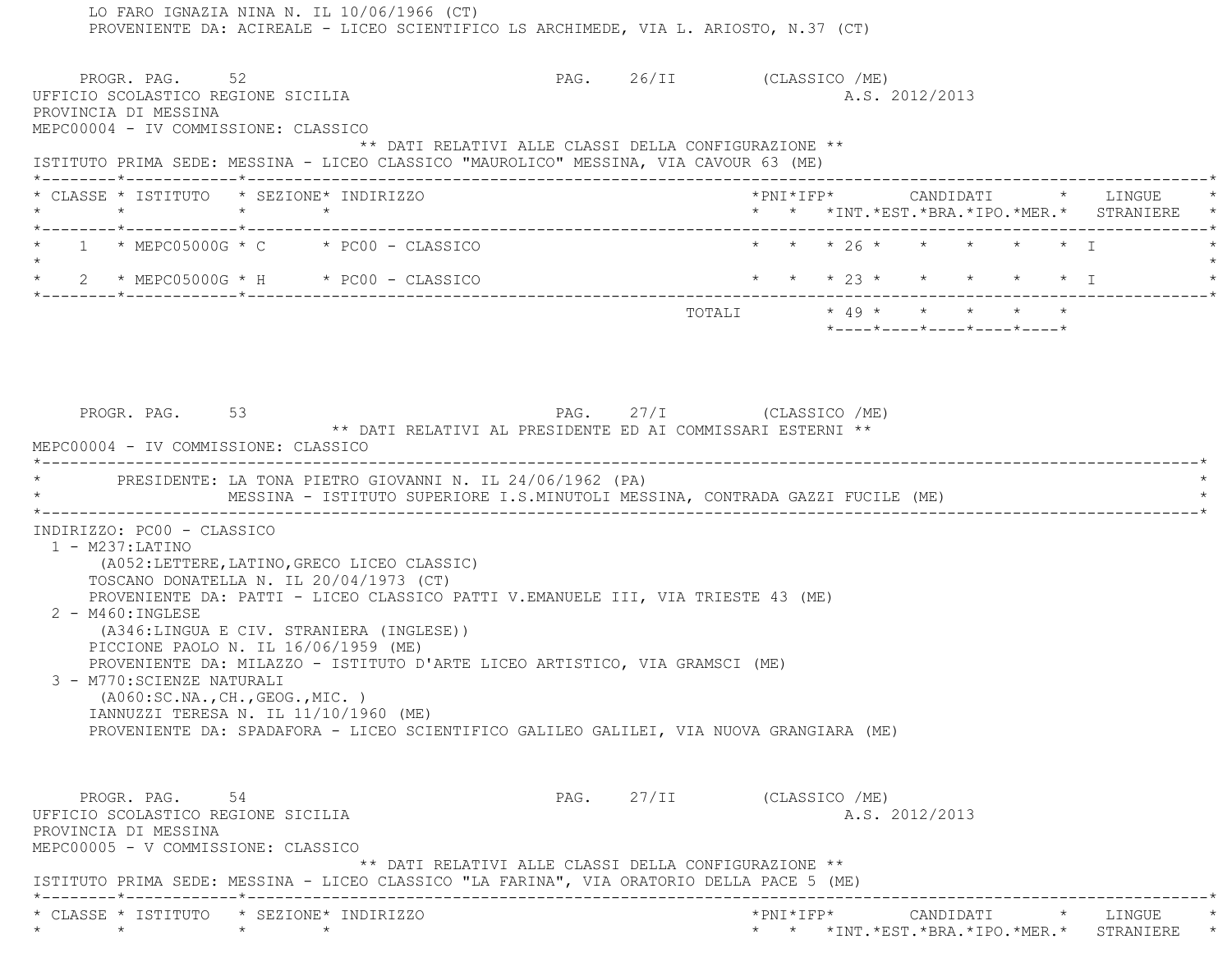| $1 * MEPC02601Q * A * PC00 - CLASSICO$                                                            |                                                                                           |                                                      | $\star$ $\star$ $\star$ $\frac{1}{20}$ $\star$ $\star$ $\star$ $\star$ $\star$ $\star$ $\top$                    |  |
|---------------------------------------------------------------------------------------------------|-------------------------------------------------------------------------------------------|------------------------------------------------------|------------------------------------------------------------------------------------------------------------------|--|
| $2 * MEPC02601Q * B * PC00 - CLASSICO$<br>$\star$                                                 |                                                                                           |                                                      | * * * 31 * 1 * * * * * I                                                                                         |  |
|                                                                                                   |                                                                                           |                                                      | $*$ ---- $*$ ---- $*$ ---- $*$ ---- $*$ ---- $*$                                                                 |  |
|                                                                                                   |                                                                                           |                                                      |                                                                                                                  |  |
|                                                                                                   |                                                                                           |                                                      |                                                                                                                  |  |
|                                                                                                   |                                                                                           |                                                      |                                                                                                                  |  |
| PROGR. PAG. 55                                                                                    | ** DATI RELATIVI AL PRESIDENTE ED AI COMMISSARI ESTERNI **                                | PAG. 28/I (CLASSICO /ME)                             |                                                                                                                  |  |
| MEPC00005 - V COMMISSIONE: CLASSICO                                                               |                                                                                           |                                                      |                                                                                                                  |  |
|                                                                                                   | PRESIDENTE: SCHIRO' MARIA N. IL 02/12/1956 (ME)                                           |                                                      |                                                                                                                  |  |
|                                                                                                   |                                                                                           |                                                      |                                                                                                                  |  |
| INDIRIZZO: PC00 - CLASSICO                                                                        |                                                                                           |                                                      |                                                                                                                  |  |
| $1 - M237: LATINO$                                                                                |                                                                                           |                                                      |                                                                                                                  |  |
| (A052:LETTERE, LATINO, GRECO LICEO CLASSIC)                                                       |                                                                                           |                                                      |                                                                                                                  |  |
| ALIFFI LOREDANA N. IL 17/09/1968 (ME)                                                             | PROVENIENTE DA: MILAZZO - LICEO CLASSICO G. B. IMPALLOMENI, VIA RISORGIMENTO, 31 (ME)     |                                                      |                                                                                                                  |  |
| $2 - M460$ : INGLESE                                                                              |                                                                                           |                                                      |                                                                                                                  |  |
| (A346:LINGUA E CIV. STRANIERA (INGLESE))                                                          |                                                                                           |                                                      |                                                                                                                  |  |
|                                                                                                   | SCIUTTERI FRANCESCA MARIA N. IL 02/05/1970 (ME)                                           |                                                      |                                                                                                                  |  |
|                                                                                                   |                                                                                           |                                                      | PROVENIENTE DA: MESSINA - ISTITUTO TECNICO PER GEOMETRI G. MINUTOLI (CORSO SERALE), FONDO FUCILE C.DA GAZZI (ME) |  |
| 3 - M770: SCIENZE NATURALI                                                                        |                                                                                           |                                                      |                                                                                                                  |  |
| ( A060:SC.NA., CH., GEOG., MIC. )                                                                 |                                                                                           |                                                      |                                                                                                                  |  |
| D'ANDREA ADALGISA N. IL 04/07/1949 (CT)                                                           |                                                                                           |                                                      |                                                                                                                  |  |
|                                                                                                   | PROVENIENTE DA: MESSINA - ISTITUTO MAGISTRALE " AINIS " MESSINA, VIA ANTONELLO FRERI (ME) |                                                      |                                                                                                                  |  |
|                                                                                                   |                                                                                           |                                                      |                                                                                                                  |  |
| PROGR. PAG. 56                                                                                    |                                                                                           | PAG. 28/II (CLASSICO /ME)                            |                                                                                                                  |  |
| UFFICIO SCOLASTICO REGIONE SICILIA                                                                |                                                                                           |                                                      | A.S. 2012/2013                                                                                                   |  |
| PROVINCIA DI MESSINA                                                                              |                                                                                           |                                                      |                                                                                                                  |  |
| MEPC00006 - VI COMMISSIONE: CLASSICO                                                              |                                                                                           |                                                      |                                                                                                                  |  |
|                                                                                                   |                                                                                           | ** DATI RELATIVI ALLE CLASSI DELLA CONFIGURAZIONE ** |                                                                                                                  |  |
| ISTITUTO PRIMA SEDE: BARCELLONA POZZO DI GOTTO - LICEO CLASSICO LUIGI VALLI, VIA DEGLI STUDI (ME) |                                                                                           |                                                      |                                                                                                                  |  |
| * CLASSE * ISTITUTO * SEZIONE* INDIRIZZO                                                          |                                                                                           |                                                      | *PNI*IFP* CANDIDATI * LINGUE                                                                                     |  |
| $\star$<br>$\star$                                                                                |                                                                                           |                                                      | * * *INT. *EST. *BRA. *IPO. *MER. * STRANIERE *                                                                  |  |
| $1 * MEPC00701A * A * PC00 - CLASSICO$                                                            |                                                                                           |                                                      | * * * 21 * * * * * * I                                                                                           |  |
| 2 * MEPC00701A * B * PC00 - CLASSICO                                                              |                                                                                           |                                                      | * * * 21 * 1 * * * * * I                                                                                         |  |
| ------*------------*--------                                                                      |                                                                                           |                                                      |                                                                                                                  |  |
|                                                                                                   |                                                                                           |                                                      |                                                                                                                  |  |
|                                                                                                   |                                                                                           |                                                      | *----*----*----*----*----*                                                                                       |  |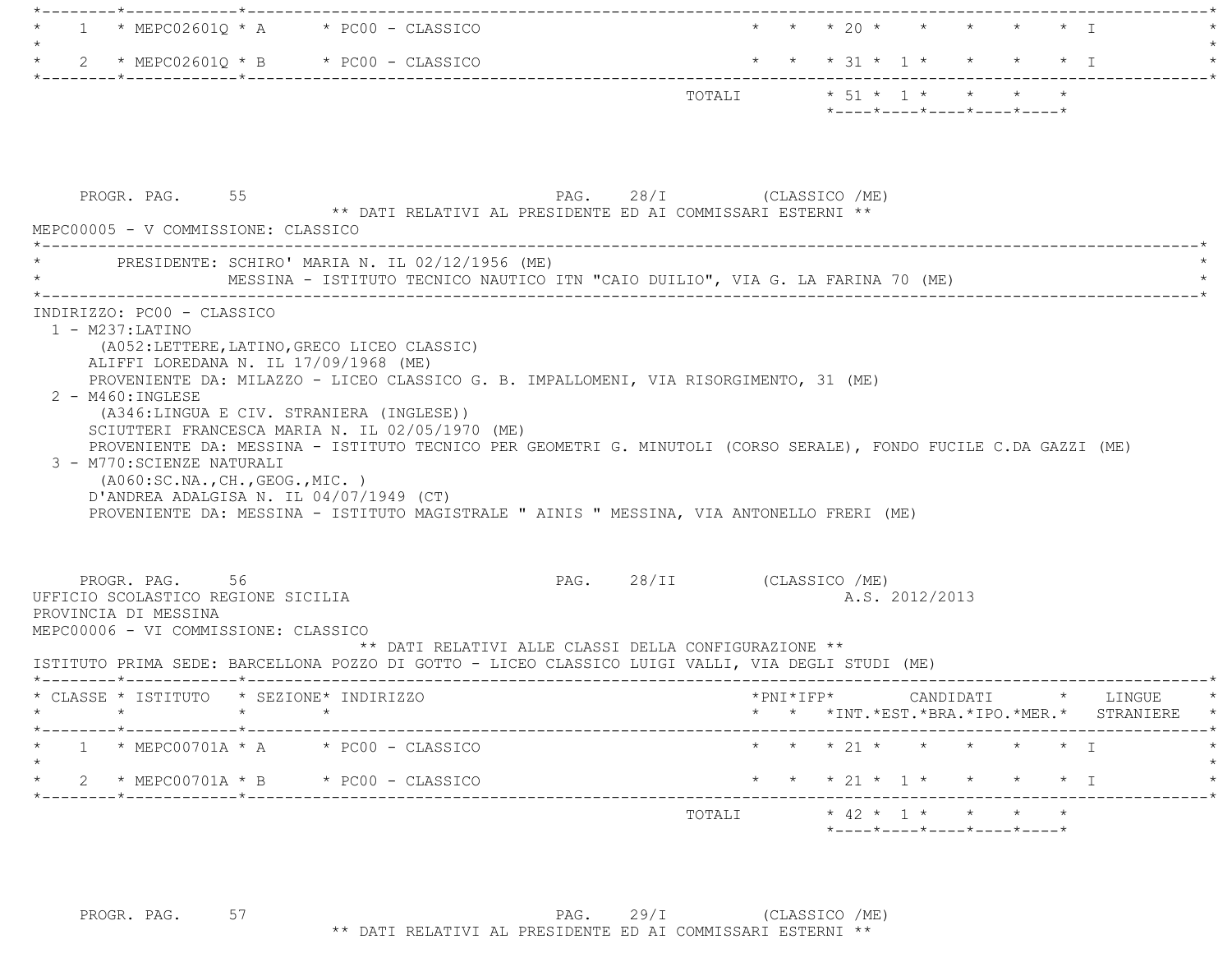MEPC00006 - VI COMMISSIONE: CLASSICO \*----------------------------------------------------------------------------------------------------------------------------\*PRESIDENTE: GUTA SAUASTITA N. IL 05/05/1951 (EE) \* MISTRETTA - ISTITUTO SUPERIORE I.S.MISTRETTA MANZONI, VIA NAZIONALE N. 182 (ME) \* \*----------------------------------------------------------------------------------------------------------------------------\* INDIRIZZO: PC00 - CLASSICO 1 - M237:LATINO (A052:LETTERE,LATINO,GRECO LICEO CLASSIC) DI STEFANO FIORENZA N. IL 30/09/1964 (TP) PROVENIENTE DA: MILAZZO - LICEO CLASSICO G. B. IMPALLOMENI, VIA RISORGIMENTO, 31 (ME) 2 - M460:INGLESE (A346:LINGUA E CIV. STRANIERA (INGLESE)) ALOSI MARIA FRANCESCA N. IL 11/07/1957 (ME) PROVENIENTE DA: MILAZZO - IST TEC COMMERCIALE E PER GEOMETRI I.T. L.DA VINCI ECONOMICO TECN, VIA COLONNELLO MAGISTRI (ME 3 - M770:SCIENZE NATURALI (A060:SC.NA.,CH.,GEOG.,MIC. ) TRIOLO MARIA N. IL 10/01/1952 (ME) PROVENIENTE DA: MILAZZO - ISTITUTO D'ARTE LICEO ARTISTICO, VIA GRAMSCI (ME) PROGR. PAG. 58 58 PAG. 29/II (CLASSICO /ME) UFFICIO SCOLASTICO REGIONE SICILIA A.S. 2012/2013 PROVINCIA DI MESSINA MEPC00007 - VII COMMISSIONE: CLASSICO \*\* DATI RELATIVI ALLE CLASSI DELLA CONFIGURAZIONE \*\* ISTITUTO PRIMA SEDE: BARCELLONA POZZO DI GOTTO - LICEO CLASSICO LUIGI VALLI, VIA DEGLI STUDI (ME) \*--------\*------------\*-------------------------------------------------------------------------------------------------------\* \* CLASSE \* ISTITUTO \* SEZIONE\* INDIRIZZO \*PNI\*IFP\* CANDIDATI \* LINGUE \* \* \* \* \* \* \* \*INT.\*EST.\*BRA.\*IPO.\*MER.\* STRANIERE \* \*--------\*------------\*-------------------------------------------------------------------------------------------------------\* $1 * MEPC00701A * D * PC00 - CLASSICO$  \* \* \* \* 19 \* \* \* \* \* \* T  $\star$ 2 \* MEPC00701A \* E \* PC00 - CLASSICO \* \* \* \* \* \* \* \* \* \* \* \* \* \* \* T \*--------\*------------\*-------------------------------------------------------------------------------------------------------\* TOTALI \* 37 \* \* \* \* \* \*----\*----\*----\*----\*----\*PROGR. PAG. 59 59 PAG. 30/I (CLASSICO /ME) \*\* DATI RELATIVI AL PRESIDENTE ED AI COMMISSARI ESTERNI \*\* MEPC00007 - VII COMMISSIONE: CLASSICO \*----------------------------------------------------------------------------------------------------------------------------\*PRESIDENTE: GUIDALDI DELFINA N. IL 13/07/1960 (ME) MILAZZO - ISTITUTO SUPERIORE I.I.S. "RENATO GUTTUSO", VIA XX LUGLIO (ME) \*----------------------------------------------------------------------------------------------------------------------------\* INDIRIZZO: PC00 - CLASSICO 1 - M237:LATINO (A052:LETTERE,LATINO,GRECO LICEO CLASSIC) RAIMONDO GIUSEPPINA N. IL 28/06/1969 (SP) PROVENIENTE DA: SANT'AGATA DI MILITELLO - LICEO CLASSICO LICEO CLASSICO " SCIASCIA ", C/DA CANNAMELATA S.N.C. (ME) 2 - M460:INGLESE (A346:LINGUA E CIV. STRANIERA (INGLESE)) PIRRI DOMENICA N. IL 07/07/1966 (ME)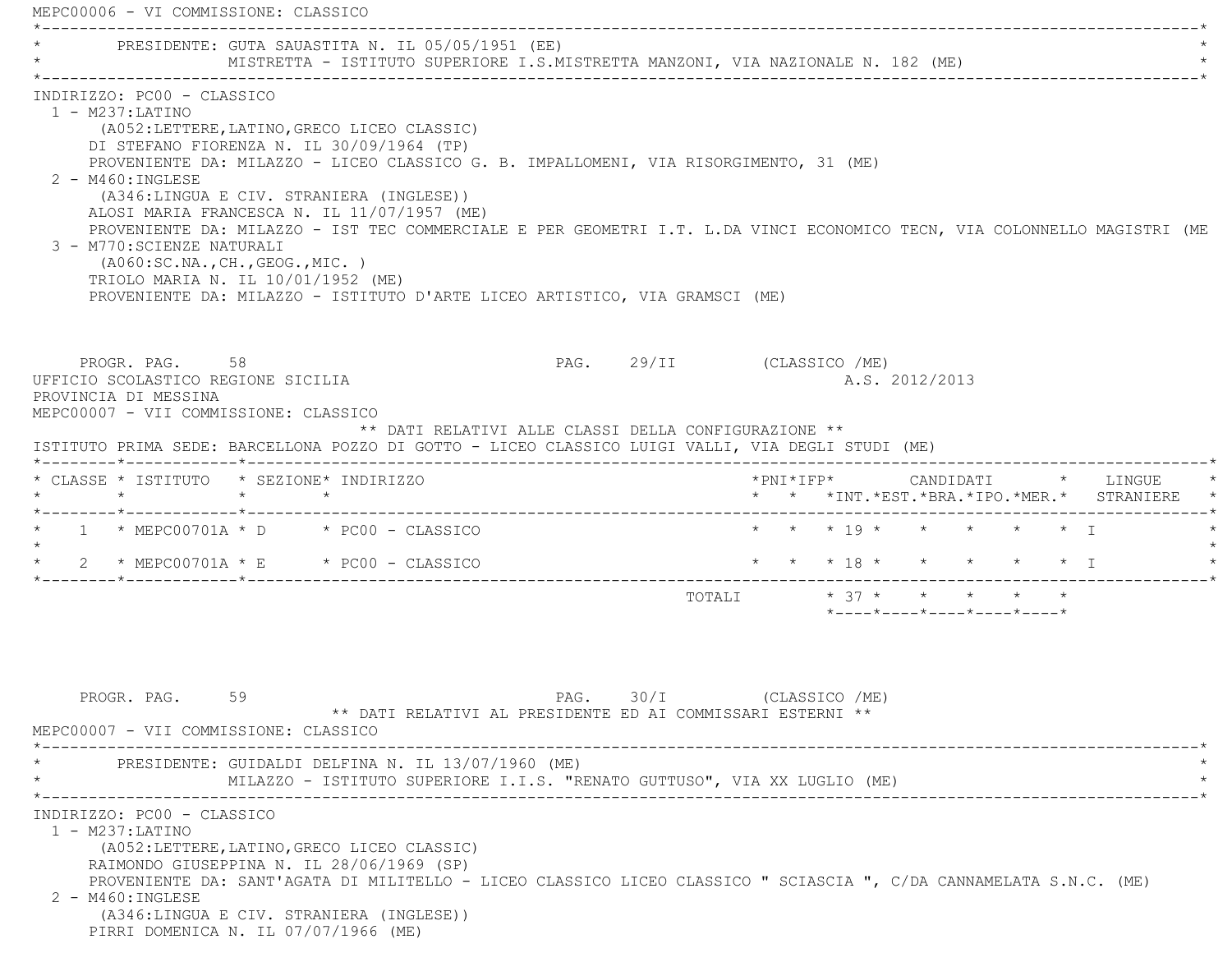PROVENIENTE DA: MILAZZO - IST PROF PER I SERVIZI COMMERCIALI E TURISTICI SERV.COMMERCIO-ENOGASTRONOMIA-, VIA MAGISTRI (M 3 - M770:SCIENZE NATURALI (A060:SC.NA.,CH.,GEOG.,MIC. ) PARATORE PROVVIDENZA N. IL 27/03/1955 (ME) PROVENIENTE DA: MILAZZO - ISTITUTO TECNICO INDUSTRIALE ISTITUTO TECNICO TECNOLOGICO E, VIA TRE MONTI (ME) PROGR. PAG. 60 60 PAG. 30/II (CLASSICO /ME) UFFICIO SCOLASTICO REGIONE SICILIA A.S. 2012/2013 PROVINCIA DI MESSINA MEPC00008 - VIII COMMISSIONE: CLASSICO \*\* DATI RELATIVI ALLE CLASSI DELLA CONFIGURAZIONE \*\* ISTITUTO PRIMA SEDE: MILAZZO - LICEO CLASSICO G. B. IMPALLOMENI, VIA RISORGIMENTO, 31 (ME) \*--------\*------------\*-------------------------------------------------------------------------------------------------------\* \* CLASSE \* ISTITUTO \* SEZIONE\* INDIRIZZO \*PNI\*IFP\* CANDIDATI \* LINGUE \* \* \* \* \* \* \* \*INT.\*EST.\*BRA.\*IPO.\*MER.\* STRANIERE \* \*--------\*------------\*-------------------------------------------------------------------------------------------------------\* \* 1 \* MEPC002017 \* B \* PC00 - CLASSICO \* \* \* 19 \* 1 \* \* \* \* I \* $\star$  \* 2 \* MEPC002017 \* C \* PC00 - CLASSICO \* \* \* 22 \* \* \* \* \* I \* \*--------\*------------\*-------------------------------------------------------------------------------------------------------\* $\texttt{TOTAL} \qquad \qquad \star \; \; 41 \; \star \; \; \; 1 \; \star \qquad \star \qquad \star \qquad \star \qquad \star$  \*----\*----\*----\*----\*----\*PROGR. PAG. 61 61 PAG. 31/I (CLASSICO /ME) \*\* DATI RELATIVI AL PRESIDENTE ED AI COMMISSARI ESTERNI \*\* MEPC00008 - VIII COMMISSIONE: CLASSICO \*----------------------------------------------------------------------------------------------------------------------------\*PRESIDENTE: CALABRO' LAURA N. IL 09/09/1968 (ME) BARCELLONA POZZO DI GOTTO - ISTITUTO TECNICO INDUSTRIALE ITT-LSSA N.COPERNICO, VIA ROMA 250 (ME) \*----------------------------------------------------------------------------------------------------------------------------\* INDIRIZZO: PC00 - CLASSICO 1 - M237:LATINO (A052:LETTERE,LATINO,GRECO LICEO CLASSIC) MERLINO MARIA LUISA N. IL 27/08/1964 (ME) PROVENIENTE DA: PATTI - LICEO CLASSICO PATTI V.EMANUELE III, VIA TRIESTE 43 (ME) 2 - M460:INGLESE (A346:LINGUA E CIV. STRANIERA (INGLESE)) BONFIGLIO EMILIA ANNA MARIA N. IL 21/09/1965 (ME) PROVENIENTE DA: BARCELLONA POZZO DI GOTTO - ISTITUTO TECNICO INDUSTRIALE ITT-LSSA N.COPERNICO, VIA ROMA 250 (ME) 3 - M770:SCIENZE NATURALI (A060:SC.NA.,CH.,GEOG.,MIC. ) MUNAFO' ANTONIA FRANCESCA N. IL 08/10/1955 (ME) PROVENIENTE DA: BARCELLONA POZZO DI GOTTO - LICEO SCIENTIFICO BARCELLONA MEDI, VIA SAN VITO, 76 (ME) PROGR. PAG. 62 62 PAG. 31/II (CLASSICO /ME) UFFICIO SCOLASTICO REGIONE SICILIA A.S. 2012/2013 PROVINCIA DI MESSINAMEPC00009 - IX COMMISSIONE: CLASSICO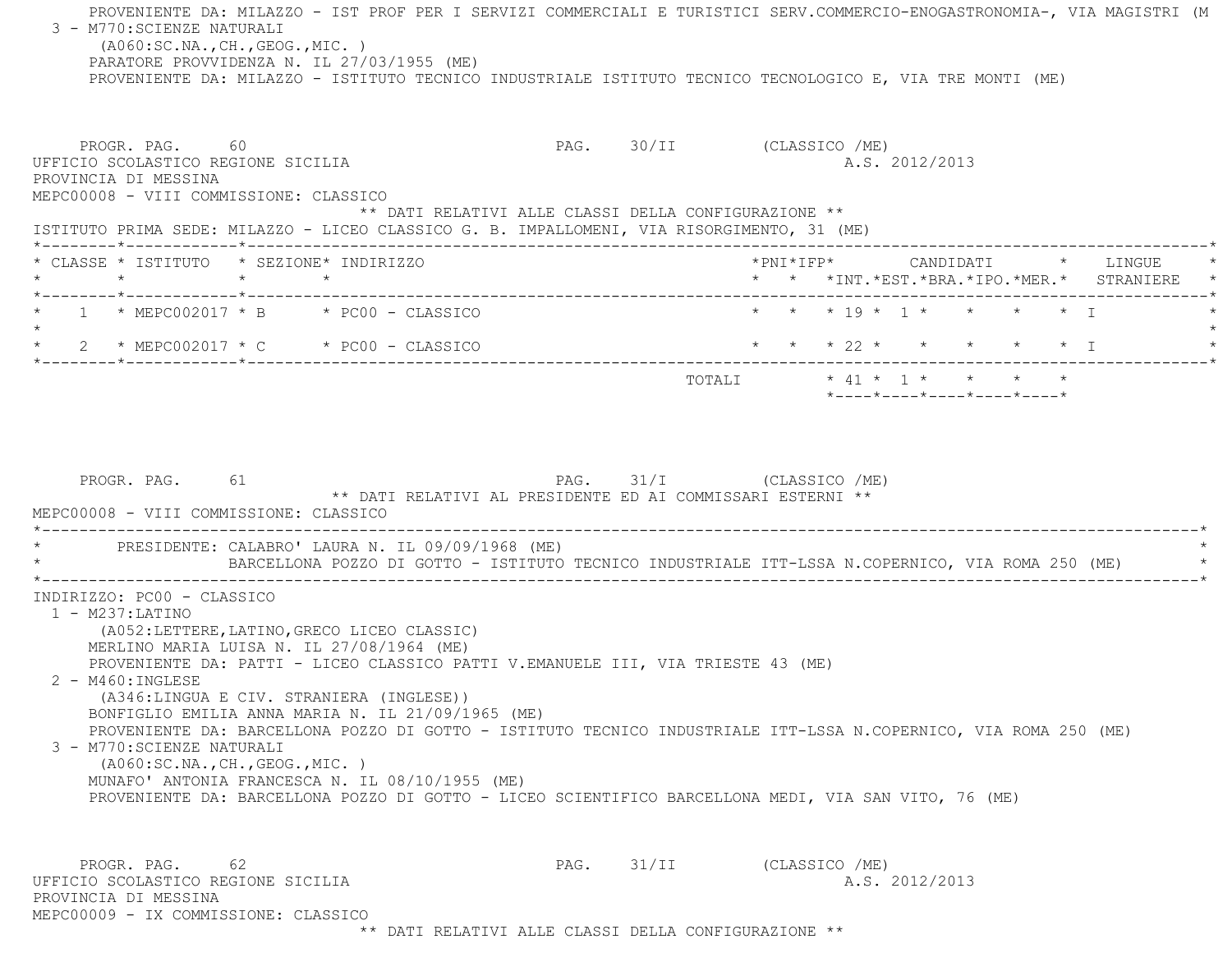ISTITUTO PRIMA SEDE: PATTI - LICEO CLASSICO PATTI V.EMANUELE III, VIA TRIESTE 43 (ME) \*--------\*------------\*-------------------------------------------------------------------------------------------------------\* \* CLASSE \* ISTITUTO \* SEZIONE\* INDIRIZZO \*PNI\*IFP\* CANDIDATI \* LINGUE \* \* \* \* \* \* \* \*INT.\*EST.\*BRA.\*IPO.\*MER.\* STRANIERE \* \*--------\*------------\*-------------------------------------------------------------------------------------------------------\*1 \* MEPC060006 \* A \* PC00 - CLASSICO \* \* \* \* \* 20 \* \* \* \* \* \* \* \* I  $\star$ \* 2 \* MEPC060006 \* B \* PC00 - CLASSICO \* \* \* \* \* 23 \* \* \* \* \* \* \* I \*--------\*------------\*-------------------------------------------------------------------------------------------------------\*TOTALI  $* 43 * * * * * * * * * *$  \*----\*----\*----\*----\*----\*PROGR. PAG. 63 63 PAG. 32/I (CLASSICO /ME) \*\* DATI RELATIVI AL PRESIDENTE ED AI COMMISSARI ESTERNI \*\* MEPC00009 - IX COMMISSIONE: CLASSICO \*----------------------------------------------------------------------------------------------------------------------------\* \* PRESIDENTE: LEGROTTAGLIE PALMA ROSA N. IL 04/03/1959 (ME) \* \* TORREGROTTA - ISTITUTO COMPRENSIVO TORREGROTTA, VIA CROCIERI (ME) \* \*----------------------------------------------------------------------------------------------------------------------------\* INDIRIZZO: PC00 - CLASSICO 1 - M237:LATINO (A052:LETTERE,LATINO,GRECO LICEO CLASSIC) OCELLO MARIA N. IL 08/05/1974 (ME) PROVENIENTE DA: PIAZZA ARMERINA - LICEO CLASSICO "GEN. A. CASCINO", VIA PIANO S. IPPOLITO, 3 (EN) 2 - M460:INGLESE (A346:LINGUA E CIV. STRANIERA (INGLESE)) FOTI GRACE N. IL 14/12/1956 (EE) PROVENIENTE DA: CAPO D'ORLANDO - LICEO SCIENTIFICO LS CAPO D'ORLANDO PICCOLO, VIA CONSOLARE ANTICA (ME) 3 - M770:SCIENZE NATURALI (A060:SC.NA.,CH.,GEOG.,MIC. ) PARADISO CARMELA N. IL 30/01/1975 (ME) PROVENIENTE DA: PALERMO - ISTITUTO TECNICO COMMERCIALE F. FERRARA, VIA SGARLATA 11 (PA) PROGR. PAG. 64 64 PAG. 32/II (CLASSICO / ME) UFFICIO SCOLASTICO REGIONE SICILIA A.S. 2012/2013 PROVINCIA DI MESSINA MEPC00010 - X COMMISSIONE: CLASSICO \*\* DATI RELATIVI ALLE CLASSI DELLA CONFIGURAZIONE \*\* ISTITUTO PRIMA SEDE: BARCELLONA POZZO DI GOTTO - LICEO CLASSICO LUIGI VALLI, VIA DEGLI STUDI (ME) \*--------\*------------\*-------------------------------------------------------------------------------------------------------\* \* CLASSE \* ISTITUTO \* SEZIONE\* INDIRIZZO \*PNI\*IFP\* CANDIDATI \* LINGUE \* \* \* \* \* \* \* \*INT.\*EST.\*BRA.\*IPO.\*MER.\* STRANIERE \* \*--------\*------------\*-------------------------------------------------------------------------------------------------------\*\* 1 \*MEPC00701A \* C \* PC00 - CLASSICO \* \* \* \* \* \* 18 \* \* \* \* \* \* \* I \* \* \* \* \* I \*--------\*------------\*-------------------------------------------------------------------------------------------------------\* ISTITUTO SECONDA SEDE: PATTI - L.R. PAR. ISTITUTO MAGISTRALE S.LUIGI, CORSO MATTEOTTI, 97 (ME) \*--------\*------------\*-------------------------------------------------------------------------------------------------------\* \* CLASSE \* ISTITUTO \* SEZIONE\* INDIRIZZO \*PNI\*IFP\* CANDIDATI \* LINGUE \* \* \* \* \* \* \* \*INT.\*EST.\*BRA.\*IPO.\*MER.\* STRANIERE \* \*--------\*------------\*-------------------------------------------------------------------------------------------------------\*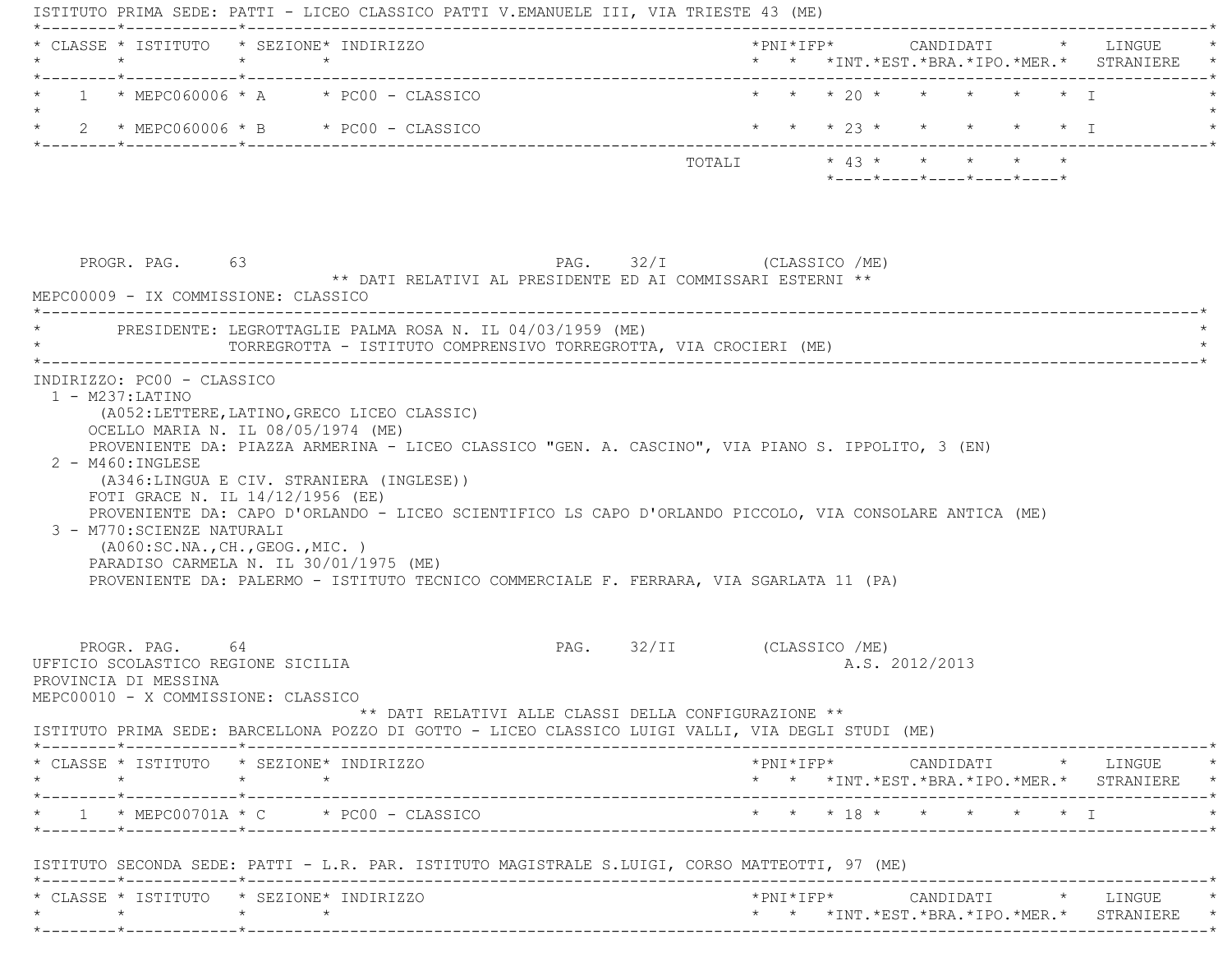|                                                                                                                                                                                                                                                                                                                                                                                                                                                                                                                                                | -*----------                                                                                                                                                                                                                                                                                                                                                                                                                                                                                                                                                                                                                                                                                                                                                                                                                   |                          |                                                                   |  |
|------------------------------------------------------------------------------------------------------------------------------------------------------------------------------------------------------------------------------------------------------------------------------------------------------------------------------------------------------------------------------------------------------------------------------------------------------------------------------------------------------------------------------------------------|--------------------------------------------------------------------------------------------------------------------------------------------------------------------------------------------------------------------------------------------------------------------------------------------------------------------------------------------------------------------------------------------------------------------------------------------------------------------------------------------------------------------------------------------------------------------------------------------------------------------------------------------------------------------------------------------------------------------------------------------------------------------------------------------------------------------------------|--------------------------|-------------------------------------------------------------------|--|
|                                                                                                                                                                                                                                                                                                                                                                                                                                                                                                                                                |                                                                                                                                                                                                                                                                                                                                                                                                                                                                                                                                                                                                                                                                                                                                                                                                                                | TOTALI                   | $* 29 * * * * 1 * * *$<br>$*$ ---- $*$ ---- $*$ ---- $*$ ---- $*$ |  |
| PROGR. PAG. 65<br>MEPC00010 - X COMMISSIONE: CLASSICO                                                                                                                                                                                                                                                                                                                                                                                                                                                                                          | ** DATI RELATIVI AL PRESIDENTE ED AI COMMISSARI ESTERNI **                                                                                                                                                                                                                                                                                                                                                                                                                                                                                                                                                                                                                                                                                                                                                                     | PAG. 33/I (CLASSICO /ME) |                                                                   |  |
|                                                                                                                                                                                                                                                                                                                                                                                                                                                                                                                                                | PRESIDENTE: BRIGUGLIO CARMELA N. IL 09/08/1951 (ME)<br>TAORMINA - ISTITUTO TECNICO COMMERCIALE I.I.S.S. "PUGLIATTI " TAORMINA, CONTRADA ARANCIO SNC (ME)                                                                                                                                                                                                                                                                                                                                                                                                                                                                                                                                                                                                                                                                       |                          |                                                                   |  |
| $1 - M237: LATINO$<br>(A052:LETTERE, LATINO, GRECO LICEO CLASSIC)<br>MICELI MARIA N. IL 16/09/1963 (ME)<br>$2 - M460$ : INGLESE<br>(A346:LINGUA E CIV. STRANIERA (INGLESE))<br>3 - M770: SCIENZE NATURALI<br>(AO60:SC.NA., CH., GEOG., MIC. )<br>MICALI ADA N. IL 25/03/1964 (ME)<br>INDIRIZZO: IA44 - SCIENZE SOCIALI<br>1 - S029: SCIENZE SOCIALI<br>(A036: FILOSOFIA, PSICOL. E SC. DELL'EDUC)<br>2 - SL32: MATEMATICA<br>3 - SG82: FILOSOFIA<br>(A037: FILOSOFIA E STORIA)<br>CUTRUPIA DOMENICO N. IL 15/11/1971 (ME)<br>66<br>PROGR. PAG. | PROVENIENTE DA: MILAZZO - LICEO CLASSICO G. B. IMPALLOMENI, VIA RISORGIMENTO, 31 (ME)<br>SOTTILE GIUSEPPE FRANCESCON. IL 24/12/1966 (EE)<br>PROVENIENTE DA: SANT'AGATA DI MILITELLO - LICEO CLASSICO LICEO CLASSICO " SCIASCIA ", C/DA CANNAMELATA S.N.C. (ME)<br>PROVENIENTE DA: MILAZZO - LICEO SCIENTIFICO ANTONIO MEUCCI, VIA VALVERDE (ME)<br>ITALIANO LUCREZIA LETIZIA N. IL 01/10/1967 (ME)<br>PROVENIENTE DA: PALERMO - IST PROF PER I SERVIZI ALBERGHIERI E RISTORAZIONE I.P.S.S.E.O.A. "PIETRO PIAZZA", CORSO DEI MI<br>(A047: MATEMATICA; A049: MATEMATICA E FISICA)<br>GITTO ELIANA PROVVIDENZAN. IL 18/09/1973 (ME)<br>PROVENIENTE DA: LIPARI - LICEO SCIENTIFICO SEZ. SCIENTIFICA, VIA TORRENTE S. LUCIA (ME)<br>PROVENIENTE DA: LIPARI - LICEO SCIENTIFICO SEZ. SCIENTIFICA, VIA TORRENTE S. LUCIA (ME)<br>PAG. | 33/II                    | (CLASSICO /ME)                                                    |  |
| UFFICIO SCOLASTICO REGIONE SICILIA<br>PROVINCIA DI MESSINA<br>MEPC00011 - XI COMMISSIONE: CLASSICO                                                                                                                                                                                                                                                                                                                                                                                                                                             | ** DATI RELATIVI ALLE CLASSI DELLA CONFIGURAZIONE **<br>ISTITUTO PRIMA SEDE: MESSINA - LICEO CLASSICO "MAUROLICO" MESSINA, VIA CAVOUR 63 (ME)                                                                                                                                                                                                                                                                                                                                                                                                                                                                                                                                                                                                                                                                                  |                          | A.S. 2012/2013                                                    |  |
| * CLASSE * ISTITUTO * SEZIONE* INDIRIZZO                                                                                                                                                                                                                                                                                                                                                                                                                                                                                                       |                                                                                                                                                                                                                                                                                                                                                                                                                                                                                                                                                                                                                                                                                                                                                                                                                                |                          | *PNI*IFP*     CANDIDATI    *   LINGUE                             |  |
| $\star$<br>$\star$ $\star$<br>*--------*------------*------------                                                                                                                                                                                                                                                                                                                                                                                                                                                                              |                                                                                                                                                                                                                                                                                                                                                                                                                                                                                                                                                                                                                                                                                                                                                                                                                                |                          | * * *INT. *EST. *BRA. *IPO. *MER. * STRANIERE *                   |  |

ISTITUTO SECONDA SEDE: MILAZZO - LICEO CLASSICO G. B. IMPALLOMENI, VIA RISORGIMENTO, 31 (ME)

\*--------\*------------\*-------------------------------------------------------------------------------------------------------\*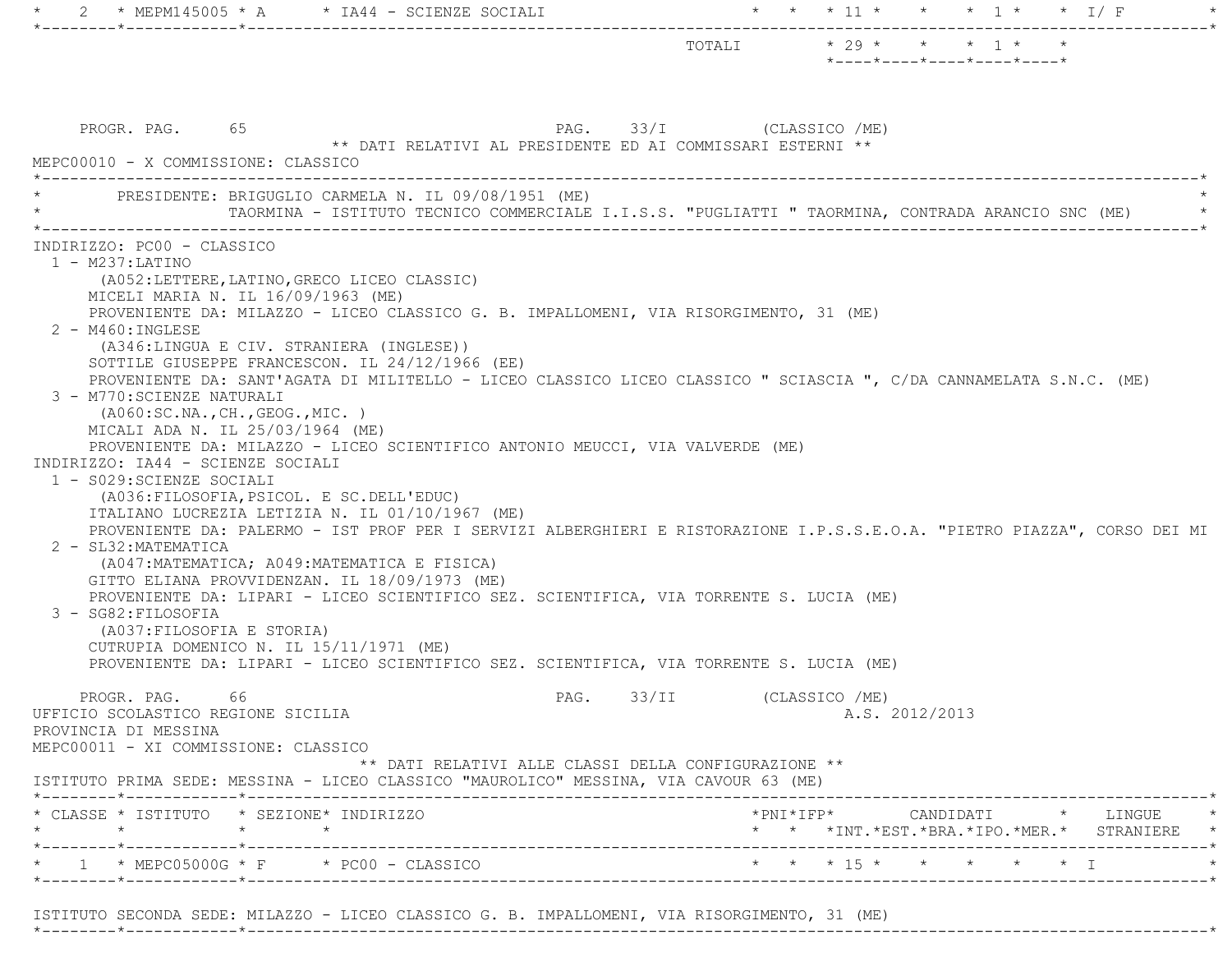|                                                                                                                                        | * CLASSE * ISTITUTO * SEZIONE* INDIRIZZO                                            |                                                                                                                                                                                                     |                        | $\verb+'PNI*IFP*~~\qquad \qquad \texttt{CANDIDATI} \qquad \verb+'~~\qquad \texttt{LINGUE} \qquad \verb+'$ |                |  | * * *INT.*EST.*BRA.*IPO.*MER.* STRANIERE *                                                                                     |
|----------------------------------------------------------------------------------------------------------------------------------------|-------------------------------------------------------------------------------------|-----------------------------------------------------------------------------------------------------------------------------------------------------------------------------------------------------|------------------------|-----------------------------------------------------------------------------------------------------------|----------------|--|--------------------------------------------------------------------------------------------------------------------------------|
|                                                                                                                                        |                                                                                     |                                                                                                                                                                                                     |                        |                                                                                                           |                |  |                                                                                                                                |
|                                                                                                                                        |                                                                                     |                                                                                                                                                                                                     |                        | *----*----*----*----*----*                                                                                |                |  |                                                                                                                                |
| PROGR. PAG. 67<br>MEPC00011 - XI COMMISSIONE: CLASSICO                                                                                 |                                                                                     | 67 $PAG.$ 34/I (CLASSICO /ME)<br>** DATI RELATIVI AL PRESIDENTE ED AI COMMISSARI ESTERNI **                                                                                                         |                        |                                                                                                           |                |  |                                                                                                                                |
|                                                                                                                                        | * PRESIDENTE: CORRADO ELEONORA N. IL 07/03/1967 (ME)                                |                                                                                                                                                                                                     |                        |                                                                                                           |                |  |                                                                                                                                |
|                                                                                                                                        | (A346:LINGUA E CIV. STRANIERA (INGLESE))<br>GAROFALO VITTORIA N. IL 13/01/1955 (SR) |                                                                                                                                                                                                     |                        |                                                                                                           |                |  |                                                                                                                                |
|                                                                                                                                        | (AO60:SC.NA., CH., GEOG., MIC. )<br>CIUNA MARINA N. IL 15/02/1964 (ME)              | PROVENIENTE DA: MESSINA - ISTITUTO TECNICO PER GEOMETRI G. MINUTOLI, FONDO FUCILE C.DA GAZZI (ME)<br>PROVENIENTE DA: MESSINA - ISTITUTO TECNICO NAUTICO ITN "CAIO DUILIO", VIA G. LA FARINA 70 (ME) |                        |                                                                                                           |                |  |                                                                                                                                |
| PROGR. PAG. 68                                                                                                                         |                                                                                     | PAG. 34/II (CLASSICO /ME)<br>** DATI RELATIVI ALLE CLASSI DELLA CONFIGURAZIONE **                                                                                                                   |                        |                                                                                                           | A.S. 2012/2013 |  |                                                                                                                                |
|                                                                                                                                        | * CLASSE * ISTITUTO * SEZIONE* INDIRIZZO                                            | ISTITUTO PRIMA SEDE: MESSINA - L.R. PAR. LICEO CLASSICO S.GIOVANNI BOSCO, V.BRESCIA 5 (ME)                                                                                                          |                        |                                                                                                           |                |  |                                                                                                                                |
| 3 - M770: SCIENZE NATURALI                                                                                                             |                                                                                     | -----------------------------------                                                                                                                                                                 |                        |                                                                                                           |                |  | * * *INT. *EST. *BRA. *IPO. *MER. * STRANIERE *                                                                                |
|                                                                                                                                        | $1 * MEPC02500V * A * PC00 - CLASSICO$                                              | ISTITUTO SECONDA SEDE: MESSINA - L.R. PAR. LICEO SCIENTIFICO SAN GIOVANNI BOSCO, VIA BRESCIA, 5 (ME)                                                                                                | * * * 29 * * * * * * I |                                                                                                           |                |  |                                                                                                                                |
| $\star$                                                                                                                                | * CLASSE * ISTITUTO * SEZIONE* INDIRIZZO<br>$\star$ $\star$                         |                                                                                                                                                                                                     |                        |                                                                                                           |                |  | $\verb+'PNI*IFP*~~\texttt{CANDIDATI}~~\verb+'~~\texttt{LINGUE}~~\verb+* ~~$<br>* * *INT. *EST. *BRA. *IPO. *MER. * STRANIERE * |
| UFFICIO SCOLASTICO REGIONE SICILIA<br>PROVINCIA DI MESSINA<br>MEPC00012 - XII COMMISSIONE: CLASSICO<br>$\star$ $\star$ $\star$ $\star$ | $2 * MEFSO0500R * A * PS00 - SCIENTIFICO$                                           |                                                                                                                                                                                                     |                        | * * * 23 * * * * * * I                                                                                    |                |  | -------------*                                                                                                                 |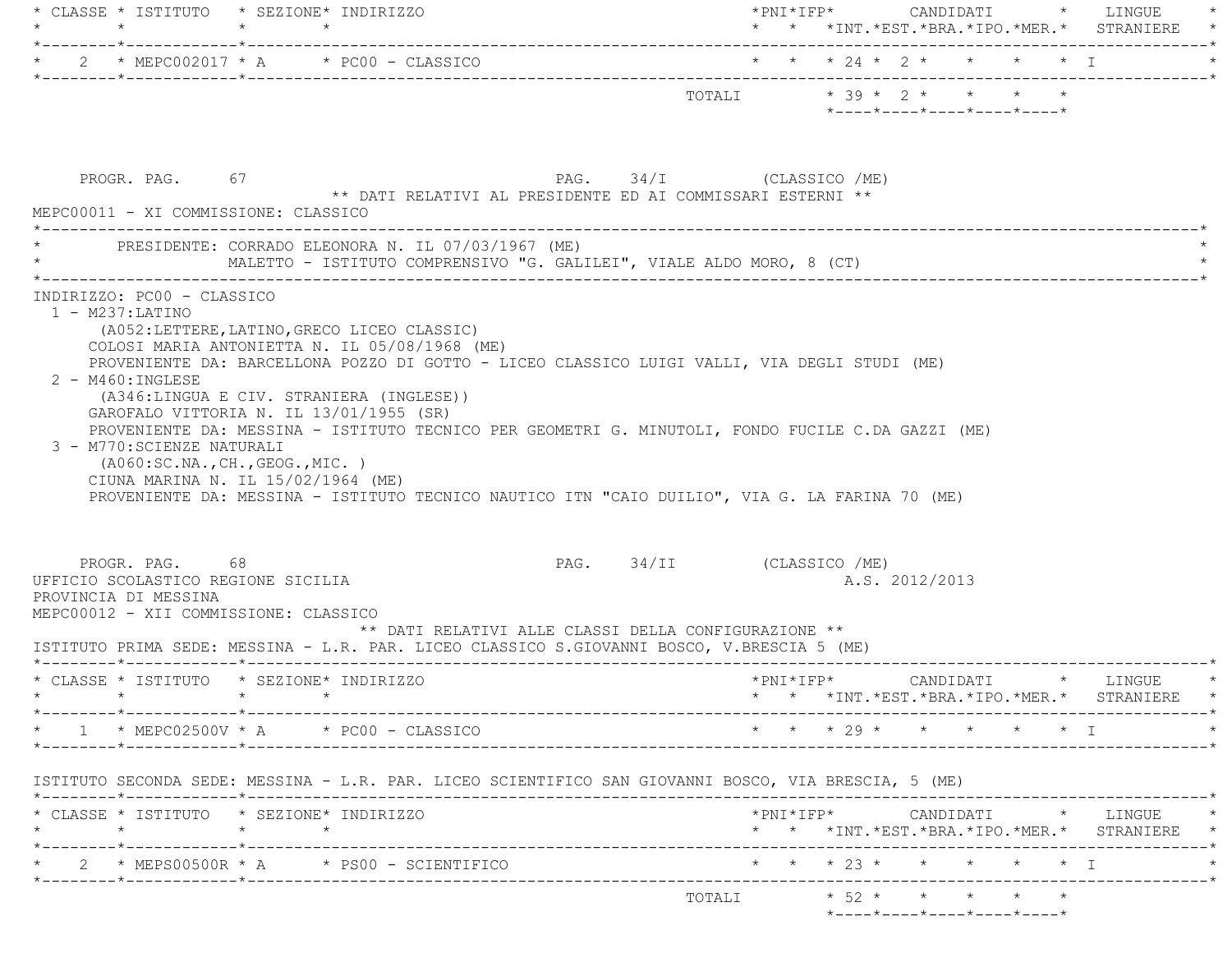| 69<br>PROGR. PAG.<br>MEPC00012 - XII COMMISSIONE: CLASSICO                                                                                                                                                                                                                                                                                                                                                                                                                                                                                                                                                                                                                                                                                                                                                                                                                                                                                                                                                                                                                                                                                                                                                                                                                    |  | ** DATI RELATIVI AL PRESIDENTE ED AI COMMISSARI ESTERNI ** | PAG. | 35/I                      | (CLASSICO /ME) |  |                                    |                |                                                |  |                                               |         |
|-------------------------------------------------------------------------------------------------------------------------------------------------------------------------------------------------------------------------------------------------------------------------------------------------------------------------------------------------------------------------------------------------------------------------------------------------------------------------------------------------------------------------------------------------------------------------------------------------------------------------------------------------------------------------------------------------------------------------------------------------------------------------------------------------------------------------------------------------------------------------------------------------------------------------------------------------------------------------------------------------------------------------------------------------------------------------------------------------------------------------------------------------------------------------------------------------------------------------------------------------------------------------------|--|------------------------------------------------------------|------|---------------------------|----------------|--|------------------------------------|----------------|------------------------------------------------|--|-----------------------------------------------|---------|
| PRESIDENTE: MANGANO MARIA ROSARIA N. IL 27/12/1950 (ME)<br>MESSINA - LICEO SCIENTIFICO "SEGUENZA" MESSINA, VIA S. AGOSTINO N.1 (ME)                                                                                                                                                                                                                                                                                                                                                                                                                                                                                                                                                                                                                                                                                                                                                                                                                                                                                                                                                                                                                                                                                                                                           |  |                                                            |      |                           |                |  |                                    |                |                                                |  |                                               |         |
| INDIRIZZO: PC00 - CLASSICO<br>$1 - M237$ : LATINO<br>(A052:LETTERE, LATINO, GRECO LICEO CLASSIC)<br>LO GIUDICE GERMANA N. IL 16/07/1962 (ME)<br>PROVENIENTE DA: MESSINA - LICEO CLASSICO "MAUROLICO" MESSINA, VIA CAVOUR 63 (ME)<br>2 - M460: INGLESE<br>(A346:LINGUA E CIV. STRANIERA (INGLESE))<br>GALLETTA MARIA ASSUNTA N. IL 13/08/1954 (EE)<br>PROVENIENTE DA: MESSINA - LICEO CLASSICO "MAUROLICO" MESSINA, VIA CAVOUR 63 (ME)<br>3 - M770: SCIENZE NATURALI<br>( A060:SC.NA., CH., GEOG., MIC. )<br>COSTA MARIA TERESA N. IL 01/09/1952 (ME)<br>PROVENIENTE DA: MESSINA - LICEO CLASSICO "MAUROLICO" MESSINA, VIA CAVOUR 63 (ME)<br>INDIRIZZO: PS00 - SCIENTIFICO<br>1 - SL32: MATEMATICA<br>(A049: MATEMATICA E FISICA)<br>MANTINEO GIOVANNI N. IL 02/10/1962 (ME)<br>PROVENIENTE DA: MESSINA - LICEO SCIENTIFICO "SEGUENZA" MESSINA, VIA S. AGOSTINO N.1 (ME)<br>2 - M770: SCIENZE NATURALI<br>( A060:SC.NA., CH., GEOG., MIC. )<br>COSTA MARIA TERESA N. IL 01/09/1952 (ME)<br>PROVENIENTE DA: MESSINA - LICEO CLASSICO "MAUROLICO" MESSINA, VIA CAVOUR 63 (ME)<br>3 - SG82: FILOSOFIA<br>(A037: FILOSOFIA E STORIA)<br>GIGLIO MARIA AURELIA N. IL 21/09/1946 (PA)<br>PROVENIENTE DA: MESSINA - LICEO SCIENTIFICO "ARCHIMEDE" MESSINA, V.LE REG. MARGHERITA 3 (ME) |  |                                                            |      |                           |                |  |                                    |                |                                                |  |                                               |         |
| PROGR. PAG. 70<br>UFFICIO SCOLASTICO REGIONE SICILIA<br>PROVINCIA DI MESSINA<br>MEPC01001 - I COMMISSIONE: CLASSICO<br>ISTITUTO PRIMA SEDE: MESSINA - LICEO CLASSICO "LA FARINA", VIA ORATORIO DELLA PACE 5 (ME)                                                                                                                                                                                                                                                                                                                                                                                                                                                                                                                                                                                                                                                                                                                                                                                                                                                                                                                                                                                                                                                              |  | ** DATI RELATIVI ALLE CLASSI DELLA CONFIGURAZIONE **       |      | PAG. 35/II (CLASSICO /ME) |                |  |                                    | A.S. 2012/2013 |                                                |  |                                               |         |
| * CLASSE * ISTITUTO * SEZIONE* INDIRIZZO<br>$\star \qquad \qquad \star \qquad \qquad \star$                                                                                                                                                                                                                                                                                                                                                                                                                                                                                                                                                                                                                                                                                                                                                                                                                                                                                                                                                                                                                                                                                                                                                                                   |  |                                                            |      |                           |                |  |                                    |                |                                                |  | * * *INT. *EST. *BRA. *IPO. *MER. * STRANIERE | $\star$ |
| 1 * MEPC02601Q * C * PC01 - CLASSICO SENZA LINGUA STRANIERA * * * 15 * * * * * *<br>2 * MEPC02601Q * D * PC01 - CLASSICO SENZA LINGUA STRANIERA                                                                                                                                                                                                                                                                                                                                                                                                                                                                                                                                                                                                                                                                                                                                                                                                                                                                                                                                                                                                                                                                                                                               |  |                                                            |      |                           |                |  | $\star$ $\star$ $\star$ 30 $\star$ |                | $\star\qquad \star\qquad \star\qquad \star$    |  |                                               |         |
|                                                                                                                                                                                                                                                                                                                                                                                                                                                                                                                                                                                                                                                                                                                                                                                                                                                                                                                                                                                                                                                                                                                                                                                                                                                                               |  |                                                            |      |                           | TOTALI         |  |                                    |                | * 45 * * * * * *<br>*----*----*----*----*----* |  |                                               |         |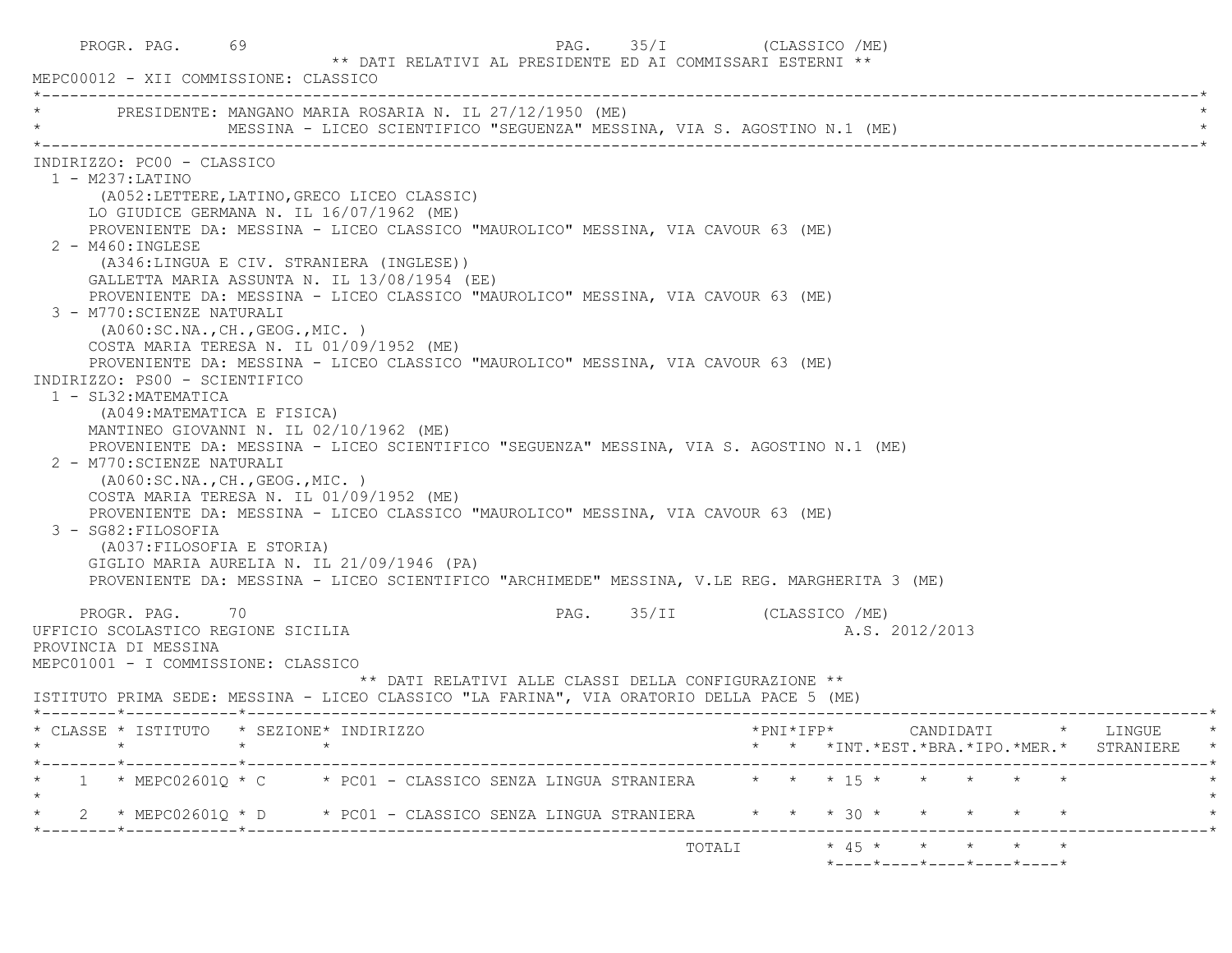|                 | PROGR. PAG. 71                                                                                                                                   | ** DATI RELATIVI AL PRESIDENTE ED AI COMMISSARI ESTERNI **                                                                                                                                                                                                                                                                                                                                                                                                                                                                                                                                                                                                                                                                 | PAG. 36/I (CLASSICO /ME)                                                                                  |
|-----------------|--------------------------------------------------------------------------------------------------------------------------------------------------|----------------------------------------------------------------------------------------------------------------------------------------------------------------------------------------------------------------------------------------------------------------------------------------------------------------------------------------------------------------------------------------------------------------------------------------------------------------------------------------------------------------------------------------------------------------------------------------------------------------------------------------------------------------------------------------------------------------------------|-----------------------------------------------------------------------------------------------------------|
|                 |                                                                                                                                                  | MEPC01001 - I COMMISSIONE: CLASSICO                                                                                                                                                                                                                                                                                                                                                                                                                                                                                                                                                                                                                                                                                        |                                                                                                           |
|                 |                                                                                                                                                  | * PRESIDENTE: LANZA ROSALIA N. IL 16/09/1947 (ME)                                                                                                                                                                                                                                                                                                                                                                                                                                                                                                                                                                                                                                                                          | SANT'AGATA DI MILITELLO - ISTITUTO TECNICO INDUSTRIALE ITI S.AGATA M.LLO TORRICELLI, VIA VALLONE POSTA (* |
|                 | $1 - SI63:LATINO$<br>2 - SL32: MATEMATICA<br>(A049: MATEMATICA E FISICA)<br>3 - M770: SCIENZE NATURALI<br>PROGR. PAG. 72<br>PROVINCIA DI MESSINA | INDIRIZZO: PC01 - CLASSICO SENZA LINGUA STRANIERA<br>(A052:LETTERE, LATINO, GRECO LICEO CLASS)<br>BELARDI MARIA N. IL 31/07/1973 (ME)<br>PROVENIENTE DA: SANTA TERESA DI RIVA - LICEO CLASSICO ENRICO TRIMARCHI, PIAZZA MUNICIPIO (ME)<br>FRAZZICA NUNZIA N. IL 19/06/1961 (ME)<br>PROVENIENTE DA: MESSINA - ISTITUTO MAGISTRALE " AINIS " MESSINA, VIA ANTONELLO FRERI (ME)<br>(AO60:SC.NA., CH., GEOG., MIC. )<br>D'ARRIGO CONCETTA MARIA RITN. IL 21/07/1964 (MI)<br>PROVENIENTE DA: SANTA TERESA DI RIVA - LICEO SCIENTIFICO LICEO SCIENTIFICO STATALE, VIALE R. MARGHERITA (ME)<br>UFFICIO SCOLASTICO REGIONE SICILIA<br>MEPC01002 - II COMMISSIONE: CLASSICO<br>** DATI RELATIVI ALLE CLASSI DELLA CONFIGURAZIONE ** | PAG. 36/II (CLASSICO /ME)<br>A.S. 2012/2013                                                               |
|                 |                                                                                                                                                  | ISTITUTO PRIMA SEDE: MISTRETTA - LICEO CLASSICO ALESSANDRO MANZONI, CORSO UMBERTO I 36 (ME)                                                                                                                                                                                                                                                                                                                                                                                                                                                                                                                                                                                                                                |                                                                                                           |
|                 | $\star$                                                                                                                                          | * CLASSE * ISTITUTO * SEZIONE* INDIRIZZO<br>$\star$ $\star$                                                                                                                                                                                                                                                                                                                                                                                                                                                                                                                                                                                                                                                                | * * *INT. *EST. *BRA. *IPO. *MER. * STRANIERE                                                             |
|                 |                                                                                                                                                  | * 1 * MEPC00101B * A-CL * PC01 - CLASSICO SENZA LINGUA STRANIERA * * * 14 * * * * * * *                                                                                                                                                                                                                                                                                                                                                                                                                                                                                                                                                                                                                                    |                                                                                                           |
|                 |                                                                                                                                                  | ISTITUTO SECONDA SEDE: CAPO D'ORLANDO - LICEO SCIENTIFICO LS CAPO D'ORLANDO PICCOLO, VIA CONSOLARE ANTICA (ME)                                                                                                                                                                                                                                                                                                                                                                                                                                                                                                                                                                                                             |                                                                                                           |
| $\star$ $\star$ |                                                                                                                                                  | * CLASSE * ISTITUTO * SEZIONE* INDIRIZZO<br>$\star$ $\star$                                                                                                                                                                                                                                                                                                                                                                                                                                                                                                                                                                                                                                                                | *PNI*IFP*     CANDIDATI    *   LINGUE<br>* * *INT.*EST.*BRA.*IPO.*MER.* STRANIERE *                       |
|                 |                                                                                                                                                  |                                                                                                                                                                                                                                                                                                                                                                                                                                                                                                                                                                                                                                                                                                                            |                                                                                                           |
|                 |                                                                                                                                                  |                                                                                                                                                                                                                                                                                                                                                                                                                                                                                                                                                                                                                                                                                                                            |                                                                                                           |
|                 |                                                                                                                                                  |                                                                                                                                                                                                                                                                                                                                                                                                                                                                                                                                                                                                                                                                                                                            | $*$ ---- $*$ ---- $*$ ---- $*$ ---- $*$ ---- $*$                                                          |

 PROGR. PAG. 73 PAG. 37/I (CLASSICO /ME) \*\* DATI RELATIVI AL PRESIDENTE ED AI COMMISSARI ESTERNI \*\* MEPC01002 - II COMMISSIONE: CLASSICO \*----------------------------------------------------------------------------------------------------------------------------\*PRESIDENTE: MACCORA ANGELO BRUNO N. IL 11/07/1951 (EN) \* BARCELLONA POZZO DI GOTTO - LICEO CLASSICO LUIGI VALLI, VIA DEGLI STUDI (ME) \* \*----------------------------------------------------------------------------------------------------------------------------\*INDIRIZZO: PC01 - CLASSICO SENZA LINGUA STRANIERA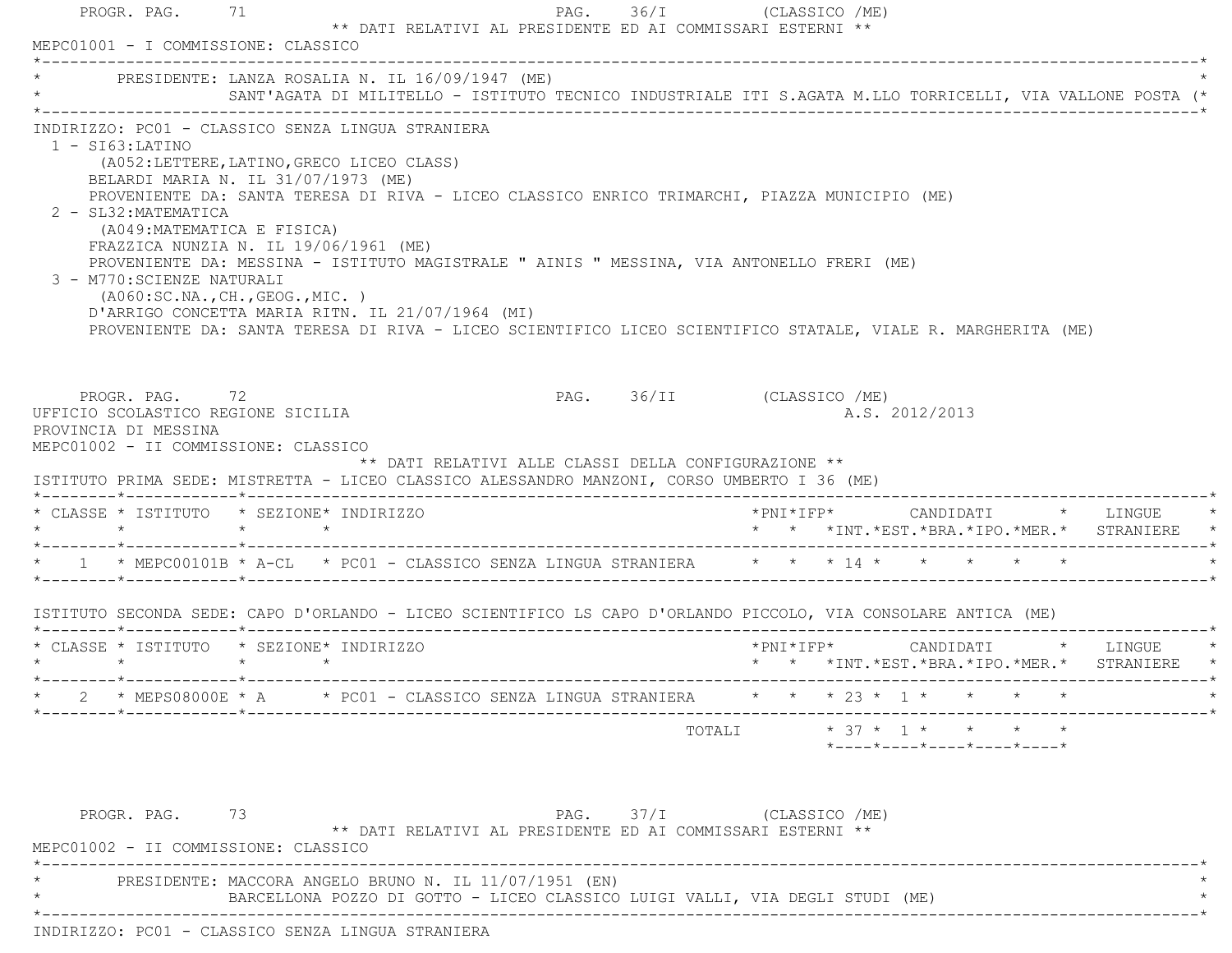| ZODDA MARIA N. IL 28/02/1957 (ME)<br>2 - SL32: MATEMATICA<br>(A049: MATEMATICA E FISICA)<br>3 - M770: SCIENZE NATURALI<br>( A060:SC.NA., CH., GEOG., MIC. ) |         | PROVENIENTE DA: MESSINA - LICEO CLASSICO "LA FARINA", VIA ORATORIO DELLA PACE 5 (ME)<br>LOMBARDO LETIZIA N. IL 05/12/1973 (ME)<br>PROVENIENTE DA: BAGHERIA - LICEO SCIENTIFICO LICEO SCIENTIFICO "G.D'ALESSAN, VIA S. IGNAZIO DI LOYOLA (PA)<br>MAZZU' ANTONELLA N. IL 25/08/1964 (ME)<br>PROVENIENTE DA: PATTI - LICEO CLASSICO PATTI V.EMANUELE III, VIA TRIESTE 43 (ME)                                                                                                                                                                                                                                                   |                                                            |                           |  |  |                |                                                                 |  |                                                                          |         |
|-------------------------------------------------------------------------------------------------------------------------------------------------------------|---------|------------------------------------------------------------------------------------------------------------------------------------------------------------------------------------------------------------------------------------------------------------------------------------------------------------------------------------------------------------------------------------------------------------------------------------------------------------------------------------------------------------------------------------------------------------------------------------------------------------------------------|------------------------------------------------------------|---------------------------|--|--|----------------|-----------------------------------------------------------------|--|--------------------------------------------------------------------------|---------|
| PROGR. PAG. 74<br>UFFICIO SCOLASTICO REGIONE SICILIA<br>PROVINCIA DI MESSINA<br>MEPC02001 - I COMMISSIONE: CLASSICO                                         |         |                                                                                                                                                                                                                                                                                                                                                                                                                                                                                                                                                                                                                              | ** DATI RELATIVI ALLE CLASSI DELLA CONFIGURAZIONE **       | PAG. 37/II (CLASSICO /ME) |  |  | A.S. 2012/2013 |                                                                 |  |                                                                          |         |
| $\star$                                                                                                                                                     | $\star$ | ISTITUTO PRIMA SEDE: SANTA TERESA DI RIVA - LICEO CLASSICO ENRICO TRIMARCHI, PIAZZA MUNICIPIO (ME)<br>* CLASSE * ISTITUTO * SEZIONE* INDIRIZZO                                                                                                                                                                                                                                                                                                                                                                                                                                                                               |                                                            |                           |  |  |                |                                                                 |  | *PNI*IFP* CANDIDATI * LINGUE<br>* * *INT.*EST.*BRA.*IPO.*MER.* STRANIERE |         |
|                                                                                                                                                             |         | 1 * MEPC017011 * A * PC02 - LICEO CLASSICO CON 2 LINGUE * * * * 4 * * * * * * * I/ F                                                                                                                                                                                                                                                                                                                                                                                                                                                                                                                                         |                                                            |                           |  |  |                |                                                                 |  |                                                                          |         |
|                                                                                                                                                             |         | 2 * MEPC017011 * B-1 * PC02 - LICEO CLASSICO CON 2 LINGUE * * * * 13 * * * * * * * I/ F                                                                                                                                                                                                                                                                                                                                                                                                                                                                                                                                      |                                                            |                           |  |  |                |                                                                 |  |                                                                          |         |
|                                                                                                                                                             |         |                                                                                                                                                                                                                                                                                                                                                                                                                                                                                                                                                                                                                              |                                                            |                           |  |  |                | $*$ - - - - $*$ - - - - $*$ - - - - $*$ - - - - $*$ - - - - $*$ |  |                                                                          |         |
| PROGR. PAG.<br>MEPC02001 - I COMMISSIONE: CLASSICO                                                                                                          | 75      |                                                                                                                                                                                                                                                                                                                                                                                                                                                                                                                                                                                                                              | ** DATI RELATIVI AL PRESIDENTE ED AI COMMISSARI ESTERNI ** | PAG. 38/I (CLASSICO /ME)  |  |  |                |                                                                 |  |                                                                          |         |
|                                                                                                                                                             |         | PRESIDENTE: MUSCA ANTONINO N. IL 19/11/1947 (ME)<br>CAPO D'ORLANDO - ISTITUTO SUPERIORE ITC CAPO D'ORLANDO MERENDINO, VIA ANDREA DORIA, 78 (ME)                                                                                                                                                                                                                                                                                                                                                                                                                                                                              |                                                            |                           |  |  |                |                                                                 |  |                                                                          | $\star$ |
| $1 - ST63: LATINO$<br>$2 - M460 : INGLESE$<br>3 - M770: SCIENZE NATURALI<br>( A060:SC.NA., CH., GEOG., MIC. )                                               |         | INDIRIZZO: PC02 - LICEO CLASSICO CON 2 LINGUE<br>(A052: LETTERE, LATINO, GRECO LICEO CLASS)<br>CANNAVO' ANTONINA N. IL 20/03/1963 (ME)<br>PROVENIENTE DA: MESSINA - LICEO CLASSICO "LA FARINA", VIA ORATORIO DELLA PACE 5 (ME)<br>(A346:LINGUA E CIV. STRANIERA (INGLESE)<br>BRIGANDI' FRANCA CARMELA N. IL 20/09/1961 (AO)<br>PROVENIENTE DA: RANDAZZO - IST PROF PER I SERVIZI ALBERGHIERI E RISTORAZIONE IPSSAR MEDI SEZ. ASS. IISS MED, VIA PAPA GI<br>MIANO MARIA ANGELA N. IL 07/04/1958 (ME)<br>PROVENIENTE DA: GIARRE - IST PROF PER L'AGRICOLTURA E L'AMBIENTE IPSAA A. M. MAZZEI, VIA PRINCIPE DI PIEMONTE 92 (CT) |                                                            |                           |  |  |                |                                                                 |  |                                                                          |         |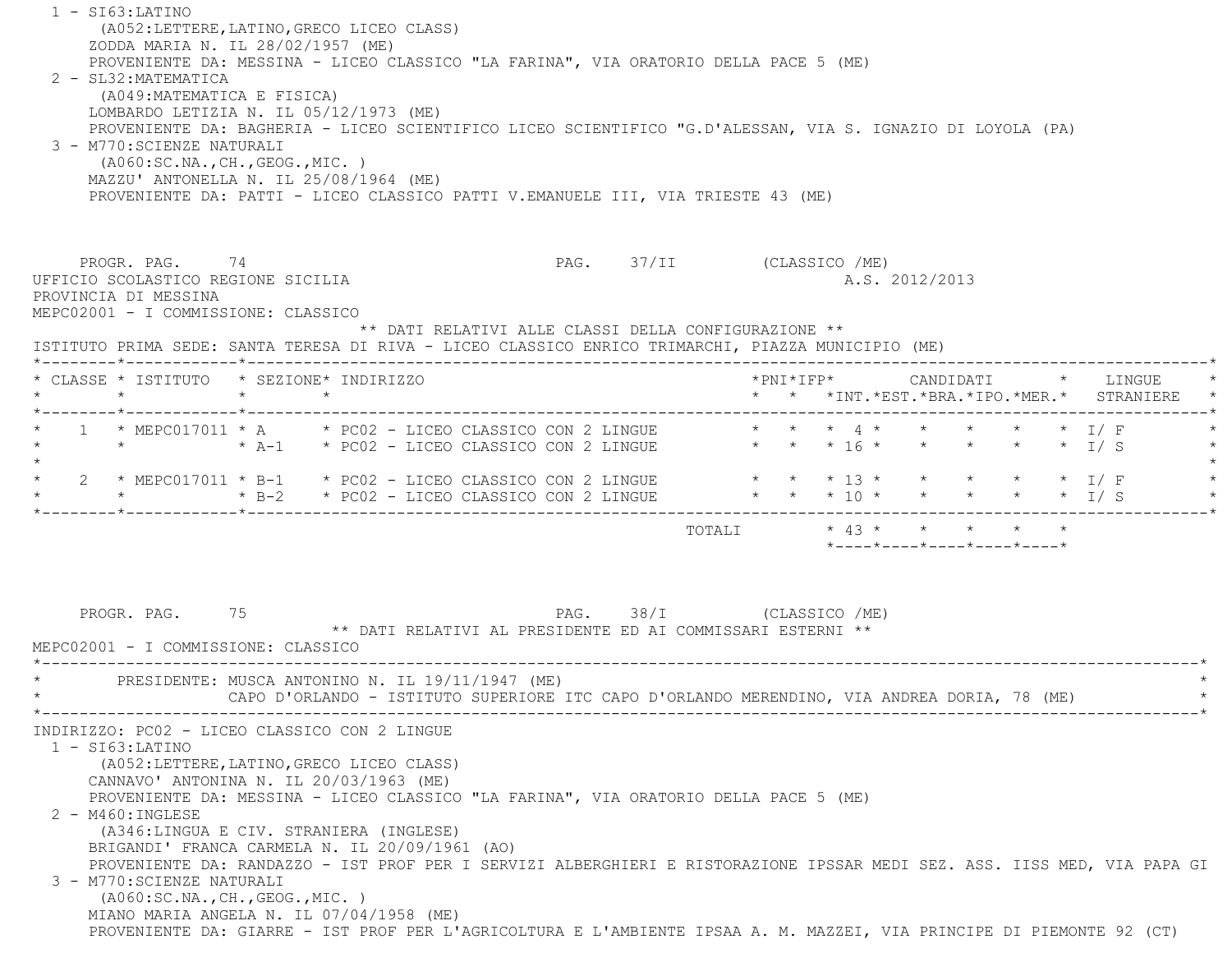|                                            | PROGR. PAG. 76<br>UFFICIO SCOLASTICO REGIONE SICILIA<br>PROVINCIA DI MESSINA                                                                                                                                                                                                                                                                                                            |                 |                                                                                                                                                                                                                                                                                 | PAG. 38/II (CLASSICO /ME) |                         |  | A.S. 2012/2013 |  |                                                                                   |
|--------------------------------------------|-----------------------------------------------------------------------------------------------------------------------------------------------------------------------------------------------------------------------------------------------------------------------------------------------------------------------------------------------------------------------------------------|-----------------|---------------------------------------------------------------------------------------------------------------------------------------------------------------------------------------------------------------------------------------------------------------------------------|---------------------------|-------------------------|--|----------------|--|-----------------------------------------------------------------------------------|
|                                            | MEPC02002 - II COMMISSIONE: CLASSICO                                                                                                                                                                                                                                                                                                                                                    |                 | ** DATI RELATIVI ALLE CLASSI DELLA CONFIGURAZIONE **<br>ISTITUTO PRIMA SEDE: SANTA TERESA DI RIVA - LICEO CLASSICO ENRICO TRIMARCHI, PIAZZA MUNICIPIO (ME)                                                                                                                      |                           |                         |  |                |  |                                                                                   |
|                                            | * CLASSE * ISTITUTO * SEZIONE* INDIRIZZO<br>$\star$                                                                                                                                                                                                                                                                                                                                     | $\star$ $\star$ |                                                                                                                                                                                                                                                                                 |                           |                         |  |                |  | * * *INT.*EST.*BRA.*IPO.*MER.* STRANIERE *                                        |
|                                            |                                                                                                                                                                                                                                                                                                                                                                                         |                 | 1 * MEPC017011 * C * PC02 - LICEO CLASSICO CON 2 LINGUE * * * 10 * * * * * * * I/F<br>* * * * C-1 * PC02 - LICEO CLASSICO CON 2 LINGUE * * * 8 * * * * * * * 1/ S                                                                                                               |                           |                         |  |                |  |                                                                                   |
|                                            |                                                                                                                                                                                                                                                                                                                                                                                         |                 | ISTITUTO SECONDA SEDE: TAORMINA - L.R. PAR. LICEO CLASSICO ISTITUTO PARITARIO S.M.GESU' R, VIA PIRANDELLO, 75 (ME)                                                                                                                                                              |                           |                         |  |                |  |                                                                                   |
|                                            | * CLASSE * ISTITUTO * SEZIONE* INDIRIZZO                                                                                                                                                                                                                                                                                                                                                |                 |                                                                                                                                                                                                                                                                                 |                           |                         |  |                |  | *PNI*IFP* CANDIDATI * LINGUE *<br>* * *INT. *EST. *BRA. *IPO. *MER. * STRANIERE * |
|                                            | $2 * MEPC065009 * A * PC00 - CLASSICO$                                                                                                                                                                                                                                                                                                                                                  |                 |                                                                                                                                                                                                                                                                                 |                           | * * * 19 * * * * * * I  |  |                |  |                                                                                   |
|                                            |                                                                                                                                                                                                                                                                                                                                                                                         |                 |                                                                                                                                                                                                                                                                                 |                           | TOTALI * 37 * * * * * * |  |                |  |                                                                                   |
|                                            | MEPC02002 - II COMMISSIONE: CLASSICO                                                                                                                                                                                                                                                                                                                                                    |                 | * PRESIDENTE: TRIMARCHI ROBERTO VINCENZO N. IL 26/02/1951 (ME)<br>MESSINA - ISTITUTO COMPRENSIVO N.15 ME "VITTORINI", VIA COMUNALE - SS. ANNUNZIATA (ME)                                                                                                                        |                           |                         |  |                |  |                                                                                   |
| $1 - SI63$ : LATINO<br>$1 - M237$ : LATINO | INDIRIZZO: PC02 - LICEO CLASSICO CON 2 LINGUE<br>(A052:LETTERE, LATINO, GRECO LICEO CLASS)<br>BUTTO' TINDARO N. IL 30/10/1951 (ME)<br>$2 - M460$ : INGLESE<br>(A346:LINGUA E CIV. STRANIERA (INGLESE)<br>SCAFFIDI ROSA N. IL 10/10/1955 (ME)<br>3 - M770: SCIENZE NATURALI<br>( A060 : SC.NA., CH., GEOG., MIC. )<br>FONTI NUNZIATA N. IL 12/09/1953 (ME)<br>INDIRIZZO: PC00 - CLASSICO |                 | PROVENIENTE DA: PATTI - LICEO CLASSICO PATTI V.EMANUELE III, VIA TRIESTE 43 (ME)<br>PROVENIENTE DA: PATTI - LICEO CLASSICO PATTI V.EMANUELE III, VIA TRIESTE 43 (ME)<br>PROVENIENTE DA: CAPO D'ORLANDO - LICEO SCIENTIFICO LS CAPO D'ORLANDO PICCOLO, VIA CONSOLARE ANTICA (ME) |                           |                         |  |                |  |                                                                                   |
|                                            | (A052:LETTERE, LATINO, GRECO LICEO CLASSIC)<br>BUTTO' TINDARO N. IL 30/10/1951 (ME)                                                                                                                                                                                                                                                                                                     |                 |                                                                                                                                                                                                                                                                                 |                           |                         |  |                |  |                                                                                   |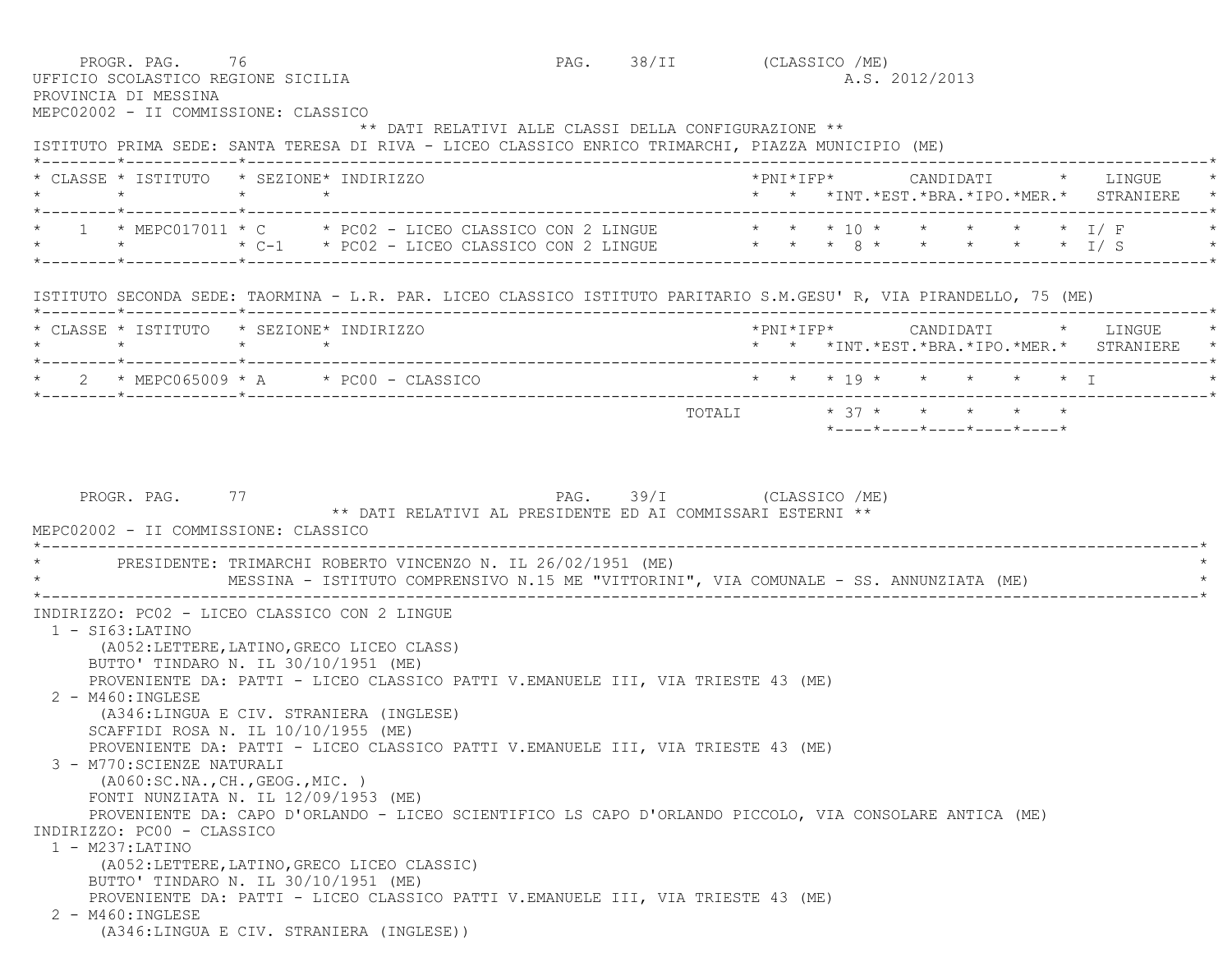SCAFFIDI ROSA N. IL 10/10/1955 (ME) PROVENIENTE DA: PATTI - LICEO CLASSICO PATTI V.EMANUELE III, VIA TRIESTE 43 (ME) 3 - M770:SCIENZE NATURALI (A060:SC.NA.,CH.,GEOG.,MIC. ) FONTI NUNZIATA N. IL 12/09/1953 (ME) PROVENIENTE DA: CAPO D'ORLANDO - LICEO SCIENTIFICO LS CAPO D'ORLANDO PICCOLO, VIA CONSOLARE ANTICA (ME) PROGR. PAG. 78 78 PAG. 39/II (CLASSICO /ME) UFFICIO SCOLASTICO REGIONE SICILIA A.S. 2012/2013 PROVINCIA DI MESSINA MEPS00001 - I COMMISSIONE: SCIENTIFICO \*\* DATI RELATIVI ALLE CLASSI DELLA CONFIGURAZIONE \*\* ISTITUTO PRIMA SEDE: LIPARI - LICEO SCIENTIFICO SEZ. SCIENTIFICA, VIA TORRENTE S. LUCIA (ME) \*--------\*------------\*-------------------------------------------------------------------------------------------------------\* \* CLASSE \* ISTITUTO \* SEZIONE\* INDIRIZZO \*PNI\*IFP\* CANDIDATI \* LINGUE \* \* \* \* \* \* \* \*INT.\*EST.\*BRA.\*IPO.\*MER.\* STRANIERE \* \*--------\*------------\*-------------------------------------------------------------------------------------------------------\*1 \* MEPS008019 \* A \* PS00 - SCIENTIFICO \* \* \* \* 15 \* \* \* \* \* \* \* \* I  $\star$ 2 \* MEPS008019 \* B \* PS00 - SCIENTIFICO \* \* \* \* 16 \* \* \* \* \* \* \* \* I \*--------\*------------\*-------------------------------------------------------------------------------------------------------\*TOTALI  $\star$  31  $\star$   $\star$   $\star$   $\star$   $\star$  \*----\*----\*----\*----\*----\*PROGR. PAG. 79 PAG. PAG. 40/I (SCIENTIFICO /ME) \*\* DATI RELATIVI AL PRESIDENTE ED AI COMMISSARI ESTERNI \*\* MEPS00001 - I COMMISSIONE: SCIENTIFICO \*----------------------------------------------------------------------------------------------------------------------------\* \* PRESIDENTE: MONDATI ANNA MARIA N. IL 21/05/1955 (CT) \* \* NICOLOSI - IST PROF PER I SERVIZI ALBERGHIERI E RISTORAZIONE ROCCO CHINNICI, VIA MANTOVA S.N. (CT) \* \*----------------------------------------------------------------------------------------------------------------------------\* INDIRIZZO: PS00 - SCIENTIFICO 1 - SL32:MATEMATICA (A049:MATEMATICA E FISICA) MINISSALE ANTONINO N. IL 12/07/1957 (ME) PROVENIENTE DA: MESSINA - LICEO SCIENTIFICO "ARCHIMEDE" MESSINA, V.LE REG. MARGHERITA 3 (ME) 2 - M770:SCIENZE NATURALI (A060:SC.NA.,CH.,GEOG.,MIC. ) MUSCOLINO COSTANZA N. IL 16/03/1955 (ME) PROVENIENTE DA: MESSINA - LICEO CLASSICO "LA FARINA", VIA ORATORIO DELLA PACE 5 (ME) 3 - SG82:FILOSOFIA (A037:FILOSOFIA E STORIA) CALABRO' LUCILLA N. IL 08/11/1960 (SR) PROVENIENTE DA: SANTA TERESA DI RIVA - LICEO SCIENTIFICO LICEO SCIENTIFICO STATALE, VIALE R. MARGHERITA (ME) PROGR. PAG. 80 80 PAG. 40/II (SCIENTIFICO /ME) UFFICIO SCOLASTICO REGIONE SICILIA A.S. 2012/2013 PROVINCIA DI MESSINA MEPS00002 - II COMMISSIONE: SCIENTIFICO\*\* DATI RELATIVI ALLE CLASSI DELLA CONFIGURAZIONE \*\*

ISTITUTO PRIMA SEDE: SANTA TERESA DI RIVA - LICEO SCIENTIFICO LICEO SCIENTIFICO STATALE, VIALE R. MARGHERITA (ME)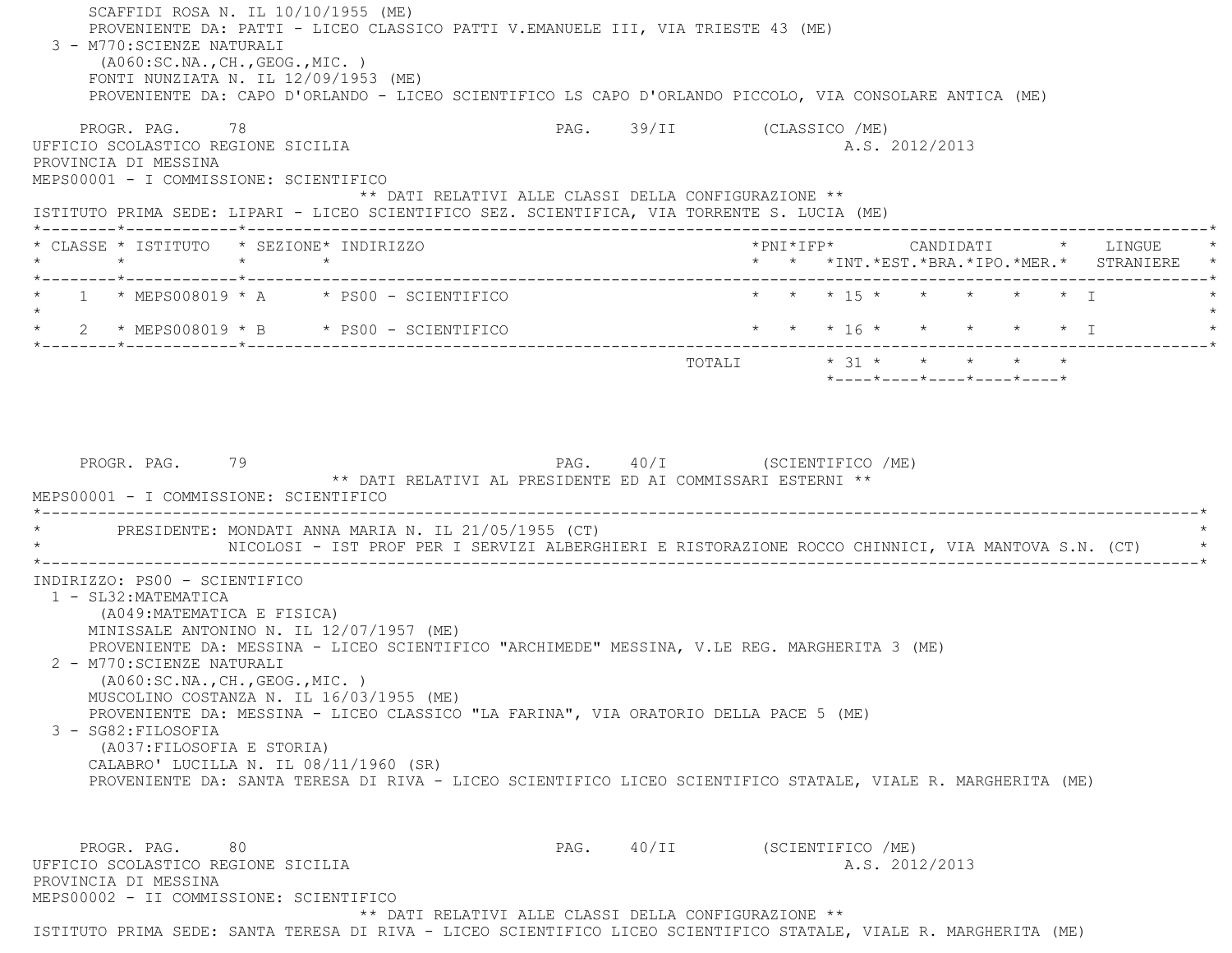| $\star$                                                                                                                  | CLASSE * ISTITUTO * SEZIONE* INDIRIZZO<br>$\star$ $\star$                                                                                                                                                                                                                                                                                                                                                                    |                              |  |                                                                                  |                |                   | * * *INT.*EST.*BRA.*IPO.*MER.* STRANIERE                                                        |
|--------------------------------------------------------------------------------------------------------------------------|------------------------------------------------------------------------------------------------------------------------------------------------------------------------------------------------------------------------------------------------------------------------------------------------------------------------------------------------------------------------------------------------------------------------------|------------------------------|--|----------------------------------------------------------------------------------|----------------|-------------------|-------------------------------------------------------------------------------------------------|
|                                                                                                                          | $1 * MEFSO7000X * B * PS00 - SCIENTIFICO$                                                                                                                                                                                                                                                                                                                                                                                    |                              |  | * * * 28 * 1 * * * * * I                                                         |                |                   |                                                                                                 |
|                                                                                                                          | * $2$ * MEPS07000X * C * PS00 - SCIENTIFICO                                                                                                                                                                                                                                                                                                                                                                                  |                              |  | * * * 30 * 1 * * * * * 1                                                         |                |                   |                                                                                                 |
|                                                                                                                          |                                                                                                                                                                                                                                                                                                                                                                                                                              |                              |  | TOTALI * 58 * 2 * * * * *<br>$*$ ---- $*$ ---- $*$ ---- $*$ ---- $*$ ---- $*$    |                |                   |                                                                                                 |
| PROGR. PAG. 81<br>MEPS00002 - II COMMISSIONE: SCIENTIFICO                                                                | ** DATI RELATIVI AL PRESIDENTE ED AI COMMISSARI ESTERNI **                                                                                                                                                                                                                                                                                                                                                                   | PAG. 41/I (SCIENTIFICO /ME)  |  |                                                                                  |                |                   |                                                                                                 |
|                                                                                                                          | PRESIDENTE: CALDERONE VENERA N. IL 30/06/1966 (ME)<br>SAN FILIPPO DEL MELA - ISTITUTO COMPRENSIVO SAN FILIPPO DEL MELA, VIA ROMA 16 (ME)                                                                                                                                                                                                                                                                                     |                              |  |                                                                                  |                |                   |                                                                                                 |
| 2 - M770: SCIENZE NATURALI<br>3 - SG82: FILOSOFIA<br>(A037:FILOSOFIA E STORIA)                                           | PROVENIENTE DA: CAPO D'ORLANDO - LICEO SCIENTIFICO LS CAPO D'ORLANDO PICCOLO, VIA CONSOLARE ANTICA (ME)<br>( A060:SC.NA., CH., GEOG., MIC. )<br>SICARI MARIA N. IL 21/03/1953 (ME)<br>PROVENIENTE DA: CAPO D'ORLANDO - LICEO SCIENTIFICO LS CAPO D'ORLANDO PICCOLO, VIA CONSOLARE ANTICA (ME)<br>SPOTO ROSALIA EMILIA N. IL 28/10/1960 (ME)<br>PROVENIENTE DA: MILAZZO - LICEO SCIENTIFICO ANTONIO MEUCCI, VIA VALVERDE (ME) |                              |  |                                                                                  |                |                   |                                                                                                 |
| PROGR. PAG. 82<br>UFFICIO SCOLASTICO REGIONE SICILIA<br>PROVINCIA DI MESSINA<br>MEPS00003 - III COMMISSIONE: SCIENTIFICO | ** DATI RELATIVI ALLE CLASSI DELLA CONFIGURAZIONE **<br>ISTITUTO PRIMA SEDE: GIARDINI - LICEO SCIENTIFICO CARMELO CAMINITI (ME)                                                                                                                                                                                                                                                                                              | PAG. 41/II (SCIENTIFICO /ME) |  |                                                                                  | A.S. 2012/2013 |                   |                                                                                                 |
| $\star$                                                                                                                  | * CLASSE * ISTITUTO * SEZIONE* INDIRIZZO<br>$\star$ and $\star$                                                                                                                                                                                                                                                                                                                                                              |                              |  |                                                                                  |                |                   | $*PNI*IFP* \qquad \qquad \text{CANDIDATI} \qquad \qquad * \qquad \text{LINGUE} \qquad \qquad *$ |
|                                                                                                                          |                                                                                                                                                                                                                                                                                                                                                                                                                              |                              |  |                                                                                  |                |                   | * * *INT.*EST.*BRA.*IPO.*MER.* STRANIERE *                                                      |
|                                                                                                                          | $1 * MEFSO70011 * A * PS00 - SCIENTIFICO$                                                                                                                                                                                                                                                                                                                                                                                    |                              |  | * * * 19 * * * * * * I                                                           |                |                   |                                                                                                 |
| . _ _ _ _ _ _ * _ _ _ _ _ _ _ _ _ _                                                                                      | $2 \times MEPSO70011 \times B \times PS00 - SCIENTIFICO$                                                                                                                                                                                                                                                                                                                                                                     |                              |  | * * * 22 * *                                                                     |                | $\star$ $\star$ I |                                                                                                 |
|                                                                                                                          |                                                                                                                                                                                                                                                                                                                                                                                                                              | TOTALI                       |  | $\star$ 41 $\star$ $\star$ $\star$ $\star$ $\star$<br>*----*----*----*----*----* |                |                   |                                                                                                 |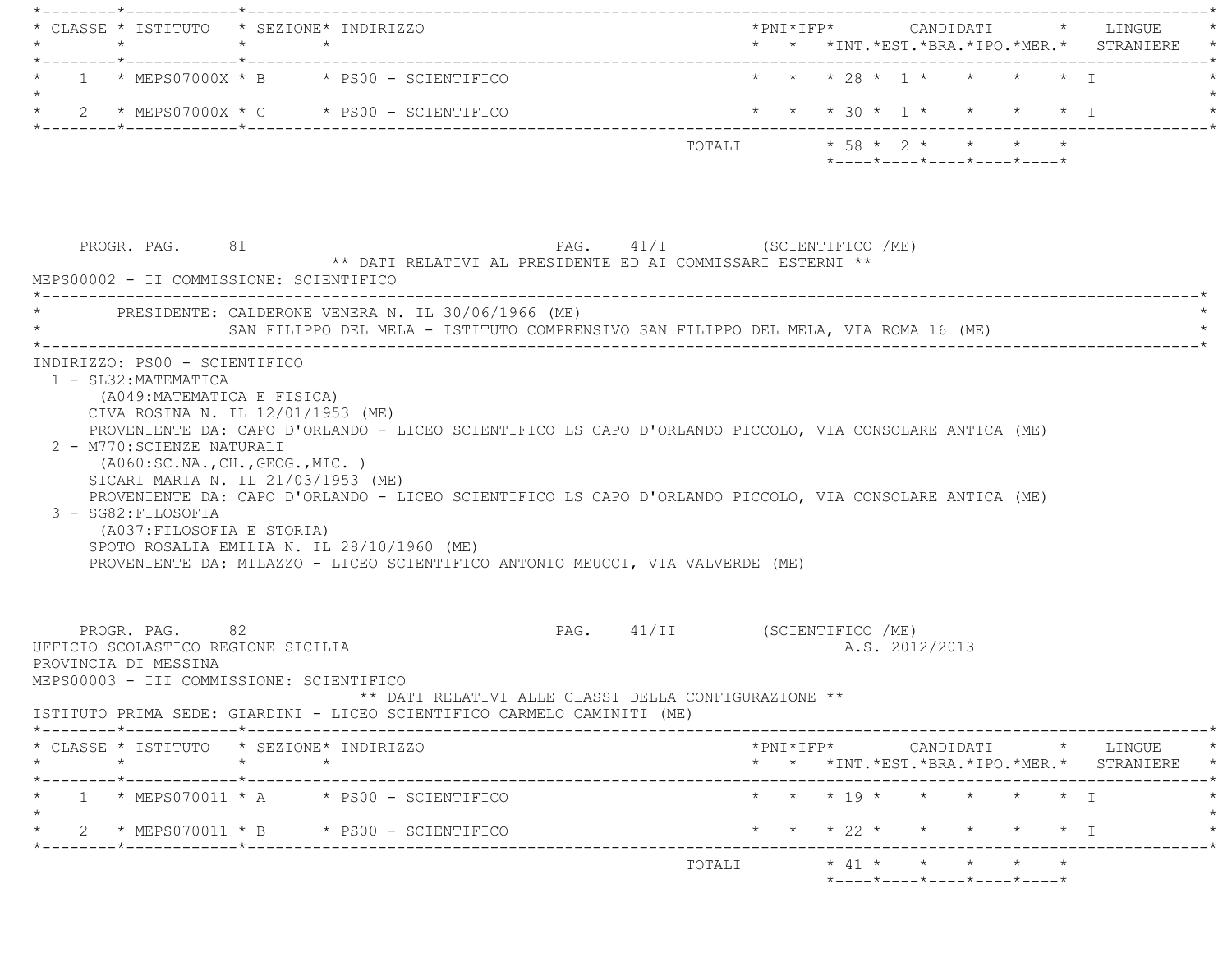| MEPS00003 - III COMMISSIONE: SCIENTIFICO                                                                                                                                                                                                      |                                                                                                                                                                                                                                                                                                                                                                                                                                                                                                                                           |                                                                      |                                                            |                              |                        |  |                                                                 |  |                                                                                         |
|-----------------------------------------------------------------------------------------------------------------------------------------------------------------------------------------------------------------------------------------------|-------------------------------------------------------------------------------------------------------------------------------------------------------------------------------------------------------------------------------------------------------------------------------------------------------------------------------------------------------------------------------------------------------------------------------------------------------------------------------------------------------------------------------------------|----------------------------------------------------------------------|------------------------------------------------------------|------------------------------|------------------------|--|-----------------------------------------------------------------|--|-----------------------------------------------------------------------------------------|
| PRESIDENTE: D'ORAZIO ELVIRA N. IL 12/09/1946 (ME)                                                                                                                                                                                             |                                                                                                                                                                                                                                                                                                                                                                                                                                                                                                                                           |                                                                      |                                                            |                              |                        |  |                                                                 |  |                                                                                         |
| INDIRIZZO: PS00 - SCIENTIFICO<br>1 - SL32: MATEMATICA<br>2 - M770: SCIENZE NATURALI<br>3 - SG82: FILOSOFIA                                                                                                                                    | (A049:MATEMATICA E FISICA)<br>ROSSELLO CARMELA N. IL 25/12/1964 (ME)<br>PROVENIENTE DA: CASTROREALE - ISTITUTO MAGISTRALE 24 MAGGIO 1915, VIA G. SIRACUSA 1 (ME)<br>(AO60:SC.NA., CH., GEOG., MIC. )<br>PULEJO RITA MARIA GRAZIA N. IL 23/02/1957 (ME)<br>PROVENIENTE DA: BARCELLONA POZZO DI GOTTO - LICEO SCIENTIFICO BARCELLONA MEDI, VIA SAN VITO, 76 (ME)<br>(A037: FILOSOFIA E STORIA)<br>LOLLO ANGELINA N. IL 12/09/1966 (ME)<br>PROVENIENTE DA: ALCAMO - LICEO SCIENTIFICO LICEO SCIENTIFICO "G. FERRO", VIA J.F. KENNEDY 48 (TP) |                                                                      |                                                            |                              |                        |  |                                                                 |  |                                                                                         |
| PROGR. PAG. 84<br>UFFICIO SCOLASTICO REGIONE SICILIA<br>PROVINCIA DI MESSINA<br>MEPS00004 - IV COMMISSIONE: SCIENTIFICO                                                                                                                       |                                                                                                                                                                                                                                                                                                                                                                                                                                                                                                                                           |                                                                      | ** DATI RELATIVI ALLE CLASSI DELLA CONFIGURAZIONE **       | PAG. 42/II (SCIENTIFICO /ME) |                        |  | A.S. 2012/2013                                                  |  |                                                                                         |
|                                                                                                                                                                                                                                               |                                                                                                                                                                                                                                                                                                                                                                                                                                                                                                                                           |                                                                      |                                                            |                              |                        |  |                                                                 |  |                                                                                         |
|                                                                                                                                                                                                                                               |                                                                                                                                                                                                                                                                                                                                                                                                                                                                                                                                           |                                                                      |                                                            |                              |                        |  |                                                                 |  | *PNI*IFP*      CANDIDATI    *   LINGUE<br>* * *INT. *EST. *BRA. *IPO. *MER. * STRANIERE |
|                                                                                                                                                                                                                                               |                                                                                                                                                                                                                                                                                                                                                                                                                                                                                                                                           |                                                                      |                                                            |                              |                        |  | * * * 16 * * * * * * I/F                                        |  |                                                                                         |
|                                                                                                                                                                                                                                               |                                                                                                                                                                                                                                                                                                                                                                                                                                                                                                                                           |                                                                      |                                                            |                              | * * * 18 * * * * * * I |  |                                                                 |  |                                                                                         |
| ISTITUTO PRIMA SEDE: SANT'AGATA DI MILITELLO - LICEO SCIENTIFICO FERMI, C/DA MUTI S.N.C. (ME)<br>* CLASSE * ISTITUTO * SEZIONE* INDIRIZZO<br>$*$ 1 $*$ MEPS003016 $*$ C $*$ PS00 - SCIENTIFICO<br>* $2$ * MEPS003016 * D * PS00 - SCIENTIFICO |                                                                                                                                                                                                                                                                                                                                                                                                                                                                                                                                           |                                                                      |                                                            |                              |                        |  | $*$ - - - - $*$ - - - - $*$ - - - - $*$ - - - - $*$ - - - - $*$ |  |                                                                                         |
| PROGR. PAG. 85                                                                                                                                                                                                                                | PRESIDENTE: MESSINA GIOVANNA N. IL 03/06/1965 (ME)                                                                                                                                                                                                                                                                                                                                                                                                                                                                                        |                                                                      | ** DATI RELATIVI AL PRESIDENTE ED AI COMMISSARI ESTERNI ** | PAG. 43/I (SCIENTIFICO /ME)  |                        |  |                                                                 |  |                                                                                         |
| MEPS00004 - IV COMMISSIONE: SCIENTIFICO<br>INDIRIZZO: PS00 - SCIENTIFICO                                                                                                                                                                      |                                                                                                                                                                                                                                                                                                                                                                                                                                                                                                                                           | MESSINA - ISTITUTO COMPRENSIVO IC N.2 D'ACQUISTO, VIA CALISPERA (ME) |                                                            |                              |                        |  |                                                                 |  |                                                                                         |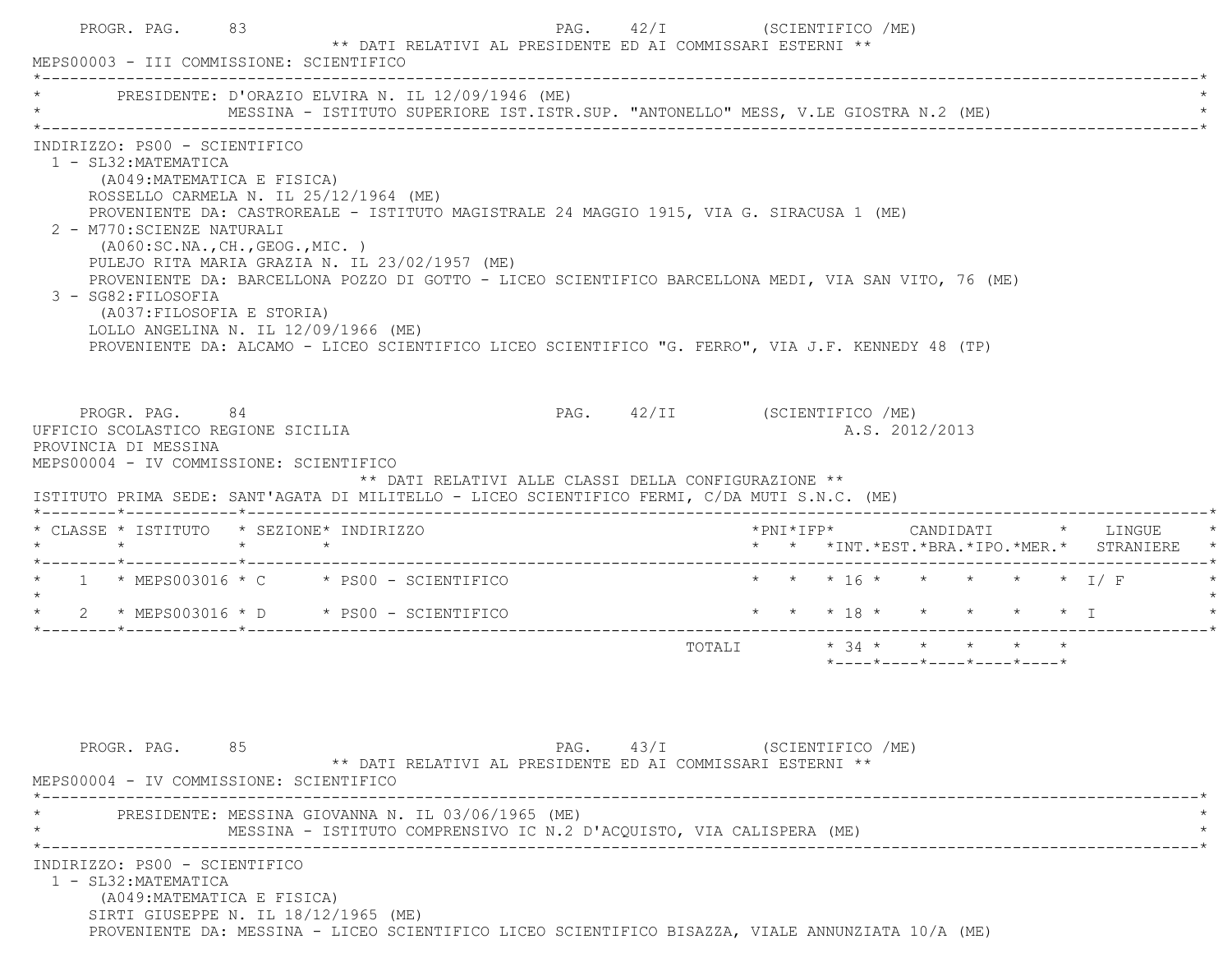2 - M770:SCIENZE NATURALI (A060:SC.NA.,CH.,GEOG.,MIC. ) FERLITO FULVIA N. IL 07/01/1967 (ME) PROVENIENTE DA: MESSINA - ISTITUTO MAGISTRALE LICEO LING. E SCIENZE UMANE "B, VIALE ANNUNZIATA N. 10/A - RIONE MATTEOTTI 3 - SG82:FILOSOFIA (A037:FILOSOFIA E STORIA) TERRANOVA CLAUDIA N. IL 13/12/1964 (ME) PROVENIENTE DA: MESSINA - ISTITUTO MAGISTRALE LICEO LING. E SCIENZE UMANE "B, VIALE ANNUNZIATA N. 10/A - RIONE MATTEOTTI PROGR. PAG. 86 86 PAG. 43/II (SCIENTIFICO /ME) UFFICIO SCOLASTICO REGIONE SICILIA A.S. 2012/2013 PROVINCIA DI MESSINA MEPS00005 - V COMMISSIONE: SCIENTIFICO \*\* DATI RELATIVI ALLE CLASSI DELLA CONFIGURAZIONE \*\* ISTITUTO PRIMA SEDE: SPADAFORA - LICEO SCIENTIFICO GALILEO GALILEI, VIA NUOVA GRANGIARA (ME) \*--------\*------------\*-------------------------------------------------------------------------------------------------------\* \* CLASSE \* ISTITUTO \* SEZIONE\* INDIRIZZO \*PNI\*IFP\* CANDIDATI \* LINGUE \* \* \* \* \* \* \* \*INT.\*EST.\*BRA.\*IPO.\*MER.\* STRANIERE \* \*--------\*------------\*-------------------------------------------------------------------------------------------------------\*\* 1 \* MEPS190002 \* C \* PS00 - SCIENTIFICO \* \* \* \* 22 \* \* \* \* \* \* \* I  $\star$  \* 2 \* MEPS190002 \* D \* PS00 - SCIENTIFICO \* \* \* 22 \* \* \* \* \* I \* \*--------\*------------\*-------------------------------------------------------------------------------------------------------\* TOTALI \* 44 \* \* \* \* \* \*----\*----\*----\*----\*----\*PROGR. PAG. 87 87 PAG. 24/I (SCIENTIFICO /ME) \*\* DATI RELATIVI AL PRESIDENTE ED AI COMMISSARI ESTERNI \*\* MEPS00005 - V COMMISSIONE: SCIENTIFICO \*----------------------------------------------------------------------------------------------------------------------------\*PRESIDENTE: CRIELEISON GAETANA N. IL 11/07/1953 (ME) MESSINA - LICEO CLASSICO "MAUROLICO" MESSINA, VIA CAVOUR 63 (ME) \*----------------------------------------------------------------------------------------------------------------------------\* INDIRIZZO: PS00 - SCIENTIFICO 1 - SL32:MATEMATICA (A049:MATEMATICA E FISICA) D'ARRIGO SALVATORE N. IL 09/03/1959 (ME) PROVENIENTE DA: MESSINA - LICEO SCIENTIFICO LICEO SCIENTIFICO QUASIMODO, FONDO FUCILE (ME) 2 - M770:SCIENZE NATURALI (A060:SC.NA.,CH.,GEOG.,MIC. ) BARILA' LETIZIA N. IL 31/10/1952 (ME) PROVENIENTE DA: MESSINA - LICEO SCIENTIFICO LICEO SCIENTIFICO BISAZZA, VIALE ANNUNZIATA 10/A (ME) 3 - SG82:FILOSOFIA (A037:FILOSOFIA E STORIA) PAONE ROSARIO N. IL 15/12/1959 (RM) PROVENIENTE DA: MESSINA - LICEO SCIENTIFICO "SEGUENZA" MESSINA, VIA S. AGOSTINO N.1 (ME)

PROGR. PAG. 88 8 8 24/II (SCIENTIFICO /ME) UFFICIO SCOLASTICO REGIONE SICILIA A.S. 2012/2013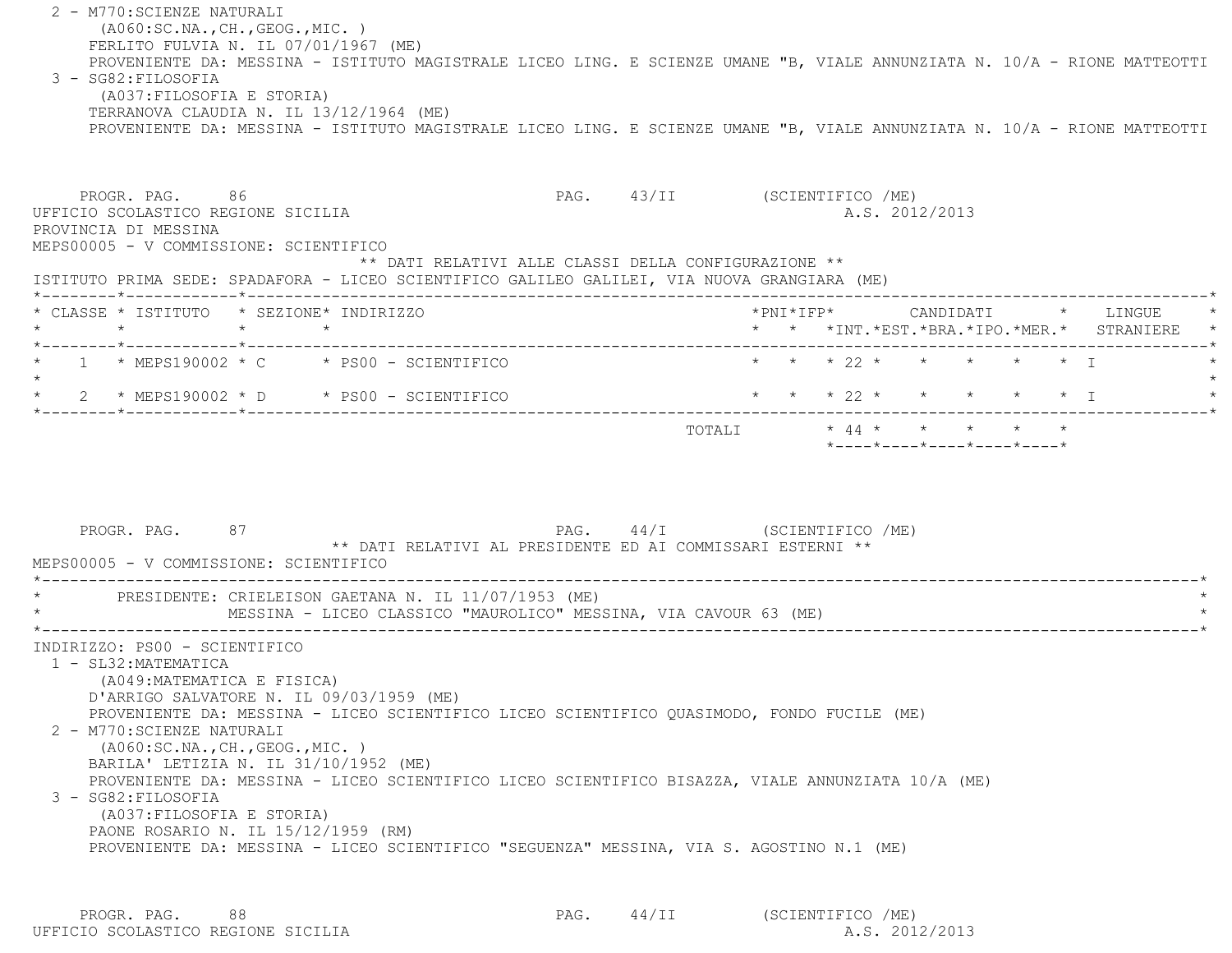| * CLASSE * ISTITUTO * SEZIONE* INDIRIZZO                                                                                                          |                                                                                                                                                                                                                                                                        |                              |                                                                                           |                                                  |                |  |                                 |
|---------------------------------------------------------------------------------------------------------------------------------------------------|------------------------------------------------------------------------------------------------------------------------------------------------------------------------------------------------------------------------------------------------------------------------|------------------------------|-------------------------------------------------------------------------------------------|--------------------------------------------------|----------------|--|---------------------------------|
| *--------*------------*------------                                                                                                               |                                                                                                                                                                                                                                                                        |                              | * * *INT. *EST. *BRA. *IPO. *MER. * STRANIERE                                             |                                                  |                |  |                                 |
|                                                                                                                                                   | 1 * MEPS190002 * B * PS00 - SCIENTIFICO                                                                                                                                                                                                                                |                              | $\star$ X $\star$ $\star$ 28 $\star$ $\star$ $\star$ $\star$ $\star$ $\star$ $\downarrow$ |                                                  |                |  |                                 |
|                                                                                                                                                   | * $2$ * MEPS190002 * E * PS00 - SCIENTIFICO                                                                                                                                                                                                                            |                              | * * * 21 * * * * * * I                                                                    |                                                  |                |  |                                 |
|                                                                                                                                                   |                                                                                                                                                                                                                                                                        |                              | TOTALI $\star$ 49 $\star$ $\star$ $\star$ $\star$ $\star$                                 |                                                  |                |  |                                 |
|                                                                                                                                                   |                                                                                                                                                                                                                                                                        |                              |                                                                                           | $*$ ---- $*$ ---- $*$ ---- $*$ ---- $*$ ---- $*$ |                |  |                                 |
|                                                                                                                                                   |                                                                                                                                                                                                                                                                        |                              |                                                                                           |                                                  |                |  |                                 |
|                                                                                                                                                   |                                                                                                                                                                                                                                                                        |                              |                                                                                           |                                                  |                |  |                                 |
| PROGR. PAG. 89                                                                                                                                    | PAG. 45/I (SCIENTIFICO /ME)                                                                                                                                                                                                                                            |                              |                                                                                           |                                                  |                |  |                                 |
| MEPS00006 - VI COMMISSIONE: SCIENTIFICO                                                                                                           | ** DATI RELATIVI AL PRESIDENTE ED AI COMMISSARI ESTERNI **                                                                                                                                                                                                             |                              |                                                                                           |                                                  |                |  |                                 |
|                                                                                                                                                   | * PRESIDENTE: ZAFARANA RENATO N. IL 02/01/1950 (ME)                                                                                                                                                                                                                    |                              |                                                                                           |                                                  |                |  |                                 |
|                                                                                                                                                   | FURNARI - ISTITUTO COMPRENSIVO I. C. NOVARA DI SICILIA, VIA MICHELANGELO, 32 (ME)                                                                                                                                                                                      |                              |                                                                                           |                                                  |                |  |                                 |
| (A049: MATEMATICA E FISICA)<br>VITA GIUSEPPA N. IL 15/05/1962 (ME)<br>( A060:SC.NA., CH., GEOG., MIC. )                                           | PROVENIENTE DA: SANTA TERESA DI RIVA - LICEO SCIENTIFICO LICEO SCIENTIFICO STATALE, VIALE R. MARGHERITA (ME)                                                                                                                                                           |                              |                                                                                           |                                                  |                |  |                                 |
| 2 - M770: SCIENZE NATURALI<br>3 - SG82: FILOSOFIA<br>(A037: FILOSOFIA E STORIA)                                                                   | COSOLA GIUSEPPA N. IL 09/04/1954 (ME)<br>PROVENIENTE DA: MESSINA - LICEO SCIENTIFICO "SEGUENZA" MESSINA, VIA S. AGOSTINO N.1 (ME)<br>MANGANARO LIDIA N. IL 06/06/1954 (ME)<br>PROVENIENTE DA: MESSINA - LICEO SCIENTIFICO "SEGUENZA" MESSINA, VIA S. AGOSTINO N.1 (ME) |                              |                                                                                           |                                                  |                |  |                                 |
| 1 - SL32: MATEMATICA<br>PROGR. PAG.<br>90.<br>UFFICIO SCOLASTICO REGIONE SICILIA                                                                  |                                                                                                                                                                                                                                                                        | PAG. 45/II (SCIENTIFICO /ME) |                                                                                           |                                                  | A.S. 2012/2013 |  |                                 |
|                                                                                                                                                   | ** DATI RELATIVI ALLE CLASSI DELLA CONFIGURAZIONE **                                                                                                                                                                                                                   |                              |                                                                                           |                                                  |                |  |                                 |
|                                                                                                                                                   | ISTITUTO PRIMA SEDE: MESSINA - LICEO SCIENTIFICO "ARCHIMEDE" MESSINA, V.LE REG. MARGHERITA 3 (ME)                                                                                                                                                                      |                              |                                                                                           |                                                  |                |  |                                 |
| $\star$ $\star$ $\star$                                                                                                                           |                                                                                                                                                                                                                                                                        |                              | *PNI*IFP*     CANDIDATI    *   LINGUE<br>* * *INT. *EST. *BRA. *IPO. *MER. * STRANIERE *  |                                                  |                |  |                                 |
| PROVINCIA DI MESSINA<br>MEPS00007 - VII COMMISSIONE: SCIENTIFICO<br>* CLASSE * ISTITUTO * SEZIONE* INDIRIZZO<br>------*------------*------------- | $1 \times$ MEPS010008 $\times$ E $\times$ PS00 - SCIENTIFICO                                                                                                                                                                                                           |                              | $* x * * 19 * * * * * * * 1$                                                              |                                                  |                |  |                                 |
|                                                                                                                                                   | $*$ 2 $*$ MEPS010008 $*$ I $*$ PS00 - SCIENTIFICO                                                                                                                                                                                                                      |                              | $*$ X $*$ $*$ 18 $*$ $*$                                                                  |                                                  |                |  | $\star$ $\star$ $\star$ $\perp$ |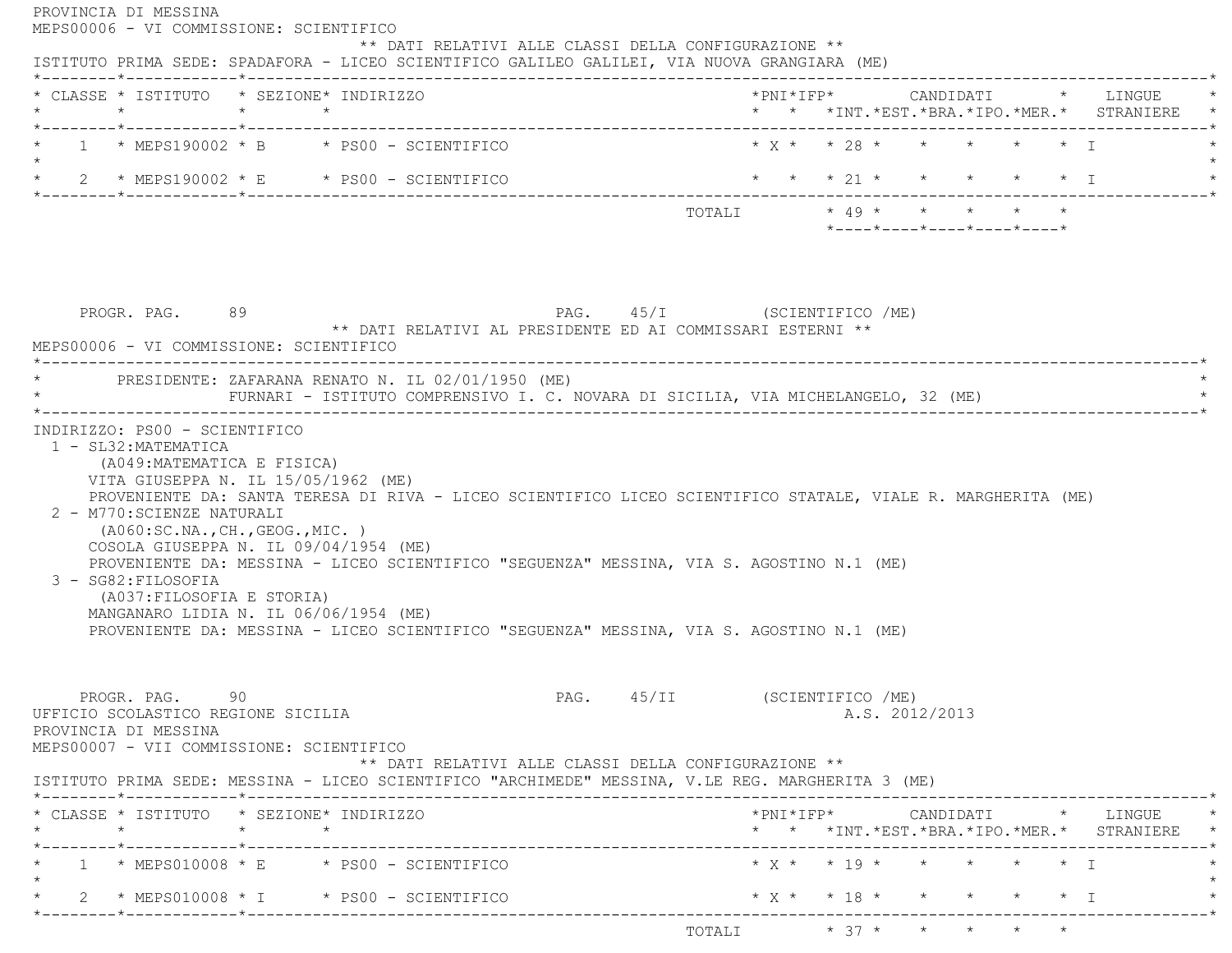PROGR. PAG. 91 91 PAG. 46/I (SCIENTIFICO /ME) \*\* DATI RELATIVI AL PRESIDENTE ED AI COMMISSARI ESTERNI \*\* MEPS00007 - VII COMMISSIONE: SCIENTIFICO \*----------------------------------------------------------------------------------------------------------------------------\*PRESIDENTE: BELFIORE NICOLA N. IL 10/09/1960 (ME) MILAZZO - ISTITUTO D'ARTE LICEO ARTISTICO, VIA GRAMSCI (ME) \*----------------------------------------------------------------------------------------------------------------------------\* INDIRIZZO: PS00 - SCIENTIFICO 1 - SL32:MATEMATICA (A049:MATEMATICA E FISICA) CAVALLARO ROSARIA N. IL 13/12/1953 (ME) PROVENIENTE DA: SANT'AGATA DI MILITELLO - LICEO SCIENTIFICO FERMI, C/DA MUTI S.N.C. (ME) 2 - M770:SCIENZE NATURALI (A060:SC.NA.,CH.,GEOG.,MIC. ) ALESSI ANTONELLO N. IL 27/02/1965 (ME) PROVENIENTE DA: MILAZZO - ISTITUTO TECNICO INDUSTRIALE ISTITUTO TECNICO TECNOLOGICO E, VIA TRE MONTI (ME) 3 - SG82:FILOSOFIA (A037:FILOSOFIA E STORIA) RANDO GIUSEPPA N. IL 07/10/1977 (ME) PROVENIENTE DA: MILAZZO - ISTITUTO D'ARTE LICEO ARTISTICO, VIA GRAMSCI (ME) PROGR. PAG. 92 92 PAG. 46/II (SCIENTIFICO /ME) UFFICIO SCOLASTICO REGIONE SICILIA A.S. 2012/2013 PROVINCIA DI MESSINA MEPS00008 - VIII COMMISSIONE: SCIENTIFICO \*\* DATI RELATIVI ALLE CLASSI DELLA CONFIGURAZIONE \*\* ISTITUTO PRIMA SEDE: MESSINA - LICEO SCIENTIFICO "ARCHIMEDE" MESSINA, V.LE REG. MARGHERITA 3 (ME) \*--------\*------------\*-------------------------------------------------------------------------------------------------------\* \* CLASSE \* ISTITUTO \* SEZIONE\* INDIRIZZO \*PNI\*IFP\* CANDIDATI \* LINGUE \* \* \* \* \* \* \* \*INT.\*EST.\*BRA.\*IPO.\*MER.\* STRANIERE \* \*--------\*------------\*-------------------------------------------------------------------------------------------------------\*1 \* MEPS010008 \* B \* PS00 - SCIENTIFICO \* \* \* \* 26 \* 4 \* \* \* \* \* \* I  $\star$ 2 \* MEPS010008 \* C \* PS00 - SCIENTIFICO \* \* \* \* 30 \* 3 \* \* \* \* \* I \*--------\*------------\*-------------------------------------------------------------------------------------------------------\*TOTALI  $* 56 * 7 * * * * * * * *$ \*----\*----\*----\*----\*----\*

PROGR. PAG. 93 93 PAG. 47/I (SCIENTIFICO / ME) \*\* DATI RELATIVI AL PRESIDENTE ED AI COMMISSARI ESTERNI \*\* MEPS00008 - VIII COMMISSIONE: SCIENTIFICO \*----------------------------------------------------------------------------------------------------------------------------\*PRESIDENTE: RAFFA MARIO N. IL 12/09/1950 (ME) MESSINA - ISTITUTO TECNICO NAUTICO ITN "CAIO DUILIO", VIA G. LA FARINA 70 (ME) \*----------------------------------------------------------------------------------------------------------------------------\*INDIRIZZO: PS00 - SCIENTIFICO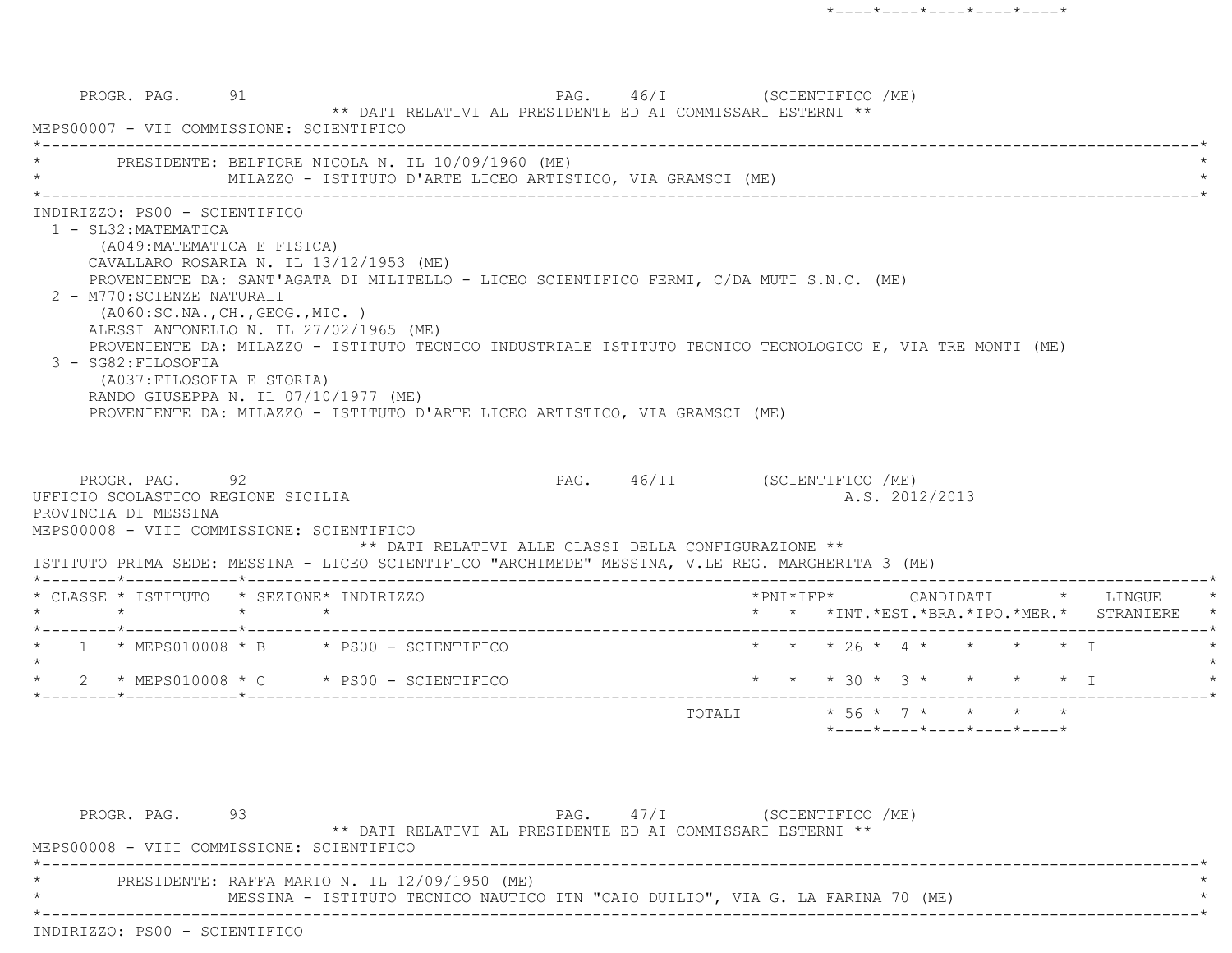1 - SL32:MATEMATICA (A049:MATEMATICA E FISICA) TERRAGNA ANTONIO N. IL 11/10/1964 (ME) PROVENIENTE DA: MILAZZO - LICEO SCIENTIFICO ANTONIO MEUCCI, VIA VALVERDE (ME) 2 - M770:SCIENZE NATURALI (A060:SC.NA.,CH.,GEOG.,MIC. ) GIUFFRIDA VIRGINIA N. IL 09/10/1962 (CT) PROVENIENTE DA: FURCI SICULO - IST TEC COMMERCIALE E PER GEOMETRI FURCI SICULO, VIA MARCONI (ME) 3 - SG82:FILOSOFIA (A037:FILOSOFIA E STORIA) FEMINO' STEFANIA N. IL 17/12/1969 (ME) PROVENIENTE DA: TERMINI IMERESE - LICEO SCIENTIFICO LICEO SCIENTIFICO STATALE NICO, PIAZZA G. SANSONE 12 (PA) PROGR. PAG. 94 94 PAG. PAG. 47/II (SCIENTIFICO /ME) UFFICIO SCOLASTICO REGIONE SICILIA A.S. 2012/2013 PROVINCIA DI MESSINA MEPS00009 - IX COMMISSIONE: SCIENTIFICO \*\* DATI RELATIVI ALLE CLASSI DELLA CONFIGURAZIONE \*\* ISTITUTO PRIMA SEDE: MESSINA - LICEO SCIENTIFICO LICEO SCIENTIFICO BISAZZA, VIALE ANNUNZIATA 10/A (ME) \*--------\*------------\*-------------------------------------------------------------------------------------------------------\* \* CLASSE \* ISTITUTO \* SEZIONE\* INDIRIZZO \*PNI\*IFP\* CANDIDATI \* LINGUE \* \* \* \* \* \* \* \*INT.\*EST.\*BRA.\*IPO.\*MER.\* STRANIERE \* \*--------\*------------\*-------------------------------------------------------------------------------------------------------\*1 \* MEPS01301R \* B \* PS00 - SCIENTIFICO \* \* \* \* 27 \* 1 \* \* \* \* \* \* I  $\star$ \* 2 \* MEPS01301R \* D \* PS00 - SCIENTIFICO \* \* \* 18 \* 1 \* \* \* \* \* I \*--------\*------------\*-------------------------------------------------------------------------------------------------------\*TOTALI  $* 45 * 2 * * * * * *$  $*$ ---- $*$ ---- $*$ ---- $*$ ---- $*$ PROGR. PAG. 95 95 PAG. PAG. 48/I (SCIENTIFICO /ME) \*\* DATI RELATIVI AL PRESIDENTE ED AI COMMISSARI ESTERNI \*\* MEPS00009 - IX COMMISSIONE: SCIENTIFICO \*----------------------------------------------------------------------------------------------------------------------------\*PRESIDENTE: MOLETI LEOPOLDO N. IL 01/04/1962 (ME) MESSINA - ISTITUTO TECNICO AGRARIO PIETRO CUPPARI, SAN PLACIDO CALONERO' (ME) \*----------------------------------------------------------------------------------------------------------------------------\* INDIRIZZO: PS00 - SCIENTIFICO 1 - SL32:MATEMATICA (A049:MATEMATICA E FISICA) CARUSO SALVATORE N. IL 10/11/1948 (ME) PROVENIENTE DA: MESSINA - ISTITUTO MAGISTRALE " AINIS " MESSINA, VIA ANTONELLO FRERI (ME) 2 - M770:SCIENZE NATURALI (A060:SC.NA.,CH.,GEOG.,MIC. ) SPITALERI DOMENICA N. IL 02/12/1960 (ME) PROVENIENTE DA: SANT'AGATA DI MILITELLO - IST TEC COMMERCIALE E PER GEOMETRI ITCG G. TOMASI DI LAMPEDUSA, VIA PARCO DEGL 3 - SG82:FILOSOFIA (A037:FILOSOFIA E STORIA) MORABITO GENOVEFFA N. IL 01/10/1975 (ME) PROVENIENTE DA: MISTRETTA - LICEO CLASSICO ALESSANDRO MANZONI, CORSO UMBERTO I 36 (ME)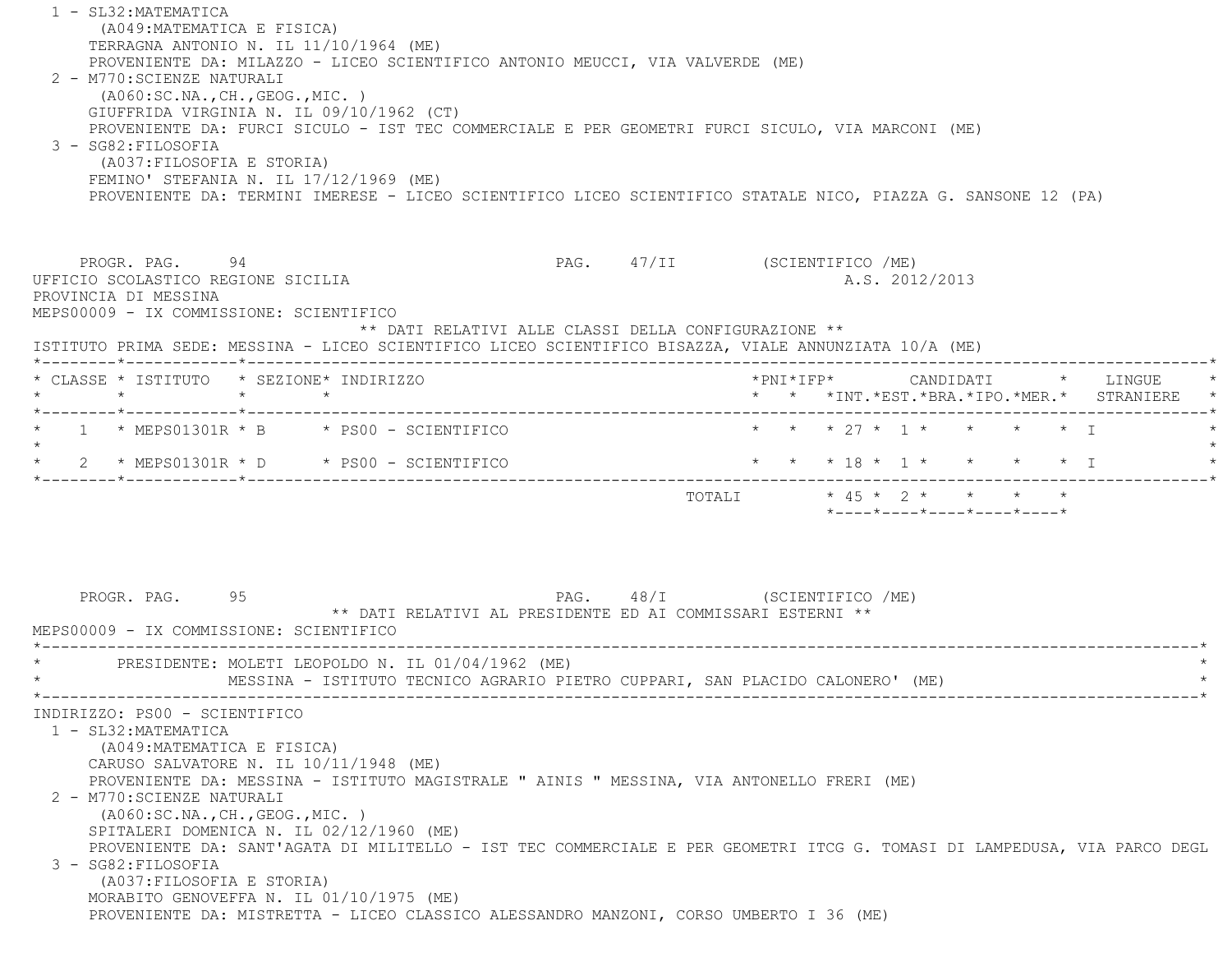| PROGR. PAG. 96<br>UFFICIO SCOLASTICO REGIONE SICILIA<br>PROVINCIA DI MESSINA<br>MEPS00010 - X COMMISSIONE: SCIENTIFICO                                                                                                                                                                                                                                                                                                                                                                                                                                                                                                                                                         |                         |  | PAG. 48/II (SCIENTIFICO /ME)<br>A.S. 2012/2013                  |
|--------------------------------------------------------------------------------------------------------------------------------------------------------------------------------------------------------------------------------------------------------------------------------------------------------------------------------------------------------------------------------------------------------------------------------------------------------------------------------------------------------------------------------------------------------------------------------------------------------------------------------------------------------------------------------|-------------------------|--|-----------------------------------------------------------------|
| ** DATI RELATIVI ALLE CLASSI DELLA CONFIGURAZIONE **<br>ISTITUTO PRIMA SEDE: MESSINA - LICEO SCIENTIFICO LICEO SCIENTIFICO BISAZZA, VIALE ANNUNZIATA 10/A (ME)                                                                                                                                                                                                                                                                                                                                                                                                                                                                                                                 |                         |  |                                                                 |
| * CLASSE * ISTITUTO * SEZIONE* INDIRIZZO<br>$\star$ $\star$ $\star$                                                                                                                                                                                                                                                                                                                                                                                                                                                                                                                                                                                                            |                         |  | * * *INT. *EST. *BRA. *IPO. *MER. * STRANIERE *                 |
| 1 * MEPS01301R * A * PS00 - SCIENTIFICO                                                                                                                                                                                                                                                                                                                                                                                                                                                                                                                                                                                                                                        |                         |  | * * * 28 * 1 * * * * * I                                        |
| * $2$ * MEPS01301R * C * PS00 - SCIENTIFICO                                                                                                                                                                                                                                                                                                                                                                                                                                                                                                                                                                                                                                    |                         |  | * * * 16 * 1 * * * * * I                                        |
|                                                                                                                                                                                                                                                                                                                                                                                                                                                                                                                                                                                                                                                                                |                         |  | $*$ - - - - $*$ - - - - $*$ - - - - $*$ - - - - $*$ - - - - $*$ |
| MEPS00010 - X COMMISSIONE: SCIENTIFICO<br>* PRESIDENTE: MANGIONE SALVATORE N. IL 24/11/1950 (ME)<br>SANT'AGATA DI MILITELLO - LICEO SCIENTIFICO FERMI, C/DA MUTI S.N.C. (ME)                                                                                                                                                                                                                                                                                                                                                                                                                                                                                                   |                         |  |                                                                 |
| INDIRIZZO: PS00 - SCIENTIFICO<br>1 - SL32: MATEMATICA<br>(A049: MATEMATICA E FISICA)<br>PALAGONIA MARIA ROSA N. IL 01/04/1957 (ME)<br>PROVENIENTE DA: CAPO D'ORLANDO - LICEO SCIENTIFICO LS CAPO D'ORLANDO PICCOLO, VIA CONSOLARE ANTICA (ME)<br>2 - M770: SCIENZE NATURALI<br>( A060:SC.NA., CH., GEOG., MIC. )<br>LAZZARINI MARIA ROSARIA N. IL 07/05/1959 (SA)<br>PROVENIENTE DA: LIPARI - IST TEC COMMERCIALE E PER GEOMETRI ISA CONTI ELLER VAINICHER, VIA TORRENTE S.LUCIA (ME)<br>3 - SG82: FILOSOFIA<br>(A037:FILOSOFIA E STORIA)<br>MIDIRI MARIA PIA N. IL 08/08/1950 (LC)<br>PROVENIENTE DA: SPADAFORA - LICEO SCIENTIFICO GALILEO GALILEI, VIA NUOVA GRANGIARA (ME) |                         |  |                                                                 |
| PROGR. PAG. 98<br>UFFICIO SCOLASTICO REGIONE SICILIA<br>PROVINCIA DI MESSINA<br>MEPS00011 - XI COMMISSIONE: SCIENTIFICO<br>** DATI RELATIVI ALLE CLASSI DELLA CONFIGURAZIONE **                                                                                                                                                                                                                                                                                                                                                                                                                                                                                                |                         |  | PAG. 49/II (SCIENTIFICO /ME)<br>A.S. 2012/2013                  |
| ISTITUTO PRIMA SEDE: CAPO D'ORLANDO - LICEO SCIENTIFICO LS CAPO D'ORLANDO PICCOLO, VIA CONSOLARE ANTICA (ME)<br>* CLASSE * ISTITUTO * SEZIONE* INDIRIZZO                                                                                                                                                                                                                                                                                                                                                                                                                                                                                                                       |                         |  |                                                                 |
|                                                                                                                                                                                                                                                                                                                                                                                                                                                                                                                                                                                                                                                                                | ----------------------- |  | * * *INT. *EST. *BRA. *IPO. *MER. * STRANIERE *                 |
| $\star$ 1 $\star$ MEPS08000E $\star$ B $\star$ PS00 - SCIENTIFICO                                                                                                                                                                                                                                                                                                                                                                                                                                                                                                                                                                                                              |                         |  | * * * 25 * * * * * * I/F                                        |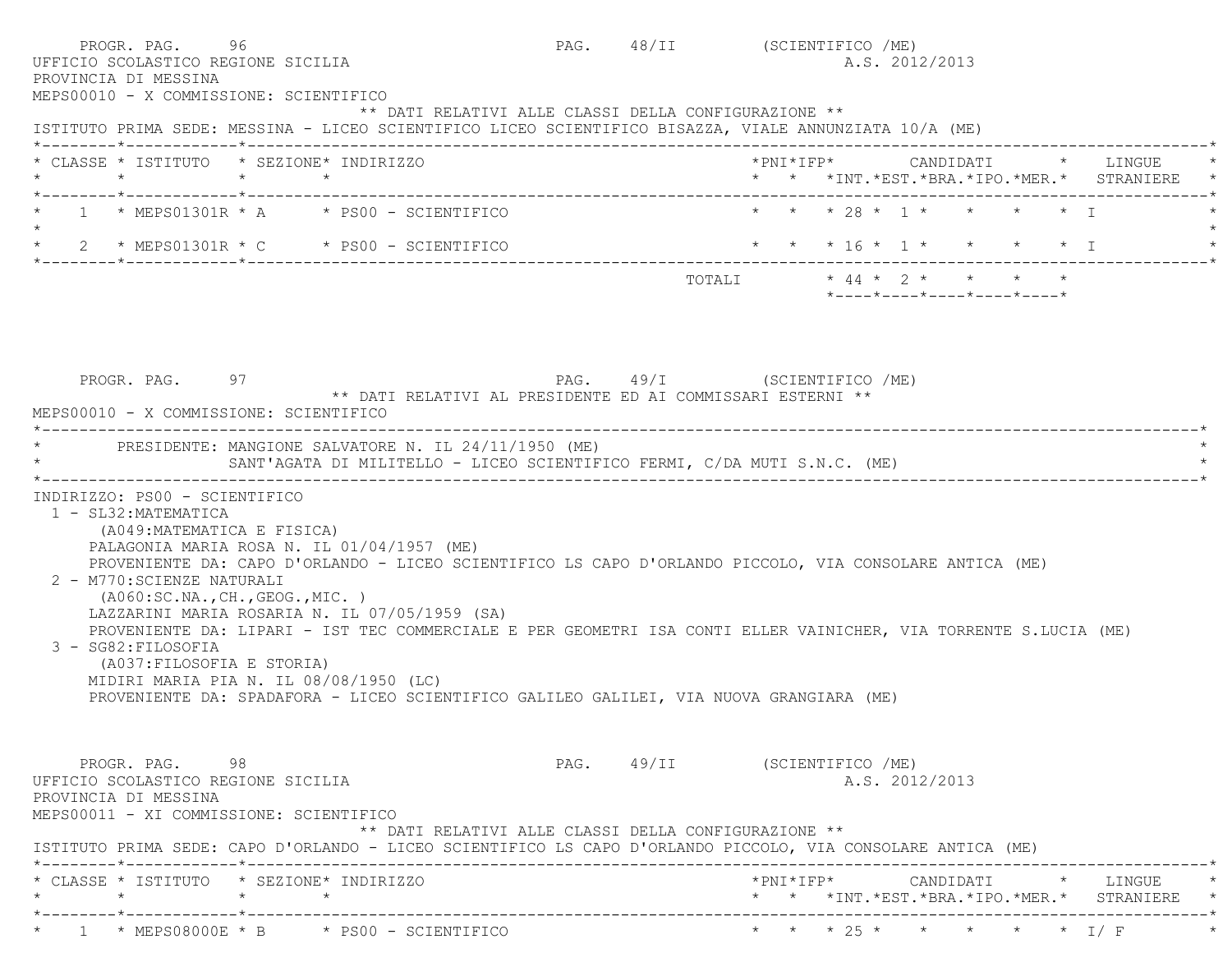|                                                                                                                                                                                                                                                                    | TOTALI * 54 * * * * * 1 *<br>$*$ ---- $*$ ---- $*$ ---- $*$ ---- $*$ ---- $*$                                |
|--------------------------------------------------------------------------------------------------------------------------------------------------------------------------------------------------------------------------------------------------------------------|--------------------------------------------------------------------------------------------------------------|
| PROGR. PAG. 99                                                                                                                                                                                                                                                     | PAG. 50/I (SCIENTIFICO /ME)                                                                                  |
| MEPS00011 - XI COMMISSIONE: SCIENTIFICO                                                                                                                                                                                                                            | ** DATI RELATIVI AL PRESIDENTE ED AI COMMISSARI ESTERNI **                                                   |
| PRESIDENTE: GREGORIO MARIO N. IL 25/08/1948 (ME)                                                                                                                                                                                                                   | RANDAZZO - SCUOLA ELEMENTARE CD DON MILANI RANDAZZO, VIA VITTORIO VENETO 4 (CT)                              |
| (A049:MATEMATICA E FISICA)<br>DE BENEDETTO ANTONINA N. IL 10/07/1959 (ME)<br>PROVENIENTE DA: MESSINA - LICEO CLASSICO "LA FARINA", VIA ORATORIO DELLA PACE 5 (ME)<br>2 - M770: SCIENZE NATURALI                                                                    |                                                                                                              |
| ( A060:SC.NA., CH., GEOG., MIC. )<br>LI PERA DOMENICO N. IL 18/10/1954 (PA)<br>PROVENIENTE DA: MISTRETTA - LICEO CLASSICO ALESSANDRO MANZONI, CORSO UMBERTO I 36 (ME)<br>3 - SG82: FILOSOFIA<br>(A037: FILOSOFIA E STORIA)<br>VENTO STEFANIA N. IL 06/06/1973 (ME) | PROVENIENTE DA: BAGHERIA - LICEO SCIENTIFICO LICEO SCIENTIFICO "G.D'ALESSAN, VIA S. IGNAZIO DI LOYOLA (PA)   |
| PROGR. PAG. 100                                                                                                                                                                                                                                                    | PAG. 50/II (SCIENTIFICO /ME)                                                                                 |
| UFFICIO SCOLASTICO REGIONE SICILIA                                                                                                                                                                                                                                 | A.S. 2012/2013                                                                                               |
| PROVINCIA DI MESSINA                                                                                                                                                                                                                                               | ** DATI RELATIVI ALLE CLASSI DELLA CONFIGURAZIONE **                                                         |
| MEPS00012 - XII COMMISSIONE: SCIENTIFICO                                                                                                                                                                                                                           | ISTITUTO PRIMA SEDE: CAPO D'ORLANDO - LICEO SCIENTIFICO LS CAPO D'ORLANDO PICCOLO, VIA CONSOLARE ANTICA (ME) |
| * CLASSE * ISTITUTO * SEZIONE* INDIRIZZO                                                                                                                                                                                                                           |                                                                                                              |
| $\star$ $\star$                                                                                                                                                                                                                                                    | $*$ PNI $*$ IFP $*$ CANDIDATI $*$ LINGUE                                                                     |
|                                                                                                                                                                                                                                                                    | * * *INT. *EST. *BRA. *IPO. *MER. * STRANIERE                                                                |
| $1 * MEFSO8000E * C * PS00 - SCIENTIFICO$                                                                                                                                                                                                                          | * * * 30 * * * * * * I/F                                                                                     |
| $\star$ 2 $\star$ MEPS08000E $\star$ D $\star$ PS00 - SCIENTIFICO                                                                                                                                                                                                  | * * * 26 * * * * * * I/F                                                                                     |
|                                                                                                                                                                                                                                                                    | -----------------------                                                                                      |

PROGR. PAG. 101 PAG. 51/I (SCIENTIFICO /ME)

\*\* DATI RELATIVI AL PRESIDENTE ED AI COMMISSARI ESTERNI \*\*

 MEPS00012 - XII COMMISSIONE: SCIENTIFICO \*----------------------------------------------------------------------------------------------------------------------------\*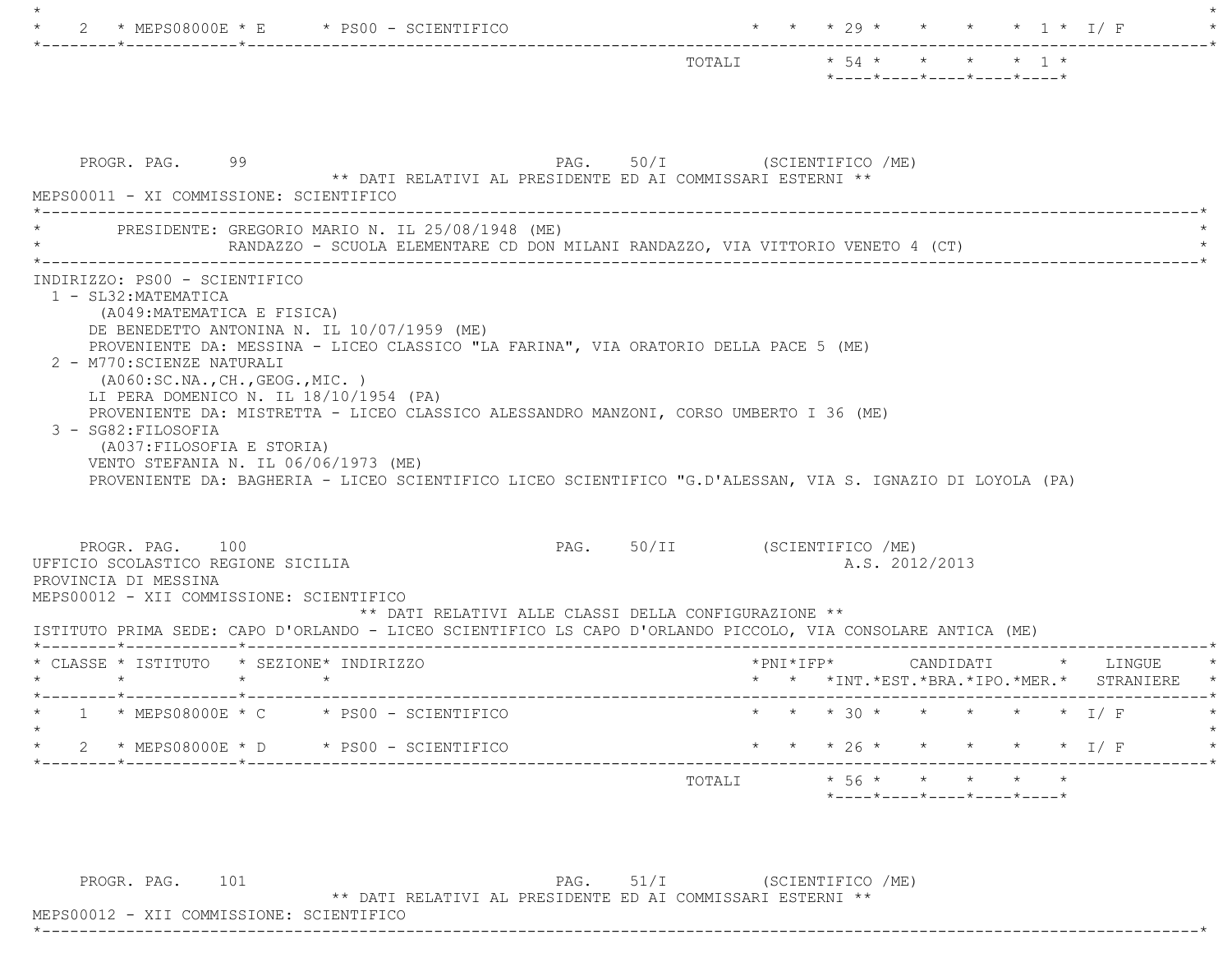PRESIDENTE: LA MANCUSA ANTONINO N. IL 09/01/1950 (ME) SANT'AGATA DI MILITELLO - ISTITUTO COMPRENSIVO N.2"MARCONI"S.AGATA MILIT., VIA DON BOSCO, 8 (ME) \*----------------------------------------------------------------------------------------------------------------------------\* INDIRIZZO: PS00 - SCIENTIFICO 1 - SL32:MATEMATICA (A049:MATEMATICA E FISICA) CONSOLO ANNA MARIA N. IL 06/05/1964 (ME) PROVENIENTE DA: MESSINA - ISTITUTO MAGISTRALE LICEO LING. E SCIENZE UMANE "B, VIALE ANNUNZIATA N. 10/A - RIONE MATTEOTTI 2 - M770:SCIENZE NATURALI (A060:SC.NA.,CH.,GEOG.,MIC. ) MARINO MARIA ROSA N. IL 22/10/1955 (ME) PROVENIENTE DA: MESSINA - LICEO SCIENTIFICO "ARCHIMEDE" MESSINA, V.LE REG. MARGHERITA 3 (ME) 3 - SG82:FILOSOFIA (A037:FILOSOFIA E STORIA) DANISI FRANCESCA N. IL 30/05/1952 (ME) PROVENIENTE DA: SANT'AGATA DI MILITELLO - LICEO SCIENTIFICO FERMI, C/DA MUTI S.N.C. (ME) PROGR. PAG. 102 PAG. 51/II (SCIENTIFICO /ME) UFFICIO SCOLASTICO REGIONE SICILIA A.S. 2012/2013 PROVINCIA DI MESSINA MEPS00013 - XIII COMMISSIONE: SCIENTIFICO \*\* DATI RELATIVI ALLE CLASSI DELLA CONFIGURAZIONE \*\* ISTITUTO PRIMA SEDE: MESSINA - LICEO SCIENTIFICO "SEGUENZA" MESSINA, VIA S. AGOSTINO N.1 (ME) \*--------\*------------\*-------------------------------------------------------------------------------------------------------\* \* CLASSE \* ISTITUTO \* SEZIONE\* INDIRIZZO \*PNI\*IFP\* CANDIDATI \* LINGUE \* \* \* \* \* \* \* \*INT.\*EST.\*BRA.\*IPO.\*MER.\* STRANIERE \* \*--------\*------------\*-------------------------------------------------------------------------------------------------------\*1 \* MEPS03000D \* A \* PS00 - SCIENTIFICO \* \* \* \* 29 \* \* \* \* \* \* \* I  $\star$ \* 2 \* MEPS03000D \* B \* PS00 - SCIENTIFICO \* \* \* \* 25 \* \* \* \* \* \* \* I \*--------\*------------\*-------------------------------------------------------------------------------------------------------\*TOTALI  $\star$  54  $\star$   $\star$   $\star$   $\star$   $\star$  \*----\*----\*----\*----\*----\*PROGR. PAG. 103 PAG. 52/I (SCIENTIFICO /ME) \*\* DATI RELATIVI AL PRESIDENTE ED AI COMMISSARI ESTERNI \*\* MEPS00013 - XIII COMMISSIONE: SCIENTIFICO \*----------------------------------------------------------------------------------------------------------------------------\*PRESIDENTE: LUPO GIUSEPPA N. IL 16/04/1954 (ME) MESSINA - ISTITUTO TECNICO PER GEOMETRI G. MINUTOLI (CORSO SERALE), FONDO FUCILE C.DA GAZZI (ME) \*----------------------------------------------------------------------------------------------------------------------------\* INDIRIZZO: PS00 - SCIENTIFICO 1 - SL32:MATEMATICA (A049:MATEMATICA E FISICA) DILETTI GIUSEPPE N. IL 23/11/1968 (ME) PROVENIENTE DA: SANT'AGATA DI MILITELLO - LICEO CLASSICO LICEO CLASSICO " SCIASCIA ", C/DA CANNAMELATA S.N.C. (ME) 2 - M770:SCIENZE NATURALI (A060:SC.NA.,CH.,GEOG.,MIC. ) BALLATO MARIA N. IL 13/09/1956 (ME) PROVENIENTE DA: CAPO D'ORLANDO - IST TEC COMMERCIALE E PER GEOMETRI ITC CAPO D'ORLANDO MERENDINO, VIA ANDREA DORIA, 78 (

3 - SG82:FILOSOFIA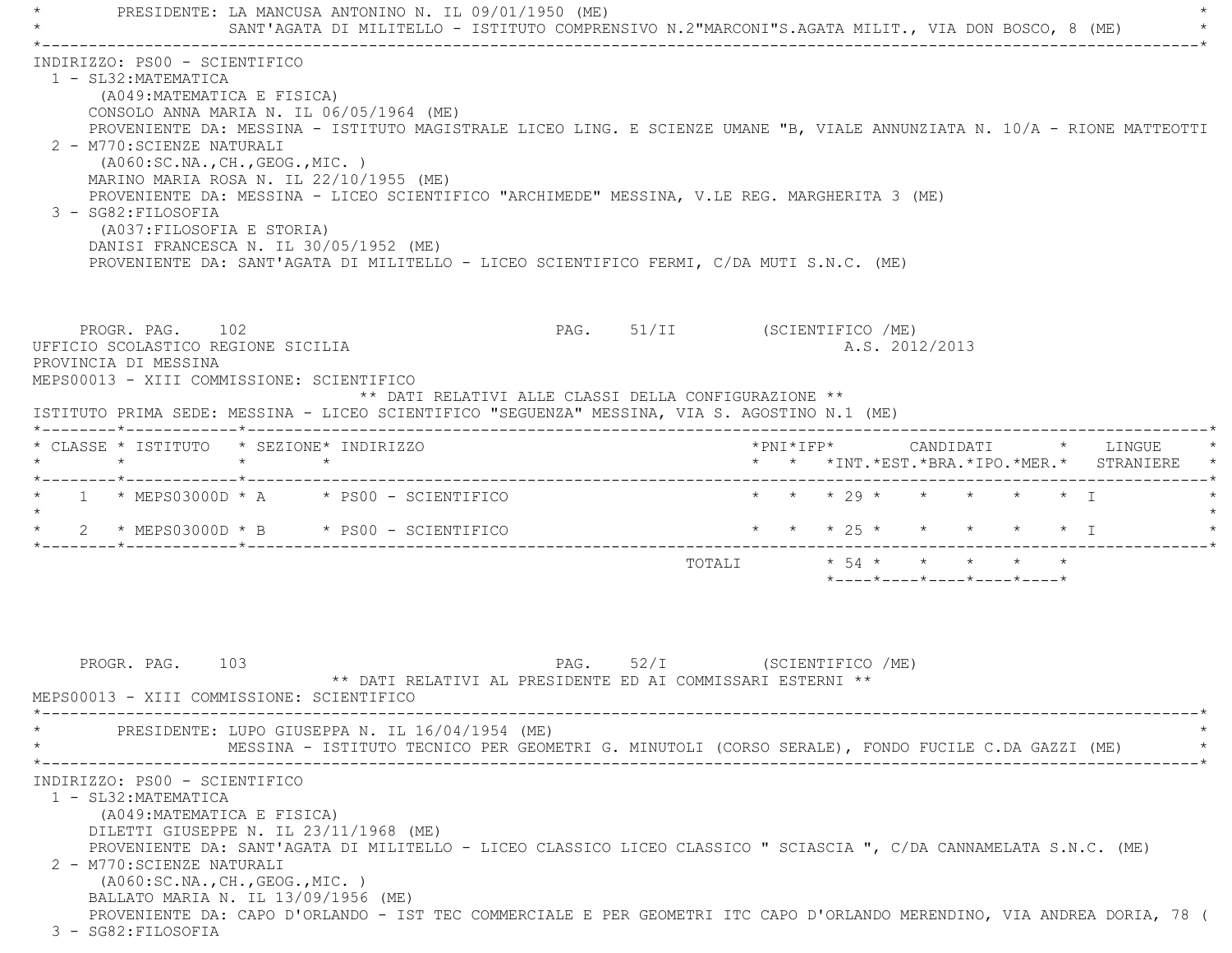(A037:FILOSOFIA E STORIA) LENZO STANCAMPIANO CARMELA N. IL 29/08/1960 (ME) PROVENIENTE DA: CAPO D'ORLANDO - LICEO SCIENTIFICO LS CAPO D'ORLANDO PICCOLO, VIA CONSOLARE ANTICA (ME) PROGR. PAG. 104 PAG. 52/II (SCIENTIFICO /ME) UFFICIO SCOLASTICO REGIONE SICILIA A.S. 2012/2013 PROVINCIA DI MESSINA MEPS00014 - XIV COMMISSIONE: SCIENTIFICO \*\* DATI RELATIVI ALLE CLASSI DELLA CONFIGURAZIONE \*\* ISTITUTO PRIMA SEDE: MESSINA - LICEO SCIENTIFICO "SEGUENZA" MESSINA, VIA S. AGOSTINO N.1 (ME) \*--------\*------------\*-------------------------------------------------------------------------------------------------------\*\* CLASSE \* ISTITUTO \* SEZIONE\* INDIRIZZO \* \* \* \* \* \* \* \* \* \* \* \* \* \* \* \* \* LINGUE \* \* \* LINGUE \* \* \* \* \* LINGUE \* \* \* \* \* \* \*INT.\*EST.\*BRA.\*IPO.\*MER.\* STRANIERE \* \*--------\*------------\*-------------------------------------------------------------------------------------------------------\*1 \* MEPS03000D \* C \* PS00 - SCIENTIFICO \* \* \* \* 25 \* \* \* \* \* \* \* \* I  $\star$ \* 2 \* MEPS03000D \* E \* PS00 - SCIENTIFICO \* \* \* \* 29 \* \* \* \* \* \* I \*--------\*------------\*-------------------------------------------------------------------------------------------------------\* TOTALI \* 54 \* \* \* \* \* \*----\*----\*----\*----\*----\*PROGR. PAG. 105 PAG. 53/I (SCIENTIFICO /ME) \*\* DATI RELATIVI AL PRESIDENTE ED AI COMMISSARI ESTERNI \*\* MEPS00014 - XIV COMMISSIONE: SCIENTIFICO \*----------------------------------------------------------------------------------------------------------------------------\*PRESIDENTE: ELLANDRI MARIA N. IL 19/04/1956 (ME) \* MILAZZO - IST TEC COMMERCIALE E PER GEOMETRI I.T. L.DA VINCI ECONOMICO TECN, VIA COLONNELLO MAGISTRI (ME\* \*----------------------------------------------------------------------------------------------------------------------------\* INDIRIZZO: PS00 - SCIENTIFICO 1 - SL32:MATEMATICA (A049:MATEMATICA E FISICA) MICELI ANNA MARIA N. IL 15/12/1964 (ME) PROVENIENTE DA: MESSINA - ISTITUTO TECNICO AGRARIO PIETRO CUPPARI, SAN PLACIDO CALONERO' (ME) 2 - M770:SCIENZE NATURALI (A060:SC.NA.,CH.,GEOG.,MIC. ) ARAGONA CARMELA N. IL 03/01/1962 (ME) PROVENIENTE DA: LIPARI - IST TEC COMMERCIALE E PER GEOMETRI ISA CONTI ELLER VAINICHER, VIA TORRENTE S.LUCIA (ME) 3 - SG82:FILOSOFIA (A037:FILOSOFIA E STORIA) ANTOCI MARIA ROSARIA N. IL 28/01/1958 (ME) PROVENIENTE DA: MISTRETTA - LICEO CLASSICO ALESSANDRO MANZONI, CORSO UMBERTO I 36 (ME) PROGR. PAG. 106 PAG. 53/II (SCIENTIFICO /ME) UFFICIO SCOLASTICO REGIONE SICILIA A.S. 2012/2013 PROVINCIA DI MESSINA MEPS00015 - XV COMMISSIONE: SCIENTIFICO \*\* DATI RELATIVI ALLE CLASSI DELLA CONFIGURAZIONE \*\*ISTITUTO PRIMA SEDE: MESSINA - LICEO SCIENTIFICO "SEGUENZA" MESSINA, VIA S. AGOSTINO N.1 (ME)

\*--------\*------------\*-------------------------------------------------------------------------------------------------------\*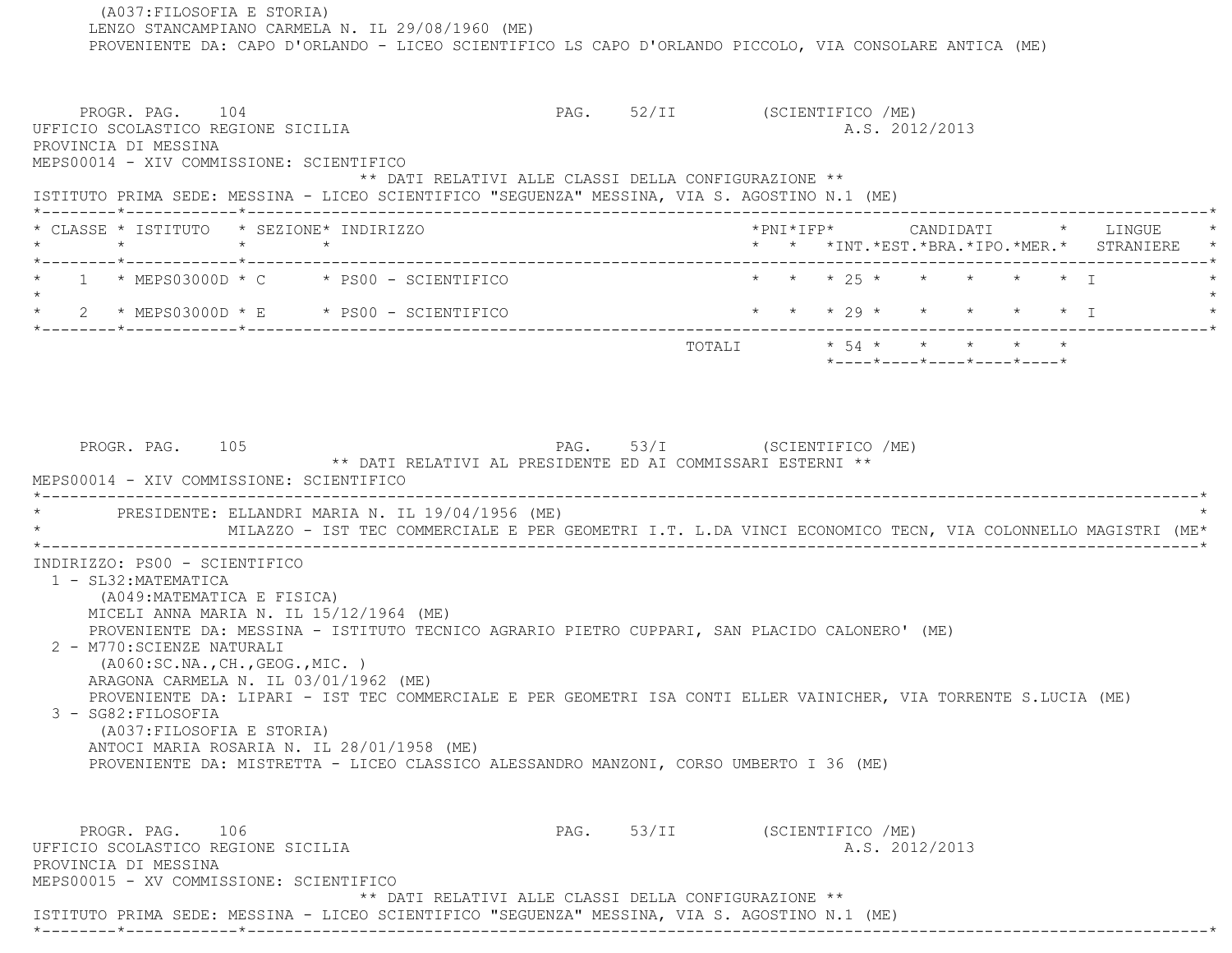| * CLASSE * ISTITUTO * SEZIONE* INDIRIZZO<br>$\star$<br>_______*____________*________                                                                          |                 |                                                         |                                                                                                                                                                                                                                                                                       |                                                                                                 |  |  | * * *INT. *EST. *BRA. *IPO. *MER. * STRANIERE |
|---------------------------------------------------------------------------------------------------------------------------------------------------------------|-----------------|---------------------------------------------------------|---------------------------------------------------------------------------------------------------------------------------------------------------------------------------------------------------------------------------------------------------------------------------------------|-------------------------------------------------------------------------------------------------|--|--|-----------------------------------------------|
|                                                                                                                                                               |                 | $1 * MEFS03000D * F * PS00 - SCIENTIFICO$               |                                                                                                                                                                                                                                                                                       |                                                                                                 |  |  |                                               |
|                                                                                                                                                               |                 | 2 * MEPS03000D * G * PS00 - SCIENTIFICO                 |                                                                                                                                                                                                                                                                                       | $* x * * 23 * * * * * * * 1$                                                                    |  |  |                                               |
|                                                                                                                                                               |                 |                                                         |                                                                                                                                                                                                                                                                                       | TOTALI * 36 * * * * * *<br>$*$ - - - - $*$ - - - - $*$ - - - - $*$ - - - - $*$ - - - - $*$      |  |  |                                               |
| PROGR. PAG. 107<br>MEPS00015 - XV COMMISSIONE: SCIENTIFICO                                                                                                    |                 |                                                         | PAG. 54/I (SCIENTIFICO /ME)<br>** DATI RELATIVI AL PRESIDENTE ED AI COMMISSARI ESTERNI **                                                                                                                                                                                             |                                                                                                 |  |  |                                               |
|                                                                                                                                                               |                 | PRESIDENTE: RICCIARDI PIETRA RITA N. IL 27/11/1960 (ME) | CARONIA - IST PROF PER L'AGRICOLTURA E L'AMBIENTE CARONIA, C/DA CANNETO (ME)                                                                                                                                                                                                          |                                                                                                 |  |  |                                               |
| 2 - M770: SCIENZE NATURALI<br>( A060:SC.NA., CH., GEOG., MIC. )<br>NICOLOSI TERESA N. IL 25/08/1957 (ME)<br>3 - SG82: FILOSOFIA<br>(A037: FILOSOFIA E STORIA) |                 | PRIOLA ROSETTA GRAZIA N. IL 11/09/1968 (ME)             | PROVENIENTE DA: MESSINA - ISTITUTO TECNICO AGRARIO PIETRO CUPPARI, SAN PLACIDO CALONERO' (ME)<br>PROVENIENTE DA: SANT'AGATA DI MILITELLO - LICEO SCIENTIFICO FERMI, C/DA MUTI S.N.C. (ME)<br>PROVENIENTE DA: SANT'AGATA DI MILITELLO - LICEO SCIENTIFICO FERMI, C/DA MUTI S.N.C. (ME) |                                                                                                 |  |  |                                               |
| PROGR. PAG. 108<br>UFFICIO SCOLASTICO REGIONE SICILIA<br>PROVINCIA DI MESSINA<br>MEPS00016 - XVI COMMISSIONE: SCIENTIFICO                                     |                 |                                                         | PAG. 54/II (SCIENTIFICO /ME)<br>** DATI RELATIVI ALLE CLASSI DELLA CONFIGURAZIONE **<br>ISTITUTO PRIMA SEDE: MESSINA - LICEO SCIENTIFICO "SEGUENZA" MESSINA, VIA S. AGOSTINO N.1 (ME)                                                                                                 | A.S. 2012/2013                                                                                  |  |  |                                               |
| * CLASSE * ISTITUTO * SEZIONE* INDIRIZZO<br>$\star$                                                                                                           | $\star$ $\star$ |                                                         |                                                                                                                                                                                                                                                                                       | $*PNI*IFP* \qquad \qquad \text{CANDIDATI} \qquad \qquad * \qquad \text{LINGUE} \qquad \qquad *$ |  |  |                                               |
|                                                                                                                                                               |                 |                                                         |                                                                                                                                                                                                                                                                                       |                                                                                                 |  |  | * * *INT.*EST.*BRA.*IPO.*MER.* STRANIERE *    |
|                                                                                                                                                               |                 | $1 * MEFSO3000D * I * PS00 - SCIENTIFICO$               |                                                                                                                                                                                                                                                                                       | * * * 27 * * * * * * I                                                                          |  |  |                                               |
|                                                                                                                                                               |                 | 2 * MEPS03000D * L * PS00 - SCIENTIFICO                 |                                                                                                                                                                                                                                                                                       | * * * 23 * *                                                                                    |  |  | $\star$ $\star$ $\star$ $\perp$               |
|                                                                                                                                                               |                 |                                                         |                                                                                                                                                                                                                                                                                       |                                                                                                 |  |  |                                               |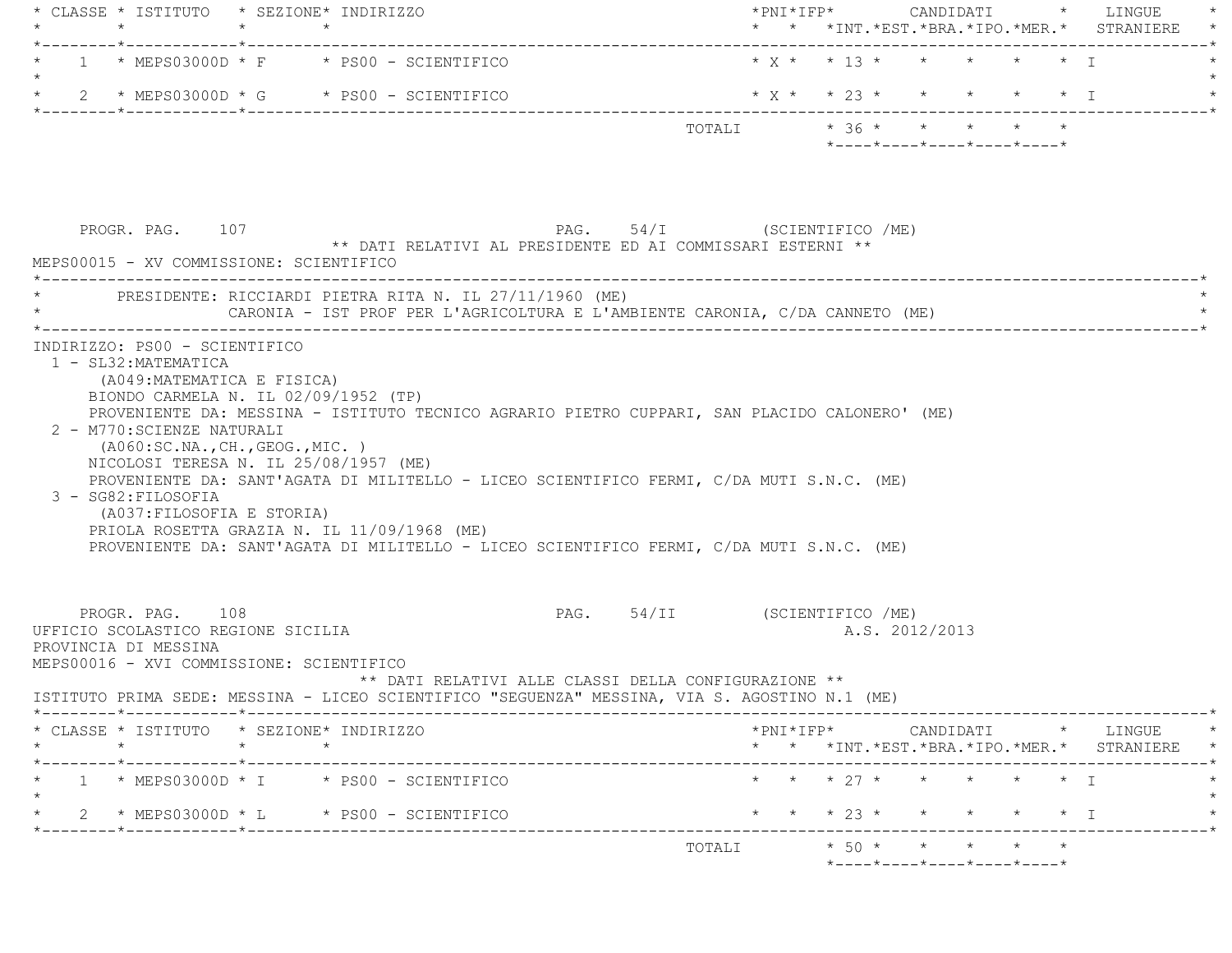|                                                                                                                                     |                                                                                                                                                                                 | * PRESIDENTE: PICCIONE DOMENICO N. IL 30/07/1958 (ME)<br>NASO - IST PROF PER I SERVIZI COMMERCIALI E TURISTICI "GEPY FARANDA" NASO, VIA MARCONI (ME)                                                                                                                                                                                                 |                             |                                                                 |  |
|-------------------------------------------------------------------------------------------------------------------------------------|---------------------------------------------------------------------------------------------------------------------------------------------------------------------------------|------------------------------------------------------------------------------------------------------------------------------------------------------------------------------------------------------------------------------------------------------------------------------------------------------------------------------------------------------|-----------------------------|-----------------------------------------------------------------|--|
| INDIRIZZO: PS00 - SCIENTIFICO<br>1 - SL32: MATEMATICA<br>2 - M770: SCIENZE NATURALI<br>3 - SG82: FILOSOFIA                          | (A049: MATEMATICA E FISICA)<br>FONSECA CORRADO N. IL $17/06/1964$ (ME)<br>(AO60:SC.NA., CH., GEOG., MIC. )<br>ADAMO ROSANNA N. IL 08/07/1960 (SI)<br>(A037: FILOSOFIA E STORIA) | PROVENIENTE DA: MISTRETTA - LICEO CLASSICO ALESSANDRO MANZONI, CORSO UMBERTO I 36 (ME)<br>PROVENIENTE DA: SPADAFORA - LICEO SCIENTIFICO GALILEO GALILEI, VIA NUOVA GRANGIARA (ME)<br>LOMBARDO PONTILLO MARIA ROMINA N. IL 09/05/1975 (ME)<br>PROVENIENTE DA: CARINI - LICEO SCIENTIFICO LICEO SCIENTIFICO "UGO MURSIA", VIA TRATTATI DI ROMA, 6 (PA) |                             |                                                                 |  |
| PROGR. PAG. 110<br>UFFICIO SCOLASTICO REGIONE SICILIA<br>PROVINCIA DI MESSINA<br>MEPS00017 - XVII COMMISSIONE: SCIENTIFICO          |                                                                                                                                                                                 | ** DATI RELATIVI ALLE CLASSI DELLA CONFIGURAZIONE **<br>ISTITUTO PRIMA SEDE: MESSINA - LICEO SCIENTIFICO "SEGUENZA" MESSINA, VIA S. AGOSTINO N.1 (ME)                                                                                                                                                                                                |                             | PAG. 55/II (SCIENTIFICO /ME)<br>A.S. 2012/2013                  |  |
|                                                                                                                                     |                                                                                                                                                                                 |                                                                                                                                                                                                                                                                                                                                                      |                             |                                                                 |  |
|                                                                                                                                     |                                                                                                                                                                                 |                                                                                                                                                                                                                                                                                                                                                      |                             | * * *INT. *EST. *BRA. *IPO. *MER. * STRANIERE                   |  |
|                                                                                                                                     |                                                                                                                                                                                 | $\star$ 1 $\star$ MEPS03000D $\star$ H $\star$ PS00 - SCIENTIFICO                                                                                                                                                                                                                                                                                    |                             | * * * 25 * * * * * * I                                          |  |
|                                                                                                                                     |                                                                                                                                                                                 | $2 * MEFSO3000D * M * PS00 - SCIENTIFICO$                                                                                                                                                                                                                                                                                                            |                             | * * * 28 * 1 * * * * * I                                        |  |
|                                                                                                                                     |                                                                                                                                                                                 |                                                                                                                                                                                                                                                                                                                                                      |                             | $*$ - - - - $*$ - - - - $*$ - - - - $*$ - - - - $*$ - - - - $*$ |  |
| PROGR. PAG. 111                                                                                                                     |                                                                                                                                                                                 | ** DATI RELATIVI AL PRESIDENTE ED AI COMMISSARI ESTERNI **                                                                                                                                                                                                                                                                                           | PAG. 56/I (SCIENTIFICO /ME) |                                                                 |  |
| * CLASSE * ISTITUTO * SEZIONE* INDIRIZZO<br>$\star$ $\star$ $\star$ $\star$<br>$\star$<br>MEPS00017 - XVII COMMISSIONE: SCIENTIFICO |                                                                                                                                                                                 | PRESIDENTE: NATOLI NICOLINO N. IL 09/12/1961 (ME)<br>PATTI - IST TEC COMMERCIALE E PER GEOMETRI ITCG PATTI BORGHESE, VIA MONSIGNORE A.FICARRA (ME)                                                                                                                                                                                                   |                             |                                                                 |  |

2 - M770:SCIENZE NATURALI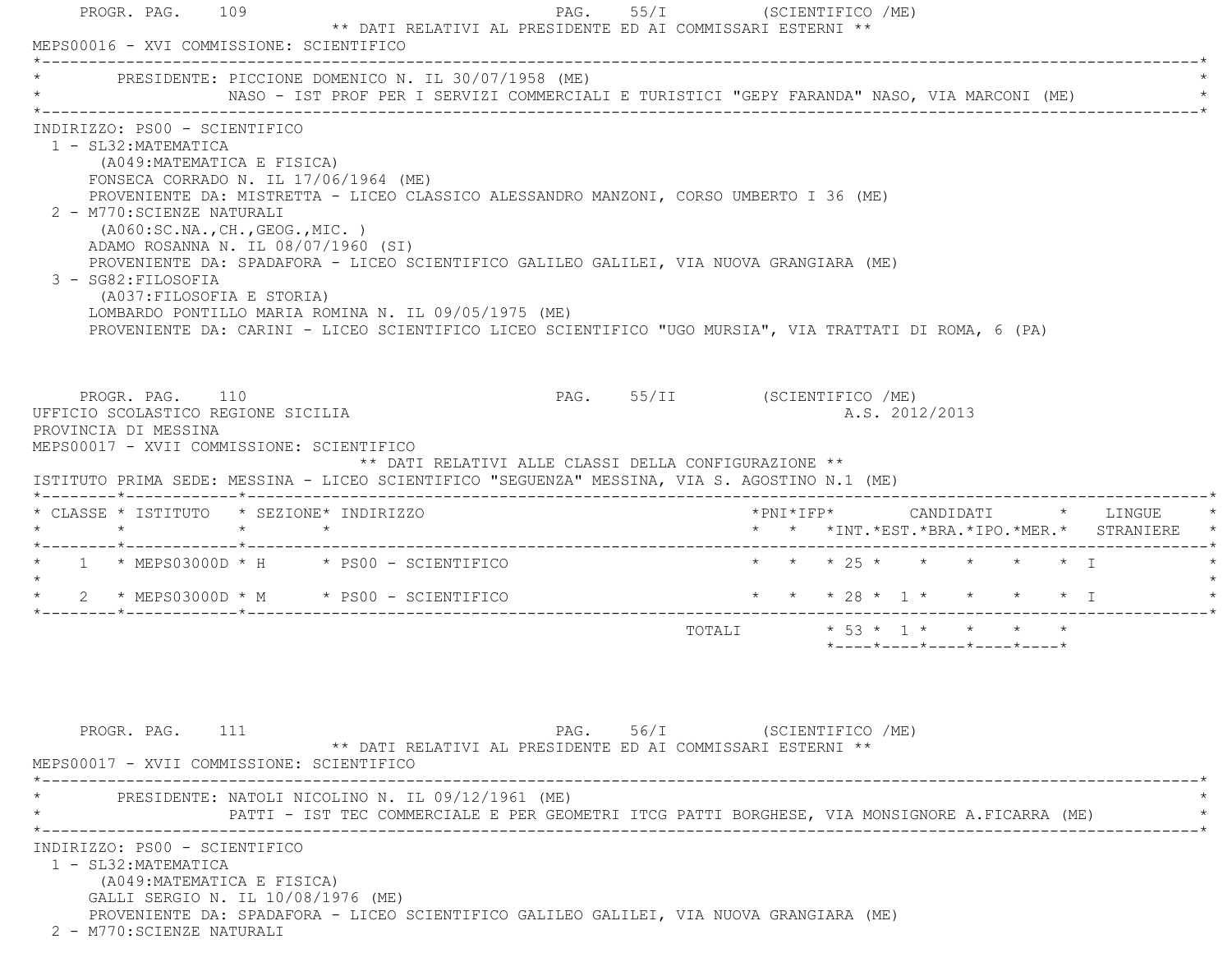(A060:SC.NA.,CH.,GEOG.,MIC. ) FARANDA GIUSEPPINA N. IL 04/02/1954 (SR) PROVENIENTE DA: PATTI - LICEO CLASSICO PATTI V.EMANUELE III, VIA TRIESTE 43 (ME) 3 - SG82:FILOSOFIA (A037:FILOSOFIA E STORIA) CALATOZZO CARMELA N. IL 18/05/1961 (ME) PROVENIENTE DA: SPADAFORA - LICEO SCIENTIFICO GALILEO GALILEI, VIA NUOVA GRANGIARA (ME) PROGR. PAG. 112 **PROGR. PAG. 112** PAG. 56/II (SCIENTIFICO /ME) UFFICIO SCOLASTICO REGIONE SICILIA A.S. 2012/2013 PROVINCIA DI MESSINA MEPS00018 - XVIII COMMISSIONE: SCIENTIFICO \*\* DATI RELATIVI ALLE CLASSI DELLA CONFIGURAZIONE \*\* ISTITUTO PRIMA SEDE: BARCELLONA POZZO DI GOTTO - LICEO SCIENTIFICO BARCELLONA MEDI, VIA SAN VITO, 76 (ME) \*--------\*------------\*-------------------------------------------------------------------------------------------------------\* \* CLASSE \* ISTITUTO \* SEZIONE\* INDIRIZZO \*PNI\*IFP\* CANDIDATI \* LINGUE \* \* \* \* \* \* \* \*INT.\*EST.\*BRA.\*IPO.\*MER.\* STRANIERE \* \*--------\*------------\*-------------------------------------------------------------------------------------------------------\* \* 1 \* MEPS040004 \* D \* PS00 - SCIENTIFICO \* X \* \* 17 \* \* \* \* \* I \* $\star$ \* 2 \* MEPS040004 \* F \* PS00 - SCIENTIFICO \* \* \* \* \* \* \* \* \* \* \* \* \* I \*--------\*------------\*-------------------------------------------------------------------------------------------------------\*TOTALI  $\star$  44  $\star$   $\star$   $\star$   $\star$   $\star$  \*----\*----\*----\*----\*----\*PROGR. PAG. 113 PAG. 57/I (SCIENTIFICO /ME) \*\* DATI RELATIVI AL PRESIDENTE ED AI COMMISSARI ESTERNI \*\* MEPS00018 - XVIII COMMISSIONE: SCIENTIFICO \*----------------------------------------------------------------------------------------------------------------------------\*PRESIDENTE: LOLLO MARINELLA N. IL 12/08/1964 (ME)

GIOIOSA MAREA - ISTITUTO COMPRENSIVO ISTITUTO COMPRENSIVO, VIA CALVARIO (ME) \*----------------------------------------------------------------------------------------------------------------------------\* INDIRIZZO: PS00 - SCIENTIFICO 1 - SL32:MATEMATICA (A049:MATEMATICA E FISICA) MUNAFO' CARMELO N. IL 22/04/1970 (ME) PROVENIENTE DA: SPADAFORA - LICEO SCIENTIFICO GALILEO GALILEI, VIA NUOVA GRANGIARA (ME) 2 - M770:SCIENZE NATURALI (A060:SC.NA.,CH.,GEOG.,MIC. ) BLANCO MARIA GRAZIA N. IL 22/01/1954 (CL) PROVENIENTE DA: MESSINA - LICEO SCIENTIFICO "ARCHIMEDE" MESSINA, V.LE REG. MARGHERITA 3 (ME) 3 - SG82:FILOSOFIA (A037:FILOSOFIA E STORIA) GINEBRI GUIDO ANTONIO N. IL 14/03/1970 (ME) PROVENIENTE DA: LINGUAGLOSSA - LICEO CLASSICO LICEO SCIENTIFICO E LINGUISTIC, VIA VIGNAZZA S.N. (CT)

PROGR. PAG. 114 **PAG.** 57/II (SCIENTIFICO /ME) UFFICIO SCOLASTICO REGIONE SICILIA A.S. 2012/2013 PROVINCIA DI MESSINA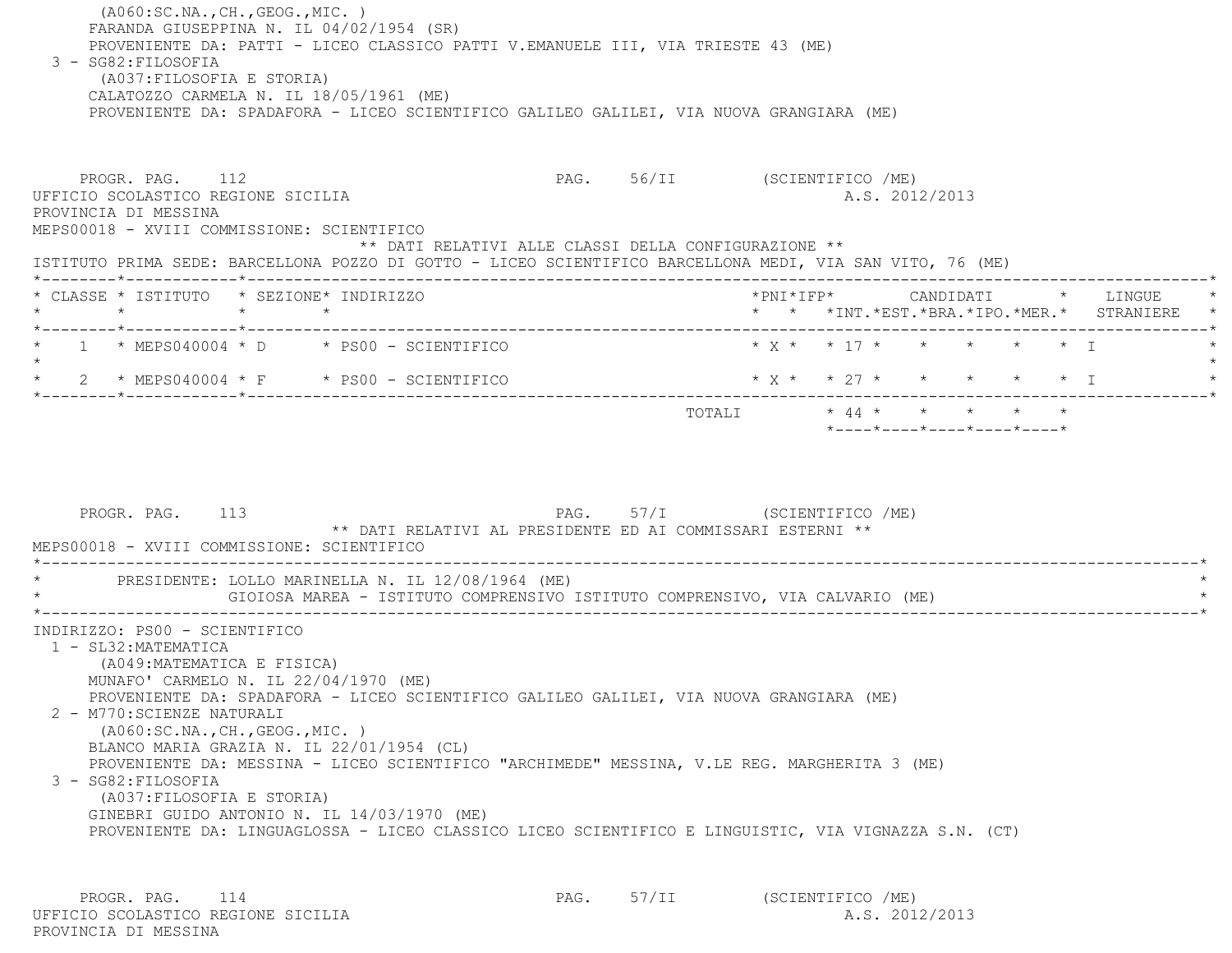| * CLASSE * ISTITUTO * SEZIONE* INDIRIZZO<br>$\star$                                                                                                                                                                                     | $\star$ $\star$ |                                                                                                                                                                                  |                                                                                      |  |                                                                 |  | * * *INT. *EST. *BRA. *IPO. *MER. * STRANIERE                                                                                                                         |
|-----------------------------------------------------------------------------------------------------------------------------------------------------------------------------------------------------------------------------------------|-----------------|----------------------------------------------------------------------------------------------------------------------------------------------------------------------------------|--------------------------------------------------------------------------------------|--|-----------------------------------------------------------------|--|-----------------------------------------------------------------------------------------------------------------------------------------------------------------------|
| $1 \times$ MEPS040004 $\star$ A $\star$ PS00 - SCIENTIFICO                                                                                                                                                                              |                 |                                                                                                                                                                                  |                                                                                      |  | $* x * * 26 * * * * * * * T$                                    |  |                                                                                                                                                                       |
| $\star$ 2 $\star$ MEPS040004 $\star$ C $\star$ PS00 - SCIENTIFICO                                                                                                                                                                       |                 |                                                                                                                                                                                  |                                                                                      |  |                                                                 |  | * x * * 21 * * * * * * 1                                                                                                                                              |
|                                                                                                                                                                                                                                         |                 |                                                                                                                                                                                  | TOTALI * 47 * * * * * *                                                              |  | $*$ - - - - $*$ - - - - $*$ - - - - $*$ - - - - $*$ - - - - $*$ |  |                                                                                                                                                                       |
| PROGR. PAG. 115                                                                                                                                                                                                                         |                 |                                                                                                                                                                                  | PAG. 58/I (SCIENTIFICO /ME)                                                          |  |                                                                 |  |                                                                                                                                                                       |
| MEPS00019 - XIX COMMISSIONE: SCIENTIFICO                                                                                                                                                                                                |                 | ** DATI RELATIVI AL PRESIDENTE ED AI COMMISSARI ESTERNI **                                                                                                                       |                                                                                      |  |                                                                 |  |                                                                                                                                                                       |
| PRESIDENTE: MUNAFO' MICHELANGELO N. IL 19/10/1953 (ME)                                                                                                                                                                                  |                 | MILAZZO - ISTITUTO TECNICO INDUSTRIALE ISTITUTO TECNICO TECNOLOGICO E, VIA TRE MONTI (ME)                                                                                        |                                                                                      |  |                                                                 |  |                                                                                                                                                                       |
| 2 - M770: SCIENZE NATURALI                                                                                                                                                                                                              |                 | (A049:MATEMATICA E FISICA)<br>MILONE ANTONIA N. IL $24/04/1967$ (ME)<br>PROVENIENTE DA: PATTI - LICEO CLASSICO PATTI V.EMANUELE III, VIA TRIESTE 43 (ME)                         |                                                                                      |  |                                                                 |  |                                                                                                                                                                       |
| (AO60:SC.NA., CH., GEOG., MIC. )<br>SAIJA GIUSEPPINA N. IL 16/09/1957 (ME)<br>3 - SG82: FILOSOFIA<br>(A037:FILOSOFIA E STORIA)<br>CHIOFALO GIUSEPPE N. IL 11/03/1976 (ME)                                                               |                 | PROVENIENTE DA: MILAZZO - ISTITUTO D'ARTE LICEO ARTISTICO, VIA GRAMSCI (ME)<br>PROVENIENTE DA: ALCAMO - LICEO SCIENTIFICO LICEO SCIENTIFICO "G. FERRO", VIA J.F. KENNEDY 48 (TP) |                                                                                      |  |                                                                 |  |                                                                                                                                                                       |
| PROGR. PAG. 116                                                                                                                                                                                                                         |                 |                                                                                                                                                                                  | PAG. 58/II (SCIENTIFICO /ME)<br>** DATI RELATIVI ALLE CLASSI DELLA CONFIGURAZIONE ** |  | A.S. 2012/2013                                                  |  |                                                                                                                                                                       |
| $\star$                                                                                                                                                                                                                                 | $\star$ $\star$ |                                                                                                                                                                                  |                                                                                      |  |                                                                 |  |                                                                                                                                                                       |
| UFFICIO SCOLASTICO REGIONE SICILIA<br>PROVINCIA DI MESSINA<br>MEPS00020 - XX COMMISSIONE: SCIENTIFICO<br>ISTITUTO PRIMA SEDE: MILAZZO - LICEO SCIENTIFICO ANTONIO MEUCCI, VIA VALVERDE (ME)<br>* CLASSE * ISTITUTO * SEZIONE* INDIRIZZO |                 | $1 \times MERS00201A \times D \times PS00 - SCIENTIFICO$                                                                                                                         |                                                                                      |  | * * * 20 * * * * * * I                                          |  | $\text{\tt *PNI*IFP*} \qquad \qquad \text{CANDIDATI} \qquad \text{\tt *} \qquad \text{LINGUE} \qquad \text{\tt *}$<br>* * *INT. *EST. *BRA. *IPO. *MER. * STRANIERE * |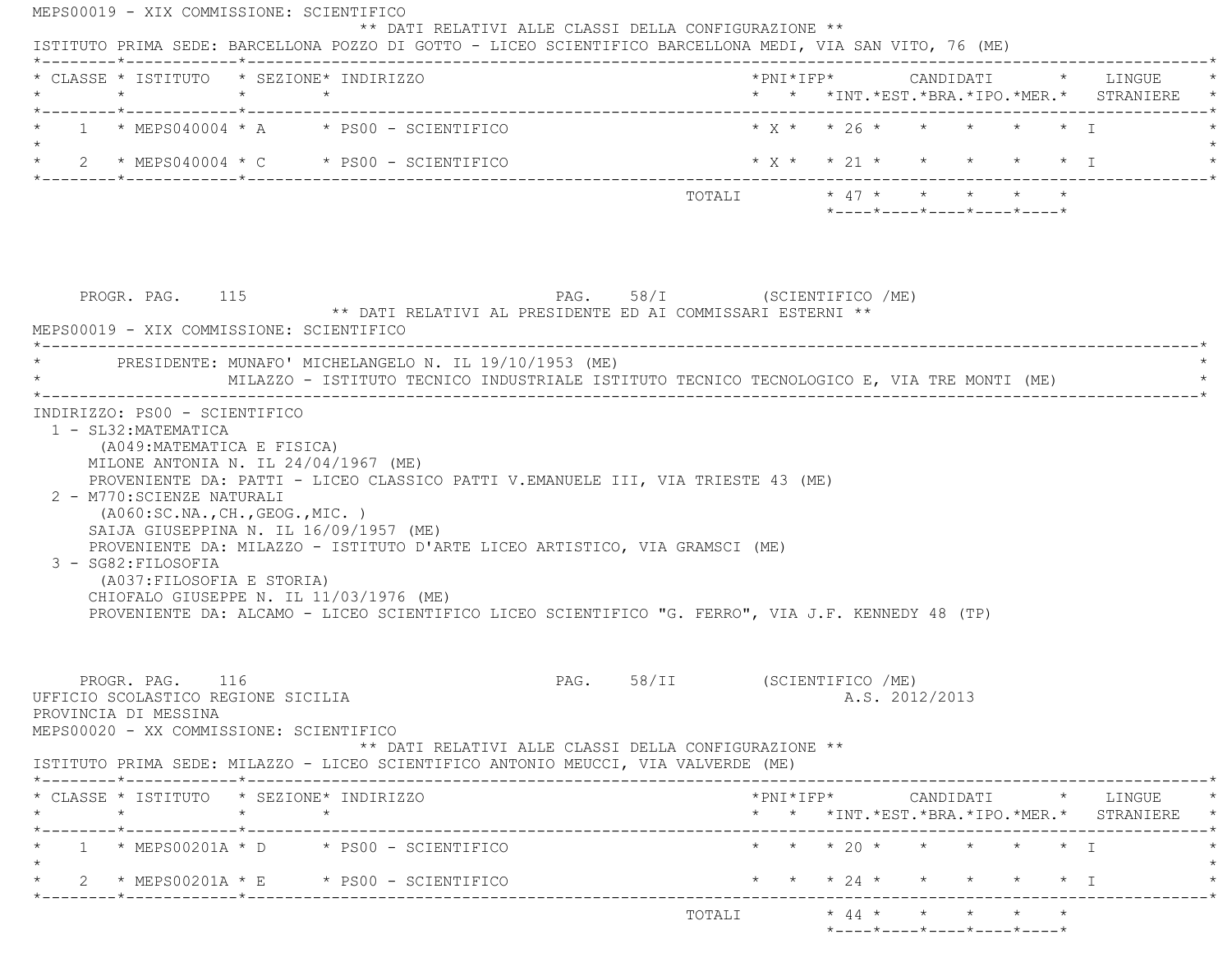|                                                                                                                                                                                                                                                                                                                                      | PRESIDENTE: ABBATE SALVATORE N. IL 14/07/1947 (ME)<br>BARCELLONA POZZO DI GOTTO - ISTITUTO COMPRENSIVO I.C. B.GENOVESE, VIA IMMACOLATA (ME)                                                                                                                                                            |                                                                                    |  |                                                                             |  |                                                                               |
|--------------------------------------------------------------------------------------------------------------------------------------------------------------------------------------------------------------------------------------------------------------------------------------------------------------------------------------|--------------------------------------------------------------------------------------------------------------------------------------------------------------------------------------------------------------------------------------------------------------------------------------------------------|------------------------------------------------------------------------------------|--|-----------------------------------------------------------------------------|--|-------------------------------------------------------------------------------|
| INDIRIZZO: PS00 - SCIENTIFICO<br>1 - SL32: MATEMATICA<br>(A049: MATEMATICA E FISICA)<br>STURNIOLO MARIA N. IL 12/01/1960 (ME)<br>2 - M770: SCIENZE NATURALI<br>(AO60:SC.NA., CH., GEOG., MIC. )<br>RIZZO CECILIA N. IL 26/10/1960 (ME)<br>3 - SG82: FILOSOFIA<br>(A037: FILOSOFIA E STORIA)<br>SARAO' CATERINA N. IL 28/07/1969 (RM) | PROVENIENTE DA: BARCELLONA POZZO DI GOTTO - LICEO SCIENTIFICO BARCELLONA MEDI, VIA SAN VITO, 76 (ME)<br>PROVENIENTE DA: SAN PIERO PATTI - LICEO CLASSICO VITTORIO EMANUELE III, VIA MARGI (ME)<br>PROVENIENTE DA: BARCELLONA POZZO DI GOTTO - LICEO SCIENTIFICO BARCELLONA MEDI, VIA SAN VITO, 76 (ME) |                                                                                    |  |                                                                             |  |                                                                               |
| PROGR. PAG. 118<br>UFFICIO SCOLASTICO REGIONE SICILIA                                                                                                                                                                                                                                                                                |                                                                                                                                                                                                                                                                                                        | PAG. 59/II (SCIENTIFICO /ME)                                                       |  |                                                                             |  |                                                                               |
| PROVINCIA DI MESSINA<br>MEPS00021 - XXI COMMISSIONE: SCIENTIFICO<br>ISTITUTO PRIMA SEDE: MILAZZO - LICEO SCIENTIFICO ANTONIO MEUCCI, VIA VALVERDE (ME)                                                                                                                                                                               | ** DATI RELATIVI ALLE CLASSI DELLA CONFIGURAZIONE **                                                                                                                                                                                                                                                   |                                                                                    |  | A.S. 2012/2013                                                              |  |                                                                               |
| * CLASSE * ISTITUTO * SEZIONE* INDIRIZZO                                                                                                                                                                                                                                                                                             |                                                                                                                                                                                                                                                                                                        |                                                                                    |  |                                                                             |  | *PNI*IFP* CANDIDATI * LINGUE<br>* * *INT. *EST. *BRA. *IPO. *MER. * STRANIERE |
|                                                                                                                                                                                                                                                                                                                                      |                                                                                                                                                                                                                                                                                                        |                                                                                    |  | * * * 23 * * * * * * I                                                      |  |                                                                               |
|                                                                                                                                                                                                                                                                                                                                      |                                                                                                                                                                                                                                                                                                        | $\star$ $\star$ $\star$ $26 \star$ $\star$ $\star$ $\star$ $\star$ $\star$ $\perp$ |  |                                                                             |  |                                                                               |
| $*$ 1 $*$ MEPS00201A $*$ B $*$ PS00 - SCIENTIFICO<br>$\star$<br>$\star$ 2 $\star$ MEPS00201A $\star$ C $\star$ PS00 - SCIENTIFICO                                                                                                                                                                                                    |                                                                                                                                                                                                                                                                                                        |                                                                                    |  | TOTALI * 49 * * * * * *<br>$*$ ---- $*$ ---- $*$ ---- $*$ ---- $*$ ---- $*$ |  |                                                                               |
|                                                                                                                                                                                                                                                                                                                                      |                                                                                                                                                                                                                                                                                                        |                                                                                    |  |                                                                             |  |                                                                               |

INDIRIZZO: PS00 - SCIENTIFICO

1 - SL32:MATEMATICA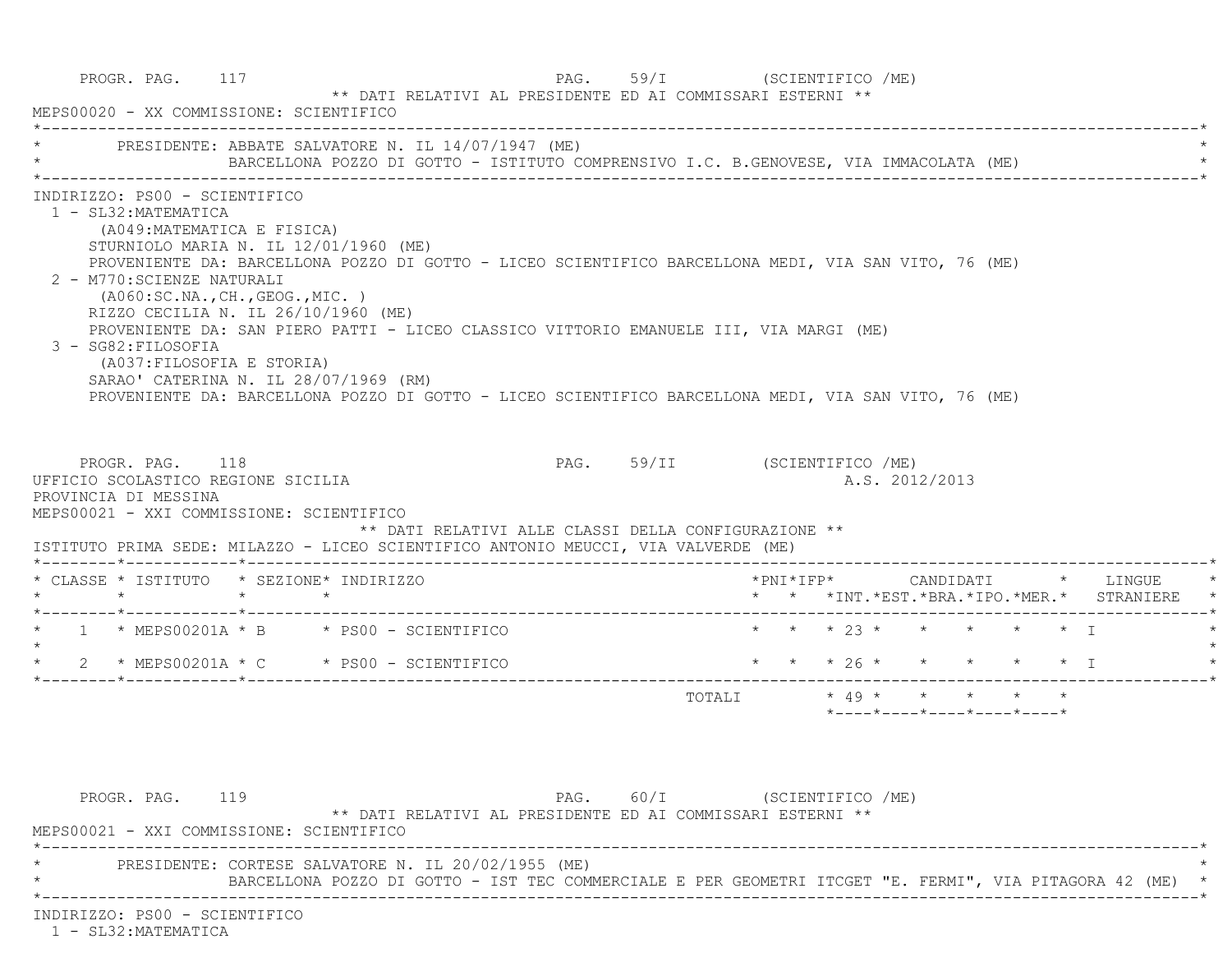(A049:MATEMATICA E FISICA) SANFILIPPO ANTONELLA N. IL 27/08/1970 (ME) PROVENIENTE DA: MESSINA - ISTITUTO MAGISTRALE LICEO LING. E SCIENZE UMANE "B, VIALE ANNUNZIATA N. 10/A - RIONE MATTEOTTI 2 - M770:SCIENZE NATURALI (A060:SC.NA.,CH.,GEOG.,MIC. ) DE GAETANO TARQUINIA N. IL 25/11/1953 (ME) PROVENIENTE DA: MESSINA - LICEO SCIENTIFICO "ARCHIMEDE" MESSINA, V.LE REG. MARGHERITA 3 (ME) 3 - SG82:FILOSOFIA (A037:FILOSOFIA E STORIA) BUEMI ROSALBA N. IL 07/03/1962 (ME) PROVENIENTE DA: BARCELLONA POZZO DI GOTTO - LICEO SCIENTIFICO BARCELLONA MEDI, VIA SAN VITO, 76 (ME) PROGR. PAG. 120 PAG. 60/II (SCIENTIFICO /ME) UFFICIO SCOLASTICO REGIONE SICILIA A.S. 2012/2013 PROVINCIA DI MESSINA MEPS00022 - XXII COMMISSIONE: SCIENTIFICO \*\* DATI RELATIVI ALLE CLASSI DELLA CONFIGURAZIONE \*\* ISTITUTO PRIMA SEDE: PATTI - LICEO CLASSICO PATTI V.EMANUELE III, VIA TRIESTE 43 (ME) \*--------\*------------\*-------------------------------------------------------------------------------------------------------\* \* CLASSE \* ISTITUTO \* SEZIONE\* INDIRIZZO \*PNI\*IFP\* CANDIDATI \* LINGUE \* \* \* \* \* \* \* \*INT.\*EST.\*BRA.\*IPO.\*MER.\* STRANIERE \* \*--------\*------------\*-------------------------------------------------------------------------------------------------------\*\* 1 \* MEPC060006 \* B-SC \* PS00 - SCIENTIFICO \* \* \* \* 26 \* \* \* \* \* \* \* \* I  $\star$ \* 2 \* MEPC060006 \* A-SC \* PS00 - SCIENTIFICO \* \* \* \* \* 23 \* \* \* \* \* \* \* F/ I \*--------\*------------\*-------------------------------------------------------------------------------------------------------\*TOTALI  $* 49 * * * * * * * * * *$  \*----\*----\*----\*----\*----\* PROGR. PAG. 121 PAG. 61/I (SCIENTIFICO /ME) \*\* DATI RELATIVI AL PRESIDENTE ED AI COMMISSARI ESTERNI \*\* MEPS00022 - XXII COMMISSIONE: SCIENTIFICO \*----------------------------------------------------------------------------------------------------------------------------\*PRESIDENTE: RANDAZZO SALVATORE TULLIO N. IL 01/06/1962 (ME) CAPO D'ORLANDO - LICEO SCIENTIFICO LS CAPO D'ORLANDO PICCOLO, VIA CONSOLARE ANTICA (ME) \*----------------------------------------------------------------------------------------------------------------------------\* INDIRIZZO: PS00 - SCIENTIFICO 1 - SL32:MATEMATICA (A049:MATEMATICA E FISICA) ZANGHI' NATALE N. IL 18/07/1960 (ME) PROVENIENTE DA: MESSINA - LICEO SCIENTIFICO "SEGUENZA" MESSINA, VIA S. AGOSTINO N.1 (ME) 2 - M770:SCIENZE NATURALI (A060:SC.NA.,CH.,GEOG.,MIC. ) MIUCCIO CRISAFI ADELAIDE N. IL 04/03/1957 (ME) PROVENIENTE DA: SANTA TERESA DI RIVA - LICEO CLASSICO ENRICO TRIMARCHI, PIAZZA MUNICIPIO (ME) 3 - SG82:FILOSOFIA (A037:FILOSOFIA E STORIA) TRAVIGLIA CARMELA N. IL 02/05/1962 (ME) PROVENIENTE DA: CAPO D'ORLANDO - LICEO SCIENTIFICO LS CAPO D'ORLANDO PICCOLO, VIA CONSOLARE ANTICA (ME)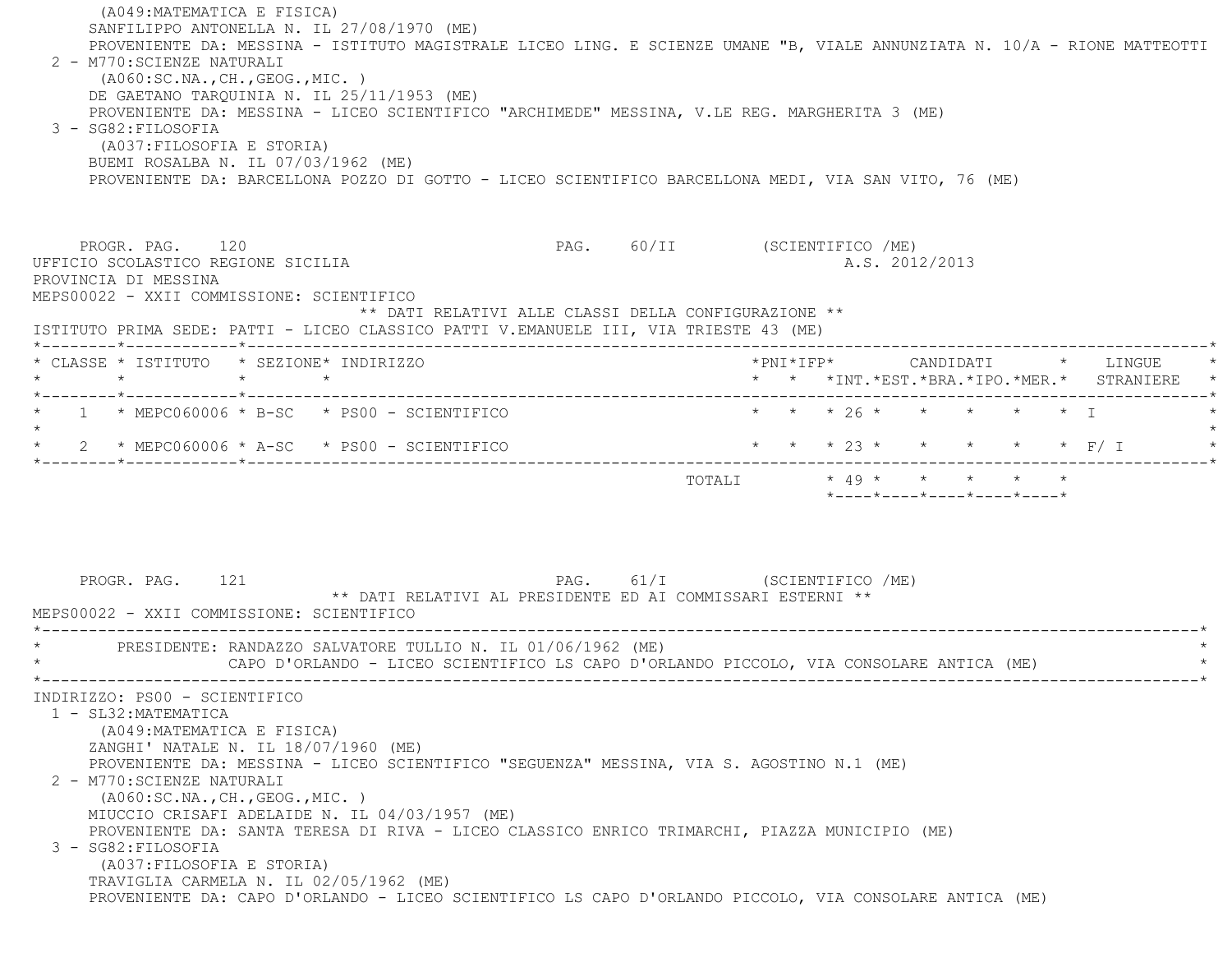PROGR. PAG. 122 **PAG.** PAG. 61/II (SCIENTIFICO /ME) UFFICIO SCOLASTICO REGIONE SICILIA A.S. 2012/2013 PROVINCIA DI MESSINA MEPS00023 - XXIII COMMISSIONE: SCIENTIFICO \*\* DATI RELATIVI ALLE CLASSI DELLA CONFIGURAZIONE \*\* ISTITUTO PRIMA SEDE: PATTI - LICEO CLASSICO PATTI V.EMANUELE III, VIA TRIESTE 43 (ME) \*--------\*------------\*-------------------------------------------------------------------------------------------------------\* \* CLASSE \* ISTITUTO \* SEZIONE\* INDIRIZZO \*PNI\*IFP\* CANDIDATI \* LINGUE \* \* \* \* \* \* \* \*INT.\*EST.\*BRA.\*IPO.\*MER.\* STRANIERE \* \*--------\*------------\*-------------------------------------------------------------------------------------------------------\* \* 1 \* MEPC060006 \* C \* PS00 - SCIENTIFICO \* \* \* 22 \* \* \* \* \* I \* \*--------\*------------\*-------------------------------------------------------------------------------------------------------\* ISTITUTO SECONDA SEDE: SAN PIERO PATTI - LICEO CLASSICO VITTORIO EMANUELE III, VIA MARGI (ME) \*--------\*------------\*-------------------------------------------------------------------------------------------------------\* \* CLASSE \* ISTITUTO \* SEZIONE\* INDIRIZZO \*PNI\*IFP\* CANDIDATI \* LINGUE \* \* \* \* \* \* \* \*INT.\*EST.\*BRA.\*IPO.\*MER.\* STRANIERE \* \*--------\*------------\*-------------------------------------------------------------------------------------------------------\*2 \* MEPC060017 \* A-SC \* PS00 - SCIENTIFICO \* \* \* \* 11 \* \* \* \* \* \* \* T \*--------\*------------\*-------------------------------------------------------------------------------------------------------\* $\texttt{TOTALI} \qquad \qquad \star \quad 33 \; \star \qquad \star \qquad \star \qquad \star \qquad \star \qquad \star$  \*----\*----\*----\*----\*----\*PROGR. PAG. 123 PAG. 62/I (SCIENTIFICO /ME) \*\* DATI RELATIVI AL PRESIDENTE ED AI COMMISSARI ESTERNI \*\* MEPS00023 - XXIII COMMISSIONE: SCIENTIFICO \*----------------------------------------------------------------------------------------------------------------------------\*PRESIDENTE: LEOTTA MARIA SEBASTIANA N. IL 06/12/1962 (CT) BRONTE - IST PROF PER L'AGRICOLTURA E L'AMBIENTE A. M. MAZZEI, VIALE DELLA REGIONE 2 (CT) \*----------------------------------------------------------------------------------------------------------------------------\* INDIRIZZO: PS00 - SCIENTIFICO 1 - SL32:MATEMATICA (A049:MATEMATICA E FISICA) MAZZEO SEBASTIANO N. IL 17/05/1973 (ME) PROVENIENTE DA: BARCELLONA POZZO DI GOTTO - LICEO SCIENTIFICO BARCELLONA MEDI, VIA SAN VITO, 76 (ME) 2 - M770:SCIENZE NATURALI (A060:SC.NA.,CH.,GEOG.,MIC. ) CLEMENTE ANTONINA N. IL 10/08/1963 (ME) PROVENIENTE DA: MESSINA - LICEO SCIENTIFICO "ARCHIMEDE" MESSINA, V.LE REG. MARGHERITA 3 (ME) 3 - SG82:FILOSOFIA (A037:FILOSOFIA E STORIA) GIANNETTO ROBERTA N. IL 17/11/1975 (ME) PROVENIENTE DA: LIPARI - LICEO SCIENTIFICO SEZ. SCIENTIFICA, VIA TORRENTE S. LUCIA (ME) PROGR. PAG. 124 PROGR. PAG. 62/II (SCIENTIFICO /ME) UFFICIO SCOLASTICO REGIONE SICILIA A.S. 2012/2013 PROVINCIA DI MESSINA MEPS00024 - XXIV COMMISSIONE: SCIENTIFICO \*\* DATI RELATIVI ALLE CLASSI DELLA CONFIGURAZIONE \*\* ISTITUTO PRIMA SEDE: MISTRETTA - LICEO CLASSICO ALESSANDRO MANZONI, CORSO UMBERTO I 36 (ME) \*--------\*------------\*-------------------------------------------------------------------------------------------------------\*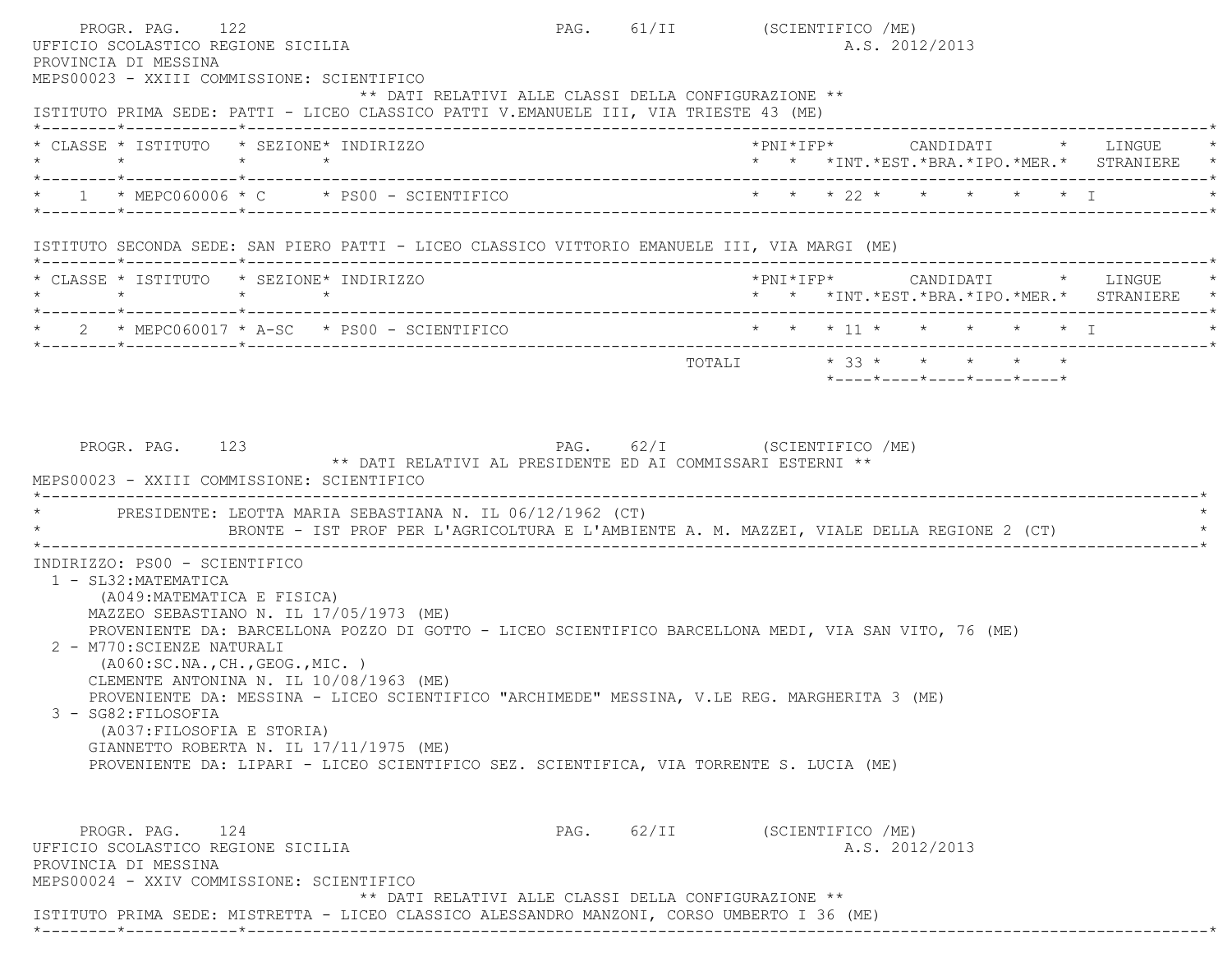| $\star$              |                      | * CLASSE * ISTITUTO * SEZIONE* INDIRIZZO                                                                                |                                                                                                                                                                                                                                                                                                                                                                |                                                                                                                                                                                                  |                                    |                                                                               |                                                                                  |                                                      |                                                            |                                                                                                                                                              |                          |                |                                                 |                                                                                                                                                                                                                                                                                                                                                                                                                                                                                                    |
|----------------------|----------------------|-------------------------------------------------------------------------------------------------------------------------|----------------------------------------------------------------------------------------------------------------------------------------------------------------------------------------------------------------------------------------------------------------------------------------------------------------------------------------------------------------|--------------------------------------------------------------------------------------------------------------------------------------------------------------------------------------------------|------------------------------------|-------------------------------------------------------------------------------|----------------------------------------------------------------------------------|------------------------------------------------------|------------------------------------------------------------|--------------------------------------------------------------------------------------------------------------------------------------------------------------|--------------------------|----------------|-------------------------------------------------|----------------------------------------------------------------------------------------------------------------------------------------------------------------------------------------------------------------------------------------------------------------------------------------------------------------------------------------------------------------------------------------------------------------------------------------------------------------------------------------------------|
|                      |                      |                                                                                                                         |                                                                                                                                                                                                                                                                                                                                                                |                                                                                                                                                                                                  |                                    |                                                                               |                                                                                  |                                                      |                                                            |                                                                                                                                                              |                          |                |                                                 |                                                                                                                                                                                                                                                                                                                                                                                                                                                                                                    |
|                      |                      |                                                                                                                         |                                                                                                                                                                                                                                                                                                                                                                |                                                                                                                                                                                                  |                                    |                                                                               |                                                                                  |                                                      |                                                            |                                                                                                                                                              |                          |                |                                                 |                                                                                                                                                                                                                                                                                                                                                                                                                                                                                                    |
|                      |                      |                                                                                                                         |                                                                                                                                                                                                                                                                                                                                                                |                                                                                                                                                                                                  |                                    |                                                                               |                                                                                  |                                                      |                                                            |                                                                                                                                                              |                          |                |                                                 |                                                                                                                                                                                                                                                                                                                                                                                                                                                                                                    |
|                      |                      |                                                                                                                         |                                                                                                                                                                                                                                                                                                                                                                |                                                                                                                                                                                                  |                                    |                                                                               |                                                                                  |                                                      |                                                            |                                                                                                                                                              |                          |                |                                                 |                                                                                                                                                                                                                                                                                                                                                                                                                                                                                                    |
|                      |                      |                                                                                                                         |                                                                                                                                                                                                                                                                                                                                                                |                                                                                                                                                                                                  |                                    |                                                                               |                                                                                  |                                                      |                                                            |                                                                                                                                                              |                          |                |                                                 |                                                                                                                                                                                                                                                                                                                                                                                                                                                                                                    |
|                      |                      |                                                                                                                         |                                                                                                                                                                                                                                                                                                                                                                |                                                                                                                                                                                                  |                                    |                                                                               |                                                                                  |                                                      |                                                            |                                                                                                                                                              |                          |                |                                                 |                                                                                                                                                                                                                                                                                                                                                                                                                                                                                                    |
| 3 - SG82: FILOSOFIA  |                      |                                                                                                                         |                                                                                                                                                                                                                                                                                                                                                                |                                                                                                                                                                                                  |                                    |                                                                               |                                                                                  |                                                      |                                                            |                                                                                                                                                              |                          |                |                                                 |                                                                                                                                                                                                                                                                                                                                                                                                                                                                                                    |
| PROVINCIA DI MESSINA |                      |                                                                                                                         |                                                                                                                                                                                                                                                                                                                                                                |                                                                                                                                                                                                  |                                    |                                                                               |                                                                                  |                                                      |                                                            |                                                                                                                                                              |                          |                |                                                 |                                                                                                                                                                                                                                                                                                                                                                                                                                                                                                    |
|                      |                      |                                                                                                                         |                                                                                                                                                                                                                                                                                                                                                                |                                                                                                                                                                                                  |                                    |                                                                               |                                                                                  |                                                      |                                                            |                                                                                                                                                              |                          |                |                                                 |                                                                                                                                                                                                                                                                                                                                                                                                                                                                                                    |
|                      |                      |                                                                                                                         |                                                                                                                                                                                                                                                                                                                                                                |                                                                                                                                                                                                  |                                    |                                                                               |                                                                                  |                                                      |                                                            |                                                                                                                                                              |                          |                |                                                 |                                                                                                                                                                                                                                                                                                                                                                                                                                                                                                    |
|                      |                      |                                                                                                                         |                                                                                                                                                                                                                                                                                                                                                                |                                                                                                                                                                                                  |                                    |                                                                               |                                                                                  |                                                      |                                                            |                                                                                                                                                              |                          |                |                                                 |                                                                                                                                                                                                                                                                                                                                                                                                                                                                                                    |
|                      |                      | $1 \times MEFSO03016 \times A \times FS00 - SCIENTIFICO$                                                                |                                                                                                                                                                                                                                                                                                                                                                |                                                                                                                                                                                                  |                                    |                                                                               |                                                                                  |                                                      |                                                            |                                                                                                                                                              | * * * 11 * 1 * * * * * 1 |                |                                                 |                                                                                                                                                                                                                                                                                                                                                                                                                                                                                                    |
|                      |                      | 2 * MEPS003016 * B * PS00 - SCIENTIFICO                                                                                 |                                                                                                                                                                                                                                                                                                                                                                |                                                                                                                                                                                                  |                                    |                                                                               |                                                                                  |                                                      |                                                            |                                                                                                                                                              |                          |                | * * * 17 * * * * * * F/I                        |                                                                                                                                                                                                                                                                                                                                                                                                                                                                                                    |
|                      | 1 - SL32: MATEMATICA | $\star$<br>PROGR. PAG. 125<br>INDIRIZZO: PS00 - SCIENTIFICO<br>2 - M770: SCIENZE NATURALI<br>PROGR. PAG. 126<br>$\star$ | MEPS00024 - XXIV COMMISSIONE: SCIENTIFICO<br>(A049: MATEMATICA E FISICA)<br>( A060:SC.NA., CH., GEOG., MIC. )<br>SCIORTINO MARIA TERESA N. IL 26/11/1959 (ME)<br>(A037: FILOSOFIA E STORIA)<br>SAIJA GILDA N. IL 09/11/1962 (ME)<br>UFFICIO SCOLASTICO REGIONE SICILIA<br>MEPS00025 - XXV COMMISSIONE: SCIENTIFICO<br>* CLASSE * ISTITUTO * SEZIONE* INDIRIZZO | $1 * MEPC00101B * A * PS00 - SCIENTIFICO$<br>2 * MEPC00101B * B * PS00 - SCIENTIFICO<br>* PRESIDENTE: AMOROSO ANTONIETTA N. IL 25/09/1960 (RC)<br>CINNAMELLA MARIA TINDARA N. IL 22/11/1964 (ME) | ---------------------------------- | PROVENIENTE DA: MILAZZO - LICEO SCIENTIFICO ANTONIO MEUCCI, VIA VALVERDE (ME) | PROVENIENTE DA: PATTI - LICEO CLASSICO PATTI V.EMANUELE III, VIA TRIESTE 43 (ME) | ** DATI RELATIVI ALLE CLASSI DELLA CONFIGURAZIONE ** | ** DATI RELATIVI AL PRESIDENTE ED AI COMMISSARI ESTERNI ** | PAG. 63/I (SCIENTIFICO /ME)<br>PAG. 63/II (SCIENTIFICO /ME)<br>ISTITUTO PRIMA SEDE: SANT'AGATA DI MILITELLO - LICEO SCIENTIFICO FERMI, C/DA MUTI S.N.C. (ME) |                          | A.S. 2012/2013 | * * *INT. *EST. *BRA. *IPO. *MER. * STRANIERE * | * * *INT. *EST. *BRA. *IPO. *MER. * STRANIERE<br>* * * 19 * * * * * * T<br>* * * 19 * * * * * * I<br>TOTALI * 38 * * * * * *<br>$*$ - - - - $*$ - - - - $*$ - - - - $*$ - - - - $*$ - - - - $*$<br>BARCELLONA POZZO DI GOTTO - ISTITUTO SUPERIORE I.S.BARCELLONA FERRARI, VICO PICARDI (ME)<br>PROVENIENTE DA: MESSINA - IST PROF INDUSTRIA E ARTIGIANATO I.S. "E. MAJORANA - G. MARCONI, V.LE GIOSTRA - 2 (ME)<br>------------------------------*<br>$*$ PNI $*$ IFP $*$ CANDIDATI $*$ LINGUE $*$ |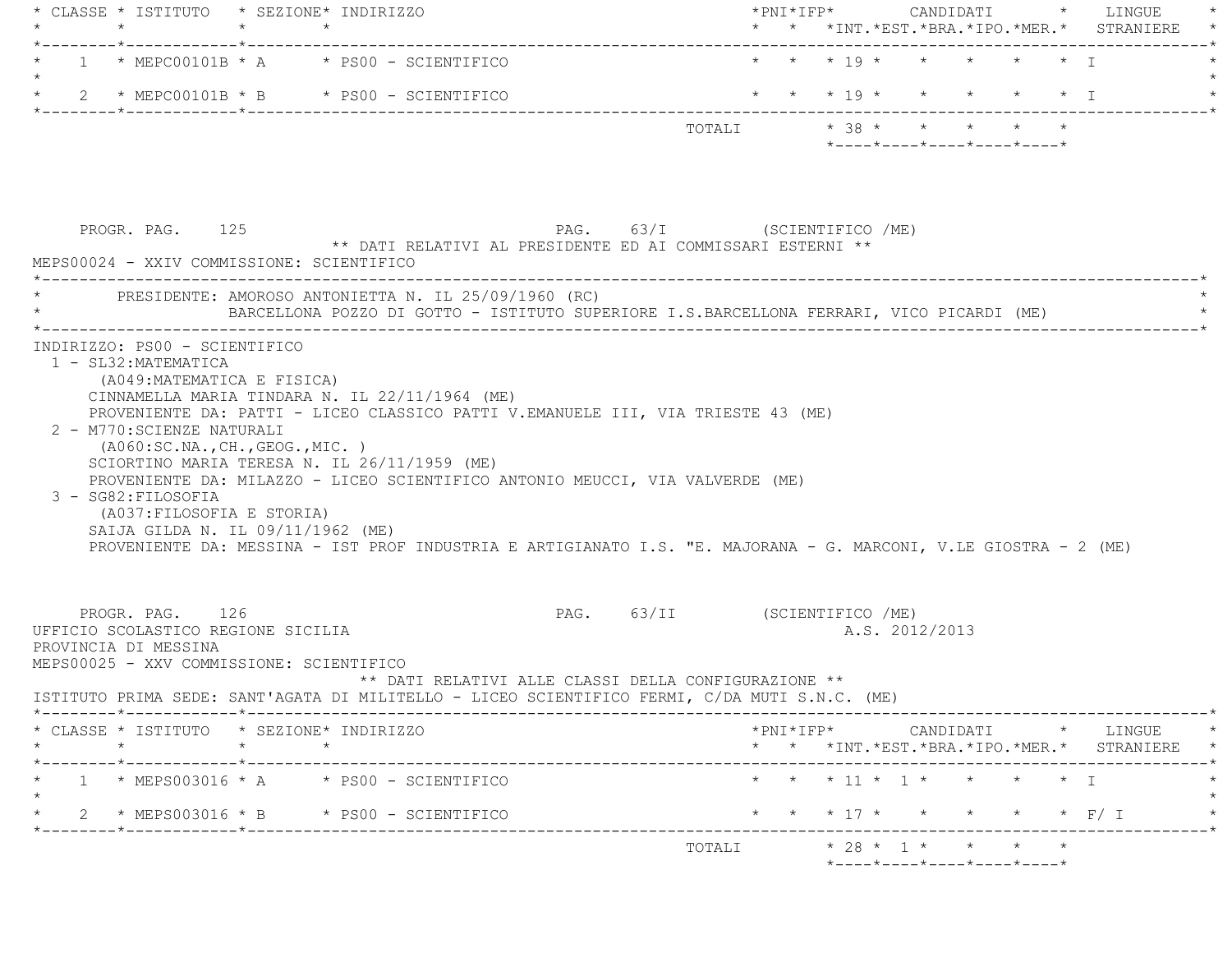|                 |                                                                                                                                                                                                                                                   |                 | PRESIDENTE: ROSSO GIANFRANCO N. IL 29/04/1960 (ME)<br>MESSINA - ISTITUTO COMPRENSIVO I.C. PASCOLI-CRISPI, VIA GRAN PRIORATO, 11 (ME)                                                                                                                                                                                                                    |                              |                          |                |  |                                                                                          |
|-----------------|---------------------------------------------------------------------------------------------------------------------------------------------------------------------------------------------------------------------------------------------------|-----------------|---------------------------------------------------------------------------------------------------------------------------------------------------------------------------------------------------------------------------------------------------------------------------------------------------------------------------------------------------------|------------------------------|--------------------------|----------------|--|------------------------------------------------------------------------------------------|
|                 | INDIRIZZO: PS00 - SCIENTIFICO<br>1 - SL32: MATEMATICA<br>(A049: MATEMATICA E FISICA)<br>2 - M770: SCIENZE NATURALI<br>(A060:SC.NA., CH., GEOG., MIC.)<br>3 - SG82: FILOSOFIA<br>(A037: FILOSOFIA E STORIA)<br>MICALE TAMARA N. IL 18/01/1975 (ME) |                 | RONCAGLIA AURORA MARIA N. IL 25/10/1969 (ME)<br>PROVENIENTE DA: MILAZZO - LICEO SCIENTIFICO ANTONIO MEUCCI, VIA VALVERDE (ME)<br>GULLI' CONCETTA N. IL $01/09/1958$ (ME)<br>PROVENIENTE DA: MESSINA - LICEO CLASSICO "MAUROLICO" MESSINA, VIA CAVOUR 63 (ME)<br>PROVENIENTE DA: SPADAFORA - LICEO SCIENTIFICO GALILEO GALILEI, VIA NUOVA GRANGIARA (ME) |                              |                          |                |  |                                                                                          |
|                 | PROGR. PAG. 128<br>UFFICIO SCOLASTICO REGIONE SICILIA<br>PROVINCIA DI MESSINA<br>MEPS00026 - XXVI COMMISSIONE: SCIENTIFICO                                                                                                                        |                 | ** DATI RELATIVI ALLE CLASSI DELLA CONFIGURAZIONE **                                                                                                                                                                                                                                                                                                    | PAG. 64/II (SCIENTIFICO /ME) |                          | A.S. 2012/2013 |  |                                                                                          |
| $\star$ $\star$ |                                                                                                                                                                                                                                                   | $\star$ $\star$ | ISTITUTO PRIMA SEDE: MILAZZO - LICEO SCIENTIFICO ANTONIO MEUCCI, VIA VALVERDE (ME)<br>* CLASSE * ISTITUTO * SEZIONE* INDIRIZZO                                                                                                                                                                                                                          |                              |                          |                |  | * * *INT.*EST.*BRA.*IPO.*MER.* STRANIERE *                                               |
|                 |                                                                                                                                                                                                                                                   |                 |                                                                                                                                                                                                                                                                                                                                                         |                              |                          |                |  |                                                                                          |
|                 |                                                                                                                                                                                                                                                   |                 | ISTITUTO SECONDA SEDE: SPADAFORA - LICEO SCIENTIFICO GALILEO GALILEI, VIA NUOVA GRANGIARA (ME)                                                                                                                                                                                                                                                          |                              |                          |                |  |                                                                                          |
|                 |                                                                                                                                                                                                                                                   |                 | * CLASSE * ISTITUTO * SEZIONE* INDIRIZZO                                                                                                                                                                                                                                                                                                                |                              |                          |                |  | $*$ PNI $*$ IFP $*$ CANDIDATI $*$ LINGUE $*$<br>* * *INT.*EST.*BRA.*IPO.*MER.* STRANIERE |
|                 |                                                                                                                                                                                                                                                   |                 | $2 * MEPS190002 * A * PS00 - SCIENTIFICO$                                                                                                                                                                                                                                                                                                               |                              | * * * 23 * 1 * * * * * I |                |  |                                                                                          |

\* PRESIDENTE: ROSANOVA CLAUDIO N. IL 22/09/1959 (NA) \*

BARCELLONA POZZO DI GOTTO - LICEO SCIENTIFICO BARCELLONA MEDI, VIA SAN VITO, 76 (ME) \*

\*----------------------------------------------------------------------------------------------------------------------------\*

INDIRIZZO: PS00 - SCIENTIFICO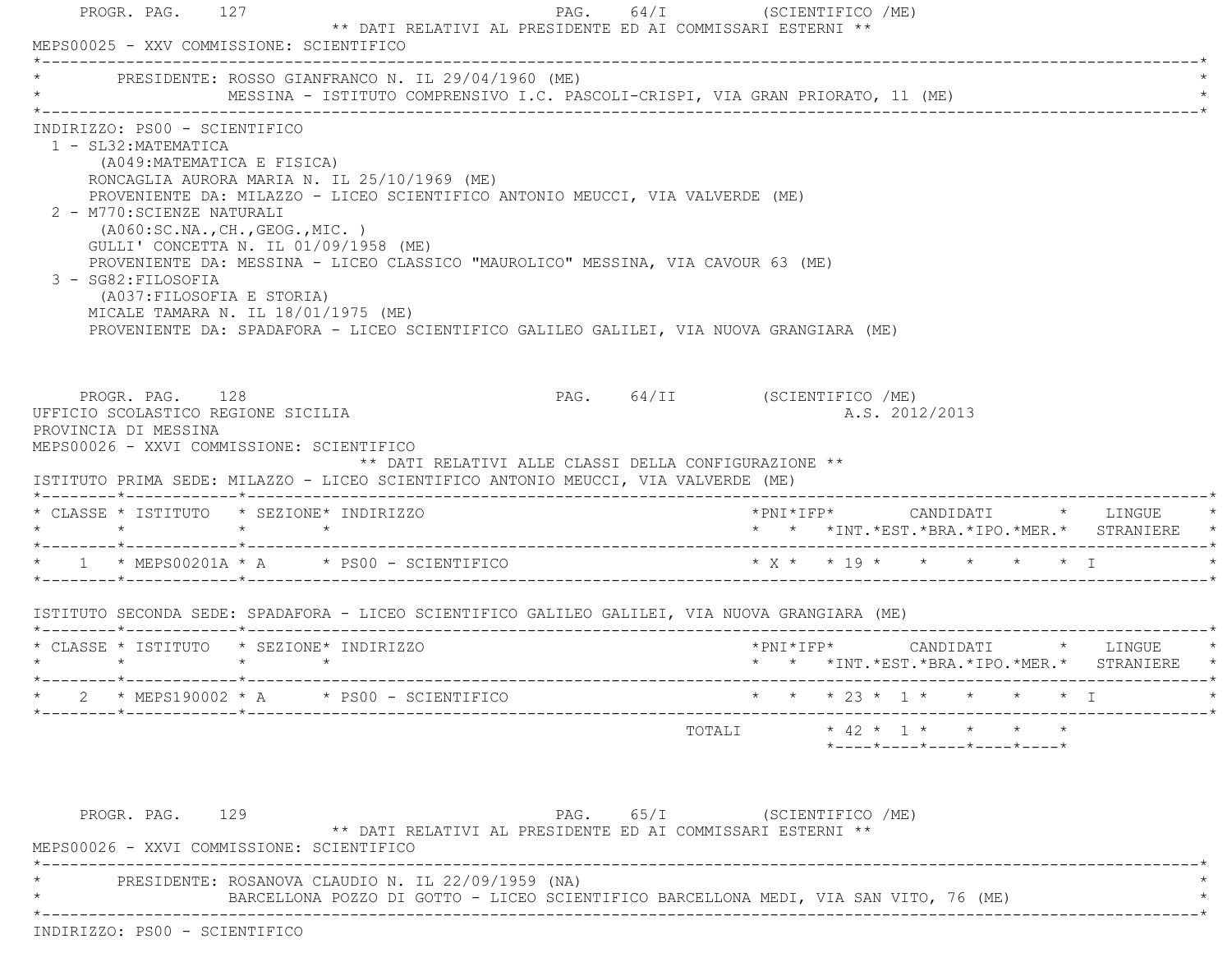1 - SL32:MATEMATICA (A049:MATEMATICA E FISICA) AQUINO MASSIMO N. IL 14/05/1963 (ME) PROVENIENTE DA: MESSINA - LICEO SCIENTIFICO LICEO SCIENTIFICO BISAZZA, VIALE ANNUNZIATA 10/A (ME) 2 - M770:SCIENZE NATURALI (A060:SC.NA.,CH.,GEOG.,MIC. ) CAMPO AIDA N. IL 14/09/1959 (ME) PROVENIENTE DA: BARCELLONA POZZO DI GOTTO - ISTITUTO TECNICO INDUSTRIALE ITT-LSSA N.COPERNICO, VIA ROMA 250 (ME) 3 - SG82:FILOSOFIA (A037:FILOSOFIA E STORIA) RAPISARDA GIUSEPPE N. IL 01/01/1951 (ME) PROVENIENTE DA: MESSINA - LICEO SCIENTIFICO "ARCHIMEDE" MESSINA, V.LE REG. MARGHERITA 3 (ME) PROGR. PAG. 130 PAG. 65/II (SCIENTIFICO /ME) UFFICIO SCOLASTICO REGIONE SICILIA A.S. 2012/2013 PROVINCIA DI MESSINA MEPS00027 - XXVII COMMISSIONE: SCIENTIFICO \*\* DATI RELATIVI ALLE CLASSI DELLA CONFIGURAZIONE \*\* ISTITUTO PRIMA SEDE: MESSINA - LICEO SCIENTIFICO "SEGUENZA" MESSINA, VIA S. AGOSTINO N.1 (ME) \*--------\*------------\*-------------------------------------------------------------------------------------------------------\* \* CLASSE \* ISTITUTO \* SEZIONE\* INDIRIZZO \*PNI\*IFP\* CANDIDATI \* LINGUE \* \* \* \* \* \* \* \*INT.\*EST.\*BRA.\*IPO.\*MER.\* STRANIERE \* \*--------\*------------\*-------------------------------------------------------------------------------------------------------\*1 \* MEPS03000D \* D \* PS00 - SCIENTIFICO \* \* \* \* 24 \* \* \* \* \* \* \* \* I \*--------\*------------\*-------------------------------------------------------------------------------------------------------\* ISTITUTO SECONDA SEDE: MESSINA - L.R. PAR. LICEO SCIENTIFICO LICEO SCIENTIFICO "EMPEDOCLE", VIA R.ANSALONE N.2 (ME) \*--------\*------------\*-------------------------------------------------------------------------------------------------------\* \* CLASSE \* ISTITUTO \* SEZIONE\* INDIRIZZO \*PNI\*IFP\* CANDIDATI \* LINGUE \* \* \* \* \* \* \* \*INT.\*EST.\*BRA.\*IPO.\*MER.\* STRANIERE \* \*--------\*------------\*-------------------------------------------------------------------------------------------------------\*2 \* MEPS045007 \* A \* ISFN - SCIENTIFICO PROGETTO "BROCCA" \* \* \* 27 \* \* \* \* \* \* \* I \*--------\*------------\*-------------------------------------------------------------------------------------------------------\*TOTALI  $* 51 * * * * * * * *$  \*----\*----\*----\*----\*----\*PROGR. PAG. 131 PAG. 66/I (SCIENTIFICO /ME) \*\* DATI RELATIVI AL PRESIDENTE ED AI COMMISSARI ESTERNI \*\* MEPS00027 - XXVII COMMISSIONE: SCIENTIFICO \*----------------------------------------------------------------------------------------------------------------------------\*PRESIDENTE: TREVITO VINCENZO N. IL 28/12/1975 (ME) SANTA TERESA DI RIVA - LICEO SCIENTIFICO LICEO SCIENTIFICO STATALE, VIALE R. MARGHERITA (ME) \*----------------------------------------------------------------------------------------------------------------------------\* INDIRIZZO: PS00 - SCIENTIFICO 1 - SL32:MATEMATICA (A049:MATEMATICA E FISICA) LONGO VIVIANA N. IL 05/05/1977 (ME) PROVENIENTE DA: NASO - IST PROF PER I SERVIZI COMMERCIALI E TURISTICI "GEPY FARANDA" NASO, VIA MARCONI (ME) 2 - M770:SCIENZE NATURALI (A060:SC.NA.,CH.,GEOG.,MIC. ) SATULLO ROSA ANNA N. IL 26/07/1959 (ME) PROVENIENTE DA: TAORMINA - ISTITUTO TECNICO COMMERCIALE I.I.S.S. "PUGLIATTI " TAORMINA, CONTRADA ARANCIO SNC (ME)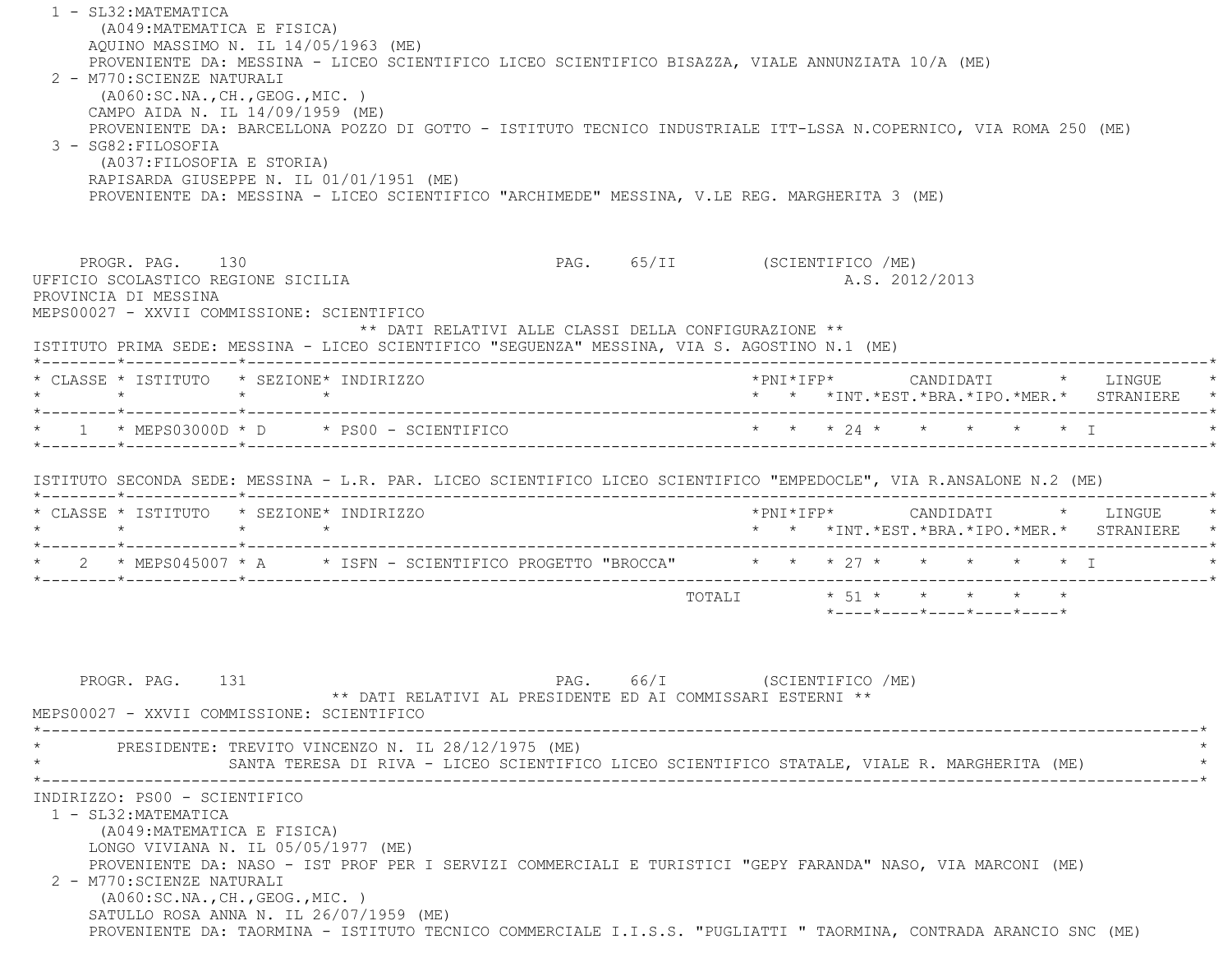3 - SG82:FILOSOFIA (A037:FILOSOFIA E STORIA) PIRRI DANILA N. IL 28/01/1978 (ME) PROVENIENTE DA: SAN PIERO PATTI - LICEO CLASSICO VITTORIO EMANUELE III, VIA MARGI (ME) INDIRIZZO: ISFN - SCIENTIFICO PROGETTO "BROCCA" 1 - SL32:MATEMATICA (A049:MATEMATICA E FISICA) LONGO VIVIANA N. IL 05/05/1977 (ME) PROVENIENTE DA: NASO - IST PROF PER I SERVIZI COMMERCIALI E TURISTICI "GEPY FARANDA" NASO, VIA MARCONI (ME) 2 - SG82:FILOSOFIA (A037:FILOSOFIA E STORIA) PIRRI DANILA N. IL 28/01/1978 (ME) PROVENIENTE DA: SAN PIERO PATTI - LICEO CLASSICO VITTORIO EMANUELE III, VIA MARGI (ME) 3 - SB01:BIOLOGIA (A060:SC.NA.,CH.,GEOG.,MIC. ) SATULLO ROSA ANNA N. IL 26/07/1959 (ME) PROVENIENTE DA: TAORMINA - ISTITUTO TECNICO COMMERCIALE I.I.S.S. "PUGLIATTI " TAORMINA, CONTRADA ARANCIO SNC (ME) PROGR. PAG. 132 **PAG. PAG.** 66/II (SCIENTIFICO /ME) UFFICIO SCOLASTICO REGIONE SICILIA A.S. 2012/2013 PROVINCIA DI MESSINA MEPS00028 - XXVIII COMMISSIONE: SCIENTIFICO \*\* DATI RELATIVI ALLE CLASSI DELLA CONFIGURAZIONE \*\* ISTITUTO PRIMA SEDE: MESSINA - LICEO SCIENTIFICO LICEO SCIENTIFICO QUASIMODO, FONDO FUCILE (ME) \*--------\*------------\*-------------------------------------------------------------------------------------------------------\* \* CLASSE \* ISTITUTO \* SEZIONE\* INDIRIZZO \*PNI\*IFP\* CANDIDATI \* LINGUE \* \* \* \* \* \* \* \*INT.\*EST.\*BRA.\*IPO.\*MER.\* STRANIERE \* \*--------\*------------\*-------------------------------------------------------------------------------------------------------\* \* 1 \* MEPS02601V \* A-SC \* PS00 - SCIENTIFICO \* \* \* 21 \* 3 \* \* \* \* I \* \*--------\*------------\*-------------------------------------------------------------------------------------------------------\* ISTITUTO SECONDA SEDE: MESSINA - L.R. PAR. LICEO SCIENTIFICO S.IGNAZIO, V.IGNATIANUM 23 (ME) \*--------\*------------\*-------------------------------------------------------------------------------------------------------\* \* CLASSE \* ISTITUTO \* SEZIONE\* INDIRIZZO \*PNI\*IFP\* CANDIDATI \* LINGUE \* \* \* \* \* \* \* \*INT.\*EST.\*BRA.\*IPO.\*MER.\* STRANIERE \* \*--------\*------------\*-------------------------------------------------------------------------------------------------------\*2 \* MEPS01500B \* A \* PS00 - SCIENTIFICO \* \* \* \* 17 \* \* \* \* \* \* \* I \*--------\*------------\*-------------------------------------------------------------------------------------------------------\* TOTALI \* 38 \* 3 \* \* \* \* \*----\*----\*----\*----\*----\*PROGR. PAG. 133 PAG. 67/I (SCIENTIFICO /ME) \*\* DATI RELATIVI AL PRESIDENTE ED AI COMMISSARI ESTERNI \*\* MEPS00028 - XXVIII COMMISSIONE: SCIENTIFICO $*$ PRESIDENTE: CAVALLARO ANGELO N. IL 16/02/1966 (ME) RAMACCA - ISTITUTO COMPRENSIVO IC DE CRUYLLAS RAMACCA, VIALE LIBERTA', 20 (CT) \*----------------------------------------------------------------------------------------------------------------------------\* INDIRIZZO: PS00 - SCIENTIFICO 1 - SL32:MATEMATICA (A049:MATEMATICA E FISICA) MINORE ELENA N. IL 02/08/1970 (ME) PROVENIENTE DA: MILAZZO - ISTITUTO D'ARTE LICEO ARTISTICO, VIA GRAMSCI (ME) 2 - M770:SCIENZE NATURALI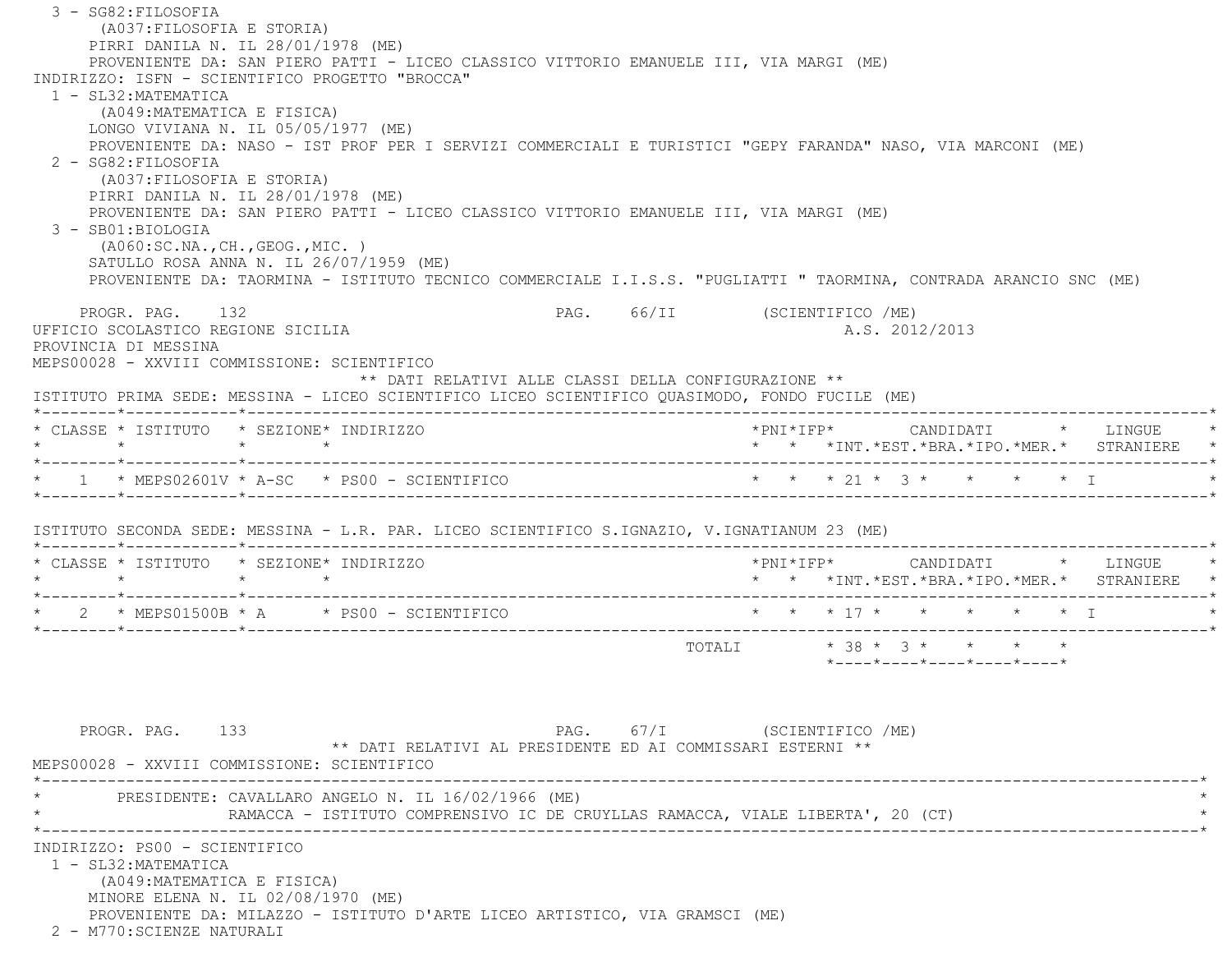(A060:SC.NA.,CH.,GEOG.,MIC. ) SAPORITO LORENZA N. IL 02/12/1953 (ME) PROVENIENTE DA: PATTI - LICEO CLASSICO PATTI V.EMANUELE III, VIA TRIESTE 43 (ME) 3 - SG82:FILOSOFIA (A037:FILOSOFIA E STORIA) ABBATE MARIA CATENA N. IL 26/12/1961 (EE) PROVENIENTE DA: GIARDINI - LICEO SCIENTIFICO CARMELO CAMINITI (ME) PROGR. PAG. 134 PROGR. PAG. 67/II (SCIENTIFICO /ME) UFFICIO SCOLASTICO REGIONE SICILIA A.S. 2012/2013 PROVINCIA DI MESSINA MEPS00029 - XXIX COMMISSIONE: SCIENTIFICO \*\* DATI RELATIVI ALLE CLASSI DELLA CONFIGURAZIONE \*\* ISTITUTO PRIMA SEDE: SANTA TERESA DI RIVA - LICEO SCIENTIFICO LICEO SCIENTIFICO STATALE, VIALE R. MARGHERITA (ME) \*--------\*------------\*-------------------------------------------------------------------------------------------------------\* \* CLASSE \* ISTITUTO \* SEZIONE\* INDIRIZZO \*PNI\*IFP\* CANDIDATI \* LINGUE \* \* \* \* \* \* \* \*INT.\*EST.\*BRA.\*IPO.\*MER.\* STRANIERE \* \*--------\*------------\*-------------------------------------------------------------------------------------------------------\* \* 1 \* MEPS07000X \* A \* PS00 - SCIENTIFICO \* \* \* 23 \* \* \* \* \* F/ I \* \*--------\*------------\*-------------------------------------------------------------------------------------------------------\* ISTITUTO SECONDA SEDE: MESSINA - L.R. PAR. LICEO SCIENTIFICO ANNIBALE M.DI FRANCIA, V.S.MARTA 165 N.194 (ME) \*--------\*------------\*-------------------------------------------------------------------------------------------------------\* \* CLASSE \* ISTITUTO \* SEZIONE\* INDIRIZZO \*PNI\*IFP\* CANDIDATI \* LINGUE \* \* \* \* \* \* \* \*INT.\*EST.\*BRA.\*IPO.\*MER.\* STRANIERE \* \*--------\*------------\*-------------------------------------------------------------------------------------------------------\* \* 2 \* MEPS025002 \* A \* PS00 - SCIENTIFICO \* \* \* 15 \* \* \* \* \* I \* \*--------\*------------\*-------------------------------------------------------------------------------------------------------\*TOTALI  $* 38 * * * * * * * * *$  \*----\*----\*----\*----\*----\*PROGR. PAG. 135 PAG. PAG. 68/I (SCIENTIFICO /ME) \*\* DATI RELATIVI AL PRESIDENTE ED AI COMMISSARI ESTERNI \*\* MEPS00029 - XXIX COMMISSIONE: SCIENTIFICO \*----------------------------------------------------------------------------------------------------------------------------\*PRESIDENTE: CURRO' FRANCESCA N. IL 11/11/1964 (ME) \* BARCELLONA POZZO DI GOTTO - LICEO CLASSICO LUIGI VALLI, VIA DEGLI STUDI (ME) \* \*----------------------------------------------------------------------------------------------------------------------------\* INDIRIZZO: PS00 - SCIENTIFICO 1 - SL32:MATEMATICA (A049:MATEMATICA E FISICA) GALIPO' SALVATORE N. IL 29/10/1968 (ME) PROVENIENTE DA: CAPO D'ORLANDO - LICEO SCIENTIFICO LS CAPO D'ORLANDO PICCOLO, VIA CONSOLARE ANTICA (ME) 2 - M770:SCIENZE NATURALI (A060:SC.NA.,CH.,GEOG.,MIC. ) CATRINI ROSA N. IL 08/05/1956 (ME) PROVENIENTE DA: CAPO D'ORLANDO - LICEO SCIENTIFICO LS CAPO D'ORLANDO PICCOLO, VIA CONSOLARE ANTICA (ME) 3 - SG82:FILOSOFIA (A037:FILOSOFIA E STORIA) GUGLIOTTA MARIA BASILIA N. IL 15/04/1959 (ME) PROVENIENTE DA: PATTI - LICEO CLASSICO PATTI V.EMANUELE III, VIA TRIESTE 43 (ME)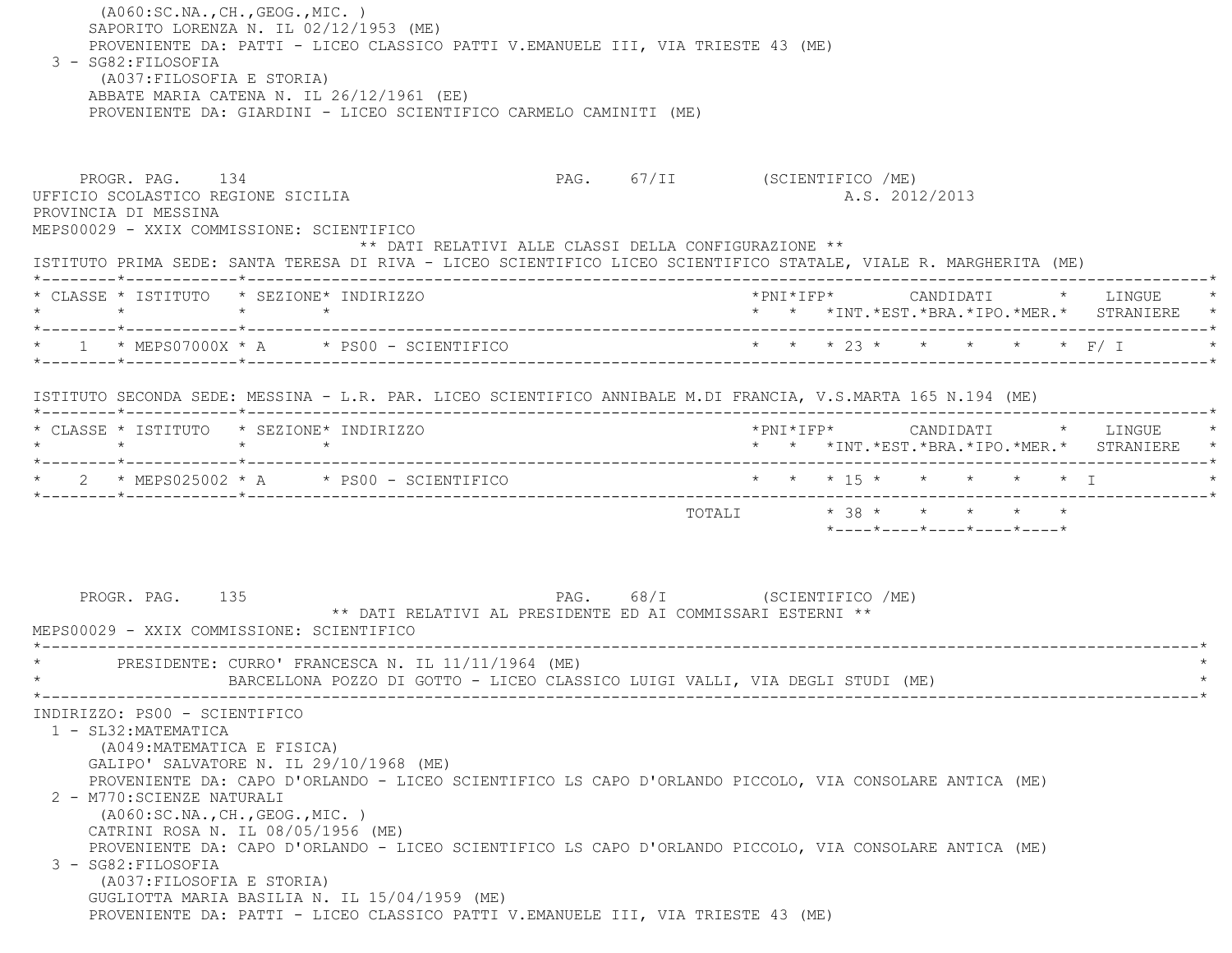| PROGR. PAG. 136<br>UFFICIO SCOLASTICO REGIONE SICILIA<br>PROVINCIA DI MESSINA<br>MEPS00030 - XXX COMMISSIONE: SCIENTIFICO                                                                                   |                                                                                                                                                                   |  | PAG. 68/II (SCIENTIFICO /ME)<br>A.S. 2012/2013                                                                                                                                                                                                                                                                                                         |
|-------------------------------------------------------------------------------------------------------------------------------------------------------------------------------------------------------------|-------------------------------------------------------------------------------------------------------------------------------------------------------------------|--|--------------------------------------------------------------------------------------------------------------------------------------------------------------------------------------------------------------------------------------------------------------------------------------------------------------------------------------------------------|
|                                                                                                                                                                                                             | ** DATI RELATIVI ALLE CLASSI DELLA CONFIGURAZIONE **<br>ISTITUTO PRIMA SEDE: BARCELLONA POZZO DI GOTTO - LICEO SCIENTIFICO BARCELLONA MEDI, VIA SAN VITO, 76 (ME) |  |                                                                                                                                                                                                                                                                                                                                                        |
| * CLASSE * ISTITUTO * SEZIONE* INDIRIZZO                                                                                                                                                                    |                                                                                                                                                                   |  | *PNI*IFP*     CANDIDATI    *   LINGUE<br>* * *INT.*EST.*BRA.*IPO.*MER.* STRANIERE                                                                                                                                                                                                                                                                      |
|                                                                                                                                                                                                             |                                                                                                                                                                   |  | * X * * 18 * 1 * * * * * I                                                                                                                                                                                                                                                                                                                             |
|                                                                                                                                                                                                             |                                                                                                                                                                   |  | ISTITUTO SECONDA SEDE: CAPO D'ORLANDO - LICEO SCIENTIFICO LS CAPO D'ORLANDO PICCOLO, VIA CONSOLARE ANTICA (ME)                                                                                                                                                                                                                                         |
| * CLASSE * ISTITUTO * SEZIONE* INDIRIZZO                                                                                                                                                                    |                                                                                                                                                                   |  | *PNI*IFP* CANDIDATI * LINGUE<br>* * *INT.*EST.*BRA.*IPO.*MER.* STRANIERE *                                                                                                                                                                                                                                                                             |
|                                                                                                                                                                                                             |                                                                                                                                                                   |  | * 2 * MEPS08000E * A-SC * PS00 - SCIENTIFICO * * * * 24 * 1 * * * * * 1/ F                                                                                                                                                                                                                                                                             |
|                                                                                                                                                                                                             |                                                                                                                                                                   |  | $*$ ---- $*$ ---- $*$ ---- $*$ ---- $*$ ---- $*$                                                                                                                                                                                                                                                                                                       |
|                                                                                                                                                                                                             | PRESIDENTE: LUCIFERO LUCIA N. IL 07/02/1951 (ME)                                                                                                                  |  | MILAZZO - IST TEC COMMERCIALE E PER GEOMETRI I.T. L.DA VINCI ECONOMICO TECN, VIA COLONNELLO MAGISTRI (ME*                                                                                                                                                                                                                                              |
| INDIRIZZO: PS00 - SCIENTIFICO<br>1 - SL32: MATEMATICA<br>(A049: MATEMATICA E FISICA)<br>2 - M770: SCIENZE NATURALI<br>( A060:SC.NA., CH., GEOG., MIC. )<br>3 - SG82:FILOSOFIA<br>(A037: FILOSOFIA E STORIA) | ALOSI ENRICO N. IL 21/01/1969 (ME)<br>NANIA ANNA MARIA N. IL 08/07/1958 (ME)<br>FUSTO VINCENZO N. IL 20/02/1970 (CT)                                              |  | PROVENIENTE DA: BAGHERIA - LICEO SCIENTIFICO LICEO SCIENTIFICO "G.D'ALESSAN, VIA S. IGNAZIO DI LOYOLA (PA)<br>PROVENIENTE DA: SANT'AGATA DI MILITELLO - ISTITUTO TECNICO INDUSTRIALE ITI S.AGATA M.LLO TORRICELLI, VIA VALLONE POSTA (<br>PROVENIENTE DA: SANTA TERESA DI RIVA - LICEO SCIENTIFICO LICEO SCIENTIFICO STATALE, VIALE R. MARGHERITA (ME) |
| PROGR. PAG. 138                                                                                                                                                                                             |                                                                                                                                                                   |  | PAG. 69/II (SCIENTIFICO /ME)                                                                                                                                                                                                                                                                                                                           |
| UFFICIO SCOLASTICO REGIONE SICILIA<br>PROVINCIA DI MESSINA                                                                                                                                                  |                                                                                                                                                                   |  | A.S. 2012/2013                                                                                                                                                                                                                                                                                                                                         |
|                                                                                                                                                                                                             | MERR9B001 - I COMMISSIONE: TECNICO GESTIONE AZIENDALE INFORMATICA<br>** DATI RELATIVI ALLE CLASSI DELLA CONFIGURAZIONE **                                         |  |                                                                                                                                                                                                                                                                                                                                                        |
|                                                                                                                                                                                                             |                                                                                                                                                                   |  | ISTITUTO PRIMA SEDE: NASO - IST PROF PER I SERVIZI COMMERCIALI E TURISTICI "GEPY FARANDA" NASO, VIA MARCONI (ME)                                                                                                                                                                                                                                       |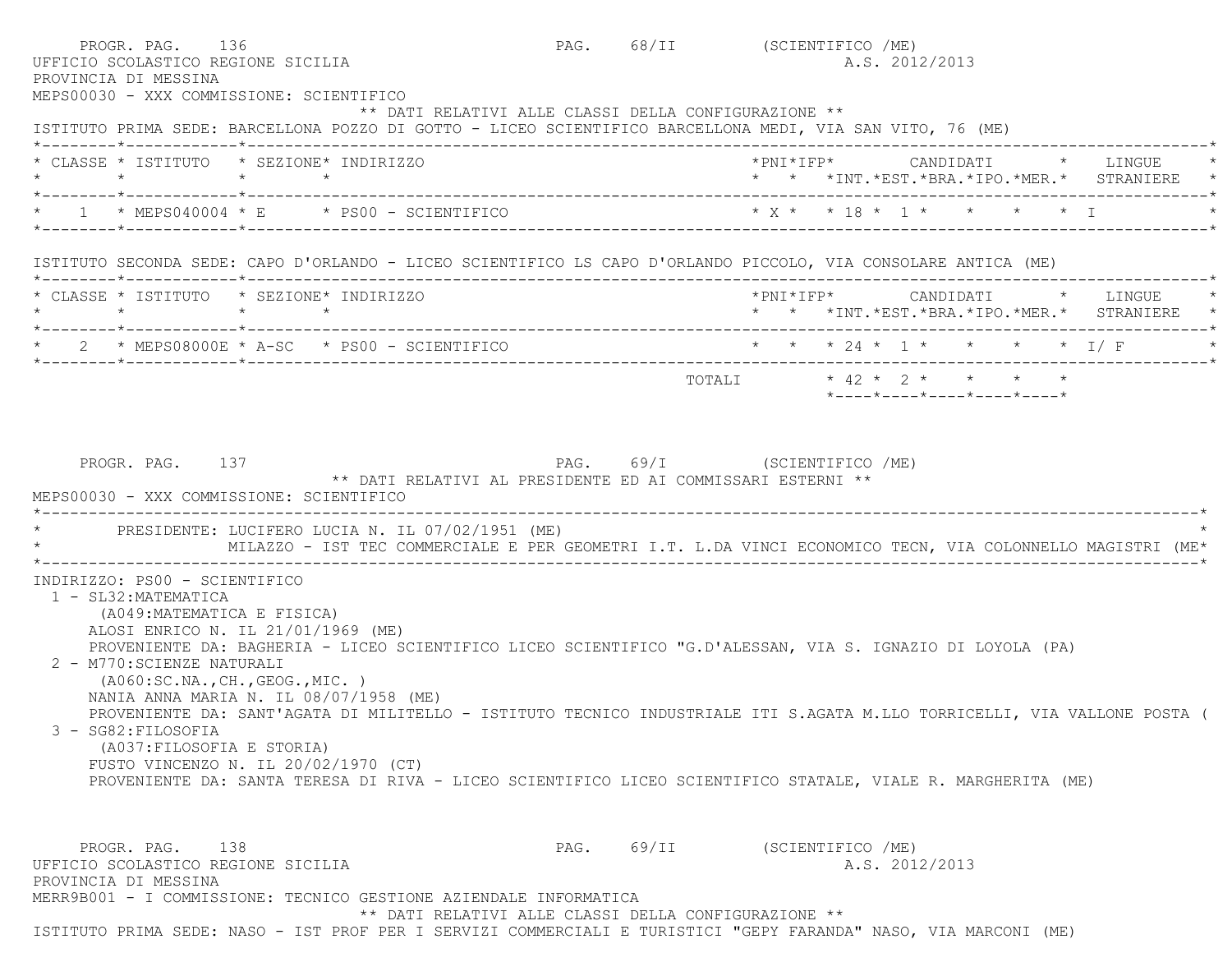\*--------\*------------\*-------------------------------------------------------------------------------------------------------\* \* CLASSE \* ISTITUTO \* SEZIONE\* INDIRIZZO \*PNI\*IFP\* CANDIDATI \* LINGUE \* \* \* \* \* \* \* \*INT.\*EST.\*BRA.\*IPO.\*MER.\* STRANIERE \* \*--------\*------------\*-------------------------------------------------------------------------------------------------------\*1 \* MERC02401Q \* A \* RR9B - TECN. GEST. AZ. INFO. (NUOVO ORD) \* \* \* 10 \* 1 \* \* \* \* \* \* I  $\star$ \* 2 \* MERC02401Q \* B \* RR9Q - TECNICO SERV. TURIS. (NUOVO ORD.) \* \* \* 11 \* 1 \* \* \* \* \* F \*--------\*------------\*-------------------------------------------------------------------------------------------------------\*TOTALI  $\star$  21  $\star$  2  $\star$   $\star$   $\star$   $\star$  \*----\*----\*----\*----\*----\*PROGR. PAG. 139 PAG. 70/I (PROFESSIONALE /ME) \*\* DATI RELATIVI AL PRESIDENTE ED AI COMMISSARI ESTERNI \*\* MERR9B001 - I COMMISSIONE: TECNICO GESTIONE AZIENDALE INFORMATICA \*----------------------------------------------------------------------------------------------------------------------------\* \* PRESIDENTE: OTERI VINCENZO N. IL 02/12/1959 (ME) \* MILAZZO - LICEO CLASSICO G. B. IMPALLOMENI, VIA RISORGIMENTO, 31 (ME) \*----------------------------------------------------------------------------------------------------------------------------\* INDIRIZZO: RR9B - TECN. GEST. AZ. INFO.(NUOVO ORD) 1 - M034:ECONOMIA D' AZIENDA (A017:DISCIPLINE ECONOMICO-AZIENDALI) AGNELLO LEONE N. IL 26/12/1965 (ME) PROVENIENTE DA: SANT'AGATA DI MILITELLO - IST TEC COMMERCIALE E PER GEOMETRI ITCG G. TOMASI DI LAMPEDUSA, VIA PARCO DEGL 2 - M079:ECONOMIA E TECNICA DELL'AZIENDA TURISTICA (A017:DISCIPLINE ECONOMICO-AZIENDALI) AGNELLO LEONE N. IL 26/12/1965 (ME) PROVENIENTE DA: SANT'AGATA DI MILITELLO - IST TEC COMMERCIALE E PER GEOMETRI ITCG G. TOMASI DI LAMPEDUSA, VIA PARCO DEGL 3 - M460:INGLESE (A346:LINGUA E CIV. STRANIERA (INGLESE)) MUNNIA ANTONINA N. IL 24/05/1954 (ME) PROVENIENTE DA: MESSINA - IST PROF PER I SERVIZI COMMERCIALI E TURISTICI "ANTONELLO" MESSINA, V.LE GIOSTRA N.2 (ME) 4 - M462:INGLESE (A346:LINGUA E CIV. STRANIERA (INGLESE)) MUNNIA ANTONINA N. IL 24/05/1954 (ME) PROVENIENTE DA: MESSINA - IST PROF PER I SERVIZI COMMERCIALI E TURISTICI "ANTONELLO" MESSINA, V.LE GIOSTRA N.2 (ME) 5 - M014:MATEMATICA (A047:MATEMATICA) VALBI MARCELLO N. IL 01/02/1959 (ME) PROVENIENTE DA: MESSINA - LICEO SCIENTIFICO "SEGUENZA" MESSINA, VIA S. AGOSTINO N.1 (ME) INDIRIZZO: RR9Q - TECNICO SERV. TURIS.(NUOVO ORD.) 1 - M034:ECONOMIA D' AZIENDA (A017:DISCIPLINE ECONOMICO-AZIENDALI) AGNELLO LEONE N. IL 26/12/1965 (ME) PROVENIENTE DA: SANT'AGATA DI MILITELLO - IST TEC COMMERCIALE E PER GEOMETRI ITCG G. TOMASI DI LAMPEDUSA, VIA PARCO DEGL 2 - M079:ECONOMIA E TECNICA DELL'AZIENDA TURISTICA (A017:DISCIPLINE ECONOMICO-AZIENDALI) AGNELLO LEONE N. IL 26/12/1965 (ME) PROVENIENTE DA: SANT'AGATA DI MILITELLO - IST TEC COMMERCIALE E PER GEOMETRI ITCG G. TOMASI DI LAMPEDUSA, VIA PARCO DEGL 3 - M460:INGLESE (A346:LINGUA E CIV. STRANIERA (INGLESE)) MUNNIA ANTONINA N. IL 24/05/1954 (ME) PROVENIENTE DA: MESSINA - IST PROF PER I SERVIZI COMMERCIALI E TURISTICI "ANTONELLO" MESSINA, V.LE GIOSTRA N.2 (ME) (SEGUONO DATI RELATIVI AI COMMISSARI ESTERNI)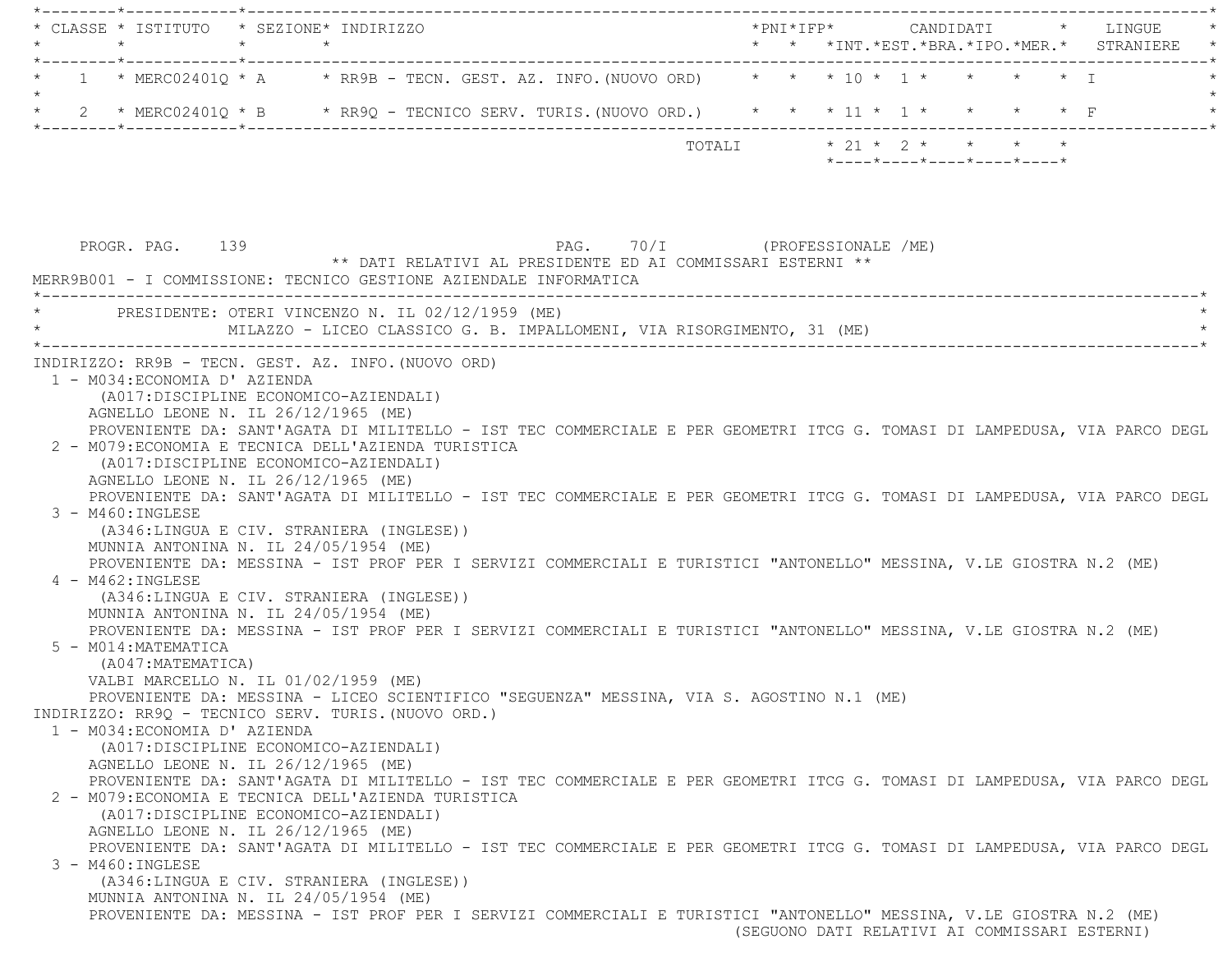| PROGR. PAG. 140                                                                                                                                                            |                                                                                                                          | PAG. 70/II (PROFESSIONALE /ME)            |  |                                                                 |                |  |                                            |
|----------------------------------------------------------------------------------------------------------------------------------------------------------------------------|--------------------------------------------------------------------------------------------------------------------------|-------------------------------------------|--|-----------------------------------------------------------------|----------------|--|--------------------------------------------|
|                                                                                                                                                                            |                                                                                                                          | ** DATI RELATIVI AI COMMISSARI ESTERNI ** |  |                                                                 |                |  |                                            |
| 4 - M462: INGLESE<br>(A346:LINGUA E CIV. STRANIERA (INGLESE))                                                                                                              |                                                                                                                          |                                           |  |                                                                 |                |  |                                            |
| MUNNIA ANTONINA N. IL 24/05/1954 (ME)                                                                                                                                      |                                                                                                                          |                                           |  |                                                                 |                |  |                                            |
|                                                                                                                                                                            | PROVENIENTE DA: MESSINA - IST PROF PER I SERVIZI COMMERCIALI E TURISTICI "ANTONELLO" MESSINA, V.LE GIOSTRA N.2 (ME)      |                                           |  |                                                                 |                |  |                                            |
|                                                                                                                                                                            |                                                                                                                          |                                           |  |                                                                 |                |  |                                            |
| 5 - M390: FRANCESE                                                                                                                                                         |                                                                                                                          |                                           |  |                                                                 |                |  |                                            |
| (A246:LINGUA E CIV. STRANIERA (FRANCESE))                                                                                                                                  |                                                                                                                          |                                           |  |                                                                 |                |  |                                            |
| NATOLI MARIA N. IL 30/09/1951 (ME)                                                                                                                                         |                                                                                                                          |                                           |  |                                                                 |                |  |                                            |
|                                                                                                                                                                            | PROVENIENTE DA: SANT'AGATA DI MILITELLO - IST TEC COMMERCIALE E PER GEOMETRI ITCG G. TOMASI DI LAMPEDUSA, VIA PARCO DEGL |                                           |  |                                                                 |                |  |                                            |
|                                                                                                                                                                            |                                                                                                                          |                                           |  |                                                                 |                |  |                                            |
|                                                                                                                                                                            |                                                                                                                          |                                           |  |                                                                 |                |  |                                            |
|                                                                                                                                                                            |                                                                                                                          |                                           |  |                                                                 |                |  |                                            |
| PROGR. PAG. 141                                                                                                                                                            |                                                                                                                          | PAG. 70/III (PROFESSIONALE /ME)           |  |                                                                 |                |  |                                            |
| UFFICIO SCOLASTICO REGIONE SICILIA                                                                                                                                         |                                                                                                                          |                                           |  |                                                                 | A.S. 2012/2013 |  |                                            |
| PROVINCIA DI MESSINA                                                                                                                                                       |                                                                                                                          |                                           |  |                                                                 |                |  |                                            |
| MERR9J001 - I COMMISSIONE: TECNICO DELLE INDUSTRIE ELETTRICHE                                                                                                              |                                                                                                                          |                                           |  |                                                                 |                |  |                                            |
| ISTITUTO PRIMA SEDE: PATTI - IST PROF INDUSTRIA E ARTIGIANATO "GEPY FARANDA" PATTI, VIA KENNEDY, 2 (ME)                                                                    | ** DATI RELATIVI ALLE CLASSI DELLA CONFIGURAZIONE **                                                                     |                                           |  |                                                                 |                |  |                                            |
|                                                                                                                                                                            |                                                                                                                          |                                           |  |                                                                 |                |  |                                            |
| * CLASSE * ISTITUTO * SEZIONE* INDIRIZZO                                                                                                                                   |                                                                                                                          |                                           |  |                                                                 |                |  |                                            |
| $\star$<br>$\star$ $\star$                                                                                                                                                 |                                                                                                                          |                                           |  |                                                                 |                |  | * * *INT.*EST.*BRA.*IPO.*MER.* STRANIERE * |
|                                                                                                                                                                            |                                                                                                                          |                                           |  |                                                                 |                |  |                                            |
| 1 * MERI02301L * A * RR9J - TECNICO DELLE IND.EL. (NUOVO ORD) * * * 9 * 3 * * * * * * I                                                                                    |                                                                                                                          |                                           |  |                                                                 |                |  |                                            |
| * 2 * MERI02301L * B * RR9K - TECNICO IND.ELETTRO.(NUOVO ORD.) * * * 5 * 1 * * * * * * I<br>* * * * * * H * RRFJ - TECNICO SIST.ENERG.(NUOVO ORD.) * * * 2 * * * * * * * I |                                                                                                                          |                                           |  |                                                                 |                |  |                                            |
|                                                                                                                                                                            |                                                                                                                          |                                           |  |                                                                 |                |  |                                            |
|                                                                                                                                                                            |                                                                                                                          |                                           |  |                                                                 |                |  |                                            |
|                                                                                                                                                                            |                                                                                                                          |                                           |  | TOTALI * 16 * 4 * * * * *                                       |                |  |                                            |
|                                                                                                                                                                            |                                                                                                                          |                                           |  | $*$ - - - - $*$ - - - - $*$ - - - - $*$ - - - - $*$ - - - - $*$ |                |  |                                            |
|                                                                                                                                                                            |                                                                                                                          |                                           |  |                                                                 |                |  |                                            |
|                                                                                                                                                                            |                                                                                                                          |                                           |  |                                                                 |                |  |                                            |
|                                                                                                                                                                            |                                                                                                                          |                                           |  |                                                                 |                |  |                                            |
| PROGR. PAG. 142                                                                                                                                                            |                                                                                                                          | PAG. 71/I (PROFESSIONALE /ME)             |  |                                                                 |                |  |                                            |
|                                                                                                                                                                            | ** DATI RELATIVI AL PRESIDENTE ED AI COMMISSARI ESTERNI **                                                               |                                           |  |                                                                 |                |  |                                            |
| MERR9J001 - I COMMISSIONE: TECNICO DELLE INDUSTRIE ELETTRICHE                                                                                                              |                                                                                                                          |                                           |  |                                                                 |                |  |                                            |
| * PRESIDENTE: D'ARRIGO GIUSEPPA N. IL 04/01/1954 (ME)                                                                                                                      |                                                                                                                          |                                           |  |                                                                 |                |  |                                            |
|                                                                                                                                                                            | MESSINA - ISTITUTO TECNICO NAUTICO ITN "CAIO DUILIO", VIA G. LA FARINA 70 (ME)                                           |                                           |  |                                                                 |                |  |                                            |
|                                                                                                                                                                            |                                                                                                                          |                                           |  |                                                                 |                |  |                                            |
| INDIRIZZO: RR9J - TECNICO DELLE IND.EL. (NUOVO ORD)                                                                                                                        |                                                                                                                          |                                           |  |                                                                 |                |  |                                            |
| 1 - M045:SISTEMI - AUTOMAZIONE E ORGANIZZ. DELLA PRODUZ.                                                                                                                   |                                                                                                                          |                                           |  |                                                                 |                |  |                                            |
| (A035: ELETTROTECNICA ED APPLICAZIONI)                                                                                                                                     |                                                                                                                          |                                           |  |                                                                 |                |  |                                            |
| GIUNTA DOMENICO N. IL 03/05/1949 (ME)                                                                                                                                      |                                                                                                                          |                                           |  |                                                                 |                |  |                                            |
|                                                                                                                                                                            |                                                                                                                          |                                           |  |                                                                 |                |  |                                            |
|                                                                                                                                                                            | PROVENIENTE DA: PACE DEL MELA - IST PROF INDUSTRIA E ARTIGIANATO "G. FERRARIS", VIA GARIBALDI (ME)                       |                                           |  |                                                                 |                |  |                                            |
| 2 - M014: MATEMATICA                                                                                                                                                       |                                                                                                                          |                                           |  |                                                                 |                |  |                                            |
| (A047: MATEMATICA)                                                                                                                                                         |                                                                                                                          |                                           |  |                                                                 |                |  |                                            |
| GREGORIO ANTONINO N. IL 07/02/1952 (ME)                                                                                                                                    |                                                                                                                          |                                           |  |                                                                 |                |  |                                            |
|                                                                                                                                                                            | PROVENIENTE DA: FURCI SICULO - IST PROF INDUSTRIA E ARTIGIANATO FURCI SICULO (ME)                                        |                                           |  |                                                                 |                |  |                                            |
| 3 - M460: INGLESE                                                                                                                                                          |                                                                                                                          |                                           |  |                                                                 |                |  |                                            |
| (A346:LINGUA E CIV. STRANIERA (INGLESE))                                                                                                                                   |                                                                                                                          |                                           |  |                                                                 |                |  |                                            |
| CALI' GIUSEPPINA N. IL 21/10/1962 (ME)                                                                                                                                     |                                                                                                                          |                                           |  |                                                                 |                |  |                                            |
|                                                                                                                                                                            | PROVENIENTE DA: MILAZZO - ISTITUTO TECNICO INDUSTRIALE ISTITUTO TECNICO TECNOLOGICO E, VIA TRE MONTI (ME)                |                                           |  |                                                                 |                |  |                                            |
| INDIRIZZO: RR9K - TECNICO IND.ELETTRO. (NUOVO ORD.)                                                                                                                        |                                                                                                                          |                                           |  |                                                                 |                |  |                                            |
| 1 - M014: MATEMATICA                                                                                                                                                       |                                                                                                                          |                                           |  |                                                                 |                |  |                                            |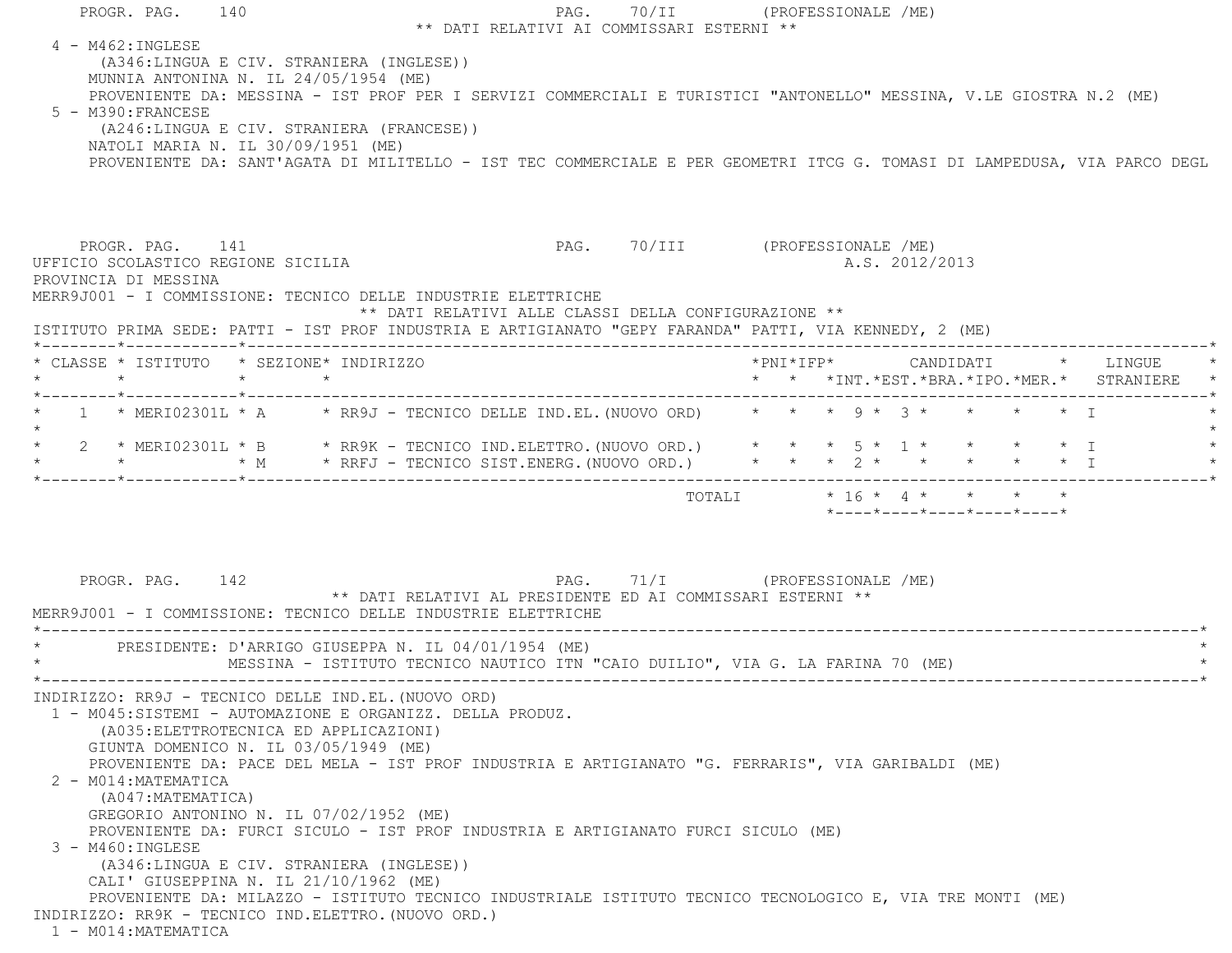(A047:MATEMATICA) GREGORIO ANTONINO N. IL 07/02/1952 (ME) PROVENIENTE DA: FURCI SICULO - IST PROF INDUSTRIA E ARTIGIANATO FURCI SICULO (ME) 2 - M460:INGLESE (A346:LINGUA E CIV. STRANIERA (INGLESE)) CALI' GIUSEPPINA N. IL 21/10/1962 (ME) PROVENIENTE DA: MILAZZO - ISTITUTO TECNICO INDUSTRIALE ISTITUTO TECNICO TECNOLOGICO E, VIA TRE MONTI (ME) 3 - M049:ELETTRONICA, TELECOMUNICAZIONI E APPLICAZIONI (A034:ELETTRONICA) MANGANARO GAETANO N. IL 13/12/1951 (ME) PROVENIENTE DA: MILAZZO - ISTITUTO TECNICO INDUSTRIALE ISTITUTO TECNICO TECNOLOGICO E, VIA TRE MONTI (ME) INDIRIZZO: RRFJ - TECNICO SIST.ENERG.(NUOVO ORD.) 1 - M014:MATEMATICA (A047:MATEMATICA) GREGORIO ANTONINO N. IL 07/02/1952 (ME) PROVENIENTE DA: FURCI SICULO - IST PROF INDUSTRIA E ARTIGIANATO FURCI SICULO (ME) (SEGUONO DATI RELATIVI AI COMMISSARI ESTERNI) PROGR. PAG. 143 PAG. 71/II (PROFESSIONALE /ME) \*\* DATI RELATIVI AI COMMISSARI ESTERNI \*\* 2 - M460:INGLESE (A346:LINGUA E CIV. STRANIERA (INGLESE)) CALI' GIUSEPPINA N. IL 21/10/1962 (ME) PROVENIENTE DA: MILAZZO - ISTITUTO TECNICO INDUSTRIALE ISTITUTO TECNICO TECNOLOGICO E, VIA TRE MONTI (ME) 3 - M076:IMPIANTI TERMOTECNICI (A020:DISCIPLINE MECCANICHE E TECNOLOGIA) MUSCARELLA GIANFRANCO N. IL 09/02/1968 (ME) PROVENIENTE DA: MESSINA - IST PROF INDUSTRIA E ARTIGIANATO I.S. "E. MAJORANA - G. MARCONI, V.LE GIOSTRA - 2 (ME) PROGR. PAG. 144 **PAG.** 71/III (PROFESSIONALE /ME)

PROVINCIA DI MESSINA

MERR9J002 - II COMMISSIONE: TECNICO DELLE INDUSTRIE ELETTRICHE

\*\* DATI RELATIVI ALLE CLASSI DELLA CONFIGURAZIONE \*\*

ISTITUTO PRIMA SEDE: FURCI SICULO - IST PROF INDUSTRIA E ARTIGIANATO FURCI SICULO (ME)

UFFICIO SCOLASTICO REGIONE SICILIA A.S. 2012/2013

| $\star$ $\star$ $\star$ INT. $\star$ EST. $\star$ BRA. $\star$ IPO. $\star$ MER. $\star$<br>STRANIERE<br>* * * 22 * 2 * * * * * I<br>$1 \times$ MERI00601V $\times$ A-2 $\times$ RR9J - TECNICO DELLE IND.EL. (NUOVO ORD)<br>* * * 6 * 1 * * * * * I<br>2 * MERI00601V * B-1 $\rightarrow$ RRFJ - TECNICO SIST.ENERG. (NUOVO ORD.)<br>____*___________ <b>_</b> *__________ |  | * CLASSE * ISTITUTO | * SEZIONE* INDIRIZZO |  |  |  | *PNI*IFP* |  |  | CANDIDATI |  | LINGUE | $\star$ |
|-----------------------------------------------------------------------------------------------------------------------------------------------------------------------------------------------------------------------------------------------------------------------------------------------------------------------------------------------------------------------------|--|---------------------|----------------------|--|--|--|-----------|--|--|-----------|--|--------|---------|
|                                                                                                                                                                                                                                                                                                                                                                             |  |                     |                      |  |  |  |           |  |  |           |  |        | $\star$ |
|                                                                                                                                                                                                                                                                                                                                                                             |  |                     |                      |  |  |  |           |  |  |           |  |        |         |
|                                                                                                                                                                                                                                                                                                                                                                             |  |                     |                      |  |  |  |           |  |  |           |  |        |         |

\*----------------------------------------------------------------------------------------------------------------------------\*

 PROGR. PAG. 145 PAG. 72/I (PROFESSIONALE /ME) \*\* DATI RELATIVI AL PRESIDENTE ED AI COMMISSARI ESTERNI \*\*

MERR9J002 - II COMMISSIONE: TECNICO DELLE INDUSTRIE ELETTRICHE

PRESIDENTE: ANASTASI RINALDO NUNZIO N. IL 23/09/1956 (ME)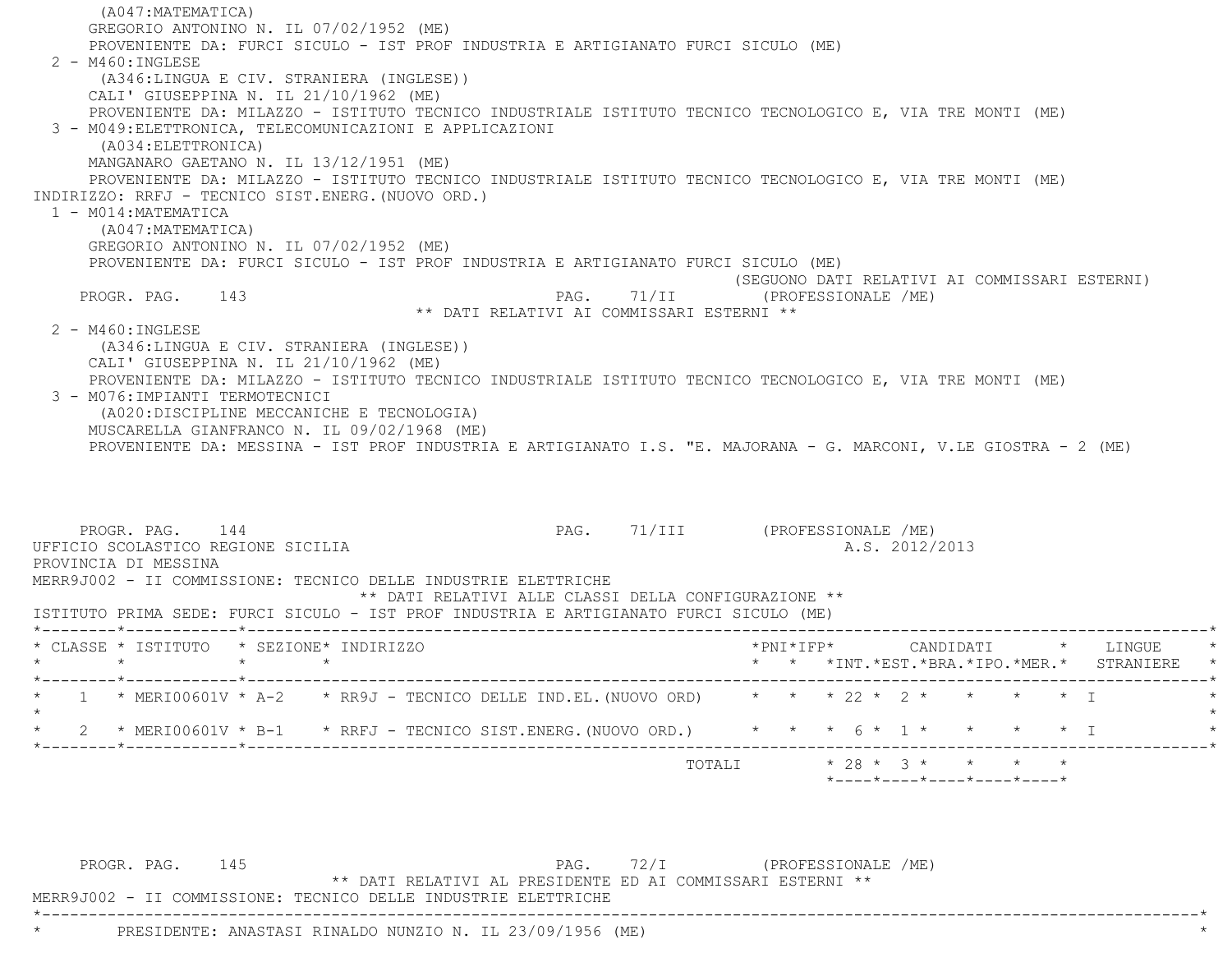CAPO D'ORLANDO - LICEO SCIENTIFICO LS CAPO D'ORLANDO PICCOLO, VIA CONSOLARE ANTICA (ME) \*----------------------------------------------------------------------------------------------------------------------------\* INDIRIZZO: RR9J - TECNICO DELLE IND.EL.(NUOVO ORD) 1 - M045:SISTEMI - AUTOMAZIONE E ORGANIZZ. DELLA PRODUZ. (A035:ELETTROTECNICA ED APPLICAZIONI) CACOPARDO GREGORIO N. IL 30/01/1958 (ME) PROVENIENTE DA: BARCELLONA POZZO DI GOTTO - ISTITUTO TECNICO INDUSTRIALE ITT-LSSA N.COPERNICO, VIA ROMA 250 (ME) 2 - M014:MATEMATICA (A047:MATEMATICA) MASCENA SANTO N. IL 06/02/1966 (ME) PROVENIENTE DA: MILAZZO - IST PROF PER I SERVIZI COMMERCIALI E TURISTICI SERV.COMMERCIO-ENOGASTRONOMIA-, VIA MAGISTRI (M 3 - M460:INGLESE (A346:LINGUA E CIV. STRANIERA (INGLESE)) CRISTINA MARIANNA N. IL 30/06/1950 (ME) PROVENIENTE DA: CAPO D'ORLANDO - IST TEC COMMERCIALE E PER GEOMETRI ITC CAPO D'ORLANDO MERENDINO, VIA ANDREA DORIA, 78 ( INDIRIZZO: RRFJ - TECNICO SIST.ENERG.(NUOVO ORD.) 1 - M014:MATEMATICA (A047:MATEMATICA) MASCENA SANTO N. IL 06/02/1966 (ME) PROVENIENTE DA: MILAZZO - IST PROF PER I SERVIZI COMMERCIALI E TURISTICI SERV.COMMERCIO-ENOGASTRONOMIA-, VIA MAGISTRI (M  $2$  - M460: INGLESE (A346:LINGUA E CIV. STRANIERA (INGLESE)) CRISTINA MARIANNA N. IL 30/06/1950 (ME) PROVENIENTE DA: CAPO D'ORLANDO - IST TEC COMMERCIALE E PER GEOMETRI ITC CAPO D'ORLANDO MERENDINO, VIA ANDREA DORIA, 78 ( 3 - M076:IMPIANTI TERMOTECNICI (A020:DISCIPLINE MECCANICHE E TECNOLOGIA) BIONDO GIUSEPPE N. IL 09/11/1964 (ME) PROVENIENTE DA: BARCELLONA POZZO DI GOTTO - IST PROF INDUSTRIA E ARTIGIANATO I.P.S.I.A., VICO PICARDI (ME) PROGR. PAG. 146 PAG. 72/II (PROFESSIONALE /ME) UFFICIO SCOLASTICO REGIONE SICILIA A.S. 2012/2013 PROVINCIA DI MESSINA MERR9K001 - I COMMISSIONE: TECNICO DELLE INDUSTRIE ELETTRONICHE \*\* DATI RELATIVI ALLE CLASSI DELLA CONFIGURAZIONE \*\* ISTITUTO PRIMA SEDE: MESSINA - IST PROF INDUSTRIA E ARTIGIANATO I.S. "E. MAJORANA - G. MARCONI, V.LE GIOSTRA - 2 (ME) \*--------\*------------\*-------------------------------------------------------------------------------------------------------\* \* CLASSE \* ISTITUTO \* SEZIONE\* INDIRIZZO \*PNI\*IFP\* CANDIDATI \* LINGUE \* \* \* \* \* \* \* \*INT.\*EST.\*BRA.\*IPO.\*MER.\* STRANIERE \* \*--------\*------------\*-------------------------------------------------------------------------------------------------------\*\* 1 \* MERI02701X \* H \* RR9K - TECNICO IND.ELETTRO.(NUOVO ORD.) \* \* \* \*13 \* 2 \* \* \* \* \* \* I \*--------\*------------\*-------------------------------------------------------------------------------------------------------\* ISTITUTO SECONDA SEDE: PACE DEL MELA - IST PROF INDUSTRIA E ARTIGIANATO "G. FERRARIS", VIA GARIBALDI (ME) \*--------\*------------\*-------------------------------------------------------------------------------------------------------\* \* CLASSE \* ISTITUTO \* SEZIONE\* INDIRIZZO \*PNI\*IFP\* CANDIDATI \* LINGUE \* \* \* \* \* \* \* \*INT.\*EST.\*BRA.\*IPO.\*MER.\* STRANIERE \* \*--------\*------------\*-------------------------------------------------------------------------------------------------------\*\* 2 \* MERI01102B \* CE \* RR9K - TECNICO IND.ELETTRO.(NUOVO ORD.) \* \* \* 17 \* \* \* \* \* \* \* I \*--------\*------------\*-------------------------------------------------------------------------------------------------------\*TOTALI  $* 30 * 2 * * * * * * * *$ \*----\*----\*----\*----\*----\*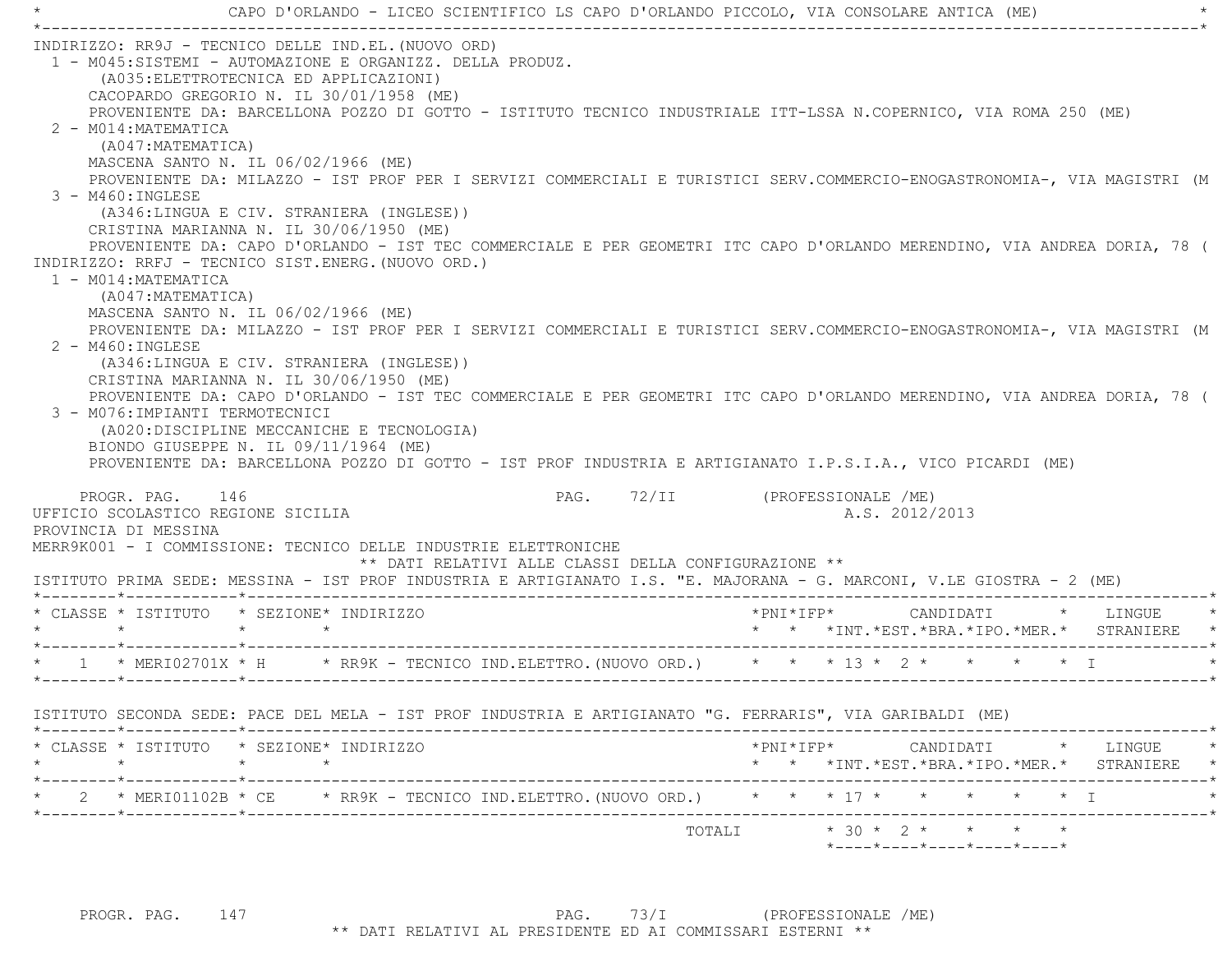MERR9K001 - I COMMISSIONE: TECNICO DELLE INDUSTRIE ELETTRONICHE \*----------------------------------------------------------------------------------------------------------------------------\*PRESIDENTE: SPURIA NICOLO' N. IL 22/11/1945 (ME) MESSINA - ISTITUTO TECNICO AGRARIO PIETRO CUPPARI, SAN PLACIDO CALONERO' (ME) \*----------------------------------------------------------------------------------------------------------------------------\* INDIRIZZO: RR9K - TECNICO IND.ELETTRO.(NUOVO ORD.) 1 - M049:ELETTRONICA, TELECOMUNICAZIONI E APPLICAZIONI (A034:ELETTRONICA) CALCO' LABBRUZZO SEBASTIANO N. IL 27/04/1967 (ME) PROVENIENTE DA: SANT'AGATA DI MILITELLO - ISTITUTO TECNICO INDUSTRIALE ITI S.AGATA M.LLO TORRICELLI, VIA VALLONE POSTA ( 2 - M014:MATEMATICA (A047:MATEMATICA) SCHIPILLITI ANNA N. IL 20/07/1953 (ME) PROVENIENTE DA: MESSINA - ISTITUTO TECNICO NAUTICO ITN "CAIO DUILIO", VIA G. LA FARINA 70 (ME) 3 - M460:INGLESE (A346:LINGUA E CIV. STRANIERA (INGLESE)) ALOISIO ANNA N. IL 25/01/1965 (ME) PROVENIENTE DA: MESSINA - ISTITUTO TECNICO NAUTICO ITN "CAIO DUILIO", VIA G. LA FARINA 70 (ME) PROGR. PAG. 148 PAG. PAG. 73/II (PROFESSIONALE /ME) UFFICIO SCOLASTICO REGIONE SICILIA A.S. 2012/2013 PROVINCIA DI MESSINA MERR9L001 - I COMMISSIONE: TECNICO INDUSTRIE MECCANICHE \*\* DATI RELATIVI ALLE CLASSI DELLA CONFIGURAZIONE \*\* ISTITUTO PRIMA SEDE: MESSINA - IST PROF INDUSTRIA E ARTIGIANATO I.S. "E. MAJORANA - G. MARCONI, V.LE GIOSTRA - 2 (ME) \*--------\*------------\*-------------------------------------------------------------------------------------------------------\* \* CLASSE \* ISTITUTO \* SEZIONE\* INDIRIZZO \*PNI\*IFP\* CANDIDATI \* LINGUE \* \* \* \* \* \* \* \*INT.\*EST.\*BRA.\*IPO.\*MER.\* STRANIERE \* \*--------\*------------\*-------------------------------------------------------------------------------------------------------\*1 \* MERI02701X \* G \* RR9L - TECNICO IN. MECCAN. (NUOVO ORD.) \* \* \* 6 \* 3 \* \* \* \* \* \* T  $\star$ 2 \* MERI02701X \* F \* RR9J - TECNICO DELLE IND.EL.(NUOVO ORD) \* \* \* 15 \* 2 \* \* \* \* \* \* I \*--------\*------------\*-------------------------------------------------------------------------------------------------------\*TOTALI  $\star$  21  $\star$  5  $\star$   $\star$   $\star$  \*----\*----\*----\*----\*----\*PROGR. PAG. 149 PAG. 74/I (PROFESSIONALE /ME)

 \*\* DATI RELATIVI AL PRESIDENTE ED AI COMMISSARI ESTERNI \*\* MERR9L001 - I COMMISSIONE: TECNICO INDUSTRIE MECCANICHE \*----------------------------------------------------------------------------------------------------------------------------\* \* PRESIDENTE: CRIMALDI ANTONIA MARIA RITAN. IL 13/08/1959 (ME) \* SANT'AGATA DI MILITELLO - LICEO SCIENTIFICO FERMI, C/DA MUTI S.N.C. (ME) \*----------------------------------------------------------------------------------------------------------------------------\* INDIRIZZO: RR9L - TECNICO IN. MECCAN.(NUOVO ORD.) 1 - M062:MACCHINE A FLUIDO (A020:DISCIPLINE MECCANICHE E TECNOLOGIA) SORRENTI GIUSEPPE N. IL 14/08/1960 (ME) PROVENIENTE DA: MILAZZO - ISTITUTO TECNICO INDUSTRIALE ISTITUTO TECNICO TECNOLOGICO E, VIA TRE MONTI (ME) 2 - M014:MATEMATICA (A047:MATEMATICA) BAGNATO GRAZIELLA N. IL 11/10/1969 (ME)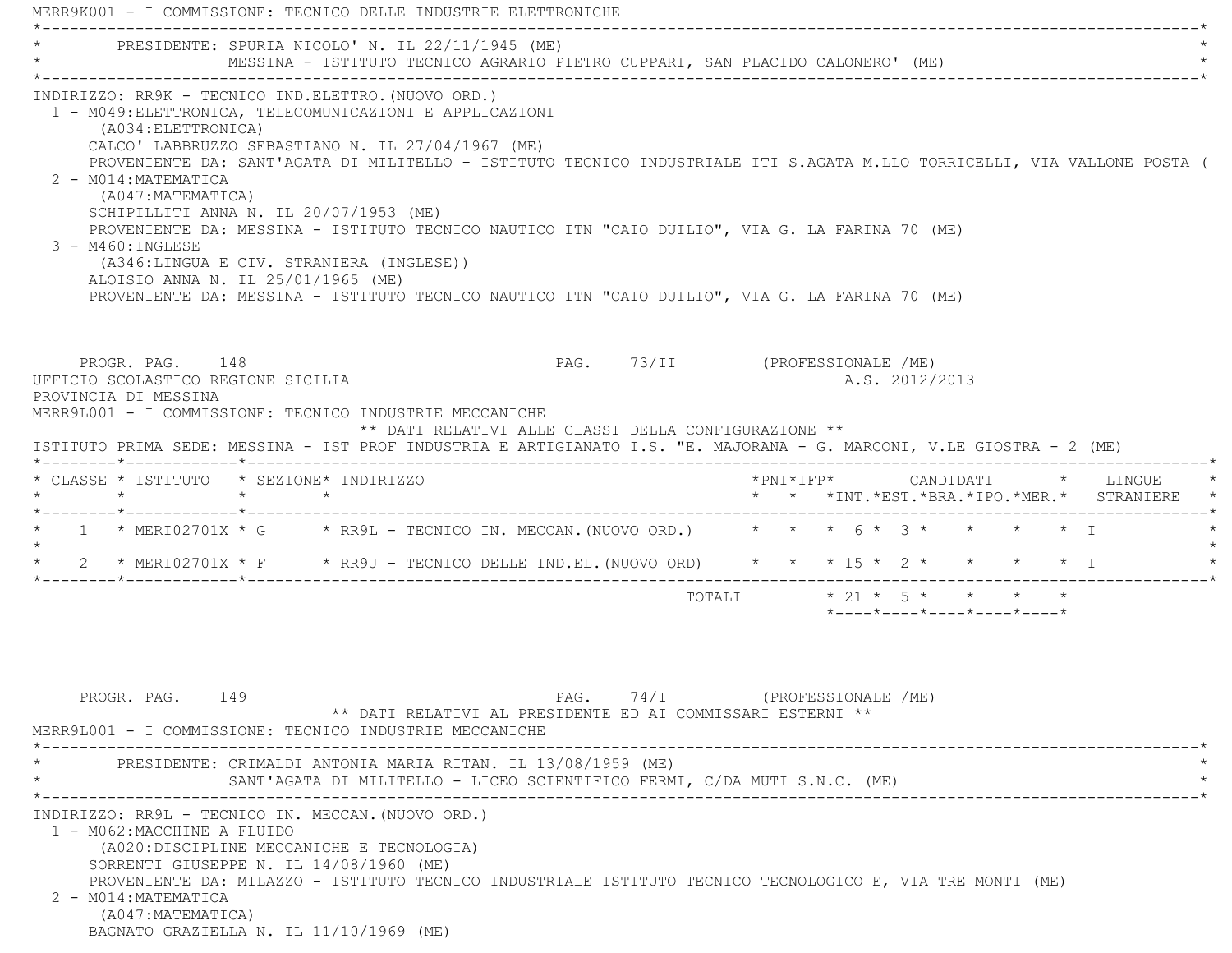PROVENIENTE DA: CAPO D'ORLANDO - IST PROF PER L'AGRICOLTURA E L'AMBIENTE I.P.A. E AMBIENTE E ODONTOTECN, C.DA S. LUCIA, 3 - M460:INGLESE (A346:LINGUA E CIV. STRANIERA (INGLESE)) PARISI GIUSEPPA N. IL 07/05/1963 (ME) PROVENIENTE DA: MESSINA - ISTITUTO TECNICO COMMERCIALE ITC "QUASIMODO" MESSINA, FONDO FUCILE (ME) INDIRIZZO: RR9J - TECNICO DELLE IND.EL.(NUOVO ORD) 1 - M014:MATEMATICA (A047:MATEMATICA) BAGNATO GRAZIELLA N. IL 11/10/1969 (ME) PROVENIENTE DA: CAPO D'ORLANDO - IST PROF PER L'AGRICOLTURA E L'AMBIENTE I.P.A. E AMBIENTE E ODONTOTECN, C.DA S. LUCIA, 2 - M460:INGLESE (A346:LINGUA E CIV. STRANIERA (INGLESE)) PARISI GIUSEPPA N. IL 07/05/1963 (ME) PROVENIENTE DA: MESSINA - ISTITUTO TECNICO COMMERCIALE ITC "QUASIMODO" MESSINA, FONDO FUCILE (ME) 3 - M045:SISTEMI - AUTOMAZIONE E ORGANIZZ. DELLA PRODUZ. (A035:ELETTROTECNICA ED APPLICAZIONI) ALLONE GIUSEPPE N. IL 01/03/1957 (ME) PROVENIENTE DA: FURCI SICULO - IST PROF INDUSTRIA E ARTIGIANATO FURCI SICULO (ME) PROGR. PAG. 150 PAG. PAG. 74/II (PROFESSIONALE /ME) UFFICIO SCOLASTICO REGIONE SICILIA A.S. 2012/2013 PROVINCIA DI MESSINA MERR9L002 - II COMMISSIONE: TECNICO INDUSTRIE MECCANICHE \*\* DATI RELATIVI ALLE CLASSI DELLA CONFIGURAZIONE \*\* ISTITUTO PRIMA SEDE: PACE DEL MELA - IST PROF INDUSTRIA E ARTIGIANATO "G. FERRARIS", VIA GARIBALDI (ME) \*--------\*------------\*-------------------------------------------------------------------------------------------------------\* \* CLASSE \* ISTITUTO \* SEZIONE\* INDIRIZZO \*PNI\*IFP\* CANDIDATI \* LINGUE \* \* \* \* \* \* \* \*INT.\*EST.\*BRA.\*IPO.\*MER.\* STRANIERE \* \*--------\*------------\*-------------------------------------------------------------------------------------------------------\*\* 1 \* MERI01102B \* AM \* RR9L - TECNICO IN. MECCAN. (NUOVO ORD.) \* \* \* 13 \* 2 \* \* \* \* \* \* I \*--------\*------------\*-------------------------------------------------------------------------------------------------------\* ISTITUTO SECONDA SEDE: BARCELLONA POZZO DI GOTTO - IST PROF INDUSTRIA E ARTIGIANATO I.P.S.I.A., VICO PICARDI (ME) \*--------\*------------\*-------------------------------------------------------------------------------------------------------\* \* CLASSE \* ISTITUTO \* SEZIONE\* INDIRIZZO \*PNI\*IFP\* CANDIDATI \* LINGUE \* \* \* \* \* \* \* \*INT.\*EST.\*BRA.\*IPO.\*MER.\* STRANIERE \* \*--------\*------------\*-------------------------------------------------------------------------------------------------------\*\* 2 \* MERI01101A \* A \* RR9L - TECNICO IN. MECCAN. (NUOVO ORD.) \* \* \* 3 \* 5 \* \* \* \* \* I \*--------\*------------\*-------------------------------------------------------------------------------------------------------\*TOTALI  $* 22 * 7 * * * * * * *$  \*----\*----\*----\*----\*----\*PROGR. PAG. 151 PAG. 75/I (PROFESSIONALE /ME) \*\* DATI RELATIVI AL PRESIDENTE ED AI COMMISSARI ESTERNI \*\* MERR9L002 - II COMMISSIONE: TECNICO INDUSTRIE MECCANICHE \*----------------------------------------------------------------------------------------------------------------------------\* \* PRESIDENTE: CRISAFULLI SALVATORE N. IL 03/11/1953 (ME) \* PATTI - IST PROF PER L'AGRICOLTURA E L'AMBIENTE "GEPY FARANDA" PATTI, VIA TRIESTE, 42 (ME) \*----------------------------------------------------------------------------------------------------------------------------\* INDIRIZZO: RR9L - TECNICO IN. MECCAN.(NUOVO ORD.) 1 - M062:MACCHINE A FLUIDO (A020:DISCIPLINE MECCANICHE E TECNOLOGIA) LO TURCO GIOVANNI N. IL 25/01/1958 (ME) PROVENIENTE DA: FURCI SICULO - IST PROF INDUSTRIA E ARTIGIANATO FURCI SICULO (ME)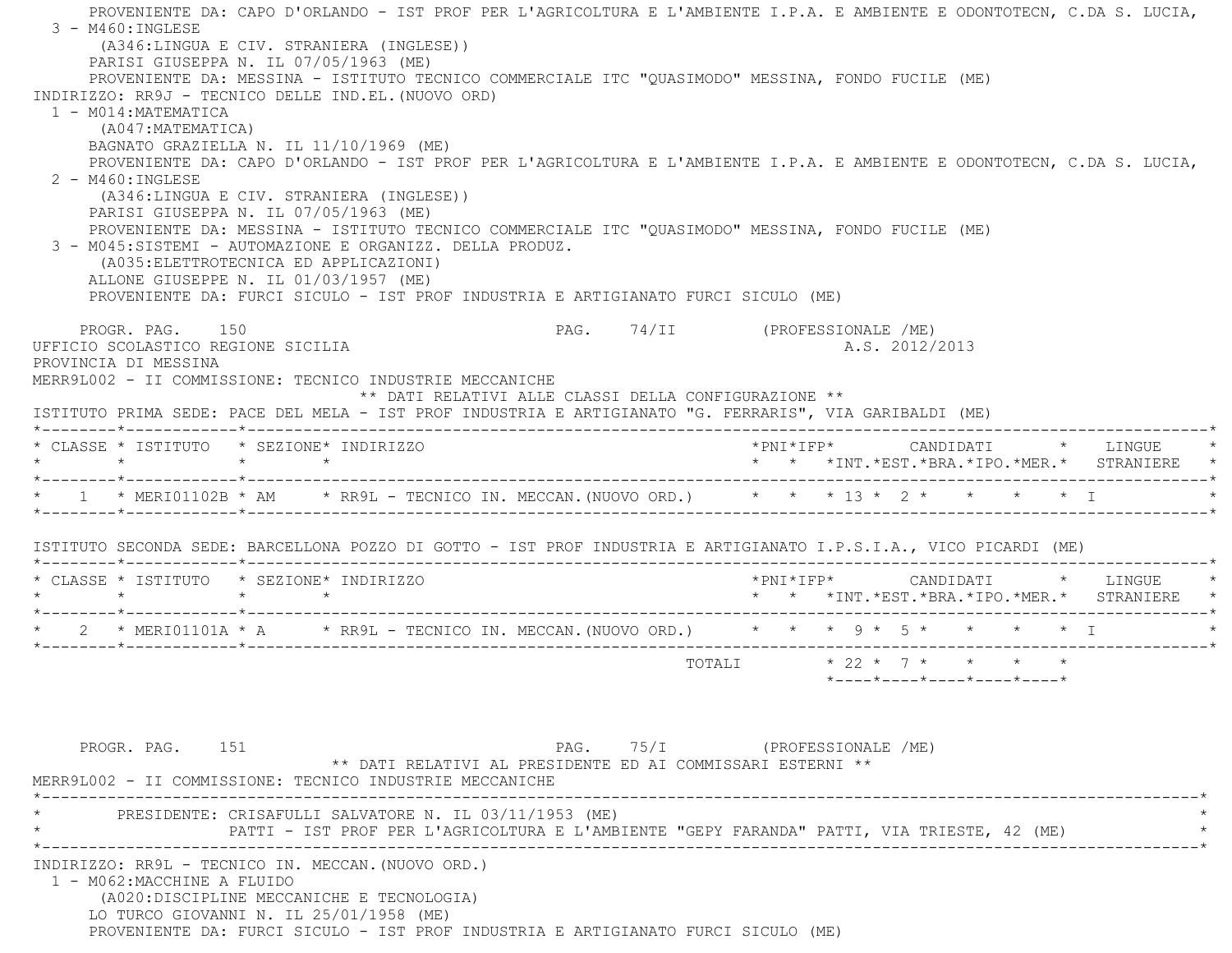2 - M014:MATEMATICA (A047:MATEMATICA) PARENTE DANIELA N. IL 16/08/1972 (NA) PROVENIENTE DA: MAZARA DEL VALLO - ISTITUTO TECNICO INDUSTRIALE I.T.I. "R. D'ALTAVILLA" MAZARA, C/DA AFFACCIATA - PIAZZA 3 - M460:INGLESE (A346:LINGUA E CIV. STRANIERA (INGLESE)) AUTOMI VERA N. IL 13/05/1959 (ME) PROVENIENTE DA: SANTA TERESA DI RIVA - LICEO SCIENTIFICO LICEO SCIENTIFICO STATALE, VIALE R. MARGHERITA (ME) PROGR. PAG. 152 PAG. PAG. 75/II (PROFESSIONALE /ME) UFFICIO SCOLASTICO REGIONE SICILIA A.S. 2012/2013 PROVINCIA DI MESSINA MERR9Q001 - I COMMISSIONE: TECNICO DEI SERVIZI TURISTICI \*\* DATI RELATIVI ALLE CLASSI DELLA CONFIGURAZIONE \*\* ISTITUTO PRIMA SEDE: MESSINA - IST PROF PER I SERVIZI COMMERCIALI E TURISTICI "ANTONELLO" MESSINA, V.LE GIOSTRA N.2 (ME) \*--------\*------------\*-------------------------------------------------------------------------------------------------------\* \* CLASSE \* ISTITUTO \* SEZIONE\* INDIRIZZO \*PNI\*IFP\* CANDIDATI \* LINGUE \* \* \* \* \* \* \* \*INT.\*EST.\*BRA.\*IPO.\*MER.\* STRANIERE \* \*--------\*------------\*-------------------------------------------------------------------------------------------------------\*1 \* MERC019018 \* A-T \* RR9Q - TECNICO SERV. TURIS. (NUOVO ORD.) \* \* \* 23 \* 5 \* \* \* \* \* F  $\star$  \* 2 \* MERC019018 \* G \* RR9R - TECNICO SER. RISTOR.(NUOVO ORD) \* \* \* 24 \* 1 \* \* \* \* S \* \*--------\*------------\*-------------------------------------------------------------------------------------------------------\*TOTALI  $* 47 * 6 * * * * * * *$  \*----\*----\*----\*----\*----\*PROGR. PAG. 153 PAG. 76/I (PROFESSIONALE /ME) \*\* DATI RELATIVI AL PRESIDENTE ED AI COMMISSARI ESTERNI \*\* MERR9Q001 - I COMMISSIONE: TECNICO DEI SERVIZI TURISTICI \*----------------------------------------------------------------------------------------------------------------------------\*PRESIDENTE: GIUNTA ANTONINO N. IL 22/02/1953 (ME) \* BARCELLONA POZZO DI GOTTO - IST TEC COMMERCIALE E PER GEOMETRI ITCGET "E. FERMI", VIA PITAGORA 42 (ME) \* \*----------------------------------------------------------------------------------------------------------------------------\* INDIRIZZO: RR9Q - TECNICO SERV. TURIS.(NUOVO ORD.) 1 - M079:ECONOMIA E TECNICA DELL'AZIENDA TURISTICA (A017:DISCIPLINE ECONOMICO-AZIENDALI) MUSICO' ANTONIO N. IL 27/08/1960 (ME) PROVENIENTE DA: TORTORICI - ISTITUTO TECNICO COMMERCIALE ISTITUTO TECNICO COMMERCIALE, VIA G. GARIBALDI, 1 (ME) 2 - M462:INGLESE (A346:LINGUA E CIV. STRANIERA (INGLESE)) OTERI ANTONELLA N. IL 21/11/1971 (ME) PROVENIENTE DA: BARCELLONA POZZO DI GOTTO - ISTITUTO TECNICO INDUSTRIALE ITT-LSSA N.COPERNICO, VIA ROMA 250 (ME) 3 - M390:FRANCESE (A246:LINGUA E CIV. STRANIERA (FRANCESE)) ORIGLIO MARIA TERESA N. IL 18/11/1953 (ME) PROVENIENTE DA: CAPO D'ORLANDO - LICEO SCIENTIFICO LS CAPO D'ORLANDO PICCOLO, VIA CONSOLARE ANTICA (ME) INDIRIZZO: RR9R - TECNICO SER. RISTOR.(NUOVO ORD) 1 - M462:INGLESE (A346:LINGUA E CIV. STRANIERA (INGLESE)) OTERI ANTONELLA N. IL 21/11/1971 (ME) PROVENIENTE DA: BARCELLONA POZZO DI GOTTO - ISTITUTO TECNICO INDUSTRIALE ITT-LSSA N.COPERNICO, VIA ROMA 250 (ME)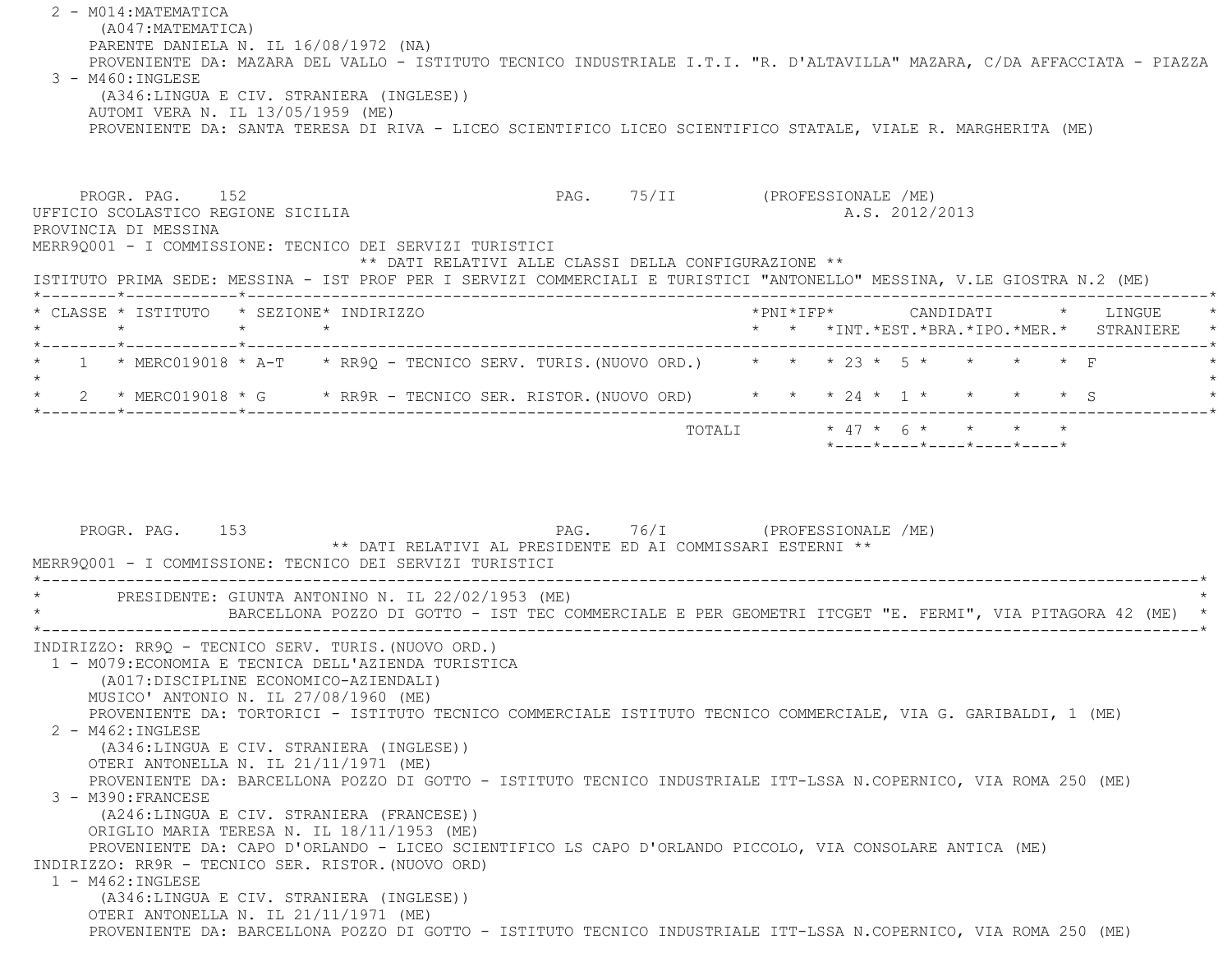| 2 - M073: ALIMENTI E ALIMENTAZIONE<br>(A057:SCIENZA DEGLI ALIMENTI)<br>STRACUZZI ANGELA N. IL 10/01/1963 (ME)<br>PROVENIENTE DA: BROLO - IST PROF PER I SERVIZI ALBERGHIERI E RISTORAZIONE "GEPY FARANDA" BROLO, C/DA PETRARO (ME)<br>3 - M790:SPAGNOLO<br>(A446:LINGUA E CIV. STRANIERA (SPAGNOLO))<br>CERNIGLIA CARMELA N. IL 24/11/1979 (ME)<br>PROVENIENTE DA: BARCELLONA POZZO DI GOTTO - LICEO SCIENTIFICO BARCELLONA MEDI, VIA SAN VITO, 76 (ME)                                                                                                                                                                                                                                  |                                                                                                       |                                                                                                                          |
|------------------------------------------------------------------------------------------------------------------------------------------------------------------------------------------------------------------------------------------------------------------------------------------------------------------------------------------------------------------------------------------------------------------------------------------------------------------------------------------------------------------------------------------------------------------------------------------------------------------------------------------------------------------------------------------|-------------------------------------------------------------------------------------------------------|--------------------------------------------------------------------------------------------------------------------------|
| PROGR. PAG. 154<br>UFFICIO SCOLASTICO REGIONE SICILIA<br>PROVINCIA DI MESSINA<br>MERR9Q002 - II COMMISSIONE: TECNICO DEI SERVIZI TURISTICI                                                                                                                                                                                                                                                                                                                                                                                                                                                                                                                                               |                                                                                                       | PAG. 76/II (PROFESSIONALE /ME)<br>A.S. 2012/2013                                                                         |
| ISTITUTO PRIMA SEDE: MESSINA - IST PROF PER I SERVIZI COMMERCIALI E TURISTICI "ANTONELLO" MESSINA, V.LE GIOSTRA N.2 (ME)                                                                                                                                                                                                                                                                                                                                                                                                                                                                                                                                                                 | ** DATI RELATIVI ALLE CLASSI DELLA CONFIGURAZIONE **                                                  |                                                                                                                          |
| * CLASSE * ISTITUTO * SEZIONE* INDIRIZZO                                                                                                                                                                                                                                                                                                                                                                                                                                                                                                                                                                                                                                                 |                                                                                                       | *PNI*IFP* CANDIDATI<br>$\star$ LINGUE<br>* * *INT. *EST. *BRA. *IPO. *MER. * STRANIERE *                                 |
| 1 * MERC019018 * BT-1 * RR9Q - TECNICO SERV. TURIS. (NUOVO ORD.) * * * 21 * * * * * * * F                                                                                                                                                                                                                                                                                                                                                                                                                                                                                                                                                                                                |                                                                                                       |                                                                                                                          |
| $\star$<br>2 * MERC019018 * CT-1 * RR9Q - TECNICO SERV. TURIS. (NUOVO ORD.) * * * 17 * * * * * * * F<br>* $\star$ CT-3 * RR9Q – TECNICO SERV. TURIS. (NUOVO ORD.) * * * 3 * * * * * * * T                                                                                                                                                                                                                                                                                                                                                                                                                                                                                                |                                                                                                       |                                                                                                                          |
| PROGR. PAG. 155                                                                                                                                                                                                                                                                                                                                                                                                                                                                                                                                                                                                                                                                          | TOTALI<br>PAG. 77/I (PROFESSIONALE /ME)<br>** DATI RELATIVI AL PRESIDENTE ED AI COMMISSARI ESTERNI ** | $*$ - - - - $*$ - - - - $*$ - - - - $*$ - - - - $*$ - - - - $*$                                                          |
| MERR90002 - II COMMISSIONE: TECNICO DEI SERVIZI TURISTICI<br>* PRESIDENTE: RAIMONDO DOMENICO N. IL 16/08/1953 (ME)<br>MILAZZO - IST PROF PER L'AGRICOLTURA E L'AMBIENTE I.P.S.A., CTR. BAGLI (ME)                                                                                                                                                                                                                                                                                                                                                                                                                                                                                        |                                                                                                       |                                                                                                                          |
| INDIRIZZO: RR9Q - TECNICO SERV. TURIS. (NUOVO ORD.)<br>1 - M079: ECONOMIA E TECNICA DELL'AZIENDA TURISTICA<br>(A017: DISCIPLINE ECONOMICO-AZIENDALI)<br>PELLEGRINO ROSA N. IL 25/02/1966 (ME)<br>2 - M462: INGLESE<br>(A346:LINGUA E CIV. STRANIERA (INGLESE))<br>CUCINOTTA MARIA N. IL 12/04/1969 (ME)<br>PROVENIENTE DA: NASO - IST PROF PER I SERVIZI COMMERCIALI E TURISTICI "GEPY FARANDA" NASO, VIA MARCONI (ME)<br>3 - M390: FRANCESE<br>(A246:LINGUA E CIV. STRANIERA (FRANCESE))<br>BUCALO STEFANIA N. IL $24/12/1971$ (ME)<br>PROVENIENTE DA: FRANCAVILLA DI SICILIA - LICEO SCIENTIFICO CARMELO CAMINITI (ME)<br>4 - M940:TEDESCO<br>(A546:LINGUA E CIV. STRANIERA (TEDESCO)) |                                                                                                       | PROVENIENTE DA: CAPO D'ORLANDO - IST TEC COMMERCIALE E PER GEOMETRI ITC CAPO D'ORLANDO MERENDINO, VIA ANDREA DORIA, 78 ( |
| ZANGLA NAZZARENA N. IL 29/08/1961 (ME)<br>PROVENIENTE DA: SIRACUSA - ISTITUTO MAGISTRALE 8 I.I.S.S. "M.F.QUINTILIANO", VIA TISIA 49 (SR)<br>5 - M790:SPAGNOLO                                                                                                                                                                                                                                                                                                                                                                                                                                                                                                                            |                                                                                                       |                                                                                                                          |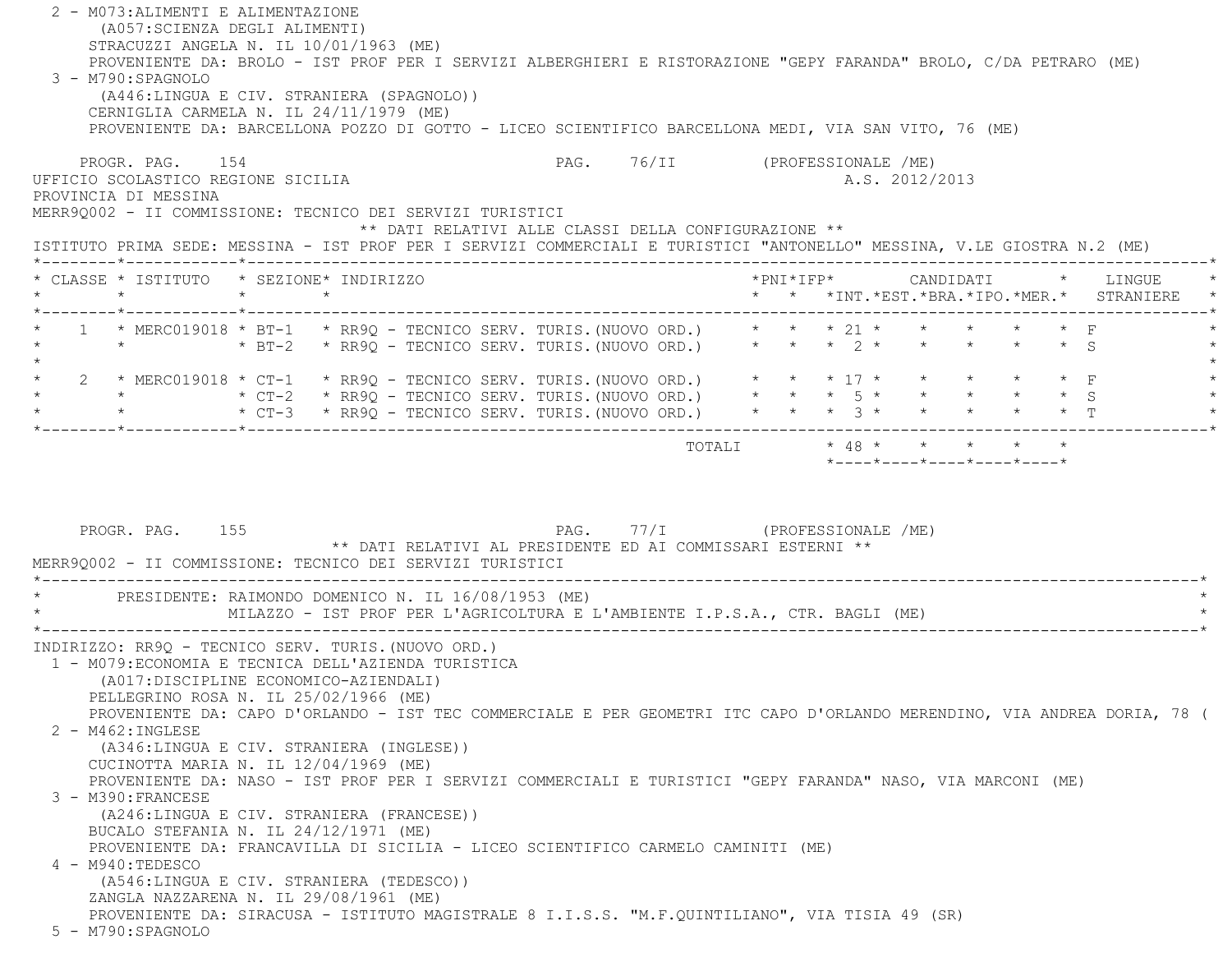(A446:LINGUA E CIV. STRANIERA (SPAGNOLO)) .................................................................PROGR. PAG. 156 PAG. 77/II (PROFESSIONALE /ME) UFFICIO SCOLASTICO REGIONE SICILIA A.S. 2012/2013 PROVINCIA DI MESSINA MERR9Q003 - III COMMISSIONE: TECNICO DEI SERVIZI TURISTICI \*\* DATI RELATIVI ALLE CLASSI DELLA CONFIGURAZIONE \*\* ISTITUTO PRIMA SEDE: MILAZZO - IST PROF PER I SERVIZI COMMERCIALI E TURISTICI SERV.COMMERCIO-ENOGASTRONOMIA-, VIA MAGISTRI (ME \*--------\*------------\*-------------------------------------------------------------------------------------------------------\* \* CLASSE \* ISTITUTO \* SEZIONE\* INDIRIZZO \*PNI\*IFP\* CANDIDATI \* LINGUE \* \* \* \* \* \* \* \*INT.\*EST.\*BRA.\*IPO.\*MER.\* STRANIERE \* \*--------\*------------\*-------------------------------------------------------------------------------------------------------\* $1$  \* MERC01601R \* A-T \* RR9Q - TECNICO SERV. TURIS.(NUOVO ORD.)  $*$  \* \* 18 \* 1 \* \* \* \* \* F  $\star$ 2 \* MERC01601R \* A-A \* RR9A - TECN. GEST. AZ. LING. (NUOVO ORD) \* \* \* 14 \* 2 \* \* \* \* \* \* F \*--------\*------------\*-------------------------------------------------------------------------------------------------------\* TOTALI \* 32 \* 3 \* \* \* \* \*----\*----\*----\*----\*----\*PROGR. PAG. 157 PAG. PAG. 78/I (PROFESSIONALE /ME) \*\* DATI RELATIVI AL PRESIDENTE ED AI COMMISSARI ESTERNI \*\* MERR9Q003 - III COMMISSIONE: TECNICO DEI SERVIZI TURISTICI \*----------------------------------------------------------------------------------------------------------------------------\*PRESIDENTE: COCUZZA ALESSANDRO N. IL 21/02/1959 (ME) \* BARCELLONA POZZO DI GOTTO - IST TEC COMMERCIALE E PER GEOMETRI ITCGET "E. FERMI", VIA PITAGORA 42 (ME) \* \*----------------------------------------------------------------------------------------------------------------------------\* INDIRIZZO: RR9Q - TECNICO SERV. TURIS.(NUOVO ORD.) 1 - M079:ECONOMIA E TECNICA DELL'AZIENDA TURISTICA (A017:DISCIPLINE ECONOMICO-AZIENDALI) PICCIOLO MARIA CONCETTA N. IL 18/09/1964 (ME) PROVENIENTE DA: SANT'AGATA DI MILITELLO - IST TEC COMMERCIALE E PER GEOMETRI ITCG G. TOMASI DI LAMPEDUSA, VIA PARCO DEGL 2 - M461:LINGUA INGLESE (A346:LINGUA E CIV. STRANIERA (INGLESE)) ALIBERTO FORTUNATA N. IL 19/08/1962 (ME) PROVENIENTE DA: BARCELLONA POZZO DI GOTTO - ISTITUTO TECNICO INDUSTRIALE ITT-LSSA N.COPERNICO, VIA ROMA 250 (ME) 3 - M462:INGLESE (A346:LINGUA E CIV. STRANIERA (INGLESE)) ALIBERTO FORTUNATA N. IL 19/08/1962 (ME) PROVENIENTE DA: BARCELLONA POZZO DI GOTTO - ISTITUTO TECNICO INDUSTRIALE ITT-LSSA N.COPERNICO, VIA ROMA 250 (ME) 4 - M390:FRANCESE (A246:LINGUA E CIV. STRANIERA (FRANCESE)) LA ROSA MARIA DOMENICA N. IL 20/10/1952 (CH) PROVENIENTE DA: MESSINA - ISTITUTO TECNICO COMMERCIALE ITC "QUASIMODO" MESSINA, FONDO FUCILE (ME) INDIRIZZO: RR9A - TECN. GEST. AZ. LING.(NUOVO ORD) 1 - M461:LINGUA INGLESE (A346:LINGUA E CIV. STRANIERA (INGLESE)) ALIBERTO FORTUNATA N. IL 19/08/1962 (ME) PROVENIENTE DA: BARCELLONA POZZO DI GOTTO - ISTITUTO TECNICO INDUSTRIALE ITT-LSSA N.COPERNICO, VIA ROMA 250 (ME) 2 - M462:INGLESE (A346:LINGUA E CIV. STRANIERA (INGLESE)) ALIBERTO FORTUNATA N. IL 19/08/1962 (ME)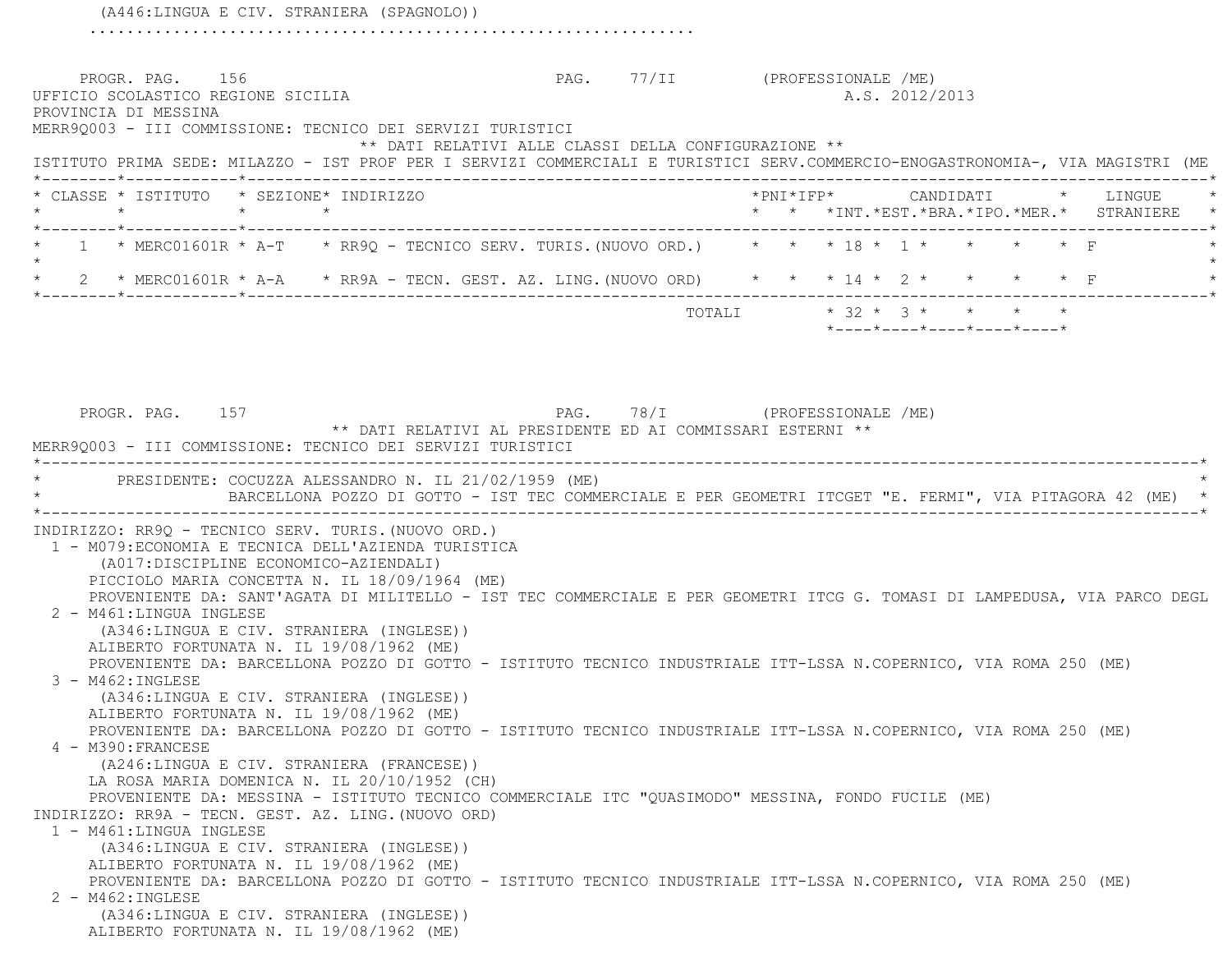PROVENIENTE DA: BARCELLONA POZZO DI GOTTO - ISTITUTO TECNICO INDUSTRIALE ITT-LSSA N.COPERNICO, VIA ROMA 250 (ME) 3 - M390:FRANCESE (A246:LINGUA E CIV. STRANIERA (FRANCESE)) LA ROSA MARIA DOMENICA N. IL 20/10/1952 (CH) PROVENIENTE DA: MESSINA - ISTITUTO TECNICO COMMERCIALE ITC "QUASIMODO" MESSINA, FONDO FUCILE (ME) 4 - M014:MATEMATICA (A047:MATEMATICA) MUSOLINO ROBERTO N. IL 15/04/1969 (ME) PROVENIENTE DA: MESSINA - LICEO SCIENTIFICO LICEO SCIENTIFICO QUASIMODO, FONDO FUCILE (ME) PROGR. PAG. 158 PAG. 78/II (PROFESSIONALE /ME) UFFICIO SCOLASTICO REGIONE SICILIA A.S. 2012/2013 PROVINCIA DI MESSINA MERR9Q004 - IV COMMISSIONE: TECNICO DEI SERVIZI TURISTICI \*\* DATI RELATIVI ALLE CLASSI DELLA CONFIGURAZIONE \*\* ISTITUTO PRIMA SEDE: LETOIANNI - IST PROF PER I SERVIZI COMMERCIALI E TURISTICI VIA MONTBIANCO, VIA MONTBIANCO (ME) \*--------\*------------\*-------------------------------------------------------------------------------------------------------\* \* CLASSE \* ISTITUTO \* SEZIONE\* INDIRIZZO \*PNI\*IFP\* CANDIDATI \* LINGUE \* \* \* \* \* \* \* \*INT.\*EST.\*BRA.\*IPO.\*MER.\* STRANIERE \* \*--------\*------------\*-------------------------------------------------------------------------------------------------------\*1 \* MERC01701L \* A-T \* RR9Q - TECNICO SERV. TURIS. (NUOVO ORD.) \* \* \* 23 \* 2 \* \* \* \* \* F  $\star$ \* 2 \* MERC01701L \* A-Z \* RR9A - TECN. GEST. AZ. LING. (NUOVO ORD) \* \* \* 19 \* 1 \* \* \* \* \* \* F \*--------\*------------\*-------------------------------------------------------------------------------------------------------\* TOTALI \* 42 \* 3 \* \* \* \* \*----\*----\*----\*----\*----\*PROGR. PAG. 159 PAG. PAG. 79/I (PROFESSIONALE /ME) \*\* DATI RELATIVI AL PRESIDENTE ED AI COMMISSARI ESTERNI \*\* MERR9Q004 - IV COMMISSIONE: TECNICO DEI SERVIZI TURISTICI \*----------------------------------------------------------------------------------------------------------------------------\* \* PRESIDENTE: RUSSO BATTAGLIOLA VINCENZINA MARIA N. IL 20/04/1958 (ME) \* \* SANT'AGATA DI MILITELLO - ISTITUTO TECNICO INDUSTRIALE ITI S.AGATA M.LLO TORRICELLI, VIA VALLONE POSTA (\* \*----------------------------------------------------------------------------------------------------------------------------\* INDIRIZZO: RR9Q - TECNICO SERV. TURIS.(NUOVO ORD.) 1 - M079:ECONOMIA E TECNICA DELL'AZIENDA TURISTICA (A017:DISCIPLINE ECONOMICO-AZIENDALI) GITTO PAOLA N. IL 01/09/1958 (ME) PROVENIENTE DA: MILAZZO - IST PROF PER I SERVIZI COMMERCIALI E TURISTICI SERV.COMMERCIO-ENOGASTRONOMIA-, VIA MAGISTRI (M 2 - M461:LINGUA INGLESE (A346:LINGUA E CIV. STRANIERA (INGLESE)) LA VENA CARMELA MARIA N. IL 19/08/1951 (ME) PROVENIENTE DA: BARCELLONA POZZO DI GOTTO - LICEO CLASSICO LUIGI VALLI, VIA DEGLI STUDI (ME) 3 - M462:INGLESE (A346:LINGUA E CIV. STRANIERA (INGLESE)) LA VENA CARMELA MARIA N. IL 19/08/1951 (ME) PROVENIENTE DA: BARCELLONA POZZO DI GOTTO - LICEO CLASSICO LUIGI VALLI, VIA DEGLI STUDI (ME) 4 - M390:FRANCESE (A246:LINGUA E CIV. STRANIERA (FRANCESE)) SAVARINO CORRADINA N. IL 06/06/1960 (SR) PROVENIENTE DA: MESSINA - ISTITUTO MAGISTRALE " AINIS " MESSINA, VIA ANTONELLO FRERI (ME) INDIRIZZO: RR9A - TECN. GEST. AZ. LING.(NUOVO ORD) 1 - M461:LINGUA INGLESE(A346:LINGUA E CIV. STRANIERA (INGLESE))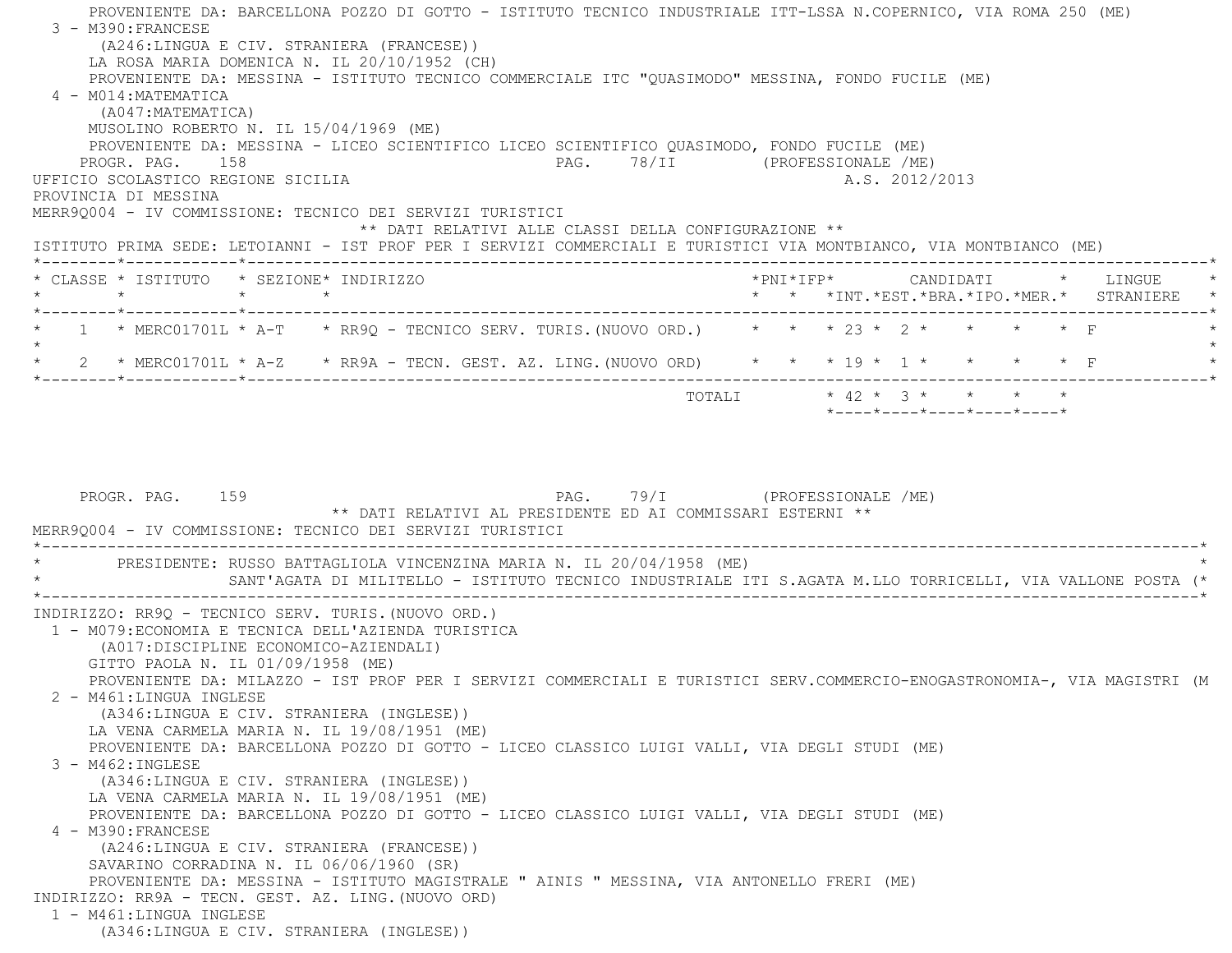LA VENA CARMELA MARIA N. IL 19/08/1951 (ME) PROVENIENTE DA: BARCELLONA POZZO DI GOTTO - LICEO CLASSICO LUIGI VALLI, VIA DEGLI STUDI (ME) 2 - M462:INGLESE (A346:LINGUA E CIV. STRANIERA (INGLESE)) LA VENA CARMELA MARIA N. IL 19/08/1951 (ME) PROVENIENTE DA: BARCELLONA POZZO DI GOTTO - LICEO CLASSICO LUIGI VALLI, VIA DEGLI STUDI (ME) 3 - M390:FRANCESE (A246:LINGUA E CIV. STRANIERA (FRANCESE)) SAVARINO CORRADINA N. IL 06/06/1960 (SR) PROVENIENTE DA: MESSINA - ISTITUTO MAGISTRALE " AINIS " MESSINA, VIA ANTONELLO FRERI (ME) 4 - M014:MATEMATICA (A047:MATEMATICA) ODDO CALOGERA N. IL 16/04/1965 (ME) PROVENIENTE DA: SANT'AGATA DI MILITELLO - ISTITUTO TECNICO INDUSTRIALE ITI S.AGATA M.LLO TORRICELLI, VIA VALLONE POSTA ( PROGR. PAG. 160 PAG. 79/II (PROFESSIONALE /ME) UFFICIO SCOLASTICO REGIONE SICILIA A.S. 2012/2013 PROVINCIA DI MESSINA MERR9R001 - I COMMISSIONE: TECNICO DEI SERVIZI DELLA RISTORAZIONE \*\* DATI RELATIVI ALLE CLASSI DELLA CONFIGURAZIONE \*\* ISTITUTO PRIMA SEDE: BROLO - IST PROF PER I SERVIZI ALBERGHIERI E RISTORAZIONE "GEPY FARANDA" BROLO, C/DA PETRARO (ME) \*--------\*------------\*-------------------------------------------------------------------------------------------------------\* \* CLASSE \* ISTITUTO \* SEZIONE\* INDIRIZZO \*PNI\*IFP\* CANDIDATI \* LINGUE \* \* \* \* \* \* \* \*INT.\*EST.\*BRA.\*IPO.\*MER.\* STRANIERE \* \*--------\*------------\*-------------------------------------------------------------------------------------------------------\*\* 1 \* MERH024011 \* A \* RR9R - TECNICO SER. RISTOR. (NUOVO ORD) \* \* \* 17 \* \* \* \* \* \* \* F  $\star$  \* 2 \* MERH024011 \* B \* RR9R - TECNICO SER. RISTOR.(NUOVO ORD) \* \* \* 13 \* 8 \* \* \* \* F \* \*--------\*------------\*-------------------------------------------------------------------------------------------------------\*TOTALI  $\star$  30  $\star$  8  $\star$   $\star$   $\star$   $\star$  \*----\*----\*----\*----\*----\* PROGR. PAG. 161 PAG. 80/I (PROFESSIONALE /ME) \*\* DATI RELATIVI AL PRESIDENTE ED AI COMMISSARI ESTERNI \*\* MERR9R001 - I COMMISSIONE: TECNICO DEI SERVIZI DELLA RISTORAZIONE \*----------------------------------------------------------------------------------------------------------------------------\*PRESIDENTE: PIROZZI VINCENZO N. IL 02/03/1963 (VV) \* MESSINA - ISTITUTO TECNICO PER GEOMETRI G. MINUTOLI (CORSO SERALE), FONDO FUCILE C.DA GAZZI (ME) \* \*----------------------------------------------------------------------------------------------------------------------------\* INDIRIZZO: RR9R - TECNICO SER. RISTOR.(NUOVO ORD) 1 - M073:ALIMENTI E ALIMENTAZIONE (A057:SCIENZA DEGLI ALIMENTI) COSTANTINO MARIA N. IL 21/08/1958 (ME) PROVENIENTE DA: MESSINA - IST PROF PER I SERVIZI COMMERCIALI E TURISTICI "ANTONELLO" MESSINA, V.LE GIOSTRA N.2 (ME) 2 - M462:INGLESE (A346:LINGUA E CIV. STRANIERA (INGLESE)) MARINO ROSARIA N. IL 19/10/1955 (EE) PROVENIENTE DA: SANT'AGATA DI MILITELLO - ISTITUTO TECNICO INDUSTRIALE ITI S.AGATA M.LLO TORRICELLI, VIA VALLONE POSTA ( 3 - M390:FRANCESE (A246:LINGUA E CIV. STRANIERA (FRANCESE)) CALABRO' RENATA N. IL 16/03/1954 (ME) PROVENIENTE DA: BARCELLONA POZZO DI GOTTO - IST TEC COMMERCIALE E PER GEOMETRI ITCGET "E. FERMI", VIA PITAGORA 42 (ME)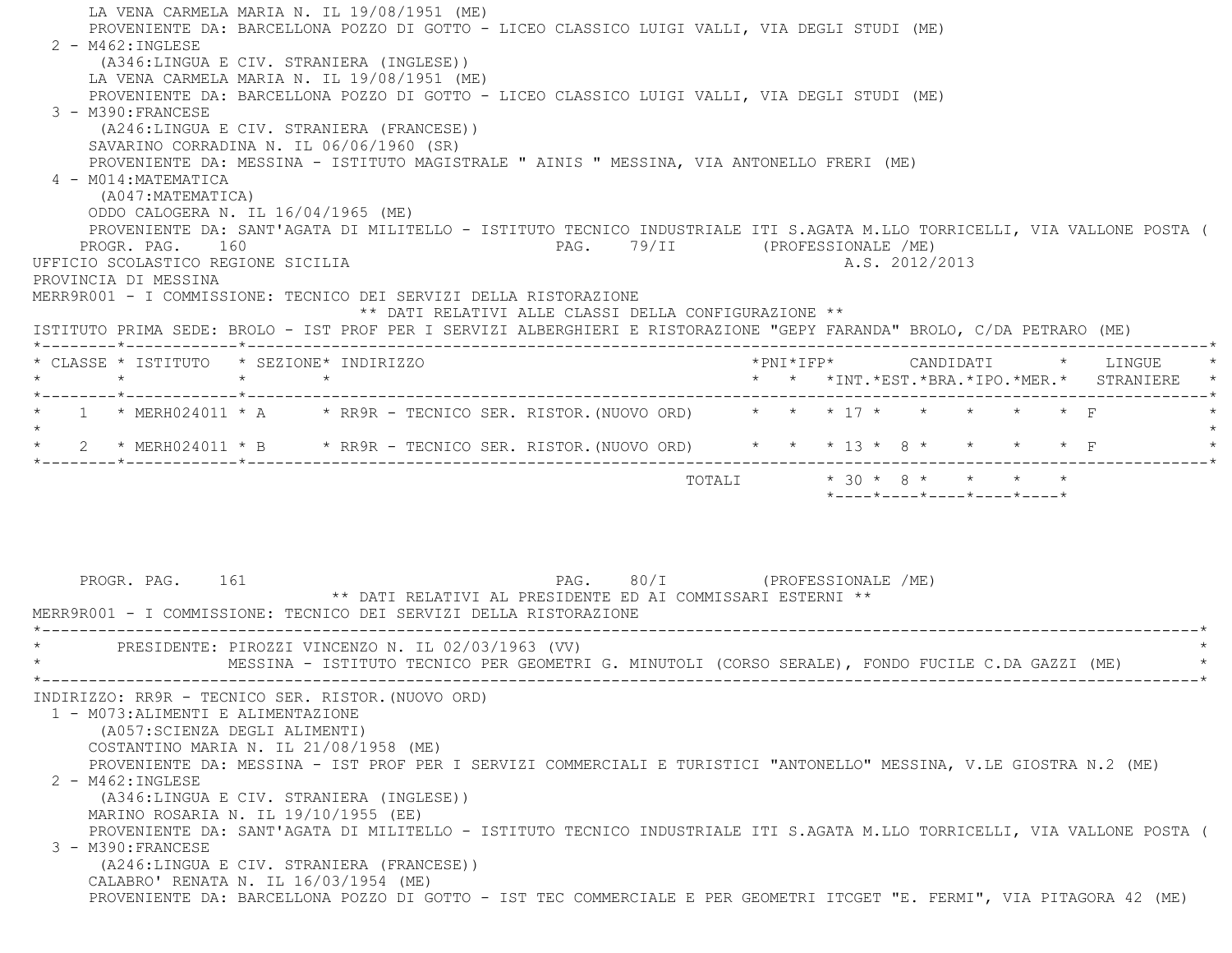|  |                 | * CLASSE * ISTITUTO * SEZIONE* INDIRIZZO |                                                                                                                                  |                               |  |  |  | *PNI*IFP*     CANDIDATI    *   LINGUE<br>* * *INT.*EST.*BRA.*IPO.*MER.* STRANIERE |
|--|-----------------|------------------------------------------|----------------------------------------------------------------------------------------------------------------------------------|-------------------------------|--|--|--|-----------------------------------------------------------------------------------|
|  |                 |                                          | 1 * MERC019018 * A * RR9R - TECNICO SER. RISTOR. (NUOVO ORD) * * * 23 * 2 * * * * * F                                            |                               |  |  |  |                                                                                   |
|  |                 |                                          | 2 * MERC019018 * E * RR9R - TECNICO SER. RISTOR. (NUOVO ORD) * * * 16 * 3 * * * * * F                                            |                               |  |  |  |                                                                                   |
|  |                 |                                          |                                                                                                                                  | PAG. 81/I (PROFESSIONALE /ME) |  |  |  |                                                                                   |
|  | PROGR. PAG. 163 |                                          | ** DATI RELATIVI AL PRESIDENTE ED AI COMMISSARI ESTERNI **<br>MERR9R002 - II COMMISSIONE: TECNICO DEI SERVIZI DELLA RISTORAZIONE |                               |  |  |  |                                                                                   |

 URBANI LEOPOLDO N. IL 10/05/1971 (ME) PROVENIENTE DA: MILAZZO - ISTITUTO TECNICO INDUSTRIALE ISTITUTO TECNICO TECNOLOGICO E, VIA TRE MONTI (ME) 3 - M390:FRANCESE (A246:LINGUA E CIV. STRANIERA (FRANCESE)) GIANNETTO MARIA N. IL 21/09/1949 (ME)

PROVENIENTE DA: LETOIANNI - IST PROF PER I SERVIZI COMMERCIALI E TURISTICI VIA MONTBIANCO, VIA MONTBIANCO (ME)

PROGR. PAG. 164 PAG. B1/II (PROFESSIONALE /ME) UFFICIO SCOLASTICO REGIONE SICILIA A.S. 2012/2013 PROVINCIA DI MESSINA MERR9R003 - III COMMISSIONE: TECNICO DEI SERVIZI DELLA RISTORAZIONE \*\* DATI RELATIVI ALLE CLASSI DELLA CONFIGURAZIONE \*\* ISTITUTO PRIMA SEDE: MESSINA - IST PROF PER I SERVIZI COMMERCIALI E TURISTICI "ANTONELLO" MESSINA, V.LE GIOSTRA N.2 (ME) \*--------\*------------\*-------------------------------------------------------------------------------------------------------\* \* CLASSE \* ISTITUTO \* SEZIONE\* INDIRIZZO \*PNI\*IFP\* CANDIDATI \* LINGUE \*\* \* \* \*INT.\*EST.\*BRA.\*IPO.\*MER.\* STRANIERE \*--------\*------------\*-------------------------------------------------------------------------------------------------------\*1 \* MERC019018 \* C \* RR9R - TECNICO SER. RISTOR. (NUOVO ORD) \* \* \* 21 \* 2 \* \* \* \* \* F  $\star$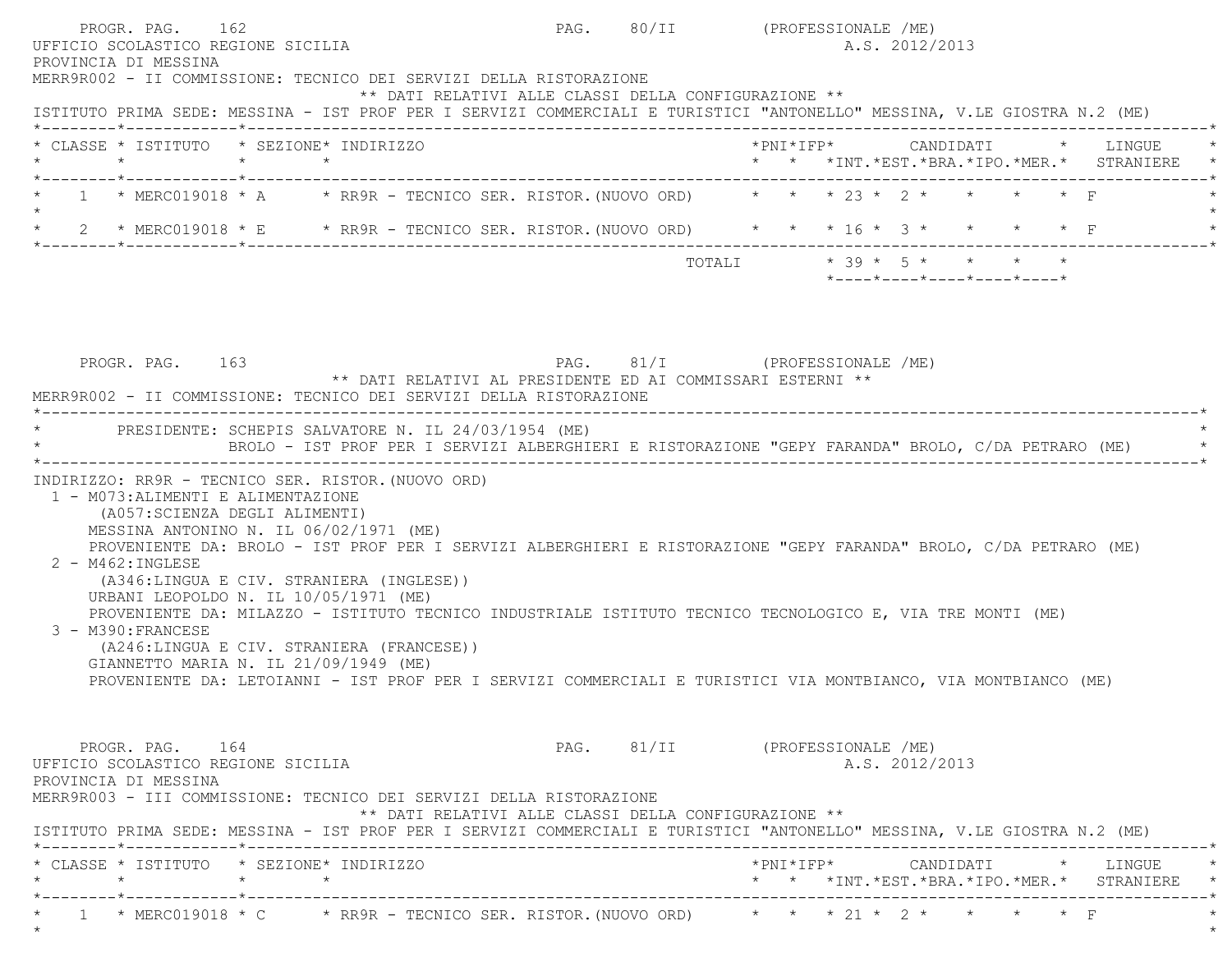|                 |                                                                                                                                                                                                                                                                                                                                                                                                                      |             |         |                                                                                              |                                                                                                   | TOTALI * 37 * 5 * * * * * |                     | $*$ ---- $*$ ---- $*$ ---- $*$ ---- $*$ ---- $*$                        |  |                                                                      |  |
|-----------------|----------------------------------------------------------------------------------------------------------------------------------------------------------------------------------------------------------------------------------------------------------------------------------------------------------------------------------------------------------------------------------------------------------------------|-------------|---------|----------------------------------------------------------------------------------------------|---------------------------------------------------------------------------------------------------|---------------------------|---------------------|-------------------------------------------------------------------------|--|----------------------------------------------------------------------|--|
|                 | PROGR. PAG. 165<br>MERR9R003 - III COMMISSIONE: TECNICO DEI SERVIZI DELLA RISTORAZIONE                                                                                                                                                                                                                                                                                                                               |             |         |                                                                                              | PAG. 82/I (PROFESSIONALE /ME)<br>** DATI RELATIVI AL PRESIDENTE ED AI COMMISSARI ESTERNI **       |                           |                     |                                                                         |  |                                                                      |  |
|                 | * PRESIDENTE: DIXIT DOMINUS NELLI MARIA N. IL 14/11/1955 (TP)                                                                                                                                                                                                                                                                                                                                                        |             |         |                                                                                              | BROLO - IST PROF PER I SERVIZI ALBERGHIERI E RISTORAZIONE "GEPY FARANDA" BROLO, C/DA PETRARO (ME) |                           |                     |                                                                         |  |                                                                      |  |
|                 | (A057: SCIENZA DEGLI ALIMENTI)<br>LUPO MARYCARMEN AMELIA N. IL 02/01/1958 (EE)<br>PROVENIENTE DA: PACHINO - IST PROF PER L'AGRICOLTURA E L'AMBIENTE "P. CALLERI" I.P.A.A. - I.P.S, VIALE FORTUNA SNC (SR)<br>2 - M462: INGLESE<br>(A346:LINGUA E CIV. STRANIERA (INGLESE))<br>ANDRIOLO GRAZIA N. IL 18/08/1960 (ME)<br>PROVENIENTE DA: MESSINA - ISTITUTO TECNICO AGRARIO PIETRO CUPPARI, SAN PLACIDO CALONERO' (ME) |             |         |                                                                                              |                                                                                                   |                           |                     |                                                                         |  |                                                                      |  |
|                 | 3 - M390: FRANCESE<br>(A246:LINGUA E CIV. STRANIERA (FRANCESE))<br>ANDALORO SILVANA N. IL 15/01/1958 (ME)<br>PROVENIENTE DA: MILAZZO - IST TEC COMMERCIALE E PER GEOMETRI I.T. L.DA VINCI ECONOMICO TECN, VIA COLONNELLO MAGISTRI (ME<br>PROGR. PAG. 166<br>UFFICIO SCOLASTICO REGIONE SICILIA                                                                                                                       |             |         |                                                                                              | PAG. 82/II (PROFESSIONALE /ME)                                                                    |                           |                     | A.S. 2012/2013                                                          |  |                                                                      |  |
|                 | PROVINCIA DI MESSINA<br>MERR9R004 - IV COMMISSIONE: TECNICO DEI SERVIZI DELLA RISTORAZIONE<br>ISTITUTO PRIMA SEDE: MESSINA - IST PROF PER I SERVIZI COMMERCIALI E TURISTICI "ANTONELLO" MESSINA, V.LE GIOSTRA N.2 (ME)                                                                                                                                                                                               |             |         |                                                                                              | ** DATI RELATIVI ALLE CLASSI DELLA CONFIGURAZIONE **                                              |                           |                     |                                                                         |  |                                                                      |  |
| $\star$ $\star$ | * CLASSE * ISTITUTO * SEZIONE* INDIRIZZO                                                                                                                                                                                                                                                                                                                                                                             | $\star$     | $\star$ |                                                                                              |                                                                                                   |                           | $*$ PNI $*$ IFP $*$ |                                                                         |  | CANDIDATI * LINGUE<br>* * * INT. *EST. *BRA. *IPO. *MER. * STRANIERE |  |
| $\mathbf{2}$    | * 1 * MERC019018 * B-1 * RR9R - TECNICO SER. RISTOR. (NUOVO ORD) * * * 20 * * * * * * * F<br>$\star$<br>$*$ MERC019018 $*$ F-1 $*$ RR9R - TECNICO SER. RISTOR. (NUOVO ORD)<br>$\star$                                                                                                                                                                                                                                | $\star$ B-2 |         | * RR9R - TECNICO SER. RISTOR. (NUOVO ORD)<br>* F-2 * RR9R - TECNICO SER. RISTOR. (NUOVO ORD) |                                                                                                   | * * * 11 * 2 * * * * * T  |                     | * * * 1 * * * * * * T<br>$\star$ $\star$ $\tau$ $\star$ $\star$ $\star$ |  |                                                                      |  |

PROGR. PAG. 167 PAG. 83/I (PROFESSIONALE /ME)

\*\* DATI RELATIVI AL PRESIDENTE ED AI COMMISSARI ESTERNI \*\*

\*----------------------------------------------------------------------------------------------------------------------------\*

MERR9R004 - IV COMMISSIONE: TECNICO DEI SERVIZI DELLA RISTORAZIONE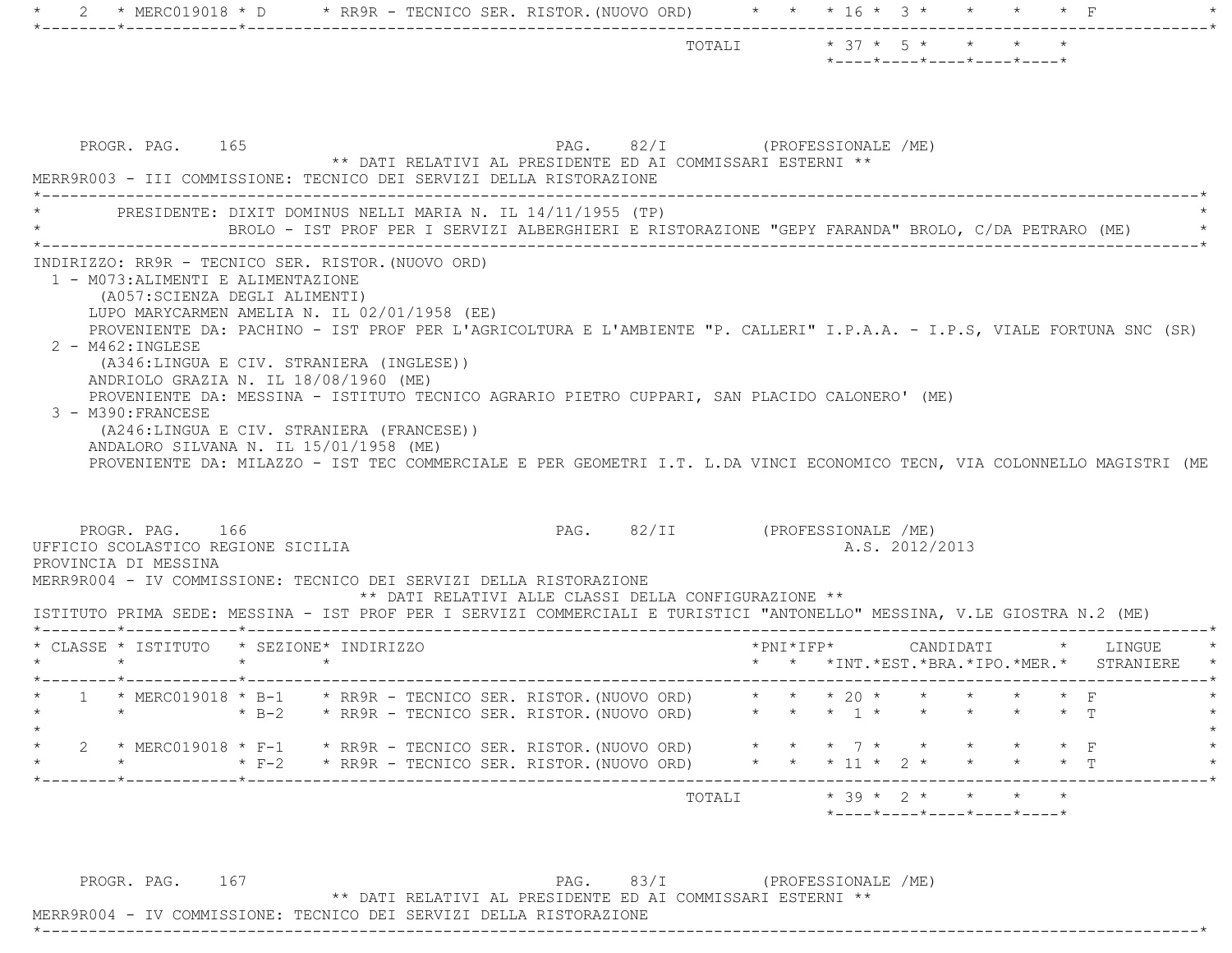PRESIDENTE: LA NAIA ANGELO N. IL 09/08/1957 (CT) \* PATTI - IST PROF INDUSTRIA E ARTIGIANATO "GEPY FARANDA" PATTI, VIA KENNEDY, 2 (ME) \* \*----------------------------------------------------------------------------------------------------------------------------\* INDIRIZZO: RR9R - TECNICO SER. RISTOR.(NUOVO ORD) 1 - M073:ALIMENTI E ALIMENTAZIONE (A057:SCIENZA DEGLI ALIMENTI) BONOMO MARIA N. IL 09/03/1962 (RG) PROVENIENTE DA: MODICA - IST PROF PER I SERVIZI ALBERGHIERI E RISTORAZIONE PRINCIPI GRIMALDI, VIALE DEGLI OLEANDRI 19 (R 2 - M462:INGLESE (A346:LINGUA E CIV. STRANIERA (INGLESE)) D'ATTILA MARINA N. IL 21/03/1971 (ME) PROVENIENTE DA: MILAZZO - IST PROF PER I SERVIZI COMMERCIALI E TURISTICI SERV.COMMERCIO-ENOGASTRONOMIA-, VIA MAGISTRI (M 3 - M390:FRANCESE (A246:LINGUA E CIV. STRANIERA (FRANCESE)) MACCARRONE ANNA MARIA N. IL 23/02/1954 (ME) PROVENIENTE DA: LETOIANNI - IST PROF PER I SERVIZI COMMERCIALI E TURISTICI VIA MONTBIANCO, VIA MONTBIANCO (ME) 4 - M940:TEDESCO (A546:LINGUA E CIV. STRANIERA (TEDESCO)) BELTEMPO FRANCA N. IL 28/04/1971 (RG) PROVENIENTE DA: CATANIA - IST PROF PER L'AGRICOLTURA E L'AMBIENTE P.DEODATO - ALBERGHIERO - AGGR, VIA DEL BOSCO, 43 (CT) PROGR. PAG. 168 PAG. B3/II (PROFESSIONALE /ME) UFFICIO SCOLASTICO REGIONE SICILIA A.S. 2012/2013 PROVINCIA DI MESSINA MERR9R006 - VI COMMISSIONE: TECNICO DEI SERVIZI DELLA RISTORAZIONE \*\* DATI RELATIVI ALLE CLASSI DELLA CONFIGURAZIONE \*\* ISTITUTO PRIMA SEDE: BARCELLONA POZZO DI GOTTO - L.R. PAR. IST PROF PER I SERVIZI ALBERGHIERI E RIS G. LEOPARDI, SANT'ANDREA, \*--------\*------------\*-------------------------------------------------------------------------------------------------------\* \* CLASSE \* ISTITUTO \* SEZIONE\* INDIRIZZO \*PNI\*IFP\* CANDIDATI \* LINGUE \* \* \* \* \* \* \* \*INT.\*EST.\*BRA.\*IPO.\*MER.\* STRANIERE \* \*--------\*------------\*-------------------------------------------------------------------------------------------------------\*\* 1 \* MERH015005 \* C \* RR9R - TECNICO SER. RISTOR. (NUOVO ORD) \* \* \* 25 \* 8 \* \* \* \* \* F \*--------\*------------\*-------------------------------------------------------------------------------------------------------\* ISTITUTO SECONDA SEDE: PIRAINO - L.R. PAR. IST PROF PER I SERVIZI ALBERGHIERI E RIS ISTITUTO PARITARIO LUIGI PIRAN, VIA GARIBA \*--------\*------------\*-------------------------------------------------------------------------------------------------------\* \* CLASSE \* ISTITUTO \* SEZIONE\* INDIRIZZO \*PNI\*IFP\* CANDIDATI \* LINGUE \* \* \* \* \* \* \* \*INT.\*EST.\*BRA.\*IPO.\*MER.\* STRANIERE \* \*--------\*------------\*-------------------------------------------------------------------------------------------------------\* \* 2 \* MERH02500Q \* A \* RR9R - TECNICO SER. RISTOR.(NUOVO ORD) \* \* \* 18 \* 5 \* \* \* \* F \* \*--------\*------------\*-------------------------------------------------------------------------------------------------------\* TOTALI \* 43 \* 13 \* \* \* \* \*----\*----\*----\*----\*----\*PROGR. PAG. 169 PAG. 84/I (PROFESSIONALE /ME) \*\* DATI RELATIVI AL PRESIDENTE ED AI COMMISSARI ESTERNI \*\* MERR9R006 - VI COMMISSIONE: TECNICO DEI SERVIZI DELLA RISTORAZIONE \*----------------------------------------------------------------------------------------------------------------------------\*PRESIDENTE: CASALE CATERINA N. IL 09/12/1953 (ME) MESSINA - LICEO CLASSICO "LA FARINA", VIA ORATORIO DELLA PACE 5 (ME)

\*----------------------------------------------------------------------------------------------------------------------------\*

INDIRIZZO: RR9R - TECNICO SER. RISTOR.(NUOVO ORD)

1 - M073:ALIMENTI E ALIMENTAZIONE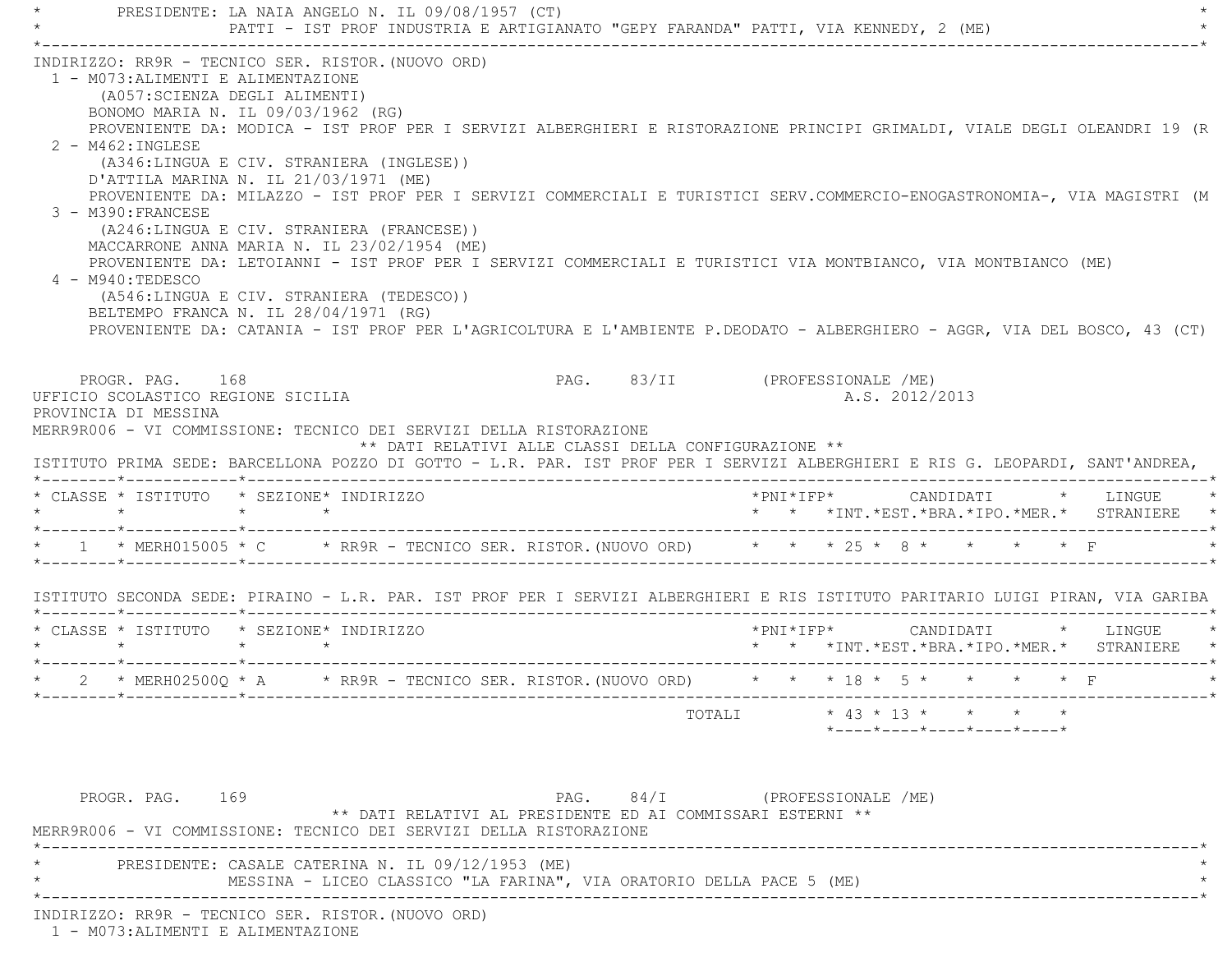(A057:SCIENZA DEGLI ALIMENTI) ARENA ANNA N. IL 05/12/1960 (ME) PROVENIENTE DA: MESSINA - ISTITUTO TECNICO INDUSTRIALE ITI "VERONA TRENTO" MESSINA, VIA UGO BASSI 148 (ME) 2 - M462:INGLESE (A346:LINGUA E CIV. STRANIERA (INGLESE)) BONO CONCETTA N. IL 29/06/1962 (ME) PROVENIENTE DA: MILAZZO - LICEO CLASSICO G. B. IMPALLOMENI, VIA RISORGIMENTO, 31 (ME) 3 - M390:FRANCESE (A246:LINGUA E CIV. STRANIERA (FRANCESE)) MIRABILE TRAPANI CARMELA N. IL 29/08/1948 (ME) PROVENIENTE DA: MILAZZO - IST PROF PER I SERVIZI COMMERCIALI E TURISTICI SERV.COMMERCIO-ENOGASTRONOMIA-, VIA MAGISTRI (M PROGR. PAG. 170 PAG. 84/II (PROFESSIONALE /ME) UFFICIO SCOLASTICO REGIONE SICILIA A.S. 2012/2013 PROVINCIA DI MESSINA MERRCY001 - I COMMISSIONE: AGROTECNICO \*\* DATI RELATIVI ALLE CLASSI DELLA CONFIGURAZIONE \*\* ISTITUTO PRIMA SEDE: CAPO D'ORLANDO - IST PROF PER L'AGRICOLTURA E L'AMBIENTE I.P.A. E AMBIENTE E ODONTOTECN, C.DA S. LUCIA, 3 \*--------\*------------\*-------------------------------------------------------------------------------------------------------\* \* CLASSE \* ISTITUTO \* SEZIONE\* INDIRIZZO \*PNI\*IFP\* CANDIDATI \* LINGUE \* \* \* \* \* \* \* \*INT.\*EST.\*BRA.\*IPO.\*MER.\* STRANIERE \* \*--------\*------------\*-------------------------------------------------------------------------------------------------------\*\* 1 \* MERA01201E \* A  $\overline{a}$  \* RRCY - AGROTECNICO (NUOVO ORDINAMENTO)  $\overline{a}$  \* \* \* \* \* \* \* \* \*  $\overline{r}$  $\star$ \* 2 \* MERA01201E \* B \* RRCY - AGROTECNICO (NUOVO ORDINAMENTO) \* \* \* 17 \* \* \* \* \* \* \* I \*--------\*------------\*-------------------------------------------------------------------------------------------------------\*TOTALI  $* 36 * * * * * * * * * *$  \*----\*----\*----\*----\*----\*PROGR. PAG. 171 **PAG.** PAG. 85/I (PROFESSIONALE /ME) \*\* DATI RELATIVI AL PRESIDENTE ED AI COMMISSARI ESTERNI \*\* MERRCY001 - I COMMISSIONE: AGROTECNICO \*----------------------------------------------------------------------------------------------------------------------------\*PRESIDENTE: ZAMBLERA FRANCESCO N. IL 27/06/1950 (ME) \* MESSINA - ISTITUTO MAGISTRALE LICEO LING. E SCIENZE UMANE "B, VIALE ANNUNZIATA N. 10/A - RIONE MATTEOTTI\* \*----------------------------------------------------------------------------------------------------------------------------\* INDIRIZZO: RRCY - AGROTECNICO (NUOVO ORDINAMENTO) 1 - M017:TECNICHE DI PROD., TRASFORM. E VALORIZ. DEI PROD. (A058:SC.E MEC.AGR.E T.GEST.AZ.,FIT.,ENT) GERACI FRANCESCO N. IL 02/12/1956 (ME) PROVENIENTE DA: PATTI - IST PROF PER L'AGRICOLTURA E L'AMBIENTE "GEPY FARANDA" PATTI, VIA TRIESTE, 42 (ME) 2 - M390:FRANCESE (A246:LINGUA E CIV. STRANIERA (FRANCESE)) RUSSO MARCELLA N. IL 29/03/1967 (ME) PROVENIENTE DA: SANTA TERESA DI RIVA - LICEO CLASSICO ENRICO TRIMARCHI, PIAZZA MUNICIPIO (ME) 3 - M014:MATEMATICA (A047:MATEMATICA) GALLO VINCENZA N. IL 04/06/1950 (ME) PROVENIENTE DA: BARCELLONA POZZO DI GOTTO - IST PROF PER L'AGRICOLTURA E L'AMBIENTE I.P.S.A., CONTRADA MARGI (ME) 4 - M460:INGLESE(A346:LINGUA E CIV. STRANIERA (INGLESE))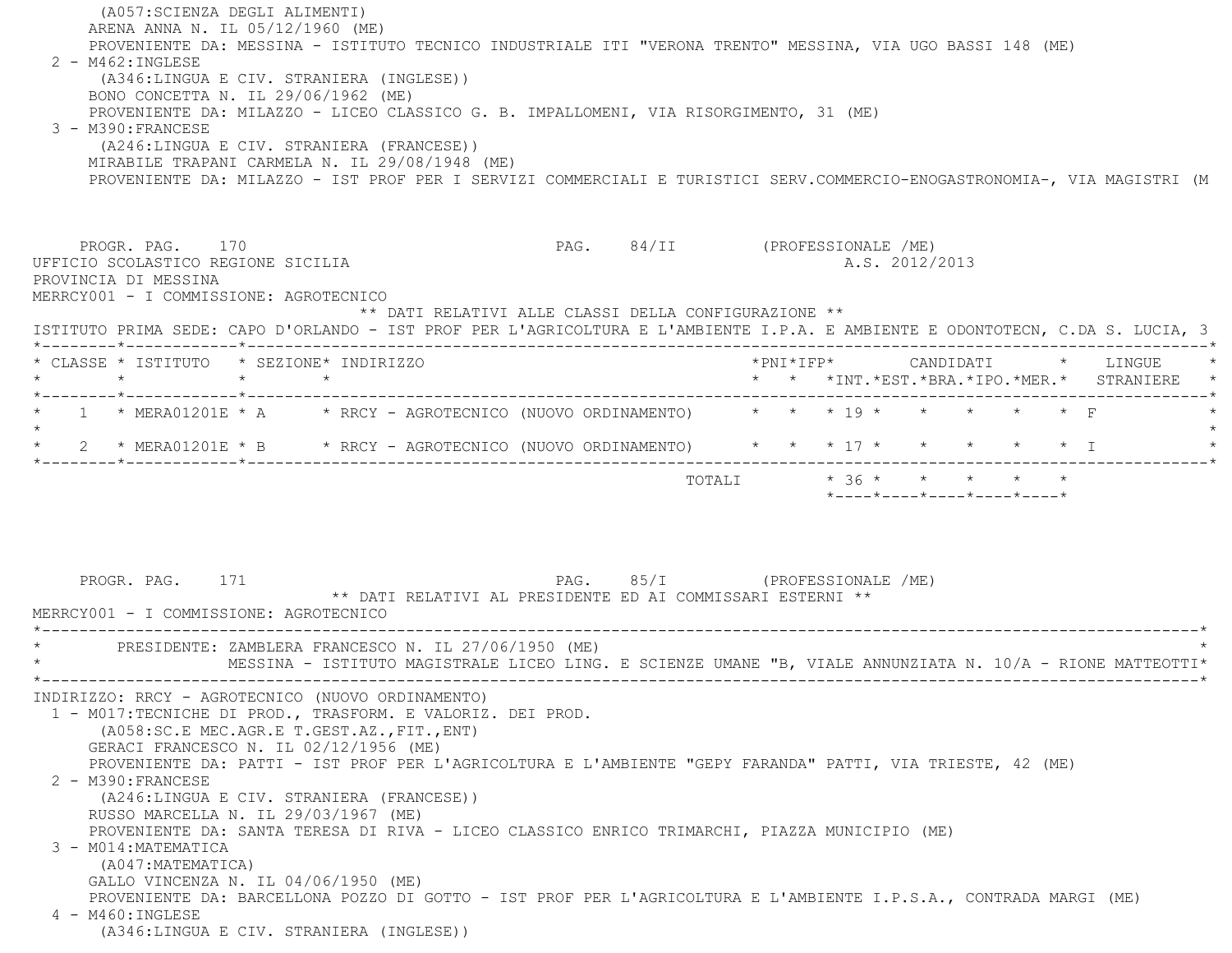GIALLANZA MARIA ANTONIA N. IL 13/06/1955 (ME) PROVENIENTE DA: SANT'AGATA DI MILITELLO - LICEO CLASSICO LICEO CLASSICO " SCIASCIA ", C/DA CANNAMELATA S.N.C. (ME) PROGR. PAG. 172 PAG. 85/II (PROFESSIONALE /ME) UFFICIO SCOLASTICO REGIONE SICILIA A.S. 2012/2013 PROVINCIA DI MESSINA MERRCY002 - II COMMISSIONE: AGROTECNICO \*\* DATI RELATIVI ALLE CLASSI DELLA CONFIGURAZIONE \*\* ISTITUTO PRIMA SEDE: BARCELLONA POZZO DI GOTTO - IST PROF PER L'AGRICOLTURA E L'AMBIENTE I.P.S.A., CONTRADA MARGI (ME) \*--------\*------------\*-------------------------------------------------------------------------------------------------------\* \* CLASSE \* ISTITUTO \* SEZIONE\* INDIRIZZO \*PNI\*IFP\* CANDIDATI \* LINGUE \* \* \* \* \* \* \* \*INT.\*EST.\*BRA.\*IPO.\*MER.\* STRANIERE \* \*--------\*------------\*-------------------------------------------------------------------------------------------------------\* $1$  \* MERA01101P \* A \* RRCY - AGROTECNICO (NUOVO ORDINAMENTO) \* \* \* 17 \* 4 \* \* \* \* \* \* I  $\star$ \* 2 \* MERA01101P \* B \* RRCY - AGROTECNICO (NUOVO ORDINAMENTO) \* \* \* 20 \* \* \* \* \* \* \* I \*--------\*------------\*-------------------------------------------------------------------------------------------------------\* TOTALI \* 37 \* 4 \* \* \* \* \*----\*----\*----\*----\*----\*PROGR. PAG. 173 PAG. PAG. 86/I (PROFESSIONALE /ME) \*\* DATI RELATIVI AL PRESIDENTE ED AI COMMISSARI ESTERNI \*\* MERRCY002 - II COMMISSIONE: AGROTECNICO \*----------------------------------------------------------------------------------------------------------------------------\*PRESIDENTE: TODARO GIUSEPPE N. IL 29/03/1957 (ME) MESSINA - ISTITUTO TECNICO INDUSTRIALE ITI "VERONA TRENTO" MESSINA, VIA UGO BASSI 148 (ME) \*----------------------------------------------------------------------------------------------------------------------------\* INDIRIZZO: RRCY - AGROTECNICO (NUOVO ORDINAMENTO) 1 - M017:TECNICHE DI PROD., TRASFORM. E VALORIZ. DEI PROD. (A058:SC.E MEC.AGR.E T.GEST.AZ.,FIT.,ENT) CALIRI SEBASTIANO N. IL 22/04/1963 (ME) PROVENIENTE DA: CALTAGIRONE - ISTITUTO TECNICO AGRARIO FRANCESCO CUCUZZA, VIA CAPPUCCINI 134 (CT) 2 - M460:INGLESE (A346:LINGUA E CIV. STRANIERA (INGLESE)) SFERLAZZAS MIRELLA N. IL 07/12/1958 (AG) PROVENIENTE DA: MILAZZO - ISTITUTO TECNICO INDUSTRIALE ISTITUTO TECNICO TECNOLOGICO E, VIA TRE MONTI (ME) 3 - M014:MATEMATICA (A047:MATEMATICA) GIUFFRE' LOREDANA N. IL 17/01/1963 (ME) PROVENIENTE DA: PATTI - LICEO CLASSICO PATTI V.EMANUELE III, VIA TRIESTE 43 (ME) PROGR. PAG. 174 PAG. 86/II (PROFESSIONALE /ME) UFFICIO SCOLASTICO REGIONE SICILIA A.S. 2012/2013 PROVINCIA DI MESSINA MERRCY003 - III COMMISSIONE: AGROTECNICO \*\* DATI RELATIVI ALLE CLASSI DELLA CONFIGURAZIONE \*\* ISTITUTO PRIMA SEDE: MILAZZO - IST PROF PER L'AGRICOLTURA E L'AMBIENTE I.P.S.A., CTR. BAGLI (ME) \*--------\*------------\*-------------------------------------------------------------------------------------------------------\* \* CLASSE \* ISTITUTO \* SEZIONE\* INDIRIZZO \*PNI\*IFP\* CANDIDATI \* LINGUE \*\* \* \* \* \* \* \*INT.\*EST.\*BRA.\*IPO.\*MER.\* STRANIERE \*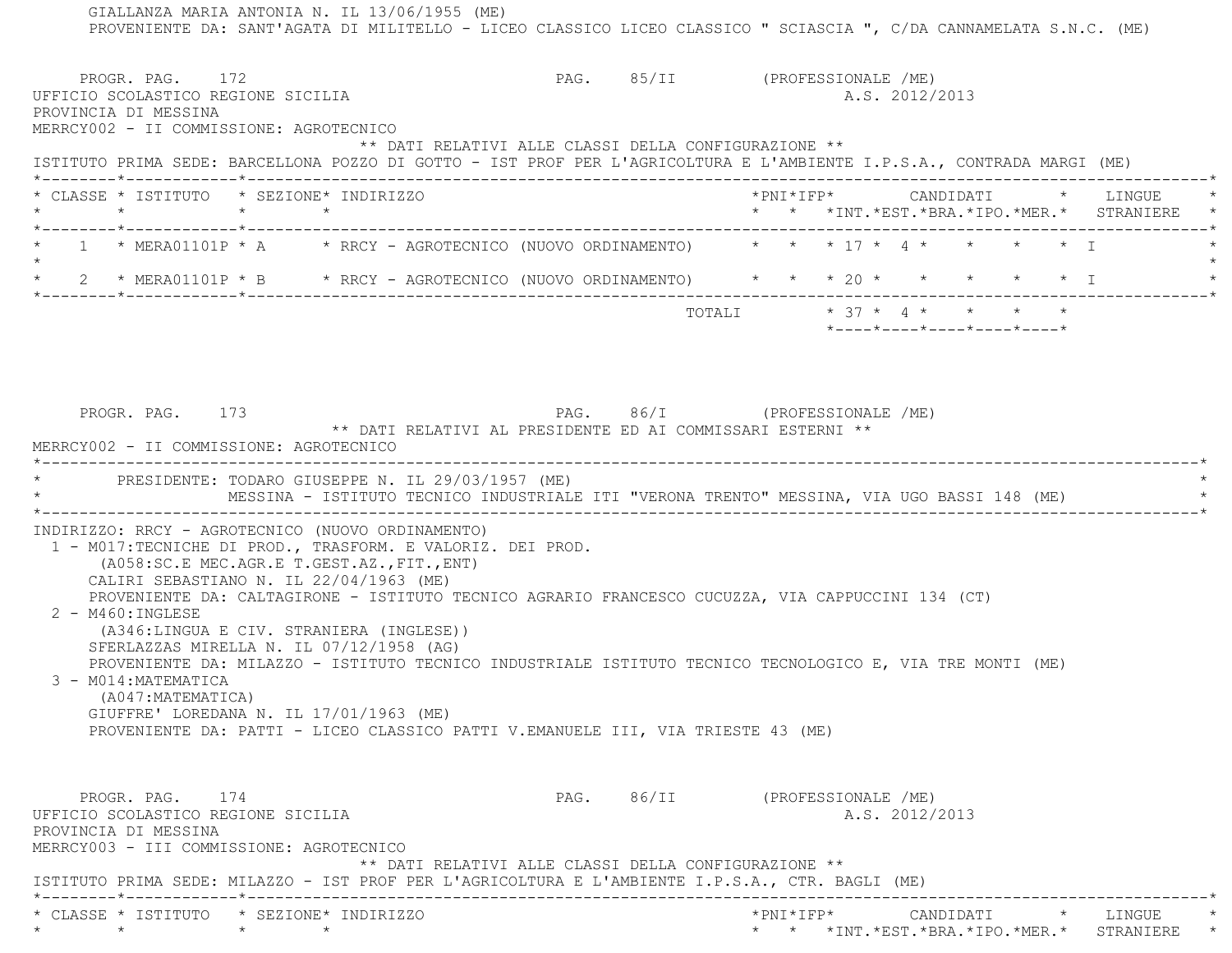| 1 | * MERA01102Q * A * RRCY - AGROTECNICO (NUOVO ORDINAMENTO) * * * 12 * 2 * * * * * T                                    |  |  |                                                                                             |                     |                                                                 |           |                   |                                                                                                                                         |
|---|-----------------------------------------------------------------------------------------------------------------------|--|--|---------------------------------------------------------------------------------------------|---------------------|-----------------------------------------------------------------|-----------|-------------------|-----------------------------------------------------------------------------------------------------------------------------------------|
|   |                                                                                                                       |  |  |                                                                                             |                     |                                                                 |           |                   |                                                                                                                                         |
|   | 2 * MERA01102Q * B * RRCY - AGROTECNICO (NUOVO ORDINAMENTO) * * * 16 * * * *                                          |  |  |                                                                                             |                     |                                                                 |           | $\star$ $\star$ T |                                                                                                                                         |
|   |                                                                                                                       |  |  |                                                                                             |                     | TOTALI * 28 * 2 * * * * *                                       |           |                   |                                                                                                                                         |
|   |                                                                                                                       |  |  |                                                                                             |                     | $*$ - - - - $*$ - - - - $*$ - - - - $*$ - - - - $*$ - - - - $*$ |           |                   |                                                                                                                                         |
|   |                                                                                                                       |  |  |                                                                                             |                     |                                                                 |           |                   |                                                                                                                                         |
|   |                                                                                                                       |  |  |                                                                                             |                     |                                                                 |           |                   |                                                                                                                                         |
|   | PROGR. PAG. 175                                                                                                       |  |  | PAG. 87/I (PROFESSIONALE /ME)<br>** DATI RELATIVI AL PRESIDENTE ED AI COMMISSARI ESTERNI ** |                     |                                                                 |           |                   |                                                                                                                                         |
|   | MERRCY003 - III COMMISSIONE: AGROTECNICO                                                                              |  |  |                                                                                             |                     |                                                                 |           |                   |                                                                                                                                         |
|   | * PRESIDENTE: BISBANO MARIA N. IL 04/04/1956 (ME)                                                                     |  |  |                                                                                             |                     |                                                                 |           |                   |                                                                                                                                         |
|   |                                                                                                                       |  |  | BARCELLONA POZZO DI GOTTO - LICEO SCIENTIFICO BARCELLONA MEDI, VIA SAN VITO, 76 (ME)        |                     |                                                                 |           |                   |                                                                                                                                         |
|   | INDIRIZZO: RRCY - AGROTECNICO (NUOVO ORDINAMENTO)                                                                     |  |  |                                                                                             |                     |                                                                 |           |                   |                                                                                                                                         |
|   | 1 - M017:TECNICHE DI PROD., TRASFORM. E VALORIZ. DEI PROD.                                                            |  |  |                                                                                             |                     |                                                                 |           |                   |                                                                                                                                         |
|   | (A058:SC.E MEC.AGR.E T.GEST.AZ., FIT., ENT)                                                                           |  |  |                                                                                             |                     |                                                                 |           |                   |                                                                                                                                         |
|   | MANGANARO RENATO N. IL 02/10/1961 (ME)                                                                                |  |  |                                                                                             |                     |                                                                 |           |                   |                                                                                                                                         |
|   | PROVENIENTE DA: MESSINA - ISTITUTO TECNICO AGRARIO PIETRO CUPPARI, SAN PLACIDO CALONERO' (ME)<br>$2 - M460 : INGLESE$ |  |  |                                                                                             |                     |                                                                 |           |                   |                                                                                                                                         |
|   | (A346:LINGUA E CIV. STRANIERA (INGLESE))                                                                              |  |  |                                                                                             |                     |                                                                 |           |                   |                                                                                                                                         |
|   | GUGLIOTTA MARIA N. IL 20/03/1981 (ME)                                                                                 |  |  |                                                                                             |                     |                                                                 |           |                   |                                                                                                                                         |
|   | PROVENIENTE DA: PIAZZA ARMERINA - IST PROF INDUSTRIA E ARTIGIANATO "G.B. GIULIANO", VIA CARDUCCI N. 13 (EN)           |  |  |                                                                                             |                     |                                                                 |           |                   |                                                                                                                                         |
|   | 3 - M014: MATEMATICA                                                                                                  |  |  |                                                                                             |                     |                                                                 |           |                   |                                                                                                                                         |
|   |                                                                                                                       |  |  |                                                                                             |                     |                                                                 |           |                   |                                                                                                                                         |
|   | (A047:MATEMATICA)                                                                                                     |  |  |                                                                                             |                     |                                                                 |           |                   |                                                                                                                                         |
|   | RICCO GALLUZZO BIAGIO N. IL 22/02/1954 (ME)                                                                           |  |  |                                                                                             |                     |                                                                 |           |                   |                                                                                                                                         |
|   | PROVENIENTE DA: SANT'AGATA DI MILITELLO - LICEO SCIENTIFICO FERMI, C/DA MUTI S.N.C. (ME)                              |  |  |                                                                                             |                     |                                                                 |           |                   |                                                                                                                                         |
|   |                                                                                                                       |  |  |                                                                                             |                     |                                                                 |           |                   |                                                                                                                                         |
|   |                                                                                                                       |  |  |                                                                                             |                     |                                                                 |           |                   |                                                                                                                                         |
|   | PROGR. PAG. 176                                                                                                       |  |  | PAG. 87/II (PROFESSIONALE /ME)                                                              |                     |                                                                 |           |                   |                                                                                                                                         |
|   | UFFICIO SCOLASTICO REGIONE SICILIA                                                                                    |  |  |                                                                                             |                     | A.S. 2012/2013                                                  |           |                   |                                                                                                                                         |
|   | PROVINCIA DI MESSINA<br>MERRCY004 - IV COMMISSIONE: AGROTECNICO                                                       |  |  |                                                                                             |                     |                                                                 |           |                   |                                                                                                                                         |
|   |                                                                                                                       |  |  | ** DATI RELATIVI ALLE CLASSI DELLA CONFIGURAZIONE **                                        |                     |                                                                 |           |                   |                                                                                                                                         |
|   | ISTITUTO PRIMA SEDE: PATTI - IST PROF PER L'AGRICOLTURA E L'AMBIENTE "GEPY FARANDA" PATTI, VIA TRIESTE, 42 (ME)       |  |  |                                                                                             |                     |                                                                 |           |                   |                                                                                                                                         |
|   |                                                                                                                       |  |  |                                                                                             | $*$ PNI $*$ IFP $*$ |                                                                 | CANDIDATI |                   | $\star$ LINGUE                                                                                                                          |
|   | * CLASSE * ISTITUTO * SEZIONE* INDIRIZZO                                                                              |  |  |                                                                                             |                     |                                                                 |           |                   |                                                                                                                                         |
|   |                                                                                                                       |  |  |                                                                                             |                     |                                                                 |           |                   |                                                                                                                                         |
|   | 1 * MERA023011 * A * RRCY - AGROTECNICO (NUOVO ORDINAMENTO) * * * 11 * * * * * * * I                                  |  |  |                                                                                             |                     |                                                                 |           |                   |                                                                                                                                         |
|   |                                                                                                                       |  |  |                                                                                             |                     |                                                                 |           |                   |                                                                                                                                         |
|   | ISTITUTO SECONDA SEDE: CARONIA - IST PROF PER L'AGRICOLTURA E L'AMBIENTE CARONIA, C/DA CANNETO (ME)                   |  |  |                                                                                             |                     |                                                                 |           |                   |                                                                                                                                         |
|   | * CLASSE * ISTITUTO * SEZIONE* INDIRIZZO                                                                              |  |  |                                                                                             |                     |                                                                 |           |                   |                                                                                                                                         |
|   | $\star$                                                                                                               |  |  |                                                                                             |                     |                                                                 |           |                   |                                                                                                                                         |
|   |                                                                                                                       |  |  |                                                                                             |                     |                                                                 |           |                   |                                                                                                                                         |
|   | * 2 * MERA001014 * A * RRCY - AGROTECNICO (NUOVO ORDINAMENTO) * * * 13 * 2 * * * * * F                                |  |  |                                                                                             |                     |                                                                 |           |                   | * * *INT.*EST.*BRA.*IPO.*MER.* STRANIERE *<br>*PNI*IFP*      CANDIDATI    *   LINGUE<br>* * *INT. *EST. *BRA. *IPO. *MER. * STRANIERE * |
|   |                                                                                                                       |  |  |                                                                                             |                     |                                                                 |           |                   |                                                                                                                                         |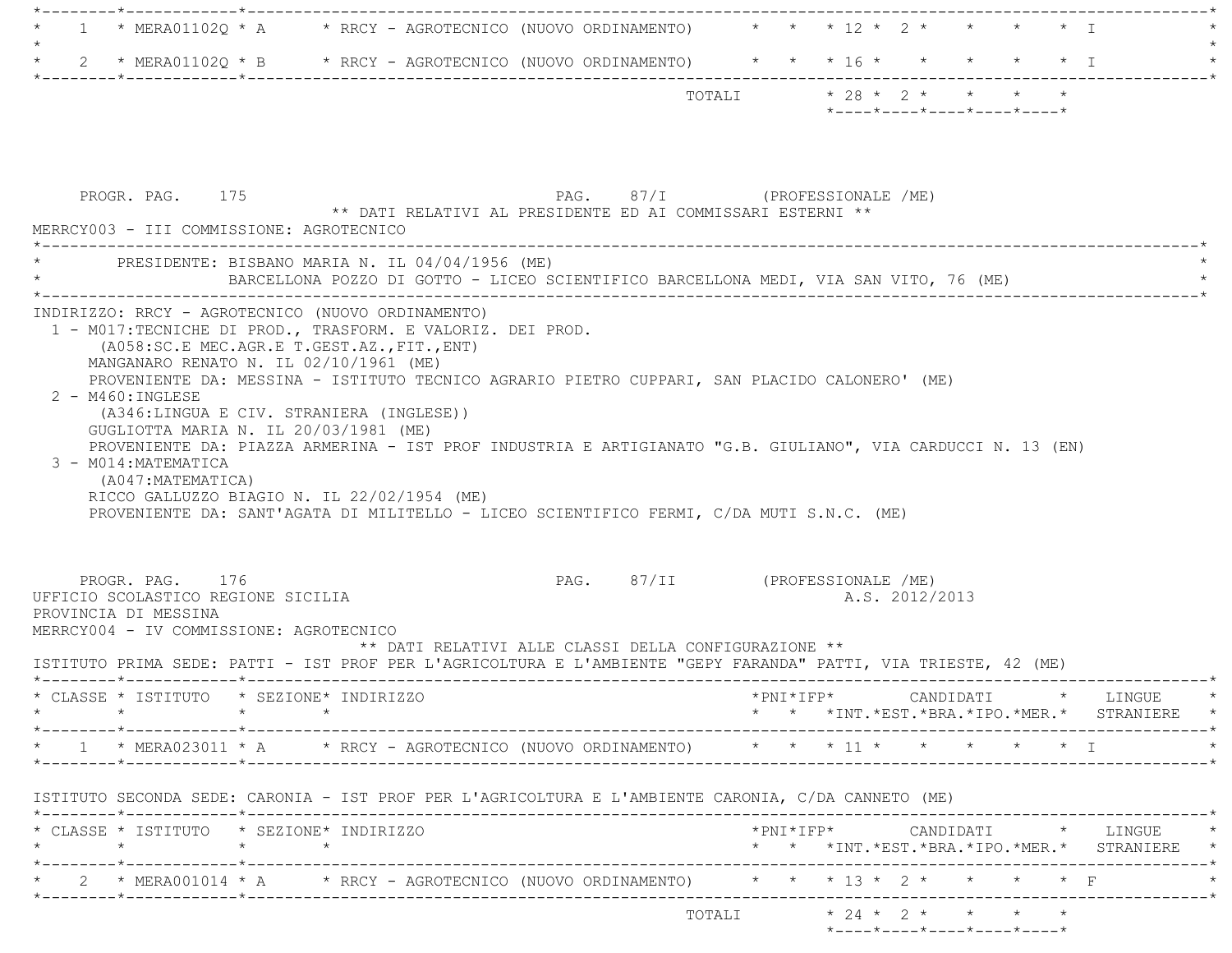PROGR. PAG. 177 PAG. 88/I (PROFESSIONALE /ME) \*\* DATI RELATIVI AL PRESIDENTE ED AI COMMISSARI ESTERNI \*\* MERRCY004 - IV COMMISSIONE: AGROTECNICO \*----------------------------------------------------------------------------------------------------------------------------\*PRESIDENTE: RUELLO NATALE GIOVANNI N. IL 16/04/1948 (ME) MESSINA - ISTITUTO TECNICO NAUTICO ITN "CAIO DUILIO", VIA G. LA FARINA 70 (ME)  $\mathcal{L}^{\mathcal{L}}(\mathcal{L}^{\mathcal{L}}(\mathcal{L}^{\mathcal{L}}(\mathcal{L}^{\mathcal{L}}(\mathcal{L}^{\mathcal{L}}(\mathcal{L}^{\mathcal{L}}(\mathcal{L}^{\mathcal{L}}(\mathcal{L}^{\mathcal{L}}(\mathcal{L}^{\mathcal{L}}(\mathcal{L}^{\mathcal{L}}(\mathcal{L}^{\mathcal{L}}(\mathcal{L}^{\mathcal{L}}(\mathcal{L}^{\mathcal{L}}(\mathcal{L}^{\mathcal{L}}(\mathcal{L}^{\mathcal{L}}(\mathcal{L}^{\mathcal{L}}(\mathcal{L}^{\mathcal{L$  INDIRIZZO: RRCY - AGROTECNICO (NUOVO ORDINAMENTO) 1 - M017:TECNICHE DI PROD., TRASFORM. E VALORIZ. DEI PROD. (A058:SC.E MEC.AGR.E T.GEST.AZ.,FIT.,ENT) VARIA MASSIMO N. IL 16/11/1958 (NA) PROVENIENTE DA: CAPO D'ORLANDO - IST PROF PER L'AGRICOLTURA E L'AMBIENTE I.P.A. E AMBIENTE E ODONTOTECN, C.DA S. LUCIA,  $2 - M460$ : INGLESE (A346:LINGUA E CIV. STRANIERA (INGLESE)) RIZZO GRAZIA N. IL 11/10/1956 (ME) PROVENIENTE DA: PACE DEL MELA - IST PROF INDUSTRIA E ARTIGIANATO "G. FERRARIS", VIA GARIBALDI (ME) 3 - M014:MATEMATICA (A047:MATEMATICA) FIORE NINFA N. IL 09/08/1953 (ME) PROVENIENTE DA: SANT'AGATA DI MILITELLO - LICEO SCIENTIFICO FERMI, C/DA MUTI S.N.C. (ME) 4 - M390:FRANCESE (A246:LINGUA E CIV. STRANIERA (FRANCESE)) CIUFFREDA MICHELINA N. IL 24/05/1965 (FG) PROVENIENTE DA: SANT'AGATA DI MILITELLO - LICEO CLASSICO LICEO CLASSICO " SCIASCIA ", C/DA CANNAMELATA S.N.C. (ME) PROGR. PAG. 178 PAG. PAG. 88/II (PROFESSIONALE /ME) UFFICIO SCOLASTICO REGIONE SICILIA A.S. 2012/2013 PROVINCIA DI MESSINA MERRFJ001 - I COMMISSIONE: TECNICO DEI SISTEMI ENERGETICI \*\* DATI RELATIVI ALLE CLASSI DELLA CONFIGURAZIONE \*\* ISTITUTO PRIMA SEDE: PACE DEL MELA - IST PROF INDUSTRIA E ARTIGIANATO "G. FERRARIS", VIA GARIBALDI (ME) \*--------\*------------\*-------------------------------------------------------------------------------------------------------\* \* CLASSE \* ISTITUTO \* SEZIONE\* INDIRIZZO \*PNI\*IFP\* CANDIDATI \* LINGUE \* \* \* \* \* \* \* \*INT.\*EST.\*BRA.\*IPO.\*MER.\* STRANIERE \* \*--------\*------------\*-------------------------------------------------------------------------------------------------------\* \* 1 \* MERI01102B \* BT \* RRFJ - TECNICO SIST.ENERG.(NUOVO ORD.) \* \* \* 10 \* 1 \* \* \* \* I \* \* \* \* BT-1 \* RRFJ - TECNICO SIST.ENERG.(NUOVO ORD.) \* \* \* 1 \* \* \* \* \* F \*  $\star$ 2 \* MERI01102B \* AE \* RR9J - TECNICO DELLE IND.EL.(NUOVO ORD) \* \* \* 12 \* \* \* \* \* \* \* I \* \* \* AE-1 \* RR9J - TECNICO DELLE IND.EL.(NUOVO ORD) \* \* \* \* 1 \* \* \* \* F \* \*--------\*------------\*-------------------------------------------------------------------------------------------------------\* TOTALI \* 23 \* 2 \* \* \* \* $*$ ---- $*$ ---- $*$ ---- $*$ ---- $*$ ---- $*$ 

PROGR. PAG. 179 PAG. 89/I (PROFESSIONALE /ME) \*\* DATI RELATIVI AL PRESIDENTE ED AI COMMISSARI ESTERNI \*\* MERRFJ001 - I COMMISSIONE: TECNICO DEI SISTEMI ENERGETICI \*----------------------------------------------------------------------------------------------------------------------------\*PRESIDENTE: TORRENZANO ANTONINO N. IL 03/03/1950 (ME) MESSINA - ISTITUTO COMPRENSIVO IC N.17"CESAREO" ME, VIA COMUNALE SAN MICHELE (ME)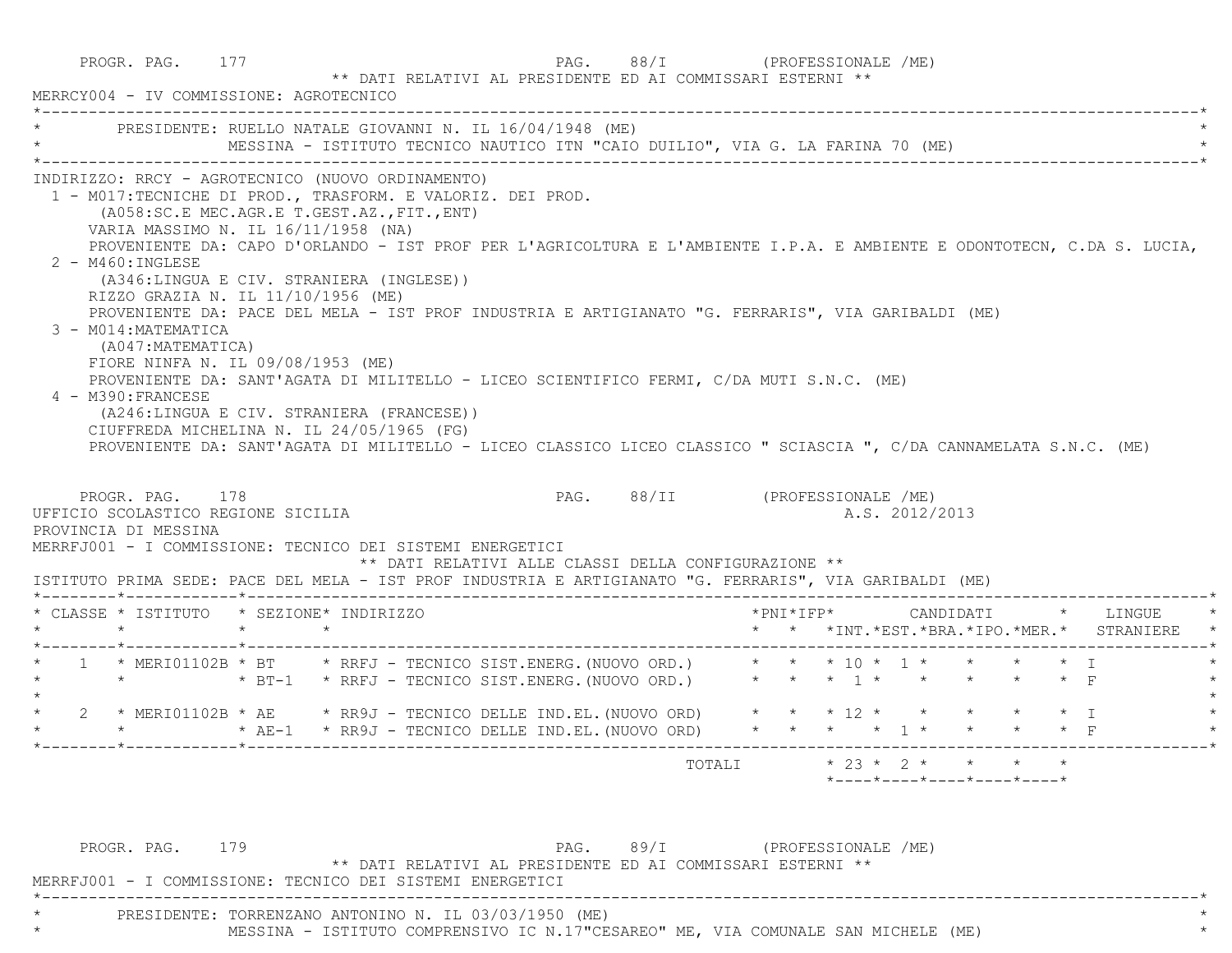\*----------------------------------------------------------------------------------------------------------------------------\* INDIRIZZO: RRFJ - TECNICO SIST.ENERG.(NUOVO ORD.) 1 - M076:IMPIANTI TERMOTECNICI (A020:DISCIPLINE MECCANICHE E TECNOLOGIA) FLORIO FILIPPO N. IL 29/08/1963 (ME) PROVENIENTE DA: BARCELLONA POZZO DI GOTTO - ISTITUTO TECNICO INDUSTRIALE ITT-LSSA N.COPERNICO, VIA ROMA 250 (ME)  $2 - M460 \cdot INGIERSE$  (A346:LINGUA E CIV. STRANIERA (INGLESE)) BARONE MARISA N. IL 03/02/1953 (ME) PROVENIENTE DA: GIARRE - IST PROF PER I SERVIZI ALBERGHIERI E RISTORAZIONE IPSSAR GIOVANNI FALCONE, VIA VENETO 4 (CT) 3 - M014:MATEMATICA (A047:MATEMATICA) TRINCHERA PIETRO N. IL 21/04/1964 (ME) PROVENIENTE DA: MESSINA - ISTITUTO TECNICO PER GEOMETRI G. MINUTOLI (CORSO SERALE), FONDO FUCILE C.DA GAZZI (ME) 4 - M390:FRANCESE (A246:LINGUA E CIV. STRANIERA (FRANCESE)) GIOCONDO GIUSEPPINA N. IL 05/07/1956 (ME) PROVENIENTE DA: MESSINA - ISTITUTO MAGISTRALE LICEO LING. E SCIENZE UMANE "B, VIALE ANNUNZIATA N. 10/A - RIONE MATTEOTTI INDIRIZZO: RR9J - TECNICO DELLE IND.EL.(NUOVO ORD) 1 - M460:INGLESE (A346:LINGUA E CIV. STRANIERA (INGLESE)) BARONE MARISA N. IL 03/02/1953 (ME) PROVENIENTE DA: GIARRE - IST PROF PER I SERVIZI ALBERGHIERI E RISTORAZIONE IPSSAR GIOVANNI FALCONE, VIA VENETO 4 (CT) 2 - M014:MATEMATICA (A047:MATEMATICA) TRINCHERA PIETRO N. IL 21/04/1964 (ME) PROVENIENTE DA: MESSINA - ISTITUTO TECNICO PER GEOMETRI G. MINUTOLI (CORSO SERALE), FONDO FUCILE C.DA GAZZI (ME) 3 - M045:SISTEMI - AUTOMAZIONE E ORGANIZZ. DELLA PRODUZ. (A035:ELETTROTECNICA ED APPLICAZIONI) SACCA' ENRICO N. IL 18/09/1952 (ME) PROVENIENTE DA: MESSINA - ISTITUTO TECNICO INDUSTRIALE ITI "VERONA TRENTO" MESSINA, VIA UGO BASSI 148 (ME) 4 - M390:FRANCESE (A246:LINGUA E CIV. STRANIERA (FRANCESE)) GIOCONDO GIUSEPPINA N. IL 05/07/1956 (ME) PROVENIENTE DA: MESSINA - ISTITUTO MAGISTRALE LICEO LING. E SCIENZE UMANE "B, VIALE ANNUNZIATA N. 10/A - RIONE MATTEOTTI PROGR. PAG. 180 PAG. BAG. 89/II (PROFESSIONALE /ME) UFFICIO SCOLASTICO REGIONE SICILIA A.S. 2012/2013 PROVINCIA DI MESSINAMESD04001 - I COMMISSIONE: ARTE APPL. - SEZ. ARTE DEI METALLI E OREFICERIA \*\* DATI RELATIVI ALLE CLASSI DELLA CONFIGURAZIONE \*\* ISTITUTO PRIMA SEDE: MESSINA - ISTITUTO D'ARTE "BASILE" -MESSINA, VIA U. FIORE - SS. ANNUNZIATA -CONCA D'ORO (ME) \*--------\*------------\*-------------------------------------------------------------------------------------------------------\* \* CLASSE \* ISTITUTO \* SEZIONE\* INDIRIZZO \*PNI\*IFP\* CANDIDATI \* LINGUE \* \* \* \* \* \* \* \*INT.\*EST.\*BRA.\*IPO.\*MER.\* STRANIERE \* \*--------\*------------\*-------------------------------------------------------------------------------------------------------\*1 \* MESD01000P \* A  $\quad$  \* SD04 - ARTE DEI METALLI E DELL'OREFICER  $\quad$  \* \* \* \* 18 \* \* \* \* \* \* \*  $\star$  \* 2 \* MESD01000P \* D \* C005 - PITTURA E DEC.PITT.-MICHELANGELO \* \* \* 9 \* 1 \* \* \* \* I \* \*--------\*------------\*-------------------------------------------------------------------------------------------------------\*TOTALI  $* 27 * 1 * * * * * * *$ 

\*----\*----\*----\*----\*----\*

PROGR. PAG. 181 **PROGR. PAG.** 90/I (ARTE APPLICATA /ME)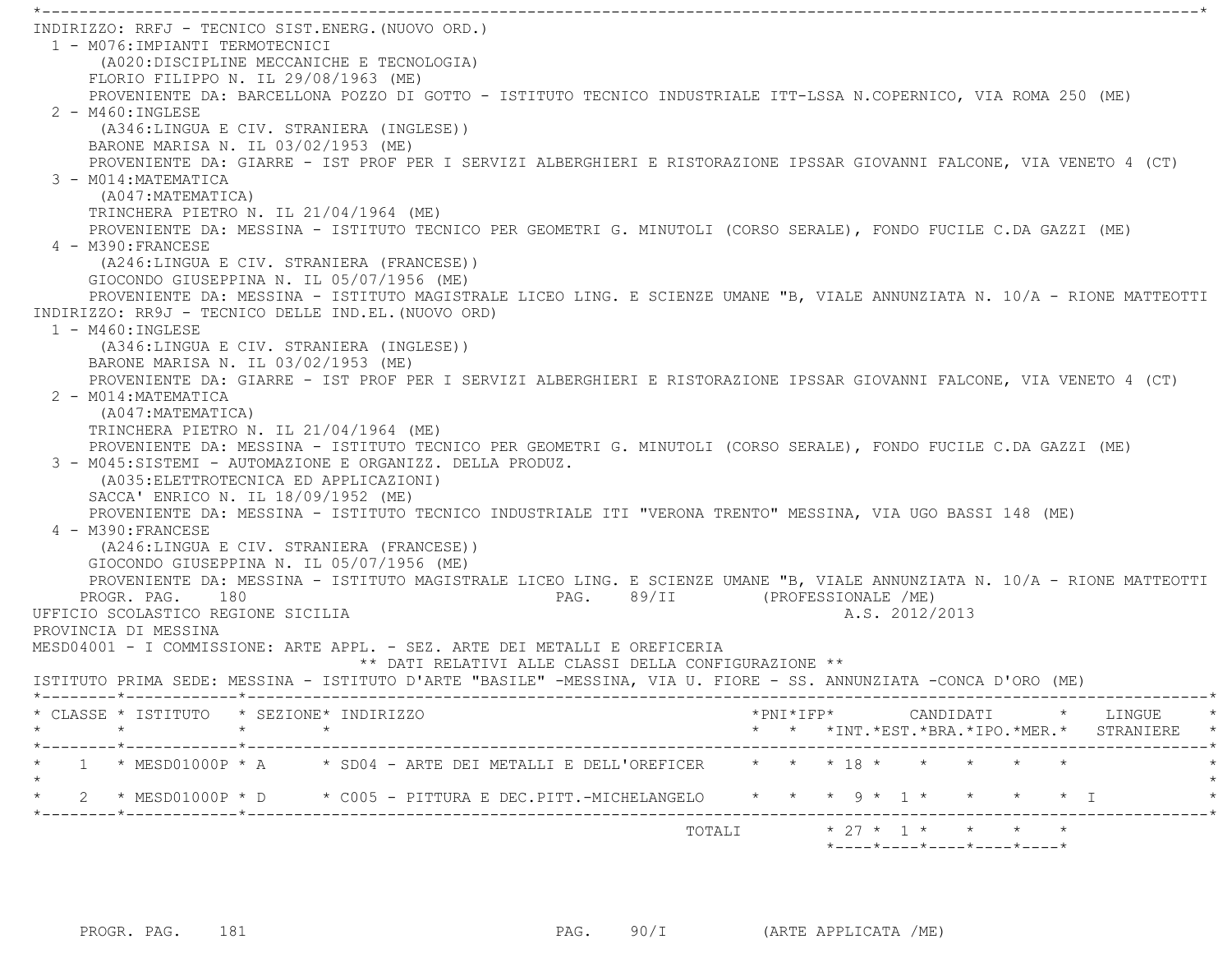|                                              |                                                                                                                  |                                                                                                                                                                                                                                                                                                                                                                                                                                                                                                                                                                                   | ** DATI RELATIVI AL PRESIDENTE ED AI COMMISSARI ESTERNI **<br>MESD04001 - I COMMISSIONE: ARTE APPL. - SEZ. ARTE DEI METALLI E OREFICERIA                                                                                                                                                                                                                                                                                                                            |                      |                                            |  |
|----------------------------------------------|------------------------------------------------------------------------------------------------------------------|-----------------------------------------------------------------------------------------------------------------------------------------------------------------------------------------------------------------------------------------------------------------------------------------------------------------------------------------------------------------------------------------------------------------------------------------------------------------------------------------------------------------------------------------------------------------------------------|---------------------------------------------------------------------------------------------------------------------------------------------------------------------------------------------------------------------------------------------------------------------------------------------------------------------------------------------------------------------------------------------------------------------------------------------------------------------|----------------------|--------------------------------------------|--|
|                                              |                                                                                                                  | PRESIDENTE: ANOLDO ANTONINO N. IL 21/02/1955 (ME)                                                                                                                                                                                                                                                                                                                                                                                                                                                                                                                                 | MESSINA - ISTITUTO TECNICO NAUTICO ITN "CAIO DUILIO", VIA G. LA FARINA 70 (ME)                                                                                                                                                                                                                                                                                                                                                                                      |                      |                                            |  |
| $1 - M239:ITALIANO$                          | 2 - M557: MATEMATICA E FISICA<br>3 - M815:STORIA ARTI VISIVE<br>(A061:STORIA DELL'ARTE)                          | INDIRIZZO: SD04 - ARTE DEI METALLI E DELL'OREFICER<br>1 - M530:LETTERE ITALIANE E STORIA<br>(A050:LETTERE IST.ISTR.SECOND. DI II G)<br>BARRILA' FRANCESCA N. IL 04/03/1964 (ME)<br>(A049: MATEMATICA E FISICA)<br>NICOLOSI TERESA N. IL 28/05/1957 (ME)<br>LO BALBO RITA N. IL $04/10/1962$ (ME)<br>INDIRIZZO: C005 - PITTURA E DEC.PITT.-MICHELANGELO<br>(A050:LETTERE IST.ISTR.SECOND. DI II GR. )<br>BARRILA' FRANCESCA N. IL 04/03/1964 (ME)<br>2 - M530: LETTERE ITALIANE E STORIA<br>(A050:LETTERE IST.ISTR.SECOND. DI II GR. )<br>BARRILA' FRANCESCA N. IL 04/03/1964 (ME) | PROVENIENTE DA: MESSINA - ISTITUTO MAGISTRALE " AINIS " MESSINA, VIA ANTONELLO FRERI (ME)<br>PROVENIENTE DA: SANT'AGATA DI MILITELLO - LICEO SCIENTIFICO FERMI, C/DA MUTI S.N.C. (ME)<br>PROVENIENTE DA: PATTI - LICEO CLASSICO PATTI V.EMANUELE III, VIA TRIESTE 43 (ME)<br>PROVENIENTE DA: MESSINA - ISTITUTO MAGISTRALE " AINIS " MESSINA, VIA ANTONELLO FRERI (ME)<br>PROVENIENTE DA: MESSINA - ISTITUTO MAGISTRALE " AINIS " MESSINA, VIA ANTONELLO FRERI (ME) |                      |                                            |  |
|                                              | 3 - M250: STORIA DELL'ARTE<br>(A061:STORIA DELL'ARTE)<br>4 - M815: STORIA ARTI VISIVE<br>(A061:STORIA DELL'ARTE) | LO BALBO RITA N. IL $04/10/1962$ (ME)<br>LO BALBO RITA N. IL $04/10/1962$ (ME)                                                                                                                                                                                                                                                                                                                                                                                                                                                                                                    | PROVENIENTE DA: PATTI - LICEO CLASSICO PATTI V.EMANUELE III, VIA TRIESTE 43 (ME)                                                                                                                                                                                                                                                                                                                                                                                    |                      |                                            |  |
| $5 - M460$ : INGLESE<br>PROVINCIA DI MESSINA | PROGR. PAG. 182                                                                                                  | (A346:LINGUA E CIV. STRANIERA (INGLESE))<br>LA FAUCI DANIELA N. IL $05/12/1964$ (ME)<br>UFFICIO SCOLASTICO REGIONE SICILIA                                                                                                                                                                                                                                                                                                                                                                                                                                                        | PROVENIENTE DA: PATTI - LICEO CLASSICO PATTI V.EMANUELE III, VIA TRIESTE 43 (ME)<br>PROVENIENTE DA: MESSINA - ISTITUTO TECNICO NAUTICO ITN "CAIO DUILIO", VIA G. LA FARINA 70 (ME)<br>PAG. 90/II                                                                                                                                                                                                                                                                    | (ARTE APPLICATA /ME) | A.S. 2012/2013                             |  |
|                                              |                                                                                                                  | MESD17001 - I COMMISSIONE: ARTE APPL. - SEZ. GRAFICA PUBBL. E FOTOGRAFIA                                                                                                                                                                                                                                                                                                                                                                                                                                                                                                          | ** DATI RELATIVI ALLE CLASSI DELLA CONFIGURAZIONE **<br>ISTITUTO PRIMA SEDE: MILAZZO - ISTITUTO D'ARTE LICEO ARTISTICO, VIA GRAMSCI (ME)                                                                                                                                                                                                                                                                                                                            |                      |                                            |  |
| $\star$                                      |                                                                                                                  | * CLASSE * ISTITUTO * SEZIONE* INDIRIZZO<br>$\star$ $\star$                                                                                                                                                                                                                                                                                                                                                                                                                                                                                                                       |                                                                                                                                                                                                                                                                                                                                                                                                                                                                     |                      | * * *INT.*EST.*BRA.*IPO.*MER.* STRANIERE * |  |
|                                              |                                                                                                                  |                                                                                                                                                                                                                                                                                                                                                                                                                                                                                                                                                                                   | * 1 * MESD01602Q * A * SD17 - ARTE DELLA GRAFIC.PUBBL. E FOTOG * * * 16 * 1 * * * * *                                                                                                                                                                                                                                                                                                                                                                               |                      |                                            |  |
|                                              |                                                                                                                  |                                                                                                                                                                                                                                                                                                                                                                                                                                                                                                                                                                                   | ISTITUTO SECONDA SEDE: SPADAFORA - ISTITUTO D'ARTE LICEO ARTISTICO, VIA COLLODI (ME)                                                                                                                                                                                                                                                                                                                                                                                |                      |                                            |  |
|                                              |                                                                                                                  | * CLASSE * ISTITUTO * SEZIONE* INDIRIZZO                                                                                                                                                                                                                                                                                                                                                                                                                                                                                                                                          |                                                                                                                                                                                                                                                                                                                                                                                                                                                                     |                      |                                            |  |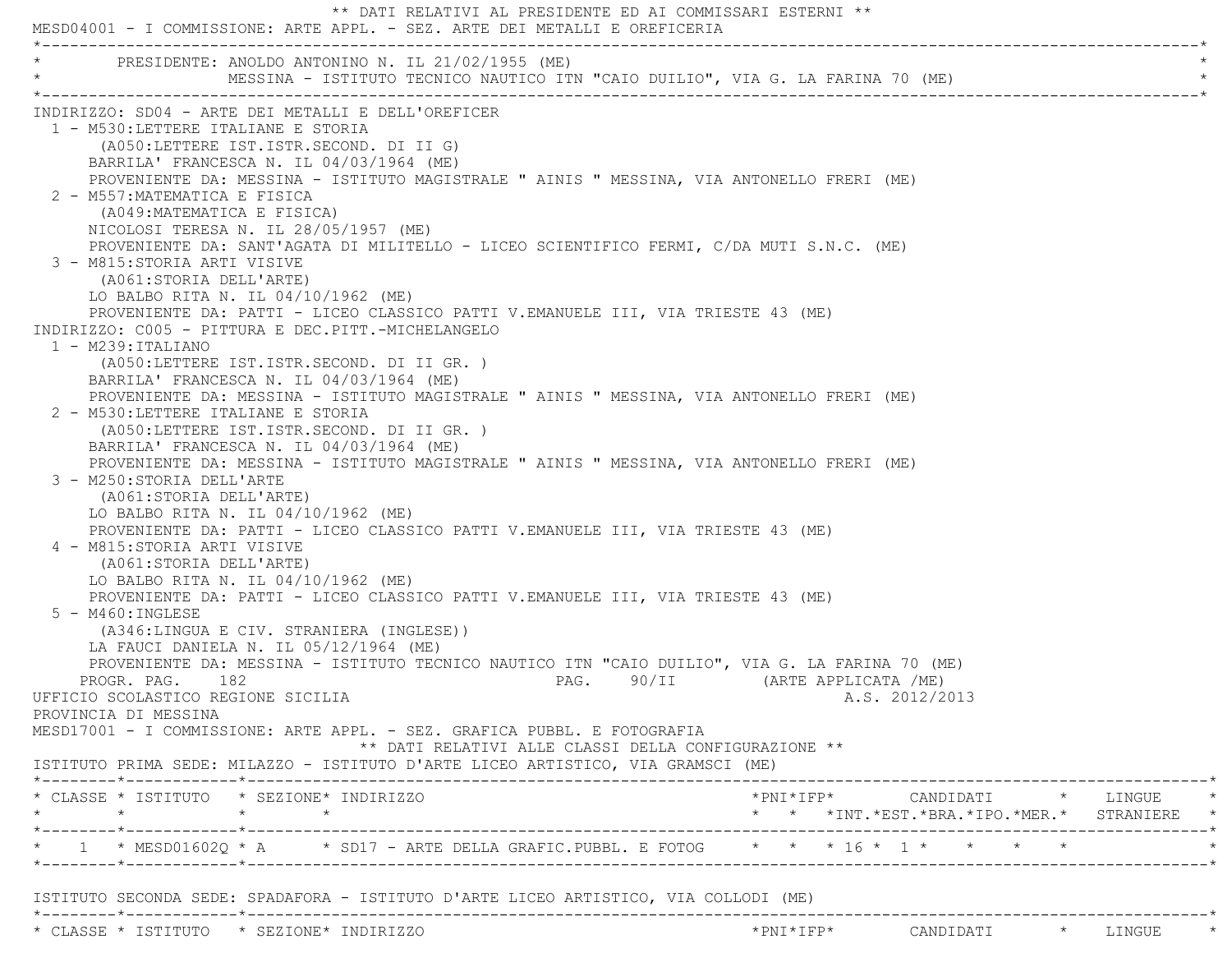| $\star$<br>$\star$                                                                                                                                                                                                                                                                                                                                                                                                                                                                                                                                                                                                                                                                                                                                                                                                                                                                                                                                                                                                                                                                                                                                                                                                                                                                                                                                                                   | * * *INT. *EST. *BRA. *IPO. *MER. * STRANIERE                                                             |
|--------------------------------------------------------------------------------------------------------------------------------------------------------------------------------------------------------------------------------------------------------------------------------------------------------------------------------------------------------------------------------------------------------------------------------------------------------------------------------------------------------------------------------------------------------------------------------------------------------------------------------------------------------------------------------------------------------------------------------------------------------------------------------------------------------------------------------------------------------------------------------------------------------------------------------------------------------------------------------------------------------------------------------------------------------------------------------------------------------------------------------------------------------------------------------------------------------------------------------------------------------------------------------------------------------------------------------------------------------------------------------------|-----------------------------------------------------------------------------------------------------------|
| 2 * MESD01603R * A * SD02 - ARTE DELLA CERAMICA * * * * 13 * * * * * * *                                                                                                                                                                                                                                                                                                                                                                                                                                                                                                                                                                                                                                                                                                                                                                                                                                                                                                                                                                                                                                                                                                                                                                                                                                                                                                             |                                                                                                           |
|                                                                                                                                                                                                                                                                                                                                                                                                                                                                                                                                                                                                                                                                                                                                                                                                                                                                                                                                                                                                                                                                                                                                                                                                                                                                                                                                                                                      | $*$ ---- $*$ ---- $*$ ---- $*$ ---- $*$ ---- $*$                                                          |
| PROGR. PAG. 183<br>** DATI RELATIVI AL PRESIDENTE ED AI COMMISSARI ESTERNI **<br>MESD17001 - I COMMISSIONE: ARTE APPL. - SEZ. GRAFICA PUBBL. E FOTOGRAFIA<br>PRESIDENTE: MARRELLI VINCENZO SALVATOREN. IL 29/11/1960 (ME)                                                                                                                                                                                                                                                                                                                                                                                                                                                                                                                                                                                                                                                                                                                                                                                                                                                                                                                                                                                                                                                                                                                                                            | PAG. 91/I (ARTE APPLICATA /ME)                                                                            |
|                                                                                                                                                                                                                                                                                                                                                                                                                                                                                                                                                                                                                                                                                                                                                                                                                                                                                                                                                                                                                                                                                                                                                                                                                                                                                                                                                                                      | SANT'AGATA DI MILITELLO - ISTITUTO TECNICO INDUSTRIALE ITI S.AGATA M.LLO TORRICELLI, VIA VALLONE POSTA (* |
| 1 - M530:LETTERE ITALIANE E STORIA<br>(A050:LETTERE IST.ISTR.SECOND. DI II G)<br>DE PASQUALE FLORIANA N. IL 04/08/1972 (PA)<br>PROVENIENTE DA: PALERMO - IST PROF PER I SERVIZI ALBERGHIERI E RISTORAZIONE F.PAOLO CASCINO (EX III ALBERG, VIA FATTORI,<br>2 - M557: MATEMATICA E FISICA<br>(A049: MATEMATICA E FISICA)<br>GIARDINA ANTONINO N. IL 25/06/1968 (ME)<br>PROVENIENTE DA: BARCELLONA POZZO DI GOTTO - LICEO SCIENTIFICO BARCELLONA MEDI, VIA SAN VITO, 76 (ME)<br>3 - M815:STORIA ARTI VISIVE<br>(A061:STORIA DELL'ARTE)<br>PISTORINO DANIELA N. IL 06/09/1970 (ME)<br>PROVENIENTE DA: MESSINA - LICEO CLASSICO "MAUROLICO" MESSINA, VIA CAVOUR 63 (ME)<br>INDIRIZZO: SD02 - ARTE DELLA CERAMICA<br>1 - M530: LETTERE ITALIANE E STORIA<br>(A050:LETTERE IST.ISTR.SECOND. DI II G)<br>DE PASQUALE FLORIANA N. IL 04/08/1972 (PA)<br>PROVENIENTE DA: PALERMO - IST PROF PER I SERVIZI ALBERGHIERI E RISTORAZIONE F.PAOLO CASCINO (EX III ALBERG, VIA FATTORI,<br>2 - M557: MATEMATICA E FISICA<br>(A049: MATEMATICA E FISICA)<br>GIARDINA ANTONINO N. IL 25/06/1968 (ME)<br>PROVENIENTE DA: BARCELLONA POZZO DI GOTTO - LICEO SCIENTIFICO BARCELLONA MEDI, VIA SAN VITO, 76 (ME)<br>3 - M815:STORIA ARTI VISIVE<br>(A061:STORIA DELL'ARTE)<br>PISTORINO DANIELA N. IL 06/09/1970 (ME)<br>PROVENIENTE DA: MESSINA - LICEO CLASSICO "MAUROLICO" MESSINA, VIA CAVOUR 63 (ME) |                                                                                                           |
| PROGR. PAG. 184<br>UFFICIO SCOLASTICO REGIONE SICILIA<br>PROVINCIA DI MESSINA                                                                                                                                                                                                                                                                                                                                                                                                                                                                                                                                                                                                                                                                                                                                                                                                                                                                                                                                                                                                                                                                                                                                                                                                                                                                                                        | PAG. 91/II (ARTE APPLICATA /ME)<br>A.S. 2012/2013                                                         |
| MESD17002 - II COMMISSIONE: ARTE APPL. - SEZ. GRAFICA PUBBL. E FOTOGRAFIA<br>** DATI RELATIVI ALLE CLASSI DELLA CONFIGURAZIONE **<br>ISTITUTO PRIMA SEDE: MILAZZO - ISTITUTO D'ARTE LICEO ARTISTICO, VIA GRAMSCI (ME)                                                                                                                                                                                                                                                                                                                                                                                                                                                                                                                                                                                                                                                                                                                                                                                                                                                                                                                                                                                                                                                                                                                                                                |                                                                                                           |
| * CLASSE * ISTITUTO * SEZIONE* INDIRIZZO<br>$\star$<br>$\star$<br>$\star$<br>*--------*------------*--------------                                                                                                                                                                                                                                                                                                                                                                                                                                                                                                                                                                                                                                                                                                                                                                                                                                                                                                                                                                                                                                                                                                                                                                                                                                                                   | * * *INT. *EST. *BRA. *IPO. *MER. * STRANIERE *                                                           |
| 1 * MESD01602Q * B * SD17 - ARTE DELLA GRAFIC.PUBBL. E FOTOG * * * 20 * * * * * *                                                                                                                                                                                                                                                                                                                                                                                                                                                                                                                                                                                                                                                                                                                                                                                                                                                                                                                                                                                                                                                                                                                                                                                                                                                                                                    |                                                                                                           |
| 2 * MESD01602Q * C * SD17 - ARTE DELLA GRAFIC.PUBBL. E FOTOG * * * 18 * * * * * *<br>$\star$                                                                                                                                                                                                                                                                                                                                                                                                                                                                                                                                                                                                                                                                                                                                                                                                                                                                                                                                                                                                                                                                                                                                                                                                                                                                                         |                                                                                                           |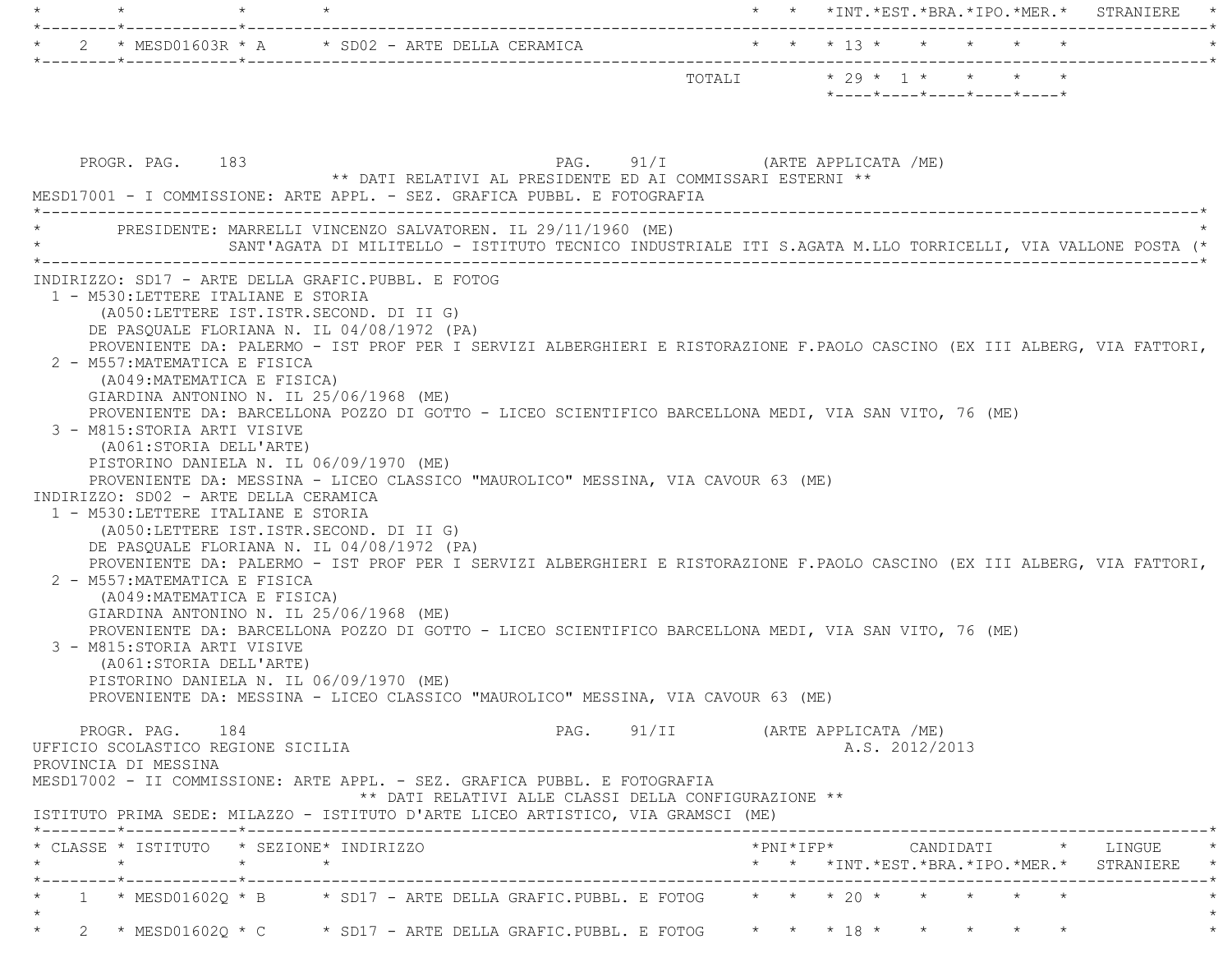|         | PROGR. PAG. 185                                                                                                                                                                                                          |         |  | ** DATI RELATIVI AL PRESIDENTE ED AI COMMISSARI ESTERNI **<br>MESD17002 - II COMMISSIONE: ARTE APPL. - SEZ. GRAFICA PUBBL. E FOTOGRAFIA                                                                                                                                                                                                                              | PAG. 92/I (ARTE APPLICATA /ME)  |                     |  |                                        |           |  |                                                           |
|---------|--------------------------------------------------------------------------------------------------------------------------------------------------------------------------------------------------------------------------|---------|--|----------------------------------------------------------------------------------------------------------------------------------------------------------------------------------------------------------------------------------------------------------------------------------------------------------------------------------------------------------------------|---------------------------------|---------------------|--|----------------------------------------|-----------|--|-----------------------------------------------------------|
|         | PRESIDENTE: CARDILE NUNZIA N. IL 08/10/1960 (ME)                                                                                                                                                                         |         |  | MESSINA - ISTITUTO TECNICO INDUSTRIALE ITI "VERONA TRENTO" MESSINA, VIA UGO BASSI 148 (ME)                                                                                                                                                                                                                                                                           |                                 |                     |  |                                        |           |  |                                                           |
|         | (A050:LETTERE IST.ISTR.SECOND. DI II G)<br>SOFIA VERONICA N. IL 01/05/1978 (CT)<br>2 - M557: MATEMATICA E FISICA<br>(A049: MATEMATICA E FISICA)                                                                          |         |  | PROVENIENTE DA: PALERMO - ISTITUTO TECNICO NAUTICO GIOENI - TRABIA, VIA VITTORIO EMANUELE, 27 (PA)                                                                                                                                                                                                                                                                   |                                 |                     |  |                                        |           |  |                                                           |
|         | ANDALORO FRANCESCA N. IL 11/04/1954 (ME)<br>3 - M815:STORIA ARTI VISIVE<br>(A061:STORIA DELL'ARTE)<br>FOTI STRINA N. IL 18/08/1961 (ME)<br>PROGR. PAG. 186<br>UFFICIO SCOLASTICO REGIONE SICILIA<br>PROVINCIA DI MESSINA |         |  | PROVENIENTE DA: BARCELLONA POZZO DI GOTTO - LICEO SCIENTIFICO BARCELLONA MEDI, VIA SAN VITO, 76 (ME)<br>PROVENIENTE DA: BARCELLONA POZZO DI GOTTO - IST TEC COMMERCIALE E PER GEOMETRI ITCGET "E. FERMI", VIA PITAGORA 42 (ME)<br>MESD17003 - III COMMISSIONE: ARTE APPL. - SEZ. GRAFICA PUBBL. E FOTOGRAFIA<br>** DATI RELATIVI ALLE CLASSI DELLA CONFIGURAZIONE ** | PAG. 92/II (ARTE APPLICATA /ME) |                     |  | A.S. 2012/2013                         |           |  |                                                           |
| $\star$ | *--------*------------*----<br>* CLASSE * ISTITUTO * SEZIONE* INDIRIZZO                                                                                                                                                  | $\star$ |  | ISTITUTO PRIMA SEDE: SANTO STEFANO DI CAMASTRA - L.R. PAR. ISTITUTO D'ARTE LICEO ARTISTICO REGIONALE CIRO, V.CONVENTO (ME)                                                                                                                                                                                                                                           |                                 | $*$ PNI $*$ IFP $*$ |  |                                        | CANDIDATI |  | * LINGUE<br>* * *INT. *EST. *BRA. *IPO. *MER. * STRANIERE |
|         |                                                                                                                                                                                                                          |         |  | * 1 * MESD01500T * AGP * SD17 - ARTE DELLA GRAFIC.PUBBL. E FOTOG * * * 14 * 1 * * * * *                                                                                                                                                                                                                                                                              |                                 |                     |  |                                        |           |  |                                                           |
|         | * MESD01500T * TC * SD33 - TECNOLOGIA CERAMICA                                                                                                                                                                           | $*$ AC  |  | * SD02 - ARTE DELLA CERAMICA                                                                                                                                                                                                                                                                                                                                         |                                 |                     |  | * * * 5 * * * * * * I<br>$*$ 5 $*$ $*$ |           |  |                                                           |

\*--------\*------------\*-------------------------------------------------------------------------------------------------------\*

MESD17003 - III COMMISSIONE: ARTE APPL. - SEZ. GRAFICA PUBBL. E FOTOGRAFIA

 \*----------------------------------------------------------------------------------------------------------------------------\*PRESIDENTE: PRESTIPINO GIUSEPPA N. IL 30/07/1952 (PA) MESSINA - ISTITUTO COMPRENSIVO N.11"PAINO-GRAV."ME, PIAZZA VERSACI (ME)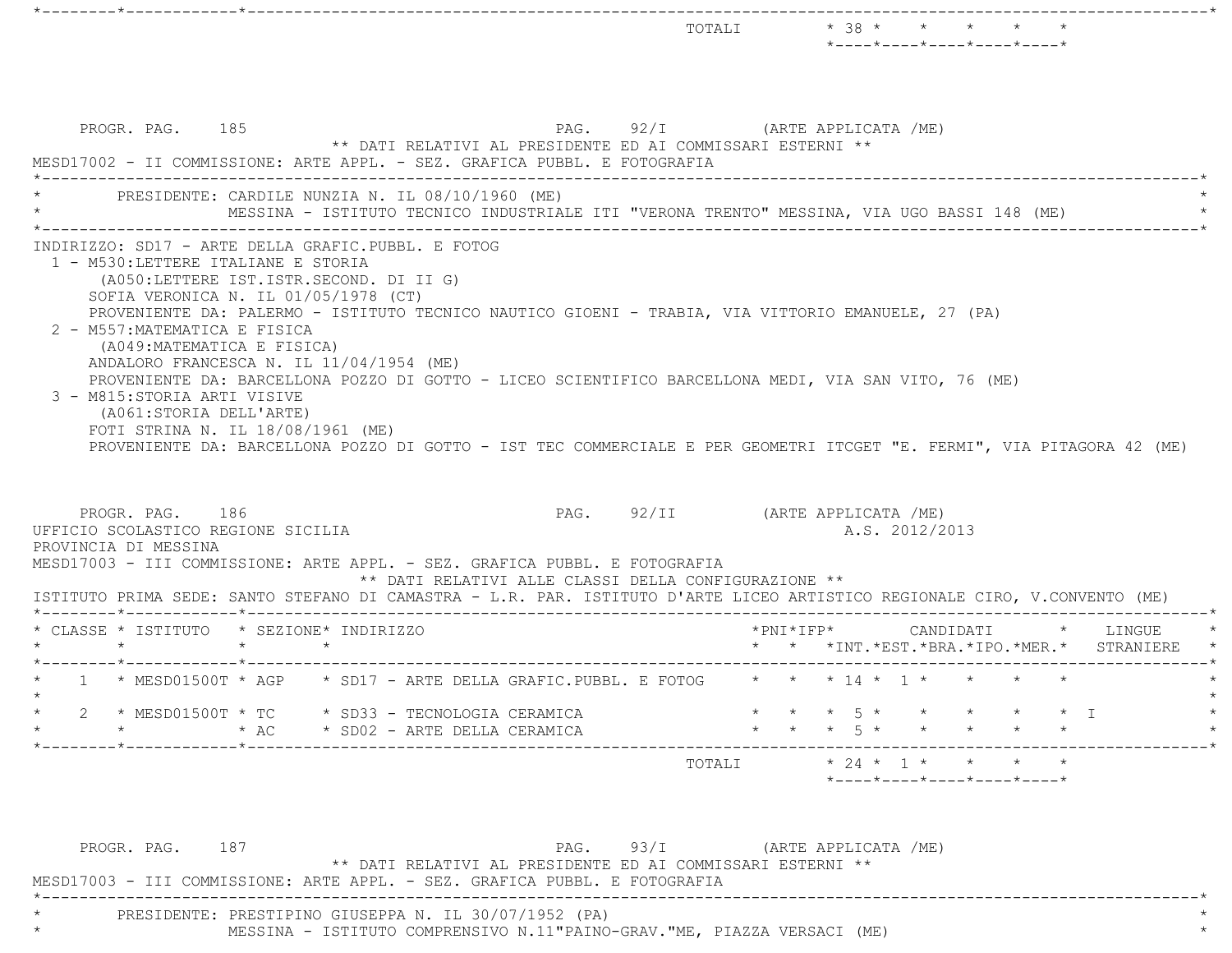\*----------------------------------------------------------------------------------------------------------------------------\* INDIRIZZO: SD17 - ARTE DELLA GRAFIC.PUBBL. E FOTOG 1 - M530:LETTERE ITALIANE E STORIA (A050:LETTERE IST.ISTR.SECOND. DI II G) MELARA GEREMIA N. IL 07/07/1954 (RC) PROVENIENTE DA: MESSINA - ISTITUTO TECNICO NAUTICO ITN "CAIO DUILIO", VIA G. LA FARINA 70 (ME) 2 - M557:MATEMATICA E FISICA (A049:MATEMATICA E FISICA) GIANNINO ANTONINA N. IL 16/11/1963 (ME) PROVENIENTE DA: MESSINA - LICEO SCIENTIFICO LICEO SCIENTIFICO BISAZZA, VIALE ANNUNZIATA 10/A (ME) 3 - M815:STORIA ARTI VISIVE (A061:STORIA DELL'ARTE) ZANGHI' RITA N. IL 19/05/1960 (ME) PROVENIENTE DA: MESSINA - ISTITUTO D'ARTE "BASILE" -MESSINA, VIA U. FIORE - SS. ANNUNZIATA -CONCA D'ORO (ME) INDIRIZZO: SD33 - TECNOLOGIA CERAMICA 1 - M530:LETTERE ITALIANE E STORIA (A050:LETTERE IST.ISTR.SECOND. DI II G) MELARA GEREMIA N. IL 07/07/1954 (RC) PROVENIENTE DA: MESSINA - ISTITUTO TECNICO NAUTICO ITN "CAIO DUILIO", VIA G. LA FARINA 70 (ME) 2 - M557:MATEMATICA E FISICA (A049:MATEMATICA E FISICA) GIANNINO ANTONINA N. IL 16/11/1963 (ME) PROVENIENTE DA: MESSINA - LICEO SCIENTIFICO LICEO SCIENTIFICO BISAZZA, VIALE ANNUNZIATA 10/A (ME) 3 - M815:STORIA ARTI VISIVE (A061:STORIA DELL'ARTE) ZANGHI' RITA N. IL 19/05/1960 (ME) PROVENIENTE DA: MESSINA - ISTITUTO D'ARTE "BASILE" -MESSINA, VIA U. FIORE - SS. ANNUNZIATA -CONCA D'ORO (ME) INDIRIZZO: SD02 - ARTE DELLA CERAMICA 1 - M530:LETTERE ITALIANE E STORIA (A050:LETTERE IST.ISTR.SECOND. DI II G) MELARA GEREMIA N. IL 07/07/1954 (RC) PROVENIENTE DA: MESSINA - ISTITUTO TECNICO NAUTICO ITN "CAIO DUILIO", VIA G. LA FARINA 70 (ME) (SEGUONO DATI RELATIVI AI COMMISSARI ESTERNI) PROGR. PAG. 188 PAG. PAG. 93/II (ARTE APPLICATA /ME) \*\* DATI RELATIVI AI COMMISSARI ESTERNI \*\* 2 - M557:MATEMATICA E FISICA (A049:MATEMATICA E FISICA) GIANNINO ANTONINA N. IL 16/11/1963 (ME) PROVENIENTE DA: MESSINA - LICEO SCIENTIFICO LICEO SCIENTIFICO BISAZZA, VIALE ANNUNZIATA 10/A (ME) 3 - M815:STORIA ARTI VISIVE (A061:STORIA DELL'ARTE) ZANGHI' RITA N. IL 19/05/1960 (ME) PROVENIENTE DA: MESSINA - ISTITUTO D'ARTE "BASILE" -MESSINA, VIA U. FIORE - SS. ANNUNZIATA -CONCA D'ORO (ME) PROGR. PAG. 189 189 PAG. 93/III (ARTE APPLICATA /ME) UFFICIO SCOLASTICO REGIONE SICILIA A.S. 2012/2013 PROVINCIA DI MESSINA MESD23001 - I COMMISSIONE: ARTE APPL. - SEZ. DECORAZIONE PITTORICA \*\* DATI RELATIVI ALLE CLASSI DELLA CONFIGURAZIONE \*\* ISTITUTO PRIMA SEDE: CAPO D'ORLANDO - ISTITUTO D'ARTE LICEO ARTISTICO, VIA TORRENTE FORNO, 4 (ME) \*--------\*------------\*-------------------------------------------------------------------------------------------------------\*\* CLASSE \* ISTITUTO \* SEZIONE\* INDIRIZZO \*PNI\*IFP\* CANDIDATI \* LINGUE \*

\* \* \* \* \* \* \*INT.\*EST.\*BRA.\*IPO.\*MER.\* STRANIERE \*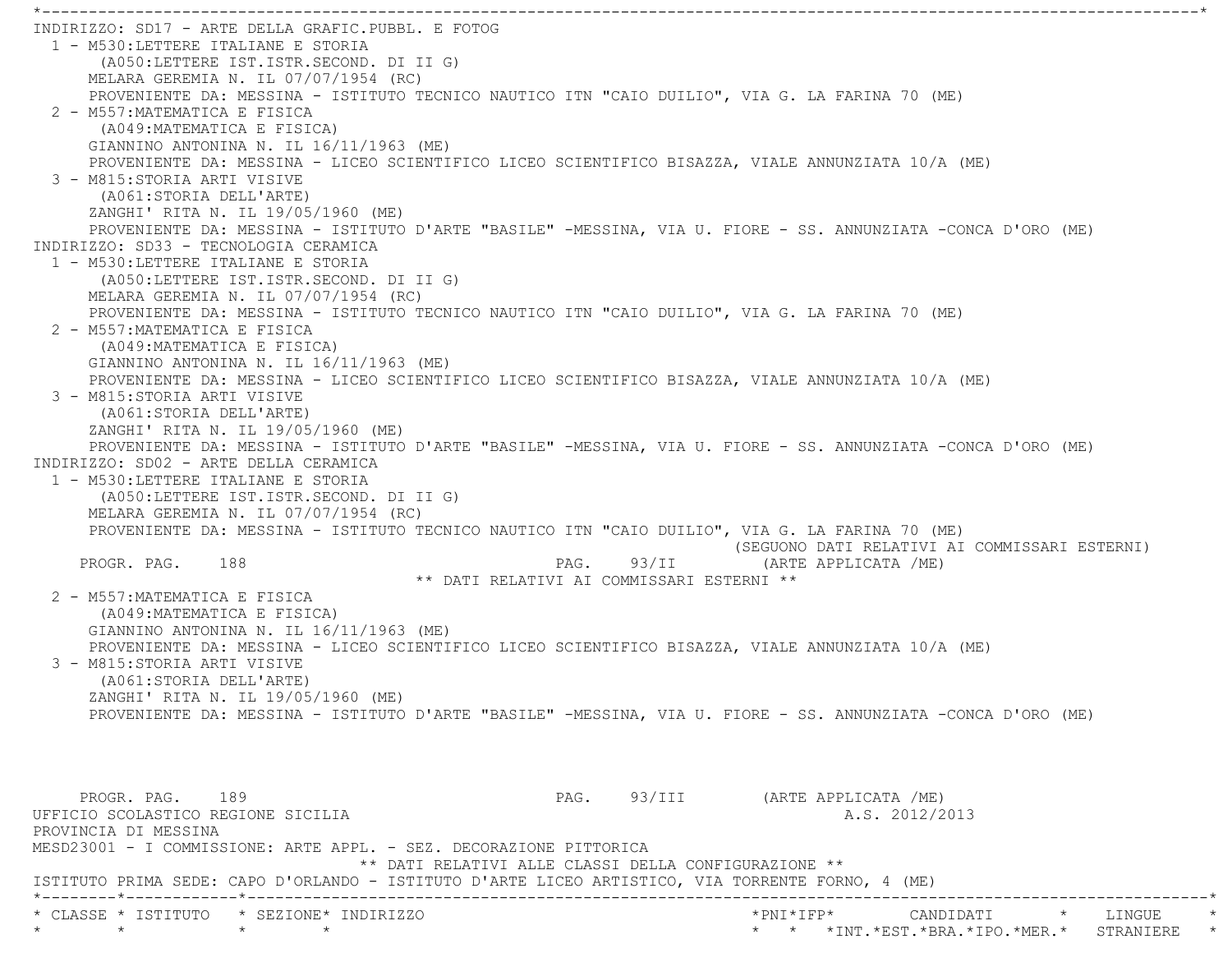\*--------\*------------\*-------------------------------------------------------------------------------------------------------\* \* 1 \* MESD01201B \* B \* SD23 - DECORAZIONE PITTORICA \* \* \* 11 \* \* \* \* \* \* \*--------\*------------\*-------------------------------------------------------------------------------------------------------\* ISTITUTO SECONDA SEDE: CAPO D'ORLANDO - L.R. PAR. ISTITUTO MAGISTRALE ISTITUTO PARITARIO SCIBILIA, VIA CONSOLARE ANTICA (ME) \*--------\*------------\*-------------------------------------------------------------------------------------------------------\* \* CLASSE \* ISTITUTO \* SEZIONE\* INDIRIZZO \*PNI\*IFP\* CANDIDATI \* LINGUE \* \* \* \* \* \* \* \*INT.\*EST.\*BRA.\*IPO.\*MER.\* STRANIERE \* \*--------\*------------\*-------------------------------------------------------------------------------------------------------\* \* 2 \* MEPM12500X \* A \* ISFP - SOCIO PSICOPEDAG. (PR. "BROCCA") \* \* \* 20 \* 9 \* \* \* \* I \* \* \* A-1 \* ISFP - SOCIO PSICOPEDAG. (PR. "BROCCA") \* \* \* 5 \* 1 \* \* \* \* F \*--------\*------------\*-------------------------------------------------------------------------------------------------------\* $\texttt{TOTAL} \qquad \qquad \star\quad 36\;\star\;10\;\star\quad\quad \star\quad\quad \star\qquad \star$  \*----\*----\*----\*----\*----\*PROGR. PAG. 190 **PAG.** 94/I (ARTE APPLICATA /ME) \*\* DATI RELATIVI AL PRESIDENTE ED AI COMMISSARI ESTERNI \*\* MESD23001 - I COMMISSIONE: ARTE APPL. - SEZ. DECORAZIONE PITTORICA \*----------------------------------------------------------------------------------------------------------------------------\*PRESIDENTE: UCCHINO CARMELO N. IL 28/06/1957 (TO) SANTA TERESA DI RIVA - LICEO CLASSICO ENRICO TRIMARCHI, PIAZZA MUNICIPIO (ME) \*----------------------------------------------------------------------------------------------------------------------------\* INDIRIZZO: SD23 - DECORAZIONE PITTORICA 1 - M530:LETTERE ITALIANE E STORIA (A050:LETTERE IST.ISTR.SECOND. DI II G) LUPO CALOGERA N. IL 06/01/1949 (EN) PROVENIENTE DA: MILAZZO - ISTITUTO D'ARTE LICEO ARTISTICO, VIA GRAMSCI (ME) 2 - M557:MATEMATICA E FISICA (A049:MATEMATICA E FISICA) CALANDRA GIUSEPPE N. IL 08/06/1951 (ME) PROVENIENTE DA: NICOSIA - LICEO SCIENTIFICO ETTORE MAJORANA, VIALE ITRIA N. 2 (EN) 3 - M815:STORIA ARTI VISIVE (A061:STORIA DELL'ARTE) DE PASQUALE DARIO N. IL 28/07/1968 (ME) PROVENIENTE DA: MILAZZO - ISTITUTO D'ARTE LICEO ARTISTICO, VIA GRAMSCI (ME) INDIRIZZO: ISFP - SOCIO PSICOPEDAG. (PR. "BROCCA") 1 - M670:PEDAGOGIA (A036:FILOSOFIA,PSICOL. E SC.DELL'EDUC) CAMBRIA MARIA TERESA N. IL 29/06/1954 (ME) PROVENIENTE DA: TAORMINA - ISTITUTO TECNICO COMMERCIALE I.I.S.S. "PUGLIATTI " TAORMINA, CONTRADA ARANCIO SNC (ME) 2 - SG82:FILOSOFIA (A037:FILOSOFIA E STORIA) RIGANO AGATINA N. IL 08/12/1959 (ME) PROVENIENTE DA: FRANCAVILLA DI SICILIA - LICEO SCIENTIFICO CARMELO CAMINITI (ME) 3 - SB01:BIOLOGIA (A060:SC.NA.,CH.,GEOG.,MIC. ) FOTI NATALE N. IL 12/12/1949 (ME) PROVENIENTE DA: MILAZZO - ISTITUTO TECNICO INDUSTRIALE ISTITUTO TECNICO TECNOLOGICO E, VIA TRE MONTI (ME) PROGR. PAG. 191 PAG. 94/II (ARTE APPLICATA /ME) UFFICIO SCOLASTICO REGIONE SICILIA A.S. 2012/2013 PROVINCIA DI MESSINA MESD29001 - I COMMISSIONE: ARTE APPL. - SEZ. MODA E COSTUME \*\* DATI RELATIVI ALLE CLASSI DELLA CONFIGURAZIONE \*\*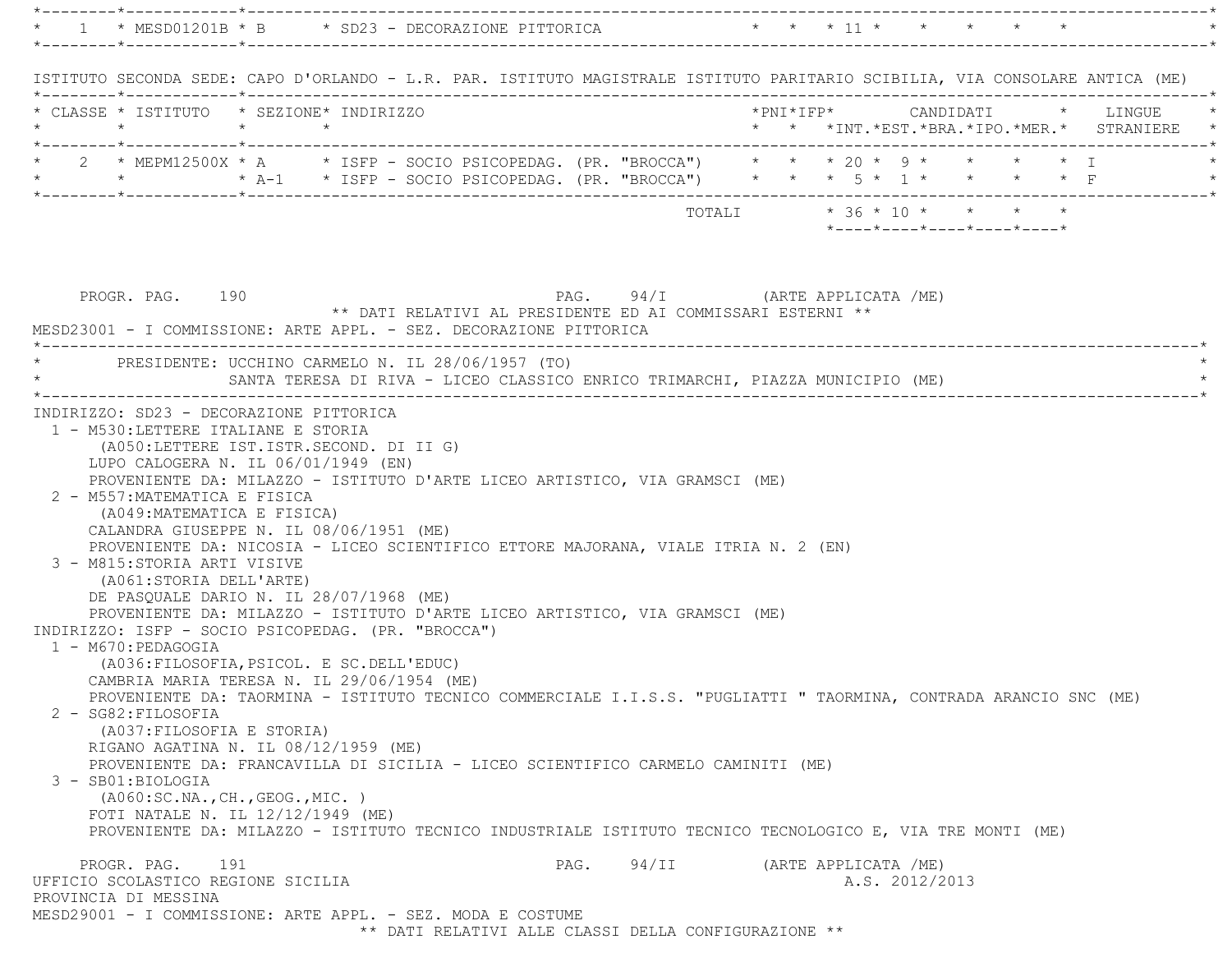ISTITUTO PRIMA SEDE: MESSINA - ISTITUTO D'ARTE "BASILE" -MESSINA, VIA U. FIORE - SS. ANNUNZIATA -CONCA D'ORO (ME) \*--------\*------------\*-------------------------------------------------------------------------------------------------------\* \* CLASSE \* ISTITUTO \* SEZIONE\* INDIRIZZO \*PNI\*IFP\* CANDIDATI \* LINGUE \* \* \* \* \* \* \* \*INT.\*EST.\*BRA.\*IPO.\*MER.\* STRANIERE \* \*--------\*------------\*-------------------------------------------------------------------------------------------------------\* \* 1 \* MESD01000P \* B \* SD29 - ARTE DELLA MODA E DEL COSTUME \* \* \* 8 \* \* \* \* \* \* $*$   $*$   $*$   $B/1$   $*$  SD12 - ARTE DEL TESSUTO  $\star$ \* 2 \* MESD01000P \* C \* SD29 - ARTE DELLA MODA E DEL COSTUME \* \* \* 12 \* \* \* \* \* \* \* \*--------\*------------\*-------------------------------------------------------------------------------------------------------\*TOTALI  $* 25 * * * * * * * * *$  \*----\*----\*----\*----\*----\*PROGR. PAG. 192 **PAG.** 95/I (ARTE APPLICATA /ME) \*\* DATI RELATIVI AL PRESIDENTE ED AI COMMISSARI ESTERNI \*\* MESD29001 - I COMMISSIONE: ARTE APPL. - SEZ. MODA E COSTUME \*----------------------------------------------------------------------------------------------------------------------------\*PRESIDENTE: MINNITI GIANFRANCO N. IL 10/09/1956 (RC) \* MILAZZO - IST TEC COMMERCIALE E PER GEOMETRI I.T. L.DA VINCI ECONOMICO TECN, VIA COLONNELLO MAGISTRI (ME\* \*----------------------------------------------------------------------------------------------------------------------------\* INDIRIZZO: SD29 - ARTE DELLA MODA E DEL COSTUME 1 - M530:LETTERE ITALIANE E STORIA (A050:LETTERE IST.ISTR.SECOND. DI II G) D'AMICO MARIA LUISA N. IL 12/08/1967 (RM) PROVENIENTE DA: SPADAFORA - ISTITUTO D'ARTE LICEO ARTISTICO, VIA COLLODI (ME) 2 - M557:MATEMATICA E FISICA (A049:MATEMATICA E FISICA) SCAGLIONE PATRIZIA N. IL 26/04/1963 (ME) PROVENIENTE DA: SANT'AGATA DI MILITELLO - LICEO SCIENTIFICO FERMI, C/DA MUTI S.N.C. (ME) 3 - M815:STORIA ARTI VISIVE (A061:STORIA DELL'ARTE) FACHILE ROSA N. IL 11/11/1953 (ME) PROVENIENTE DA: CAPO D'ORLANDO - ISTITUTO D'ARTE LICEO ARTISTICO, VIA TORRENTE FORNO, 4 (ME) INDIRIZZO: SD12 - ARTE DEL TESSUTO 1 - M530:LETTERE ITALIANE E STORIA (A050:LETTERE IST.ISTR.SECOND. DI II G) D'AMICO MARIA LUISA N. IL 12/08/1967 (RM) PROVENIENTE DA: SPADAFORA - ISTITUTO D'ARTE LICEO ARTISTICO, VIA COLLODI (ME) 2 - M557:MATEMATICA E FISICA (A049:MATEMATICA E FISICA) SCAGLIONE PATRIZIA N. IL 26/04/1963 (ME) PROVENIENTE DA: SANT'AGATA DI MILITELLO - LICEO SCIENTIFICO FERMI, C/DA MUTI S.N.C. (ME) 3 - M815:STORIA ARTI VISIVE (A061:STORIA DELL'ARTE) FACHILE ROSA N. IL 11/11/1953 (ME) PROVENIENTE DA: CAPO D'ORLANDO - ISTITUTO D'ARTE LICEO ARTISTICO, VIA TORRENTE FORNO, 4 (ME) PROGR. PAG. 193 **PROGR. PAG.** 95/II (ARTE APPLICATA /ME) UFFICIO SCOLASTICO REGIONE SICILIA A.S. 2012/2013 PROVINCIA DI MESSINA MESL02001 - I COMMISSIONE: SECONDA SEZIONE ARCHITETTURA \*\* DATI RELATIVI ALLE CLASSI DELLA CONFIGURAZIONE \*\* ISTITUTO PRIMA SEDE: MESSINA - L.R. PAR. LICEO ARTISTICO ANNIBALE M.DI FRANCIA, V.S.MARTA 165 N.194 (ME) \*--------\*------------\*-------------------------------------------------------------------------------------------------------\*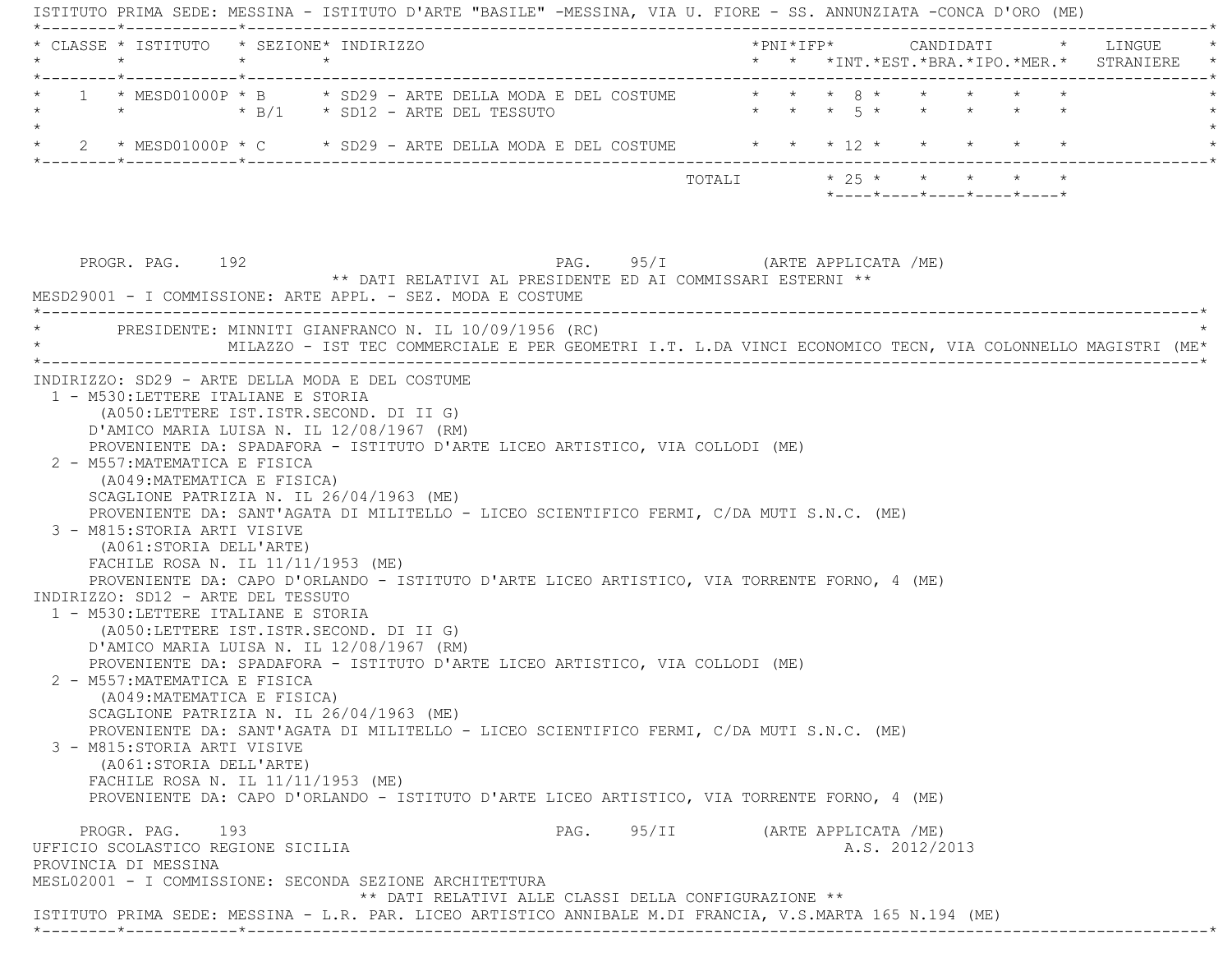| $\star \qquad \qquad \star \qquad \qquad \star \qquad \qquad \star$                                                                                                                                                                                                                                                                                                                                                                                                                                                                                                                     |                 | * CLASSE * ISTITUTO * SEZIONE* INDIRIZZO |  |                                                                                              |                            |                           |  |                |  |                            |                                 | * * *INT.*EST.*BRA.*IPO.*MER.* STRANIERE *                                   |  |
|-----------------------------------------------------------------------------------------------------------------------------------------------------------------------------------------------------------------------------------------------------------------------------------------------------------------------------------------------------------------------------------------------------------------------------------------------------------------------------------------------------------------------------------------------------------------------------------------|-----------------|------------------------------------------|--|----------------------------------------------------------------------------------------------|----------------------------|---------------------------|--|----------------|--|----------------------------|---------------------------------|------------------------------------------------------------------------------|--|
| * 1 * MESL02500V * A * SL02 - ARTISTICO - II SEZIONE * * * * 15 * * * * * * *                                                                                                                                                                                                                                                                                                                                                                                                                                                                                                           |                 |                                          |  |                                                                                              |                            |                           |  |                |  |                            |                                 |                                                                              |  |
| ISTITUTO SECONDA SEDE: BARCELLONA POZZO DI GOTTO - L.R. PAR. LICEO ARTISTICO LICEO ARTISTICO PARITARIO BARC, VIA S.ANDREA, 174                                                                                                                                                                                                                                                                                                                                                                                                                                                          |                 |                                          |  |                                                                                              |                            |                           |  |                |  |                            |                                 |                                                                              |  |
| * CLASSE * ISTITUTO * SEZIONE* INDIRIZZO<br>$\star \qquad \qquad \star \qquad \qquad \star \qquad \qquad \star$                                                                                                                                                                                                                                                                                                                                                                                                                                                                         |                 |                                          |  |                                                                                              |                            |                           |  |                |  |                            |                                 | *PNI*IFP* CANDIDATI * LINGUE *<br>* * *INT.*EST.*BRA.*IPO.*MER.* STRANIERE * |  |
| * 2 * MESL03500D * A * SL02 - ARTISTICO - II SEZIONE * * * * 8 * 2 * * * * * * I                                                                                                                                                                                                                                                                                                                                                                                                                                                                                                        |                 |                                          |  |                                                                                              |                            |                           |  |                |  |                            |                                 |                                                                              |  |
|                                                                                                                                                                                                                                                                                                                                                                                                                                                                                                                                                                                         |                 |                                          |  |                                                                                              |                            |                           |  |                |  | *----*----*----*----*----* |                                 |                                                                              |  |
| PROGR. PAG. 194<br>MESL02001 - I COMMISSIONE: SECONDA SEZIONE ARCHITETTURA<br>* PRESIDENTE: DI BELLA ANGELA N. IL 03/12/1958 (ME)                                                                                                                                                                                                                                                                                                                                                                                                                                                       |                 |                                          |  | ** DATI RELATIVI AL PRESIDENTE ED AI COMMISSARI ESTERNI **                                   | PAG. 96/I (ARTISTICO /ME)  |                           |  |                |  |                            |                                 |                                                                              |  |
|                                                                                                                                                                                                                                                                                                                                                                                                                                                                                                                                                                                         |                 |                                          |  | MESSINA - ISTITUTO D'ARTE "BASILE" -MESSINA, VIA U. FIORE - SS. ANNUNZIATA -CONCA D'ORO (ME) |                            |                           |  |                |  |                            |                                 |                                                                              |  |
| $1 - M802 : ITALIANO$<br>(A050:LETTERE IST.ISTR.SECOND. DI II G)                                                                                                                                                                                                                                                                                                                                                                                                                                                                                                                        |                 | INDIRIZZO: SL02 - ARTISTICO - II SEZIONE |  |                                                                                              |                            |                           |  |                |  |                            |                                 |                                                                              |  |
| D'UVA GENNARO N. IL 06/11/1956 (ME)<br>PROVENIENTE DA: MESSINA - IST PROF PER I SERVIZI COMMERCIALI E TURISTICI "ANTONELLO" MESSINA, V.LE GIOSTRA N.2 (ME)<br>2 - M650: ORNATO DISEGNATO<br>(A021:DISCIPLINE PITTORICHE)<br>IORFIDA MARIA ANTONIA N. IL 22/09/1952 (VV)<br>PROVENIENTE DA: MESSINA - ISTITUTO D'ARTE "BASILE" -MESSINA, VIA U. FIORE - SS. ANNUNZIATA -CONCA D'ORO (ME)<br>3 - M820: STORIA DELL'ARTE<br>(A061:STORIA DELL'ARTE)<br>RIZZO MJRIAM N. IL 09/10/1969 (ME)<br>PROVENIENTE DA: SANTA TERESA DI RIVA - LICEO CLASSICO ENRICO TRIMARCHI, PIAZZA MUNICIPIO (ME) |                 |                                          |  |                                                                                              |                            |                           |  |                |  |                            |                                 |                                                                              |  |
| PROGR. PAG. 195<br>UFFICIO SCOLASTICO REGIONE SICILIA<br>PROVINCIA DI MESSINA<br>META00001 - I COMMISSIONE: PERITO AGRARIO                                                                                                                                                                                                                                                                                                                                                                                                                                                              |                 |                                          |  | ** DATI RELATIVI ALLE CLASSI DELLA CONFIGURAZIONE **                                         | PAG. 96/II (ARTISTICO /ME) |                           |  | A.S. 2012/2013 |  |                            |                                 |                                                                              |  |
| ISTITUTO PRIMA SEDE: MESSINA - ISTITUTO TECNICO AGRARIO PIETRO CUPPARI, SAN PLACIDO CALONERO' (ME)<br>* CLASSE * ISTITUTO * SEZIONE* INDIRIZZO                                                                                                                                                                                                                                                                                                                                                                                                                                          |                 |                                          |  |                                                                                              |                            |                           |  |                |  |                            |                                 | $*$ PNI $*$ IFP $*$ CANDIDATI $*$ LINGUE $*$                                 |  |
| $\star$                                                                                                                                                                                                                                                                                                                                                                                                                                                                                                                                                                                 | $\star$ $\star$ |                                          |  |                                                                                              |                            |                           |  |                |  |                            |                                 | * * *INT. *EST. *BRA. *IPO. *MER. * STRANIERE *                              |  |
| 1 * META00901E * B * TA00 - INDIRIZZO GENERALE                                                                                                                                                                                                                                                                                                                                                                                                                                                                                                                                          |                 |                                          |  |                                                                                              |                            |                           |  |                |  | * * * 17 * 4 * * * * *     |                                 |                                                                              |  |
| 2 * META00901E * A * TA09 - CERERE UN.-MOD.AGRO-TERRITORIALE * * * * 9 * *                                                                                                                                                                                                                                                                                                                                                                                                                                                                                                              |                 |                                          |  |                                                                                              |                            | TOTALI * 26 * 4 * * * * * |  |                |  |                            | $\star$ $\star$ $\star$ $\perp$ |                                                                              |  |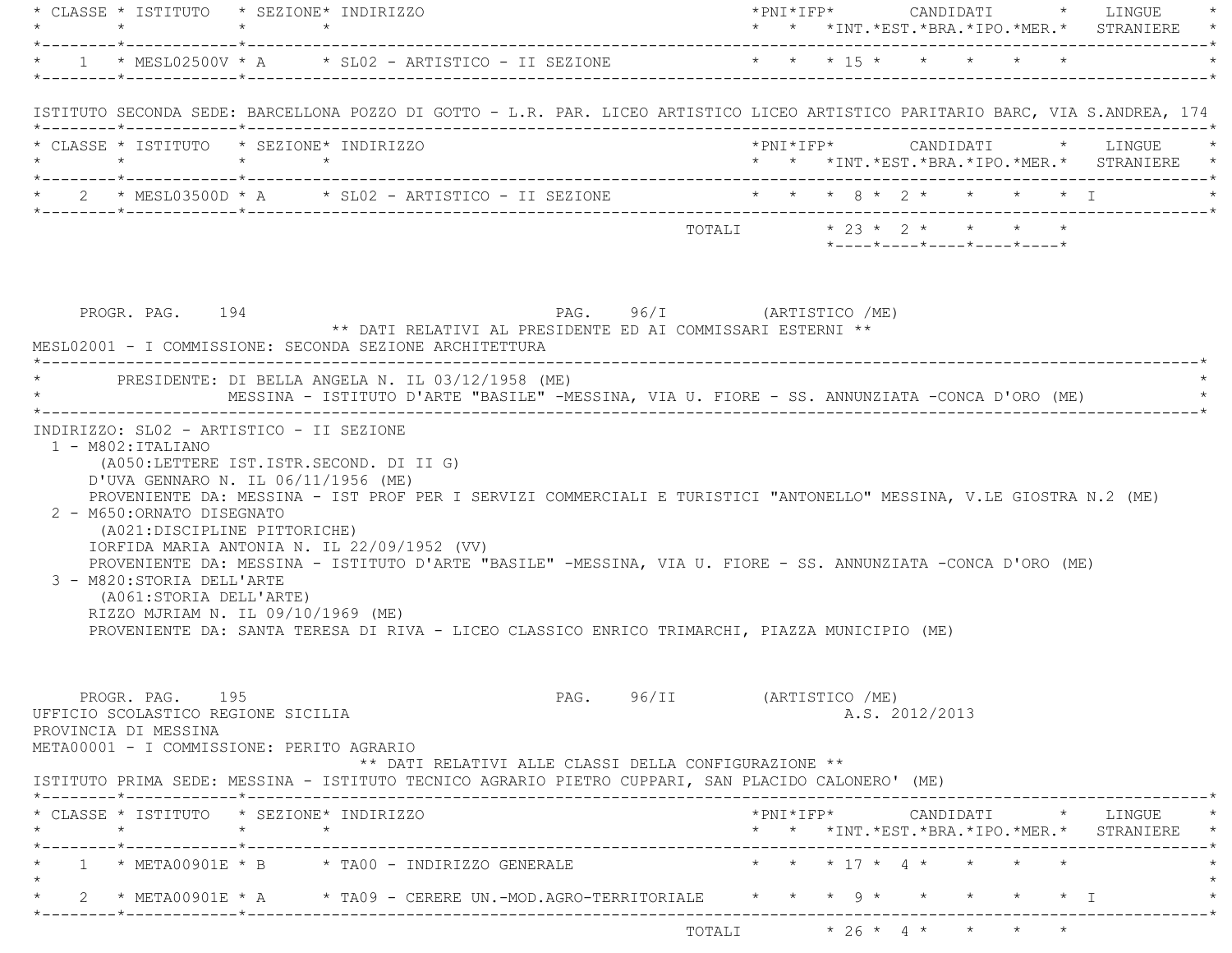|                      |                                      |                                                            | * PRESIDENTE: QUATTROCCHI CONCETTA N. IL 06/01/1959 (ME)<br>MESSINA - ISTITUTO COMPRENSIVO N.19"E.DA MESSINA"ME, C/DA SALINA - VIA CARATOZZOLO (ME) |                                    |  |                |  |                                                                                                 |
|----------------------|--------------------------------------|------------------------------------------------------------|-----------------------------------------------------------------------------------------------------------------------------------------------------|------------------------------------|--|----------------|--|-------------------------------------------------------------------------------------------------|
|                      | INDIRIZZO: TA00 - INDIRIZZO GENERALE |                                                            |                                                                                                                                                     |                                    |  |                |  |                                                                                                 |
|                      | 1 - M010:AGRONOMIA E COLTIVAZIONI    |                                                            |                                                                                                                                                     |                                    |  |                |  |                                                                                                 |
|                      |                                      | (A058:SC.E MEC.AGR.E T.GEST.AZ., FIT., E)                  |                                                                                                                                                     |                                    |  |                |  |                                                                                                 |
|                      |                                      | FOTI STEFANIA N. IL 01/09/1968 (ME)                        |                                                                                                                                                     |                                    |  |                |  |                                                                                                 |
|                      |                                      |                                                            | PROVENIENTE DA: MILAZZO - IST TEC COMMERCIALE E PER GEOMETRI I.T. L.DA VINCI ECONOMICO TECN, VIA COLONNELLO MAGISTRI (ME                            |                                    |  |                |  |                                                                                                 |
|                      |                                      | (A072:TOPOG. GEN., COSTR.RUR. E DISEGN)                    | 2 - M517: ELEMENTI DI COSTRUZIONI RURALI E DISEGNO RELATIVO                                                                                         |                                    |  |                |  |                                                                                                 |
|                      |                                      | RUGGERI ALFONSO N. IL 06/01/1964 (ME)                      |                                                                                                                                                     |                                    |  |                |  |                                                                                                 |
|                      |                                      |                                                            | PROVENIENTE DA: FURCI SICULO - IST TEC COMMERCIALE E PER GEOMETRI FURCI SICULO, VIA MARCONI (ME)                                                    |                                    |  |                |  |                                                                                                 |
|                      | 3 - M440: INDUSTRIE AGRARIE          |                                                            |                                                                                                                                                     |                                    |  |                |  |                                                                                                 |
|                      | (A012: CHIMICA AGRARIA)              |                                                            |                                                                                                                                                     |                                    |  |                |  |                                                                                                 |
|                      |                                      | MANNINO GIOVANNA N. IL 12/07/1958 (ME)                     |                                                                                                                                                     |                                    |  |                |  |                                                                                                 |
|                      |                                      |                                                            | PROVENIENTE DA: BIANCAVILLA - IST PROF INDUSTRIA E ARTIGIANATO BIANCAVILLA, VIA GIULIO VERNE N. 24 (CT)                                             |                                    |  |                |  |                                                                                                 |
|                      |                                      | INDIRIZZO: TA09 - CERERE UN.-MOD.AGRO-TERRITORIALE         |                                                                                                                                                     |                                    |  |                |  |                                                                                                 |
|                      | 1 - M269: INDUSTRIA AGROALIMENTARE   |                                                            |                                                                                                                                                     |                                    |  |                |  |                                                                                                 |
|                      | (A012: CHIMICA AGRARIA)              | MANNINO GIOVANNA N. IL 12/07/1958 (ME)                     |                                                                                                                                                     |                                    |  |                |  |                                                                                                 |
|                      |                                      |                                                            | PROVENIENTE DA: BIANCAVILLA - IST PROF INDUSTRIA E ARTIGIANATO BIANCAVILLA, VIA GIULIO VERNE N. 24 (CT)                                             |                                    |  |                |  |                                                                                                 |
|                      |                                      | 2 - M315: CHIMICA AGRARIA E TECNICHE AGRO-ALIMENTARI       |                                                                                                                                                     |                                    |  |                |  |                                                                                                 |
|                      | (A012: CHIMICA AGRARIA)              |                                                            |                                                                                                                                                     |                                    |  |                |  |                                                                                                 |
|                      |                                      | MANNINO GIOVANNA N. IL 12/07/1958 (ME)                     |                                                                                                                                                     |                                    |  |                |  |                                                                                                 |
|                      |                                      |                                                            | PROVENIENTE DA: BIANCAVILLA - IST PROF INDUSTRIA E ARTIGIANATO BIANCAVILLA, VIA GIULIO VERNE N. 24 (CT)                                             |                                    |  |                |  |                                                                                                 |
|                      |                                      | 3 - M337: TECNICA DI PRODUZIONE ANIMALE                    |                                                                                                                                                     |                                    |  |                |  |                                                                                                 |
|                      |                                      | (A074:ZOOTECNICA E SCIENZA PROD. ANIMALE)                  |                                                                                                                                                     |                                    |  |                |  |                                                                                                 |
|                      | RE GIUSEPPE N. IL 30/10/1959 (RG)    |                                                            |                                                                                                                                                     |                                    |  |                |  |                                                                                                 |
| 4 - M460: INGLESE    |                                      |                                                            | PROVENIENTE DA: SCICLI - ISTITUTO TECNICO AGRARIO I.T.A. SCICLI, C/DA BOMMACCHIELLA S.N.C. (RG)                                                     |                                    |  |                |  |                                                                                                 |
|                      |                                      | (A346:LINGUA E CIV. STRANIERA (INGLESE))                   |                                                                                                                                                     |                                    |  |                |  |                                                                                                 |
|                      |                                      | GIACOBELLO MARIA ROSARIA N. IL 23/08/1958 (ME)             |                                                                                                                                                     |                                    |  |                |  |                                                                                                 |
|                      |                                      |                                                            | PROVENIENTE DA: MESSINA - LICEO SCIENTIFICO "ARCHIMEDE" MESSINA, V.LE REG. MARGHERITA 3 (ME)                                                        |                                    |  |                |  |                                                                                                 |
|                      |                                      |                                                            |                                                                                                                                                     |                                    |  |                |  |                                                                                                 |
|                      | PROGR. PAG. 197                      |                                                            |                                                                                                                                                     | PAG. 97/II (SEZIONE AGRARIA /ME)   |  |                |  |                                                                                                 |
|                      | UFFICIO SCOLASTICO REGIONE SICILIA   |                                                            |                                                                                                                                                     |                                    |  | A.S. 2012/2013 |  |                                                                                                 |
| PROVINCIA DI MESSINA |                                      |                                                            |                                                                                                                                                     |                                    |  |                |  |                                                                                                 |
|                      |                                      | METD00001 - I COMMISSIONE: RAGIONIERE E PERITO COMMERCIALE | ** DATI RELATIVI ALLE CLASSI DELLA CONFIGURAZIONE **                                                                                                |                                    |  |                |  |                                                                                                 |
|                      |                                      |                                                            | ISTITUTO PRIMA SEDE: LIPARI - IST TEC COMMERCIALE E PER GEOMETRI ISA CONTI ELLER VAINICHER, VIA TORRENTE S.LUCIA (ME)                               |                                    |  |                |  |                                                                                                 |
|                      |                                      |                                                            |                                                                                                                                                     | ---------------------------------- |  |                |  |                                                                                                 |
|                      |                                      | * CLASSE * ISTITUTO * SEZIONE* INDIRIZZO                   |                                                                                                                                                     |                                    |  |                |  | $*PNI*IFP* \qquad \qquad \text{CANDIDATI} \qquad \qquad * \qquad \text{LINGUE} \qquad \qquad *$ |
| $\star$              |                                      | $\star$ $\star$                                            |                                                                                                                                                     |                                    |  |                |  | * * *INT.*EST.*BRA.*IPO.*MER.* STRANIERE *                                                      |
|                      |                                      |                                                            |                                                                                                                                                     |                                    |  |                |  |                                                                                                 |
|                      |                                      |                                                            |                                                                                                                                                     |                                    |  |                |  |                                                                                                 |
|                      |                                      |                                                            | 1 * METD008015 * A * TD00 - GIURIDICO ECONOMICO AZIENDALE * * * * 24 * * * * * * F                                                                  |                                    |  |                |  |                                                                                                 |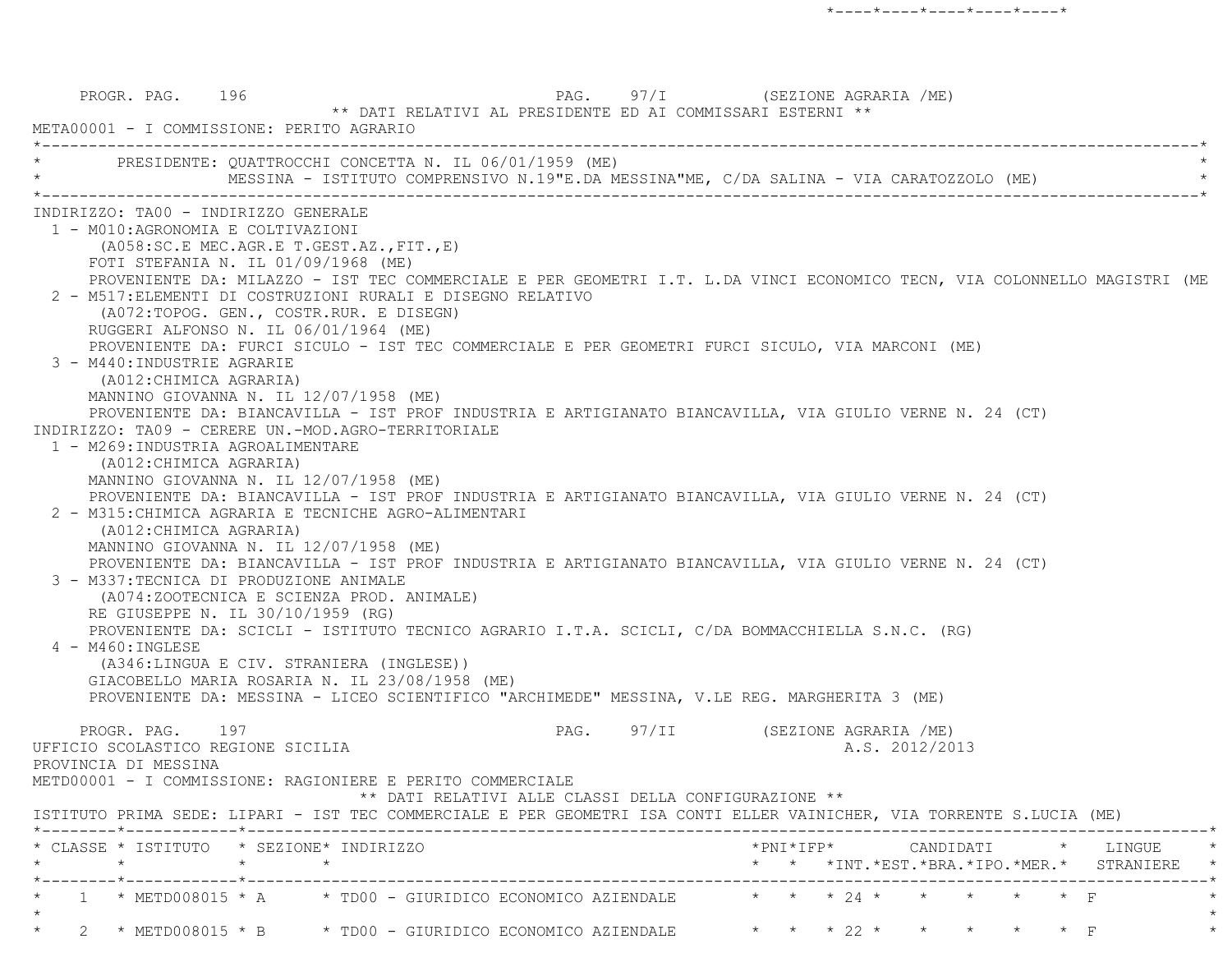|                                                                                                                                                                                                                                                                                                                                                                                                                                                                                                                                                                                                                                                                                             |                 |  |                                                                                                   | TOTALI |  | $\star$ 46 $\star$ $\star$ $\star$ $\star$<br>*----*----*----*----*----*      |  |  |  |
|---------------------------------------------------------------------------------------------------------------------------------------------------------------------------------------------------------------------------------------------------------------------------------------------------------------------------------------------------------------------------------------------------------------------------------------------------------------------------------------------------------------------------------------------------------------------------------------------------------------------------------------------------------------------------------------------|-----------------|--|---------------------------------------------------------------------------------------------------|--------|--|-------------------------------------------------------------------------------|--|--|--|
| PROGR. PAG. 198<br>METD00001 - I COMMISSIONE: RAGIONIERE E PERITO COMMERCIALE                                                                                                                                                                                                                                                                                                                                                                                                                                                                                                                                                                                                               |                 |  | PAG. 98/I (SEZIONE COMMERCIALE /ME)<br>** DATI RELATIVI AL PRESIDENTE ED AI COMMISSARI ESTERNI ** |        |  |                                                                               |  |  |  |
| PRESIDENTE: DI MAJO FRANCESCO N. IL 13/01/1959 (PA)                                                                                                                                                                                                                                                                                                                                                                                                                                                                                                                                                                                                                                         |                 |  | SANT'AGATA DI MILITELLO - ISTITUTO SUPERIORE I.I.S. SANT'AGATA DI M.LLO " L, C/DA MUTI (ME)       |        |  |                                                                               |  |  |  |
| 1 - M730: RAGIONERIA<br>(A017:DISCIPLINE ECONOMICO-AZIENDALI)<br>VILARDO MARIA PIERINA N. IL 11/05/1954 (ME)<br>PROVENIENTE DA: CAPO D'ORLANDO - IST TEC COMMERCIALE E PER GEOMETRI ITC CAPO D'ORLANDO MERENDINO, VIA ANDREA DORIA, 78 (<br>2 - M460: INGLESE<br>(A346:LINGUA E CIV. STRANIERA (INGLESE))<br>MUSCARA' LAURA N. IL 26/06/1953 (ME)<br>PROVENIENTE DA: PATTI - IST TEC COMMERCIALE E PER GEOMETRI ITCG PATTI BORGHESE, VIA MONSIGNORE A.FICARRA (ME)<br>3 - M390: FRANCESE<br>(A246:LINGUA E CIV. STRANIERA (FRANCESE))<br>MINUTOLI CONCETTA AMELIA N. IL 16/02/1955 (ME)<br>PROVENIENTE DA: FURCI SICULO - IST TEC COMMERCIALE E PER GEOMETRI FURCI SICULO, VIA MARCONI (ME) |                 |  |                                                                                                   |        |  |                                                                               |  |  |  |
| PROGR. PAG. 199<br>UFFICIO SCOLASTICO REGIONE SICILIA<br>PROVINCIA DI MESSINA<br>METD00002 - II COMMISSIONE: RAGIONIERE E PERITO COMMERCIALE<br>ISTITUTO PRIMA SEDE: CAPO D'ORLANDO - IST TEC COMMERCIALE E PER GEOMETRI ITC CAPO D'ORLANDO MERENDINO, VIA ANDREA DORIA, 78 (M                                                                                                                                                                                                                                                                                                                                                                                                              |                 |  | PAG. 98/II (SEZIONE COMMERCIALE /ME)<br>** DATI RELATIVI ALLE CLASSI DELLA CONFIGURAZIONE **      |        |  | A.S. 2012/2013                                                                |  |  |  |
| * CLASSE * ISTITUTO * SEZIONE* INDIRIZZO                                                                                                                                                                                                                                                                                                                                                                                                                                                                                                                                                                                                                                                    | $\star$ $\star$ |  |                                                                                                   |        |  | *PNI*IFP* CANDIDATI * LINGUE<br>* * *INT. *EST. *BRA. *IPO. *MER. * STRANIERE |  |  |  |
|                                                                                                                                                                                                                                                                                                                                                                                                                                                                                                                                                                                                                                                                                             |                 |  |                                                                                                   |        |  | * * * 19 * 2 * * * * * F                                                      |  |  |  |
| * 2 * METD024013 * B-C * TD00 - GIURIDICO ECONOMICO AZIENDALE * * * * 20 * * * * * * F                                                                                                                                                                                                                                                                                                                                                                                                                                                                                                                                                                                                      |                 |  |                                                                                                   |        |  |                                                                               |  |  |  |
|                                                                                                                                                                                                                                                                                                                                                                                                                                                                                                                                                                                                                                                                                             |                 |  |                                                                                                   |        |  | $*$ - - - - $*$ - - - - $*$ - - - - $*$ - - - - $*$ - - - - $*$               |  |  |  |

PROGR. PAG. 200 200 PAG. 99/I (SEZIONE COMMERCIALE /ME) \*\* DATI RELATIVI AL PRESIDENTE ED AI COMMISSARI ESTERNI \*\* METD00002 - II COMMISSIONE: RAGIONIERE E PERITO COMMERCIALE \*----------------------------------------------------------------------------------------------------------------------------\* \* PRESIDENTE: FACHILE BIANCA N. IL 24/10/1951 (ME) \* \* TORRENOVA - ISTITUTO COMPRENSIVO TORRENOVA, VIA G. MARCONI S.N. (ME) \*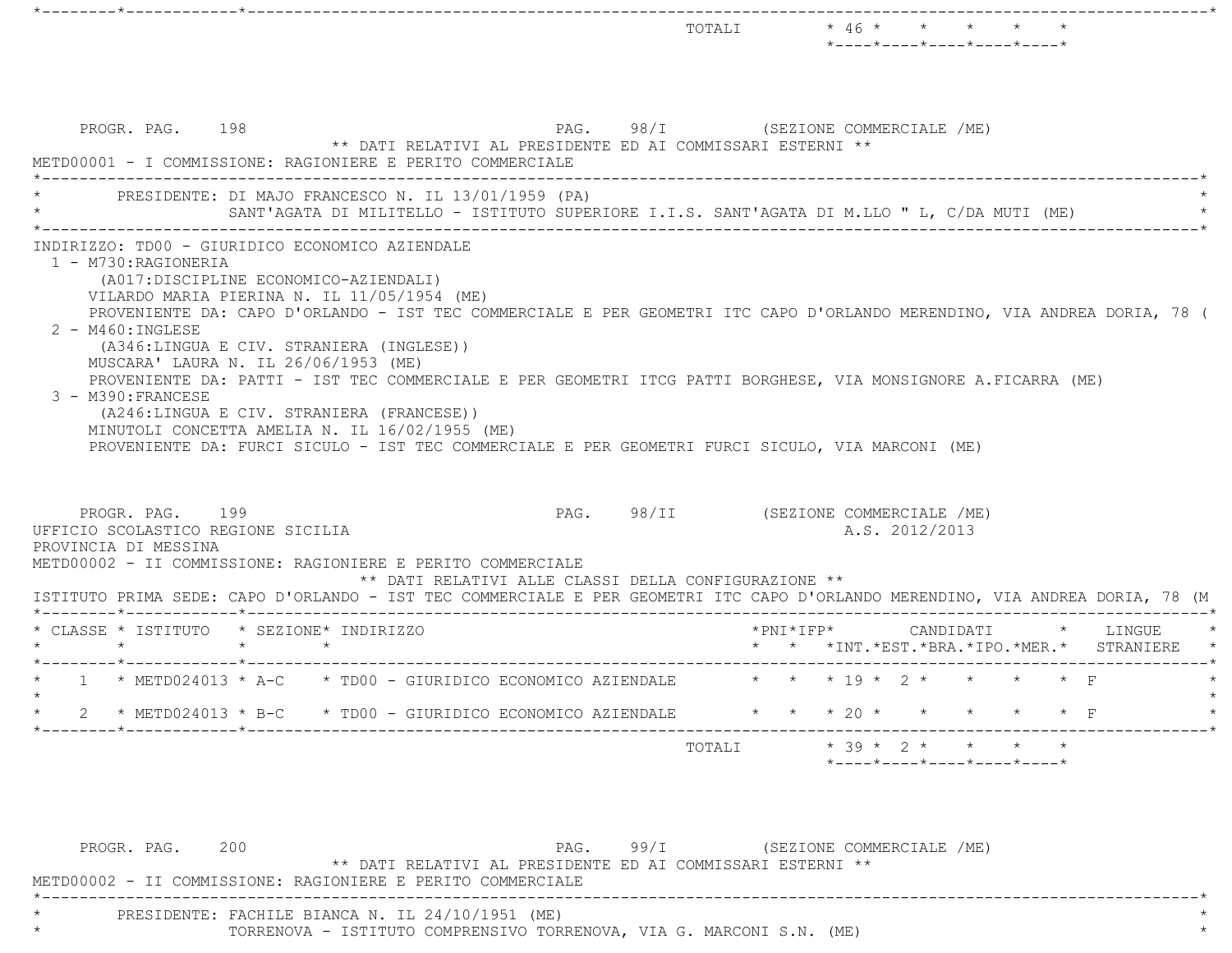\*----------------------------------------------------------------------------------------------------------------------------\* INDIRIZZO: TD00 - GIURIDICO ECONOMICO AZIENDALE 1 - M730:RAGIONERIA (A017:DISCIPLINE ECONOMICO-AZIENDALI) SORACI PAOLO N. IL 30/07/1954 (ME) PROVENIENTE DA: SANT'AGATA DI MILITELLO - IST TEC COMMERCIALE E PER GEOMETRI ITCG G. TOMASI DI LAMPEDUSA, VIA PARCO DEGL  $2 - M460 \cdot INGIERSE$  (A346:LINGUA E CIV. STRANIERA (INGLESE)) BERTILONE ENZA N. IL 29/03/1961 (ME) PROVENIENTE DA: SANT'AGATA DI MILITELLO - LICEO CLASSICO LICEO CLASSICO " SCIASCIA ", C/DA CANNAMELATA S.N.C. (ME) 3 - M390:FRANCESE (A246:LINGUA E CIV. STRANIERA (FRANCESE)) SCARCELLA VITTORIA N. IL 14/12/1960 (KR) PROVENIENTE DA: PATTI - IST TEC COMMERCIALE E PER GEOMETRI ITCG PATTI BORGHESE, VIA MONSIGNORE A.FICARRA (ME) PROGR. PAG. 201 201 PAG. 99/II (SEZIONE COMMERCIALE /ME) UFFICIO SCOLASTICO REGIONE SICILIA A.S. 2012/2013 PROVINCIA DI MESSINA METD00003 - III COMMISSIONE: RAGIONIERE E PERITO COMMERCIALE \*\* DATI RELATIVI ALLE CLASSI DELLA CONFIGURAZIONE \*\* ISTITUTO PRIMA SEDE: MESSINA - ISTITUTO TECNICO COMMERCIALE ITC "QUASIMODO" MESSINA, FONDO FUCILE (ME) \*--------\*------------\*-------------------------------------------------------------------------------------------------------\* \* CLASSE \* ISTITUTO \* SEZIONE\* INDIRIZZO \*PNI\*IFP\* CANDIDATI \* LINGUE \* \* \* \* \* \* \* \*INT.\*EST.\*BRA.\*IPO.\*MER.\* STRANIERE \* \*--------\*------------\*-------------------------------------------------------------------------------------------------------\* $*$  1  $*$  METD009011  $*$  A-C  $*$  TD00 - GIURIDICO ECONOMICO AZIENDALE  $*$   $*$   $*$   $*$   $16$   $*$   $4$   $*$   $*$   $*$   $*$   $*$  F  $\star$ \* 2 \* METD009011 \* B-C \* TD00 - GIURIDICO ECONOMICO AZIENDALE \* \* \* 9 \* 2 \* \* \* \* \* F \*--------\*------------\*-------------------------------------------------------------------------------------------------------\*TOTALI  $* 25 * 6 * * * * * * *$  \*----\*----\*----\*----\*----\*PROGR. PAG. 202 **PAG.** PAG. 100/I (SEZIONE COMMERCIALE /ME) \*\* DATI RELATIVI AL PRESIDENTE ED AI COMMISSARI ESTERNI \*\* METD00003 - III COMMISSIONE: RAGIONIERE E PERITO COMMERCIALE \*----------------------------------------------------------------------------------------------------------------------------\* \* PRESIDENTE: ........................................................................................................\* \*----------------------------------------------------------------------------------------------------------------------------\* INDIRIZZO: TD00 - GIURIDICO ECONOMICO AZIENDALE 1 - M730:RAGIONERIA (A017:DISCIPLINE ECONOMICO-AZIENDALI) VENUTI GIOVANNI N. IL 11/09/1959 (ME) PROVENIENTE DA: MESSINA - ISTITUTO TECNICO COMMERCIALE IST. TEC. ECONOMICO "A.M.JACI", VIA CESARE BATTISTI 88 (ME) 2 - M460:INGLESE (A346:LINGUA E CIV. STRANIERA (INGLESE)) D'AMORE FRANCA N. IL 20/04/1960 (ME) PROVENIENTE DA: MESSINA - ISTITUTO TECNICO COMMERCIALE IST. TEC. ECONOMICO "A.M.JACI", VIA CESARE BATTISTI 88 (ME) 3 - M390:FRANCESE (A246:LINGUA E CIV. STRANIERA (FRANCESE)) TRIMARCHI MARIA FATIMA N. IL 17/07/1960 (ME) PROVENIENTE DA: MESSINA - IST PROF PER I SERVIZI COMMERCIALI E TURISTICI "ANTONELLO" MESSINA, V.LE GIOSTRA N.2 (ME)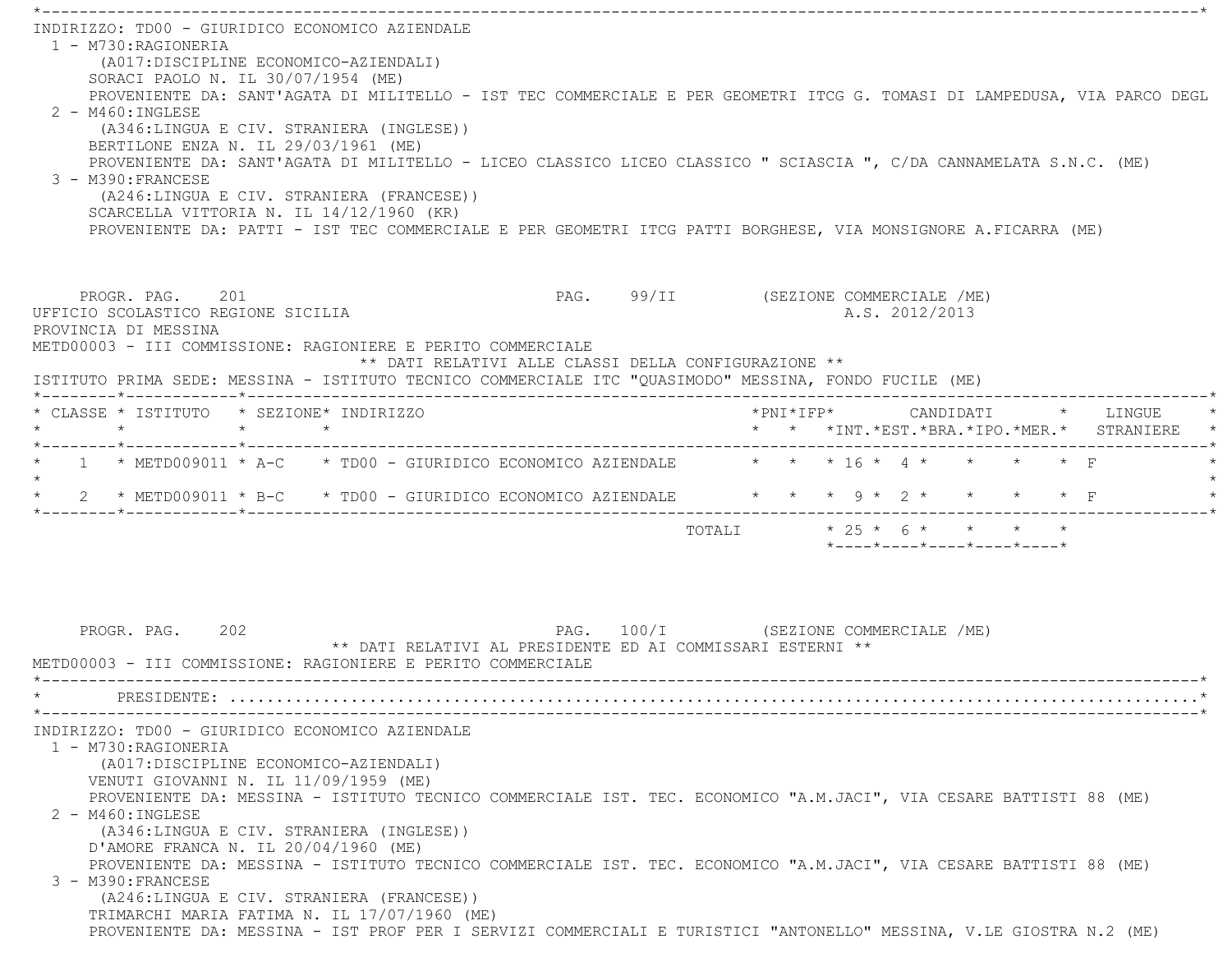| PROGR. PAG. 203<br>UFFICIO SCOLASTICO REGIONE SICILIA<br>PROVINCIA DI MESSINA |                                                                                                                                                                                                             |                                                      |  | PAG. 100/II (SEZIONE COMMERCIALE /ME)<br>A.S. 2012/2013 |  |
|-------------------------------------------------------------------------------|-------------------------------------------------------------------------------------------------------------------------------------------------------------------------------------------------------------|------------------------------------------------------|--|---------------------------------------------------------|--|
|                                                                               | METD00004 - IV COMMISSIONE: RAGIONIERE E PERITO COMMERCIALE<br>ISTITUTO PRIMA SEDE: BARCELLONA POZZO DI GOTTO - IST TEC COMMERCIALE E PER GEOMETRI ITCGET "E. FERMI", VIA PITAGORA 42 (ME)                  | ** DATI RELATIVI ALLE CLASSI DELLA CONFIGURAZIONE ** |  |                                                         |  |
|                                                                               | * CLASSE * ISTITUTO * SEZIONE* INDIRIZZO                                                                                                                                                                    |                                                      |  | * * *INT.*EST.*BRA.*IPO.*MER.* STRANIERE *              |  |
|                                                                               | * 1 * METD08000A * A * TD00 - GIURIDICO ECONOMICO AZIENDALE * * * 16 * 4 * * * * * * F                                                                                                                      |                                                      |  |                                                         |  |
|                                                                               | * 2 * METD08000A * B * TD00 - GIURIDICO ECONOMICO AZIENDALE * * * 14 * 4 * * * * * F                                                                                                                        |                                                      |  |                                                         |  |
|                                                                               |                                                                                                                                                                                                             |                                                      |  | TOTALI * 30 * 8 * * * * *<br>*----*----*----*----*----* |  |
|                                                                               |                                                                                                                                                                                                             |                                                      |  |                                                         |  |
| PROGR. PAG. 204                                                               | PAG. 101/I (SEZIONE COMMERCIALE /ME)<br>** DATI RELATIVI AL PRESIDENTE ED AI COMMISSARI ESTERNI **<br>METD00004 - IV COMMISSIONE: RAGIONIERE E PERITO COMMERCIALE                                           |                                                      |  |                                                         |  |
|                                                                               | * PRESIDENTE: BERTUCCIO MARIA GRAZIA N. IL 04/03/1958 (ME)<br>MESSINA - IST PROF PER I SERVIZI COMMERCIALI E TURISTICI "ANTONELLO" MESSINA, V.LE GIOSTRA N.2 (ME)                                           |                                                      |  |                                                         |  |
| 1 - M730: RAGIONERIA                                                          | INDIRIZZO: TD00 - GIURIDICO ECONOMICO AZIENDALE<br>(A017:DISCIPLINE ECONOMICO-AZIENDALI)<br>GIORGIANNI FRANCESCA N. IL 10/01/1952 (ME)                                                                      |                                                      |  |                                                         |  |
| $2 - M460 : INGLESE$                                                          | PROVENIENTE DA: MILAZZO - IST TEC COMMERCIALE E PER GEOMETRI I.T. L.DA VINCI ECONOMICO TECN, VIA COLONNELLO MAGISTRI (ME<br>(A346:LINGUA E CIV. STRANIERA (INGLESE))<br>ZIRILLI MARIA N. IL 08/11/1954 (ME) |                                                      |  |                                                         |  |
| 3 - M390: FRANCESE                                                            | PROVENIENTE DA: MILAZZO - IST TEC COMMERCIALE E PER GEOMETRI I.T. L.DA VINCI ECONOMICO TECN, VIA COLONNELLO MAGISTRI (ME<br>(A246:LINGUA E CIV. STRANIERA (FRANCESE))                                       |                                                      |  |                                                         |  |
|                                                                               | SALTALAMACCHIA TEA N. IL 13/07/1952 (ME)<br>PROVENIENTE DA: MILAZZO - IST TEC COMMERCIALE E PER GEOMETRI I.T. L.DA VINCI ECONOMICO TECN, VIA COLONNELLO MAGISTRI (ME                                        |                                                      |  |                                                         |  |
| PROGR. PAG. 205<br>UFFICIO SCOLASTICO REGIONE SICILIA<br>PROVINCIA DI MESSINA |                                                                                                                                                                                                             |                                                      |  | PAG. 101/II (SEZIONE COMMERCIALE /ME)<br>A.S. 2012/2013 |  |
|                                                                               | METD00005 - V COMMISSIONE: RAGIONIERE E PERITO COMMERCIALE<br>ISTITUTO PRIMA SEDE: PATTI - IST TEC COMMERCIALE E PER GEOMETRI ITCG PATTI BORGHESE, VIA MONSIGNORE A.FICARRA (ME)                            | ** DATI RELATIVI ALLE CLASSI DELLA CONFIGURAZIONE ** |  |                                                         |  |
| $\star$ $\star$                                                               | * CLASSE * ISTITUTO * SEZIONE* INDIRIZZO<br>$\star$ $\star$                                                                                                                                                 |                                                      |  | * * *INT.*EST.*BRA.*IPO.*MER.* STRANIERE *              |  |

\*--------\*------------\*-------------------------------------------------------------------------------------------------------\*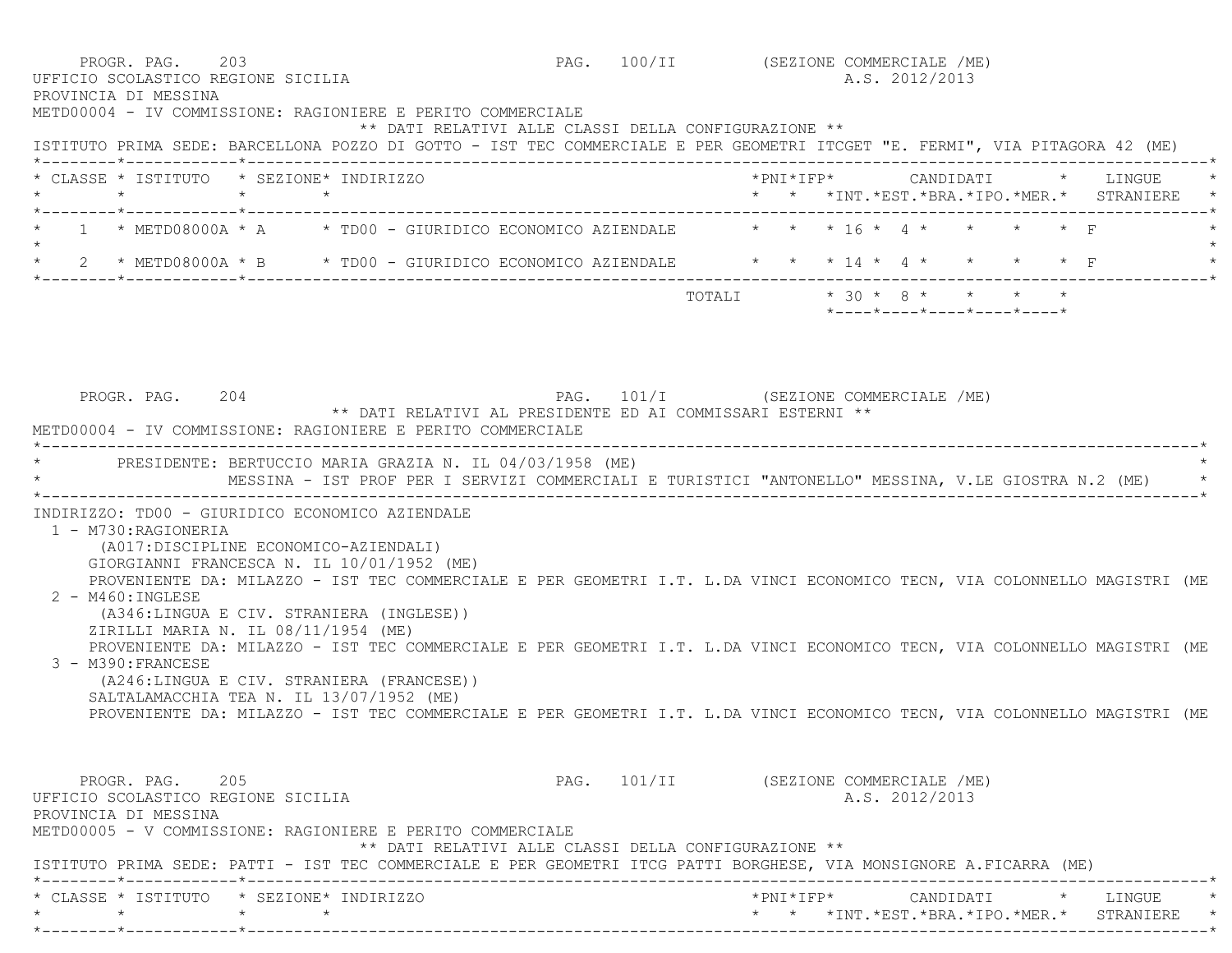| * METD023017 * A-C * TD00 - GIURIDICO ECONOMICO AZIENDALE * * * 17 * 1 * * * * * F<br>-1                                                                                                                                                                                                                                                                                                                                                                                                                                                                                                                                       |                                                                                                  |
|--------------------------------------------------------------------------------------------------------------------------------------------------------------------------------------------------------------------------------------------------------------------------------------------------------------------------------------------------------------------------------------------------------------------------------------------------------------------------------------------------------------------------------------------------------------------------------------------------------------------------------|--------------------------------------------------------------------------------------------------|
| 2 * METD023017 * B-C * TD00 - GIURIDICO ECONOMICO AZIENDALE * * * * 23 * *                                                                                                                                                                                                                                                                                                                                                                                                                                                                                                                                                     | $\star$ $\star$ $\mathbb{F}$                                                                     |
|                                                                                                                                                                                                                                                                                                                                                                                                                                                                                                                                                                                                                                | TOTALI $* 40 * 1 * * * * *$<br>$*$ ---- $*$ ---- $*$ ---- $*$ ---- $*$ ---- $*$                  |
| PROGR. PAG. 206<br>** DATI RELATIVI AL PRESIDENTE ED AI COMMISSARI ESTERNI **<br>METD00005 - V COMMISSIONE: RAGIONIERE E PERITO COMMERCIALE                                                                                                                                                                                                                                                                                                                                                                                                                                                                                    | PAG. 102/I (SEZIONE COMMERCIALE /ME)                                                             |
| PRESIDENTE: CERAOLO FRANCESCO N. IL 03/01/1954 (ME)                                                                                                                                                                                                                                                                                                                                                                                                                                                                                                                                                                            | MESSINA - IST PROF INDUSTRIA E ARTIGIANATO I.S. "E. MAJORANA - G. MARCONI, V.LE GIOSTRA - 2 (ME) |
| CAMPOBELLO MARIA N. IL 25/02/1956 (ME)<br>PROVENIENTE DA: TAORMINA - ISTITUTO TECNICO COMMERCIALE I.I.S.S. "PUGLIATTI " TAORMINA, CONTRADA ARANCIO SNC (ME)<br>$2 - M460$ : INGLESE<br>(A346:LINGUA E CIV. STRANIERA (INGLESE))<br>COMPOSTO CATERINA N. IL 24/01/1949 (VA)<br>PROVENIENTE DA: LETOIANNI - IST PROF PER I SERVIZI COMMERCIALI E TURISTICI VIA MONTBIANCO, VIA MONTBIANCO (ME)<br>3 - M390: FRANCESE<br>(A246:LINGUA E CIV. STRANIERA (FRANCESE))<br>GIARDINA PATRIZIA N. IL 25/09/1956 (ME)<br>PROVENIENTE DA: LIPARI - IST TEC COMMERCIALE E PER GEOMETRI ISA CONTI ELLER VAINICHER, VIA TORRENTE S.LUCIA (ME) |                                                                                                  |
| PROGR. PAG. 207<br>UFFICIO SCOLASTICO REGIONE SICILIA<br>PROVINCIA DI MESSINA<br>METD00006 - VI COMMISSIONE: RAGIONIERE E PERITO COMMERCIALE<br>** DATI RELATIVI ALLE CLASSI DELLA CONFIGURAZIONE **<br>ISTITUTO PRIMA SEDE: CAPRI LEONE - L.R. PAR. ISTITUTO TECNICO COMMERCIALE DANTE ALIGHIERI, VIA BEATO FELICE N.51 (ME)                                                                                                                                                                                                                                                                                                  | PAG. 102/II (SEZIONE COMMERCIALE /ME)<br>A.S. 2012/2013                                          |
| * CLASSE * ISTITUTO * SEZIONE* INDIRIZZO<br>$\star$ $\star$ $\star$ $\star$                                                                                                                                                                                                                                                                                                                                                                                                                                                                                                                                                    | *PNI*IFP*<br>CANDIDATI<br>* LINGUE<br>* * * *INT. *EST. *BRA. *IPO. *MER. * STRANIERE            |
| * METD045003 * A * TD00 - GIURIDICO ECONOMICO AZIENDALE * * * 20 * 1 * * * * * F                                                                                                                                                                                                                                                                                                                                                                                                                                                                                                                                               |                                                                                                  |
| 2 * METD045003 * B * TD00 - GIURIDICO ECONOMICO AZIENDALE                                                                                                                                                                                                                                                                                                                                                                                                                                                                                                                                                                      | * * * 33 * * * * * * F                                                                           |
|                                                                                                                                                                                                                                                                                                                                                                                                                                                                                                                                                                                                                                | $* 53 * 1 * * * * *$<br>TOTALI                                                                   |

PROGR. PAG. 208 208 PAG. 103/I (SEZIONE COMMERCIALE /ME) \*\* DATI RELATIVI AL PRESIDENTE ED AI COMMISSARI ESTERNI \*\* METD00006 - VI COMMISSIONE: RAGIONIERE E PERITO COMMERCIALE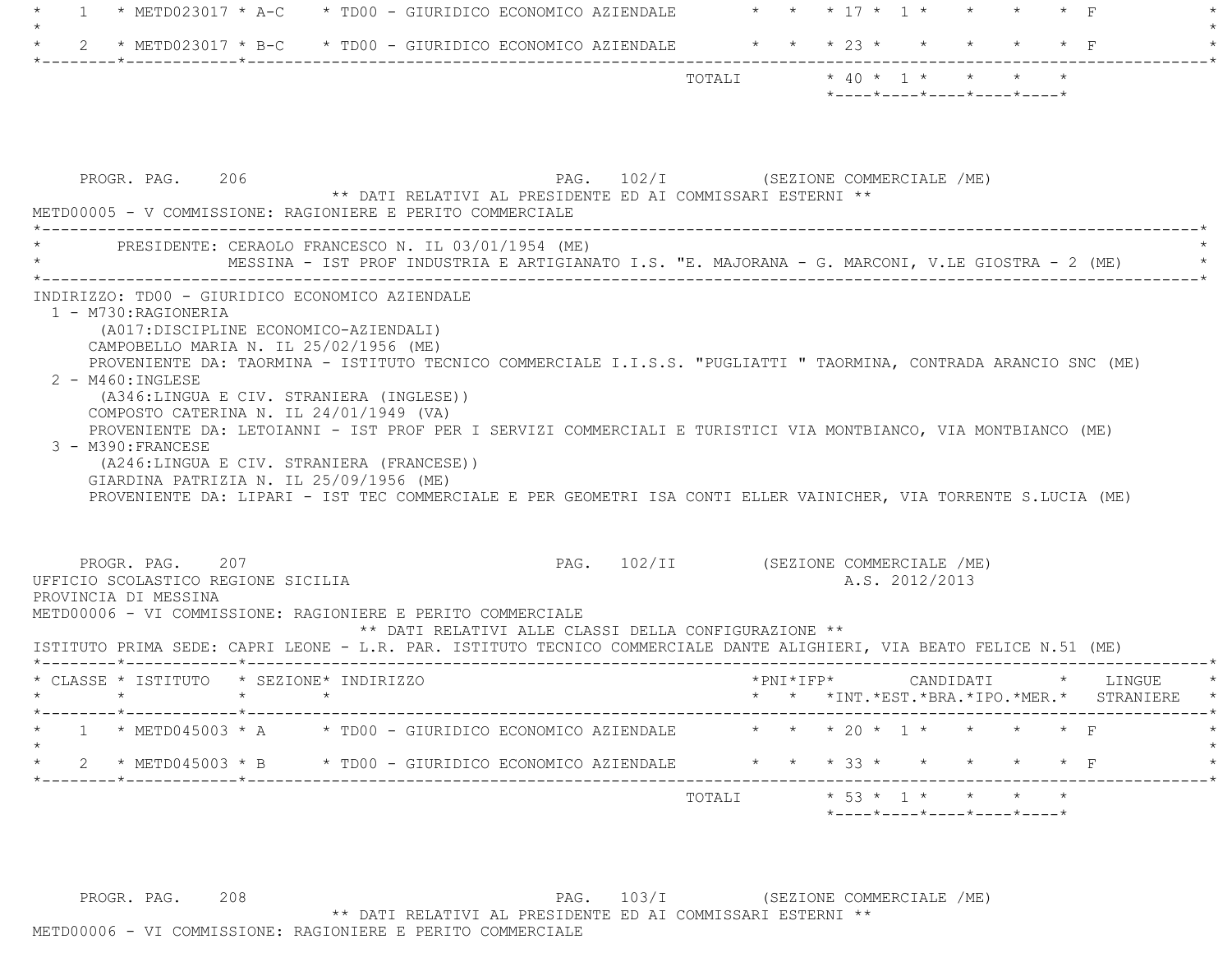| PRESIDENTE: MARULLO ROSALIA MARIA N. IL 24/05/1959 (ME)<br>MILAZZO - IST PROF PER L'AGRICOLTURA E L'AMBIENTE I.P.S.A., CTR. BAGLI (ME)                                                                                                                                                                                                                                                                                                                                                                                                                                                                                                                                                                                                  |                                                                                        |
|-----------------------------------------------------------------------------------------------------------------------------------------------------------------------------------------------------------------------------------------------------------------------------------------------------------------------------------------------------------------------------------------------------------------------------------------------------------------------------------------------------------------------------------------------------------------------------------------------------------------------------------------------------------------------------------------------------------------------------------------|----------------------------------------------------------------------------------------|
| INDIRIZZO: TD00 - GIURIDICO ECONOMICO AZIENDALE<br>1 - M730:RAGIONERIA<br>(A017: DISCIPLINE ECONOMICO-AZIENDALI)<br>FERRARA TINDARA N. IL 01/01/1970 (ME)<br>PROVENIENTE DA: NASO - IST PROF PER I SERVIZI COMMERCIALI E TURISTICI "GEPY FARANDA" NASO, VIA MARCONI (ME)<br>$2 - M460$ : INGLESE<br>(A346:LINGUA E CIV. STRANIERA (INGLESE))<br>CARBONE GIOVANNA N. IL 28/08/1952 (ME)<br>PROVENIENTE DA: MESSINA - IST PROF INDUSTRIA E ARTIGIANATO I.S. "E. MAJORANA - G. MARCONI, V.LE GIOSTRA - 2 (ME)<br>3 - M390: FRANCESE<br>(A246:LINGUA E CIV. STRANIERA (FRANCESE))<br>BRIZZI SERAFINA N. IL 02/10/1955 (RC)<br>PROVENIENTE DA: PATTI - IST TEC COMMERCIALE E PER GEOMETRI ITCG PATTI BORGHESE, VIA MONSIGNORE A.FICARRA (ME) |                                                                                        |
|                                                                                                                                                                                                                                                                                                                                                                                                                                                                                                                                                                                                                                                                                                                                         |                                                                                        |
| PROGR. PAG. 209<br>UFFICIO SCOLASTICO REGIONE SICILIA<br>PROVINCIA DI MESSINA<br>METD00007 - VII COMMISSIONE: RAGIONIERE E PERITO COMMERCIALE                                                                                                                                                                                                                                                                                                                                                                                                                                                                                                                                                                                           | PAG. 103/II (SEZIONE COMMERCIALE /ME)<br>A.S. 2012/2013                                |
| ** DATI RELATIVI ALLE CLASSI DELLA CONFIGURAZIONE **<br>ISTITUTO PRIMA SEDE: MESSINA - L.R. PAR. ISTITUTO TECNICO COMMERCIALE NUNZIO MODICA, VIA G. LA FARINA, 291 (ME)                                                                                                                                                                                                                                                                                                                                                                                                                                                                                                                                                                 |                                                                                        |
| * CLASSE * ISTITUTO * SEZIONE* INDIRIZZO<br>$\star$<br>$\star$ $\star$                                                                                                                                                                                                                                                                                                                                                                                                                                                                                                                                                                                                                                                                  | *PNI*IFP*     CANDIDATI    *   LINGUE<br>* * *INT. *EST. *BRA. *IPO. *MER. * STRANIERE |
| * 1 * METDP05001 * A * TD00 - GIURIDICO ECONOMICO AZIENDALE * * * 14 * 7 * * * * * F                                                                                                                                                                                                                                                                                                                                                                                                                                                                                                                                                                                                                                                    |                                                                                        |
| 2 * METDP05001 * B * TD00 - GIURIDICO ECONOMICO AZIENDALE * * * 13 * 7 * * * * * F                                                                                                                                                                                                                                                                                                                                                                                                                                                                                                                                                                                                                                                      |                                                                                        |

PROGR. PAG. 210 **PAG.** PAG. 104/I (SEZIONE COMMERCIALE /ME) \*\* DATI RELATIVI AL PRESIDENTE ED AI COMMISSARI ESTERNI \*\* METD00007 - VII COMMISSIONE: RAGIONIERE E PERITO COMMERCIALE \*----------------------------------------------------------------------------------------------------------------------------\*PRESIDENTE: MARTINO CELESTINA N. IL 18/08/1949 (ME) MESSINA - ISTITUTO TECNICO COMMERCIALE IST. TEC. ECONOMICO "A.M.JACI", VIA CESARE BATTISTI 88 (ME) \*----------------------------------------------------------------------------------------------------------------------------\* INDIRIZZO: TD00 - GIURIDICO ECONOMICO AZIENDALE 1 - M730:RAGIONERIA (A017:DISCIPLINE ECONOMICO-AZIENDALI) D'ATTILA ROBERTO N. IL 16/04/1966 (ME) PROVENIENTE DA: MESSINA - ISTITUTO TECNICO COMMERCIALE IST. TEC. ECONOMICO " A.M. JAC, VIA CESARE BATTISTI, 88 (ME) 2 - M460:INGLESE (A346:LINGUA E CIV. STRANIERA (INGLESE)) TRIFILETTI MARIA GABRIELLA N. IL 06/02/1961 (ME) PROVENIENTE DA: MESSINA - ISTITUTO TECNICO COMMERCIALE IST. TEC. ECONOMICO "A.M.JACI", VIA CESARE BATTISTI 88 (ME)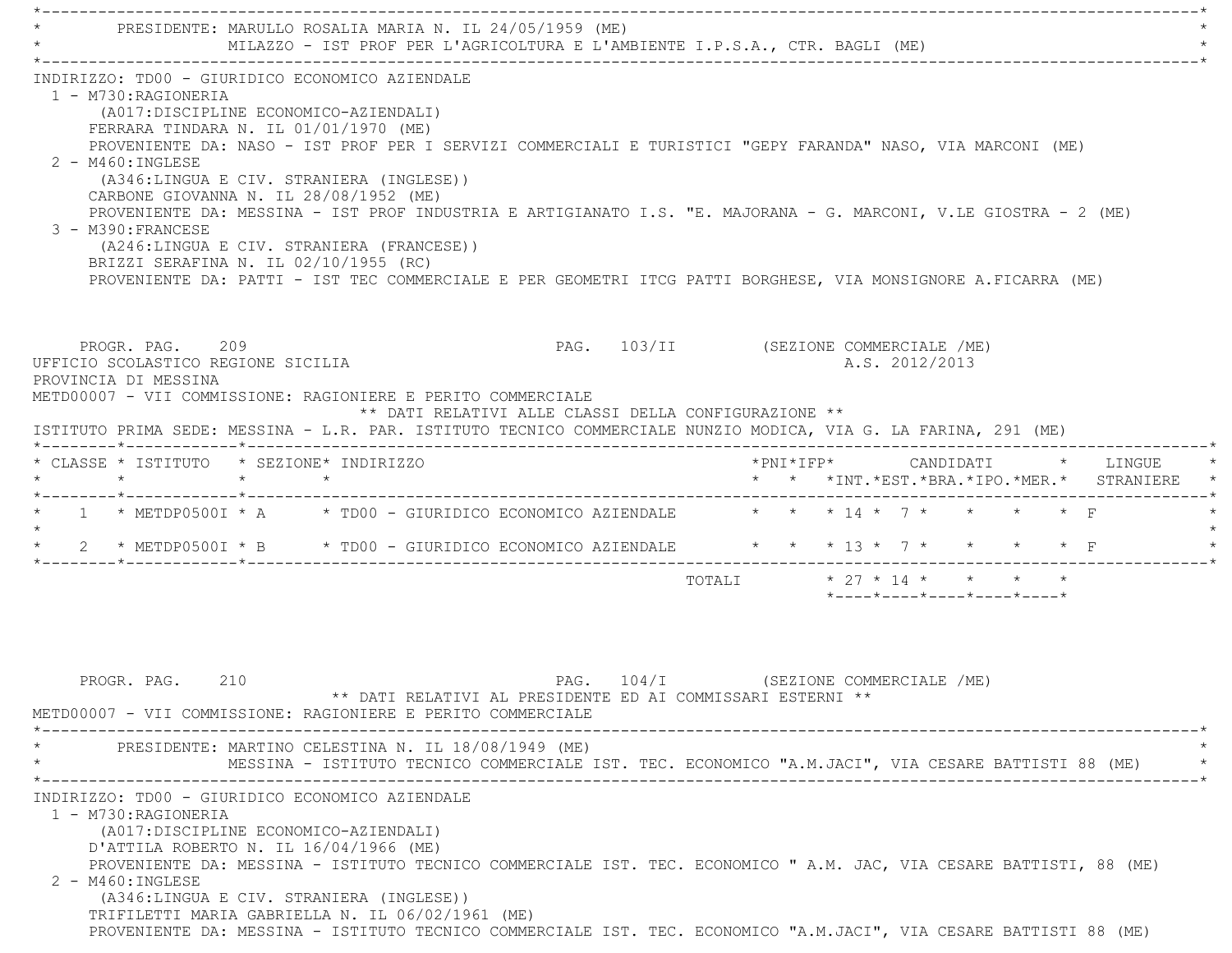3 - M390:FRANCESE (A246:LINGUA E CIV. STRANIERA (FRANCESE)) MORABITO PANDOLFINO CONCETTA N. IL 21/02/1958 (ME) PROVENIENTE DA: MESSINA - IST PROF PER I SERVIZI COMMERCIALI E TURISTICI "ANTONELLO" MESSINA, V.LE GIOSTRA N.2 (ME) PROGR. PAG. 211 **PROGR. PAG. 211** PAG. 104/II (SEZIONE COMMERCIALE /ME) UFFICIO SCOLASTICO REGIONE SICILIA A.S. 2012/2013 PROVINCIA DI MESSINA METD00008 - VIII COMMISSIONE: RAGIONIERE E PERITO COMMERCIALE \*\* DATI RELATIVI ALLE CLASSI DELLA CONFIGURAZIONE \*\* ISTITUTO PRIMA SEDE: MESSINA - ISTITUTO TECNICO COMMERCIALE IST. TEC. ECONOMICO "A.M.JACI", VIA CESARE BATTISTI 88 (ME) \*--------\*------------\*-------------------------------------------------------------------------------------------------------\* \* CLASSE \* ISTITUTO \* SEZIONE\* INDIRIZZO \*PNI\*IFP\* CANDIDATI \* LINGUE \* \* \* \* \* \* \* \*INT.\*EST.\*BRA.\*IPO.\*MER.\* STRANIERE \* \*--------\*------------\*-------------------------------------------------------------------------------------------------------\* \* 1 \* METD04000X \* A \* TD00 - GIURIDICO ECONOMICO AZIENDALE \* \* \* 20 \* 3 \* \* \* \* F \* \* \* \* A-1 \* TD00 - GIURIDICO ECONOMICO AZIENDALE \* \* \* \* 3 \* \* \* \* F \* $\star$ 2 \* METD04000X \* B \* TD00 - GIURIDICO ECONOMICO AZIENDALE \* \* \* 17 \* 4 \* \* \* \* \* \* F \*--------\*------------\*-------------------------------------------------------------------------------------------------------\* $\texttt{TOTAL} \qquad \qquad \star\quad 37\;\star\;10\;\star\quad\quad \star\quad\quad \star\qquad \star$  \*----\*----\*----\*----\*----\*PROGR. PAG. 212 212 PAG. 105/I (SEZIONE COMMERCIALE /ME) \*\* DATI RELATIVI AL PRESIDENTE ED AI COMMISSARI ESTERNI \*\* METD00008 - VIII COMMISSIONE: RAGIONIERE E PERITO COMMERCIALE \*----------------------------------------------------------------------------------------------------------------------------\* \* PRESIDENTE: CHILLEMI RITA N. IL 23/02/1950 (RG) \* MILAZZO - LICEO SCIENTIFICO ANTONIO MEUCCI, VIA VALVERDE (ME) \*----------------------------------------------------------------------------------------------------------------------------\* INDIRIZZO: TD00 - GIURIDICO ECONOMICO AZIENDALE 1 - M730:RAGIONERIA (A017:DISCIPLINE ECONOMICO-AZIENDALI) PELLEGRINO ANTONINA N. IL 24/09/1958 (ME) PROVENIENTE DA: SANT'AGATA DI MILITELLO - IST TEC COMMERCIALE E PER GEOMETRI ITCG G. TOMASI DI LAMPEDUSA, VIA PARCO DEGL 2 - M460:INGLESE (A346:LINGUA E CIV. STRANIERA (INGLESE)) LUPPINO FRANCESCA ROSARIA N. IL 15/02/1960 (RC) PROVENIENTE DA: MESSINA - ISTITUTO MAGISTRALE " AINIS " MESSINA, VIA ANTONELLO FRERI (ME) 3 - M390:FRANCESE (A246:LINGUA E CIV. STRANIERA (FRANCESE)) BARRESE ANGELA N. IL 03/12/1956 (RC) PROVENIENTE DA: MESSINA - ISTITUTO MAGISTRALE " AINIS " MESSINA, VIA ANTONELLO FRERI (ME) PROGR. PAG. 213 CHARLO 213 PAG. 105/II (SEZIONE COMMERCIALE /ME) UFFICIO SCOLASTICO REGIONE SICILIA A.S. 2012/2013 PROVINCIA DI MESSINA METD00009 - IX COMMISSIONE: RAGIONIERE E PERITO COMMERCIALE\*\* DATI RELATIVI ALLE CLASSI DELLA CONFIGURAZIONE \*\*

ISTITUTO PRIMA SEDE: FURCI SICULO - IST TEC COMMERCIALE E PER GEOMETRI FURCI SICULO, VIA MARCONI (ME)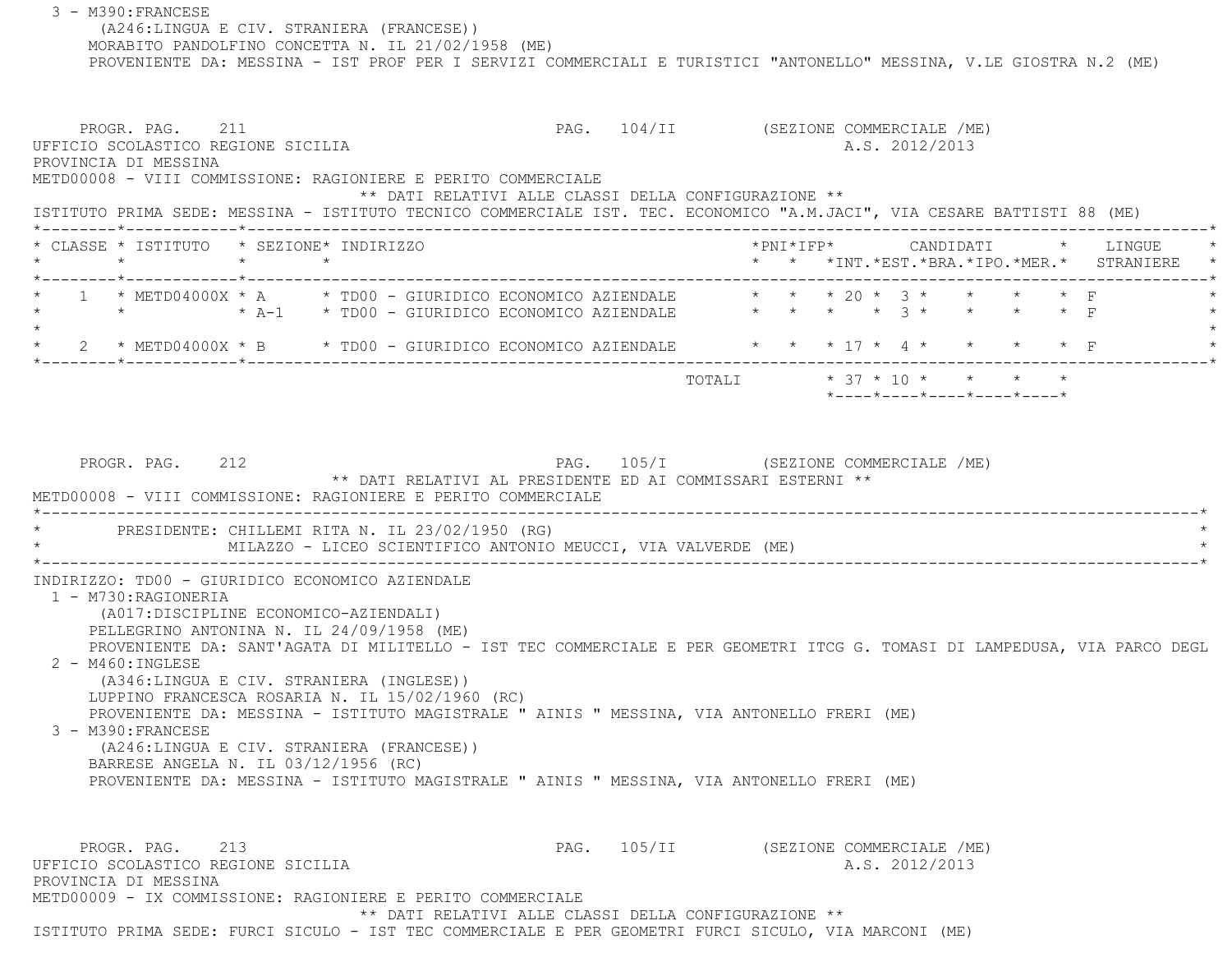| * CLASSE * ISTITUTO * SEZIONE* INDIRIZZO                                                                                                                                                                                                                                                                                                                                                                                                  |        |            |                |                                                                                             |           |                                                                                                             |
|-------------------------------------------------------------------------------------------------------------------------------------------------------------------------------------------------------------------------------------------------------------------------------------------------------------------------------------------------------------------------------------------------------------------------------------------|--------|------------|----------------|---------------------------------------------------------------------------------------------|-----------|-------------------------------------------------------------------------------------------------------------|
| 1 * METD00601D * A-1 * TD00 - GIURIDICO ECONOMICO AZIENDALE $\qquad$ * * * 14 * 4 * * * * * F                                                                                                                                                                                                                                                                                                                                             |        |            |                |                                                                                             |           |                                                                                                             |
| * 2 * METD00601D * B-A * TD00 - GIURIDICO ECONOMICO AZIENDALE * * * 15 * 3 * * * * * F                                                                                                                                                                                                                                                                                                                                                    |        |            |                |                                                                                             |           |                                                                                                             |
|                                                                                                                                                                                                                                                                                                                                                                                                                                           | TOTALI |            |                | $* 29 * 7 * * * * * * *$<br>$*$ - - - - $*$ - - - - $*$ - - - - $*$ - - - - $*$ - - - - $*$ |           |                                                                                                             |
| PAG. 106/I (SEZIONE COMMERCIALE /ME)<br>PROGR. PAG. 214<br>** DATI RELATIVI AL PRESIDENTE ED AI COMMISSARI ESTERNI **                                                                                                                                                                                                                                                                                                                     |        |            |                |                                                                                             |           |                                                                                                             |
| METD00009 - IX COMMISSIONE: RAGIONIERE E PERITO COMMERCIALE                                                                                                                                                                                                                                                                                                                                                                               |        |            |                |                                                                                             |           |                                                                                                             |
| * PRESIDENTE: DE LUCA GIOVANNI N. IL 25/01/1954 (ME)                                                                                                                                                                                                                                                                                                                                                                                      |        |            |                |                                                                                             |           |                                                                                                             |
| PATTI - IST PROF PER L'AGRICOLTURA E L'AMBIENTE "GEPY FARANDA" PATTI, VIA TRIESTE, 42 (ME)                                                                                                                                                                                                                                                                                                                                                |        |            |                |                                                                                             |           |                                                                                                             |
| (A017:DISCIPLINE ECONOMICO-AZIENDALI)<br>SANTORO EMANUELA N. IL 08/02/1970 (ME)<br>PROVENIENTE DA: RANDAZZO - IST PROF PER I SERVIZI ALBERGHIERI E RISTORAZIONE IPSSAR MEDI SEZ. ASS. IISS MED, VIA PAPA GI<br>2 - M460: INGLESE                                                                                                                                                                                                          |        |            |                |                                                                                             |           |                                                                                                             |
| (A346:LINGUA E CIV. STRANIERA (INGLESE))<br>MACCARRONE CARMELA N. IL 31/08/1958 (ME)<br>PROVENIENTE DA: TAORMINA - ISTITUTO TECNICO COMMERCIALE I.I.S.S. "PUGLIATTI " TAORMINA, CONTRADA ARANCIO SNC (ME)<br>3 - M390: FRANCESE<br>(A246:LINGUA E CIV. STRANIERA (FRANCESE))<br>CANFORA CARMELA N. IL 11/02/1950 (ME)<br>PROVENIENTE DA: LIPARI - IST TEC COMMERCIALE E PER GEOMETRI ISA CONTI ELLER VAINICHER, VIA TORRENTE S.LUCIA (ME) |        |            |                |                                                                                             |           |                                                                                                             |
| PAG. 106/II (SEZIONE COMMERCIALE /ME)<br>PROGR. PAG. 215<br>UFFICIO SCOLASTICO REGIONE SICILIA<br>PROVINCIA DI MESSINA<br>METD00010 - X COMMISSIONE: RAGIONIERE E PERITO COMMERCIALE<br>** DATI RELATIVI ALLE CLASSI DELLA CONFIGURAZIONE **                                                                                                                                                                                              |        |            | A.S. 2012/2013 |                                                                                             |           |                                                                                                             |
| ISTITUTO PRIMA SEDE: BARCELLONA POZZO DI GOTTO - L.R. PAR. ISTITUTO TECNICO COMMERCIALE LEOPARDI, VIA S.ANDREA, 87 (ME)                                                                                                                                                                                                                                                                                                                   |        |            |                |                                                                                             |           |                                                                                                             |
| $\star$<br>$\star$<br>$\star$                                                                                                                                                                                                                                                                                                                                                                                                             |        |            |                |                                                                                             |           |                                                                                                             |
| * CLASSE * ISTITUTO * SEZIONE* INDIRIZZO<br>1 * METD08500D * A * TD00 - GIURIDICO ECONOMICO AZIENDALE * * * * 26 * * * * * * F                                                                                                                                                                                                                                                                                                            |        |            |                |                                                                                             |           | $\verb+'PNI*IFP*~~\verb+CANDIDATI~~*~~\verb+LINGUE~~*~~$<br>* * *INT. *EST. *BRA. *IPO. *MER. * STRANIERE * |
| 2 * METD08500D * B * TD00 - GIURIDICO ECONOMICO AZIENDALE                                                                                                                                                                                                                                                                                                                                                                                 |        | * * * 33 * |                |                                                                                             | $\star$ F |                                                                                                             |
|                                                                                                                                                                                                                                                                                                                                                                                                                                           | TOTALI |            |                | $\star$ 59 $\star$ $\star$ $\star$                                                          |           |                                                                                                             |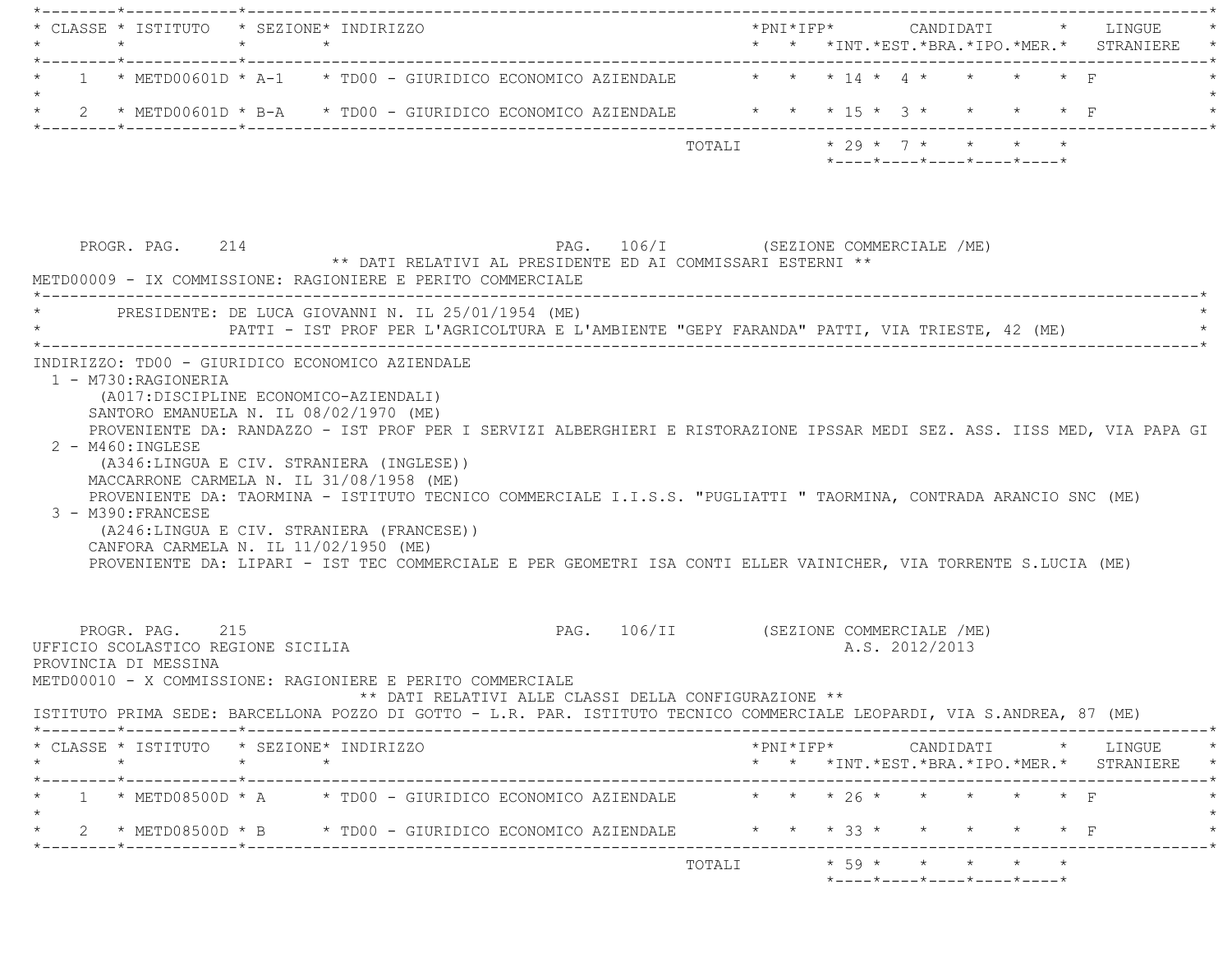| METD00010 - X COMMISSIONE: RAGIONIERE E PERITO COMMERCIALE                                                                                                                                                                                                                                                                                                                                                                                                                                                                                                                                                                                                                                                                                                 |                                                                                                                                                                 |  |
|------------------------------------------------------------------------------------------------------------------------------------------------------------------------------------------------------------------------------------------------------------------------------------------------------------------------------------------------------------------------------------------------------------------------------------------------------------------------------------------------------------------------------------------------------------------------------------------------------------------------------------------------------------------------------------------------------------------------------------------------------------|-----------------------------------------------------------------------------------------------------------------------------------------------------------------|--|
| * PRESIDENTE: VENUTI ELISA N. IL 13/09/1947 (ME)<br>MESSINA - ISTITUTO TECNICO NAUTICO ITN "CAIO DUILIO", VIA G. LA FARINA 70 (ME)                                                                                                                                                                                                                                                                                                                                                                                                                                                                                                                                                                                                                         |                                                                                                                                                                 |  |
| INDIRIZZO: TD00 - GIURIDICO ECONOMICO AZIENDALE<br>1 - M730:RAGIONERIA<br>(A017: DISCIPLINE ECONOMICO-AZIENDALI)<br>LORIA SALVATORE N. IL $14/06/1954$ (ME)<br>PROVENIENTE DA: MESSINA - ISTITUTO TECNICO COMMERCIALE IST. TEC. ECONOMICO "A.M.JACI", VIA CESARE BATTISTI 88 (ME)<br>2 - M460: INGLESE<br>(A346:LINGUA E CIV. STRANIERA (INGLESE))<br>CRISTALDI ELIANA N. IL 15/05/1967 (CL)<br>PROVENIENTE DA: BROLO - IST PROF PER I SERVIZI ALBERGHIERI E RISTORAZIONE "GEPY FARANDA" BROLO, C/DA PETRARO (ME)<br>3 - M390: FRANCESE<br>(A246:LINGUA E CIV. STRANIERA (FRANCESE))<br>BENEDETTO AMELIA N. IL 20/01/1953 (ME)<br>PROVENIENTE DA: MILAZZO - IST PROF PER I SERVIZI COMMERCIALI E TURISTICI SERV.COMMERCIO-ENOGASTRONOMIA-, VIA MAGISTRI (M |                                                                                                                                                                 |  |
| PAG. 107/II (SEZIONE COMMERCIALE /ME)<br>PROGR. PAG. 217<br>UFFICIO SCOLASTICO REGIONE SICILIA                                                                                                                                                                                                                                                                                                                                                                                                                                                                                                                                                                                                                                                             | A.S. 2012/2013                                                                                                                                                  |  |
| PROVINCIA DI MESSINA<br>METD00011 - XI COMMISSIONE: RAGIONIERE E PERITO COMMERCIALE<br>** DATI RELATIVI ALLE CLASSI DELLA CONFIGURAZIONE **<br>ISTITUTO PRIMA SEDE: PATTI - IST TEC COMMERCIALE E PER GEOMETRI ITCG PATTI BORGHESE, VIA MONSIGNORE A.FICARRA (ME)                                                                                                                                                                                                                                                                                                                                                                                                                                                                                          |                                                                                                                                                                 |  |
| * CLASSE * ISTITUTO * SEZIONE* INDIRIZZO                                                                                                                                                                                                                                                                                                                                                                                                                                                                                                                                                                                                                                                                                                                   | $\star \texttt{PNI} \star \texttt{IFP} \star \texttt{CANDIDATI} \qquad \star \qquad \texttt{LINGUE} \qquad \star$<br>* * *INT.*EST.*BRA.*IPO.*MER.* STRANIERE * |  |
|                                                                                                                                                                                                                                                                                                                                                                                                                                                                                                                                                                                                                                                                                                                                                            |                                                                                                                                                                 |  |
|                                                                                                                                                                                                                                                                                                                                                                                                                                                                                                                                                                                                                                                                                                                                                            |                                                                                                                                                                 |  |
|                                                                                                                                                                                                                                                                                                                                                                                                                                                                                                                                                                                                                                                                                                                                                            | * * *INT.*EST.*BRA.*IPO.*MER.* STRANIERE *                                                                                                                      |  |
|                                                                                                                                                                                                                                                                                                                                                                                                                                                                                                                                                                                                                                                                                                                                                            |                                                                                                                                                                 |  |
| * 1 * METD023017 * C * TD00 - GIURIDICO ECONOMICO AZIENDALE * * * 16 * * * * * * * F<br>ISTITUTO SECONDA SEDE: MILAZZO - IST TEC COMMERCIALE E PER GEOMETRI I.T. L.DA VINCI ECONOMICO TECN, VIA COLONNELLO MAGISTRI (M<br>* CLASSE * ISTITUTO * SEZIONE* INDIRIZZO<br>* 2 * METD05000E * A-COMM * TD00 - GIURIDICO ECONOMICO AZIENDALE * * * * 20 * 1 * * * * * * F                                                                                                                                                                                                                                                                                                                                                                                        | TOTALI * 36 * 1 * * * *<br>$*$ - - - - $*$ - - - - $*$ - - - - $*$ - - - - $*$ - - - - $*$                                                                      |  |

\*----------------------------------------------------------------------------------------------------------------------------\*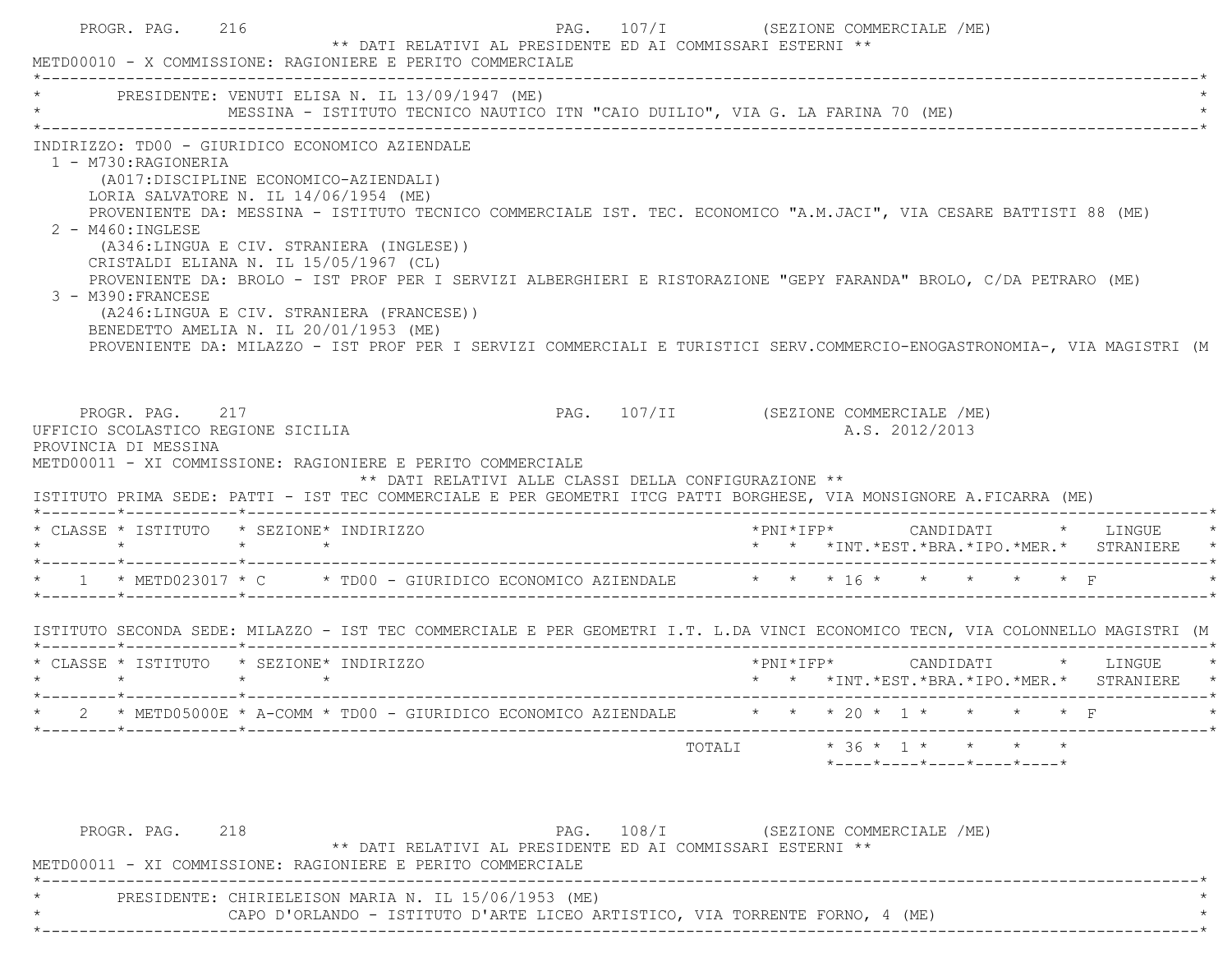INDIRIZZO: TD00 - GIURIDICO ECONOMICO AZIENDALE 1 - M730:RAGIONERIA (A017:DISCIPLINE ECONOMICO-AZIENDALI) BUCCA FRANCESCA N. IL 27/09/1947 (ME) PROVENIENTE DA: BARCELLONA POZZO DI GOTTO - IST TEC COMMERCIALE E PER GEOMETRI ITCGET "E. FERMI", VIA PITAGORA 42 (ME) 2 - M460:INGLESE (A346:LINGUA E CIV. STRANIERA (INGLESE)) FLORIO MARIA N. IL 10/07/1957 (ME) PROVENIENTE DA: SANTA TERESA DI RIVA - LICEO CLASSICO ENRICO TRIMARCHI, PIAZZA MUNICIPIO (ME) 3 - M390:FRANCESE (A246:LINGUA E CIV. STRANIERA (FRANCESE)) IANNELLO MARINA N. IL 28/01/1967 (VV) PROVENIENTE DA: MESSINA - IST PROF PER I SERVIZI COMMERCIALI E TURISTICI "ANTONELLO" MESSINA, V.LE GIOSTRA N.2 (ME) PROGR. PAG. 219 PAG. 108/II (SEZIONE COMMERCIALE /ME) UFFICIO SCOLASTICO REGIONE SICILIA A.S. 2012/2013 PROVINCIA DI MESSINA METD00012 - XII COMMISSIONE: RAGIONIERE E PERITO COMMERCIALE \*\* DATI RELATIVI ALLE CLASSI DELLA CONFIGURAZIONE \*\* ISTITUTO PRIMA SEDE: TORTORICI - ISTITUTO TECNICO COMMERCIALE ISTITUTO TECNICO COMMERCIALE, VIA G. GARIBALDI, 1 (ME) \*--------\*------------\*-------------------------------------------------------------------------------------------------------\* \* CLASSE \* ISTITUTO \* SEZIONE\* INDIRIZZO \*PNI\*IFP\* CANDIDATI \* LINGUE \* \* \* \* \* \* \* \*INT.\*EST.\*BRA.\*IPO.\*MER.\* STRANIERE \* \*--------\*------------\*-------------------------------------------------------------------------------------------------------\*\* 1 \* METD01201R \* A \* TD00 - GIURIDICO ECONOMICO AZIENDALE \* \* \* 11 \* \* \* \* \* \* \* F \*--------\*------------\*-------------------------------------------------------------------------------------------------------\* ISTITUTO SECONDA SEDE: SANTO STEFANO DI CAMASTRA - ISTITUTO TECNICO COMMERCIALE "ARCANGELO FLORENA", VIA MARINA (ME) \*--------\*------------\*-------------------------------------------------------------------------------------------------------\* \* CLASSE \* ISTITUTO \* SEZIONE\* INDIRIZZO \*PNI\*IFP\* CANDIDATI \* LINGUE \* \* \* \* \* \* \* \*INT.\*EST.\*BRA.\*IPO.\*MER.\* STRANIERE \* \*--------\*------------\*-------------------------------------------------------------------------------------------------------\*\* 2 \* METD00101A \* A \* TD00 - GIURIDICO ECONOMICO AZIENDALE \* \* \* 14 \* 2 \* \* \* \* \* F \*--------\*------------\*-------------------------------------------------------------------------------------------------------\* TOTALI  $* 25 * 2 * * * * * * * *$  \*----\*----\*----\*----\*----\*PROGR. PAG. 220 220 PAG. 109/I (SEZIONE COMMERCIALE /ME) \*\* DATI RELATIVI AL PRESIDENTE ED AI COMMISSARI ESTERNI \*\* METD00012 - XII COMMISSIONE: RAGIONIERE E PERITO COMMERCIALE \*----------------------------------------------------------------------------------------------------------------------------\* \* PRESIDENTE: ARCIDIACO ANTONINO N. IL 27/11/1946 (ME) \* \* MESSINA - ISTITUTO TECNICO COMMERCIALE IST. TEC. ECONOMICO "A.M.JACI", VIA CESARE BATTISTI 88 (ME) \* \*----------------------------------------------------------------------------------------------------------------------------\* INDIRIZZO: TD00 - GIURIDICO ECONOMICO AZIENDALE 1 - M730:RAGIONERIA (A017:DISCIPLINE ECONOMICO-AZIENDALI) RECUPERO ANTONIO N. IL 18/08/1958 (ME) PROVENIENTE DA: BARCELLONA POZZO DI GOTTO - IST TEC COMMERCIALE E PER GEOMETRI ITCGET "E. FERMI", VIA PITAGORA 42 (ME) 2 - M460:INGLESE (A346:LINGUA E CIV. STRANIERA (INGLESE)) MESSINA LUISA N. IL 12/03/1971 (EE)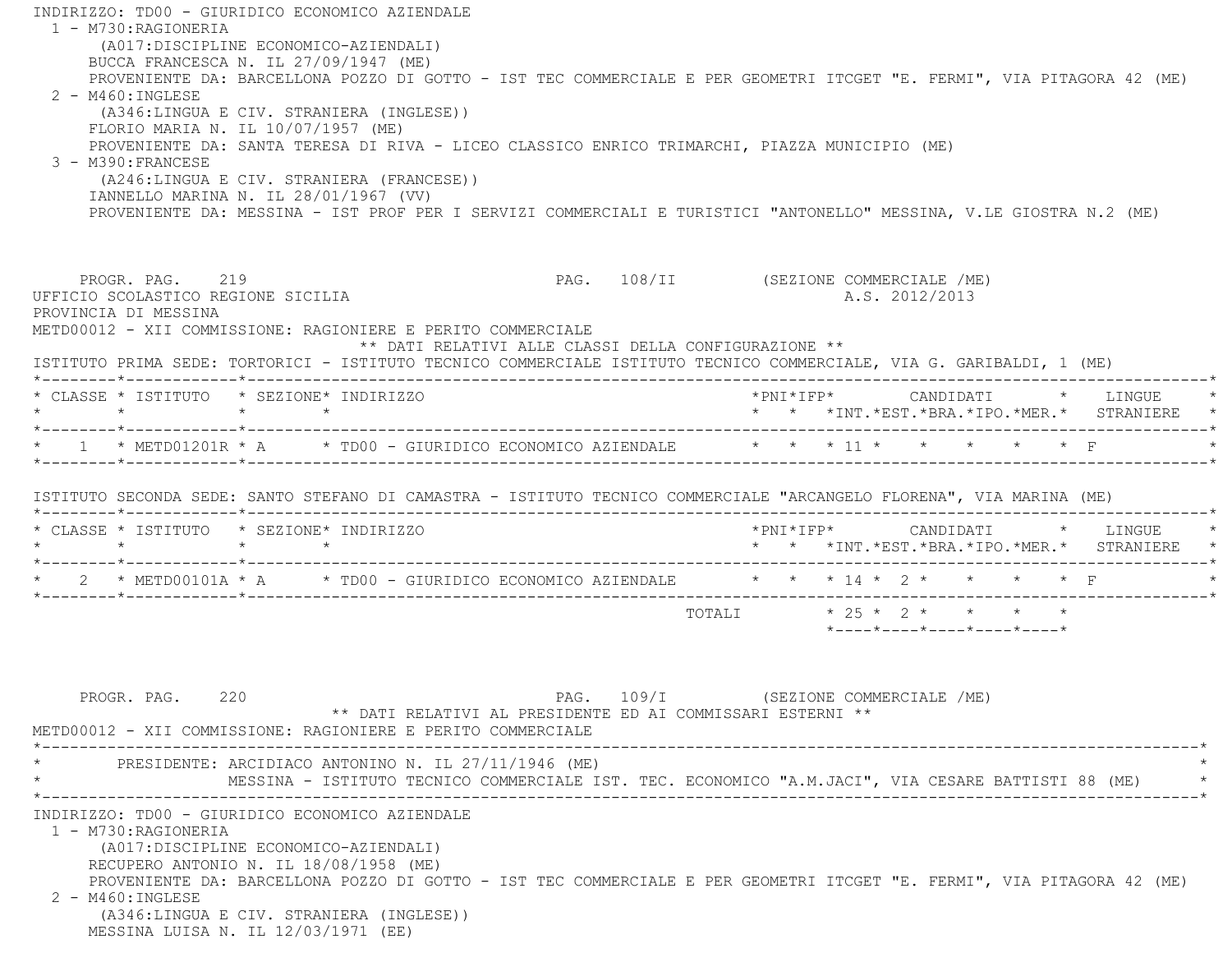PROVENIENTE DA: SANT'AGATA DI MILITELLO - IST TEC COMMERCIALE E PER GEOMETRI ITCG G. TOMASI DI LAMPEDUSA, VIA PARCO DEGL 3 - M390:FRANCESE (A246:LINGUA E CIV. STRANIERA (FRANCESE)) IRACI BENEDETTO N. IL 26/02/1960 (ME) PROVENIENTE DA: SANT'AGATA DI MILITELLO - IST TEC COMMERCIALE E PER GEOMETRI ITCG G. TOMASI DI LAMPEDUSA, VIA PARCO DEGL PROGR. PAG. 221 221 PAG. 109/II (SEZIONE COMMERCIALE /ME) UFFICIO SCOLASTICO REGIONE SICILIA A.S. 2012/2013 PROVINCIA DI MESSINA METD00013 - XIII COMMISSIONE: RAGIONIERE E PERITO COMMERCIALE \*\* DATI RELATIVI ALLE CLASSI DELLA CONFIGURAZIONE \*\* ISTITUTO PRIMA SEDE: SANT'AGATA DI MILITELLO - IST TEC COMMERCIALE E PER GEOMETRI ITCG G. TOMASI DI LAMPEDUSA, VIA PARCO DEGLI \*--------\*------------\*-------------------------------------------------------------------------------------------------------\* \* CLASSE \* ISTITUTO \* SEZIONE\* INDIRIZZO \*PNI\*IFP\* CANDIDATI \* LINGUE \* \* \* \* \* \* \* \*INT.\*EST.\*BRA.\*IPO.\*MER.\* STRANIERE \* \*--------\*------------\*-------------------------------------------------------------------------------------------------------\*\* 1 \* METD110001 \* C \* TD00 - GIURIDICO ECONOMICO AZIENDALE \* \* \* 23 \* \* \* \* \* \* F \*--------\*------------\*-------------------------------------------------------------------------------------------------------\* $\texttt{TOTAL} \qquad \qquad \star \quad 23 \; \star \qquad \star \qquad \star \qquad \star \qquad \star \qquad \star$  \*----\*----\*----\*----\*----\*PROGR. PAG. 222 PAG. 110/I (SEZIONE COMMERCIALE /ME) \*\* DATI RELATIVI AL PRESIDENTE ED AI COMMISSARI ESTERNI \*\* METD00013 - XIII COMMISSIONE: RAGIONIERE E PERITO COMMERCIALE \*----------------------------------------------------------------------------------------------------------------------------\* \* PRESIDENTE: BOLLACI MARIA LARISSA N. IL 11/05/1973 (ME) \* \* TORTORICI - ISTITUTO COMPRENSIVO I.C. N. 1 TORTORICI, VIA ZAPPULLA 88 (ME) \* \*----------------------------------------------------------------------------------------------------------------------------\* INDIRIZZO: TD00 - GIURIDICO ECONOMICO AZIENDALE 1 - M730:RAGIONERIA (A017:DISCIPLINE ECONOMICO-AZIENDALI) PELLICO FRANCESCO N. IL 05/12/1963 (ME) PROVENIENTE DA: FURCI SICULO - IST TEC COMMERCIALE E PER GEOMETRI FURCI SICULO, VIA MARCONI (ME) 2 - M460:INGLESE (A346:LINGUA E CIV. STRANIERA (INGLESE)) RAFFA CATHERINE N. IL 29/11/1956 (EE) PROVENIENTE DA: MESSINA - ISTITUTO D'ARTE "BASILE" -MESSINA, VIA U. FIORE - SS. ANNUNZIATA -CONCA D'ORO (ME) 3 - M390:FRANCESE (A246:LINGUA E CIV. STRANIERA (FRANCESE)) VADALA' AGOSTINO N. IL 23/05/1959 (ME) PROVENIENTE DA: MESSINA - IST PROF PER I SERVIZI COMMERCIALI E TURISTICI "ANTONELLO" MESSINA, V.LE GIOSTRA N.2 (ME) PROGR. PAG. 223 PAG. 110/II (SEZIONE COMMERCIALE /ME) UFFICIO SCOLASTICO REGIONE SICILIA A.S. 2012/2013 PROVINCIA DI MESSINA METD00014 - XIV COMMISSIONE: RAGIONIERE E PERITO COMMERCIALE \*\* DATI RELATIVI ALLE CLASSI DELLA CONFIGURAZIONE \*\* ISTITUTO PRIMA SEDE: SANT'AGATA DI MILITELLO - IST TEC COMMERCIALE E PER GEOMETRI ITCG G. TOMASI DI LAMPEDUSA, VIA PARCO DEGLI \*--------\*------------\*-------------------------------------------------------------------------------------------------------\*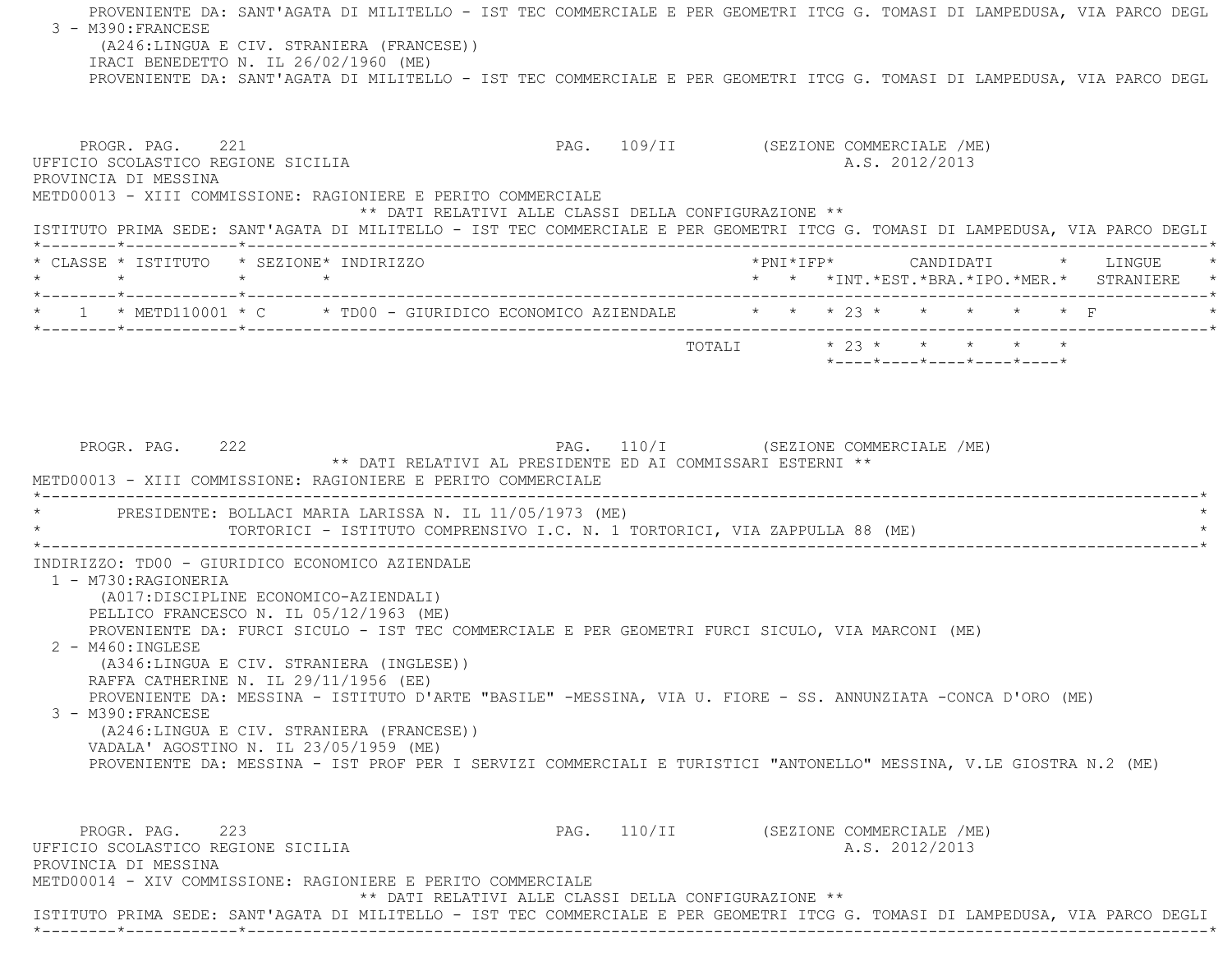| * CLASSE * ISTITUTO * SEZIONE* INDIRIZZO<br>$\star$        | $\star$ $\sim$       |                                                                                                                                |                                                                                                                                                                                                                                                                                                             |                                                                                                                   |                                                             |                                       |                                                            |                                      | * * *INT.*EST.*BRA.*IPO.*MER.* STRANIERE                                                                                                                                                                                                                                                                                                                                                                                                                                                                                                                                                                                                        |
|------------------------------------------------------------|----------------------|--------------------------------------------------------------------------------------------------------------------------------|-------------------------------------------------------------------------------------------------------------------------------------------------------------------------------------------------------------------------------------------------------------------------------------------------------------|-------------------------------------------------------------------------------------------------------------------|-------------------------------------------------------------|---------------------------------------|------------------------------------------------------------|--------------------------------------|-------------------------------------------------------------------------------------------------------------------------------------------------------------------------------------------------------------------------------------------------------------------------------------------------------------------------------------------------------------------------------------------------------------------------------------------------------------------------------------------------------------------------------------------------------------------------------------------------------------------------------------------------|
| _______*____________*_______                               |                      |                                                                                                                                |                                                                                                                                                                                                                                                                                                             |                                                                                                                   |                                                             |                                       |                                                            |                                      |                                                                                                                                                                                                                                                                                                                                                                                                                                                                                                                                                                                                                                                 |
|                                                            |                      |                                                                                                                                |                                                                                                                                                                                                                                                                                                             |                                                                                                                   |                                                             |                                       |                                                            |                                      |                                                                                                                                                                                                                                                                                                                                                                                                                                                                                                                                                                                                                                                 |
|                                                            |                      |                                                                                                                                |                                                                                                                                                                                                                                                                                                             |                                                                                                                   |                                                             |                                       |                                                            |                                      |                                                                                                                                                                                                                                                                                                                                                                                                                                                                                                                                                                                                                                                 |
|                                                            |                      |                                                                                                                                |                                                                                                                                                                                                                                                                                                             |                                                                                                                   |                                                             |                                       |                                                            |                                      |                                                                                                                                                                                                                                                                                                                                                                                                                                                                                                                                                                                                                                                 |
|                                                            |                      |                                                                                                                                |                                                                                                                                                                                                                                                                                                             |                                                                                                                   |                                                             |                                       |                                                            |                                      |                                                                                                                                                                                                                                                                                                                                                                                                                                                                                                                                                                                                                                                 |
| $2 - M460$ : INGLESE<br>3 - M390: FRANCESE                 |                      |                                                                                                                                |                                                                                                                                                                                                                                                                                                             |                                                                                                                   |                                                             |                                       |                                                            |                                      |                                                                                                                                                                                                                                                                                                                                                                                                                                                                                                                                                                                                                                                 |
| PROGR. PAG. 225                                            |                      |                                                                                                                                |                                                                                                                                                                                                                                                                                                             |                                                                                                                   |                                                             |                                       |                                                            |                                      |                                                                                                                                                                                                                                                                                                                                                                                                                                                                                                                                                                                                                                                 |
| UFFICIO SCOLASTICO REGIONE SICILIA<br>PROVINCIA DI MESSINA |                      | METD00015 - XV COMMISSIONE: RAGIONIERE E PERITO COMMERCIALE                                                                    |                                                                                                                                                                                                                                                                                                             |                                                                                                                   |                                                             | PAG. 111/II (SEZIONE COMMERCIALE /ME) | A.S. 2012/2013                                             |                                      |                                                                                                                                                                                                                                                                                                                                                                                                                                                                                                                                                                                                                                                 |
|                                                            |                      | ISTITUTO PRIMA SEDE: SANT'AGATA DI MILITELLO - IST TEC COMMERCIALE E PER GEOMETRI ITCG G. TOMASI DI LAMPEDUSA, VIA PARCO DEGLI | ** DATI RELATIVI ALLE CLASSI DELLA CONFIGURAZIONE **                                                                                                                                                                                                                                                        |                                                                                                                   |                                                             |                                       |                                                            |                                      |                                                                                                                                                                                                                                                                                                                                                                                                                                                                                                                                                                                                                                                 |
| * CLASSE * ISTITUTO * SEZIONE* INDIRIZZO<br>$\star$        |                      |                                                                                                                                |                                                                                                                                                                                                                                                                                                             |                                                                                                                   |                                                             |                                       |                                                            |                                      |                                                                                                                                                                                                                                                                                                                                                                                                                                                                                                                                                                                                                                                 |
|                                                            |                      | 1 * METD110001 * B * TD00 - GIURIDICO ECONOMICO AZIENDALE * * * 17 * 4 * * * * * F                                             |                                                                                                                                                                                                                                                                                                             |                                                                                                                   |                                                             |                                       |                                                            |                                      |                                                                                                                                                                                                                                                                                                                                                                                                                                                                                                                                                                                                                                                 |
|                                                            |                      | * 2 * METD110001 * D * TD00 - GIURIDICO ECONOMICO AZIENDALE * * * 21 * *                                                       |                                                                                                                                                                                                                                                                                                             |                                                                                                                   |                                                             |                                       |                                                            |                                      | * * *INT.*EST.*BRA.*IPO.*MER.* STRANIERE *                                                                                                                                                                                                                                                                                                                                                                                                                                                                                                                                                                                                      |
|                                                            | 1 - M730: RAGIONERIA | PROGR. PAG. 224                                                                                                                | INDIRIZZO: TD00 - GIURIDICO ECONOMICO AZIENDALE<br>(A017:DISCIPLINE ECONOMICO-AZIENDALI)<br>ALESCI LUCIA N. IL 31/05/1958 (ME)<br>(A346:LINGUA E CIV. STRANIERA (INGLESE))<br>SCIOTTO CONCETTA N. IL 04/03/1956 (ME)<br>(A246:LINGUA E CIV. STRANIERA (FRANCESE))<br>GENOVESE TOMMASA N. IL 20/03/1955 (ME) | METD00014 - XIV COMMISSIONE: RAGIONIERE E PERITO COMMERCIALE<br>PRESIDENTE: LEANDRI CORRADO N. IL 15/06/1957 (ME) | $1$ * METD110001 * A * TD00 - GIURIDICO ECONOMICO AZIENDALE | TOTALI                                | ** DATI RELATIVI AL PRESIDENTE ED AI COMMISSARI ESTERNI ** | PAG. 111/I (SEZIONE COMMERCIALE /ME) | * * * 19 * * * * * * F<br>2 * METD110001 * E * TD00 - GIURIDICO ECONOMICO AZIENDALE * * * 18 * 3 * * * * * F<br>$* 37 * 3 * * * * * * *$<br>$*$ ---- $*$ ---- $*$ ---- $*$ ---- $*$ ---- $*$<br>MESSINA - IST PROF INDUSTRIA E ARTIGIANATO I.S. "E. MAJORANA - G. MARCONI, V.LE GIOSTRA - 2 (ME)<br>PROVENIENTE DA: BARCELLONA POZZO DI GOTTO - IST TEC COMMERCIALE E PER GEOMETRI ITCGET "E. FERMI", VIA PITAGORA 42 (ME)<br>PROVENIENTE DA: MILAZZO - ISTITUTO TECNICO INDUSTRIALE ISTITUTO TECNICO TECNOLOGICO E, VIA TRE MONTI (ME)<br>PROVENIENTE DA: BARCELLONA POZZO DI GOTTO - LICEO SCIENTIFICO BARCELLONA MEDI, VIA SAN VITO, 76 (ME) |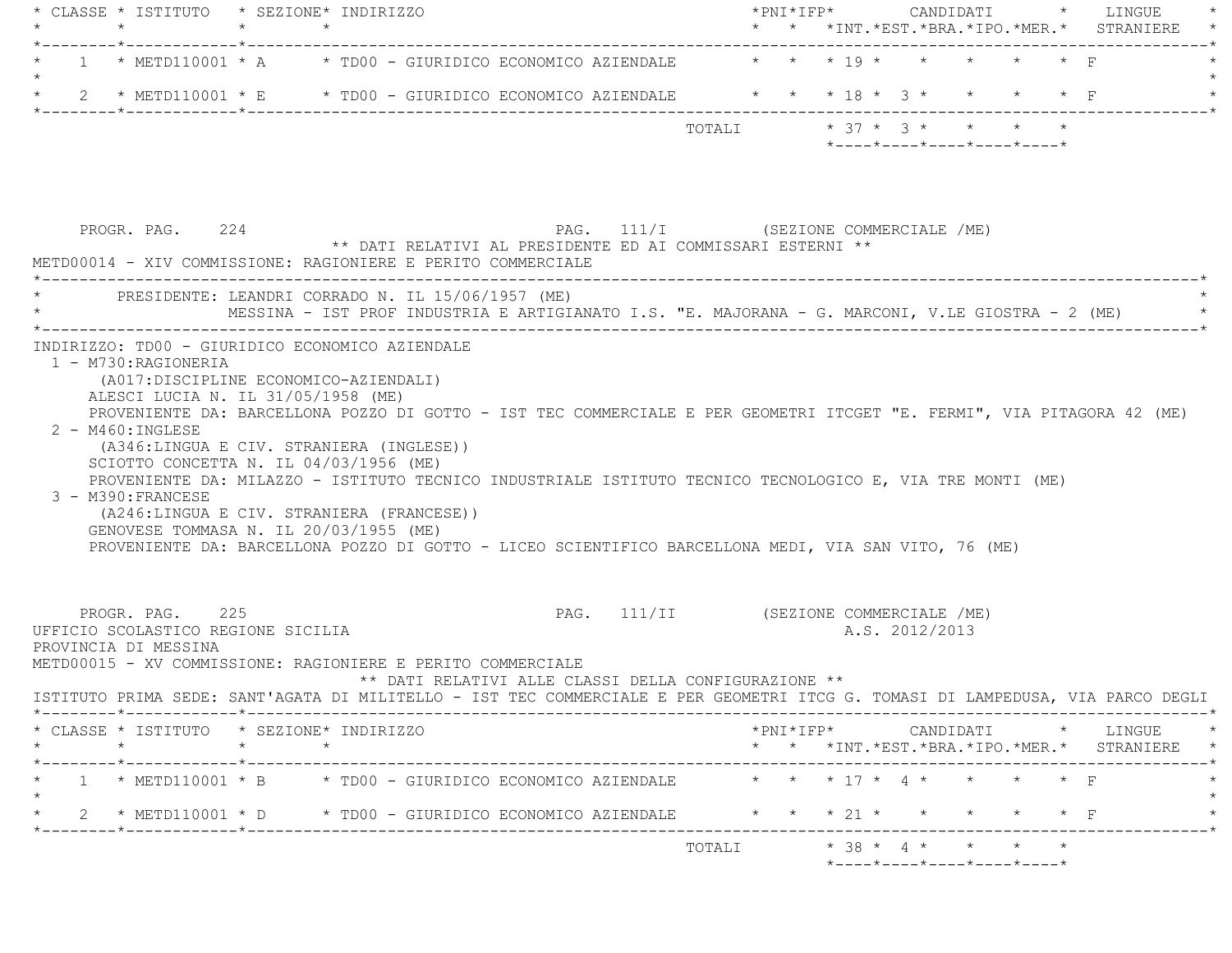| PRESIDENTE: LEANZA GAETANO N. IL 15/01/1956 (ME)                                                                                                                                                                                                                                                                                                                                                                                                                                                                                                                                                                                                                                                                                         |  |  | BRONTE - ISTITUTO TECNICO COMMERCIALE BENEDETTO RADICE, VIA SARAJEVO, 1 (CT) |  |                |  |                                                                                     |  |
|------------------------------------------------------------------------------------------------------------------------------------------------------------------------------------------------------------------------------------------------------------------------------------------------------------------------------------------------------------------------------------------------------------------------------------------------------------------------------------------------------------------------------------------------------------------------------------------------------------------------------------------------------------------------------------------------------------------------------------------|--|--|------------------------------------------------------------------------------|--|----------------|--|-------------------------------------------------------------------------------------|--|
| INDIRIZZO: TD00 - GIURIDICO ECONOMICO AZIENDALE<br>1 - M730:RAGIONERIA<br>(A017: DISCIPLINE ECONOMICO-AZIENDALI)<br>SINDONI ANTONINO N. IL $02/01/1954$ (ME)<br>PROVENIENTE DA: LIPARI - IST TEC COMMERCIALE E PER GEOMETRI ISA CONTI ELLER VAINICHER, VIA TORRENTE S.LUCIA (ME)<br>2 - M460: INGLESE<br>(A346:LINGUA E CIV. STRANIERA (INGLESE))<br>MACEO CONCETTA N. IL $01/11/1962$ (ME)<br>PROVENIENTE DA: CASTROREALE - ISTITUTO MAGISTRALE 24 MAGGIO 1915, VIA G. SIRACUSA 1 (ME)<br>3 - M390: FRANCESE<br>(A246:LINGUA E CIV. STRANIERA (FRANCESE))<br>SULFARO ANTONINA ROSARIA N. IL 18/02/1959 (ME)<br>PROVENIENTE DA: MESSINA - ISTITUTO MAGISTRALE LICEO LING. E SCIENZE UMANE "B, VIALE ANNUNZIATA N. 10/A - RIONE MATTEOTTI |  |  |                                                                              |  |                |  |                                                                                     |  |
| PROGR. PAG. 227<br>UFFICIO SCOLASTICO REGIONE SICILIA<br>PROVINCIA DI MESSINA                                                                                                                                                                                                                                                                                                                                                                                                                                                                                                                                                                                                                                                            |  |  | PAG. 112/II (SEZIONE COMMERCIALE /ME)                                        |  | A.S. 2012/2013 |  |                                                                                     |  |
| METD00016 - XVI COMMISSIONE: RAGIONIERE E PERITO COMMERCIALE<br>ISTITUTO PRIMA SEDE: MESSINA - ISTITUTO TECNICO COMMERCIALE IST. TEC. ECONOMICO "A.M.JACI", VIA CESARE BATTISTI 88 (ME)                                                                                                                                                                                                                                                                                                                                                                                                                                                                                                                                                  |  |  | ** DATI RELATIVI ALLE CLASSI DELLA CONFIGURAZIONE **                         |  |                |  |                                                                                     |  |
| * CLASSE * ISTITUTO * SEZIONE* INDIRIZZO                                                                                                                                                                                                                                                                                                                                                                                                                                                                                                                                                                                                                                                                                                 |  |  |                                                                              |  |                |  | *PNI*IFP*     CANDIDATI    *   LINGUE<br>* * *INT.*EST.*BRA.*IPO.*MER.* STRANIERE * |  |
| * 1 * METD04000X * C-1 * TD00 - GIURIDICO ECONOMICO AZIENDALE * * * * 14 * * * * * * * * S<br>* * * *<br>* C-2 * TD00 - GIURIDICO ECONOMICO AZIENDALE * * * < < < * * * * * F                                                                                                                                                                                                                                                                                                                                                                                                                                                                                                                                                            |  |  |                                                                              |  |                |  |                                                                                     |  |
| ISTITUTO SECONDA SEDE: MESSINA - IST PROF PER I SERVIZI COMMERCIALI E TURISTICI "ANTONELLO" MESSINA, V.LE GIOSTRA N.2 (ME)                                                                                                                                                                                                                                                                                                                                                                                                                                                                                                                                                                                                               |  |  |                                                                              |  |                |  |                                                                                     |  |
| * CLASSE * ISTITUTO * SEZIONE* INDIRIZZO                                                                                                                                                                                                                                                                                                                                                                                                                                                                                                                                                                                                                                                                                                 |  |  |                                                                              |  |                |  | * * *INT. *EST. *BRA. *IPO. *MER. * STRANIERE *                                     |  |
| * MERC019018 * A-G * RR9T - TECN.DELLA GRAF.PUBBL. (NUO. ORD) * * * 17 *<br>______*____________*________                                                                                                                                                                                                                                                                                                                                                                                                                                                                                                                                                                                                                                 |  |  |                                                                              |  |                |  |                                                                                     |  |

\* SANT'AGATA DI MILITELLO - ISTITUTO TECNICO INDUSTRIALE ITI S.AGATA M.LLO TORRICELLI, VIA VALLONE POSTA (\*

\*----------------------------------------------------------------------------------------------------------------------------\*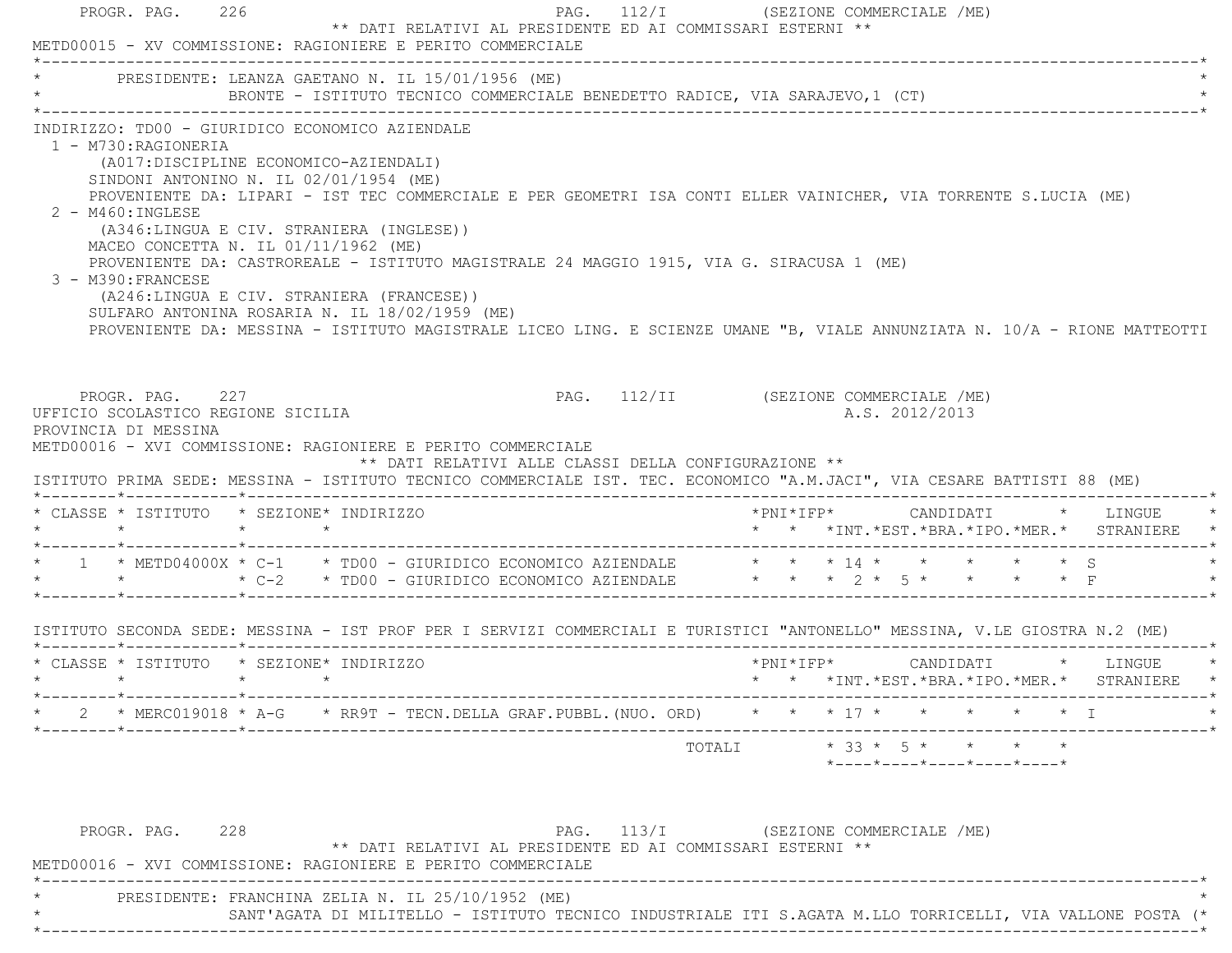INDIRIZZO: TD00 - GIURIDICO ECONOMICO AZIENDALE 1 - M730:RAGIONERIA (A017:DISCIPLINE ECONOMICO-AZIENDALI) CARNEVALE IOLANDA N. IL 19/06/1966 (ME) PROVENIENTE DA: SANTO STEFANO DI CAMASTRA - ISTITUTO TECNICO COMMERCIALE "ARCANGELO FLORENA", VIA MARINA (ME)  $2 - M460$ : INGLESE (A346:LINGUA E CIV. STRANIERA (INGLESE)) CASCIO MARCELLA N. IL 09/12/1962 (NO) PROVENIENTE DA: CAPO D'ORLANDO - IST TEC COMMERCIALE E PER GEOMETRI ITC CAPO D'ORLANDO MERENDINO, VIA ANDREA DORIA, 78 ( 3 - M790:SPAGNOLO (A446:LINGUA E CIV. STRANIERA (SPAGNOLO)) CIARELLO MARIA SANDRA N. IL 27/05/1976 (ME) PROVENIENTE DA: SANT'AGATA DI MILITELLO - LICEO CLASSICO LICEO CLASSICO " SCIASCIA ", C/DA CANNAMELATA S.N.C. (ME) 4 - M390:FRANCESE (A246:LINGUA E CIV. STRANIERA (FRANCESE)) GARUFI ANGELA N. IL 18/10/1957 (ME) PROVENIENTE DA: MILAZZO - IST TEC COMMERCIALE E PER GEOMETRI I.T. L.DA VINCI ECONOMICO TECN, VIA COLONNELLO MAGISTRI (ME INDIRIZZO: RR9T - TECN.DELLA GRAF.PUBBL.(NUO. ORD) 1 - M460:INGLESE (A346:LINGUA E CIV. STRANIERA (INGLESE)) CASCIO MARCELLA N. IL 09/12/1962 (NO) PROVENIENTE DA: CAPO D'ORLANDO - IST TEC COMMERCIALE E PER GEOMETRI ITC CAPO D'ORLANDO MERENDINO, VIA ANDREA DORIA, 78 ( 2 - M951:PROGETTAZIONE GRAFICA (A007:ARTE DELLA FOTOGR. E GRAFICA PUBBL) GIUFFRIDA GIULIANA N. IL 22/03/1973 (CT) PROVENIENTE DA: LIPARI - LICEO SCIENTIFICO SEZ. SCIENTIFICA, VIA TORRENTE S. LUCIA (ME) 3 - M951:PROGETTAZIONE GRAFICA (A025:DISEGNO E STORIA DELL'ARTE) GIUFFRIDA GIULIANA N. IL 22/03/1973 (CT) PROVENIENTE DA: LIPARI - LICEO SCIENTIFICO SEZ. SCIENTIFICA, VIA TORRENTE S. LUCIA (ME) 4 - M014:MATEMATICA (A047:MATEMATICA) BONASERA SALVATORE N. IL 05/02/1967 (ME) PROVENIENTE DA: CATANIA - IST PROF PER L'AGRICOLTURA E L'AMBIENTE P.DEODATO - ALBERGHIERO - AGGR, VIA DEL BOSCO, 43 (CT) PROGR. PAG. 229 PAG. 113/II (SEZIONE COMMERCIALE /ME) UFFICIO SCOLASTICO REGIONE SICILIA A.S. 2012/2013 PROVINCIA DI MESSINA METD05001 - I COMMISSIONE: RAGIONIERE PERITO COMMERCIALE E PROGRAMMATORE \*\* DATI RELATIVI ALLE CLASSI DELLA CONFIGURAZIONE \*\* ISTITUTO PRIMA SEDE: MILAZZO - IST TEC COMMERCIALE E PER GEOMETRI I.T. L.DA VINCI ECONOMICO TECN, VIA COLONNELLO MAGISTRI (ME) \*--------\*------------\*-------------------------------------------------------------------------------------------------------\* \* CLASSE \* ISTITUTO \* SEZIONE\* INDIRIZZO \*PNI\*IFP\* CANDIDATI \* LINGUE \* \* \* \* \* \* \* \*INT.\*EST.\*BRA.\*IPO.\*MER.\* STRANIERE \* \*--------\*------------\*-------------------------------------------------------------------------------------------------------\*1 \* METD05000E \* A-C \* TD05 - PROGRAMMATORI \* \* \* \* 19 \* \* \* \* \* \* \* \* I  $\star$ \* 2 \* METD05000E \* B-C \* TD05 - PROGRAMMATORI \* \* \* \* 17 \* \* \* \* \* \* \* \* I \*--------\*------------\*-------------------------------------------------------------------------------------------------------\* $\texttt{TOTALI} \qquad \qquad \star\;\;36\;\star\quad \ \ \star\quad \ \ \star\quad \ \ \star\quad \ \ \star\quad \ \ \star\quad \ \ \star$ \*----\*----\*----\*----\*----\*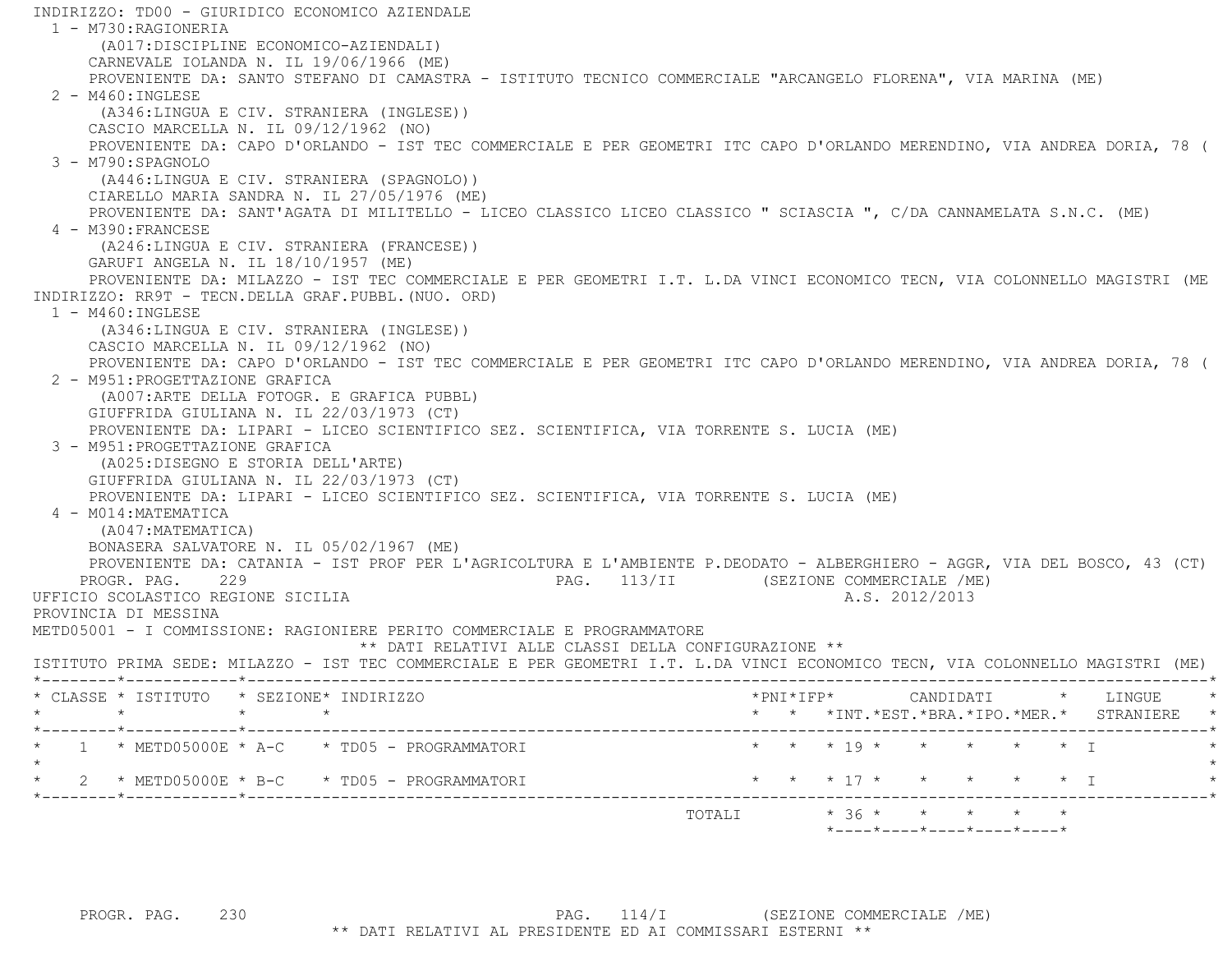|                                                                                                                                                                                                                                                                                                                                                                                                                 | PRESIDENTE: INGEGNERI NATALE N. IL 12/08/1952 (ME)                                                                                                                                                                                                                                                                                              |                           |  |                |                                         |                                                                                      |
|-----------------------------------------------------------------------------------------------------------------------------------------------------------------------------------------------------------------------------------------------------------------------------------------------------------------------------------------------------------------------------------------------------------------|-------------------------------------------------------------------------------------------------------------------------------------------------------------------------------------------------------------------------------------------------------------------------------------------------------------------------------------------------|---------------------------|--|----------------|-----------------------------------------|--------------------------------------------------------------------------------------|
|                                                                                                                                                                                                                                                                                                                                                                                                                 | BARCELLONA POZZO DI GOTTO - IST TEC COMMERCIALE E PER GEOMETRI ITCGET "E. FERMI", VIA PITAGORA 42 (ME) *                                                                                                                                                                                                                                        |                           |  |                |                                         |                                                                                      |
| INDIRIZZO: TD05 - PROGRAMMATORI<br>1 - M452:INFORMATICA GENERALE ED APPLICAZIONI GESTIONALI<br>(A042:INFORMATICA)<br>BEVACQUA ANTONINO N. IL 31/01/1951 (ME)<br>$2 - M460$ : INGLESE<br>(A346:LINGUA E CIV. STRANIERA (INGLESE)<br>MONDO CARMELA N. IL $01/01/1960$ (ME)<br>3 - SU75: MATEMATICA, CALCOLO DELLE PROBABIL. E STATISTICA<br>(A048: MATEMATICA APPLICATA)<br>CASCIO PATRIZIA N. IL 19/09/1962 (ME) | PROVENIENTE DA: MESSINA - ISTITUTO TECNICO NAUTICO ITN "CAIO DUILIO", VIA G. LA FARINA 70 (ME)<br>PROVENIENTE DA: SANT'AGATA DI MILITELLO - IST TEC COMMERCIALE E PER GEOMETRI ITCG G. TOMASI DI LAMPEDUSA, VIA PARCO DEGL<br>PROVENIENTE DA: TAORMINA - ISTITUTO TECNICO COMMERCIALE I.I.S.S. "PUGLIATTI " TAORMINA, CONTRADA ARANCIO SNC (ME) |                           |  |                |                                         |                                                                                      |
| PROGR. PAG. 231<br>UFFICIO SCOLASTICO REGIONE SICILIA<br>PROVINCIA DI MESSINA<br>METD14001 - I COMMISSIONE: RAGIONIERE PERITO COMMERCIALE E PROGRAMMATORE<br>ISTITUTO PRIMA SEDE: BARCELLONA POZZO DI GOTTO - IST TEC COMMERCIALE E PER GEOMETRI ITCGET "E. FERMI", VIA PITAGORA 42 (ME)                                                                                                                        | PAG. 114/II (SEZIONE COMMERCIALE /ME)<br>** DATI RELATIVI ALLE CLASSI DELLA CONFIGURAZIONE **                                                                                                                                                                                                                                                   |                           |  | A.S. 2012/2013 |                                         |                                                                                      |
| * CLASSE * ISTITUTO * SEZIONE* INDIRIZZO<br>$\star$<br>$\star$ $\qquad$ $\star$                                                                                                                                                                                                                                                                                                                                 |                                                                                                                                                                                                                                                                                                                                                 |                           |  |                |                                         | $*$ PNI $*$ IFP $*$ CANDIDATI $*$ LINGUE<br>* * *INT.*EST.*BRA.*IPO.*MER.* STRANIERE |
|                                                                                                                                                                                                                                                                                                                                                                                                                 | 1 * METD08000A * A-C * TD14 - PROGRAMMATORI PROG. MERCURIO * * * 19 * * * * * * * *                                                                                                                                                                                                                                                             |                           |  |                |                                         |                                                                                      |
|                                                                                                                                                                                                                                                                                                                                                                                                                 |                                                                                                                                                                                                                                                                                                                                                 |                           |  |                |                                         |                                                                                      |
|                                                                                                                                                                                                                                                                                                                                                                                                                 | 2 * METD08000A * B-C * TD14 - PROGRAMMATORI PROG. MERCURIO * * * 16 * 3 * * * * * * I                                                                                                                                                                                                                                                           |                           |  |                |                                         |                                                                                      |
|                                                                                                                                                                                                                                                                                                                                                                                                                 |                                                                                                                                                                                                                                                                                                                                                 | TOTALI * 35 * 3 * * * * * |  |                | $*$ ---- $*$ ---- $*$ ---- $*$ ---- $*$ |                                                                                      |

INDIRIZZO: TD14 - PROGRAMMATORI PROG. MERCURIO

 1 - M967:INFORMATICA (A042:INFORMATICA) GIORGIANNI VINCENZO N. IL 30/09/1967 (ME) PROVENIENTE DA: MILAZZO - IST TEC COMMERCIALE E PER GEOMETRI I.T. L.DA VINCI ECONOMICO TECN, VIA COLONNELLO MAGISTRI (ME 2 - M223:ECONOMIA AZIENDALE (A017:DISCIPLINE ECONOMICO-AZIENDALI) AMATO VINCENZO N. IL 02/01/1963 (ME)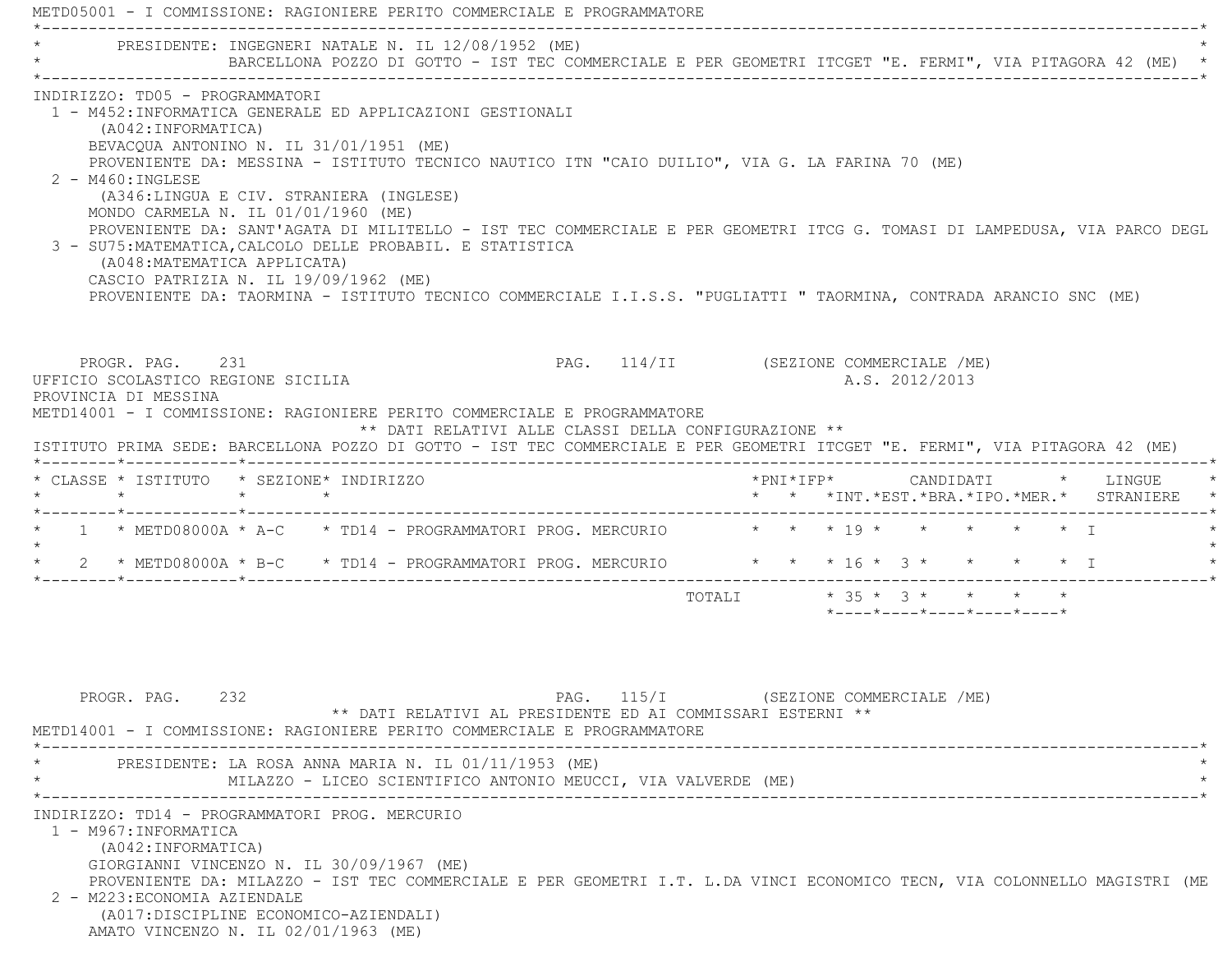PROVENIENTE DA: TORTORICI - ISTITUTO TECNICO COMMERCIALE ISTITUTO TECNICO COMMERCIALE, VIA G. GARIBALDI, 1 (ME) 3 - SR72:LINGUA STRANIERA (INGLESE) (A346:LINGUA E CIV. STRANIERA (INGLESE) RAMPULLA SILVIA N. IL 16/09/1953 (ME) PROVENIENTE DA: MILAZZO - LICEO SCIENTIFICO ANTONIO MEUCCI, VIA VALVERDE (ME) PROGR. PAG. 233 PAG. PAG. 115/II (SEZIONE COMMERCIALE /ME) UFFICIO SCOLASTICO REGIONE SICILIA A.S. 2012/2013 PROVINCIA DI MESSINA METD18001 - I COMMISSIONE: RAGIONIERE E PERITO COMMERCIALE \*\* DATI RELATIVI ALLE CLASSI DELLA CONFIGURAZIONE \*\* ISTITUTO PRIMA SEDE: MESSINA - ISTITUTO TECNICO COMMERCIALE IST. TEC. ECONOMICO "A.M.JACI", VIA CESARE BATTISTI 88 (ME) \*--------\*------------\*-------------------------------------------------------------------------------------------------------\* \* CLASSE \* ISTITUTO \* SEZIONE\* INDIRIZZO \*PNI\*IFP\* CANDIDATI \* LINGUE \* \* \* \* \* \* \* \*INT.\*EST.\*BRA.\*IPO.\*MER.\* STRANIERE \* \*--------\*------------\*-------------------------------------------------------------------------------------------------------\*1 \* METD04000X \* A SIR \* TD18 - GIURID.ECON. AZ.LE (PROG. SIRIO) \* \* \* \* 18 \* \* \* \* \* \* \* \* T  $\star$  \* 2 \* METD04000X \* B SIR \* TD18 - GIURID.ECON. AZ.LE (PROG. SIRIO) \* \* \* 23 \* \* \* \* \* I \* \*--------\*------------\*-------------------------------------------------------------------------------------------------------\* $\texttt{TOTAL} \qquad \qquad \star \quad 41 \; \star \qquad \star \qquad \star \qquad \star \qquad \star \qquad \star$  \*----\*----\*----\*----\*----\*PROGR. PAG. 234 PAG. 116/I (SEZIONE COMMERCIALE /ME) \*\* DATI RELATIVI AL PRESIDENTE ED AI COMMISSARI ESTERNI \*\* METD18001 - I COMMISSIONE: RAGIONIERE E PERITO COMMERCIALE \*----------------------------------------------------------------------------------------------------------------------------\*PRESIDENTE: PAGANO GIOVANNI N. IL 03/08/1954 (ME) \* MESSINA - ISTITUTO TECNICO PER GEOMETRI G. MINUTOLI (CORSO SERALE), FONDO FUCILE C.DA GAZZI (ME) \* \*----------------------------------------------------------------------------------------------------------------------------\* INDIRIZZO: TD18 - GIURID.ECON. AZ.LE (PROG. SIRIO) 1 - M223:ECONOMIA AZIENDALE (A017:DISCIPLINE ECONOMICO-AZIENDALI) CINGARI MARIA PIA N. IL 23/08/1964 (MI) PROVENIENTE DA: RANDAZZO - IST PROF PER I SERVIZI ALBERGHIERI E RISTORAZIONE IPSSAR MEDI SEZ. ASS. IISS MED, VIA PAPA GI 2 - SR72:LINGUA STRANIERA (INGLESE) (A346:LINGUA E CIV. STRANIERA (INGLESE) CARDILLO FIORELLA N. IL 03/10/1963 (TP) PROVENIENTE DA: PACE DEL MELA - IST PROF INDUSTRIA E ARTIGIANATO "G. FERRARIS", VIA GARIBALDI (ME) 3 - SR85:DIRITTO (A019:DISCIPLINE GIURIDICHE ED ECONOMI) CANNATA GRAZIA JVONNE N. IL 17/02/1963 (ME) PROVENIENTE DA: MESSINA - ISTITUTO TECNICO PER GEOMETRI G. MINUTOLI, FONDO FUCILE C.DA GAZZI (ME) PROGR. PAG. 235 235 PAG. 116/II (SEZIONE COMMERCIALE /ME) UFFICIO SCOLASTICO REGIONE SICILIA A.S. 2012/2013 PROVINCIA DI MESSINAMETF09001 - I COMMISSIONE: PER. IND.LE CAPOTECNICO-SPECIALIZZ.:EDILIZIA

\*\* DATI RELATIVI ALLE CLASSI DELLA CONFIGURAZIONE \*\*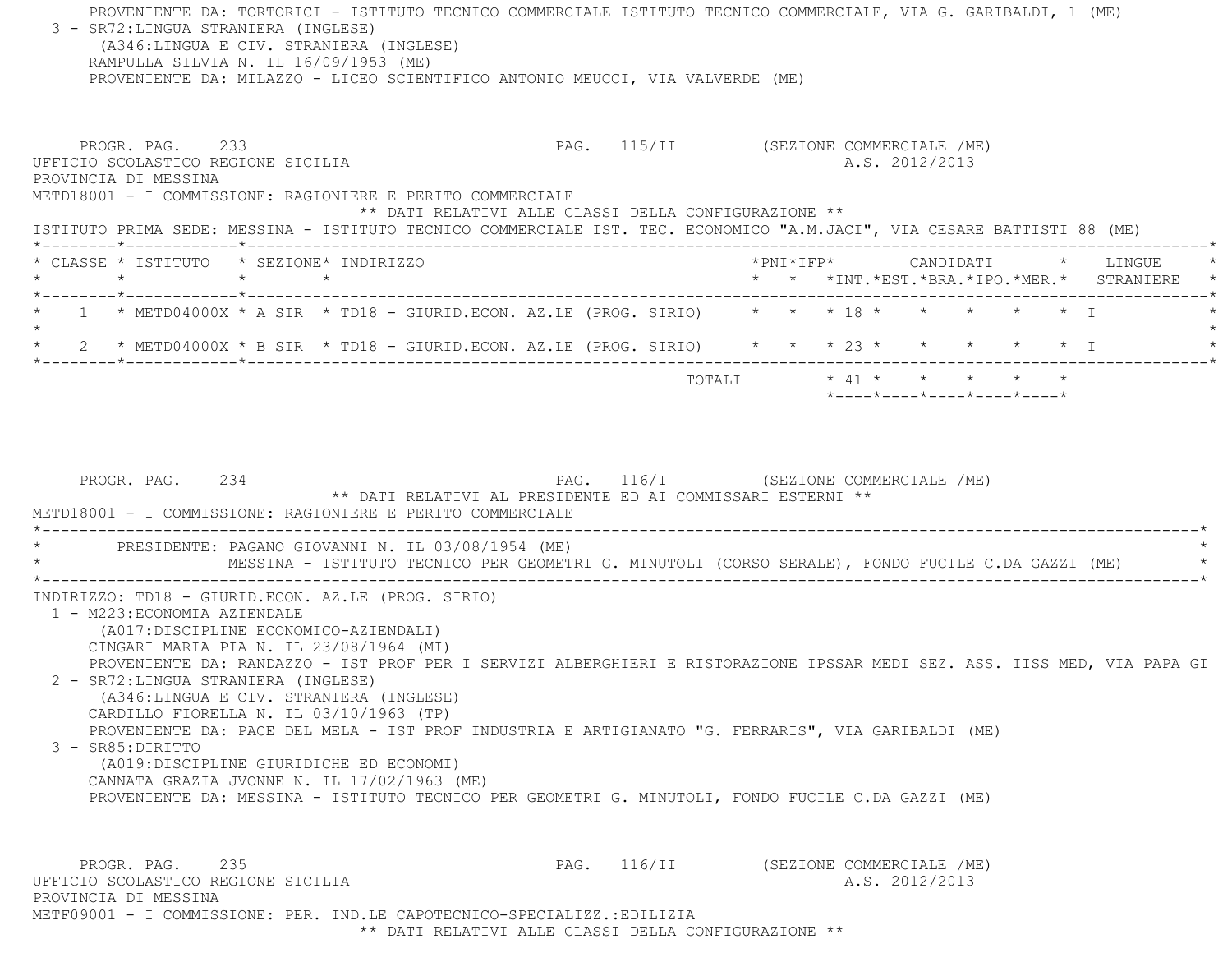ISTITUTO PRIMA SEDE: MESSINA - ISTITUTO TECNICO INDUSTRIALE ITI "VERONA TRENTO" MESSINA, VIA UGO BASSI 148 (ME) \*--------\*------------\*-------------------------------------------------------------------------------------------------------\* \* CLASSE \* ISTITUTO \* SEZIONE\* INDIRIZZO \*PNI\*IFP\* CANDIDATI \* LINGUE \* \* \* \* \* \* \* \*INT.\*EST.\*BRA.\*IPO.\*MER.\* STRANIERE \* \*--------\*------------\*-------------------------------------------------------------------------------------------------------\* \* 1 \* METF02701R \* A-4 \* TF09 - EDILIZIA \* \* \* 22 \* 4 \* \* \* \* \* $\star$ \* 2 \* METF02701R \* A-5 \* TF25 - CHIMICO \* \* \* \* \* \* \* \* \* \* \* \* \* \* \* \* I \* \* \* \* \* I \*--------\*------------\*-------------------------------------------------------------------------------------------------------\* TOTALI \* 34 \* 4 \* \* \* \* \*----\*----\*----\*----\*----\* PROGR. PAG. 236 PAG. 117/I (SEZIONE INDUSTRIALE /ME) \*\* DATI RELATIVI AL PRESIDENTE ED AI COMMISSARI ESTERNI \*\* METF09001 - I COMMISSIONE: PER. IND.LE CAPOTECNICO-SPECIALIZZ.:EDILIZIA \*----------------------------------------------------------------------------------------------------------------------------\* \* PRESIDENTE: ........................................................................................................\* \*----------------------------------------------------------------------------------------------------------------------------\* INDIRIZZO: TF09 - EDILIZIA 1 - M205:DISEGNO DI COSTRUZIONI (A016:COSTR.,TECNOL.DELLE COST.E DIS.T) PATERNITI MARTELLO GAETANO N. IL 30/09/1951 (ME) PROVENIENTE DA: PATTI - IST TEC COMMERCIALE E PER GEOMETRI ITCG PATTI BORGHESE, VIA MONSIGNORE A.FICARRA (ME) 2 - M971:TOPOGRAFIA E DISEGNO (A072:TOPOG. GEN., COSTR.RUR. E DISEGN) BRUNO ROCCO N. IL 20/04/1971 (ME) PROVENIENTE DA: SANT'AGATA DI MILITELLO - IST TEC COMMERCIALE E PER GEOMETRI ITCG G. TOMASI DI LAMPEDUSA, VIA PARCO DEGL 3 - M270:ELEMENTI DI DIRITTO ED ECONOMIA (A019:DISCIPLINE GIURIDICHE ED ECONOMI) RUGGERI CARMELO N. IL 29/04/1956 (ME) PROVENIENTE DA: MILAZZO - ISTITUTO TECNICO INDUSTRIALE ISTITUTO TECNICO TECNOLOGICO E, VIA TRE MONTI (ME) INDIRIZZO: TF25 - CHIMICO 1 - M044:PROCESSI CHIMICI INDUSTRIALI (A013:CHIMICA E TECNOLOGIE CHIMICHE) DI PIETRO SANTO N. IL 02/03/1967 (ME) PROVENIENTE DA: MILAZZO - ISTITUTO TECNICO INDUSTRIALE ISTITUTO TECNICO TECNOLOGICO E, VIA TRE MONTI (ME) 2 - M460:INGLESE (A346:LINGUA E CIV. STRANIERA (INGLESE)) SANTORO MARIA N. IL 30/06/1966 (ME) PROVENIENTE DA: BARCELLONA POZZO DI GOTTO - LICEO SCIENTIFICO BARCELLONA MEDI, VIA SAN VITO, 76 (ME) 3 - M568:MATEMATICA (A047:MATEMATICA) SANTORO EMILIA N. IL 13/03/1963 (ME) PROVENIENTE DA: BARCELLONA POZZO DI GOTTO - ISTITUTO TECNICO INDUSTRIALE ITT-LSSA N.COPERNICO, VIA ROMA 250 (ME) PROGR. PAG. 237 237 PAG. 117/II (SEZIONE INDUSTRIALE /ME) UFFICIO SCOLASTICO REGIONE SICILIA A.S. 2012/2013 PROVINCIA DI MESSINA METF25001 - I COMMISSIONE: PER. IND.LE CAPOTECNICO-SPECIALIZZ.NE:CHIMICO \*\* DATI RELATIVI ALLE CLASSI DELLA CONFIGURAZIONE \*\* ISTITUTO PRIMA SEDE: MILAZZO - ISTITUTO TECNICO INDUSTRIALE ISTITUTO TECNICO TECNOLOGICO E, VIA TRE MONTI (ME) \*--------\*------------\*-------------------------------------------------------------------------------------------------------\*\* CLASSE \* ISTITUTO \* SEZIONE\* INDIRIZZO \*PNI\*IFP\* CANDIDATI \* LINGUE \*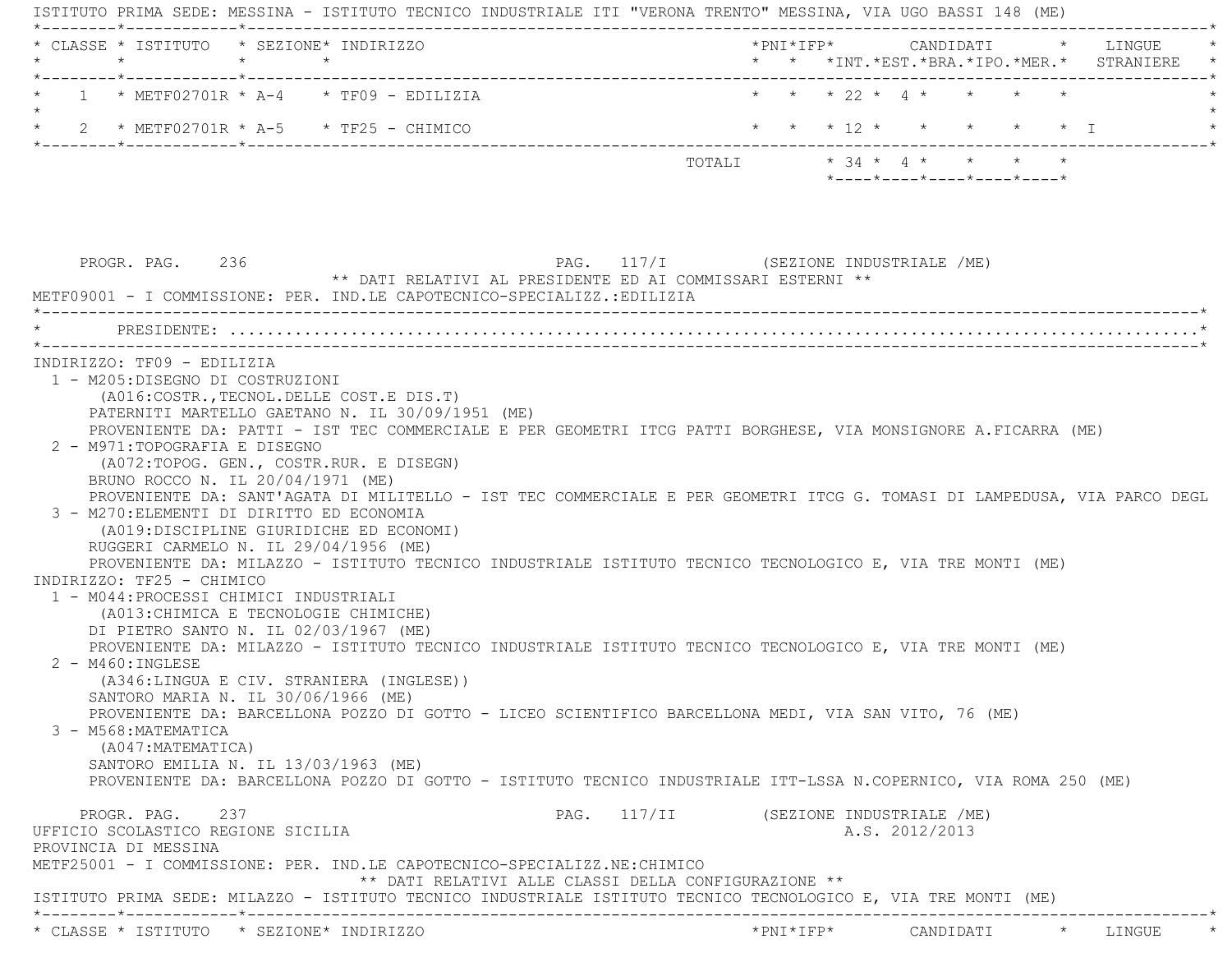| $\star$                                                                                                                                                                                                                                                                                                                                                                                                                                                                                                      | * * *INT.*EST.*BRA.*IPO.*MER.* STRANIERE |  |                                                   |  |                                            |
|--------------------------------------------------------------------------------------------------------------------------------------------------------------------------------------------------------------------------------------------------------------------------------------------------------------------------------------------------------------------------------------------------------------------------------------------------------------------------------------------------------------|------------------------------------------|--|---------------------------------------------------|--|--------------------------------------------|
| 1 * METF020001 * A-3 * TF25 - CHIMICO<br>$\star$ $\star$ A-3. $\star$ TF25 - CHIMICO                                                                                                                                                                                                                                                                                                                                                                                                                         |                                          |  | * * * 24 * 1 * * * * * I<br>* * * 1 * * * * * * F |  |                                            |
| 2 * METF020001 * B-3 * TF25 - CHIMICO<br>$\star$ $\star$ B-3. $\star$ TF25 - CHIMICO                                                                                                                                                                                                                                                                                                                                                                                                                         |                                          |  | * * * 29 * * * * * * I                            |  | * * * 2 * * * * * * F                      |
|                                                                                                                                                                                                                                                                                                                                                                                                                                                                                                              | TOTALI * 56 * 1 * * * * *                |  | $*$ ---- $*$ ---- $*$ ---- $*$ ---- $*$ ---- $*$  |  |                                            |
| PROGR. PAG. 238<br>PAG. 118/I (SEZIONE INDUSTRIALE /ME)<br>** DATI RELATIVI AL PRESIDENTE ED AI COMMISSARI ESTERNI **<br>METF25001 - I COMMISSIONE: PER. IND.LE CAPOTECNICO-SPECIALIZZ.NE: CHIMICO<br>PRESIDENTE: GARUFI COSIMA ROSA N. IL 01/10/1956 (ME)<br>FURCI SICULO - IST PROF INDUSTRIA E ARTIGIANATO FURCI SICULO (ME)                                                                                                                                                                              |                                          |  |                                                   |  |                                            |
| PROVENIENTE DA: SANT'AGATA DI MILITELLO - ISTITUTO TECNICO INDUSTRIALE ITI S.AGATA M.LLO TORRICELLI, VIA VALLONE POSTA (<br>$2 - M460$ : INGLESE                                                                                                                                                                                                                                                                                                                                                             |                                          |  |                                                   |  |                                            |
| (A346:LINGUA E CIV. STRANIERA (INGLESE))<br>PARISI NUNZIATA N. IL 13/02/1971 (ME)<br>PROVENIENTE DA: BARCELLONA POZZO DI GOTTO - ISTITUTO TECNICO INDUSTRIALE ITT-LSSA N.COPERNICO, VIA ROMA 250 (ME)<br>(A047:MATEMATICA)<br>CARAVELLO GIOVANNA N. IL 18/03/1953 (ME)<br>PROVENIENTE DA: CAPO D'ORLANDO - IST TEC COMMERCIALE E PER GEOMETRI ITC CAPO D'ORLANDO MERENDINO, VIA ANDREA DORIA, 78 (<br>4 - M390: FRANCESE<br>(A246:LINGUA E CIV. STRANIERA (FRANCESE))<br>ROMEO SANTINA N. IL 24/11/1962 (ME) |                                          |  |                                                   |  |                                            |
| 3 - M568: MATEMATICA<br>PROVENIENTE DA: MESSINA - LICEO SCIENTIFICO "ARCHIMEDE" MESSINA, V.LE REG. MARGHERITA 3 (ME)<br>PROGR, PAG, 239<br>** DATI RELATIVI ALLE CLASSI DELLA CONFIGURAZIONE **                                                                                                                                                                                                                                                                                                              | PAG. 118/II (SEZIONE INDUSTRIALE /ME)    |  | A.S. 2012/2013                                    |  |                                            |
| UFFICIO SCOLASTICO REGIONE SICILIA<br>PROVINCIA DI MESSINA<br>METF30001 - I COMMISSIONE: PER. IND.LE CAPOTECNICO-SPECIALIZZ.:INFORMATICA<br>ISTITUTO PRIMA SEDE: SANT'AGATA DI MILITELLO - ISTITUTO TECNICO INDUSTRIALE ITI S.AGATA M.LLO TORRICELLI, VIA VALLONE POSTA (M<br>* CLASSE * ISTITUTO * SEZIONE* INDIRIZZO                                                                                                                                                                                       |                                          |  |                                                   |  |                                            |
| $\star$ $\star$<br>$\star$                                                                                                                                                                                                                                                                                                                                                                                                                                                                                   |                                          |  |                                                   |  |                                            |
| $1 * METF040006 * A-INFO * TF30 - INFORMATICA$                                                                                                                                                                                                                                                                                                                                                                                                                                                               |                                          |  | * * * 25 * * * * * * T                            |  | * * *INT.*EST.*BRA.*IPO.*MER.* STRANIERE * |
| 2 * METF040006 * B-INFO * TF30 - INFORMATICA                                                                                                                                                                                                                                                                                                                                                                                                                                                                 |                                          |  | * * * 26 * * * * * * I                            |  |                                            |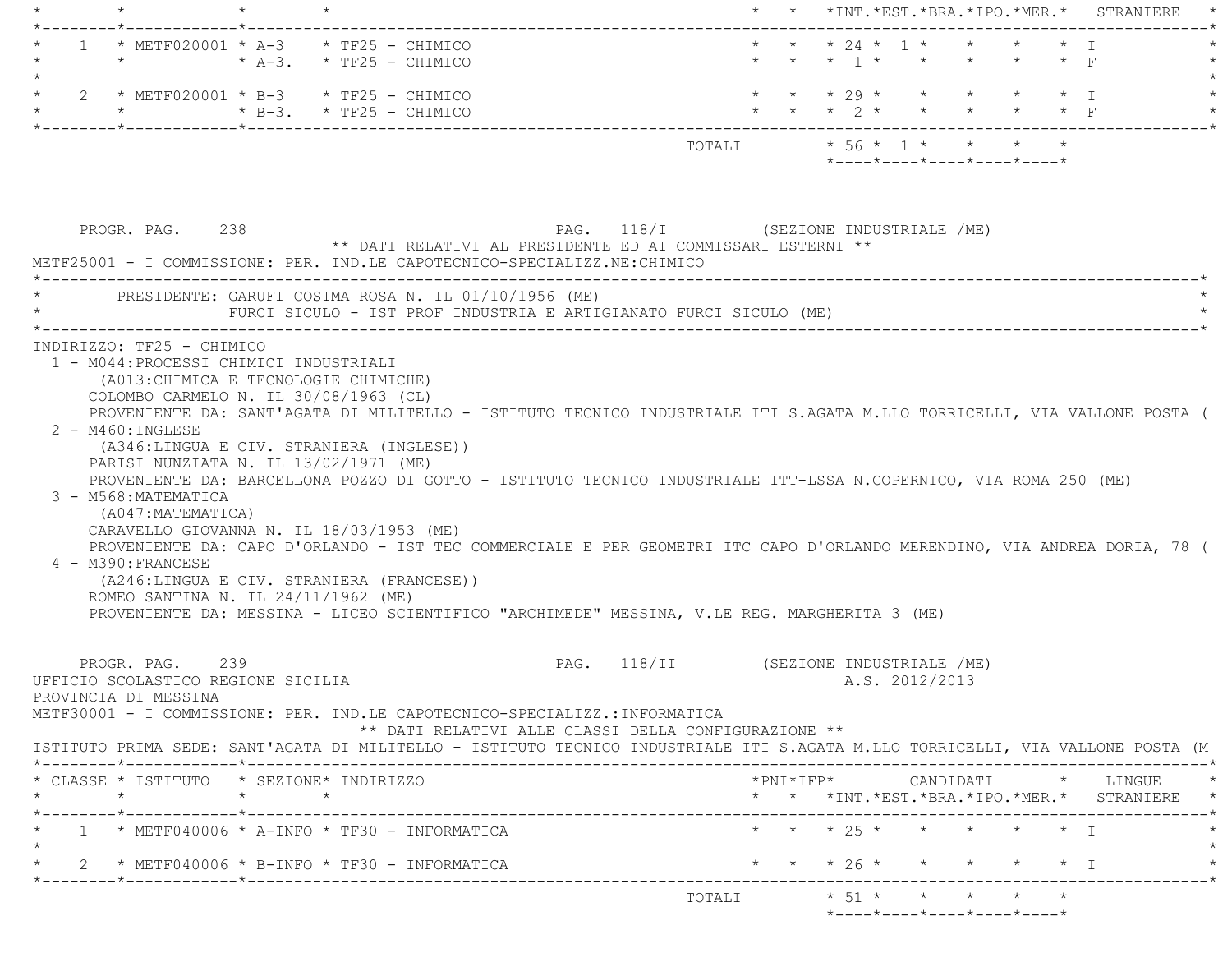|                                                                                                                                                                                                                                                                                                                                                                                                                                                                                                                                                                                                                                                                                                                   | METF30001 - I COMMISSIONE: PER. IND.LE CAPOTECNICO-SPECIALIZZ.:INFORMATICA |  |                                                  |  |  |                                          |
|-------------------------------------------------------------------------------------------------------------------------------------------------------------------------------------------------------------------------------------------------------------------------------------------------------------------------------------------------------------------------------------------------------------------------------------------------------------------------------------------------------------------------------------------------------------------------------------------------------------------------------------------------------------------------------------------------------------------|----------------------------------------------------------------------------|--|--------------------------------------------------|--|--|------------------------------------------|
| PRESIDENTE: MACRIS DANIELE N. IL 14/05/1966 (ME)<br>MESSINA - LICEO CLASSICO "MAUROLICO" MESSINA, VIA CAVOUR 63 (ME)                                                                                                                                                                                                                                                                                                                                                                                                                                                                                                                                                                                              |                                                                            |  |                                                  |  |  |                                          |
| INDIRIZZO: TF30 - INFORMATICA<br>1 - M070: INFORMATICA GENERALE, APPL. TECNICO-SCIENTIFICHE<br>(A042: INFORMATICA)<br>GRECO MARIAGRAZIA N. IL 04/09/1959 (ME)<br>PROVENIENTE DA: BARCELLONA POZZO DI GOTTO - IST TEC COMMERCIALE E PER GEOMETRI ITCGET "E. FERMI", VIA PITAGORA 42 (ME)<br>2 - M462: INGLESE<br>(A346:LINGUA E CIV. STRANIERA (INGLESE)<br>OLIVA ORIANA N. IL 17/03/1966 (ME)<br>PROVENIENTE DA: MESSINA - ISTITUTO D'ARTE "BASILE" -MESSINA, VIA U. FIORE - SS. ANNUNZIATA -CONCA D'ORO (ME)<br>3 - M549: MATEMATICA GENERALE APPLICATA<br>(A047: MATEMATICA)<br>CERRITO FILIPPO N. IL 27/10/1965 (ME)<br>PROVENIENTE DA: MISTRETTA - LICEO CLASSICO ALESSANDRO MANZONI, CORSO UMBERTO I 36 (ME) |                                                                            |  |                                                  |  |  |                                          |
| PROGR. PAG. 241<br>PAG. 119/II     (SEZIONE INDUSTRIALE /ME)<br>UFFICIO SCOLASTICO REGIONE SICILIA<br>PROVINCIA DI MESSINA<br>METF45001 - I COMMISSIONE: PER. IND.LE CAPOTECNICO-SPECIALIZZ.:INFORMATICA<br>** DATI RELATIVI ALLE CLASSI DELLA CONFIGURAZIONE **<br>ISTITUTO PRIMA SEDE: BARCELLONA POZZO DI GOTTO - ISTITUTO TECNICO INDUSTRIALE ITT-LSSA N.COPERNICO, VIA ROMA 250 (ME)                                                                                                                                                                                                                                                                                                                         |                                                                            |  | A.S. 2012/2013                                   |  |  |                                          |
| * CLASSE * ISTITUTO * SEZIONE* INDIRIZZO                                                                                                                                                                                                                                                                                                                                                                                                                                                                                                                                                                                                                                                                          |                                                                            |  |                                                  |  |  | *PNI*IFP*      CANDIDATI     *   LINGUE  |
|                                                                                                                                                                                                                                                                                                                                                                                                                                                                                                                                                                                                                                                                                                                   |                                                                            |  |                                                  |  |  | * * *INT.*EST.*BRA.*IPO.*MER.* STRANIERE |
| * 1 * METF03000G * A-I * TF45 - PROGETTO "ABACUS"-INFORMATICA * * * 18 * 1 * * * * * * T                                                                                                                                                                                                                                                                                                                                                                                                                                                                                                                                                                                                                          |                                                                            |  |                                                  |  |  |                                          |
| 2 * METF03000G * B-I * TF45 - PROGETTO "ABACUS"-INFORMATICA * * * 17 * 2 * * * * * I<br>$\star$                                                                                                                                                                                                                                                                                                                                                                                                                                                                                                                                                                                                                   |                                                                            |  |                                                  |  |  |                                          |
|                                                                                                                                                                                                                                                                                                                                                                                                                                                                                                                                                                                                                                                                                                                   |                                                                            |  | $*$ ---- $*$ ---- $*$ ---- $*$ ---- $*$ ---- $*$ |  |  |                                          |
| PAG. 120/I (SEZIONE INDUSTRIALE /ME)<br>PROGR. PAG. 242<br>** DATI RELATIVI AL PRESIDENTE ED AI COMMISSARI ESTERNI **<br>METF45001 - I COMMISSIONE: PER. IND.LE CAPOTECNICO-SPECIALIZZ.:INFORMATICA                                                                                                                                                                                                                                                                                                                                                                                                                                                                                                               |                                                                            |  |                                                  |  |  |                                          |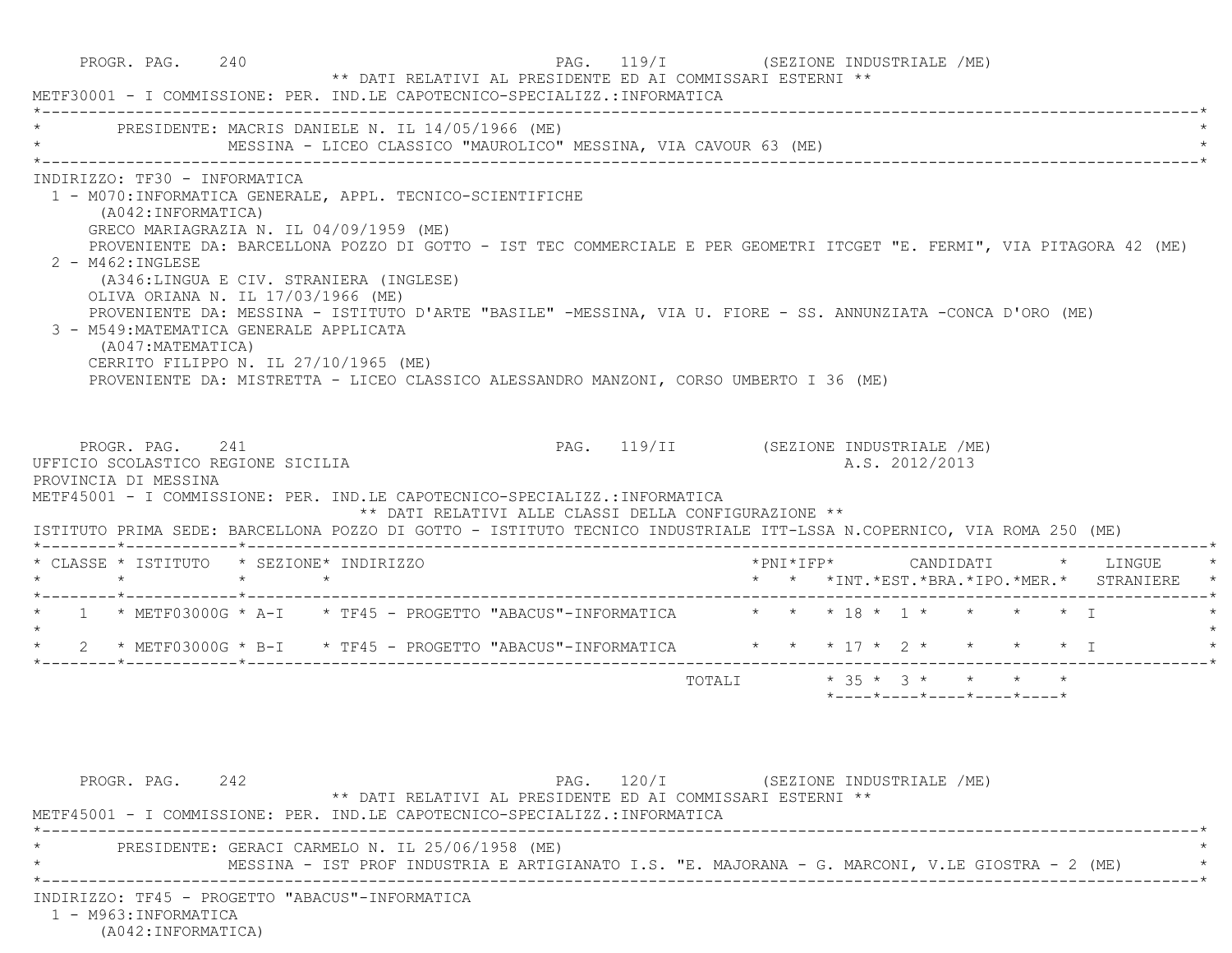| 2 - M961: CALCOLO DELLE PROBABILITA', STATIS., RICERCA OPER.<br>(A048: MATEMATICA APPLICATA)<br>TORRE DOMENICA N. IL 10/05/1967 (ME)<br>PROVENIENTE DA: LIPARI - IST TEC COMMERCIALE E PER GEOMETRI ISA CONTI ELLER VAINICHER, VIA TORRENTE S.LUCIA (ME)<br>3 - SR72:LINGUA STRANIERA (INGLESE)<br>(A346:LINGUA E CIV. STRANIERA (INGLESE)<br>TRIO MARIA GIUSEPPA N. IL 18/02/1956 (ME)<br>PROVENIENTE DA: MILAZZO - ISTITUTO TECNICO INDUSTRIALE ISTITUTO TECNICO TECNOLOGICO E, VIA TRE MONTI (ME) |                                                                                                    | PROVENIENTE DA: MILAZZO - IST TEC COMMERCIALE E PER GEOMETRI I.T. L.DA VINCI ECONOMICO TECN, VIA COLONNELLO MAGISTRI (ME |  |
|------------------------------------------------------------------------------------------------------------------------------------------------------------------------------------------------------------------------------------------------------------------------------------------------------------------------------------------------------------------------------------------------------------------------------------------------------------------------------------------------------|----------------------------------------------------------------------------------------------------|--------------------------------------------------------------------------------------------------------------------------|--|
| PROGR. PAG. 243<br>UFFICIO SCOLASTICO REGIONE SICILIA<br>PROVINCIA DI MESSINA<br>METF45002 - II COMMISSIONE: PER. IND.LE CAPOTECNICO-SPECIALIZZ.:INFORMATICA<br>ISTITUTO PRIMA SEDE: MESSINA - ISTITUTO TECNICO INDUSTRIALE ITI "VERONA TRENTO" MESSINA, VIA UGO BASSI 148 (ME)                                                                                                                                                                                                                      | PAG. 120/II (SEZIONE INDUSTRIALE /ME)<br>** DATI RELATIVI ALLE CLASSI DELLA CONFIGURAZIONE **      | A.S. 2012/2013                                                                                                           |  |
| * CLASSE * ISTITUTO * SEZIONE* INDIRIZZO                                                                                                                                                                                                                                                                                                                                                                                                                                                             |                                                                                                    | *PNI*IFP*     CANDIDATI    *   LINGUE                                                                                    |  |
| $\star$<br>$\star$ $\star$                                                                                                                                                                                                                                                                                                                                                                                                                                                                           |                                                                                                    | * * *INT. *EST. *BRA. *IPO. *MER. * STRANIERE                                                                            |  |
| * 1 * METF02701R * A * TF45 - PROGETTO "ABACUS"-INFORMATICA * * * 23 * 1 * * * * * T                                                                                                                                                                                                                                                                                                                                                                                                                 |                                                                                                    |                                                                                                                          |  |
| $\star$<br>2 * METF02701R * A-1 * TF51 - ELETTROT. ED AUTOM.                                                                                                                                                                                                                                                                                                                                                                                                                                         |                                                                                                    | * * * 11 * 5 * * * * * I                                                                                                 |  |
|                                                                                                                                                                                                                                                                                                                                                                                                                                                                                                      |                                                                                                    | TOTALI * 34 * 6 * * * * *<br>$*$ ---- $*$ ---- $*$ ---- $*$ ---- $*$ ---- $*$                                            |  |
| PROGR. PAG. 244<br>METF45002 - II COMMISSIONE: PER. IND.LE CAPOTECNICO-SPECIALIZZ.:INFORMATICA<br>PRESIDENTE: SAGLIMBENI MARCELLO FILIPPO N. IL 07/09/1953 (AN)<br>MESSINA - LICEO SCIENTIFICO "ARCHIMEDE" MESSINA, V.LE REG. MARGHERITA 3 (ME)                                                                                                                                                                                                                                                      | PAG. 121/I (SEZIONE INDUSTRIALE /ME)<br>** DATI RELATIVI AL PRESIDENTE ED AI COMMISSARI ESTERNI ** |                                                                                                                          |  |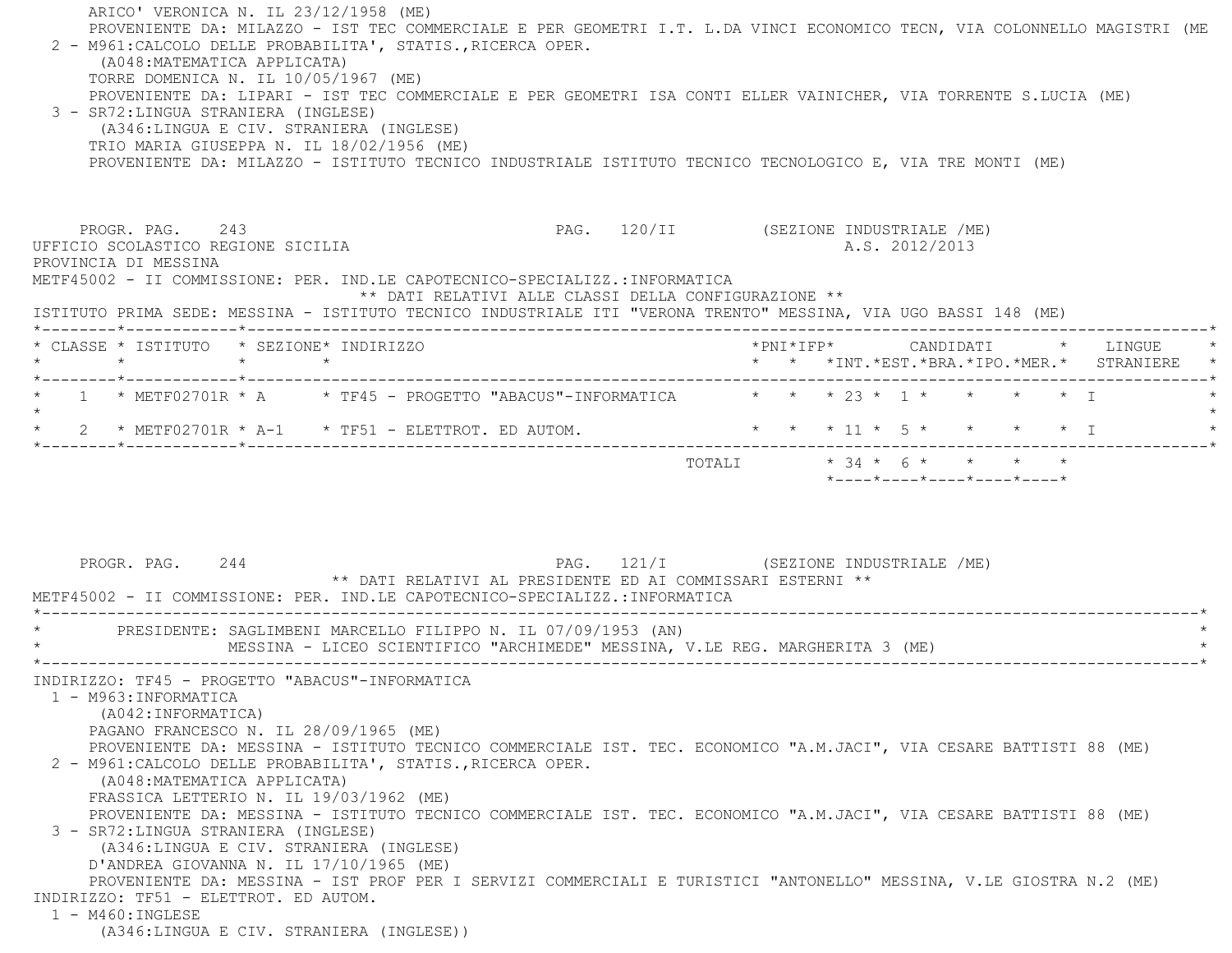| 2 - M462: INGLESE<br>3 - M292: IMPIANTI ELETTRICI<br>4 - M568: MATEMATICA<br>(A047: MATEMATICA) | PROVENIENTE DA: MESSINA - IST PROF PER I SERVIZI COMMERCIALI E TURISTICI "ANTONELLO" MESSINA, V.LE GIOSTRA N.2 (ME)<br>(A346:LINGUA E CIV. STRANIERA (INGLESE))<br>D'ANDREA GIOVANNA N. IL $17/10/1965$ (ME)<br>PROVENIENTE DA: MESSINA - IST PROF PER I SERVIZI COMMERCIALI E TURISTICI "ANTONELLO" MESSINA, V.LE GIOSTRA N.2 (ME)<br>(A035: ELETTROTECNICA ED APPLICAZIONI)<br>ESPOSITO PASQUALE RICCARDO N. IL 23/09/1954 (ME)<br>PROVENIENTE DA: BARCELLONA POZZO DI GOTTO - ISTITUTO TECNICO INDUSTRIALE ITT-LSSA N.COPERNICO, VIA ROMA 250 (ME)<br>MONTE MICHELE N. IL 03/11/1959 (ME)<br>PROVENIENTE DA: BROLO - IST PROF PER I SERVIZI ALBERGHIERI E RISTORAZIONE "GEPY FARANDA" BROLO, C/DA PETRARO (ME) |                                                                                                    |                                                                                             |  |                                                                                         |  |                                                                          |
|-------------------------------------------------------------------------------------------------|-------------------------------------------------------------------------------------------------------------------------------------------------------------------------------------------------------------------------------------------------------------------------------------------------------------------------------------------------------------------------------------------------------------------------------------------------------------------------------------------------------------------------------------------------------------------------------------------------------------------------------------------------------------------------------------------------------------------|----------------------------------------------------------------------------------------------------|---------------------------------------------------------------------------------------------|--|-----------------------------------------------------------------------------------------|--|--------------------------------------------------------------------------|
| PROGR. PAG. 245                                                                                 |                                                                                                                                                                                                                                                                                                                                                                                                                                                                                                                                                                                                                                                                                                                   | PAG. 121/II (SEZIONE INDUSTRIALE /ME)                                                              |                                                                                             |  |                                                                                         |  |                                                                          |
| UFFICIO SCOLASTICO REGIONE SICILIA<br>PROVINCIA DI MESSINA                                      | METF50001 - I COMMISSIONE: PER. IND.LE CAPOTEC.-SPECIAL:ELETTRON.E TELECOMUN.<br>ISTITUTO PRIMA SEDE: MILAZZO - ISTITUTO TECNICO INDUSTRIALE ISTITUTO TECNICO TECNOLOGICO E, VIA TRE MONTI (ME)                                                                                                                                                                                                                                                                                                                                                                                                                                                                                                                   | ** DATI RELATIVI ALLE CLASSI DELLA CONFIGURAZIONE **                                               |                                                                                             |  | A.S. 2012/2013                                                                          |  |                                                                          |
|                                                                                                 | * CLASSE * ISTITUTO * SEZIONE* INDIRIZZO                                                                                                                                                                                                                                                                                                                                                                                                                                                                                                                                                                                                                                                                          |                                                                                                    |                                                                                             |  |                                                                                         |  | *PNI*IFP* CANDIDATI * LINGUE<br>* * *INT.*EST.*BRA.*IPO.*MER.* STRANIERE |
|                                                                                                 | $1 \times$ METF020001 $*$ A-1 $*$ TF50 - ELETTR. E TELECOM.                                                                                                                                                                                                                                                                                                                                                                                                                                                                                                                                                                                                                                                       |                                                                                                    |                                                                                             |  | $\star$ $\star$ $\star$ $\gamma$ $\star$ $\star$ $\star$ $\star$ $\star$ $\star$ $\tau$ |  |                                                                          |
|                                                                                                 | 2 * METF020001 * B-2 * TF50 - ELETTR. E TELECOM.<br>$\star$ $\star$ B-4 $\star$ TF50 - ELETTR. E TELECOM.                                                                                                                                                                                                                                                                                                                                                                                                                                                                                                                                                                                                         |                                                                                                    | $\star$ $\star$ $\star$ $\frac{1}{1}$ $\star$ $\star$ $\star$ $\star$ $\star$ $\frac{1}{1}$ |  | * * * 18 * * * * * * I                                                                  |  |                                                                          |
|                                                                                                 |                                                                                                                                                                                                                                                                                                                                                                                                                                                                                                                                                                                                                                                                                                                   |                                                                                                    |                                                                                             |  | *----*---*----*----*----*                                                               |  |                                                                          |
| PROGR. PAG. 246                                                                                 | METF50001 - I COMMISSIONE: PER. IND.LE CAPOTEC.-SPECIAL:ELETTRON.E TELECOMUN.                                                                                                                                                                                                                                                                                                                                                                                                                                                                                                                                                                                                                                     | PAG. 122/I (SEZIONE INDUSTRIALE /ME)<br>** DATI RELATIVI AL PRESIDENTE ED AI COMMISSARI ESTERNI ** |                                                                                             |  |                                                                                         |  |                                                                          |
|                                                                                                 | * PRESIDENTE: LONGO TOMMASO N. IL 03/07/1957 (ME)<br>MESSINA - LICEO SCIENTIFICO "SEGUENZA" MESSINA, VIA S. AGOSTINO N.1 (ME)                                                                                                                                                                                                                                                                                                                                                                                                                                                                                                                                                                                     |                                                                                                    |                                                                                             |  |                                                                                         |  |                                                                          |
|                                                                                                 |                                                                                                                                                                                                                                                                                                                                                                                                                                                                                                                                                                                                                                                                                                                   |                                                                                                    |                                                                                             |  |                                                                                         |  |                                                                          |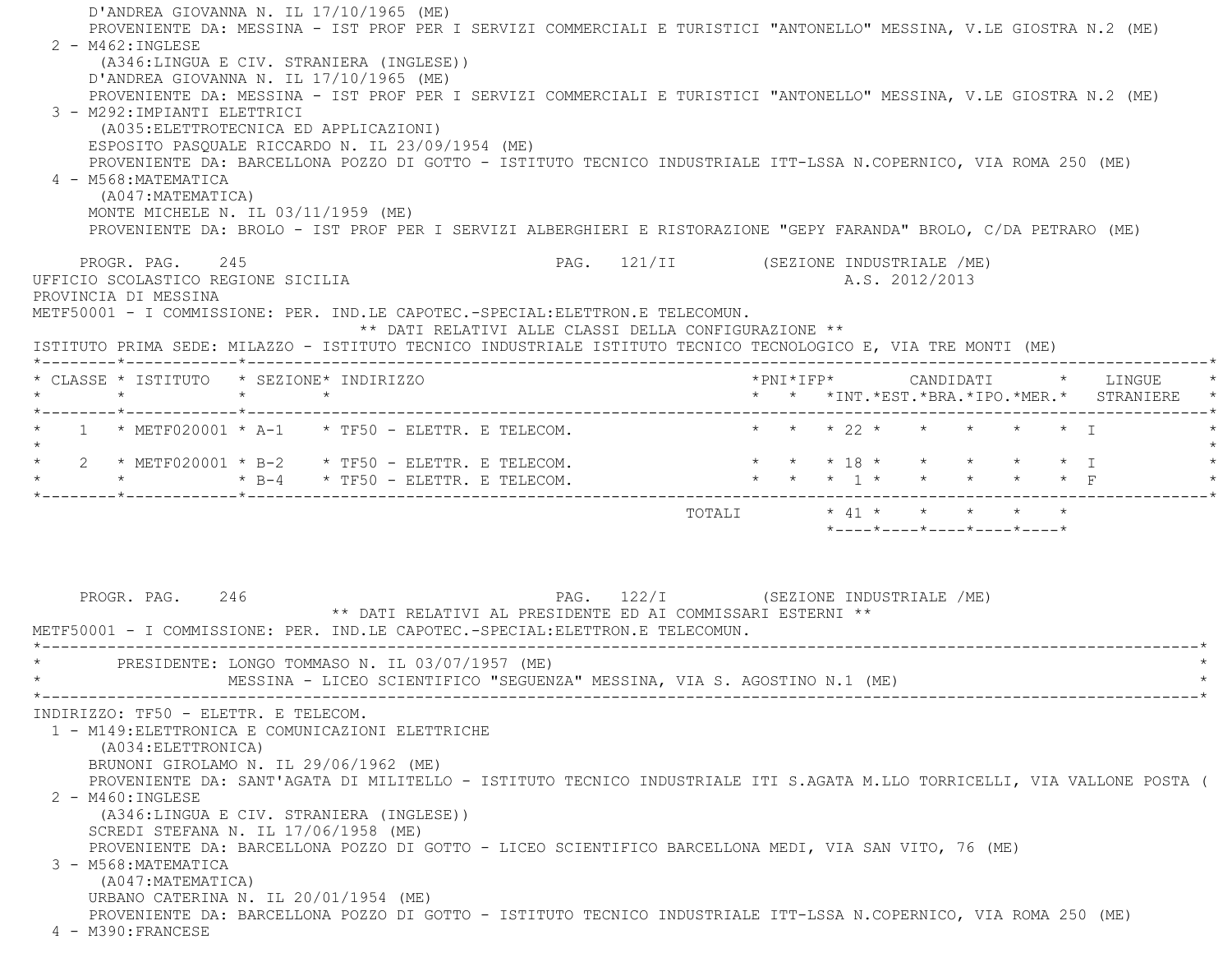(A246:LINGUA E CIV. STRANIERA (FRANCESE)) D'ARRIGO CONCETTA N. IL 06/06/1958 (ME) PROVENIENTE DA: MESSINA - ISTITUTO MAGISTRALE LICEO LING. E SCIENZE UMANE "B, VIALE ANNUNZIATA N. 10/A - RIONE MATTEOTTI PROGR. PAG. 247 22/II (SEZIONE INDUSTRIALE /ME) UFFICIO SCOLASTICO REGIONE SICILIA A.S. 2012/2013 PROVINCIA DI MESSINA METF50002 - II COMMISSIONE: PER. IND.LE CAPOTEC.-SPECIAL:ELETTRON.E TELECOMUN. \*\* DATI RELATIVI ALLE CLASSI DELLA CONFIGURAZIONE \*\* ISTITUTO PRIMA SEDE: MESSINA - ISTITUTO TECNICO INDUSTRIALE ITI "VERONA TRENTO" MESSINA, VIA UGO BASSI 148 (ME) \*--------\*------------\*-------------------------------------------------------------------------------------------------------\* \* CLASSE \* ISTITUTO \* SEZIONE\* INDIRIZZO \*PNI\*IFP\* CANDIDATI \* LINGUE \* \* \* \* \* \* \* \*INT.\*EST.\*BRA.\*IPO.\*MER.\* STRANIERE \* \*--------\*------------\*-------------------------------------------------------------------------------------------------------\*\* 1 \* METF02701R \* C \* TF50 - ELETTR. E TELECOM. \* \* \* \* 17 \* \* \* \* \* \* \* I  $\star$  \* 2 \* METF02701R \* D \* TF50 - ELETTR. E TELECOM. \* \* \* 13 \* 7 \* \* \* \* I \* \*--------\*------------\*-------------------------------------------------------------------------------------------------------\*TOTALI  $* 30 * 7 * * * * * * *$  \*----\*----\*----\*----\*----\*PROGR. PAG. 248 2009 PAG. 248 PAG. 223/I (SEZIONE INDUSTRIALE /ME) \*\* DATI RELATIVI AL PRESIDENTE ED AI COMMISSARI ESTERNI \*\* METF50002 - II COMMISSIONE: PER. IND.LE CAPOTEC.-SPECIAL:ELETTRON.E TELECOMUN. \*----------------------------------------------------------------------------------------------------------------------------\*PRESIDENTE: GASPARRO ANTONIA N. IL 22/10/1948 (ME) SANT'AGATA DI MILITELLO - LICEO CLASSICO LICEO CLASSICO " SCIASCIA ", C/DA CANNAMELATA S.N.C. (ME) \*----------------------------------------------------------------------------------------------------------------------------\* INDIRIZZO: TF50 - ELETTR. E TELECOM. 1 - M149:ELETTRONICA E COMUNICAZIONI ELETTRICHE (A034:ELETTRONICA) MATRANGA GABRIELLA N. IL 07/01/1959 (PA) PROVENIENTE DA: MILAZZO - ISTITUTO TECNICO INDUSTRIALE ISTITUTO TECNICO TECNOLOGICO E, VIA TRE MONTI (ME) 2 - M460:INGLESE (A346:LINGUA E CIV. STRANIERA (INGLESE)) ANDRONACO LETTERIA N. IL 20/08/1960 (ME) PROVENIENTE DA: MESSINA - IST PROF PER I SERVIZI COMMERCIALI E TURISTICI "ANTONELLO" MESSINA, V.LE GIOSTRA N.2 (ME) 3 - M568:MATEMATICA (A047:MATEMATICA) BARILARO MARIA N. IL 04/04/1961 (VV) PROVENIENTE DA: MESSINA - IST PROF PER I SERVIZI COMMERCIALI E TURISTICI "ANTONELLO" MESSINA, V.LE GIOSTRA N.2 (ME) PROGR. PAG. 249 **PROGR. PAG. 249** PAG. 123/II (SEZIONE INDUSTRIALE /ME) UFFICIO SCOLASTICO REGIONE SICILIA A.S. 2012/2013 PROVINCIA DI MESSINA METF50003 - III COMMISSIONE: PER. IND.LE CAPOTEC.-SPECIAL:ELETTRON.E TELECOMUN. \*\* DATI RELATIVI ALLE CLASSI DELLA CONFIGURAZIONE \*\* ISTITUTO PRIMA SEDE: SANT'AGATA DI MILITELLO - ISTITUTO TECNICO INDUSTRIALE ITI S.AGATA M.LLO TORRICELLI, VIA VALLONE POSTA (M \*--------\*------------\*-------------------------------------------------------------------------------------------------------\*\* CLASSE \* ISTITUTO \* SEZIONE\* INDIRIZZO \*PNI\*IFP\* CANDIDATI \* LINGUE \*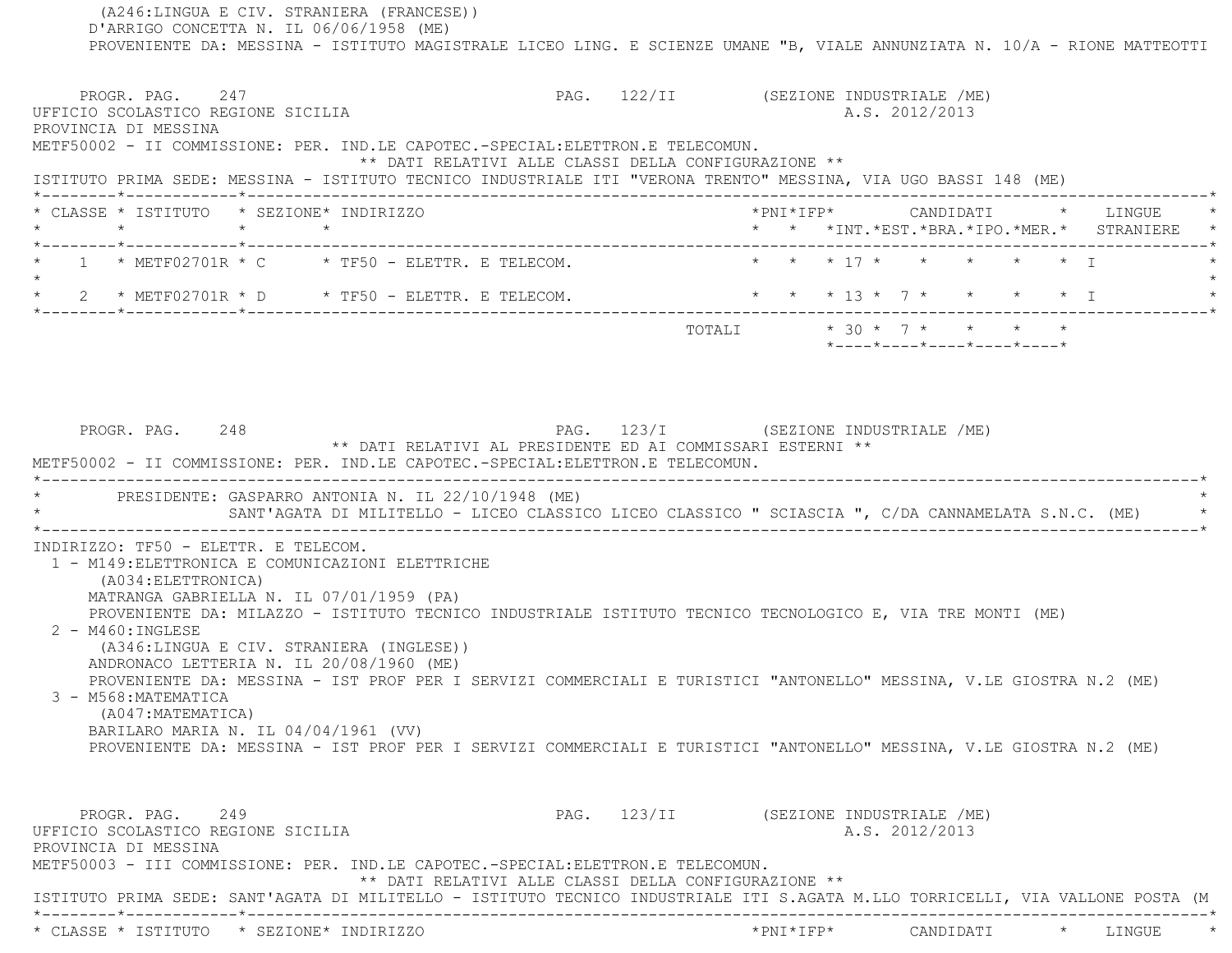|                                                                                                                                                                                                                                                                                                                                                                                                                                                                                                                                                                                                                                                                                                                                                                                                                                                                        | * * *INT.*EST.*BRA.*IPO.*MER.* STRANIERE                                                                                                                                                                                                                                                                                                                                                                                                                                                                                 |
|------------------------------------------------------------------------------------------------------------------------------------------------------------------------------------------------------------------------------------------------------------------------------------------------------------------------------------------------------------------------------------------------------------------------------------------------------------------------------------------------------------------------------------------------------------------------------------------------------------------------------------------------------------------------------------------------------------------------------------------------------------------------------------------------------------------------------------------------------------------------|--------------------------------------------------------------------------------------------------------------------------------------------------------------------------------------------------------------------------------------------------------------------------------------------------------------------------------------------------------------------------------------------------------------------------------------------------------------------------------------------------------------------------|
| $1$ * METF040006 * A-EL * TF50 - ELETTR. E TELECOM.                                                                                                                                                                                                                                                                                                                                                                                                                                                                                                                                                                                                                                                                                                                                                                                                                    | * * * 12 * 1 * *<br>$\star$ $\star$ T                                                                                                                                                                                                                                                                                                                                                                                                                                                                                    |
| $\star$                                                                                                                                                                                                                                                                                                                                                                                                                                                                                                                                                                                                                                                                                                                                                                                                                                                                | $\star$ $\star$ $\star$ $\circ$ $\star$ $\star$ $\star$ $\star$ $\star$ $\star$ $\downarrow$                                                                                                                                                                                                                                                                                                                                                                                                                             |
|                                                                                                                                                                                                                                                                                                                                                                                                                                                                                                                                                                                                                                                                                                                                                                                                                                                                        | $\texttt{TOTALI}\qquad \qquad \star\;\;24\;\;\star\;\;\;1\;\;\star\;\;\;\;\;\star\;\;\;\;\;\star\;\;\;\;\;\star\;\;\;\;\star\;\;\;\;\star\;\;\;\;\star\;\;\;\;\star\;\;\;\;\star\;\;\;\;\star\;\;\;\;\star\;\;\;\;\star\;\;\;\;\star\;\;\;\star\;\;\;\star\;\;\;\star\;\;\;\star\;\;\;\star\;\;\;\star\;\;\;\star\;\;\;\star\;\;\;\star\;\;\;\star\;\;\;\star\;\;\;\star\;\;\;\star\;\;\;\star\;\;\;\star\;\;\;\star\;\;\;\star\;\;\;\star\;\;\;\star\;\;\;\star\;\;\;\star\;\;\;\star\;\$<br>*----*----*----*----*----* |
| PROGR. PAG. 250<br>** DATI RELATIVI AL PRESIDENTE ED AI COMMISSARI ESTERNI **<br>METF50003 - III COMMISSIONE: PER. IND.LE CAPOTEC.-SPECIAL:ELETTRON.E TELECOMUN.                                                                                                                                                                                                                                                                                                                                                                                                                                                                                                                                                                                                                                                                                                       | PAG. 124/I (SEZIONE INDUSTRIALE /ME)                                                                                                                                                                                                                                                                                                                                                                                                                                                                                     |
| * PRESIDENTE: RICCIARDELLO MARIA N. IL 05/12/1959 (ME)                                                                                                                                                                                                                                                                                                                                                                                                                                                                                                                                                                                                                                                                                                                                                                                                                 | BROLO - IST PROF PER I SERVIZI ALBERGHIERI E RISTORAZIONE "GEPY FARANDA" BROLO, C/DA PETRARO (ME)                                                                                                                                                                                                                                                                                                                                                                                                                        |
| (A034: ELETTRONICA)<br>MARCHESE GIUSEPPE N. IL 01/01/1958 (ME)<br>PROVENIENTE DA: MILAZZO - ISTITUTO TECNICO INDUSTRIALE ISTITUTO TECNICO TECNOLOGICO E, VIA TRE MONTI (ME)<br>$2 - M460$ : INGLESE<br>(A346:LINGUA E CIV. STRANIERA (INGLESE))<br>CALABRO' CARMELA N. IL 16/12/1959 (ME)<br>PROVENIENTE DA: BARCELLONA POZZO DI GOTTO - IST PROF INDUSTRIA E ARTIGIANATO I.P.S.I.A., VICO PICARDI (ME)<br>3 - M568: MATEMATICA<br>(A047:MATEMATICA)<br>DI COSTA MARIA CONCETTA N. IL 09/12/1972 (ME)<br>PROVENIENTE DA: BARCELLONA POZZO DI GOTTO - IST PROF INDUSTRIA E ARTIGIANATO I.P.S.I.A., VICO PICARDI (ME)<br>4 - M390: FRANCESE<br>(A246:LINGUA E CIV. STRANIERA (FRANCESE))<br>DI MARCO GIUSEPPA MARIA SARN. IL 26/01/1958 (ME)<br>PROVENIENTE DA: CAPO D'ORLANDO - IST TEC COMMERCIALE E PER GEOMETRI ITC CAPO D'ORLANDO MERENDINO, VIA ANDREA DORIA, 78 ( |                                                                                                                                                                                                                                                                                                                                                                                                                                                                                                                          |
| PROGR. PAG. 251<br>UFFICIO SCOLASTICO REGIONE SICILIA<br>PROVINCIA DI MESSINA<br>METF51001 - I COMMISSIONE: PER. IND.LE CAPOTEC.-SPECIAL.:ELETTROTEC.E AUTOMAZ<br>** DATI RELATIVI ALLE CLASSI DELLA CONFIGURAZIONE **<br>ISTITUTO PRIMA SEDE: BARCELLONA POZZO DI GOTTO - ISTITUTO TECNICO INDUSTRIALE ITT-LSSA N.COPERNICO, VIA ROMA 250 (ME)                                                                                                                                                                                                                                                                                                                                                                                                                                                                                                                        | PAG. 124/II (SEZIONE INDUSTRIALE /ME)<br>A.S. 2012/2013                                                                                                                                                                                                                                                                                                                                                                                                                                                                  |
| * CLASSE * ISTITUTO * SEZIONE* INDIRIZZO<br>$\star$<br>$\star$ $\star$                                                                                                                                                                                                                                                                                                                                                                                                                                                                                                                                                                                                                                                                                                                                                                                                 | $*PNI*IFP* \qquad \qquad \text{CANDIDATI} \qquad \qquad * \qquad \text{LINGUE} \qquad \qquad *$                                                                                                                                                                                                                                                                                                                                                                                                                          |
| $1 \rightarrow METF03000G \star A-E \star TF51 - ELETTROT$ . ED AUTOM.                                                                                                                                                                                                                                                                                                                                                                                                                                                                                                                                                                                                                                                                                                                                                                                                 | * * *INT.*EST.*BRA.*IPO.*MER.* STRANIERE *<br>* * * 21 * 3 * * * * * T                                                                                                                                                                                                                                                                                                                                                                                                                                                   |
| 2 * METF03000G * B-E * TF51 - ELETTROT. ED AUTOM.                                                                                                                                                                                                                                                                                                                                                                                                                                                                                                                                                                                                                                                                                                                                                                                                                      | * * * 22 * * * * * * I                                                                                                                                                                                                                                                                                                                                                                                                                                                                                                   |
|                                                                                                                                                                                                                                                                                                                                                                                                                                                                                                                                                                                                                                                                                                                                                                                                                                                                        |                                                                                                                                                                                                                                                                                                                                                                                                                                                                                                                          |
|                                                                                                                                                                                                                                                                                                                                                                                                                                                                                                                                                                                                                                                                                                                                                                                                                                                                        | *----*----*----*----*----*                                                                                                                                                                                                                                                                                                                                                                                                                                                                                               |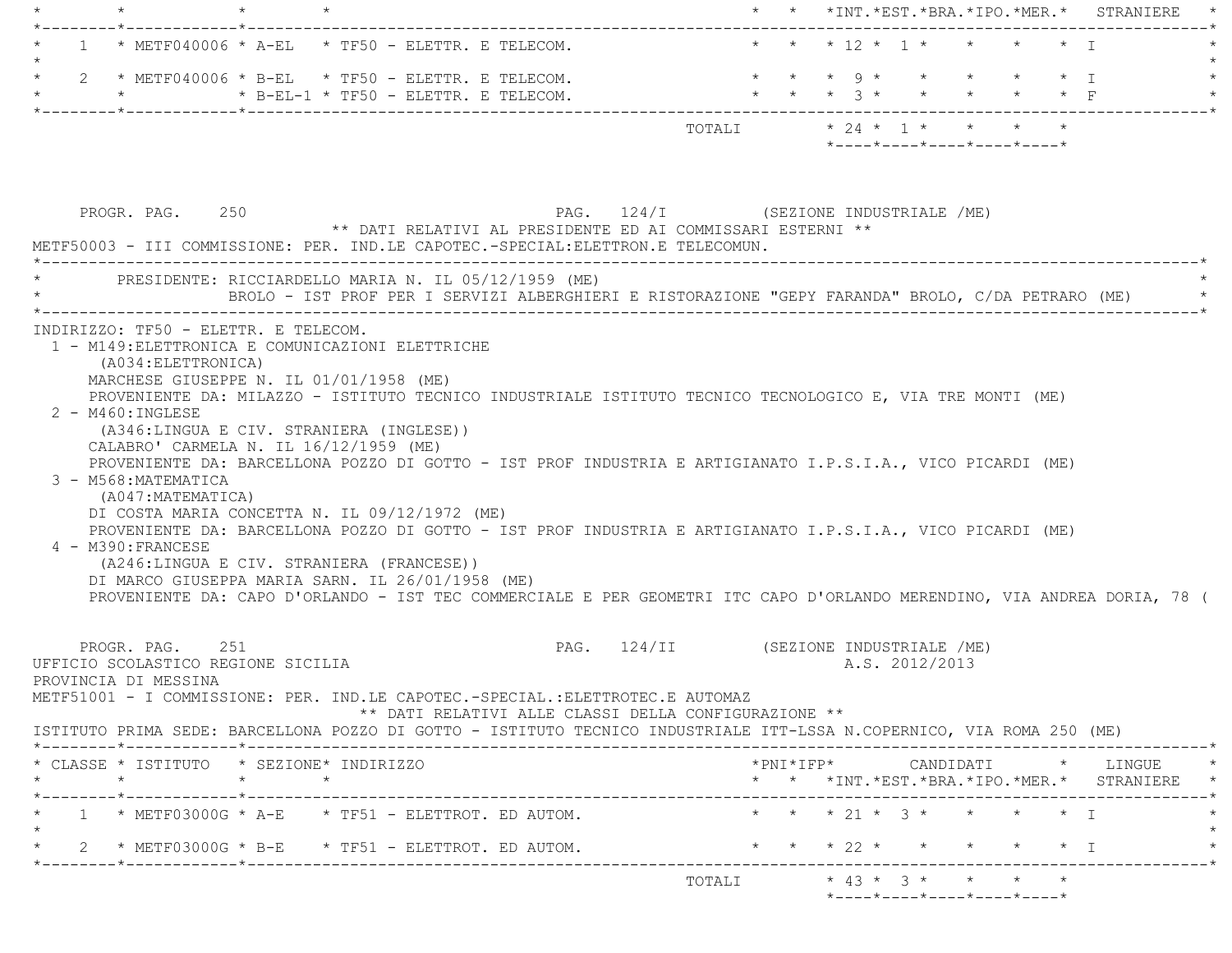| PRESIDENTE: PASSANITI VINCENZA N. IL 19/02/1963 (ME)<br>MESSINA - ISTITUTO TECNICO INDUSTRIALE ITI "VERONA TRENTO" MESSINA, VIA UGO BASSI 148 (ME)<br>INDIRIZZO: TF51 - ELETTROT. ED AUTOM.<br>1 - M292: IMPIANTI ELETTRICI<br>(A035: ELETTROTECNICA ED APPLICAZIONI)<br>MANGRAVITI GIUSEPPE N. IL 08/08/1959 (ME)<br>PROVENIENTE DA: MESSINA - ISTITUTO TECNICO NAUTICO ITN "CAIO DUILIO", VIA G. LA FARINA 70 (ME)<br>2 - M568: MATEMATICA<br>(A047:MATEMATICA)<br>MERCIECA ALDO N. IL 24/01/1951 (ME)<br>PROVENIENTE DA: MESSINA - ISTITUTO TECNICO INDUSTRIALE ITI "VERONA TRENTO" MESSINA, VIA UGO BASSI 148 (ME)<br>3 - M460: INGLESE<br>(A346:LINGUA E CIV. STRANIERA (INGLESE))<br>VALENTI GIUSEPPINA N. IL 19/11/1960 (ME)<br>PROVENIENTE DA: CAPO D'ORLANDO - ISTITUTO D'ARTE LICEO ARTISTICO, VIA TORRENTE FORNO, 4 (ME)<br>PROGR. PAG. 253<br>PAG. 125/II (SEZIONE INDUSTRIALE /ME)<br>UFFICIO SCOLASTICO REGIONE SICILIA<br>A.S. 2012/2013<br>PROVINCIA DI MESSINA<br>METF51002 - II COMMISSIONE: PER. IND.LE CAPOTEC.-SPECIAL.:ELETTROTEC.E AUTOMAZ<br>** DATI RELATIVI ALLE CLASSI DELLA CONFIGURAZIONE **<br>ISTITUTO PRIMA SEDE: MILAZZO - ISTITUTO TECNICO INDUSTRIALE ISTITUTO TECNICO TECNOLOGICO E, VIA TRE MONTI (ME)<br>* CLASSE * ISTITUTO * SEZIONE* INDIRIZZO<br>*PNI*IFP* CANDIDATI * LINGUE<br>$\star$ $\star$ $\star$<br>* * *INT. *EST. *BRA. *IPO. *MER. * STRANIERE<br>1 * METF020001 * A * TF51 - ELETTROT. ED AUTOM. * * * * 20 * * * * * * * * I<br>* * * 13 * * * * * * I<br>2 * METF020001 * B * TF51 - ELETTROT. ED AUTOM.<br>* * * 18 * * * * * * I | METF51001 - I COMMISSIONE: PER. IND.LE CAPOTEC.-SPECIAL.:ELETTROTEC.E AUTOMAZ |  |  |  |  |  |  |  |  |
|--------------------------------------------------------------------------------------------------------------------------------------------------------------------------------------------------------------------------------------------------------------------------------------------------------------------------------------------------------------------------------------------------------------------------------------------------------------------------------------------------------------------------------------------------------------------------------------------------------------------------------------------------------------------------------------------------------------------------------------------------------------------------------------------------------------------------------------------------------------------------------------------------------------------------------------------------------------------------------------------------------------------------------------------------------------------------------------------------------------------------------------------------------------------------------------------------------------------------------------------------------------------------------------------------------------------------------------------------------------------------------------------------------------------------------------------------------------------------------------------------------------------------------------------------------------------------------------------|-------------------------------------------------------------------------------|--|--|--|--|--|--|--|--|
|                                                                                                                                                                                                                                                                                                                                                                                                                                                                                                                                                                                                                                                                                                                                                                                                                                                                                                                                                                                                                                                                                                                                                                                                                                                                                                                                                                                                                                                                                                                                                                                            |                                                                               |  |  |  |  |  |  |  |  |
|                                                                                                                                                                                                                                                                                                                                                                                                                                                                                                                                                                                                                                                                                                                                                                                                                                                                                                                                                                                                                                                                                                                                                                                                                                                                                                                                                                                                                                                                                                                                                                                            |                                                                               |  |  |  |  |  |  |  |  |
|                                                                                                                                                                                                                                                                                                                                                                                                                                                                                                                                                                                                                                                                                                                                                                                                                                                                                                                                                                                                                                                                                                                                                                                                                                                                                                                                                                                                                                                                                                                                                                                            |                                                                               |  |  |  |  |  |  |  |  |
|                                                                                                                                                                                                                                                                                                                                                                                                                                                                                                                                                                                                                                                                                                                                                                                                                                                                                                                                                                                                                                                                                                                                                                                                                                                                                                                                                                                                                                                                                                                                                                                            |                                                                               |  |  |  |  |  |  |  |  |
|                                                                                                                                                                                                                                                                                                                                                                                                                                                                                                                                                                                                                                                                                                                                                                                                                                                                                                                                                                                                                                                                                                                                                                                                                                                                                                                                                                                                                                                                                                                                                                                            |                                                                               |  |  |  |  |  |  |  |  |
|                                                                                                                                                                                                                                                                                                                                                                                                                                                                                                                                                                                                                                                                                                                                                                                                                                                                                                                                                                                                                                                                                                                                                                                                                                                                                                                                                                                                                                                                                                                                                                                            |                                                                               |  |  |  |  |  |  |  |  |
|                                                                                                                                                                                                                                                                                                                                                                                                                                                                                                                                                                                                                                                                                                                                                                                                                                                                                                                                                                                                                                                                                                                                                                                                                                                                                                                                                                                                                                                                                                                                                                                            |                                                                               |  |  |  |  |  |  |  |  |
| *----*----*----*----*----*                                                                                                                                                                                                                                                                                                                                                                                                                                                                                                                                                                                                                                                                                                                                                                                                                                                                                                                                                                                                                                                                                                                                                                                                                                                                                                                                                                                                                                                                                                                                                                 |                                                                               |  |  |  |  |  |  |  |  |
|                                                                                                                                                                                                                                                                                                                                                                                                                                                                                                                                                                                                                                                                                                                                                                                                                                                                                                                                                                                                                                                                                                                                                                                                                                                                                                                                                                                                                                                                                                                                                                                            |                                                                               |  |  |  |  |  |  |  |  |
| PAG. 126/I (SEZIONE INDUSTRIALE /ME)<br>PROGR. PAG. 254<br>** DATI RELATIVI AL PRESIDENTE ED AI COMMISSARI ESTERNI **<br>METF51002 - II COMMISSIONE: PER. IND.LE CAPOTEC.-SPECIAL.:ELETTROTEC.E AUTOMAZ<br>PRESIDENTE: DE MEO AMALIA N. IL 19/09/1950 (ME)                                                                                                                                                                                                                                                                                                                                                                                                                                                                                                                                                                                                                                                                                                                                                                                                                                                                                                                                                                                                                                                                                                                                                                                                                                                                                                                                 |                                                                               |  |  |  |  |  |  |  |  |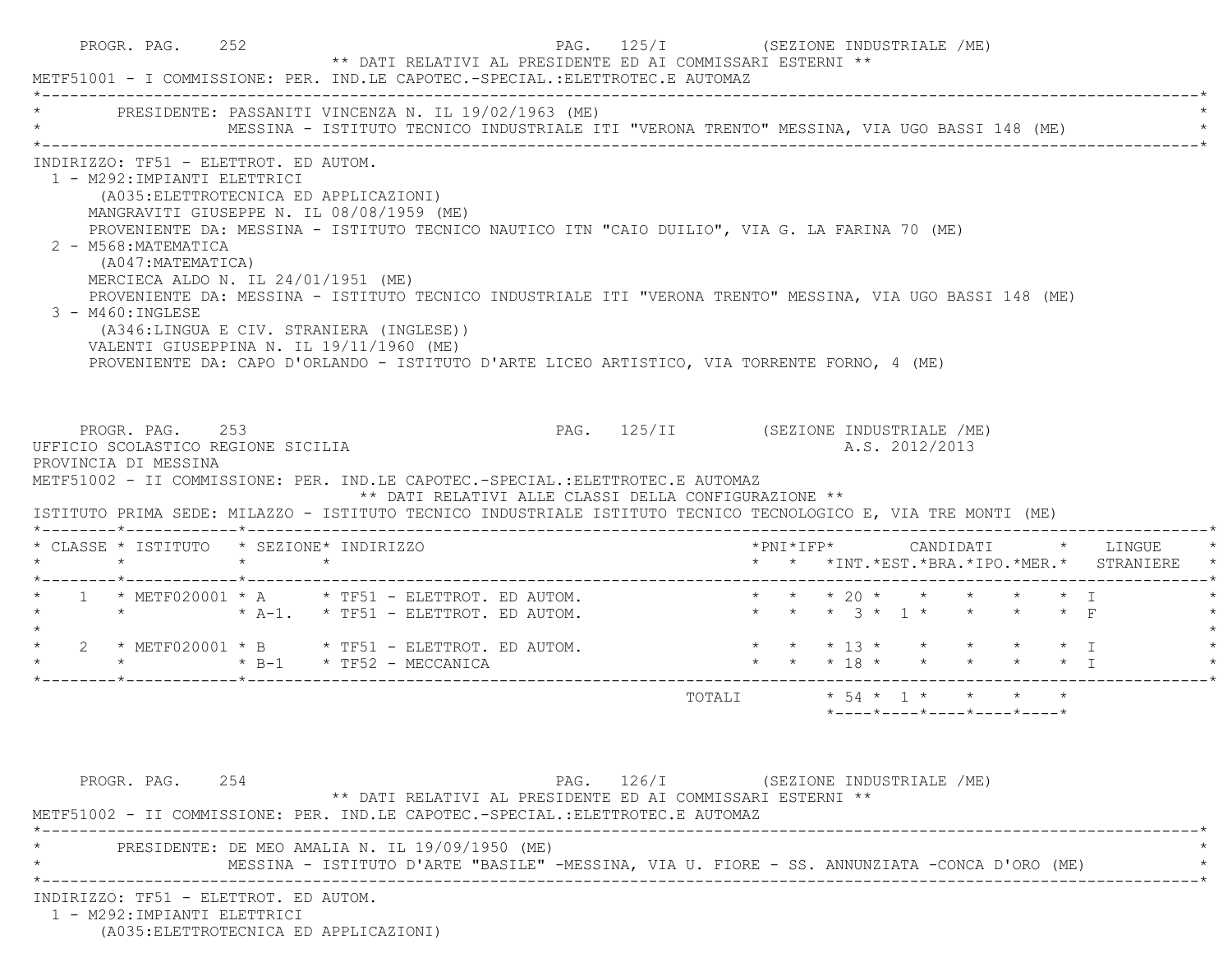ORECCHIO SALVATORE N. IL 22/09/1956 (ME) PROVENIENTE DA: MESSINA - IST PROF INDUSTRIA E ARTIGIANATO I.S. "E. MAJORANA - G. MARCONI, V.LE GIOSTRA - 2 (ME) 2 - M568:MATEMATICA (A047:MATEMATICA) SOTTILE ANGELA N. IL 13/05/1965 (ME) PROVENIENTE DA: BARCELLONA POZZO DI GOTTO - ISTITUTO TECNICO INDUSTRIALE ITT-LSSA N.COPERNICO, VIA ROMA 250 (ME) 3 - M460:INGLESE (A346:LINGUA E CIV. STRANIERA (INGLESE)) FALLUCCA MARIA CRISTINA N. IL 16/02/1967 (PA) PROVENIENTE DA: MISTRETTA - LICEO CLASSICO ALESSANDRO MANZONI, CORSO UMBERTO I 36 (ME) 4 - M390:FRANCESE (A246:LINGUA E CIV. STRANIERA (FRANCESE)) CAPRI' ANTONELLA N. IL 22/10/1959 (ME) PROVENIENTE DA: MESSINA - IST PROF PER I SERVIZI COMMERCIALI E TURISTICI "ANTONELLO" MESSINA, V.LE GIOSTRA N.2 (ME) INDIRIZZO: TF52 - MECCANICA 1 - M568:MATEMATICA (A047:MATEMATICA) SOTTILE ANGELA N. IL 13/05/1965 (ME) PROVENIENTE DA: BARCELLONA POZZO DI GOTTO - ISTITUTO TECNICO INDUSTRIALE ITT-LSSA N.COPERNICO, VIA ROMA 250 (ME) 2 - M460:INGLESE (A346:LINGUA E CIV. STRANIERA (INGLESE)) FALLUCCA MARIA CRISTINA N. IL 16/02/1967 (PA) PROVENIENTE DA: MISTRETTA - LICEO CLASSICO ALESSANDRO MANZONI, CORSO UMBERTO I 36 (ME) 3 - M551:MACCHINE A FLUIDO (A020:DISCIPLINE MECCANICHE E TECNOLOGIA) MARTELLI SEBASTIANO N. IL 20/03/1967 (ME) PROVENIENTE DA: PATTI - IST PROF INDUSTRIA E ARTIGIANATO "GEPY FARANDA" PATTI, VIA KENNEDY, 2 (ME) PROGR. PAG. 255 PAG. 126/II (SEZIONE INDUSTRIALE /ME) UFFICIO SCOLASTICO REGIONE SICILIA A.S. 2012/2013 PROVINCIA DI MESSINAMETF52001 - I COMMISSIONE: PER. IND.LE CAPOTECNICO-SPECIALIZZ.NE:MECCANICA \*\* DATI RELATIVI ALLE CLASSI DELLA CONFIGURAZIONE \*\* ISTITUTO PRIMA SEDE: MESSINA - ISTITUTO TECNICO INDUSTRIALE ITI "VERONA TRENTO" MESSINA, VIA UGO BASSI 148 (ME) \*--------\*------------\*-------------------------------------------------------------------------------------------------------\* \* CLASSE \* ISTITUTO \* SEZIONE\* INDIRIZZO \*PNI\*IFP\* CANDIDATI \* LINGUE \* \* \* \* \* \* \* \*INT.\*EST.\*BRA.\*IPO.\*MER.\* STRANIERE \* \*--------\*------------\*-------------------------------------------------------------------------------------------------------\*1 \* METF02701R \* A-2 \* TF52 - MECCANICA \* \* \* \* \* \* \* \* \* \* \* \* \* \* \* \* I  $\star$ \* 2 \* METF02701R \* A-3 \* IB52 - MECCANICA \* \* \* \* \* \* \* \* \* \* \* \* \* \* \* I \* \* \* \* \* \* I \*--------\*------------\*-------------------------------------------------------------------------------------------------------\*TOTALI  $* 30 * 3 * * * * * * * *$ \*----\*----\*----\*----\*----\*

PROGR. PAG. 256 256 PAG. 127/I (SEZIONE INDUSTRIALE /ME) \*\* DATI RELATIVI AL PRESIDENTE ED AI COMMISSARI ESTERNI \*\*METF52001 - I COMMISSIONE: PER. IND.LE CAPOTECNICO-SPECIALIZZ.NE:MECCANICA \*----------------------------------------------------------------------------------------------------------------------------\*PRESIDENTE: MANGANO ANTONINO N. IL 03/03/1955 (ME) \* MESSINA - IST PROF PER I SERVIZI COMMERCIALI E TURISTICI "ANTONELLO" MESSINA, V.LE GIOSTRA N.2 (ME) \* \*----------------------------------------------------------------------------------------------------------------------------\*INDIRIZZO: TF52 - MECCANICA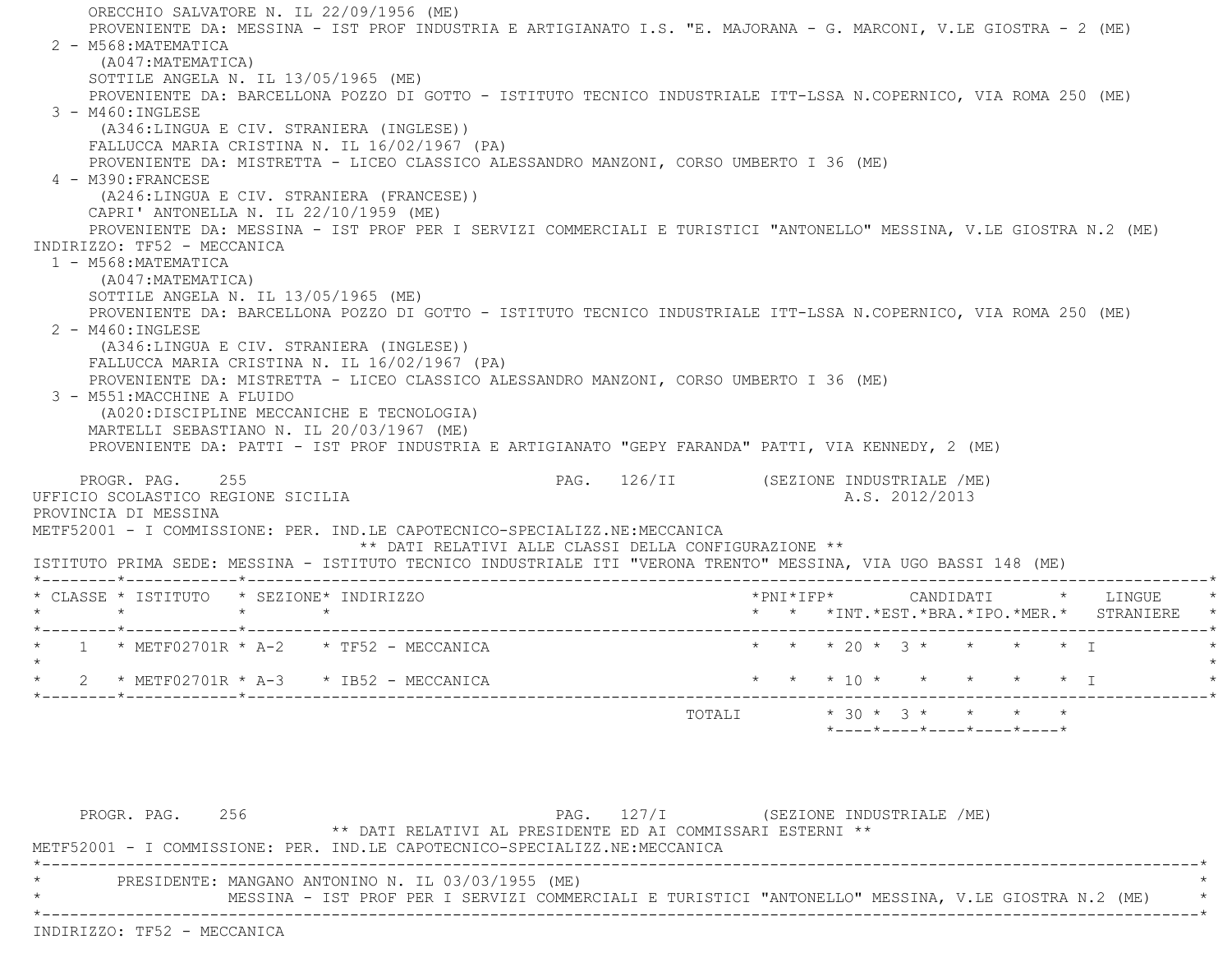1 - M178:ECONOMIA ED ORGANIZZAZIONE AZIENDALE (A020:DISCIPLINE MECCANICHE E TECNOLOGIA) FUGAZZOTTO GIUSEPPE N. IL 06/11/1961 (ME) PROVENIENTE DA: BARCELLONA POZZO DI GOTTO - IST PROF PER L'AGRICOLTURA E L'AMBIENTE I.P.S.A., CONTRADA MARGI (ME) 2 - M551:MACCHINE A FLUIDO (A020:DISCIPLINE MECCANICHE E TECNOLOGIA) FUGAZZOTTO GIUSEPPE N. IL 06/11/1961 (ME) PROVENIENTE DA: BARCELLONA POZZO DI GOTTO - IST PROF PER L'AGRICOLTURA E L'AMBIENTE I.P.S.A., CONTRADA MARGI (ME) 3 - M460:INGLESE (A346:LINGUA E CIV. STRANIERA (INGLESE)) LA SPINA MARIA CYNTHIA N. IL 12/01/1958 (ME) PROVENIENTE DA: MESSINA - LICEO SCIENTIFICO "SEGUENZA" MESSINA, VIA S. AGOSTINO N.1 (ME) 4 - M568:MATEMATICA (A047:MATEMATICA) DEL POPOLO BENEDETTA N. IL 04/02/1970 (ME) PROVENIENTE DA: GIARRE - IST PROF PER I SERVIZI ALBERGHIERI E RISTORAZIONE IPSSAR GIOVANNI FALCONE, VIA VENETO 4 (CT) INDIRIZZO: IB52 - MECCANICA 1 - M178:ECONOMIA ED ORGANIZZAZIONE AZIENDALE (A020:DISCIPLINE MECCANICHE E TECNOLOGIA) FUGAZZOTTO GIUSEPPE N. IL 06/11/1961 (ME) PROVENIENTE DA: BARCELLONA POZZO DI GOTTO - IST PROF PER L'AGRICOLTURA E L'AMBIENTE I.P.S.A., CONTRADA MARGI (ME) 2 - M551:MACCHINE A FLUIDO (A020:DISCIPLINE MECCANICHE E TECNOLOGIA) FUGAZZOTTO GIUSEPPE N. IL 06/11/1961 (ME) PROVENIENTE DA: BARCELLONA POZZO DI GOTTO - IST PROF PER L'AGRICOLTURA E L'AMBIENTE I.P.S.A., CONTRADA MARGI (ME) 3 - M460:INGLESE (A346:LINGUA E CIV. STRANIERA (INGLESE)) LA SPINA MARIA CYNTHIA N. IL 12/01/1958 (ME) PROVENIENTE DA: MESSINA - LICEO SCIENTIFICO "SEGUENZA" MESSINA, VIA S. AGOSTINO N.1 (ME) 4 - M568:MATEMATICA (A047:MATEMATICA) DEL POPOLO BENEDETTA N. IL 04/02/1970 (ME) PROVENIENTE DA: GIARRE - IST PROF PER I SERVIZI ALBERGHIERI E RISTORAZIONE IPSSAR GIOVANNI FALCONE, VIA VENETO 4 (CT) PROGR. PAG. 257 PAG. 127/II (SEZIONE INDUSTRIALE /ME) UFFICIO SCOLASTICO REGIONE SICILIA and a series of the series of the series of the series of the series of the series of the series of the series of the series of the series of the series of the series of the series of the PROVINCIA DI MESSINA METF52002 - II COMMISSIONE: PER. IND.LE CAPOTECNICO-SPECIALIZZ.NE:MECCANICA \*\* DATI RELATIVI ALLE CLASSI DELLA CONFIGURAZIONE \*\* ISTITUTO PRIMA SEDE: SANT'AGATA DI MILITELLO - ISTITUTO TECNICO INDUSTRIALE ITI S.AGATA M.LLO TORRICELLI, VIA VALLONE POSTA (M \*--------\*------------\*-------------------------------------------------------------------------------------------------------\* \* CLASSE \* ISTITUTO \* SEZIONE\* INDIRIZZO \*PNI\*IFP\* CANDIDATI \* LINGUE \* \* \* \* \* \* \* \*INT.\*EST.\*BRA.\*IPO.\*MER.\* STRANIERE \* \*--------\*------------\*-------------------------------------------------------------------------------------------------------\*1 \* METF040006 \* A \* TF52 - MECCANICA \* \* \* \* \* \* \* \* \* \* \* \* \* \* \* \* \* T  $\star$  \* 2 \* METF040006 \* B \* TF52 - MECCANICA \* \* \* 13 \* \* \* \* \* I \* \* \* \* B-1 \* TF52 - MECCANICA \* \* \* 2 \* \* \* \* \* F \* \*--------\*------------\*-------------------------------------------------------------------------------------------------------\*TOTALI  $* 39 * 1 * * * * * * *$ \*----\*----\*----\*----\*----\*

PROGR. PAG. 258 258 PAG. 128/I (SEZIONE INDUSTRIALE /ME) \*\* DATI RELATIVI AL PRESIDENTE ED AI COMMISSARI ESTERNI \*\*METF52002 - II COMMISSIONE: PER. IND.LE CAPOTECNICO-SPECIALIZZ.NE:MECCANICA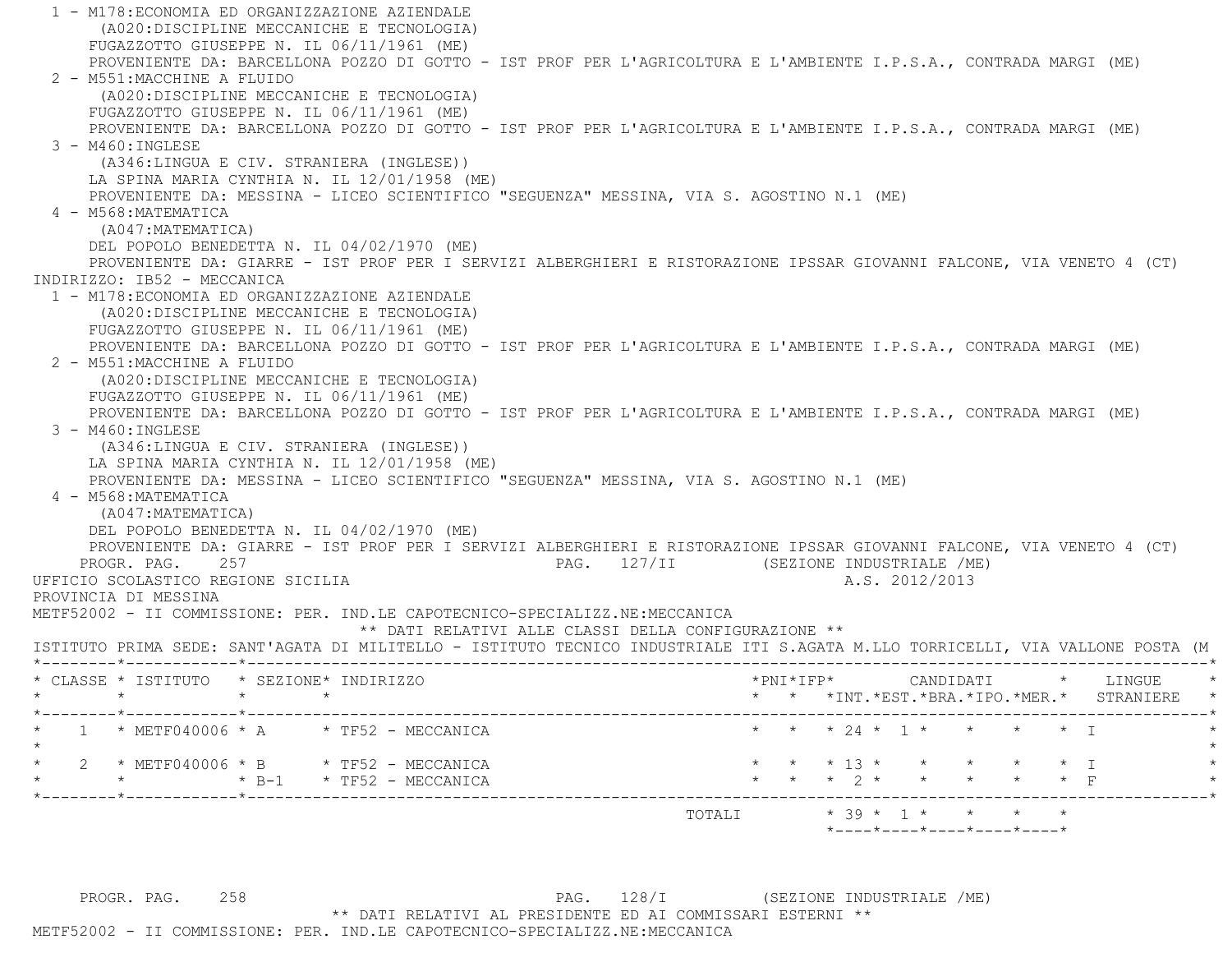\*----------------------------------------------------------------------------------------------------------------------------\*PRESIDENTE: DI NATALE ANNA N. IL 25/04/1963 (ME) MILAZZO - LICEO SCIENTIFICO ANTONIO MEUCCI, VIA VALVERDE (ME) \*----------------------------------------------------------------------------------------------------------------------------\* INDIRIZZO: TF52 - MECCANICA 1 - M551:MACCHINE A FLUIDO (A020:DISCIPLINE MECCANICHE E TECNOLOGIA) CURCURUTO GIOVANNI N. IL 28/07/1967 (ME) PROVENIENTE DA: MESSINA - ISTITUTO TECNICO NAUTICO ITN "CAIO DUILIO", VIA G. LA FARINA 70 (ME) 2 - M460:INGLESE (A346:LINGUA E CIV. STRANIERA (INGLESE)) CAPONE ALESSANDRO N. IL 14/08/1965 (ME) PROVENIENTE DA: BARCELLONA POZZO DI GOTTO - LICEO CLASSICO LUIGI VALLI, VIA DEGLI STUDI (ME) 3 - M568:MATEMATICA (A047:MATEMATICA) GIUNTA LAURA N. IL 04/01/1973 (ME) PROVENIENTE DA: BARCELLONA POZZO DI GOTTO - ISTITUTO TECNICO INDUSTRIALE ITT-LSSA N.COPERNICO, VIA ROMA 250 (ME) 4 - M390:FRANCESE (A246:LINGUA E CIV. STRANIERA (FRANCESE)) FERRARA SARUCCIA N. IL 11/11/1958 (ME) PROVENIENTE DA: CAPO D'ORLANDO - IST TEC COMMERCIALE E PER GEOMETRI ITC CAPO D'ORLANDO MERENDINO, VIA ANDREA DORIA, 78 ( PROGR. PAG. 259 PAG. 128/II (SEZIONE INDUSTRIALE /ME) UFFICIO SCOLASTICO REGIONE SICILIA A.S. 2012/2013 PROVINCIA DI MESSINA METF52003 - III COMMISSIONE: PER. IND.LE CAPOTECNICO-SPECIALIZZ.NE:MECCANICA \*\* DATI RELATIVI ALLE CLASSI DELLA CONFIGURAZIONE \*\* ISTITUTO PRIMA SEDE: BARCELLONA POZZO DI GOTTO - ISTITUTO TECNICO INDUSTRIALE ITT-LSSA N.COPERNICO, VIA ROMA 250 (ME) \*--------\*------------\*-------------------------------------------------------------------------------------------------------\* \* CLASSE \* ISTITUTO \* SEZIONE\* INDIRIZZO \*PNI\*IFP\* CANDIDATI \* LINGUE \* \* \* \* \* \* \* \*INT.\*EST.\*BRA.\*IPO.\*MER.\* STRANIERE \* \*--------\*------------\*-------------------------------------------------------------------------------------------------------\* \* 1 \* METF03000G \* A-M \* TF52 - MECCANICA \* \* \* 12 \* 1 \* \* \* \* I \* $*$  \*  $A-M1$  \*  $TF52$  -  $MECCANICA$  \*--------\*------------\*-------------------------------------------------------------------------------------------------------\* ISTITUTO SECONDA SEDE: MILAZZO - ISTITUTO TECNICO INDUSTRIALE ISTITUTO TECNICO TECNOLOGICO E, VIA TRE MONTI (ME) \*--------\*------------\*-------------------------------------------------------------------------------------------------------\* \* CLASSE \* ISTITUTO \* SEZIONE\* INDIRIZZO \*PNI\*IFP\* CANDIDATI \* LINGUE \* \* \* \* \* \* \* \*INT.\*EST.\*BRA.\*IPO.\*MER.\* STRANIERE \* \*--------\*------------\*-------------------------------------------------------------------------------------------------------\* \* 2 \* METF020001 \* A-M \* TF52 - MECCANICA \* \* \* 21 \* 3 \* \* \* \* I \* \*--------\*------------\*-------------------------------------------------------------------------------------------------------\* $\texttt{TOTAL} \qquad \qquad \star \quad 34 \; \star \quad \ \, 4 \; \star \qquad \star \qquad \star \qquad \star \qquad \star$  \*----\*----\*----\*----\*----\*PROGR. PAG. 260 260 PAG. 129/I (SEZIONE INDUSTRIALE /ME) \*\* DATI RELATIVI AL PRESIDENTE ED AI COMMISSARI ESTERNI \*\* METF52003 - III COMMISSIONE: PER. IND.LE CAPOTECNICO-SPECIALIZZ.NE:MECCANICA\*----------------------------------------------------------------------------------------------------------------------------\*

PRESIDENTE: MUNDO MARIA VITA N. IL 15/11/1953 (ME)

MESSINA - LICEO SCIENTIFICO "ARCHIMEDE" MESSINA, V.LE REG. MARGHERITA 3 (ME)

\*----------------------------------------------------------------------------------------------------------------------------\*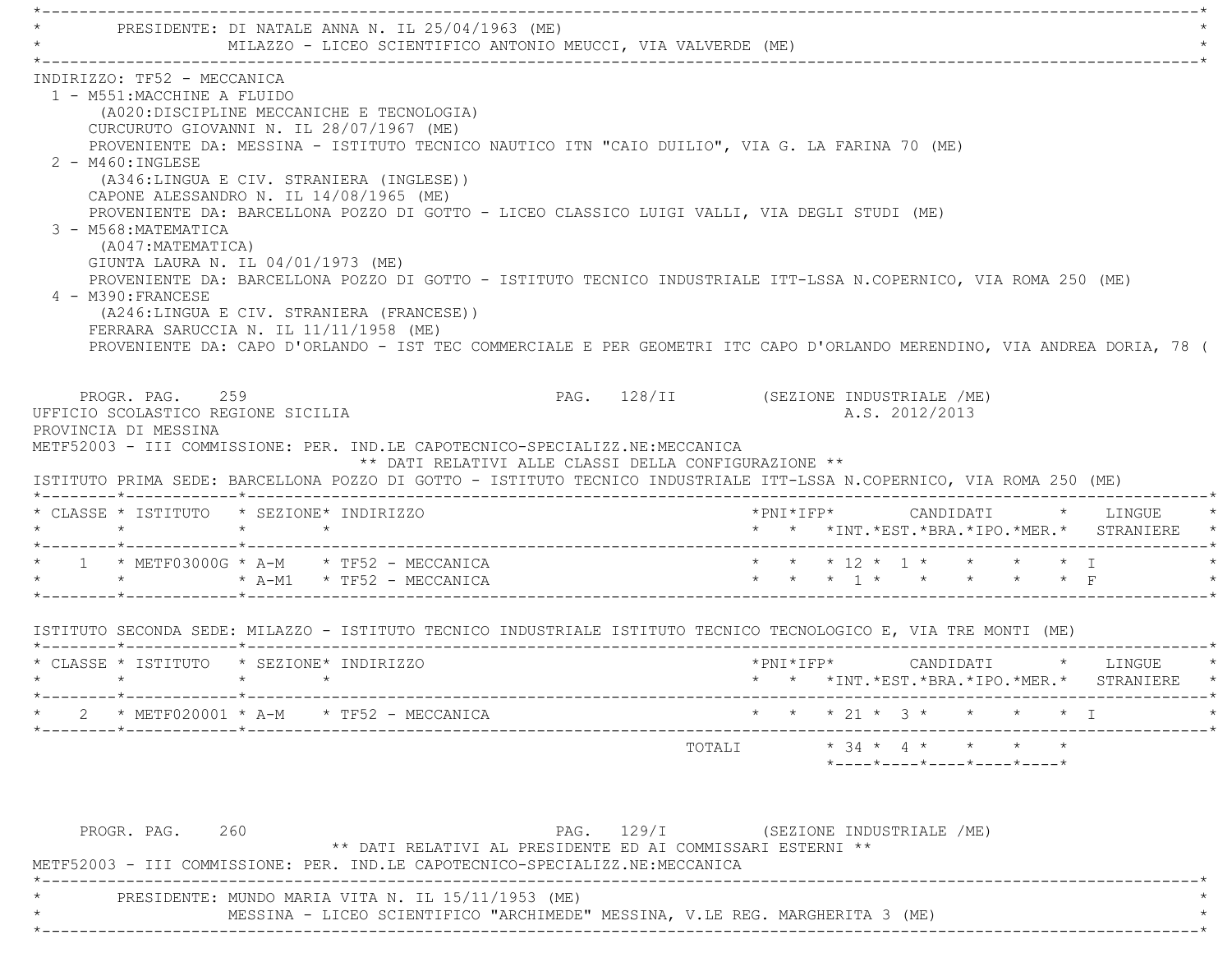INDIRIZZO: TF52 - MECCANICA 1 - M551:MACCHINE A FLUIDO (A020:DISCIPLINE MECCANICHE E TECNOLOGIA) MARISCA CARMELO N. IL 02/08/1952 (ME) PROVENIENTE DA: FURCI SICULO - IST PROF INDUSTRIA E ARTIGIANATO FURCI SICULO (ME) 2 - M460:INGLESE (A346:LINGUA E CIV. STRANIERA (INGLESE)) PRESTIPINO ELISA N. IL 07/10/1963 (ME) PROVENIENTE DA: SANTA TERESA DI RIVA - LICEO CLASSICO ENRICO TRIMARCHI, PIAZZA MUNICIPIO (ME) 3 - M568:MATEMATICA (A047:MATEMATICA) GUGLIELMO LETTERIO N. IL 06/05/1971 (ME) PROVENIENTE DA: MESSINA - ISTITUTO TECNICO PER GEOMETRI G. MINUTOLI, FONDO FUCILE C.DA GAZZI (ME) 4 - M390:FRANCESE (A246:LINGUA E CIV. STRANIERA (FRANCESE)) RIDOLFO NICOLINA N. IL 19/04/1960 (ME) PROVENIENTE DA: SANT'AGATA DI MILITELLO - IST TEC COMMERCIALE E PER GEOMETRI ITCG G. TOMASI DI LAMPEDUSA, VIA PARCO DEGL PROGR. PAG. 261 29/11 (SEZIONE INDUSTRIALE /ME) UFFICIO SCOLASTICO REGIONE SICILIA A.S. 2012/2013 PROVINCIA DI MESSINA METH07001 - I COMMISSIONE: ASPIRANTE AL COMANDO DI NAVI MERCANTILI \*\* DATI RELATIVI ALLE CLASSI DELLA CONFIGURAZIONE \*\* ISTITUTO PRIMA SEDE: MESSINA - ISTITUTO TECNICO NAUTICO ITN "CAIO DUILIO", VIA G. LA FARINA 70 (ME) \*--------\*------------\*-------------------------------------------------------------------------------------------------------\* \* CLASSE \* ISTITUTO \* SEZIONE\* INDIRIZZO \*PNI\*IFP\* CANDIDATI \* LINGUE \* \* \* \* \* \* \* \*INT.\*EST.\*BRA.\*IPO.\*MER.\* STRANIERE \* \*--------\*------------\*-------------------------------------------------------------------------------------------------------\*1 \* METH01000T \* A \* TH07 - PER.TRAS. MARITT. (PG. NAUTILUS) \* \* \* 22 \* 8 \* \* \* \* \* \* I  $\star$  \* 2 \* METH01000T \* C \* TH07 - PER.TRAS. MARITT. (PG. NAUTILUS) \* \* \* 20 \* 7 \* \* \* \* I \* \*--------\*------------\*-------------------------------------------------------------------------------------------------------\* $\text{TOTAT}$  \* 42 \* 15 \* \* \* \* \* \*----\*----\*----\*----\*----\*

 PROGR. PAG. 262 PAG. 130/I (SEZIONE NAUTICA /ME) \*\* DATI RELATIVI AL PRESIDENTE ED AI COMMISSARI ESTERNI \*\* METH07001 - I COMMISSIONE: ASPIRANTE AL COMANDO DI NAVI MERCANTILI \*----------------------------------------------------------------------------------------------------------------------------\*PRESIDENTE: ARMELI MARIANNINA N. IL 05/01/1955 (ME) \* MESSINA - ISTITUTO MAGISTRALE LICEO LING. E SCIENZE UMANE "B, VIALE ANNUNZIATA N. 10/A - RIONE MATTEOTTI\* \*----------------------------------------------------------------------------------------------------------------------------\* INDIRIZZO: TH07 - PER.TRAS. MARITT. (PG. NAUTILUS) 1 - M540:LINGUA E LETTERE ITALIANE (A050:LETTERE IST.ISTR.SECOND. DI II G) DI GIORGIO MARIA N. IL 21/03/1965 (ME) PROVENIENTE DA: MESSINA - ISTITUTO TECNICO COMMERCIALE IST. TEC. ECONOMICO "A.M.JACI", VIA CESARE BATTISTI 88 (ME) 2 - SL32:MATEMATICA (A047:MATEMATICA) COSTA GIUSEPPA N. IL 31/01/1964 (ME) PROVENIENTE DA: BARCELLONA POZZO DI GOTTO - ISTITUTO TECNICO INDUSTRIALE ITT-LSSA N.COPERNICO, VIA ROMA 250 (ME) 3 - M461:LINGUA INGLESE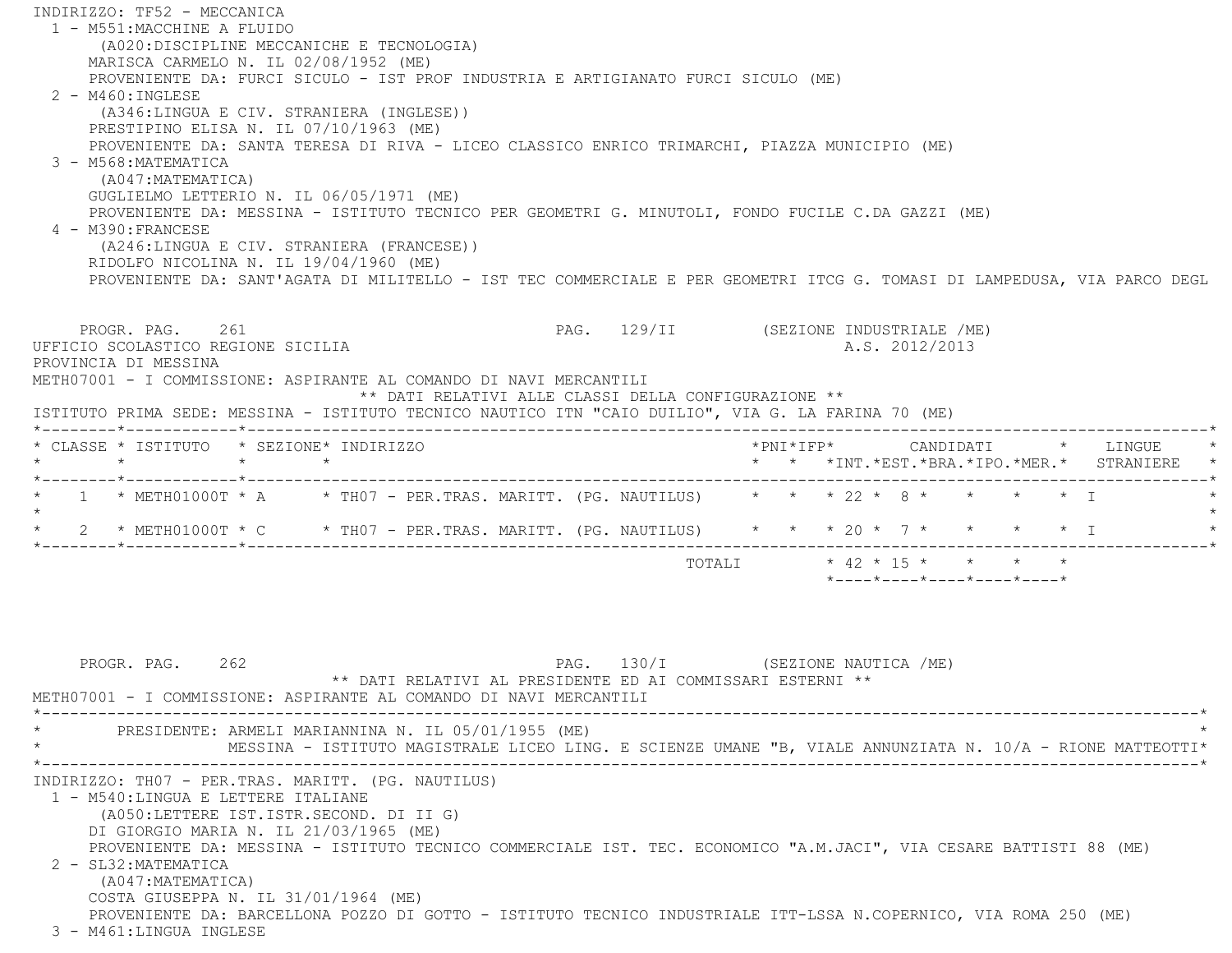MAZZEO SIMONETTA N. IL 15/02/1960 (BO) PROVENIENTE DA: MESSINA - LICEO SCIENTIFICO "SEGUENZA" MESSINA, VIA S. AGOSTINO N.1 (ME) PROGR. PAG. 263 PAG. 130/II (SEZIONE NAUTICA /ME) UFFICIO SCOLASTICO REGIONE SICILIA A.S. 2012/2013 PROVINCIA DI MESSINA METH07002 - II COMMISSIONE: ASPIRANTE AL COMANDO DI NAVI MERCANTILI \*\* DATI RELATIVI ALLE CLASSI DELLA CONFIGURAZIONE \*\* ISTITUTO PRIMA SEDE: MESSINA - ISTITUTO TECNICO NAUTICO ITN "CAIO DUILIO", VIA G. LA FARINA 70 (ME) \*--------\*------------\*-------------------------------------------------------------------------------------------------------\* \* CLASSE \* ISTITUTO \* SEZIONE\* INDIRIZZO \*PNI\*IFP\* CANDIDATI \* LINGUE \* \* \* \* \* \* \* \*INT.\*EST.\*BRA.\*IPO.\*MER.\* STRANIERE \* \*--------\*------------\*-------------------------------------------------------------------------------------------------------\*\* 1 \* METH01000T \* D \* TH07 - PER.TRAS. MARITT. (PG. NAUTILUS) \* \* \* 23 \* 8 \* \* \* \* \* \* I \*--------\*------------\*-------------------------------------------------------------------------------------------------------\* ISTITUTO SECONDA SEDE: MESSINA - ISTITUTO TECNICO PER GEOMETRI G. MINUTOLI, FONDO FUCILE C.DA GAZZI (ME) \*--------\*------------\*-------------------------------------------------------------------------------------------------------\* \* CLASSE \* ISTITUTO \* SEZIONE\* INDIRIZZO \*PNI\*IFP\* CANDIDATI \* LINGUE \* \* \* \* \* \* \* \*INT.\*EST.\*BRA.\*IPO.\*MER.\* STRANIERE \* \*--------\*------------\*-------------------------------------------------------------------------------------------------------\*\* 2 \* METL00901B \* A \* TL01 - GEOMETRI (PROGETTO CINQUE) \* \* \* \* 17 \* \* \* \* \* \* \* I \*--------\*------------\*-------------------------------------------------------------------------------------------------------\*TOTALI  $* 40 * 8 * * * * * * *$  \*----\*----\*----\*----\*----\*PROGR. PAG. 264 2001 2002 PAG. 131/I (SEZIONE NAUTICA /ME) \*\* DATI RELATIVI AL PRESIDENTE ED AI COMMISSARI ESTERNI \*\* METH07002 - II COMMISSIONE: ASPIRANTE AL COMANDO DI NAVI MERCANTILI \*----------------------------------------------------------------------------------------------------------------------------\*PRESIDENTE: NOVARESE DOMENICA N. IL 08/05/1953 (ME) MESSINA - LICEO SCIENTIFICO "SEGUENZA" MESSINA, VIA S. AGOSTINO N.1 (ME) \*----------------------------------------------------------------------------------------------------------------------------\* INDIRIZZO: TH07 - PER.TRAS. MARITT. (PG. NAUTILUS) 1 - M540:LINGUA E LETTERE ITALIANE (A050:LETTERE IST.ISTR.SECOND. DI II G) FERLAUTO ROSA N. IL 30/11/1948 (EN) PROVENIENTE DA: MILAZZO - ISTITUTO TECNICO INDUSTRIALE ISTITUTO TECNICO TECNOLOGICO E, VIA TRE MONTI (ME) 2 - SL32:MATEMATICA (A047:MATEMATICA) TODISCO AMERICO N. IL 06/07/1972 (ME) PROVENIENTE DA: GIARRE - IST PROF INDUSTRIA E ARTIGIANATO IPSIA MAIORANA + SABIN, VIA VIALE LIBERTA', 151 (CT) 3 - M461:LINGUA INGLESE (A346:LINGUA E CIV. STRANIERA (INGLESE) CALECA VINCENZO N. IL 25/01/1962 (ME) PROVENIENTE DA: MESSINA - LICEO CLASSICO "MAUROLICO" MESSINA, VIA CAVOUR 63 (ME) INDIRIZZO: TL01 - GEOMETRI (PROGETTO CINQUE) 1 - M460:INGLESE (A346:LINGUA E CIV. STRANIERA (INGLESE)) CALECA VINCENZO N. IL 25/01/1962 (ME) PROVENIENTE DA: MESSINA - LICEO CLASSICO "MAUROLICO" MESSINA, VIA CAVOUR 63 (ME)

(A346:LINGUA E CIV. STRANIERA (INGLESE)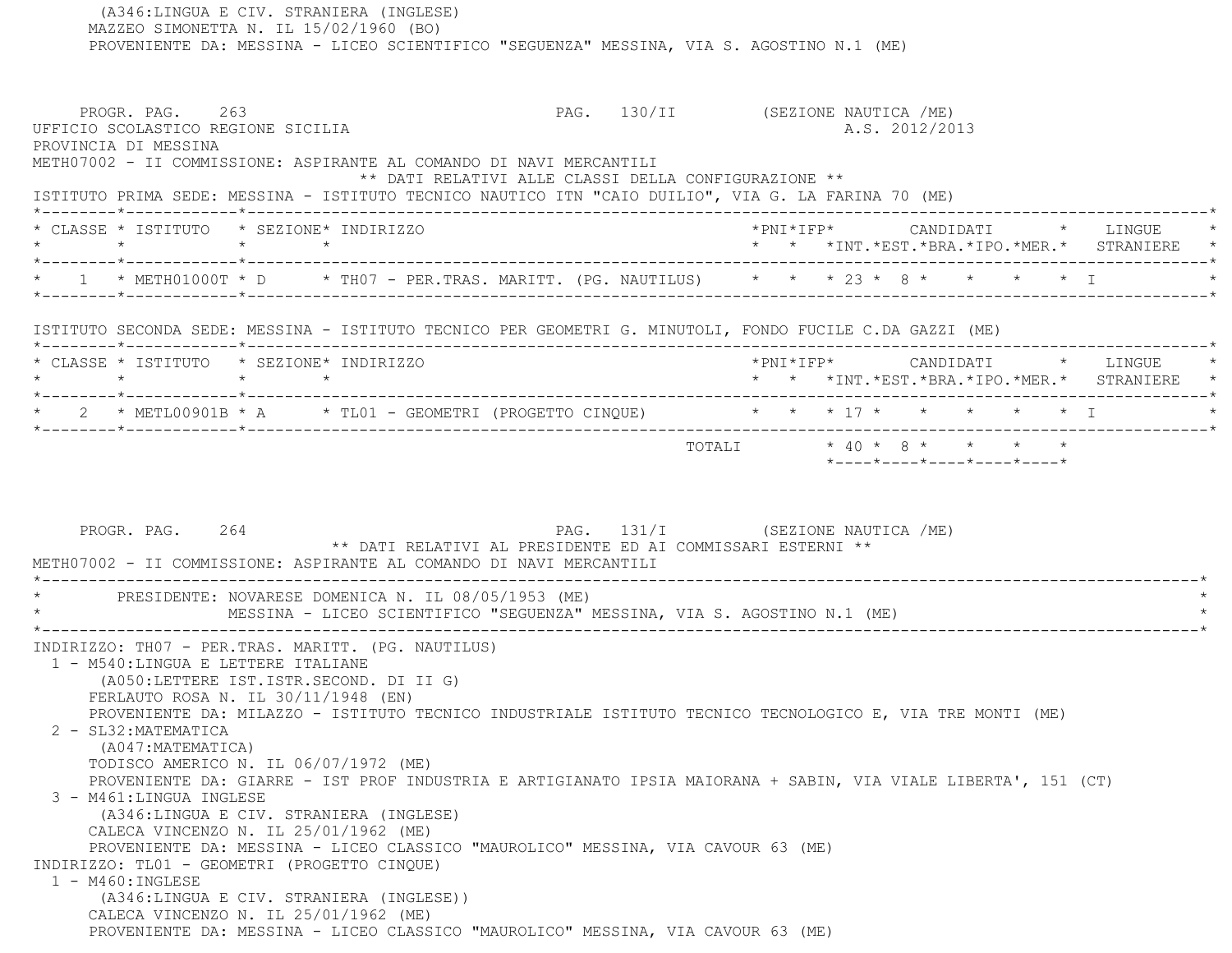| 2 - M461:LINGUA INGLESE                                                                                                                                                                                                                                                                         |                                                                 |
|-------------------------------------------------------------------------------------------------------------------------------------------------------------------------------------------------------------------------------------------------------------------------------------------------|-----------------------------------------------------------------|
| (A346:LINGUA E CIV. STRANIERA (INGLESE))                                                                                                                                                                                                                                                        |                                                                 |
| CALECA VINCENZO N. IL 25/01/1962 (ME)                                                                                                                                                                                                                                                           |                                                                 |
| PROVENIENTE DA: MESSINA - LICEO CLASSICO "MAUROLICO" MESSINA, VIA CAVOUR 63 (ME)<br>3 - M181: COSTRUZIONI EDILI, STRADALI ED IDRAULICHE                                                                                                                                                         |                                                                 |
| (A016:COSTR., TECNOL. DELLE COST.E DIS. TEC)                                                                                                                                                                                                                                                    |                                                                 |
| CRIVILLARO BENEDETTO N. IL 12/05/1958 (ME)                                                                                                                                                                                                                                                      |                                                                 |
| PROVENIENTE DA: SANT'AGATA DI MILITELLO - IST TEC COMMERCIALE E PER GEOMETRI ITCG G. TOMASI DI LAMPEDUSA, VIA PARCO DEGL                                                                                                                                                                        |                                                                 |
| 4 - M517: ELEMENTI DI COSTRUZIONI RURALI E DISEGNO RELATIVO                                                                                                                                                                                                                                     |                                                                 |
| (A072:TOPOG. GEN., COSTR.RUR. E DISEGNO)                                                                                                                                                                                                                                                        |                                                                 |
| LETIZIA GIUSEPPE N. IL 30/10/1951 (ME)                                                                                                                                                                                                                                                          |                                                                 |
| PROVENIENTE DA: CAPO D'ORLANDO - IST TEC COMMERCIALE E PER GEOMETRI ITC CAPO D'ORLANDO MERENDINO, VIA ANDREA DORIA, 78 (                                                                                                                                                                        |                                                                 |
|                                                                                                                                                                                                                                                                                                 |                                                                 |
| PROGR. PAG. 265                                                                                                                                                                                                                                                                                 | PAG. 131/II (SEZIONE NAUTICA /ME)                               |
| UFFICIO SCOLASTICO REGIONE SICILIA                                                                                                                                                                                                                                                              | A.S. 2012/2013                                                  |
| PROVINCIA DI MESSINA                                                                                                                                                                                                                                                                            |                                                                 |
| METH08001 - I COMMISSIONE: ASPIRANTE DIREZ.NE DI MACCHINE DI NAVI MERCANTILI                                                                                                                                                                                                                    |                                                                 |
| ** DATI RELATIVI ALLE CLASSI DELLA CONFIGURAZIONE **<br>ISTITUTO PRIMA SEDE: MESSINA - ISTITUTO TECNICO NAUTICO ITN "CAIO DUILIO", VIA G. LA FARINA 70 (ME)                                                                                                                                     |                                                                 |
|                                                                                                                                                                                                                                                                                                 |                                                                 |
| * CLASSE * ISTITUTO * SEZIONE* INDIRIZZO                                                                                                                                                                                                                                                        |                                                                 |
| $\star$<br>$\star$ $\star$                                                                                                                                                                                                                                                                      | * * *INT.*EST.*BRA.*IPO.*MER.* STRANIERE                        |
|                                                                                                                                                                                                                                                                                                 |                                                                 |
| 1 * METH01000T * B * TH08 - PER.APP.IMP. MAR. (NAUTILUS) * * * 16 * 8 * * * * * * T                                                                                                                                                                                                             |                                                                 |
|                                                                                                                                                                                                                                                                                                 |                                                                 |
| * 2 * METH01000T * E * TH08 - PER.APP.IMP. MAR. (NAUTILUS) * * * 18 * 10 * * * * * * I                                                                                                                                                                                                          |                                                                 |
|                                                                                                                                                                                                                                                                                                 | $*$ - - - - $*$ - - - - $*$ - - - - $*$ - - - - $*$ - - - - $*$ |
| PAG. 132/I (SEZIONE NAUTICA /ME)<br>PROGR. PAG. 266<br>** DATI RELATIVI AL PRESIDENTE ED AI COMMISSARI ESTERNI **<br>METH08001 - I COMMISSIONE: ASPIRANTE DIREZ.NE DI MACCHINE DI NAVI MERCANTILI                                                                                               |                                                                 |
|                                                                                                                                                                                                                                                                                                 |                                                                 |
| * PRESIDENTE: CICCARELLO BENEDETTA N. IL 05/03/1951 (ME)<br>MESSINA - IST PROF PER I SERVIZI COMMERCIALI E TURISTICI "ANTONELLO" MESSINA, V.LE GIOSTRA N.2 (ME)                                                                                                                                 |                                                                 |
| INDIRIZZO: TH08 - PER.APP.IMP. MAR. (NAUTILUS)<br>1 - M540:LINGUA E LETTERE ITALIANE<br>(A050:LETTERE IST.ISTR.SECOND. DI II G)<br>FUGAZZOTTO SANTA N. IL 02/03/1954 (ME)<br>PROVENIENTE DA: MESSINA - ISTITUTO TECNICO COMMERCIALE IST. TEC. ECONOMICO "A.M.JACI", VIA CESARE BATTISTI 88 (ME) |                                                                 |
| 2 - SL32: MATEMATICA<br>(A047: MATEMATICA)<br>FRISONE MARIA N. IL 21/11/1961 (ME)<br>PROVENIENTE DA: MILAZZO - ISTITUTO TECNICO INDUSTRIALE ISTITUTO TECNICO TECNOLOGICO E, VIA TRE MONTI (ME)                                                                                                  |                                                                 |
| 3 - M461:LINGUA INGLESE<br>(A346:LINGUA E CIV. STRANIERA (INGLESE)<br>GUGLIANDOLO ANGELA N. IL 20/05/1961 (ME)                                                                                                                                                                                  |                                                                 |
| PROVENIENTE DA: MILAZZO - ISTITUTO TECNICO INDUSTRIALE ISTITUTO TECNICO TECNOLOGICO E, VIA TRE MONTI (ME)                                                                                                                                                                                       |                                                                 |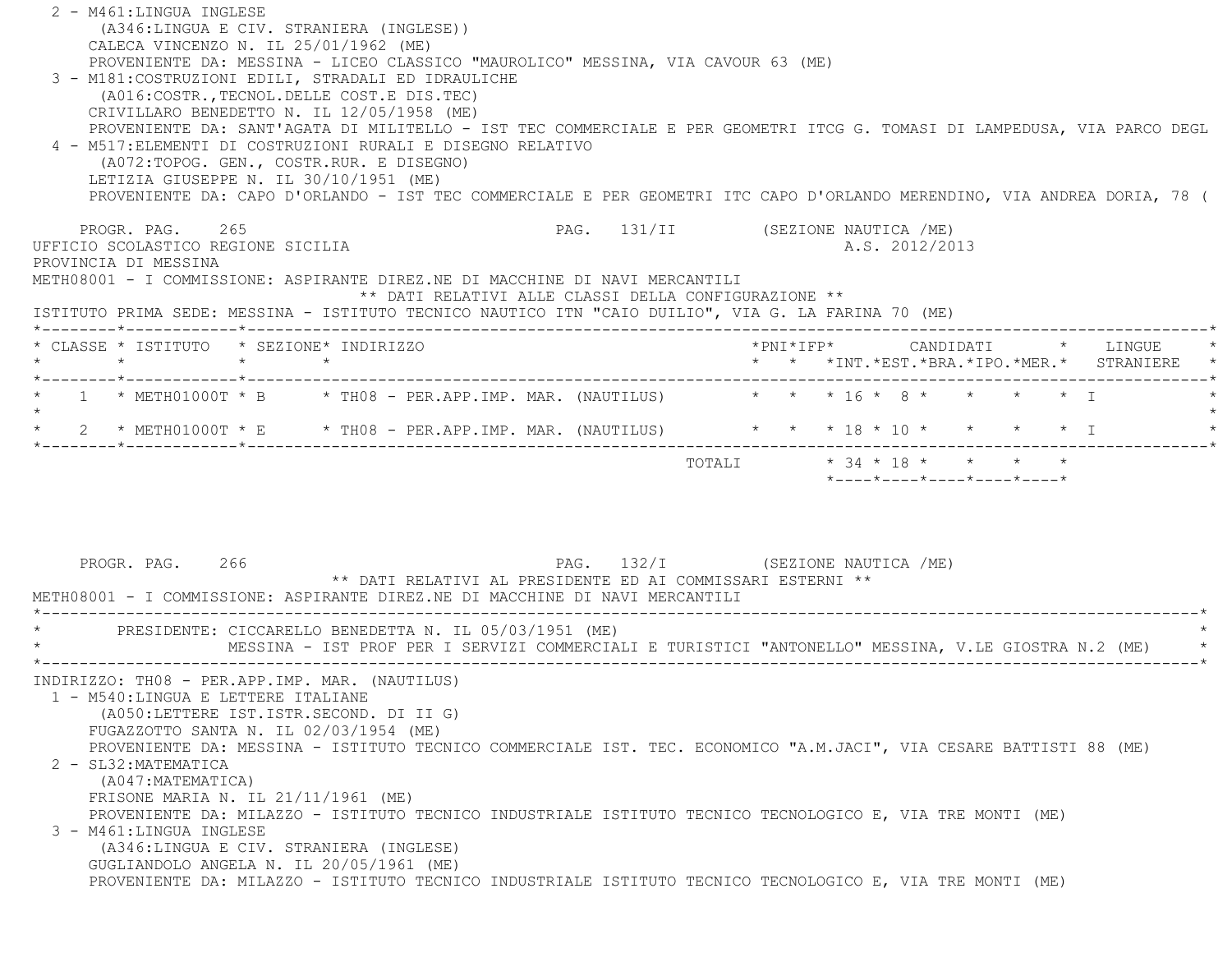| PROGR. PAG. 267<br>UFFICIO SCOLASTICO REGIONE SICILIA<br>PROVINCIA DI MESSINA       |                                                                                                                                                                                                                                                                                                                                                                                                                                                                                                                                                                                                                                                                                                                                                                                                                                                                                                                                                                                                                                                                                                              | PAG. 132/II (SEZIONE NAUTICA /ME)<br>A.S. 2012/2013                            |
|-------------------------------------------------------------------------------------|--------------------------------------------------------------------------------------------------------------------------------------------------------------------------------------------------------------------------------------------------------------------------------------------------------------------------------------------------------------------------------------------------------------------------------------------------------------------------------------------------------------------------------------------------------------------------------------------------------------------------------------------------------------------------------------------------------------------------------------------------------------------------------------------------------------------------------------------------------------------------------------------------------------------------------------------------------------------------------------------------------------------------------------------------------------------------------------------------------------|--------------------------------------------------------------------------------|
|                                                                                     | METL00001 - I COMMISSIONE: GEOMETRA<br>** DATI RELATIVI ALLE CLASSI DELLA CONFIGURAZIONE **<br>ISTITUTO PRIMA SEDE: MILAZZO - IST TEC COMMERCIALE E PER GEOMETRI I.T. L.DA VINCI ECONOMICO TECN, VIA COLONNELLO MAGISTRI (ME)                                                                                                                                                                                                                                                                                                                                                                                                                                                                                                                                                                                                                                                                                                                                                                                                                                                                                |                                                                                |
|                                                                                     | * CLASSE * ISTITUTO * SEZIONE* INDIRIZZO<br>$\star$ $\star$ $\star$ $\star$                                                                                                                                                                                                                                                                                                                                                                                                                                                                                                                                                                                                                                                                                                                                                                                                                                                                                                                                                                                                                                  | * * *INT.*EST.*BRA.*IPO.*MER.* STRANIERE *                                     |
|                                                                                     |                                                                                                                                                                                                                                                                                                                                                                                                                                                                                                                                                                                                                                                                                                                                                                                                                                                                                                                                                                                                                                                                                                              |                                                                                |
|                                                                                     | ISTITUTO SECONDA SEDE: LIPARI - IST TEC COMMERCIALE E PER GEOMETRI ISA CONTI ELLER VAINICHER, VIA TORRENTE S.LUCIA (ME)                                                                                                                                                                                                                                                                                                                                                                                                                                                                                                                                                                                                                                                                                                                                                                                                                                                                                                                                                                                      |                                                                                |
|                                                                                     | * CLASSE * ISTITUTO * SEZIONE* INDIRIZZO                                                                                                                                                                                                                                                                                                                                                                                                                                                                                                                                                                                                                                                                                                                                                                                                                                                                                                                                                                                                                                                                     | $*PNI*IFP*$ CANDIDATI * LINGUE *<br>* * *INT.*EST.*BRA.*IPO.*MER.* STRANIERE * |
|                                                                                     | * 2 * METD008015 * A-G * TL01 - GEOMETRI (PROGETTO CINQUE) * * * * 14 * * * * * * * * I                                                                                                                                                                                                                                                                                                                                                                                                                                                                                                                                                                                                                                                                                                                                                                                                                                                                                                                                                                                                                      |                                                                                |
|                                                                                     |                                                                                                                                                                                                                                                                                                                                                                                                                                                                                                                                                                                                                                                                                                                                                                                                                                                                                                                                                                                                                                                                                                              | *----*----*----*----*----*                                                     |
|                                                                                     | * PRESIDENTE: GRASSO VINCENZA N. IL 18/12/1957 (ME)<br>BARCELLONA POZZO DI GOTTO - LICEO CLASSICO LUIGI VALLI, VIA DEGLI STUDI (ME)                                                                                                                                                                                                                                                                                                                                                                                                                                                                                                                                                                                                                                                                                                                                                                                                                                                                                                                                                                          |                                                                                |
| INDIRIZZO: TL00 - GEOMETRI<br>2 - M970: TOPOGRAFIA<br>3 - M260: ELEMENTI DI DIRITTO | 1 - M918: TECNOLOGIA DELLE COSTRUZIONI<br>(A016: COSTR., TECNOL. DELLE COST. E DIS.T)<br>SCILIPOTI COSIMO DAMIANO N. IL 12/04/1965 (ME)<br>PROVENIENTE DA: PATTI - IST TEC COMMERCIALE E PER GEOMETRI ITCG PATTI BORGHESE, VIA MONSIGNORE A.FICARRA (ME)<br>(A072:TOPOG. GEN., COSTR.RUR. E DISEGN)<br>CAMPO MICHELE N. IL 15/10/1960 (ME)<br>PROVENIENTE DA: MESSINA - ISTITUTO TECNICO PER GEOMETRI G. MINUTOLI, FONDO FUCILE C.DA GAZZI (ME)<br>(A019:DISCIPLINE GIURIDICHE ED ECONOMI)<br>PALEOLOGO MARIA N. IL 01/01/1962 (ME)<br>PROVENIENTE DA: CASTROREALE - ISTITUTO MAGISTRALE 24 MAGGIO 1915, VIA G. SIRACUSA 1 (ME)<br>INDIRIZZO: TL01 - GEOMETRI (PROGETTO CINQUE)<br>1 - M181: COSTRUZIONI EDILI, STRADALI ED IDRAULICHE<br>(A016: COSTR., TECNOL. DELLE COST.E DIS. TEC)<br>SCILIPOTI COSIMO DAMIANO N. IL 12/04/1965 (ME)<br>PROVENIENTE DA: PATTI - IST TEC COMMERCIALE E PER GEOMETRI ITCG PATTI BORGHESE, VIA MONSIGNORE A.FICARRA (ME)<br>2 - M517: ELEMENTI DI COSTRUZIONI RURALI E DISEGNO RELATIVO<br>(A072:TOPOG. GEN., COSTR.RUR. E DISEGNO)<br>CAMPO MICHELE N. IL 15/10/1960 (ME) |                                                                                |
| 3 - M460: INGLESE                                                                   | PROVENIENTE DA: MESSINA - ISTITUTO TECNICO PER GEOMETRI G. MINUTOLI, FONDO FUCILE C.DA GAZZI (ME)<br>(A346:LINGUA E CIV. STRANIERA (INGLESE))                                                                                                                                                                                                                                                                                                                                                                                                                                                                                                                                                                                                                                                                                                                                                                                                                                                                                                                                                                |                                                                                |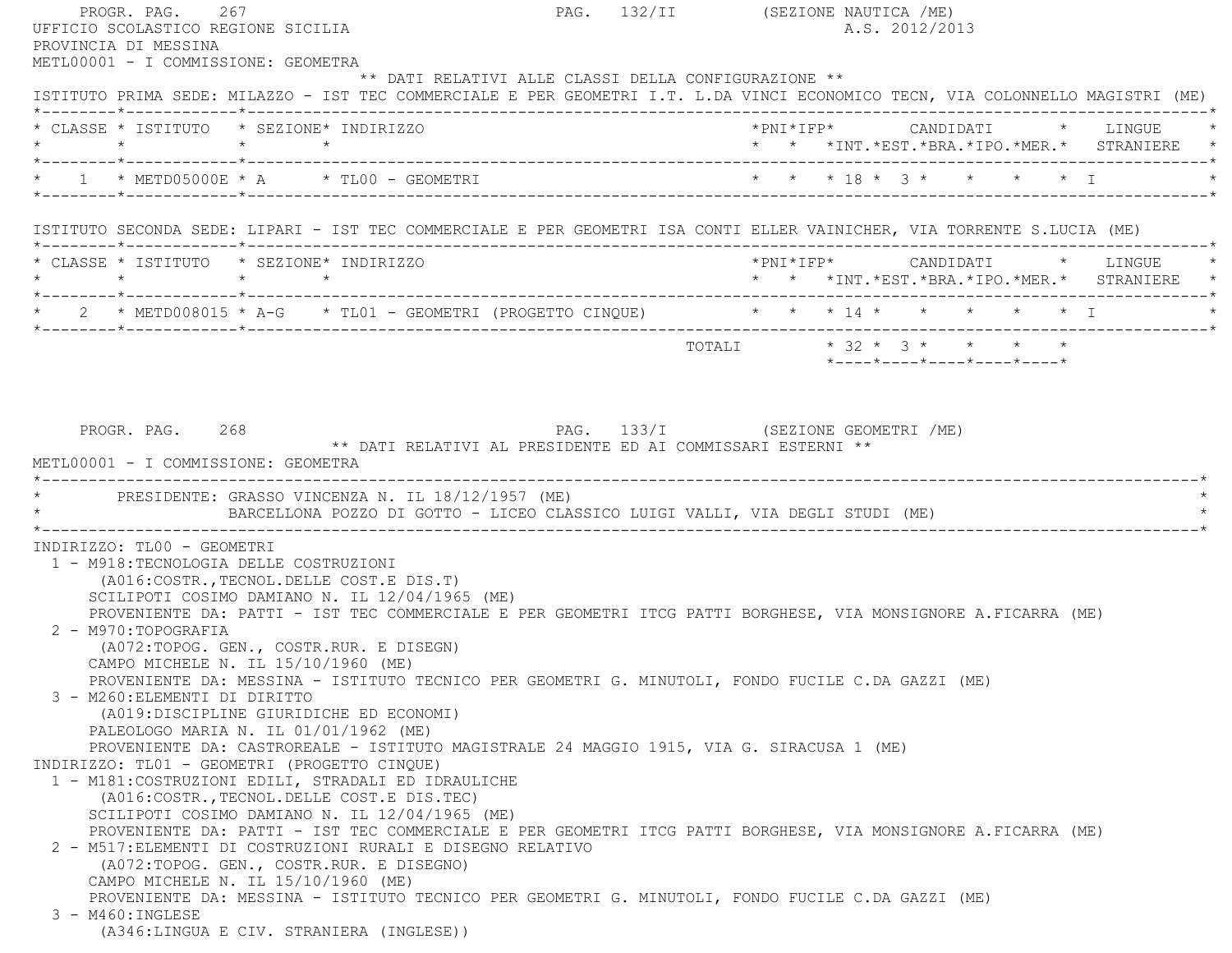MAZZAGATTI LAURA N. IL 10/01/1968 (ME) PROVENIENTE DA: SANT'AGATA DI MILITELLO - ISTITUTO TECNICO INDUSTRIALE ITI S.AGATA M.LLO TORRICELLI, VIA VALLONE POSTA ( PROGR. PAG. 269 PAG. 133/II (SEZIONE GEOMETRI /ME) UFFICIO SCOLASTICO REGIONE SICILIA A.S. 2012/2013 PROVINCIA DI MESSINA METL00002 - II COMMISSIONE: GEOMETRA \*\* DATI RELATIVI ALLE CLASSI DELLA CONFIGURAZIONE \*\* ISTITUTO PRIMA SEDE: MESSINA - L.R. PAR. ISTITUTO TECNICO PER GEOMETRI STELIO VITALE MODICA, V.XXVII LUGLIO 176 1/A (ME) \*--------\*------------\*-------------------------------------------------------------------------------------------------------\* \* CLASSE \* ISTITUTO \* SEZIONE\* INDIRIZZO \*PNI\*IFP\* CANDIDATI \* LINGUE \* \* \* \* \* \* \* \*INT.\*EST.\*BRA.\*IPO.\*MER.\* STRANIERE \* \*--------\*------------\*-------------------------------------------------------------------------------------------------------\*1 \* METL025008 \* A \* TL00 - GEOMETRI \* \* \* \* 22 \* 13 \* \* \* \* \* \*  $\star$  \* 2 \* METL025008 \* B \* TL00 - GEOMETRI \* \* \* 27 \* 8 \* \* \* \* \* \*--------\*------------\*-------------------------------------------------------------------------------------------------------\* $\texttt{TOTAL} \qquad \qquad \star \; \; 49 \; \star \; \; 21 \; \star \qquad \star \qquad \star \qquad \star \qquad \star$  \*----\*----\*----\*----\*----\* PROGR. PAG. 270 PAG. 134/I (SEZIONE GEOMETRI /ME) \*\* DATI RELATIVI AL PRESIDENTE ED AI COMMISSARI ESTERNI \*\* METL00002 - II COMMISSIONE: GEOMETRA \*----------------------------------------------------------------------------------------------------------------------------\*PRESIDENTE: SCOPELLITI DEMETRIO ANGELO N. IL 05/03/1954 (RC) MESSINA - ISTITUTO D'ARTE "BASILE" -MESSINA, VIA U. FIORE - SS. ANNUNZIATA -CONCA D'ORO (ME) \*----------------------------------------------------------------------------------------------------------------------------\* INDIRIZZO: TL00 - GEOMETRI 1 - M918:TECNOLOGIA DELLE COSTRUZIONI (A016:COSTR.,TECNOL.DELLE COST.E DIS.T) D'ARRIGO ANTONIO N. IL 08/11/1969 (ME) PROVENIENTE DA: BRONTE - ISTITUTO TECNICO COMMERCIALE BENEDETTO RADICE, VIA SARAJEVO,1 (CT) 2 - M970:TOPOGRAFIA (A072:TOPOG. GEN., COSTR.RUR. E DISEGN) CALDERONE COSIMO ANTONINO N. IL 13/11/1958 (ME) PROVENIENTE DA: PATTI - IST TEC COMMERCIALE E PER GEOMETRI ITCG PATTI BORGHESE, VIA MONSIGNORE A.FICARRA (ME) 3 - M260:ELEMENTI DI DIRITTO (A019:DISCIPLINE GIURIDICHE ED ECONOMI) CURRO' MARIA N. IL 23/11/1952 (ME) PROVENIENTE DA: MESSINA - ISTITUTO TECNICO COMMERCIALE IST. TEC. ECONOMICO "A.M.JACI", VIA CESARE BATTISTI 88 (ME) PROGR. PAG. 271 2008 PAG. 134/II (SEZIONE GEOMETRI /ME) UFFICIO SCOLASTICO REGIONE SICILIA A.S. 2012/2013 PROVINCIA DI MESSINA METL00003 - III COMMISSIONE: GEOMETRA \*\* DATI RELATIVI ALLE CLASSI DELLA CONFIGURAZIONE \*\* ISTITUTO PRIMA SEDE: CAPO D'ORLANDO - IST TEC COMMERCIALE E PER GEOMETRI ITC CAPO D'ORLANDO MERENDINO, VIA ANDREA DORIA, 78 (M \*--------\*------------\*-------------------------------------------------------------------------------------------------------\* \* CLASSE \* ISTITUTO \* SEZIONE\* INDIRIZZO \*PNI\*IFP\* CANDIDATI \* LINGUE \*\* \* \* \* \* \* \*INT.\*EST.\*BRA.\*IPO.\*MER.\* STRANIERE \*

\*--------\*------------\*-------------------------------------------------------------------------------------------------------\*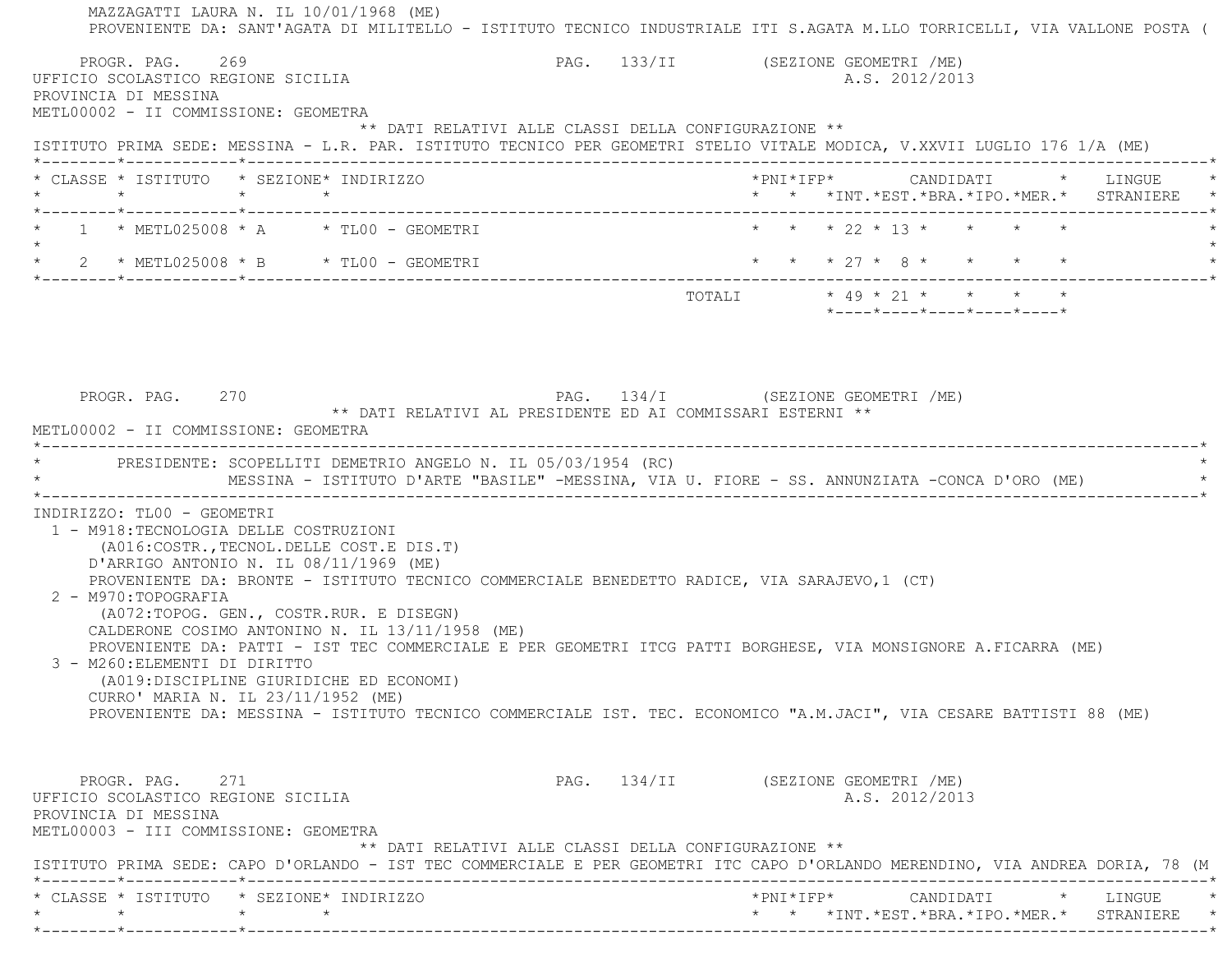| * METD024013 * A $*$ TL00 - GEOMETRI<br>$\overline{1}$                                                                                                                                                                                                                                                                                                                                                                                                                                                                                                                                              |                                    | * * 13 * 4 * * * * *                                                                                                   |
|-----------------------------------------------------------------------------------------------------------------------------------------------------------------------------------------------------------------------------------------------------------------------------------------------------------------------------------------------------------------------------------------------------------------------------------------------------------------------------------------------------------------------------------------------------------------------------------------------------|------------------------------------|------------------------------------------------------------------------------------------------------------------------|
| 2 * METD024013 * B * TL00 - GEOMETRI                                                                                                                                                                                                                                                                                                                                                                                                                                                                                                                                                                |                                    | $\star$ $\star$ $\star$ 16 $\star$ $\star$                                                                             |
|                                                                                                                                                                                                                                                                                                                                                                                                                                                                                                                                                                                                     |                                    | TOTALI $\star$ 29 $\star$ 4 $\star$ $\star$ $\star$<br>$*$ - - - - $*$ - - - - $*$ - - - - $*$ - - - - $*$ - - - - $*$ |
| PROGR. PAG. 272<br>** DATI RELATIVI AL PRESIDENTE ED AI COMMISSARI ESTERNI **<br>METL00003 - III COMMISSIONE: GEOMETRA                                                                                                                                                                                                                                                                                                                                                                                                                                                                              | PAG. 135/I (SEZIONE GEOMETRI /ME)  |                                                                                                                        |
| PRESIDENTE: MINNITI ALESSANDRA N. IL 28/07/1964 (ME)<br>MESSINA - LICEO SCIENTIFICO "SEGUENZA" MESSINA, VIA S. AGOSTINO N.1 (ME)                                                                                                                                                                                                                                                                                                                                                                                                                                                                    |                                    |                                                                                                                        |
| SPADARO VENERA GRAZIA N. IL 08/04/1957 (ME)<br>PROVENIENTE DA: FURCI SICULO - IST TEC COMMERCIALE E PER GEOMETRI FURCI SICULO, VIA MARCONI (ME)<br>2 - M970:TOPOGRAFIA<br>(A072:TOPOG. GEN., COSTR.RUR. E DISEGN)<br>STANZU' ANTONINO N. IL 02/01/1961 (ME)<br>PROVENIENTE DA: ENNA - ISTITUTO TECNICO PER GEOMETRI "S. PAXIA", VIA S.MAZZA, 3-5 (EN)<br>3 - M260: ELEMENTI DI DIRITTO<br>(A019:DISCIPLINE GIURIDICHE ED ECONOMI)<br>DE NATALE ALFREDO N. IL 18/08/1952 (ME)<br>PROVENIENTE DA: MESSINA - IST PROF PER I SERVIZI COMMERCIALI E TURISTICI "ANTONELLO" MESSINA, V.LE GIOSTRA N.2 (ME) |                                    |                                                                                                                        |
| PROGR. PAG. 273<br>UFFICIO SCOLASTICO REGIONE SICILIA<br>PROVINCIA DI MESSINA<br>METL00004 - IV COMMISSIONE: GEOMETRA<br>** DATI RELATIVI ALLE CLASSI DELLA CONFIGURAZIONE **<br>ISTITUTO PRIMA SEDE: MESSINA - ISTITUTO TECNICO PER GEOMETRI G. MINUTOLI, FONDO FUCILE C.DA GAZZI (ME)                                                                                                                                                                                                                                                                                                             | PAG. 135/II (SEZIONE GEOMETRI /ME) | A.S. 2012/2013                                                                                                         |
| * CLASSE * ISTITUTO * SEZIONE* INDIRIZZO<br>$\star$ $\star$<br>$\star$                                                                                                                                                                                                                                                                                                                                                                                                                                                                                                                              | *PNI*IFP*                          | CANDIDATI * LINGUE<br>* * *INT. *EST. *BRA. *IPO. *MER. * STRANIERE                                                    |
| * METL00901B * B * TL00 - GEOMETRI                                                                                                                                                                                                                                                                                                                                                                                                                                                                                                                                                                  |                                    |                                                                                                                        |
|                                                                                                                                                                                                                                                                                                                                                                                                                                                                                                                                                                                                     |                                    | * * * 24 * 2 * * * *                                                                                                   |
| 2 * METL00901B * C * TL00 - GEOMETRI                                                                                                                                                                                                                                                                                                                                                                                                                                                                                                                                                                |                                    | * * * 17 * 9 * * * * *                                                                                                 |

PROGR. PAG. 274 274 PAG. 136/I (SEZIONE GEOMETRI /ME) \*\* DATI RELATIVI AL PRESIDENTE ED AI COMMISSARI ESTERNI \*\*

METL00004 - IV COMMISSIONE: GEOMETRA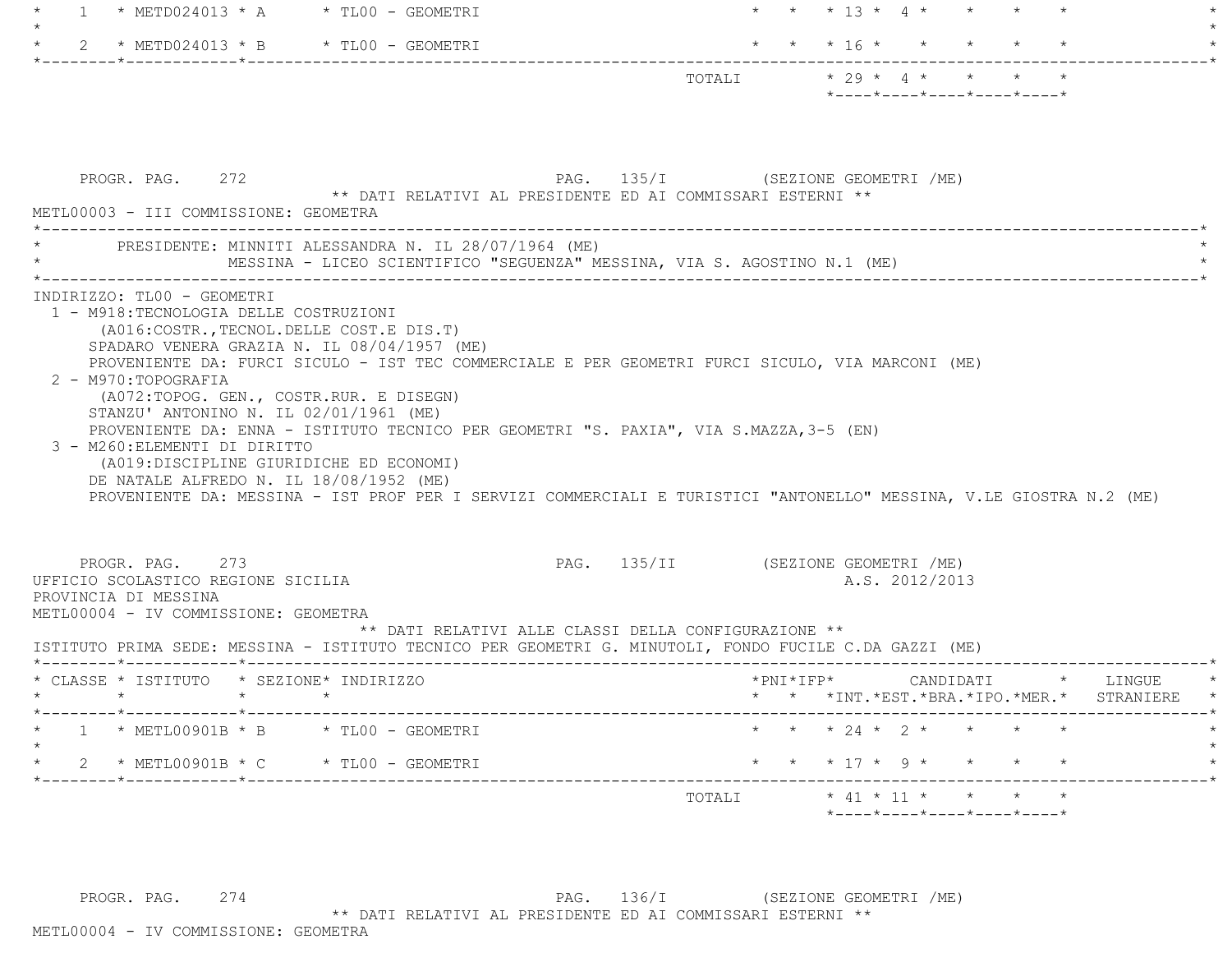\*----------------------------------------------------------------------------------------------------------------------------\* \* PRESIDENTE: CURRO' LELIO ALESSANDRO N. IL 23/09/1966 (ME) \* MESSINA - ISTITUTO D'ARTE "BASILE" -MESSINA, VIA U. FIORE - SS. ANNUNZIATA -CONCA D'ORO (ME) \*----------------------------------------------------------------------------------------------------------------------------\* INDIRIZZO: TL00 - GEOMETRI 1 - M918:TECNOLOGIA DELLE COSTRUZIONI (A016:COSTR.,TECNOL.DELLE COST.E DIS.T) LA VECCHIA ANGELO N. IL 23/06/1962 (ME) PROVENIENTE DA: FURCI SICULO - IST TEC COMMERCIALE E PER GEOMETRI FURCI SICULO, VIA MARCONI (ME) 2 - M970:TOPOGRAFIA (A072:TOPOG. GEN., COSTR.RUR. E DISEGN) D'AMBROGIO SALVATORE N. IL 23/12/1954 (TA) PROVENIENTE DA: SANT'AGATA DI MILITELLO - IST TEC COMMERCIALE E PER GEOMETRI ITCG G. TOMASI DI LAMPEDUSA, VIA PARCO DEGL 3 - M260:ELEMENTI DI DIRITTO (A019:DISCIPLINE GIURIDICHE ED ECONOMI) SACCA' CATERINA N. IL 11/12/1964 (ME) PROVENIENTE DA: MESSINA - IST PROF PER I SERVIZI COMMERCIALI E TURISTICI "ANTONELLO" MESSINA, V.LE GIOSTRA N.2 (ME) PROGR. PAG. 275 PAG. 136/II (SEZIONE GEOMETRI /ME) UFFICIO SCOLASTICO REGIONE SICILIA A.S. 2012/2013 PROVINCIA DI MESSINA METL00005 - V COMMISSIONE: GEOMETRA \*\* DATI RELATIVI ALLE CLASSI DELLA CONFIGURAZIONE \*\* ISTITUTO PRIMA SEDE: PATTI - IST TEC COMMERCIALE E PER GEOMETRI ITCG PATTI BORGHESE, VIA MONSIGNORE A.FICARRA (ME) \*--------\*------------\*-------------------------------------------------------------------------------------------------------\* \* CLASSE \* ISTITUTO \* SEZIONE\* INDIRIZZO \*PNI\*IFP\* CANDIDATI \* LINGUE \* \* \* \* \* \* \* \*INT.\*EST.\*BRA.\*IPO.\*MER.\* STRANIERE \* \*--------\*------------\*-------------------------------------------------------------------------------------------------------\*\* 1 \* METD023017 \* A \* TL00 - GEOMETRI \* \* \* \* \* 13 \* 1 \* \* \* \* \* \* \*  $\star$  \* 2 \* METD023017 \* B \* TL00 - GEOMETRI \* \* \* 19 \* \* \* \* \* \* \*--------\*------------\*-------------------------------------------------------------------------------------------------------\*TOTALI  $* 32 * 1 * * * * * * *$  \*----\*----\*----\*----\*----\*PROGR. PAG. 276 276 PAG. 137/I (SEZIONE GEOMETRI /ME) \*\* DATI RELATIVI AL PRESIDENTE ED AI COMMISSARI ESTERNI \*\* METL00005 - V COMMISSIONE: GEOMETRA \*----------------------------------------------------------------------------------------------------------------------------\*PRESIDENTE: ROMEO GASPARE N. IL 06/01/1952 (ME) \* MESSINA - ISTITUTO MAGISTRALE LICEO LING. E SCIENZE UMANE "B, VIALE ANNUNZIATA N. 10/A - RIONE MATTEOTTI\* \*----------------------------------------------------------------------------------------------------------------------------\* INDIRIZZO: TL00 - GEOMETRI 1 - M918:TECNOLOGIA DELLE COSTRUZIONI (A016:COSTR.,TECNOL.DELLE COST.E DIS.T) BURRASCANO MARIA CATERINA N. IL 08/03/1957 (RM) PROVENIENTE DA: BARCELLONA POZZO DI GOTTO - IST TEC COMMERCIALE E PER GEOMETRI ITCGET "E. FERMI", VIA PITAGORA 42 (ME) 2 - M970:TOPOGRAFIA (A072:TOPOG. GEN., COSTR.RUR. E DISEGN) CAMINITI ROSARIO DANIELE N. IL 26/10/1960 (BL) PROVENIENTE DA: MESSINA - ISTITUTO TECNICO PER GEOMETRI G. MINUTOLI (CORSO SERALE), FONDO FUCILE C.DA GAZZI (ME)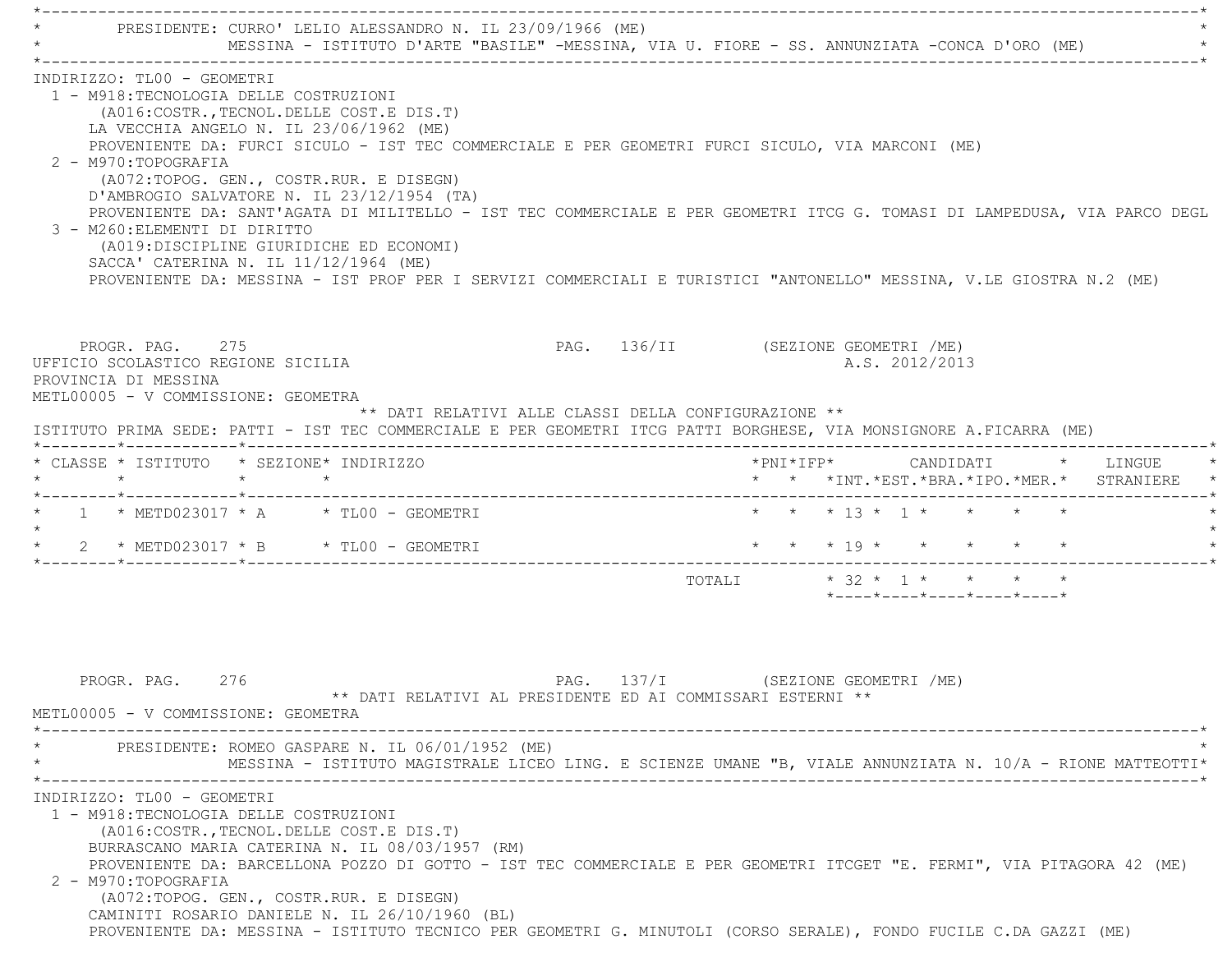3 - M260:ELEMENTI DI DIRITTO (A019:DISCIPLINE GIURIDICHE ED ECONOMI) TROIANI RITA N. IL 20/01/1966 (BS) PROVENIENTE DA: CAPO D'ORLANDO - IST TEC COMMERCIALE E PER GEOMETRI ITC CAPO D'ORLANDO MERENDINO, VIA ANDREA DORIA, 78 ( PROGR. PAG. 277 PAG. 137/II (SEZIONE GEOMETRI /ME) UFFICIO SCOLASTICO REGIONE SICILIA A.S. 2012/2013 PROVINCIA DI MESSINA METL00006 - VI COMMISSIONE: GEOMETRA \*\* DATI RELATIVI ALLE CLASSI DELLA CONFIGURAZIONE \*\* ISTITUTO PRIMA SEDE: BARCELLONA POZZO DI GOTTO - IST TEC COMMERCIALE E PER GEOMETRI ITCGET "E. FERMI", VIA PITAGORA 42 (ME) \*--------\*------------\*-------------------------------------------------------------------------------------------------------\* \* CLASSE \* ISTITUTO \* SEZIONE\* INDIRIZZO \*PNI\*IFP\* CANDIDATI \* LINGUE \* \* \* \* \* \* \* \*INT.\*EST.\*BRA.\*IPO.\*MER.\* STRANIERE \* \*--------\*------------\*-------------------------------------------------------------------------------------------------------\* \* 1 \* METD08000A \* A-G \* TL00 - GEOMETRI \* \* \* 11 \* 7 \* \* \* \* \* \*--------\*------------\*-------------------------------------------------------------------------------------------------------\* ISTITUTO SECONDA SEDE: PATTI - L.R. PAR. ISTITUTO TECNICO PER GEOMETRI A.VOLTA, VIA GIOVANNI XXIII (ME) \*--------\*------------\*-------------------------------------------------------------------------------------------------------\* \* CLASSE \* ISTITUTO \* SEZIONE\* INDIRIZZO \*PNI\*IFP\* CANDIDATI \* LINGUE \* \* \* \* \* \* \* \*INT.\*EST.\*BRA.\*IPO.\*MER.\* STRANIERE \* \*--------\*------------\*-------------------------------------------------------------------------------------------------------\* \* 2 \* METL005003 \* A \* TL00 - GEOMETRI \* \* \* 18 \* \* \* \* \* \* \*--------\*------------\*-------------------------------------------------------------------------------------------------------\* $\text{TOTAT}$ .  $\star$  29  $\star$  7  $\star$   $\star$   $\star$   $\star$  \*----\*----\*----\*----\*----\*PROGR. PAG. 278 2009 PAG. 138/I (SEZIONE GEOMETRI / ME) \*\* DATI RELATIVI AL PRESIDENTE ED AI COMMISSARI ESTERNI \*\* METL00006 - VI COMMISSIONE: GEOMETRA \*----------------------------------------------------------------------------------------------------------------------------\*PRESIDENTE: DELIA ROSARIA MARIA N. IL 09/10/1959 (ME) \* MESSINA - ISTITUTO TECNICO INDUSTRIALE ITI "VERONA TRENTO" MESSINA, VIA UGO BASSI 148 (ME) \* \*----------------------------------------------------------------------------------------------------------------------------\* INDIRIZZO: TL00 - GEOMETRI 1 - M918:TECNOLOGIA DELLE COSTRUZIONI (A016:COSTR.,TECNOL.DELLE COST.E DIS.T) LIVOTI MARIA N. IL 05/08/1964 (ME) PROVENIENTE DA: LIPARI - IST TEC COMMERCIALE E PER GEOMETRI ISA CONTI ELLER VAINICHER, VIA TORRENTE S.LUCIA (ME) 2 - M970:TOPOGRAFIA (A072:TOPOG. GEN., COSTR.RUR. E DISEGN) GENOVESE LUIGI N. IL 04/03/1973 (ME) PROVENIENTE DA: MESSINA - ISTITUTO TECNICO PER GEOMETRI G. MINUTOLI, FONDO FUCILE C.DA GAZZI (ME) 3 - M260:ELEMENTI DI DIRITTO (A019:DISCIPLINE GIURIDICHE ED ECONOMI) SGRO' CARMELA N. IL 26/08/1960 (ME) PROVENIENTE DA: MILAZZO - IST TEC COMMERCIALE E PER GEOMETRI I.T. L.DA VINCI ECONOMICO TECN, VIA COLONNELLO MAGISTRI (ME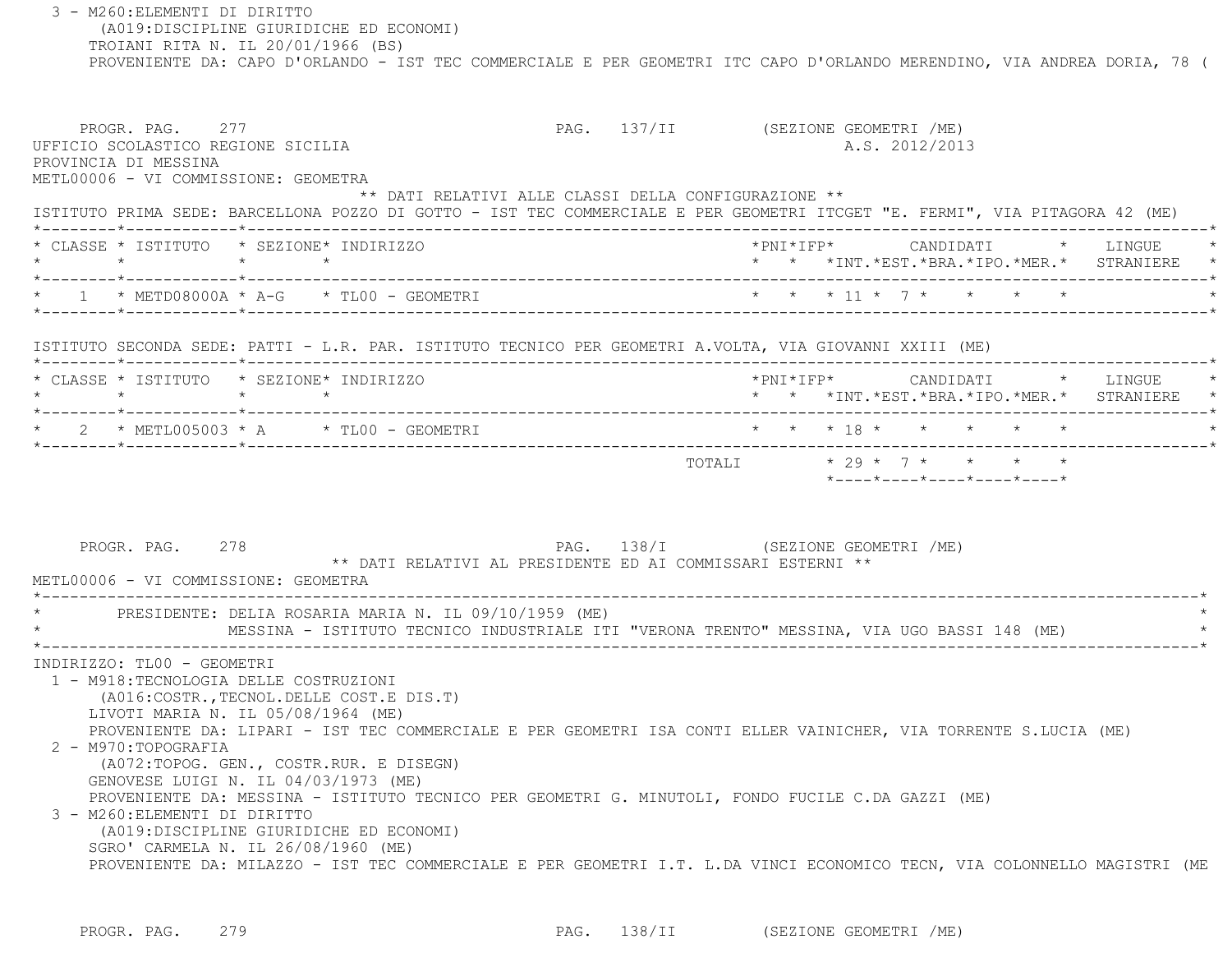| PROVINCIA DI MESSINA                                                                                                                                                                                                                                                                                                      | A.S. 2012/2013                                                                                                                                                                                                                                                                                               |
|---------------------------------------------------------------------------------------------------------------------------------------------------------------------------------------------------------------------------------------------------------------------------------------------------------------------------|--------------------------------------------------------------------------------------------------------------------------------------------------------------------------------------------------------------------------------------------------------------------------------------------------------------|
| METL00007 - VII COMMISSIONE: GEOMETRA<br>** DATI RELATIVI ALLE CLASSI DELLA CONFIGURAZIONE **<br>ISTITUTO PRIMA SEDE: FURCI SICULO - IST TEC COMMERCIALE E PER GEOMETRI FURCI SICULO, VIA MARCONI (ME)                                                                                                                    |                                                                                                                                                                                                                                                                                                              |
| * CLASSE * ISTITUTO * SEZIONE* INDIRIZZO                                                                                                                                                                                                                                                                                  | * * *INT. *EST. *BRA. *IPO. *MER. * STRANIERE *                                                                                                                                                                                                                                                              |
| $\star$ 1 $\star$ METD00601D $\star$ A $\star$ TL00 - GEOMETRI<br>$\star$                                                                                                                                                                                                                                                 | * * * 14 * 1 * * * * *                                                                                                                                                                                                                                                                                       |
| * 2 * METD00601D * B * TL00 - GEOMETRI                                                                                                                                                                                                                                                                                    | * * * 14 * 1 * * * * *                                                                                                                                                                                                                                                                                       |
|                                                                                                                                                                                                                                                                                                                           | TOTALI * 28 * 2 * * * * *<br>*----*----*----*----*----*                                                                                                                                                                                                                                                      |
| PROGR. PAG. 280<br>** DATI RELATIVI AL PRESIDENTE ED AI COMMISSARI ESTERNI **<br>METL00007 - VII COMMISSIONE: GEOMETRA                                                                                                                                                                                                    | PAG. 139/I (SEZIONE GEOMETRI /ME)                                                                                                                                                                                                                                                                            |
| * PRESIDENTE: SPINELLA MELINA N. IL 05/02/1951 (ME)                                                                                                                                                                                                                                                                       | PATTI - IST PROF INDUSTRIA E ARTIGIANATO "GEPY FARANDA" PATTI, VIA KENNEDY, 2 (ME)                                                                                                                                                                                                                           |
| 1 - M918: TECNOLOGIA DELLE COSTRUZIONI                                                                                                                                                                                                                                                                                    |                                                                                                                                                                                                                                                                                                              |
| (A016:COSTR., TECNOL. DELLE COST.E DIS.T)<br>IOPPOLO MASSIMO N. IL 27/11/1950 (ME)<br>2 - M970: TOPOGRAFIA<br>(A072:TOPOG. GEN., COSTR.RUR. E DISEGN)<br>SERRONE SEBASTIANO N. IL 27/04/1950 (ME)<br>3 - M260: ELEMENTI DI DIRITTO<br>(A019:DISCIPLINE GIURIDICHE ED ECONOMI)<br>DE PIETRO GIUSEPPE N. IL 08/07/1958 (ME) | PROVENIENTE DA: TAORMINA - ISTITUTO TECNICO COMMERCIALE I.I.S.S. "PUGLIATTI " TAORMINA, CONTRADA ARANCIO SNC (ME)                                                                                                                                                                                            |
| PROGR. PAG. 281<br>UFFICIO SCOLASTICO REGIONE SICILIA<br>PROVINCIA DI MESSINA<br>METL00008 - VIII COMMISSIONE: GEOMETRA<br>** DATI RELATIVI ALLE CLASSI DELLA CONFIGURAZIONE **                                                                                                                                           | PROVENIENTE DA: SANT'AGATA DI MILITELLO - IST TEC COMMERCIALE E PER GEOMETRI ITCG G. TOMASI DI LAMPEDUSA, VIA PARCO DEGL<br>PROVENIENTE DA: CAPO D'ORLANDO - IST TEC COMMERCIALE E PER GEOMETRI ITC CAPO D'ORLANDO MERENDINO, VIA ANDREA DORIA, 78 (<br>PAG. 139/II (SEZIONE GEOMETRI /ME)<br>A.S. 2012/2013 |
|                                                                                                                                                                                                                                                                                                                           |                                                                                                                                                                                                                                                                                                              |
| * CLASSE * ISTITUTO * SEZIONE* INDIRIZZO                                                                                                                                                                                                                                                                                  | ISTITUTO PRIMA SEDE: SANT'AGATA DI MILITELLO - IST TEC COMMERCIALE E PER GEOMETRI ITCG G. TOMASI DI LAMPEDUSA, VIA PARCO DEGLI<br>$*PNI*IFP* \qquad \qquad \text{CANDIDATI} \qquad \qquad * \qquad \text{LINGUE} \qquad \quad *$<br>* * *INT. *EST. *BRA. *IPO. *MER. * STRANIERE *                          |
| $1 * METD110001 * A-G * TLO0 - GEOMETRYI$                                                                                                                                                                                                                                                                                 | * * * 25 * * * * * *                                                                                                                                                                                                                                                                                         |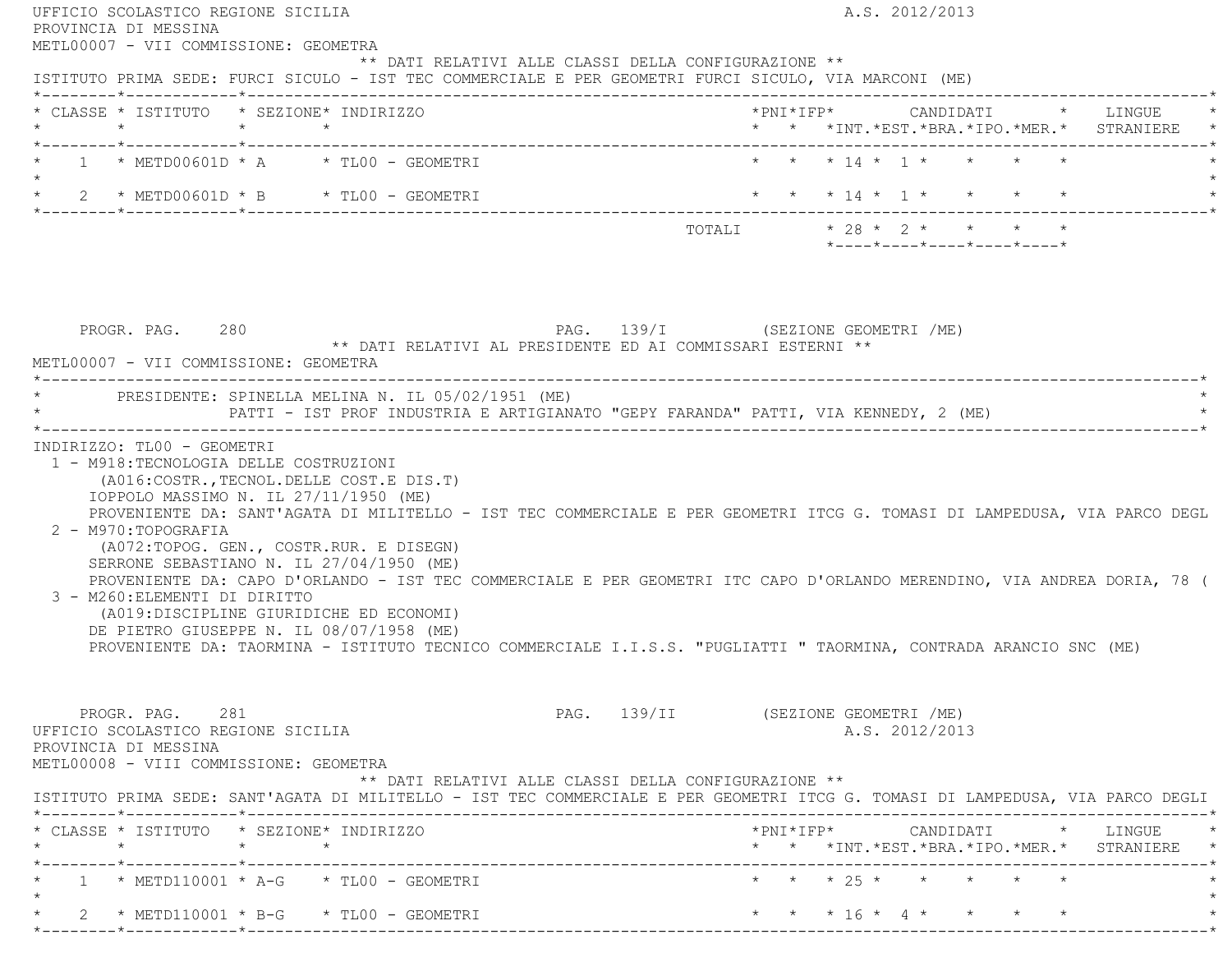TOTALI \* 41 \* 4 \* \* \* \*\*----\*----\*----\*----\*----\*

 PROGR. PAG. 282 PAG. 140/I (SEZIONE GEOMETRI /ME) \*\* DATI RELATIVI AL PRESIDENTE ED AI COMMISSARI ESTERNI \*\* METL00008 - VIII COMMISSIONE: GEOMETRA $\mathcal{L}^{\mathcal{L}}(\mathcal{L}^{\mathcal{L}}(\mathcal{L}^{\mathcal{L}}(\mathcal{L}^{\mathcal{L}}(\mathcal{L}^{\mathcal{L}}(\mathcal{L}^{\mathcal{L}}(\mathcal{L}^{\mathcal{L}}(\mathcal{L}^{\mathcal{L}}(\mathcal{L}^{\mathcal{L}}(\mathcal{L}^{\mathcal{L}}(\mathcal{L}^{\mathcal{L}}(\mathcal{L}^{\mathcal{L}}(\mathcal{L}^{\mathcal{L}}(\mathcal{L}^{\mathcal{L}}(\mathcal{L}^{\mathcal{L}}(\mathcal{L}^{\mathcal{L}}(\mathcal{L}^{\mathcal{L$ PRESIDENTE: CARUSO MARIO N. IL 04/03/1961 (ME) MESSINA - ISTITUTO TECNICO INDUSTRIALE ITI "VERONA TRENTO" MESSINA, VIA UGO BASSI 148 (ME) \*----------------------------------------------------------------------------------------------------------------------------\* INDIRIZZO: TL00 - GEOMETRI 1 - M918:TECNOLOGIA DELLE COSTRUZIONI (A016:COSTR.,TECNOL.DELLE COST.E DIS.T) LO RE ERNESTO N. IL 06/04/1949 (ME) PROVENIENTE DA: MESSINA - ISTITUTO TECNICO PER GEOMETRI G. MINUTOLI, FONDO FUCILE C.DA GAZZI (ME) 2 - M970:TOPOGRAFIA (A072:TOPOG. GEN., COSTR.RUR. E DISEGN) FALLETTA ALFONSO N. IL 05/11/1953 (ME) PROVENIENTE DA: MESSINA - ISTITUTO TECNICO PER GEOMETRI G. MINUTOLI (CORSO SERALE), FONDO FUCILE C.DA GAZZI (ME) 3 - M260:ELEMENTI DI DIRITTO (A019:DISCIPLINE GIURIDICHE ED ECONOMI) MOGAVERO NICOLA N. IL 05/09/1963 (ME) PROVENIENTE DA: LIPARI - IST TEC COMMERCIALE E PER GEOMETRI ISA CONTI ELLER VAINICHER, VIA TORRENTE S.LUCIA (ME) PROGR. PAG. 283 283 PAG. 140/II (SEZIONE GEOMETRI /ME) UFFICIO SCOLASTICO REGIONE SICILIA A.S. 2012/2013 PROVINCIA DI MESSINA METL04001 - I COMMISSIONE: GEOMETRA \*\* DATI RELATIVI ALLE CLASSI DELLA CONFIGURAZIONE \*\* ISTITUTO PRIMA SEDE: MESSINA - ISTITUTO TECNICO PER GEOMETRI G. MINUTOLI, FONDO FUCILE C.DA GAZZI (ME) \*--------\*------------\*-------------------------------------------------------------------------------------------------------\* \* CLASSE \* ISTITUTO \* SEZIONE\* INDIRIZZO \*PNI\*IFP\* CANDIDATI \* LINGUE \* \* \* \* \* \* \* \*INT.\*EST.\*BRA.\*IPO.\*MER.\* STRANIERE \* \*--------\*------------\*-------------------------------------------------------------------------------------------------------\* \* 1 \* METL00901B \* E \* TL04 - GEOMETRI (PROG. SIRIO) \* \* \* 27 \* \* \* \* \* I \*  $\star$  \* 2 \* METL00901B \* F \* TL04 - GEOMETRI (PROG. SIRIO) \* \* \* 26 \* \* \* \* \* I \* \*--------\*------------\*-------------------------------------------------------------------------------------------------------\*TOTALI  $* 53 * * * * * * * * *$ \*----\*----\*----\*----\*----\*

| PROGR. PAG.                         | 284 |                                                                          | PAG. 141/I                                                 |  | (SEZIONE GEOMETRI /ME) |  |  |
|-------------------------------------|-----|--------------------------------------------------------------------------|------------------------------------------------------------|--|------------------------|--|--|
|                                     |     |                                                                          | ** DATI RELATIVI AL PRESIDENTE ED AI COMMISSARI ESTERNI ** |  |                        |  |  |
| METL04001 - I COMMISSIONE: GEOMETRA |     |                                                                          |                                                            |  |                        |  |  |
|                                     |     |                                                                          |                                                            |  |                        |  |  |
|                                     |     | PRESIDENTE: TARRO MARIA LUCIA N. IL 21/10/1946 (MI)                      |                                                            |  |                        |  |  |
|                                     |     | MESSINA - LICEO SCIENTIFICO "SEGUENZA" MESSINA, VIA S. AGOSTINO N.1 (ME) |                                                            |  |                        |  |  |
|                                     |     |                                                                          |                                                            |  |                        |  |  |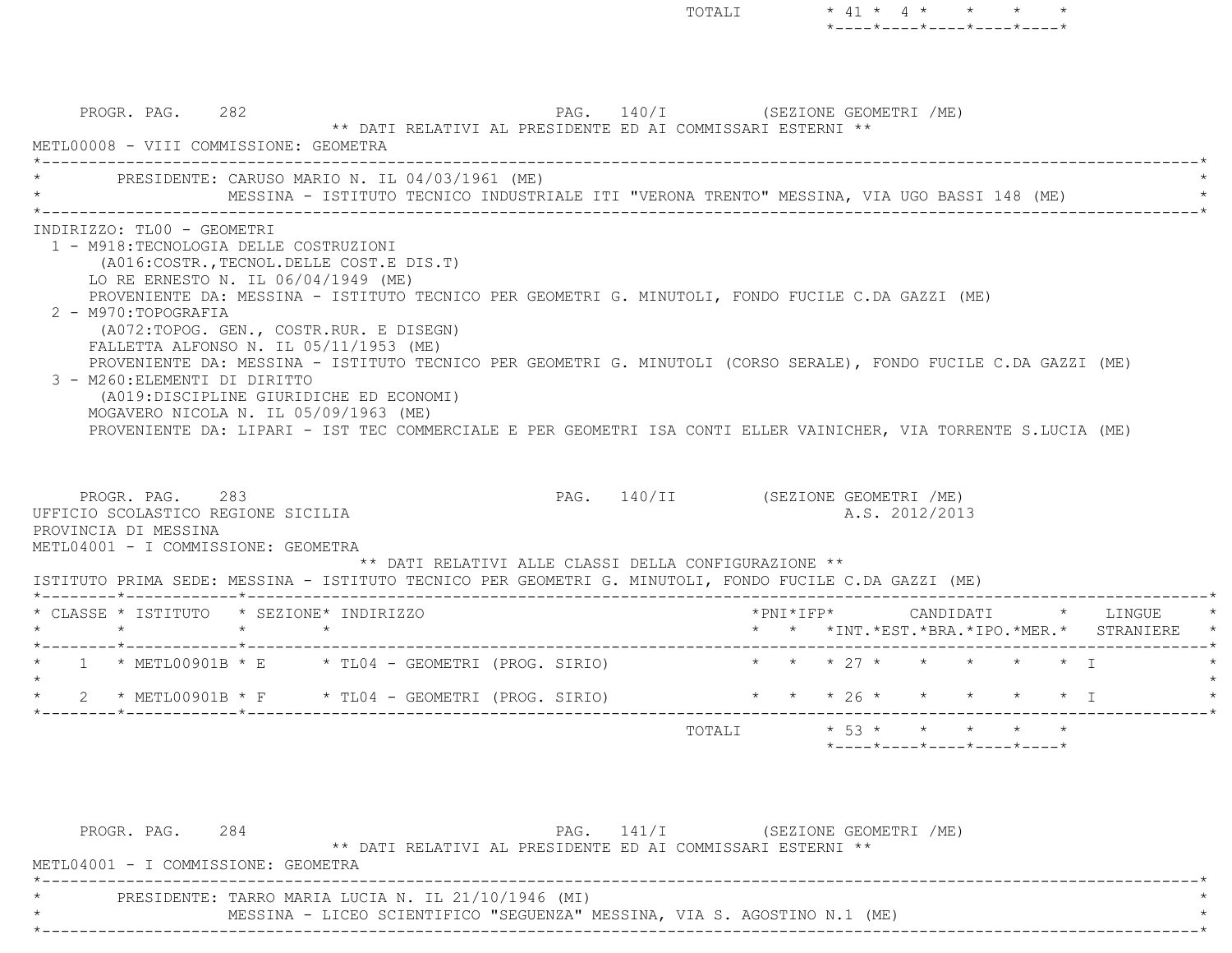INDIRIZZO: TL04 - GEOMETRI (PROG. SIRIO) 1 - M219:DISEGNO E PROGETTAZIONE (A016:COSTR.,TECNOL.DELLE COST.E DIS.T) MESSINA ANTONINO N. IL 28/02/1970 (ME) PROVENIENTE DA: BRONTE - ISTITUTO TECNICO COMMERCIALE BENEDETTO RADICE, VIA SARAJEVO,1 (CT) 2 - M970:TOPOGRAFIA (A072:TOPOG. GEN., COSTR.RUR. E DISEGN) SAIJA PAOLO N. IL 15/08/1958 (EE) PROVENIENTE DA: MILAZZO - IST TEC COMMERCIALE E PER GEOMETRI I.T. L.DA VINCI ECONOMICO TECN, VIA COLONNELLO MAGISTRI (ME 3 - SR72:LINGUA STRANIERA (INGLESE) (A346:LINGUA E CIV. STRANIERA (INGLESE) STURNIOLO GRAZIA N. IL 25/06/1958 (ME) PROVENIENTE DA: MESSINA - ISTITUTO D'ARTE "BASILE" -MESSINA, VIA U. FIORE - SS. ANNUNZIATA -CONCA D'ORO (ME) PROGR. PAG. 285 285 PAG. 141/II (SEZIONE GEOMETRI /ME) UFFICIO SCOLASTICO REGIONE SICILIA A.S. 2012/2013 PROVINCIA DI MESSINA METN01001 - I COMMISSIONE: PERITO PER IL TURISMO \*\* DATI RELATIVI ALLE CLASSI DELLA CONFIGURAZIONE \*\* ISTITUTO PRIMA SEDE: MESSINA - ISTITUTO TECNICO COMMERCIALE IST. TEC. ECONOMICO "A.M.JACI", VIA CESARE BATTISTI 88 (ME) \*--------\*------------\*-------------------------------------------------------------------------------------------------------\* \* CLASSE \* ISTITUTO \* SEZIONE\* INDIRIZZO \*PNI\*IFP\* CANDIDATI \* LINGUE \* \* \* \* \* \* \* \*INT.\*EST.\*BRA.\*IPO.\*MER.\* STRANIERE \* \*--------\*------------\*-------------------------------------------------------------------------------------------------------\* \* 1 \* METD04000X \* A-T \* TN01 - TURISTICO (PROG. ITER) \* \* \* 16 \* 2 \* \* \* \* I/ S/ F \*  $\star$ \* \* \* 19 \* \* \* \* \* \* F/ T/ S \*  $\star$  2  $\star$  METD04000X  $\star$  C-T  $\star$  TN01 - TURISTICO (PROG. ITER) \*--------\*------------\*-------------------------------------------------------------------------------------------------------\* TOTALI \* 35 \* 2 \* \* \* \* \*----\*----\*----\*----\*----\*PROGR. PAG. 286 286 PAG. 142/I (SEZIONE PER IL TURISMO /ME) \*\* DATI RELATIVI AL PRESIDENTE ED AI COMMISSARI ESTERNI \*\* METN01001 - I COMMISSIONE: PERITO PER IL TURISMO \*----------------------------------------------------------------------------------------------------------------------------\*PRESIDENTE: LIUZZO ROSALIA N. IL 03/11/1954 (ME) MISTRETTA - LICEO CLASSICO ALESSANDRO MANZONI, CORSO UMBERTO I 36 (ME) \*----------------------------------------------------------------------------------------------------------------------------\* INDIRIZZO: TN01 - TURISTICO (PROG. ITER) 1 - M390:FRANCESE (A246:LINGUA E CIV. STRANIERA (FRANCESE)) SMEDILE LAVINIA N. IL 18/06/1972 (ME) PROVENIENTE DA: PACE DEL MELA - IST PROF INDUSTRIA E ARTIGIANATO "G. FERRARIS", VIA GARIBALDI (ME) 2 - M460:INGLESE (A346:LINGUA E CIV. STRANIERA (INGLESE)) CAMINITI LUCIA N. IL 23/08/1969 (ME) PROVENIENTE DA: MESSINA - ISTITUTO TECNICO PER GEOMETRI G. MINUTOLI, FONDO FUCILE C.DA GAZZI (ME) 3 - M790:SPAGNOLO (A446:LINGUA E CIV. STRANIERA (SPAGNOLO)) BARBERA DANIELA N. IL 24/04/1971 (ME) PROVENIENTE DA: PATERNO' - ISTITUTO MAGISTRALE LICEO STATALE FRANCESCO DE SA, VIA FOGAZZARO,18 (CT)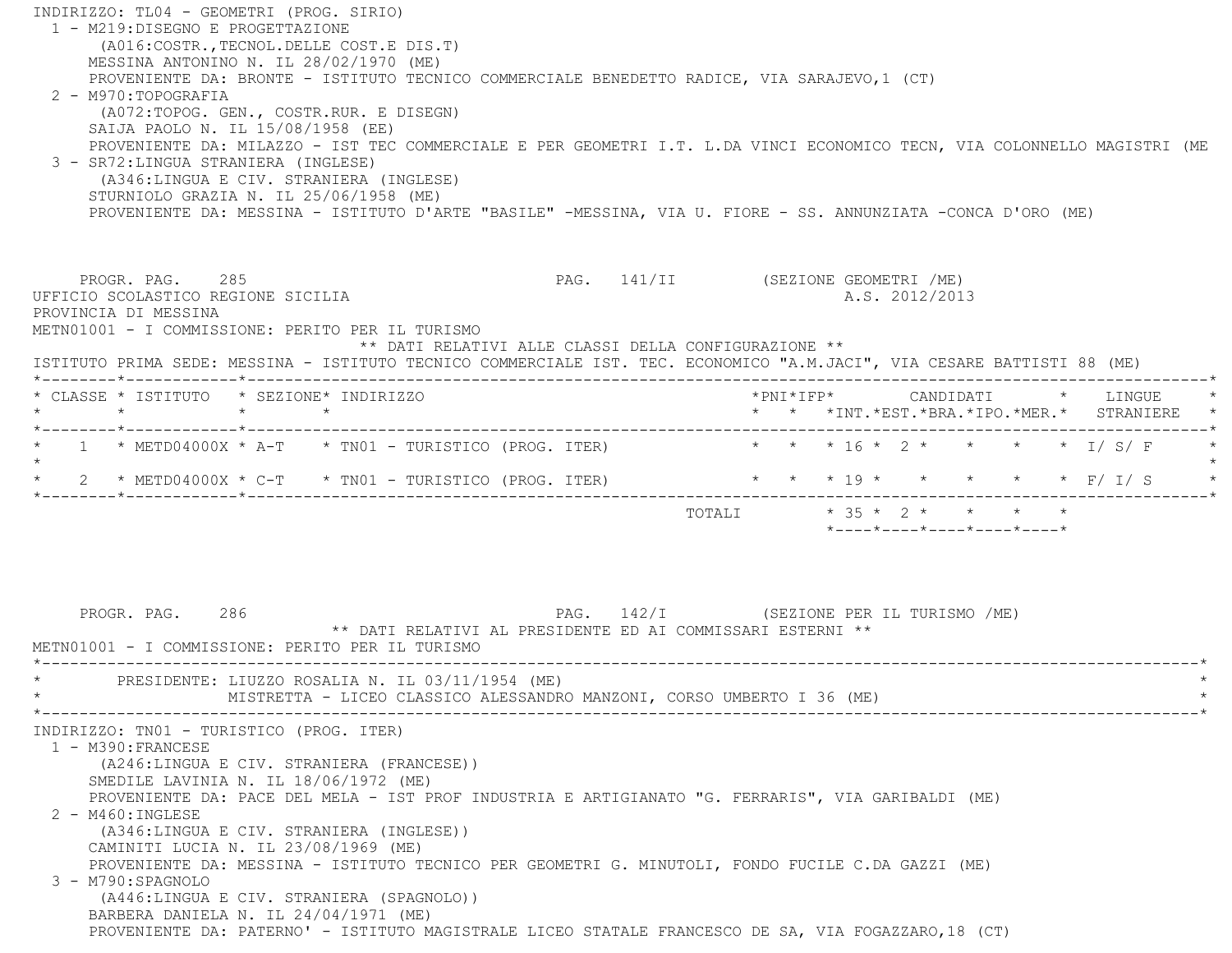| PROVINCIA DI MESSINA                                                                     | PROGR. PAG. 287<br>UFFICIO SCOLASTICO REGIONE SICILIA<br>METN01002 - II COMMISSIONE: PERITO PER IL TURISMO                                                                                                                                                                                                                                                                                                                                                                                                                                                                                                                                                                                                                                                                                                                                                   | PAG. 142/II (SEZIONE PER IL TURISMO /ME) |  | A.S. 2012/2013                                          |                                                                                   |
|------------------------------------------------------------------------------------------|--------------------------------------------------------------------------------------------------------------------------------------------------------------------------------------------------------------------------------------------------------------------------------------------------------------------------------------------------------------------------------------------------------------------------------------------------------------------------------------------------------------------------------------------------------------------------------------------------------------------------------------------------------------------------------------------------------------------------------------------------------------------------------------------------------------------------------------------------------------|------------------------------------------|--|---------------------------------------------------------|-----------------------------------------------------------------------------------|
|                                                                                          | ** DATI RELATIVI ALLE CLASSI DELLA CONFIGURAZIONE **<br>ISTITUTO PRIMA SEDE: MESSINA - ISTITUTO TECNICO COMMERCIALE IST. TEC. ECONOMICO "A.M.JACI", VIA CESARE BATTISTI 88 (ME)                                                                                                                                                                                                                                                                                                                                                                                                                                                                                                                                                                                                                                                                              |                                          |  |                                                         |                                                                                   |
|                                                                                          | * CLASSE * ISTITUTO * SEZIONE* INDIRIZZO                                                                                                                                                                                                                                                                                                                                                                                                                                                                                                                                                                                                                                                                                                                                                                                                                     |                                          |  |                                                         | *PNI*IFP*     CANDIDATI    *   LINGUE<br>* * *INT.*EST.*BRA.*IPO.*MER.* STRANIERE |
| $\star$                                                                                  | * 1 * METD04000X * B-T * TN01 - TURISTICO (PROG. ITER) * * * * 13 * 1 * * * * * 1/ T/ F                                                                                                                                                                                                                                                                                                                                                                                                                                                                                                                                                                                                                                                                                                                                                                      |                                          |  |                                                         |                                                                                   |
|                                                                                          | * 2 * METD04000X * D-T * TN01 - TURISTICO (PROG. ITER) * * * 18 * 4 * * * * * * 1/ F/ S                                                                                                                                                                                                                                                                                                                                                                                                                                                                                                                                                                                                                                                                                                                                                                      |                                          |  |                                                         |                                                                                   |
|                                                                                          |                                                                                                                                                                                                                                                                                                                                                                                                                                                                                                                                                                                                                                                                                                                                                                                                                                                              |                                          |  | TOTALI * 31 * 5 * * * * *<br>*----*----*----*----*----* |                                                                                   |
| PROGR. PAG. 288                                                                          | PAG. 143/I (SEZIONE PER IL TURISMO /ME)<br>** DATI RELATIVI AL PRESIDENTE ED AI COMMISSARI ESTERNI **<br>METN01002 - II COMMISSIONE: PERITO PER IL TURISMO                                                                                                                                                                                                                                                                                                                                                                                                                                                                                                                                                                                                                                                                                                   |                                          |  |                                                         |                                                                                   |
|                                                                                          | * PRESIDENTE: ALBERTO SEBASTIANO N. IL 14/07/1948 (ME)<br>MILAZZO - ISTITUTO TECNICO INDUSTRIALE ISTITUTO TECNICO TECNOLOGICO E, VIA TRE MONTI (ME)                                                                                                                                                                                                                                                                                                                                                                                                                                                                                                                                                                                                                                                                                                          |                                          |  |                                                         |                                                                                   |
| 1 - M390: FRANCESE<br>$2 - M460$ : INGLESE<br>$3 - M940 : TEDESCO$<br>4 - M790: SPAGNOLO | (A246:LINGUA E CIV. STRANIERA (FRANCESE))<br>LO CICERO TERESA N. IL 02/03/1956 (ME)<br>PROVENIENTE DA: SANT'AGATA DI MILITELLO - LICEO CLASSICO LICEO CLASSICO " SCIASCIA ", C/DA CANNAMELATA S.N.C. (ME)<br>(A346:LINGUA E CIV. STRANIERA (INGLESE))<br>SCIMONE MARIA RITA N. IL 21/05/1973 (ME)<br>PROVENIENTE DA: MILAZZO - IST TEC COMMERCIALE E PER GEOMETRI I.T. L.DA VINCI ECONOMICO TECN, VIA COLONNELLO MAGISTRI (ME<br>(A546:LINGUA E CIV. STRANIERA (TEDESCO))<br>DI STEFANO LILIANA N. IL 17/08/1967 (ME)<br>PROVENIENTE DA: MILAZZO - IST TEC COMMERCIALE E PER GEOMETRI I.T. L.DA VINCI ECONOMICO TECN, VIA COLONNELLO MAGISTRI (ME<br>(A446:LINGUA E CIV. STRANIERA (SPAGNOLO))<br>CAMPISI ANGELA N. IL 23/09/1963 (EE)<br>PROVENIENTE DA: SANT'AGATA DI MILITELLO - LICEO CLASSICO LICEO CLASSICO " SCIASCIA ", C/DA CANNAMELATA S.N.C. (ME) |                                          |  |                                                         |                                                                                   |
|                                                                                          |                                                                                                                                                                                                                                                                                                                                                                                                                                                                                                                                                                                                                                                                                                                                                                                                                                                              |                                          |  |                                                         |                                                                                   |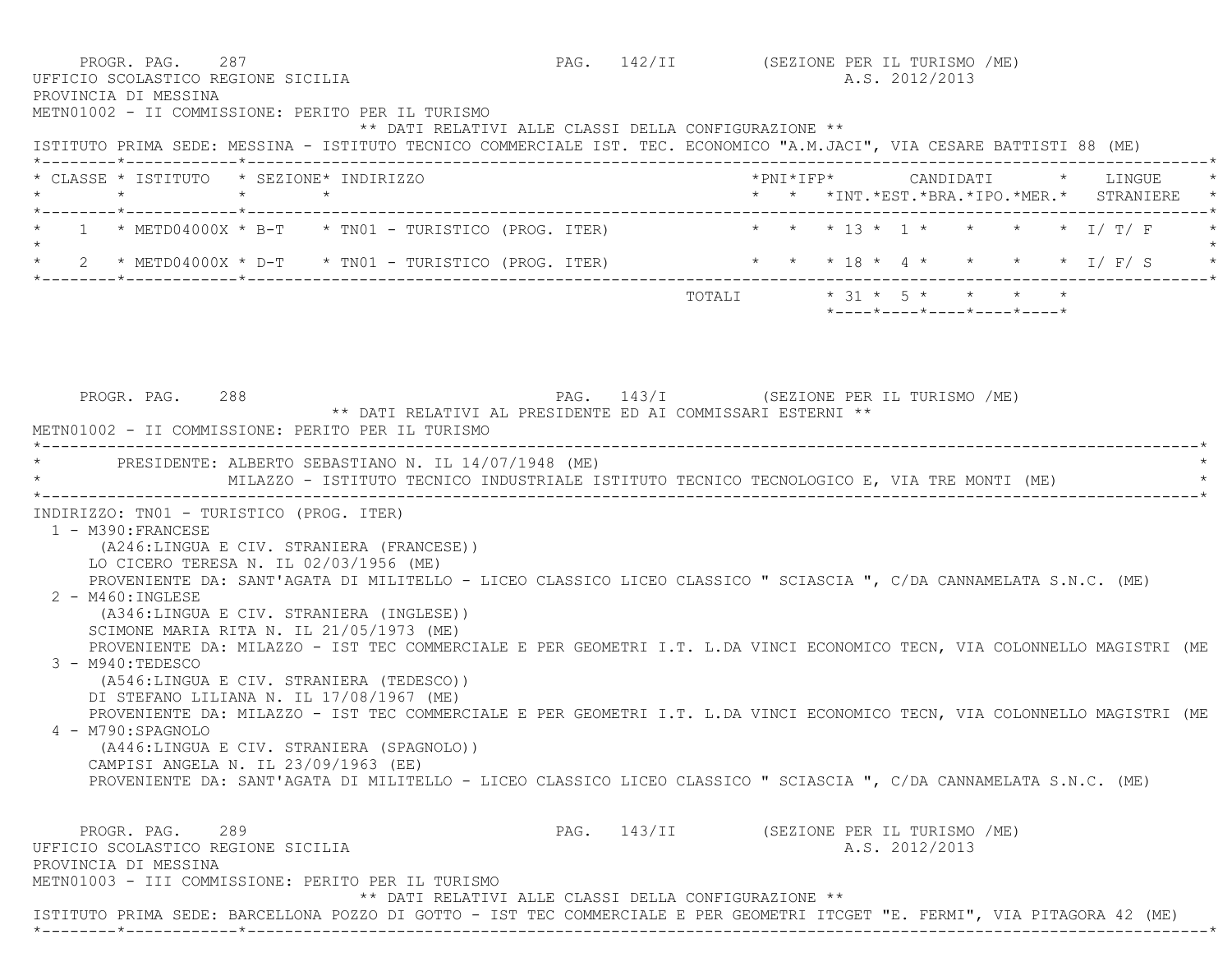| $\star$                                                                                                                                                     |                                                                                                                                                                                                                                                                                                                                                 |                                                                                                            |        |                                                                             |                                                            |                                                                                           |                                                                                |                                         | * * *INT. *EST. *BRA. *IPO. *MER. * STRANIERE                                                          |
|-------------------------------------------------------------------------------------------------------------------------------------------------------------|-------------------------------------------------------------------------------------------------------------------------------------------------------------------------------------------------------------------------------------------------------------------------------------------------------------------------------------------------|------------------------------------------------------------------------------------------------------------|--------|-----------------------------------------------------------------------------|------------------------------------------------------------|-------------------------------------------------------------------------------------------|--------------------------------------------------------------------------------|-----------------------------------------|--------------------------------------------------------------------------------------------------------|
| $1 * METD08000A * A-T * TNO1 - TURISTICO (PROG. TTER)$                                                                                                      | _________________________________                                                                                                                                                                                                                                                                                                               |                                                                                                            |        | * * * 13 * * * * * * I/ F/ S                                                |                                                            |                                                                                           |                                                                                |                                         |                                                                                                        |
|                                                                                                                                                             |                                                                                                                                                                                                                                                                                                                                                 |                                                                                                            |        |                                                                             |                                                            |                                                                                           |                                                                                |                                         |                                                                                                        |
|                                                                                                                                                             |                                                                                                                                                                                                                                                                                                                                                 |                                                                                                            |        |                                                                             |                                                            |                                                                                           |                                                                                |                                         |                                                                                                        |
|                                                                                                                                                             |                                                                                                                                                                                                                                                                                                                                                 |                                                                                                            |        |                                                                             |                                                            |                                                                                           |                                                                                |                                         |                                                                                                        |
|                                                                                                                                                             |                                                                                                                                                                                                                                                                                                                                                 |                                                                                                            |        |                                                                             |                                                            |                                                                                           |                                                                                |                                         |                                                                                                        |
| ZODDA FRANCESCO N. IL 05/12/1964 (ME)<br>PROVENIENTE DA: SANT'AGATA DI MILITELLO - LICEO CLASSICO LICEO CLASSICO " SCIASCIA ", C/DA CANNAMELATA S.N.C. (ME) |                                                                                                                                                                                                                                                                                                                                                 |                                                                                                            |        |                                                                             |                                                            |                                                                                           |                                                                                |                                         |                                                                                                        |
|                                                                                                                                                             |                                                                                                                                                                                                                                                                                                                                                 |                                                                                                            |        |                                                                             |                                                            |                                                                                           |                                                                                |                                         |                                                                                                        |
| PROGR. PAG. 291<br>UFFICIO SCOLASTICO REGIONE SICILIA<br>PROVINCIA DI MESSINA<br>METN01004 - IV COMMISSIONE: PERITO PER IL TURISMO                          | PAG. 144/II (SEZIONE PER IL TURISMO /ME)<br>** DATI RELATIVI ALLE CLASSI DELLA CONFIGURAZIONE **                                                                                                                                                                                                                                                |                                                                                                            |        | A.S. 2012/2013                                                              |                                                            |                                                                                           |                                                                                |                                         |                                                                                                        |
| ISTITUTO PRIMA SEDE: MILAZZO - IST TEC COMMERCIALE E PER GEOMETRI I.T. L.DA VINCI ECONOMICO TECN, VIA COLONNELLO MAGISTRI (ME)                              |                                                                                                                                                                                                                                                                                                                                                 |                                                                                                            |        |                                                                             |                                                            |                                                                                           |                                                                                |                                         |                                                                                                        |
| * CLASSE * ISTITUTO * SEZIONE* INDIRIZZO                                                                                                                    |                                                                                                                                                                                                                                                                                                                                                 |                                                                                                            |        |                                                                             |                                                            |                                                                                           |                                                                                |                                         | * * *INT.*EST.*BRA.*IPO.*MER.* STRANIERE *                                                             |
| $1 * METD05000E * A-T * TNO1 - TURISTICO (PROG. TTER)$                                                                                                      |                                                                                                                                                                                                                                                                                                                                                 |                                                                                                            |        |                                                                             |                                                            |                                                                                           |                                                                                |                                         | * * * 22 * * * * * * I/ T/ F *                                                                         |
| * 2 * METD05000E * B-T * TN01 - TURISTICO (PROG. ITER)                                                                                                      |                                                                                                                                                                                                                                                                                                                                                 |                                                                                                            |        |                                                                             |                                                            |                                                                                           |                                                                                |                                         | * * * 20 * * * * * * I/ T/ F *                                                                         |
| 1 - M390: FRANCESE<br>3 - M790: SPAGNOLO                                                                                                                    | PROGR. PAG. 290<br>METN01003 - III COMMISSIONE: PERITO PER IL TURISMO<br>INDIRIZZO: TN01 - TURISTICO (PROG. ITER)<br>(A246:LINGUA E CIV. STRANIERA (FRANCESE))<br>STAGNO ANNA LOUISE N. IL 07/07/1969 (EE)<br>(A346:LINGUA E CIV. STRANIERA (INGLESE))<br>MASTROENI CATERINA N. IL 16/12/1961 (ME)<br>(A446:LINGUA E CIV. STRANIERA (SPAGNOLO)) | 2 * METD08000A * B-T * TN01 - TURISTICO (PROG. ITER)<br>PRESIDENTE: PALOMBA RAFFAELE N. IL 06/03/1954 (ME) | TOTALI | PROVENIENTE DA: MILAZZO - ISTITUTO D'ARTE LICEO ARTISTICO, VIA GRAMSCI (ME) | ** DATI RELATIVI AL PRESIDENTE ED AI COMMISSARI ESTERNI ** | PROVENIENTE DA: MESSINA - ISTITUTO MAGISTRALE " AINIS " MESSINA, VIA ANTONELLO FRERI (ME) | MESSINA - ISTITUTO TECNICO NAUTICO ITN "CAIO DUILIO", VIA G. LA FARINA 70 (ME) | PAG. 144/I (SEZIONE PER IL TURISMO /ME) | * * * 20 * * * * * * I/ F/ S<br>$*$ 33 * * * * * *<br>$*$ ---- $*$ ---- $*$ ---- $*$ ---- $*$ ---- $*$ |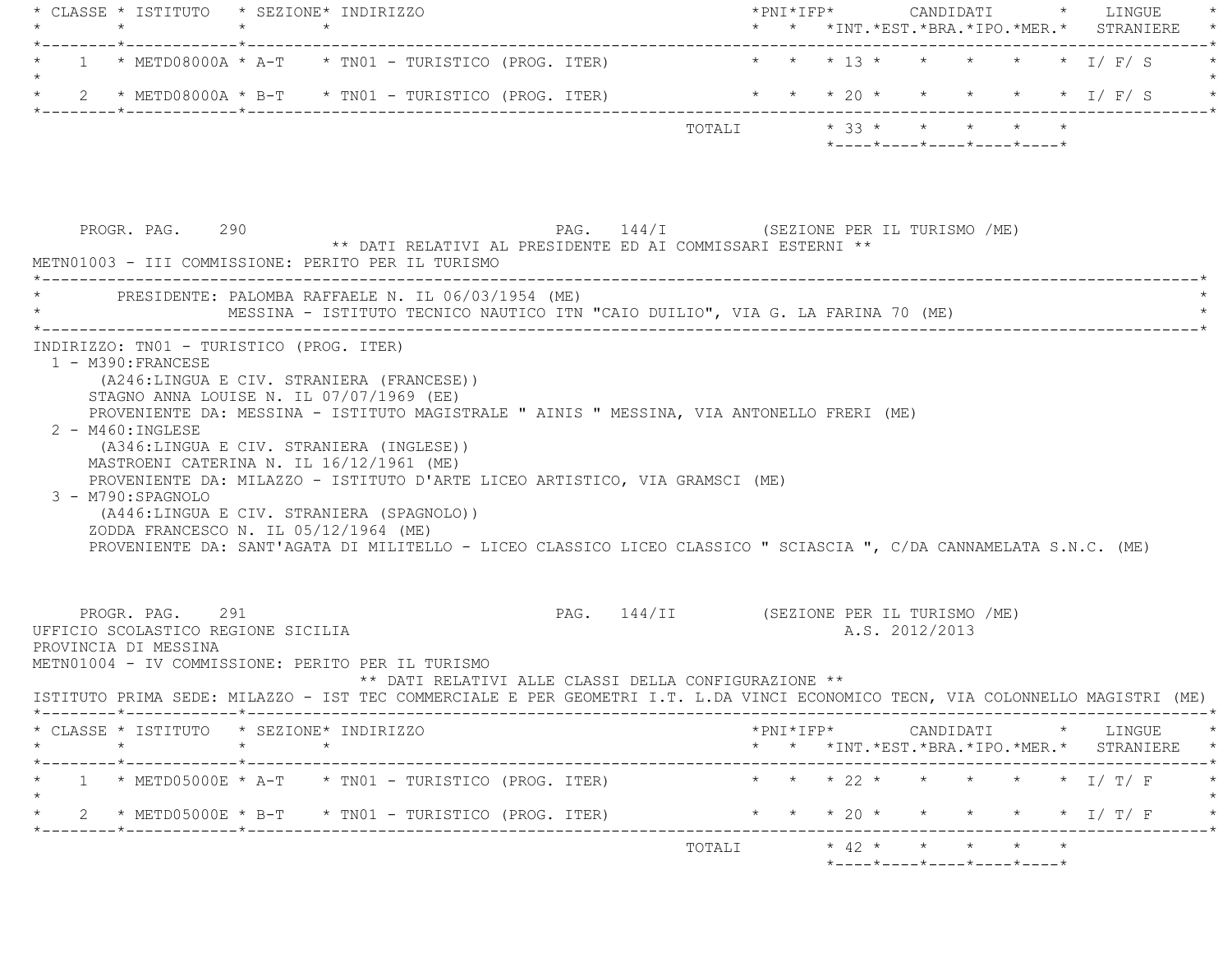PROGR. PAG. 292 PAG. 145/I (SEZIONE PER IL TURISMO /ME) \*\* DATI RELATIVI AL PRESIDENTE ED AI COMMISSARI ESTERNI \*\* METN01004 - IV COMMISSIONE: PERITO PER IL TURISMO \*----------------------------------------------------------------------------------------------------------------------------\* \* PRESIDENTE: BONFIGLIO CATERINA N. IL 03/05/1958 (ME) \* \* MESSINA - IST PROF INDUSTRIA E ARTIGIANATO I.S. "E. MAJORANA - G. MARCONI, V.LE GIOSTRA - 2 (ME) \* \*----------------------------------------------------------------------------------------------------------------------------\* INDIRIZZO: TN01 - TURISTICO (PROG. ITER) 1 - M390:FRANCESE (A246:LINGUA E CIV. STRANIERA (FRANCESE)) ROSANOVA IDA N. IL 01/03/1954 (NA) PROVENIENTE DA: BARCELLONA POZZO DI GOTTO - IST TEC COMMERCIALE E PER GEOMETRI ITCGET "E. FERMI", VIA PITAGORA 42 (ME) 2 - M460:INGLESE (A346:LINGUA E CIV. STRANIERA (INGLESE)) BARRESI DOMENICA N. IL 27/05/1953 (ME) PROVENIENTE DA: BARCELLONA POZZO DI GOTTO - IST TEC COMMERCIALE E PER GEOMETRI ITCGET "E. FERMI", VIA PITAGORA 42 (ME) 3 - M940:TEDESCO (A546:LINGUA E CIV. STRANIERA (TEDESCO)) MAIO CARMELO N. IL 28/06/1966 (EE) PROVENIENTE DA: BARCELLONA POZZO DI GOTTO - LICEO SCIENTIFICO BARCELLONA MEDI, VIA SAN VITO, 76 (ME) PROGR. PAG. 293 PAG. 145/II (SEZIONE PER IL TURISMO /ME) UFFICIO SCOLASTICO REGIONE SICILIA A.S. 2012/2013 PROVINCIA DI MESSINA METN01005 - V COMMISSIONE: PERITO PER IL TURISMO \*\* DATI RELATIVI ALLE CLASSI DELLA CONFIGURAZIONE \*\* ISTITUTO PRIMA SEDE: MILAZZO - IST TEC COMMERCIALE E PER GEOMETRI I.T. L.DA VINCI ECONOMICO TECN, VIA COLONNELLO MAGISTRI (ME) \*--------\*------------\*-------------------------------------------------------------------------------------------------------\* \* CLASSE \* ISTITUTO \* SEZIONE\* INDIRIZZO \*PNI\*IFP\* CANDIDATI \* LINGUE \* \* \* \* \* \* \* \*INT.\*EST.\*BRA.\*IPO.\*MER.\* STRANIERE \* \*--------\*------------\*-------------------------------------------------------------------------------------------------------\*1 \* METD05000E \* C-T \* TN01 - TURISTICO (PROG. ITER) \* \* \* \* 24 \* 2 \* \* \* \* \* \* I/ F/ T  $\star$ \* 2 \* METD05000E \* C-C \* TD05 - PROGRAMMATORI \* \* \* \* 15 \* \* \* \* \* \* \* \* I \*--------\*------------\*-------------------------------------------------------------------------------------------------------\*TOTALI  $* 39 * 2 * * * * * * *$  \*----\*----\*----\*----\*----\*PROGR. PAG. 294 294 PAG. 146/I (SEZIONE PER IL TURISMO /ME) \*\* DATI RELATIVI AL PRESIDENTE ED AI COMMISSARI ESTERNI \*\* METN01005 - V COMMISSIONE: PERITO PER IL TURISMO \*----------------------------------------------------------------------------------------------------------------------------\*PRESIDENTE: COSTA LEOPOLDO N. IL 05/10/1950 (ME) \* BARCELLONA POZZO DI GOTTO - ISTITUTO TECNICO INDUSTRIALE ITT-LSSA N.COPERNICO, VIA ROMA 250 (ME) \* \*----------------------------------------------------------------------------------------------------------------------------\* INDIRIZZO: TN01 - TURISTICO (PROG. ITER) 1 - M390:FRANCESE (A246:LINGUA E CIV. STRANIERA (FRANCESE)) RIZZO NERVO SILVANA N. IL 07/07/1959 (ME) PROVENIENTE DA: MESSINA - ISTITUTO TECNICO COMMERCIALE IST. TEC. ECONOMICO "A.M.JACI", VIA CESARE BATTISTI 88 (ME) 2 - M460:INGLESE